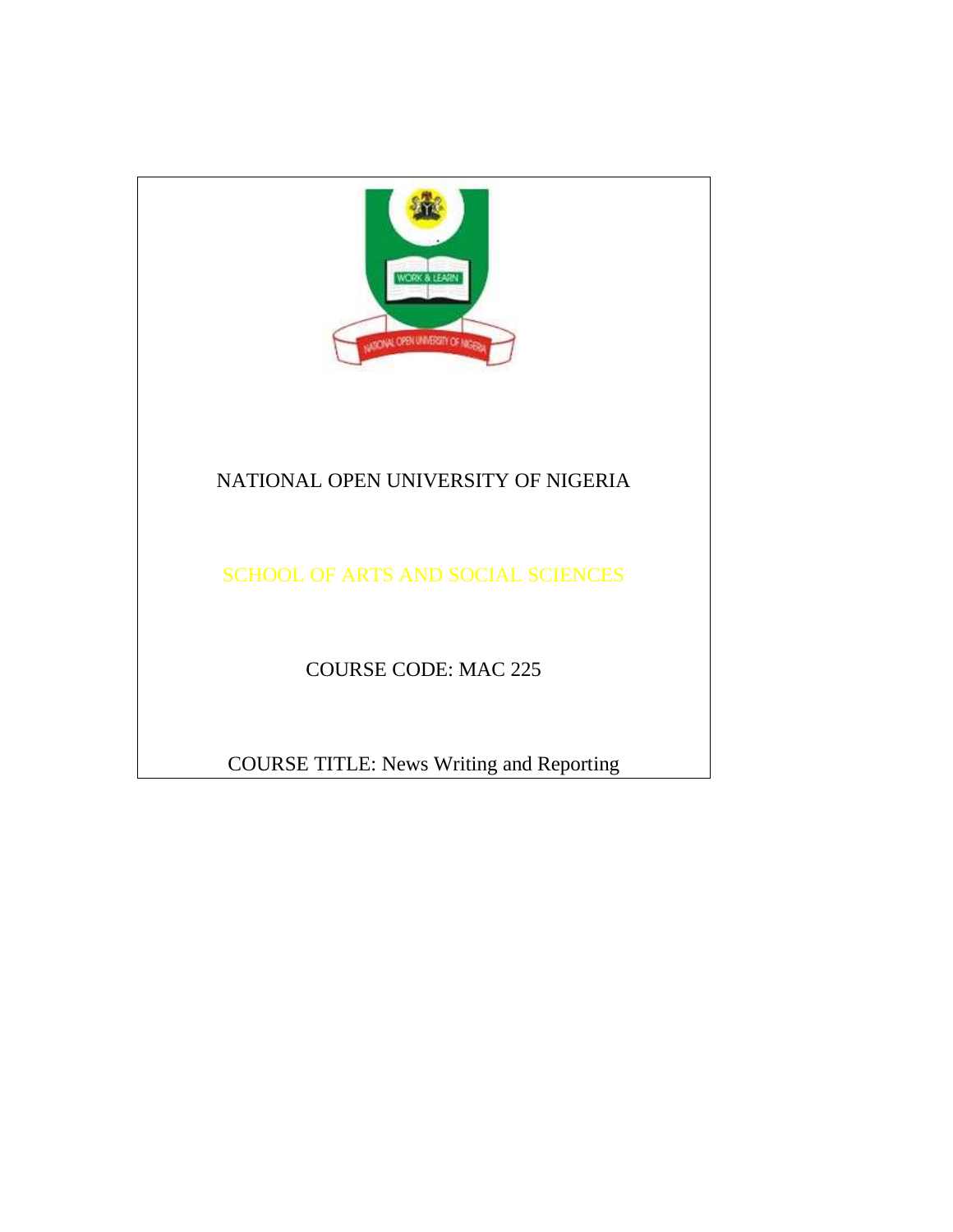**COURSE GUIDE** 

# **MAC225 NEWS WRITING AND REPORTING**

Course Team Nnamdi Tobechukwu Ekeanyanwu (Developer/Writer) - COVENANT Christine I. Ofulue (Programme Leader) - NOUN Josef Bel-Molokwu (Editor) - PAN-AFRICAN UNI Chidinma H. Onwubere (Coordinator) - NOUN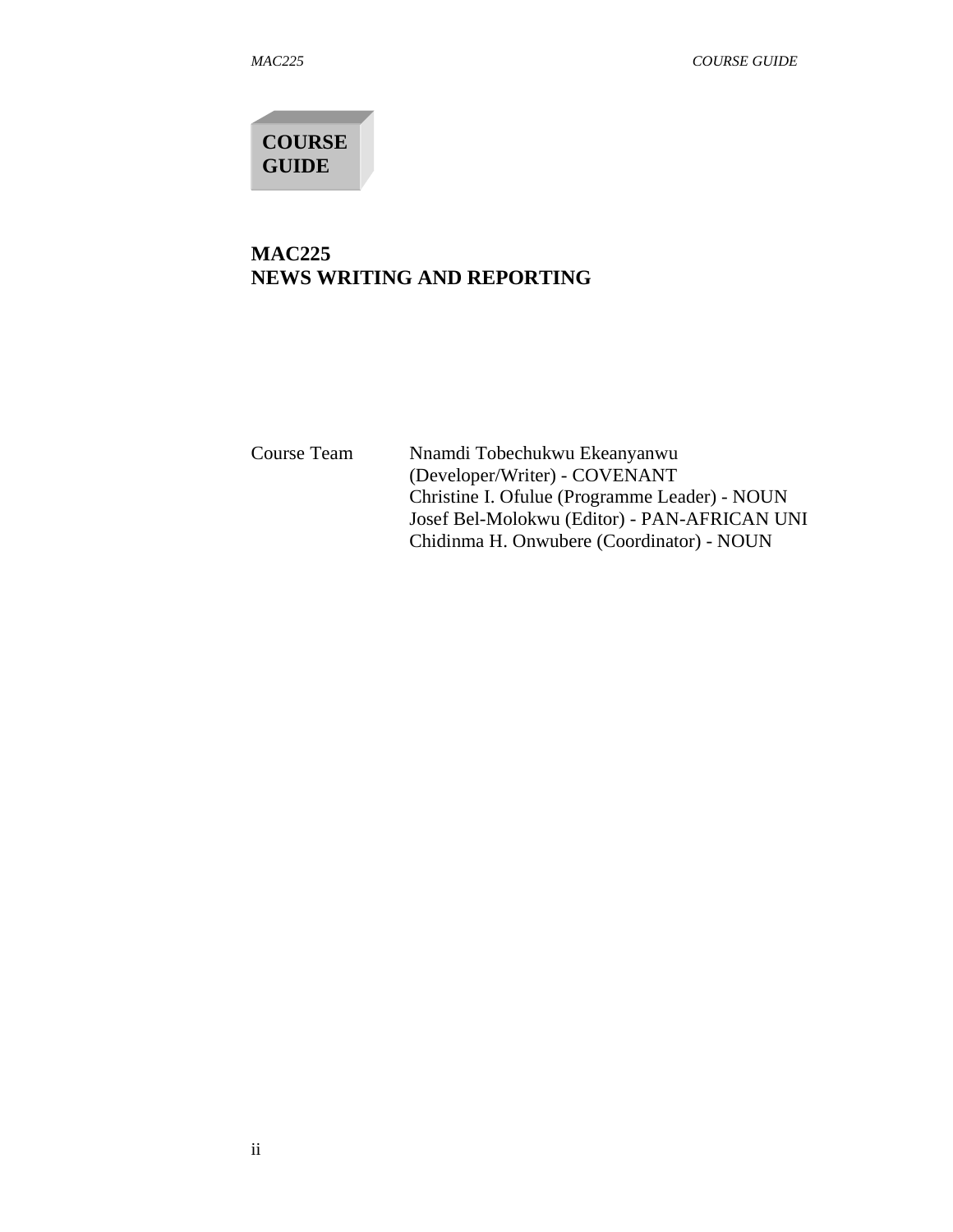# **NATIONAL OPEN UNIVERSITY OF NIGERIA**

National Open University of Nigeria Headquarters 14/16 Ahmadu Bello Way Victoria Island Lagos

Abuja Office No. 5 Dar es Salaam Street Off Aminu Kano Crescent Wuse II, Abuja Nigeria

e-mail: centralinfo@nou.edu.ng URL: www.nou.edu.ng

Published By: National Open University of Nigeria

First Printed 2012

ISBN: 978-058-647-4

All Rights Reserved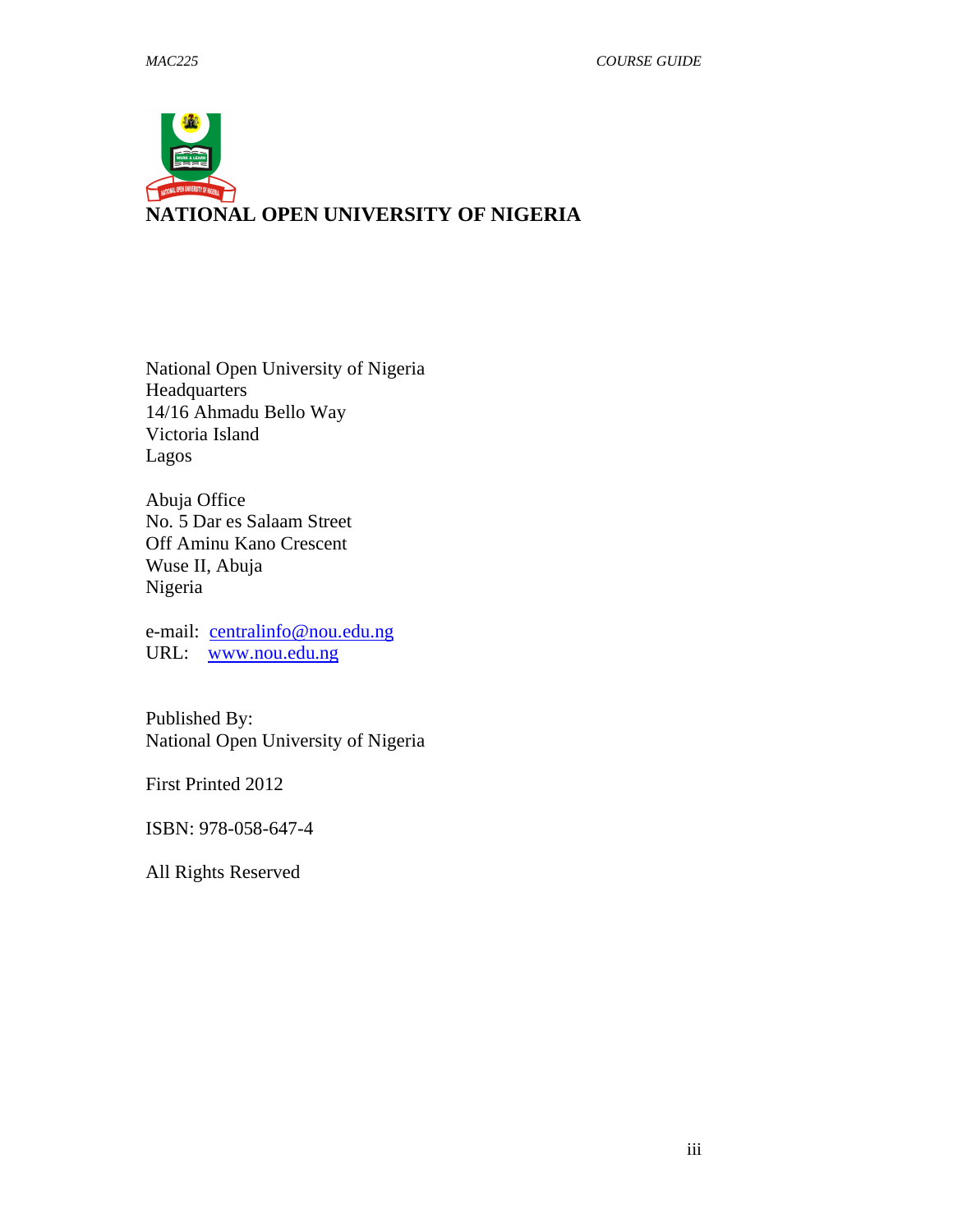# **CONTENTS PAGE**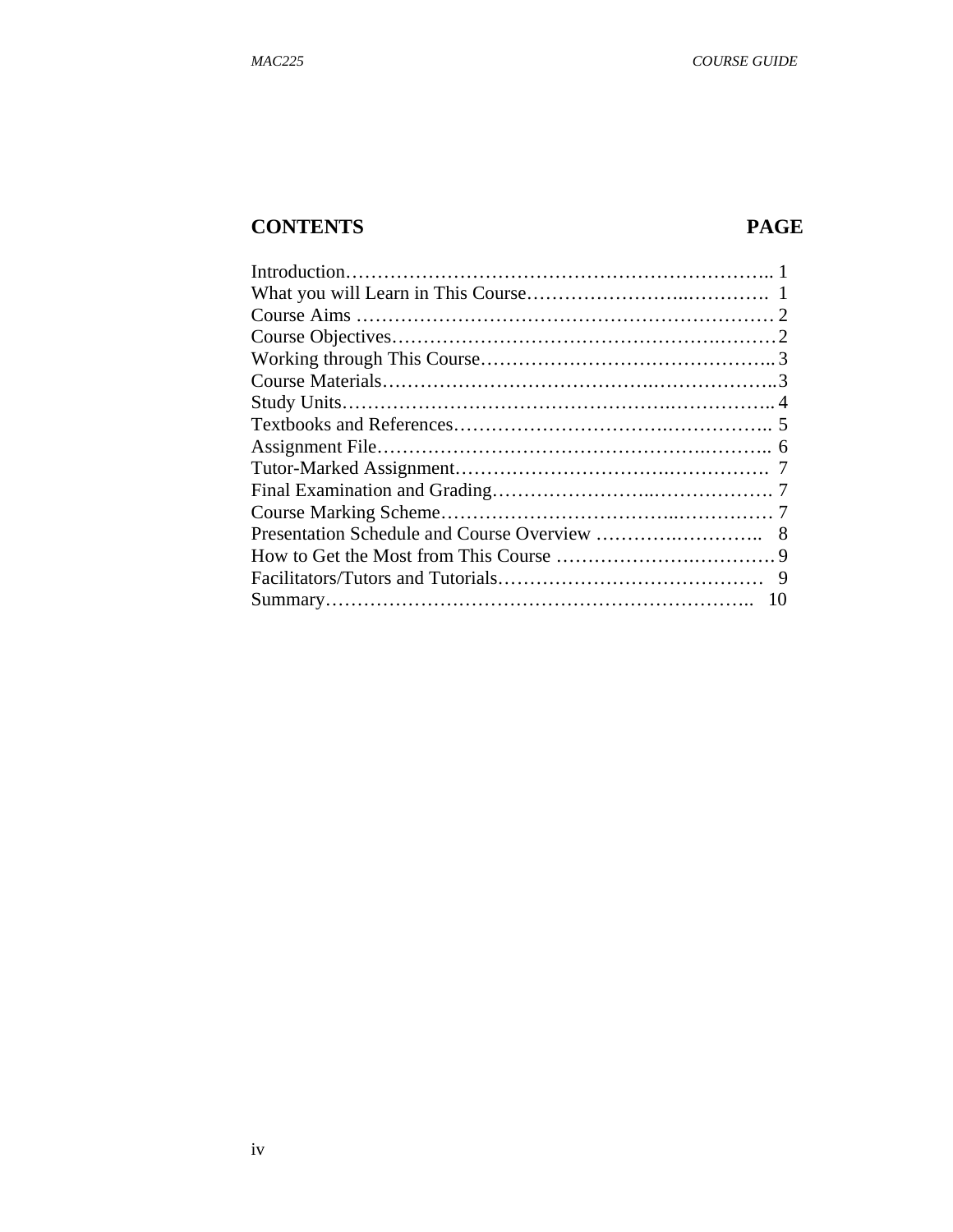# **Introduction**

MAC225 NEWS WRITING AND REPORTING is a two-credit unit course with 32 study units. It is designed to train you to become skilled in writing publishable news copy within given deadlines. The course examines the basic definitions of news, structure of news and journalistic formats of news presentation as well as the methods of producing them. The course also examines the various types of leads, the inverted pyramid, writing transitions and conclusions. For practical exposure and experience in news gathering and reporting, you are expected to turn in news stories under given deadlines. Model news stories will also be provided for studying and imitation. In this course, you will be encouraged to submit news stories and articles to the metropolitan media for publication.

This Course Guide is for distance learners enrolled in the B.A. Mass Communication programme of the National Open University of Nigeria. It provides you with the necessary information about the contents, process, and materials needed for the mastery of the subject matter of this course. This Course Guide also specifies the amount of time you are required to spend on each unit and guides you on how to about your tutor-marked assignments (TMAs). You are advised to attend the tutorial classes to discuss your difficulties with your facilitators. I strongly recommend that you go through this Course Guide and complete the feedback form at the end before you begin your study of the course. The feedback form must be submitted to your facilitator alongside your first assignment. Although this Course Guide provides answers to some questions, which you may come across in this course; however, do not hesitate to contact your study centre if you have further questions. It is my honest expectation that at the end of this course, you will have been familiar with the nitty-gritty of writing and reporting news in today's media industry.

# **What You will Learn in This Course**

This course is meant to expose you to the fundamental requirements of writing and reporting news in a modern media organisation. It is designed to train you to become skilled in writing publishable news copy within given lifelines. It is also expected that you will better appreciate the basic definitions of news, structure of news and journalistic formats of news presentation as well as the methods of producing them after going through this course. Furthermore, this course will give you insight into the different (and/or similar) techniques of writing for the print media, broadcast media as well as the specialised skills for advanced and specialised kinds of writing and reporting in modern journalism. It is also expected that you will become familiar with some basic requirements of journalistic practice such as qualities of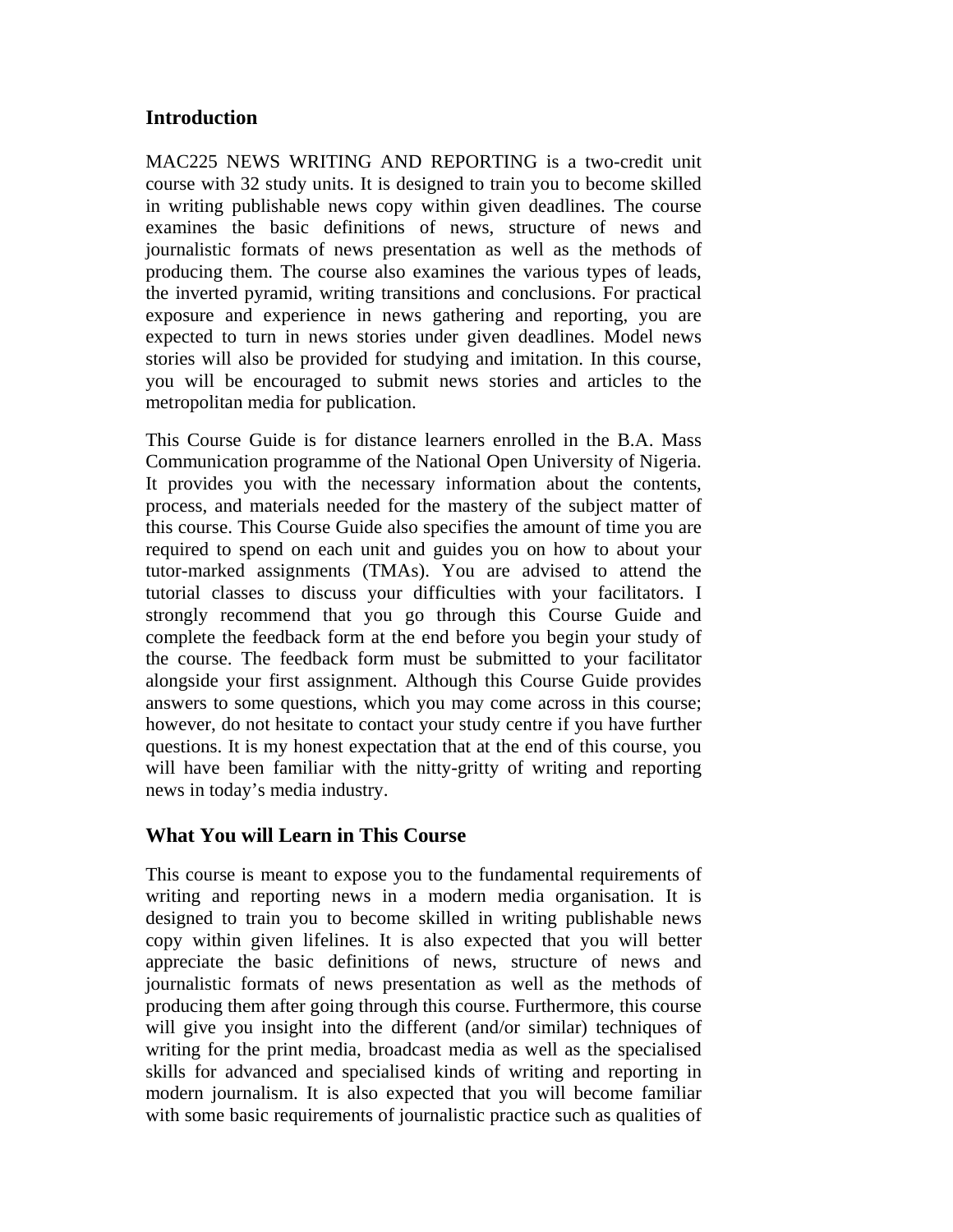news writer/reporter. This course will expose you to elements of good quality journalism, general rules for news writing, how to conduct news interviews, what makes for poor writing and the various components of a news story, legal and ethical requirements of enjoying a healthy career in the media industry, and so on.

#### **Course Aims**

The primary aim of this course is to inculcate in you the appropriate skills for news writing and reporting generally as well as introduce you to basic requirements for writing or reporting for either the print media of communication or the broadcast media of communication. Another primary objective of this course is to introduce you to the fundamental skills required for specialised and advanced writing and reporting especially for the print media of communication. However, a secondary but rather vital aim of this course is also to expose you to the preliminary legal and ethical requirements of enjoying a healthy career in the media industry especially in Nigeria.

# **Course Objectives**

At the end of this course, you should be able to:

- define news
- identify elements of news, news values/virtues
- identify and discuss qualities of a good news writer or reporter
- list and discuss what motivates reporters
- identify the components of a typical news story
- list and discuss the general rules/guidelines for news writing or reporting
- identify elements of good quality journalism and the elements by which news stories are evaluated before selection
- define various types of news interviews and discuss how to conduct a typical news interview
- define and explain the meaning and importance of lead in news writing
- identify and explain the dos and don'ts of both print and broadcast news copies
- write acceptable and publishable copies for the metropolitan media
- list and discuss standard reporting and news gathering techniques
- carry out interviews with media gadgets
- identify and discuss some specialised beats as well as the skills required to write or report from such beats
- discuss press freedom, the underlying issues, press laws as well as the ethics of media practice at an introductory level.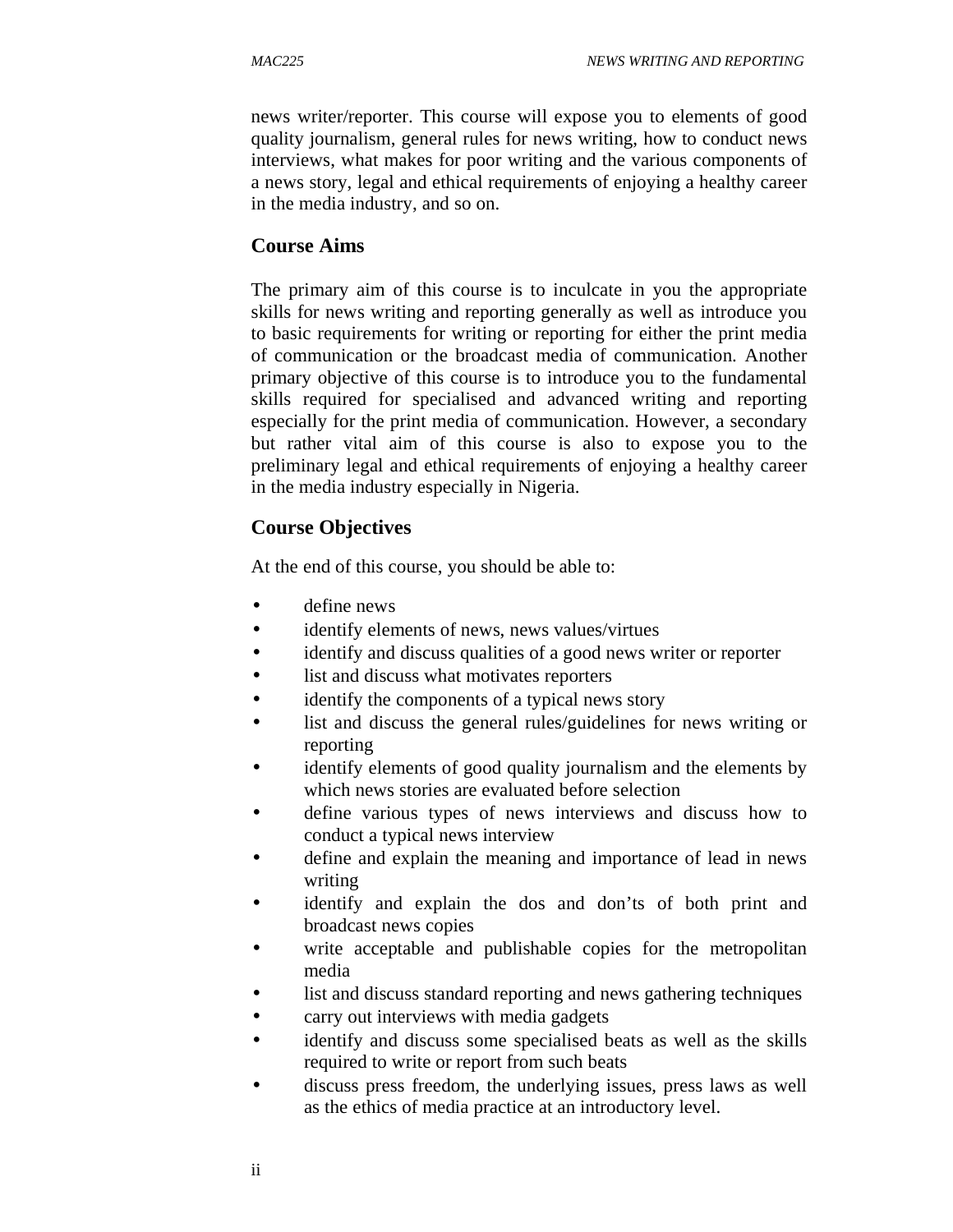# **Working through This Course**

To make the most out of this course, you are expected to read the study units and other materials provided by NOUN. Each unit contains selfassessment exercise (SAE). At certain points in the module, you are required to carry out the assignments, which will be marked by assessors appointed by the University. Remember, all components of this course contribute to your all-round success. So, take your time to read and study the Study Units very well to successfully derive the best from the course.

I will also advise you to make concerted efforts towards locating the recommended texts listed hereunder and READ them. This course material will never take the place of those recommended further readings. They will help equip you for an all round experience and exposure in the exciting world of news writing and reporting.

# **Course Materials**

The major materials you will need for this course are listed below.

- 1. Course Guide
- 2. Study units that have been broken down to 32
- 3. Self-Assessment Exercise (SAE) file
- 4. Tutor-Marked Assignments (TMAs) file
- 5. Relevant textbooks including the ones listed under each unit
- 6. Copies of newspapers and newsmagazines
- 7. Broadcast news extracts or copies.

In addition to the material listed above, you are advised to read through this Course Guide to familiarise yourself with the structure of the course; the Study Units as well as attempt all SAEs and TMAs. You are also expected to consult most of the recommended resource materials for further reading. Each unit contains SAEs, and at points in the course, you are required to submit assignments for assessment purposes. At the end of the course, there is a final examination. The course should take you about 64 hours to complete. You have to draw up your own timetable and allocate time to complete each Study Unit in order to complete the course successfully and on time. All the components of the course are listed and explained below.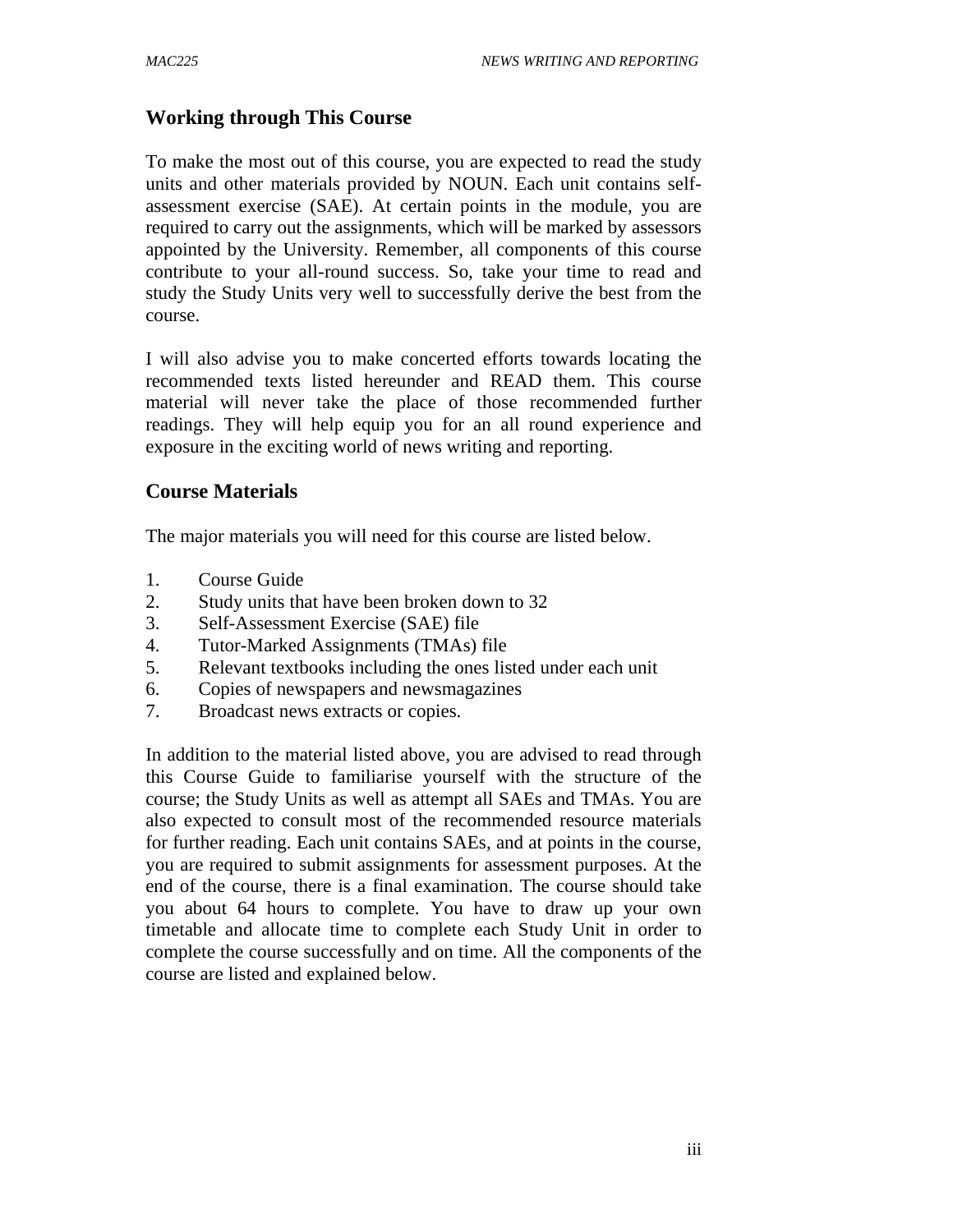# **Study Units**

This course is structured in a **seven-module** compact with 32 units thus.

#### **Module 1 General Introduction**

- Unit 1 What is News? */Elements* of News Values and News Virtues
- Unit 2 Cualities of a News Reporter
- Unit 3 What Motivates a News Reporter?
- Unit 4 General Rules for News Writing

#### **Module 2 The Basics**

- Unit 1 Elements of Good Writing/ What Makes for Poor Writing
- Unit 2 Conducting Interviews
- Unit 3 News Gathering and Sources
- Unit 4 Journalese

#### **Module 3 News Writing and Reporting for the Print Media**

- Unit 1 The Lead
- Unit 2 The Story Structure/Components of the Story
- Unit 3 Types of News Stories
- Unit 4 The Qualities of a Good News Story
- Unit 5 Reporter's Checklist

#### **Module 4 News Writing and Reporting for the Broadcast Media**

- Unit 1 Criteria for Selecting Broadcast Stories
- Unit 2 Style
- Unit 3 Features/Structure of a Broadcast News Story
- Unit 4 Writing a Broadcast Copy

# **Module 5 Specialised Reporting**

- Unit 1 Introduction to Specialised Reporting
- Unit 2 Reporting from the Beats
- Unit 3 Online Reporting
- Unit 4 Follows

#### **Module 6 Advanced Reporting**

- Unit 1 Science and Technology Reporting
- Unit 2 Reporting Sports
- Unit 3 Political Reporting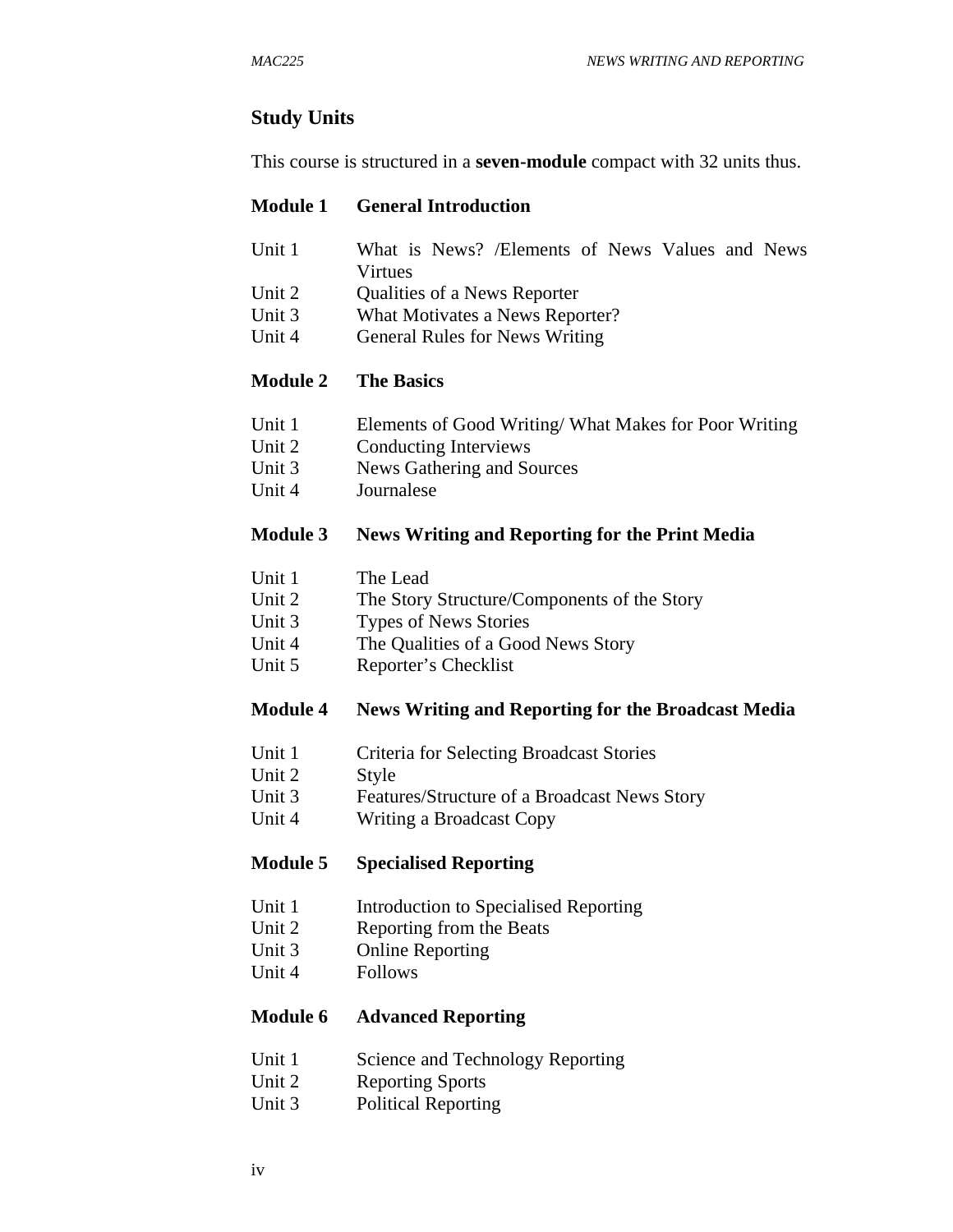| <b>Module 7</b> | The Reporter, The Law and Ethical Issues  |
|-----------------|-------------------------------------------|
| Unit 5          | Reporting Crime, Accidents and the Courts |
| Unit 4          | <b>Economy and Business Reporting</b>     |

| Unit 1 | <b>Press Freedom</b>    |
|--------|-------------------------|
| Unit 2 | <b>Basic Press Laws</b> |

Unit 3 Ethical Issues in Media Practice

#### **Textbooks and References**

- Agbese, D. (2008). *The Reporter's Companion*. Lagos: Newswatch Books Limited.
- Bonder, F. F.; Davenport, J. R. & Drager, M. W. (2005). *Reporting for the Mass Media* (8th ed.). New York: Oxford University Press.
- Brooks, B.S.; *et al.* (1998). *News Reporting and Writing*. New York: St. Martin's Press.
- Charnley, M. (1996). *Reporting*. Toronto: Holt, Rinehart & Winston.
- Ekeanyanwu, N. T. (2008). *International Communication***.** Ota: Covenant University Press.
- Ewelukwa, B.N. (2004). *Introduction to Nigerian Press Law.* Onitsha: Maranatha Press Limited.
- Folarin, *et al*. (Eds.). (2006). *Themes in Communication Writing*. Lagos: SMC.
- Harper, C. & the Indiana Group (1998). *Journalism 2001*. Madison: Coursewise Publishing.
- Hule, B. D. & Anderson, D.A. (2003). *News Writing and Reporting for Today's Media.* Boston: McGraw-Hill Higher Education.
- Malemi, E. (1999). *Mass Media Law: Cases and Materials*. Lagos: Grace Publishers Incorporated.
- Mencher, M. (2010). *Mencher's News Writing and Reporting* (11th ed.). Boston: McGraw-Hill Higher Education.
- Mencher, M. (2003). *News Reporting and Writing* (9th ed.). California: McGraw-Hill.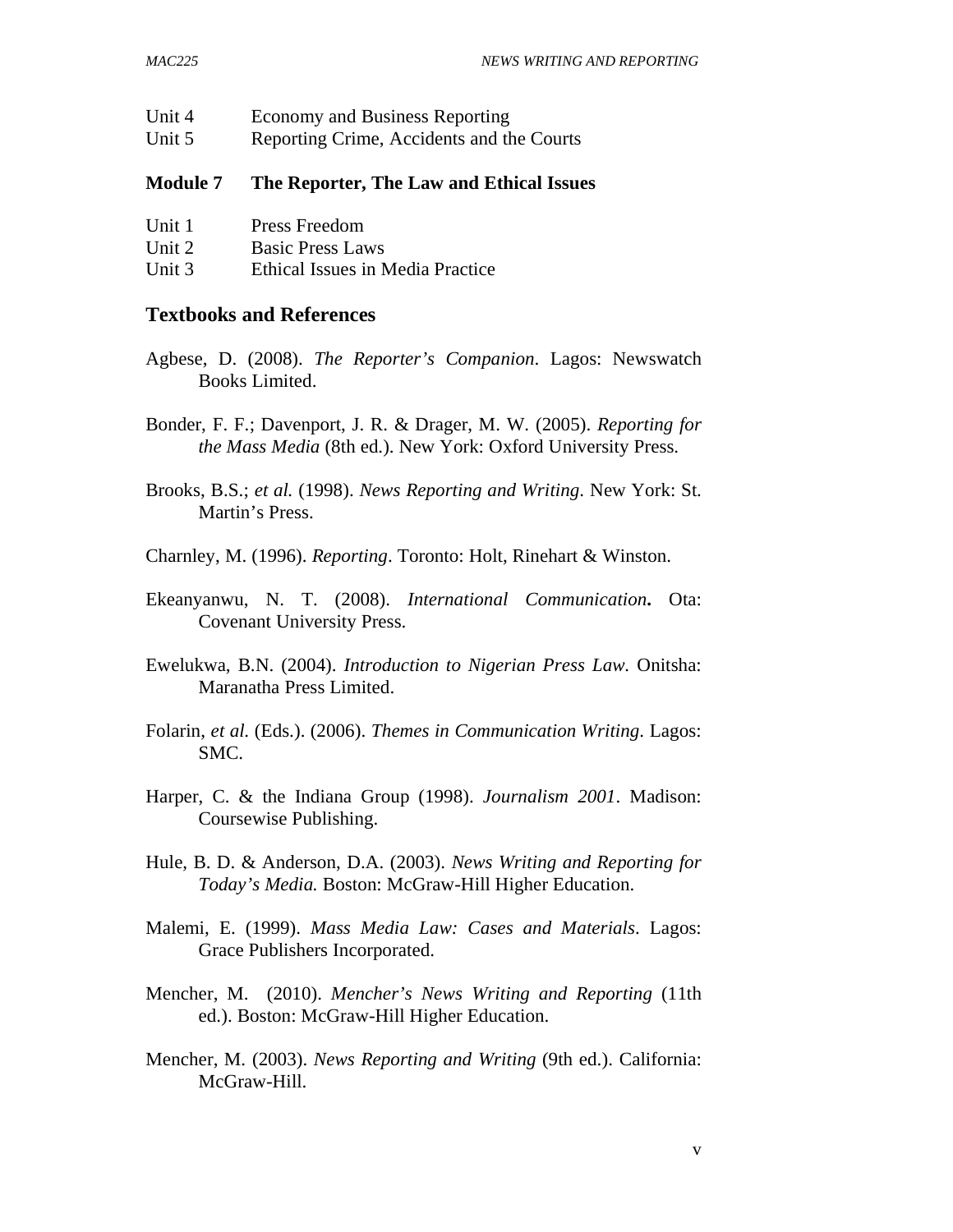- Moemeka, A. (2000). *Reporter's Handbook: An Introduction to Effective Journalism*. Kearney, USA: Morris Publishing.
- Obe, J. (2005). *Reporting Diverse Areas: A Concise Text*. Akure: SMC.
- Ogunsiji, M.A. (1989). *Introduction to Print Journalism.* Lagos: Nelson Publishers Limited.
- Okoye, I. (2008). *Nigerian Press Law*. Lagos: University of Lagos.
- Rich, C. (1999). *Writing and Reporting News: A Coaching Method* (3rd ed.). New York: Wadsworth Publishing Company.
- Sonaike, S.A. (1987). *Fundamentals of News Reporting.* Lagos, Nigeria: John West Publications.
- Stovall, J. G. (2006). *Writing for the Mass Media*. New York: Pearson Education.
- Walker, S. (1975)*. News Writing*. Boston: Houghton Mifflin Company.

#### **Assignment File**

An assessment file and a marking scheme will be made available to you. In the assessment file, you will find details of the assignments you need to do and submit to your assigned tutor for grading. The assessment for this course is divided into two namely: TMAs and the written examination. Both of them will total 100% at the end of the course. The assignments should be submitted to your tutor for formal assessment in accordance with the lifelines stated in the presentation schedule and the assessment file. The work you submit to your tutor for assessment will count for 30% of your total score while the written examination will account for the remaining 70%.

#### **Tutor-Marked Assignments (TMAs)**

You will have to submit about 30 TMAs. This means one TMA for each of the units of the entire course. You are required to attempt all the questions, and you will be assessed on all of them but the best six performances from the (TMAs) will be used for your 30% grading. This means each will constitute about 5% or returned to 5% after grading.

When you have completed each assignment, send it alongside your tutor-marked assignment form to your tutor. Make sure each assignment reaches your tutor on or before the lifeline for submissions. If for any reason, you cannot complete your work on time, contact your tutor with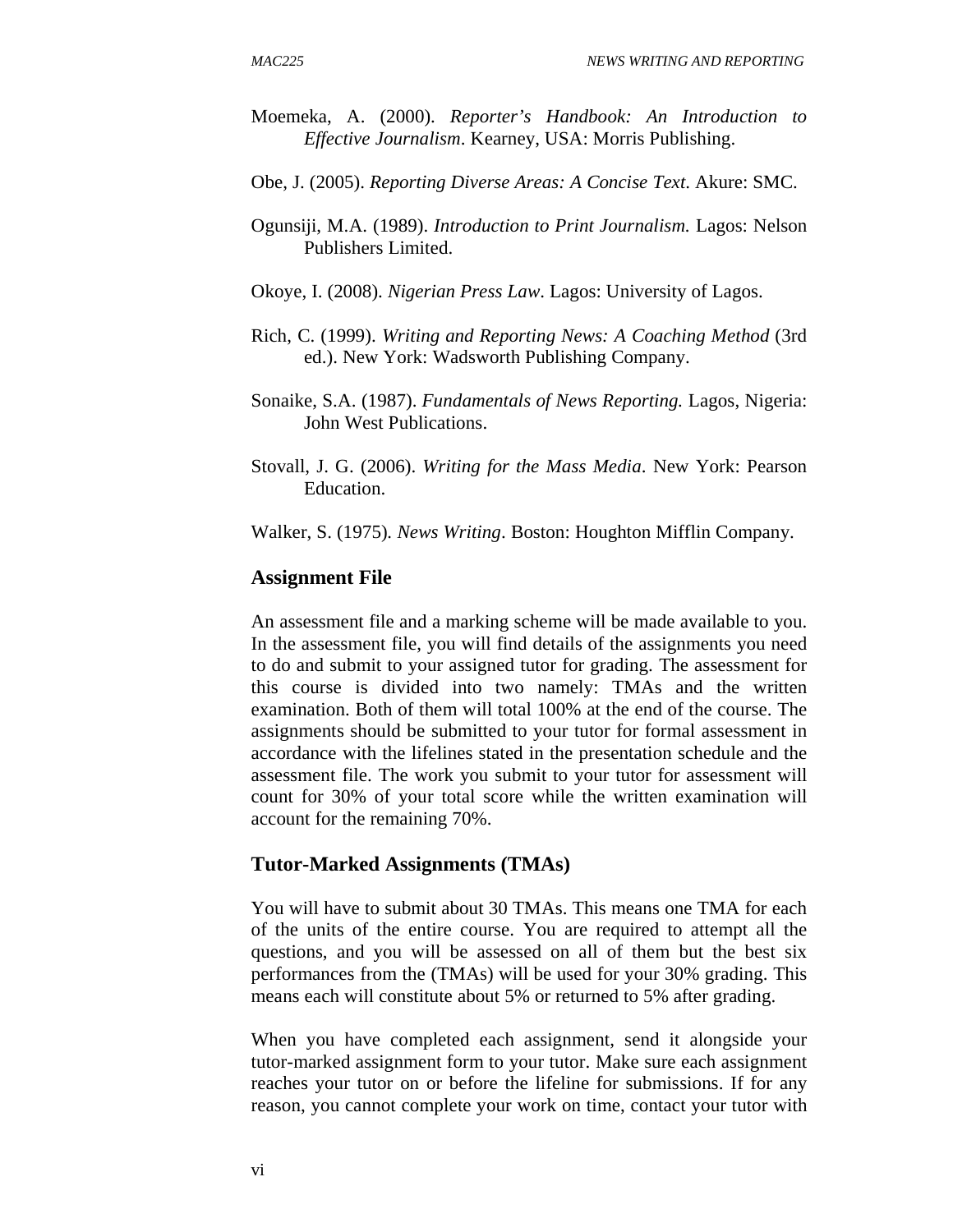a valid explanation on why you need an extension. Failure to do this may result in unpleasant and avoidable situations.

# **Final Examination and Grading**

Since this is a two-unit course, the final examination will be a test of two hours. All areas of the course will be examined. In your own interest, read the entire units all over again before your written examination. As earlier mentioned, the final examination will attract 70% of the total course grade. This should not be taken for granted. The examination will consist of questions, which reflects the kinds of SAEs and TMAs you have previously dealt with in the course.

# **Course Marking Scheme**

The following table lays out how the actual course mark allocation is broken down.

| S/N              | <b>ASSESSMENT</b>                                 | <b>MARKS</b> |
|------------------|---------------------------------------------------|--------------|
| 1.               | The best in Module One (Assignments 1-4)          | 5%           |
| 2.               | The best in Module Two (Assignments 5-8)          | 5%           |
| 3.               | The best in Module Three (Assignments 9-13)       | 5%           |
| $\overline{4}$ . | The best in Module Four (Assignments 14-17)       | 5%           |
| 5.               | The best in Modules Five and Six (Assignments 18- | 5%           |
|                  | 26)                                               |              |
| 6.               | The best in Module Seven (Assignments 27-29)      | 5%           |
| 7.               | <b>Total for TMAs</b>                             | 30%          |
| 8.               | <b>Final Written Examination</b>                  | 70%          |
| 9.               | <b>Overall Total</b>                              | 100%         |

# **Course Overview and Presentation Schedule**

| Unit                                 | <b>Title of Work</b>                           | Weeks           | <b>Assessment</b> |
|--------------------------------------|------------------------------------------------|-----------------|-------------------|
|                                      |                                                | <b>Activity</b> |                   |
|                                      | <b>General Introduction</b><br><b>Module 1</b> |                 |                   |
| 1                                    | What is News? /Elements of News Values         | Week 1          | Assignment 1      |
|                                      | and News Virtues                               |                 |                   |
| 2                                    | Qualities of a News Reporter                   | Week 1          | Assignment 2      |
| 3                                    | What Motivates a News Reporter?                | Week 2          | Assignment 3      |
| $\overline{4}$                       | <b>General Rules for News Writing</b>          | Week 2          | Assignment 4      |
| <b>The Basics</b><br><b>Module 2</b> |                                                |                 |                   |
|                                      | Elements of Good Writing/What Makes for        | Week 3          | Assignment 1      |
|                                      | Poor Writing                                   |                 |                   |
| 2                                    | Conducting Interviews                          | Week 3          | Assignment 2      |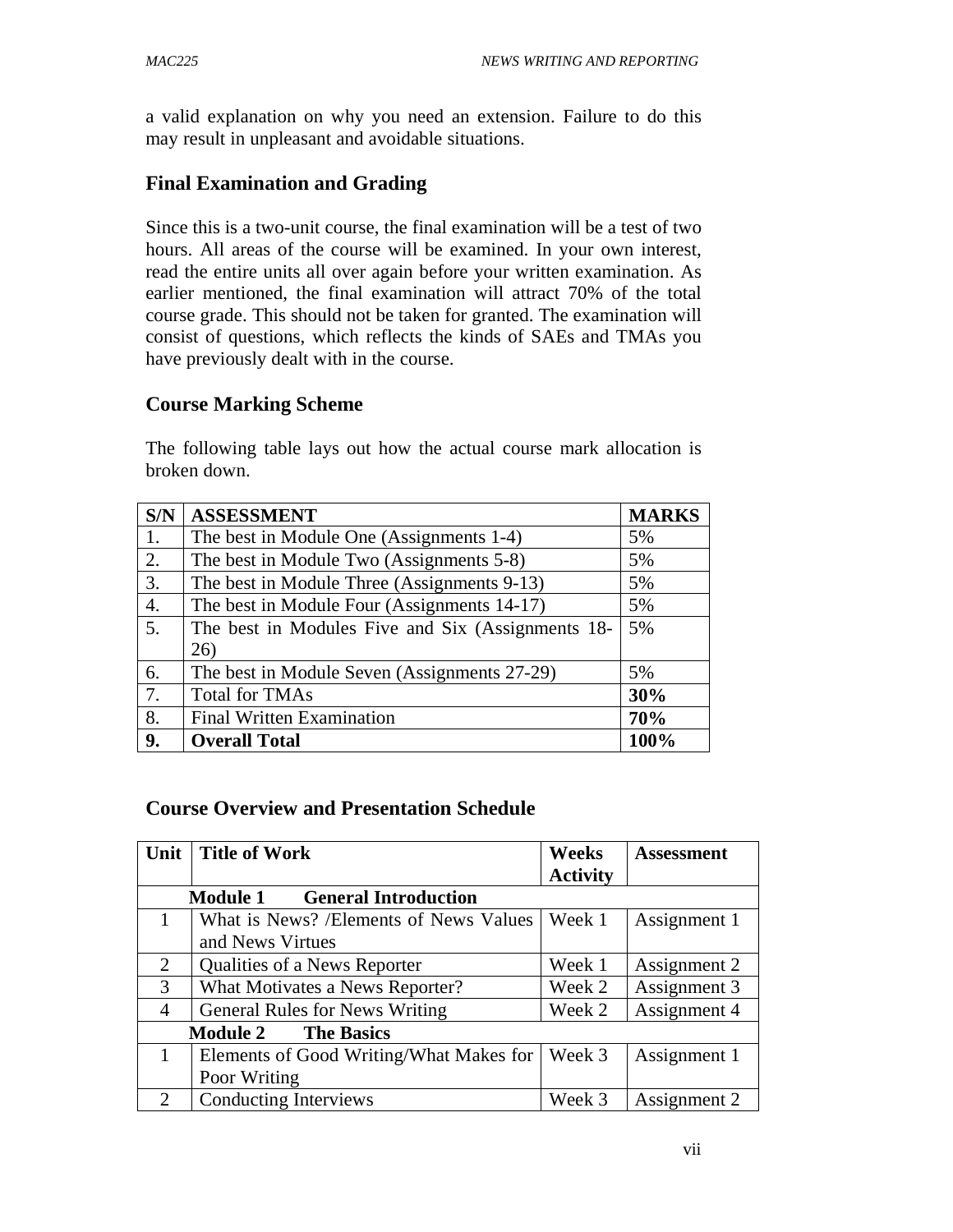| 3                                                           | <b>News Gathering and Sources</b>                                            | Week 4        | Assignment 3 |
|-------------------------------------------------------------|------------------------------------------------------------------------------|---------------|--------------|
| $\overline{4}$                                              | Journalese                                                                   | Week 4        | Assignment 4 |
|                                                             | <b>News Writing and Reporting for The Print Media</b><br><b>Module 3</b>     |               |              |
| $\mathbf{1}$                                                | The Lead                                                                     | Week 5        | Assignment 1 |
| $\overline{2}$                                              | The Story Structure/Components of the                                        | Week 5        | Assignment 2 |
|                                                             | Story                                                                        |               |              |
| 3                                                           | <b>Types of News Stories</b>                                                 | Week 6        | Assignment 3 |
| $\overline{4}$                                              | The Qualities of Good News Story                                             | Week 6        | Assignment 4 |
| $\overline{5}$                                              | Reporter's Checklist                                                         | Week 6        | Assignment 5 |
|                                                             | <b>News Writing and Reporting for The Broadcast Media</b><br><b>Module 4</b> |               |              |
| $\mathbf{1}$                                                | Criteria for Selecting Broadcast Stories                                     | Week 7        | Assignment 1 |
| $\overline{2}$                                              | Style                                                                        | Week 7        | Assignment 2 |
| $\overline{3}$                                              | Features/Structure of a Broadcast News                                       | Week 8        | Assignment 3 |
|                                                             | Story                                                                        |               |              |
| $\overline{4}$                                              | Writing a Broadcast Copy                                                     | Week 8        | Assignment 4 |
|                                                             | <b>Module 5</b><br><b>Specialised Reporting</b>                              |               |              |
| $\mathbf{1}$                                                | <b>Introduction to Specialised Reporting</b>                                 | Week 9        | Assignment 1 |
| $\overline{2}$                                              | Reporting from the Beats                                                     | Week 9        | Assignment 3 |
| 3                                                           | <b>Online Reporting</b>                                                      | Week 10       | Assignment 4 |
| $\overline{4}$                                              | Follows                                                                      | Week 10       | Assignment 5 |
| Module 6<br><b>Advanced Reporting</b>                       |                                                                              |               |              |
| $\mathbf{1}$                                                | Science and Technology Reporting                                             | Week 11       | Assignment 1 |
| $\overline{2}$                                              | <b>Reporting Sports</b>                                                      | Week 11       | Assignment 2 |
| 3                                                           | <b>Political Reporting</b>                                                   | Week 12       | Assignment 3 |
| $\overline{4}$                                              | <b>Economy and Business Reporting</b>                                        | Week 12       | Assignment 4 |
| $\overline{5}$                                              | Reporting Crime, Accidents and the Courts                                    | Week 13       | Assignment 5 |
| The Reporter, The Law and Ethical Issues<br><b>Module 7</b> |                                                                              |               |              |
| $\mathbf{1}$                                                | Press Freedom                                                                | Week 13       | Assignment 1 |
| $\overline{2}$                                              | <b>Basic Press Laws</b>                                                      | Week 14       | Assignment 2 |
| 3                                                           | Ethical Issues in Media Practice                                             | Week 14       | Assignment 3 |
|                                                             | Revision                                                                     | 1 week        |              |
|                                                             | <b>Written Examination</b>                                                   | 1 Week        |              |
|                                                             | <b>Total Weeks</b>                                                           | <b>16 Wks</b> |              |

# **How to Get the Most from This Course**

The Open University system is a unique system whereby the study units replace the traditional university lectures. You will therefore be required to study the units on your own. However, you may arrange to meet with your assigned tutor for tutorials on an optional basis at the study centre. You can also locate like-minded course mates and have interactive sessions with them.

You will have assignments at the end of every Module and Units. This is not different from the traditional university system where a Lecturer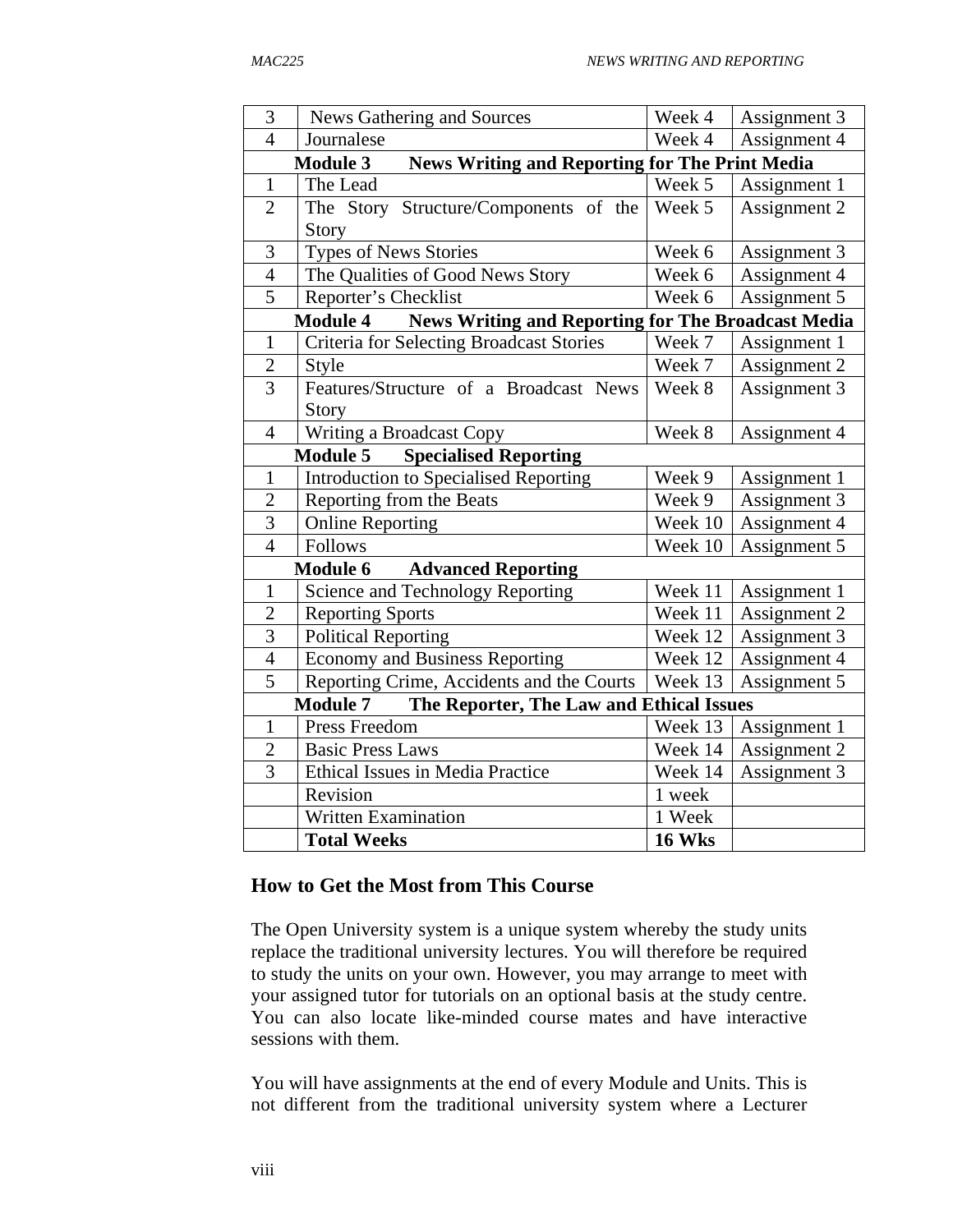might give you some reading to do. The study units will guide you on where to read as well as text materials or recommended books required. You have been given enough in this course so none of you will any excuse not to do well in this course. Each of the study units follows a common format. The first item is an introduction to the subject matter of the unit, and how the unit is integrated with other units and the course as a whole. Next to this is a set of learning objectives. These objectives will help you assess your comprehensive of the unit per time. They are also meant to guide your study to give you an all round learning experience. The main body of the unit guides you through the required reading from other sources. This will usually be either from your recommended books or from a particular reading section.

In summary, this structure is designed to bring out the best in a distance learner. However, you may still want to interact with a tutor over controversial, confusing or any other topic or issue you are finding it difficult to comprehend yourself. NOUN has made adequate arrangement to see that this is resolved in the interest of the student. This is why you must visit your study centre.

# **Facilitators/Tutors and Tutorials**

Information relating to your tutor and the appropriate time for the tutorials will be provided at your study centre. Your tutor will mark and comment on your assignments, keep a close academic watch on your progress as well as assist you resolve any difficulties you might encounter from time to time. You must therefore take your TMAs to the study centre well before the due date (at least two working days before the expiration of the lifeline). The TMAs will be marked by your tutor and returned to you as soon as possible.

In the NOUN guidelines, you are expected to contact your tutor if you need help over the following issues.

- 1. You do not understand any part of the study units or the assigned readings.
- 2. You have difficulty with the exercises and assignments.
- 3. You have a question or a problem with your tutor's comments on an assignment or with the grading of an assignment.
- 4. You have a question or problem with any part of the course which you think has not been adequately discussed in this Course Guide.

At NOUN, it is also expected (in your own interest) that you make concerted efforts to attend tutorials. This is the only chance to have faceto-face contact with your tutor and ask pending and pertinent questions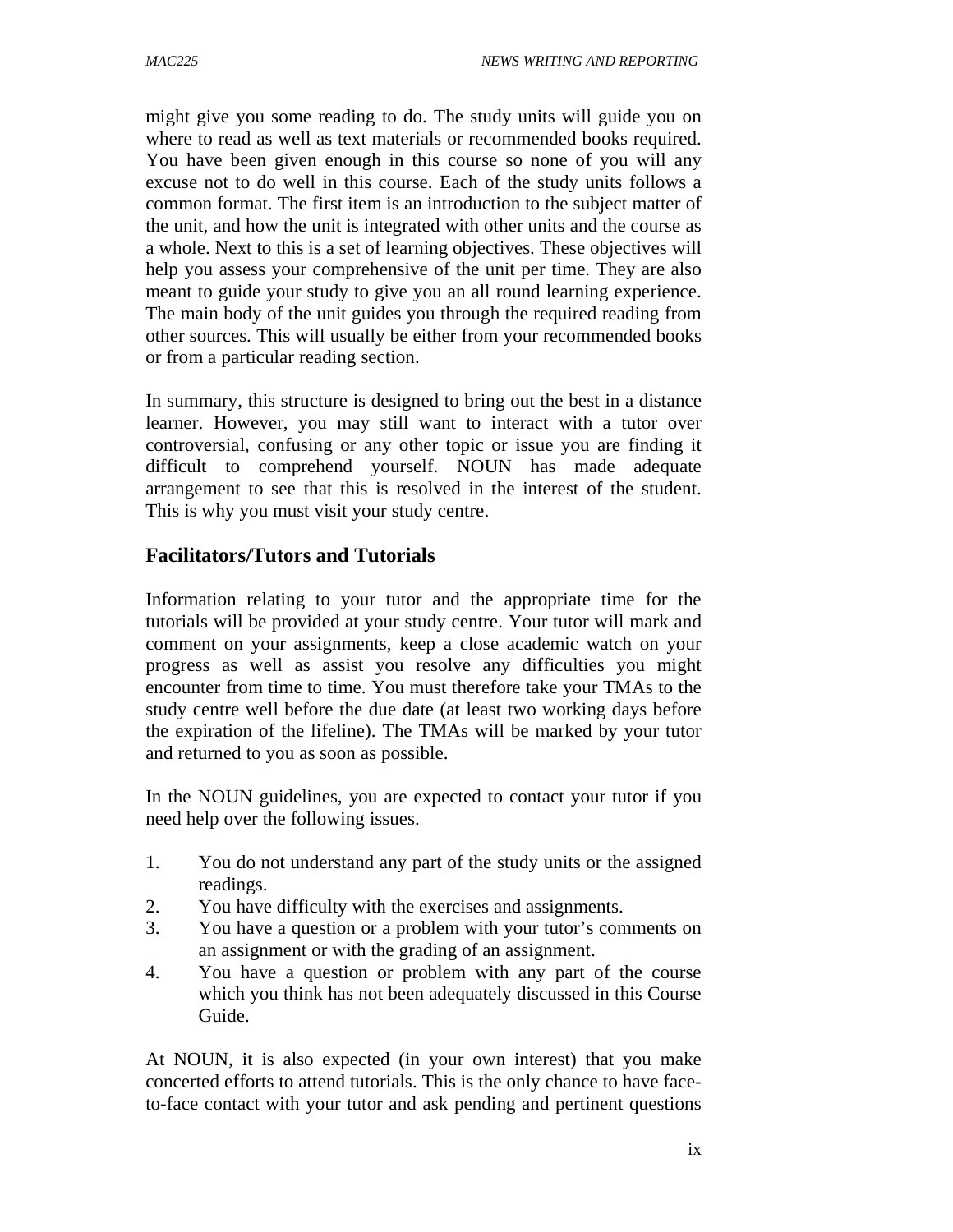which are answered immediately. You can raise any problem encountered in the course of your study during the tutorial sessions. To gain the maximum benefit from the course tutorials, it is advised you prepare a question list before attending them. You will learn a lot from being an active participant in the discussions at the study centre or during tutorial sessions.

#### **Summary**

The Course Guide is generally an overview of what you should expect in the entirety of the course. News Writing and Reporting as a course is designed to train you to become skilled in writing publishable news copy within given lifelines. This course will also examine the basic definitions of news, structure of news and journalistic formats of news presentation as well as the methods of producing them. The basic techniques of writing and reporting from some specific beats are also discussed in this course. The preliminary skill of writing for the broadcast media as well as the legal and ethical issues involved in reporting in a typical media industry like Nigeria also received adequate attention in this course.

We wish you success with the course and hope that you will find it the learning experience captivating, interesting and worthwhile.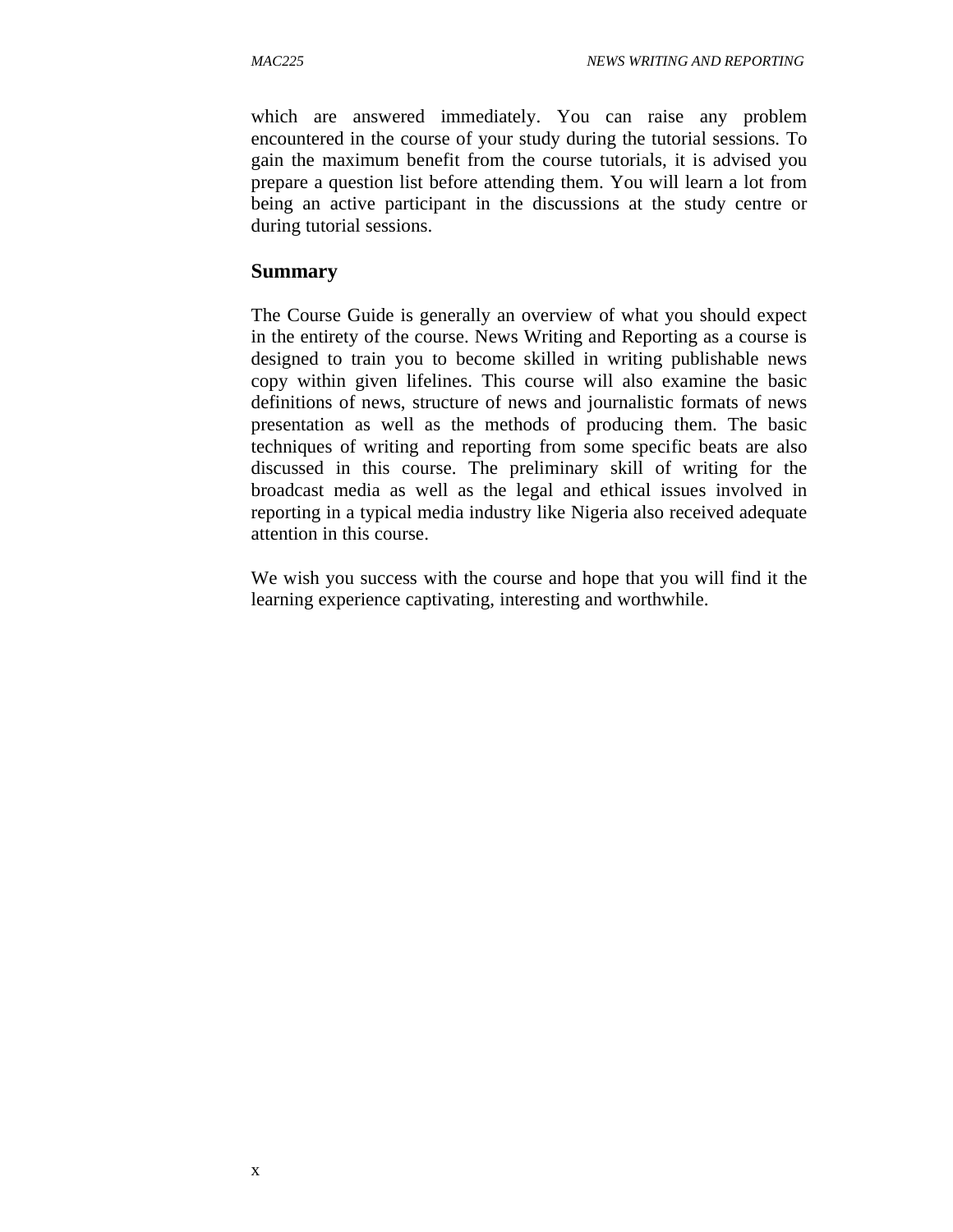Course Code MAC225 Course Title News Writing and Reporting

Course Team Nnamdi Tobechukwu Ekeanyanwu (Developer/Writer) - COVENANT Christine I. Ofulue (Programme Leader) - NOUN Josef Bel-Molokwu (Editor) - PAN-AFRICAN UNI Chidinma H. Onwubere (Coordinator) - NOUN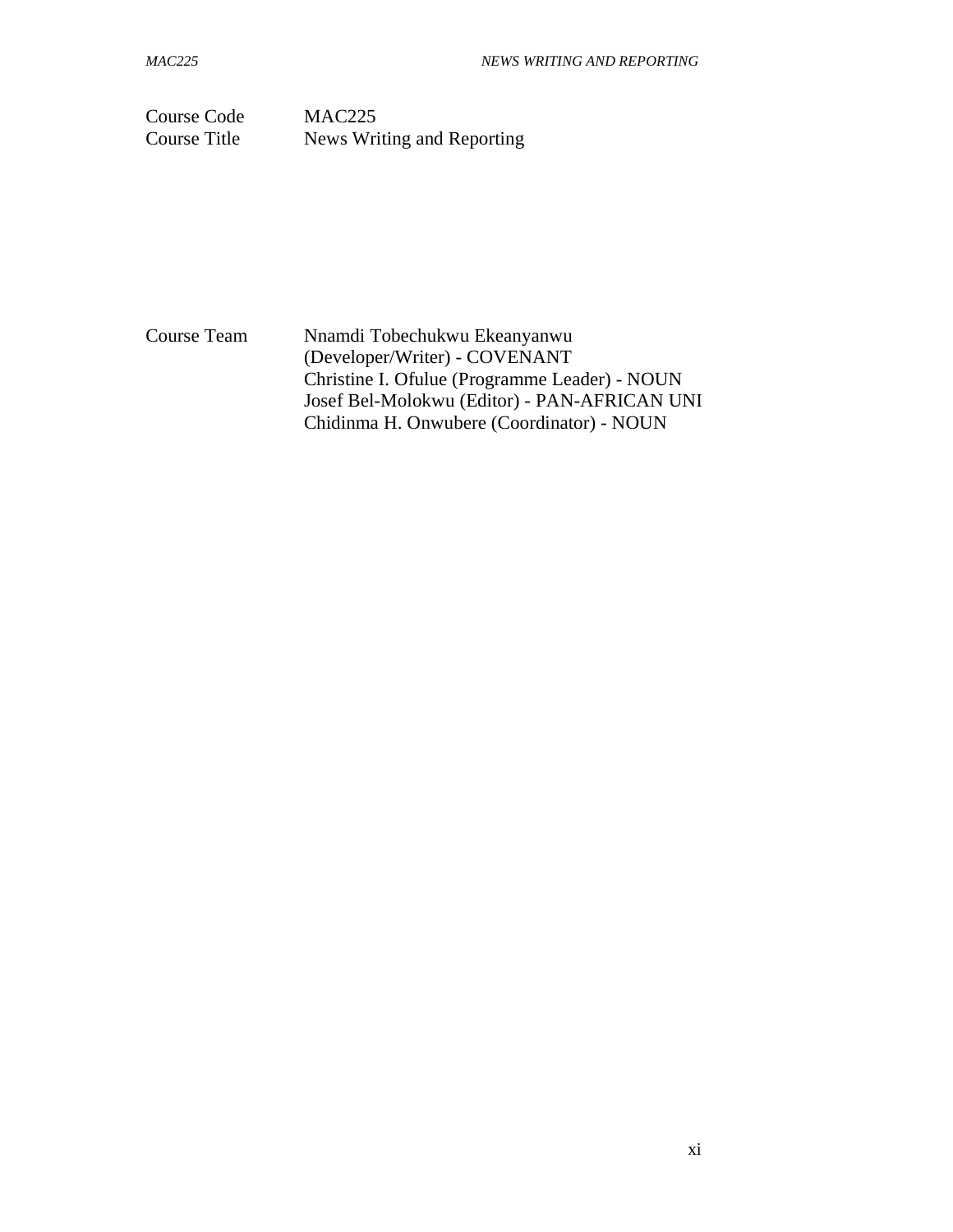

National Open University of Nigeria Headquarters 14/16 Ahmadu Bello Way Victoria Island Lagos

Abuja Office No. 5 Dar es Salaam Street Off Aminu Kano Crescent Wuse II, Abuja Nigeria

e-mail: centralinfo@nou.edu.ng URL: www.nou.edu.ng

Published By: National Open University of Nigeria

First Printed 2012

ISBN: 978-058-647-4

All Rights Reserved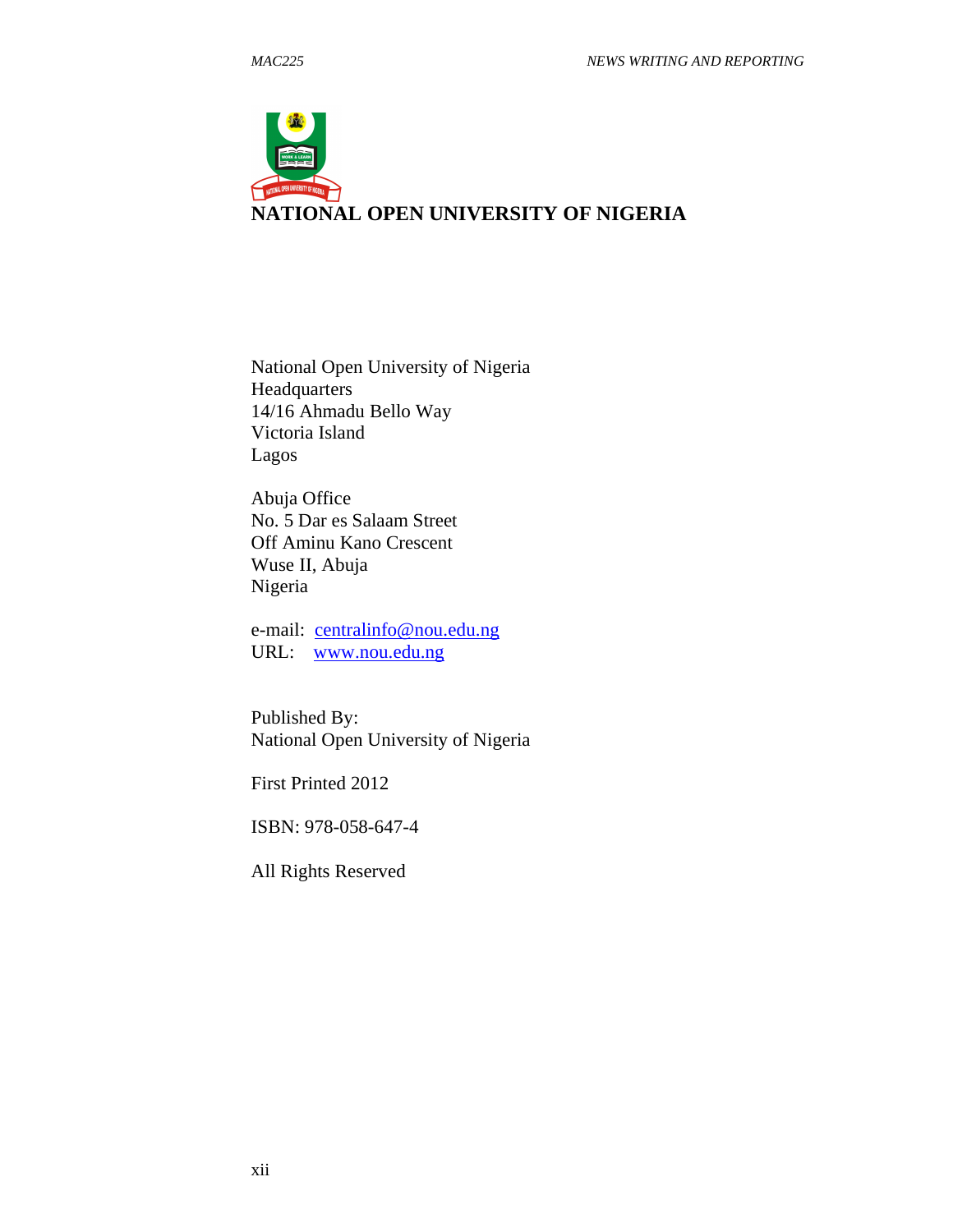# **CONTENTS PAGE**

| <b>Module 1</b> | $\mathbf{1}$                                                |  |
|-----------------|-------------------------------------------------------------|--|
| Unit 1          | What is News?/Elements of News Values and<br>1              |  |
| Unit 2          | 9                                                           |  |
| Unit 3          |                                                             |  |
| Unit 4          | 16                                                          |  |
| <b>Module 2</b> | 20                                                          |  |
| Unit 1          | Elements of Good Writing/What Makes for Poor<br>20          |  |
| Unit 2          | 25                                                          |  |
| Unit 3          | 38                                                          |  |
| Unit 4          | 48                                                          |  |
| <b>Module 3</b> | 54<br><b>News Writing and Reporting for The Print Media</b> |  |
| Unit 1          | 54                                                          |  |
| Unit 2          | The Story Structure/Components of the Story<br>62           |  |
| Unit 3          | 69                                                          |  |
| Unit 4          | 73                                                          |  |
| Unit 5          | 77                                                          |  |
| <b>Module 4</b> | <b>News Writing and Reporting for</b>                       |  |
|                 |                                                             |  |
| Unit 1          | 80<br>Criteria for Selecting Broadcast Stories              |  |
| Unit 2          | 85                                                          |  |
| Unit 3          | Features/Structure of a Broadcast News Story<br>91          |  |
| Unit 4          | 98                                                          |  |
| <b>Module 5</b> |                                                             |  |
| Unit 1          |                                                             |  |
| Unit 2          |                                                             |  |
| Unit 3          |                                                             |  |
| Unit 4          |                                                             |  |
| <b>Module 6</b> |                                                             |  |
| Unit 1          | Science and Technology Reporting<br>123                     |  |
| Unit 2          | 127                                                         |  |
| Unit 3          | 131                                                         |  |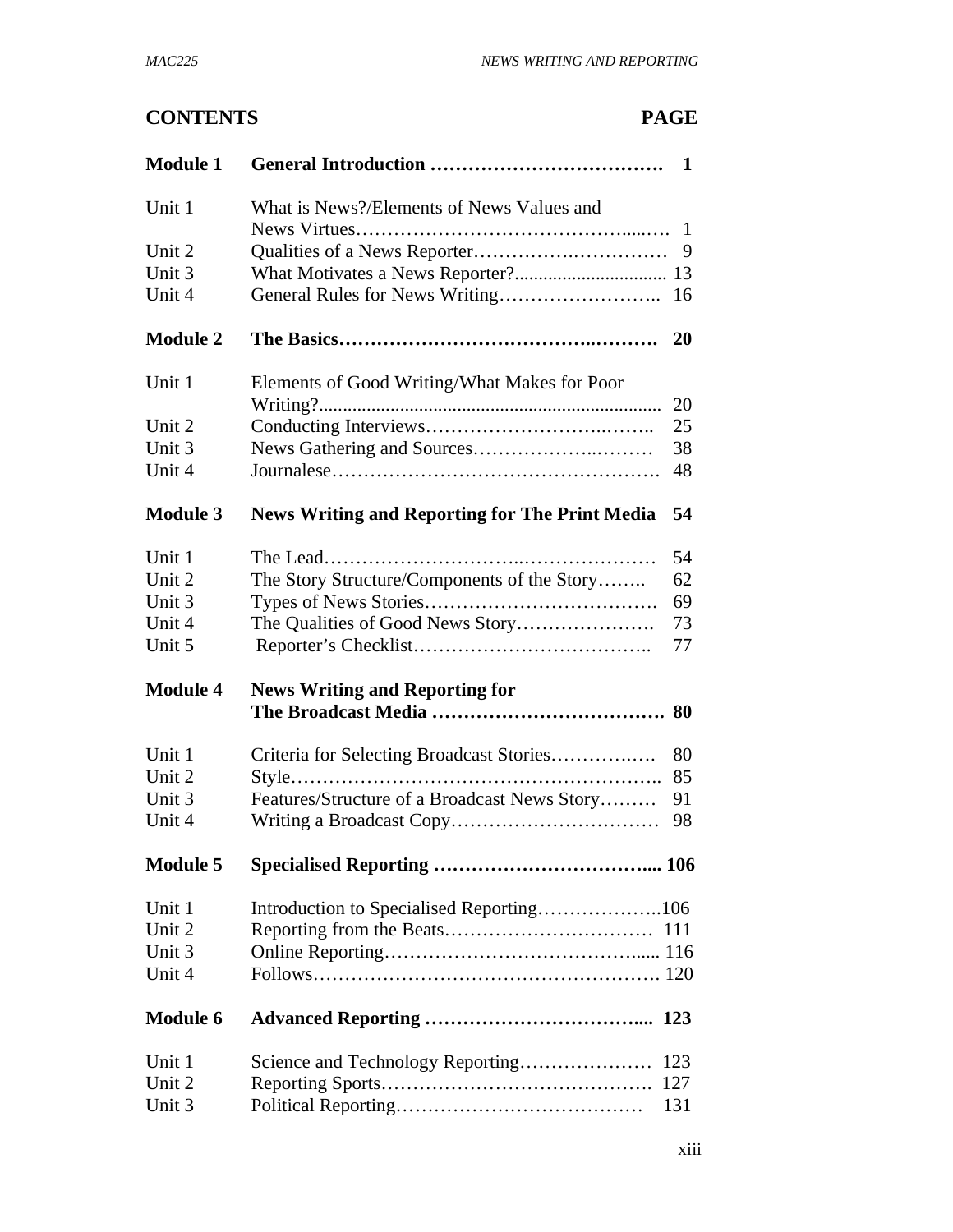| Unit 4          |                                               |  |
|-----------------|-----------------------------------------------|--|
| Unit 5          |                                               |  |
|                 |                                               |  |
| <b>Module 7</b> | The Reporter, The Law and Ethical Issues  146 |  |
| Unit 1          |                                               |  |
| Unit 2          |                                               |  |
| Unit 3          |                                               |  |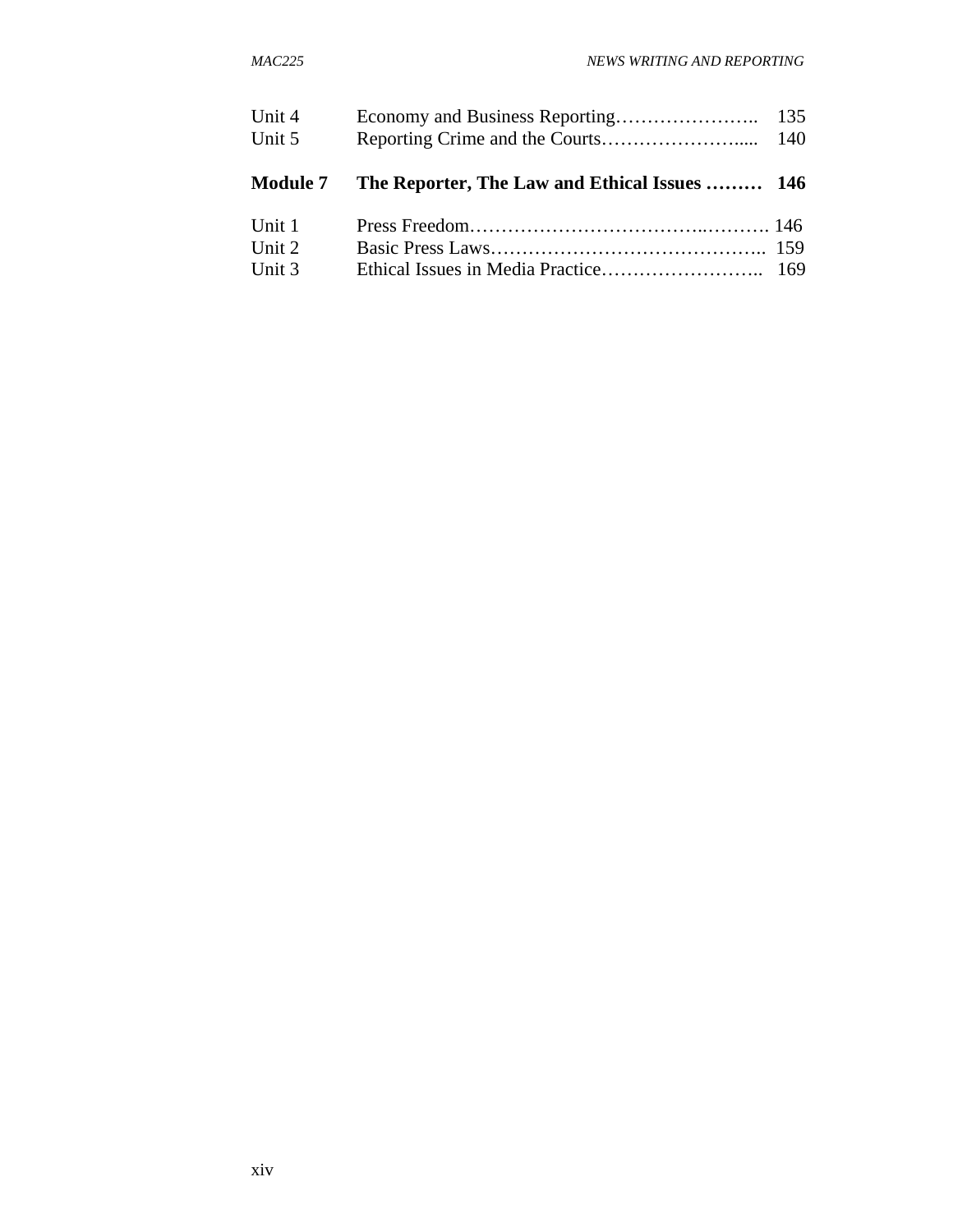# **MODULE 1 GENERAL INTRODUCTION**

- Unit 1 What is News?/Elements of News Values and News Virtues
- Unit 2 Qualities of a News Reporter
- Unit 3 What Motivates a News Reporter?
- Unit 4 General Rules for News Writing

# **UNIT 1 WHAT IS NEWS?/ELEMENTS OF NEWS VALUES AND NEWS VIRTUES**

# **CONTENTS**

- 1.0 Introduction
- 2.0 Objectives
- 3.0 Main Content
	- 3.1 What is News?
	- 3.2 Elements of News Values
		- 3.2.1 Determinants
		- 3.2.2 Components
	- 3.3 News Virtues
- 4.0 Conclusion
- 5.0 Summary
- 6.0 Tutor-Marked Assignment
- 7.0 References/Further Reading

# **1.0 INTRODUCTION**

At this level of your academic life and studies, it is obvious one of the words you have accustomed to is **NEWS**. Each day, the Federal Radio Corporation of Nigeria (FRCN) gives you the Network News at 7am, updated again at 4pm and 10pm. The same goes for the Nigerian Television Authority (NTA) News at Dawn, Network News at 9pm, and so on. And with the era of private broadcast stations, the airwaves are now replete with all kinds of news. The same is not left out in the print media where the primary content is news. Therefore, it is common to hear "Here is the News at 7 read by Funmi Makanna." "This is CNN with the News on the Hour". On and on like that you are bombarded with news bulletins for upward of 18 hours a day. In addition, every morning you hear vendors hawking and distributing their newspapers with all kinds of techniques. In fact, before you stepped into the Department of Mass Communication, NOUN, for this course on News Writing and Reporting, you were already familiar with the pillars (or some of them at least) on which newspaper work is based. Therefore, for this course, before we delve into the rudiments of News Writing and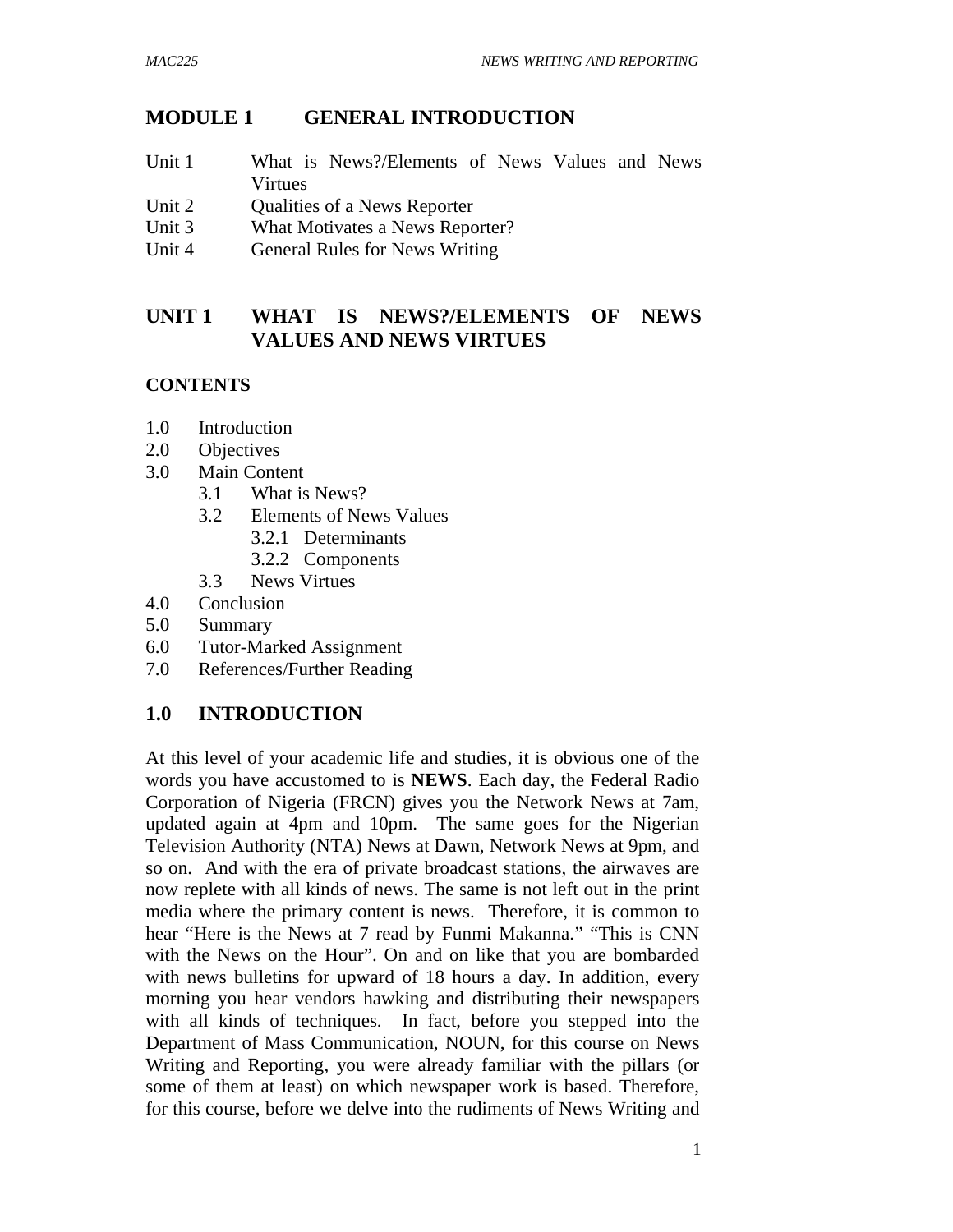Reporting, we must first and foremost understand what is news and the nature of news.

# **2.0 OBJECTIVES**

At the end this unit, you should be able to:

- define news
- identify and describe elements of news values
- identify and describe news virtues
- identify and explain the determinants and the components of news.

#### **3.0 MAIN CONTENT**

#### **3.1 What is News?**

News is one of the most difficult issues to define in mass communication. There are almost as many definitions of news as there are journalists. Even laymen in the streets can readily come up with acceptable definitions of news. In general terms, news is very relative and depends on what one thinks is news. At any given moment, millions of events happen simultaneously throughout the world. "Obasanjo sacks Education Minister", "FRA Williams dies," "Super Eagles thrashes Gabon," "Obama wins Re-election, Clinton in Sex Scandal, and so on are potentially news. However, they do not become news until some reporters give an account of them. In other words, news is the account of an event, not the event itself.

We can now consider some definitions given by scholars and media professionals thus:

William S. Maulsbyl defined news thus:

• *News is an accurate, unbiased account of the significant facts of a timely happening that is of interest to the readers of the newspaper that prints the account.* 

William G. Bleyer defines it like this:

• *News is anything timely that interests a number of people; and the best news is that which has the greatest interest for the greatest number.*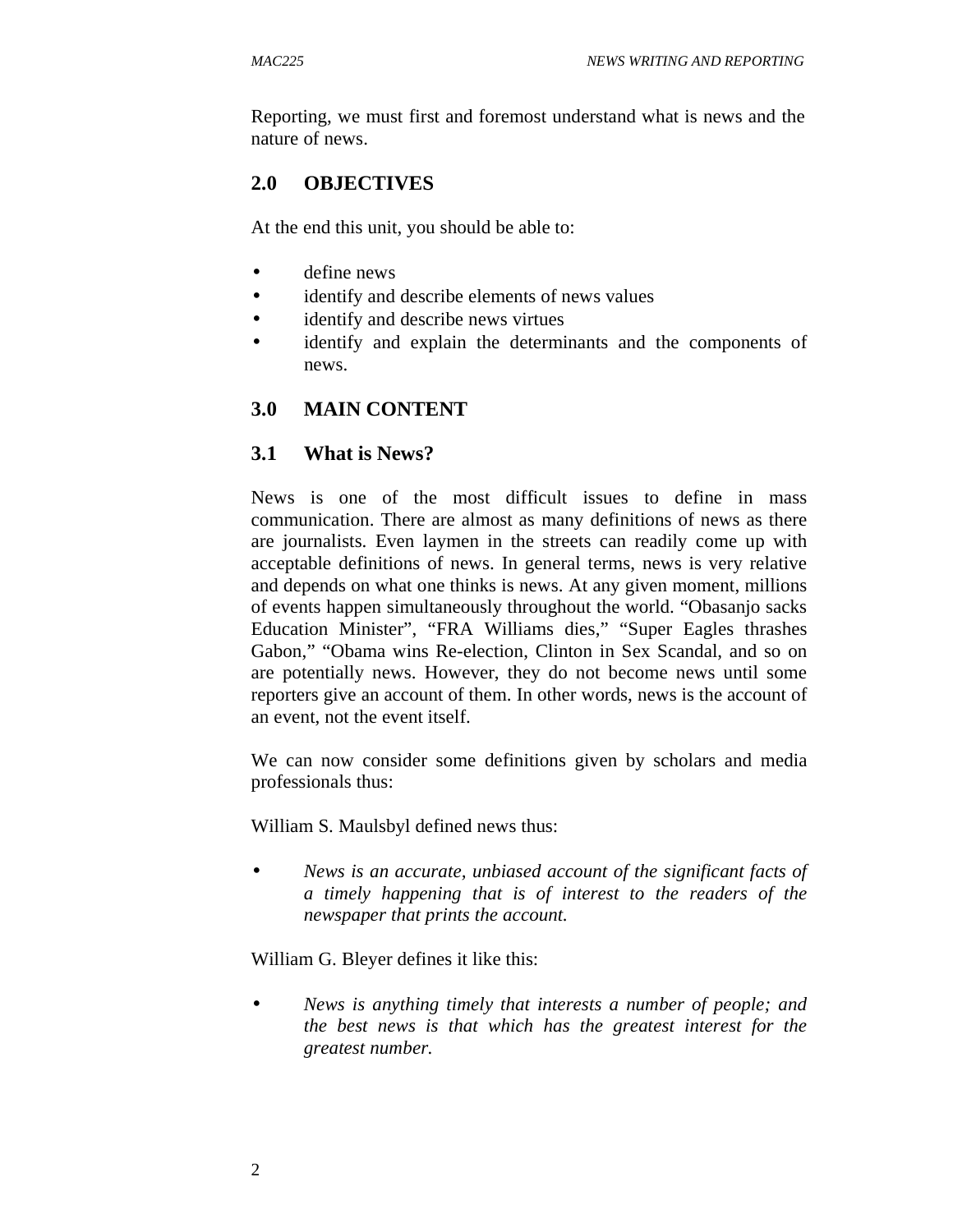Mitchel Chainley defined news as:

• *The timely report of facts or opinions that hold interest of importance, or both for a considerable number of people.*

Prof. Charles Coates defined it thus:

• *News is what interests the reader, the viewer, the reporter, the editor, the producer, their spouses and their neighbours. News is what affects their diets and their lives.* 

Sam Zelman of CNN says:

• *News is what is important because of its impact on society; it is what people need to know and what they want to know.* 

There have been other numerous definitions of news but interwoven in all of this is the fact that news must be something of interest to a significant number of people. In this regard, the nature of news is always changing because community interests and standards are always changing. For instance, the Western definition of news emphasises an event that is out of the ordinary, exciting, sensational, and of the "manbiting dog" variety. According to Lord Northcliffe, who revolutionised journalism in England between 1890 and 1920 (incidentally he died a raving lunatic but very wealthy), "if a dog bites a man, it is NOT news, but when a man bites a dog, it is News."

This definition has since influenced Western journalists and media in the reportorial duties. To them, news is made in the developing countries only when there are scandals, coups, civil wars, uprisings, natural disasters, and so on. Western norms and values maintain that "bad" news is better than "good" news. That is why when 100 planes take off from a base to a destination and 99 of them arrive safely and one crashes, the 99 that arrived safely will not be mentioned or reported but much noise will be made about the only one that crashed. That is news for the Western mass media and audience.

However, for this course, I will define news as *an accurate, unbiased account of a current, timely event, which is reported in the mass media and is significant to a large number of people in a locality.* Furthermore*,*  in contemporary thinking, today's news is about real life, real people, real events, real places or real issues in a real world reported in real time using any available means of communication. Agbese (2008) also sees news as finding out and publishing the things people do not want others to know and second, anything that will make people talk.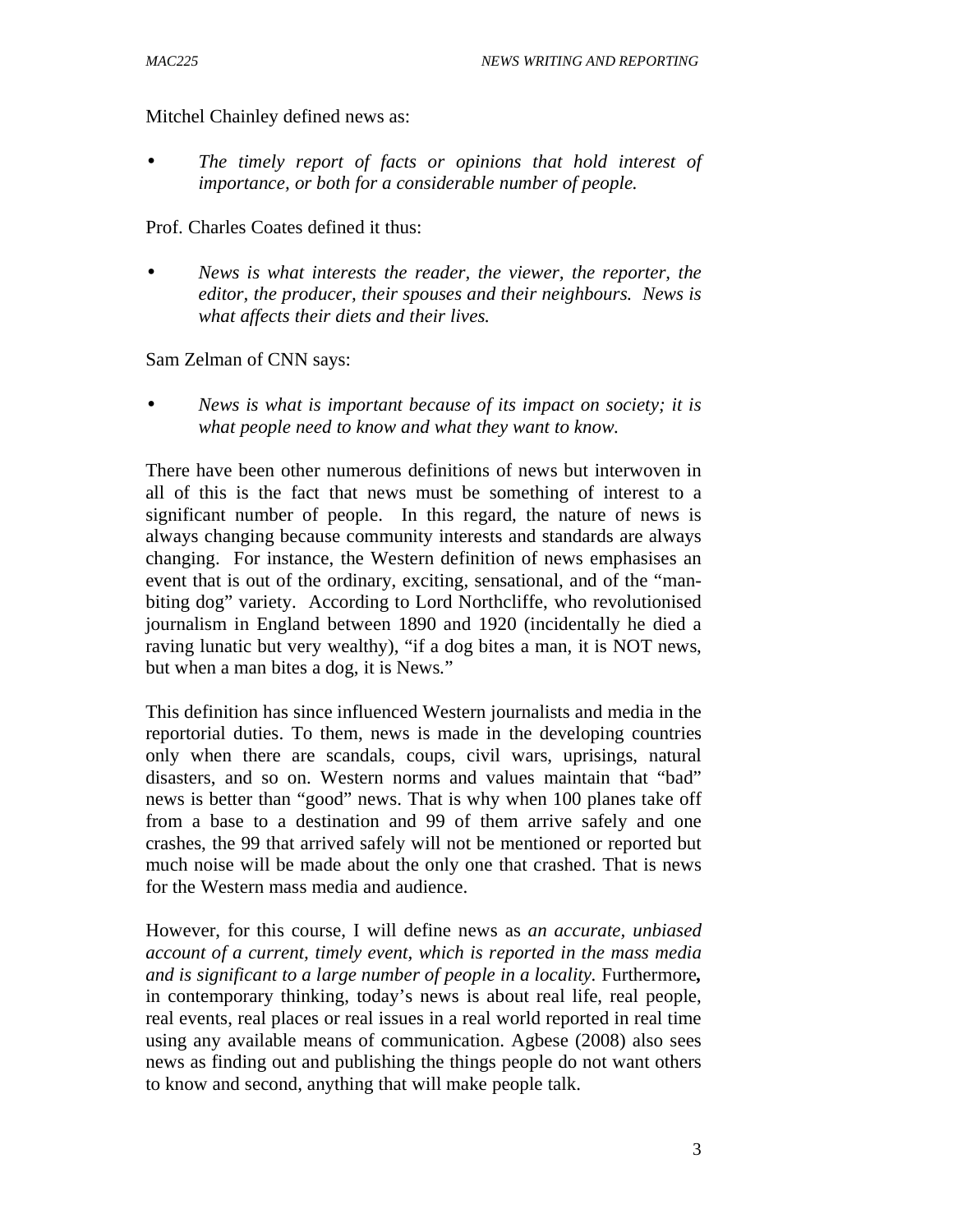# **3.2 Elements of News Values**

While definitions of news vary, the main determinant of what can be considered as news is "INTEREST." To be news, an account of an event must be of interest to the readers, listeners or viewers. Interest in a story is determined by the news values. The elements that determine news values may be subdivided into two groups.

- a. Determinants
- b. Components

# **3.2.1 Determinants**

A determinant is a factor that sets the character of something, in this case, news. The determinants of news are as follow.

- a. Timeliness
- b. Proximity/geographic location
- c. Prominence/personality involved
- d. Consequence/impact/significance
- e. Human interest
- f. Novelty
- g. Conflict
- h. Necessity

#### **Timeliness**

Today's news may be stale tomorrow. Therefore, to attain that reader – viewer or listener interest or appeal, facts must be fresh. However, some issues of great impact are timeliness. Therefore, the best time to tell an important story is as soon as it happens or as soon as possible.

#### **Proximity/Geographic Location**

Distance between the news item's place of origin and its place of publication determines its degree of reader – appeal, and the limits of reader – interest. Usually, the nearer an individual is to the location of a news event, the more relevant it becomes for him/her. This is referred to as geographic proximity.

There are two types of proximity:

- **Geographical Proximity** This has been described above.
- **Proximity of Interest**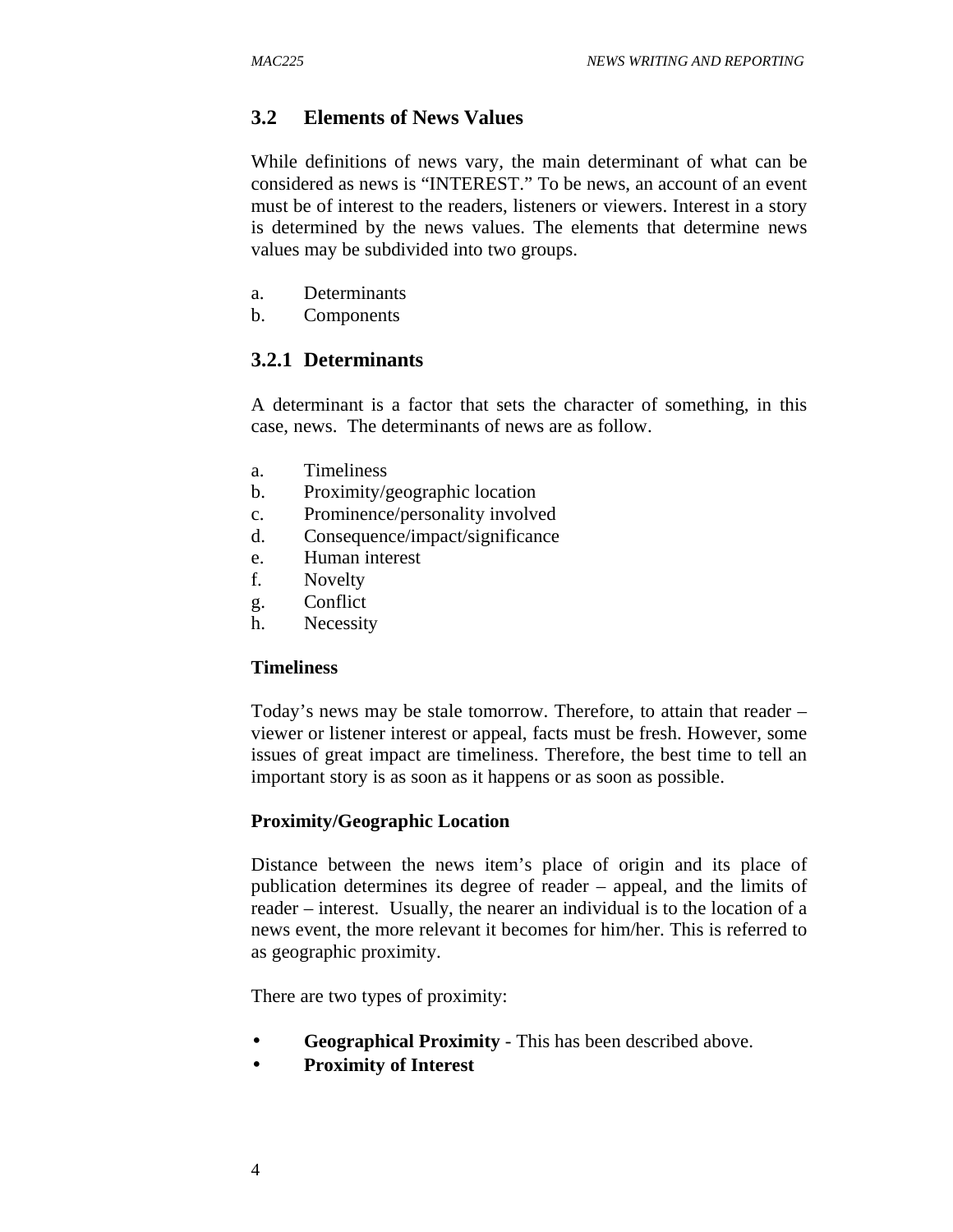An account of students' unrest in Kano will definitely interest students in Owerri than a businessman in Kano. This is referred to as proximity of interest.

#### **Prominence/Personality Involved**

All men may be created equal, but some are more equal and more newsworthy than others. In fact, "names make news" goes a cliché. However, names do not always make news. Still, happenings that involve well-known people or institutions are likely to be interesting even if not very important.

#### **Consequence/Impact/Significance/Magnitude**

How many people an event or idea affects and how seriously it affects them determine its importance as news, as well as the extent to which the information may be useful. Again, an item or event may give rise to thought not because of itself but because of its probable consequences – its significance.

#### **Human Interest**

Interest in human beings and events because they concern men and women in situations that might confront anyone else, is called human interest. In a general way, human-interest stories might be defined as those stories that arouse an emotion in the reader/ listener/ viewer and evoke emotional response.

# **Novelty**

This sounds like human interest but shows some differences. The unusual makes news. The bizarre makes news too. Remember *the-manbite-dog principle*. The principle applies here. The first flight to the moon was big news, so was Sandra Day O' Connor's appointment as the first woman Justice of the United States Supreme Court. The day a female becomes the Vice President of the US it will be the biggest news around the globe. "**Firsts**," "**Lasts,"** and "**Only**" have always been newsworthy. So also are stories of freak occurrences and scientific or pseudoscientific phenomena.

# **Conflict**

Nearly every story on each of our front pages is a report of conflict. Conflict is a central feature of most news. Sometimes it is physical, as in wars or sports. Sometimes it is more subtle and sophisticated like political conflicts.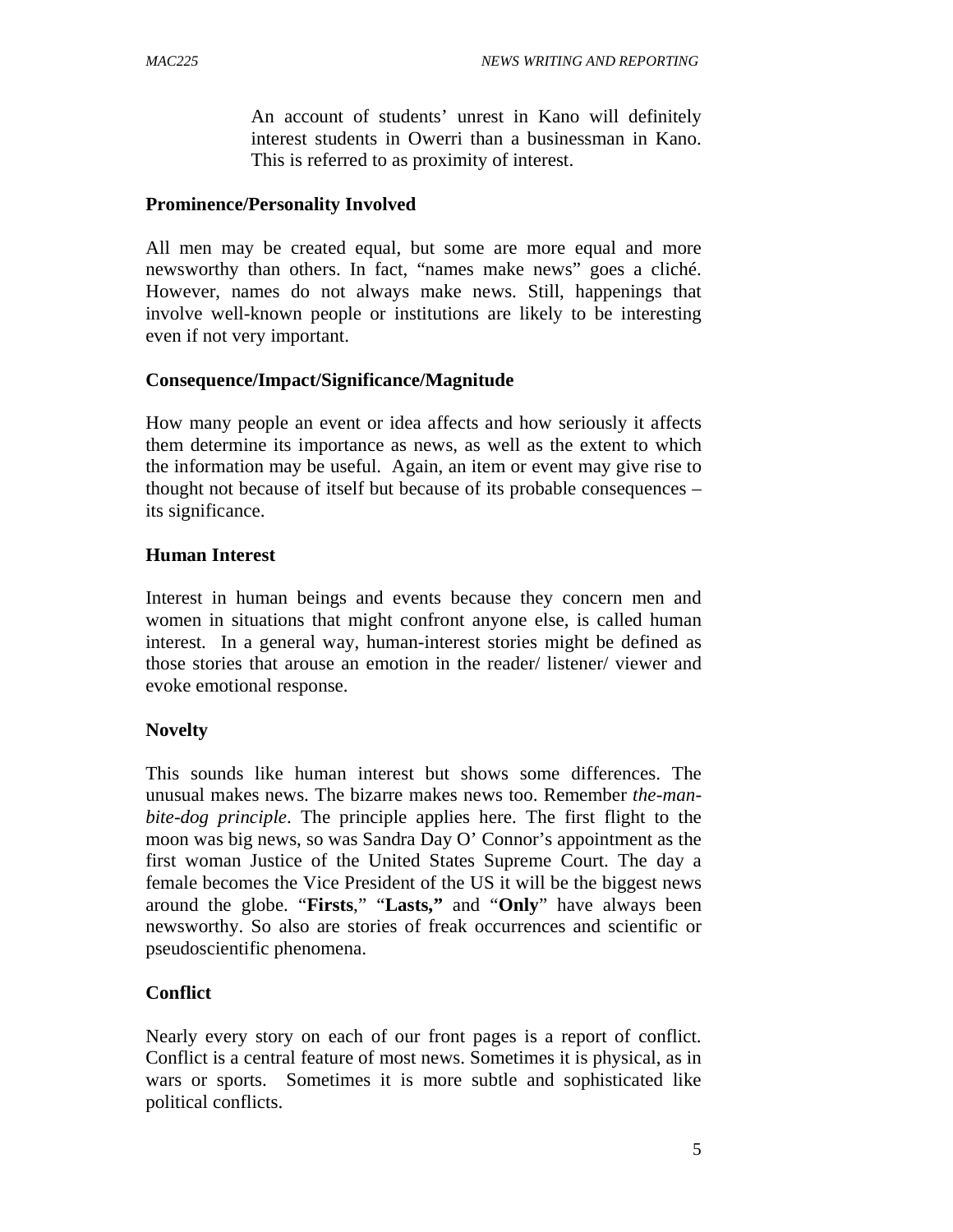#### **Necessity**

The seven earlier discussed news values involve people, events and situations that call out for coverage. The value of necessity is, however, the journalist's making (Mencher, 2010). According to the Mencher (2010), the journalist has discovered something he or she feels it is necessary to disclose. The essential element here is that the journalist considers a situation to be something everyone should know about and usually it is a situation that needs to be exposed and remedied.

# **3.2.2 The Components of News**

So far, we have been discussing the determinants of news. In this section, we shall be examining the components or the contents of news. A component is a constituent part of something. They tend to have more news values or higher news values than stories that lack them. The more of news components you find in a story, the higher the news worthiness of such a story.

Many items could easily fall into the components of news. However, we shall discuss eight that always sell a story anytime it is a content of such story. The eight components of news are:

- 1. Age
- 2. Animal
- 3. Sex
- 4. Conflict
- 5. Money
- 6. Children
- 7. Beauty
- 8. Human interest

#### **News Virtues**

Now that what news is and what determines readers' interest in a story have been discussed, reporters should strive to make the news they publish or broadcast win the credibility and confidence of their readers and listeners by adhering firmly to the triple news virtues.

These triple news virtues are:

# **Truth**

All news stories must represent factual events and personalities. The reporter should also ensure that the facts of the News are truthful to the best of his/her knowledge before publishing or broadcasting such story.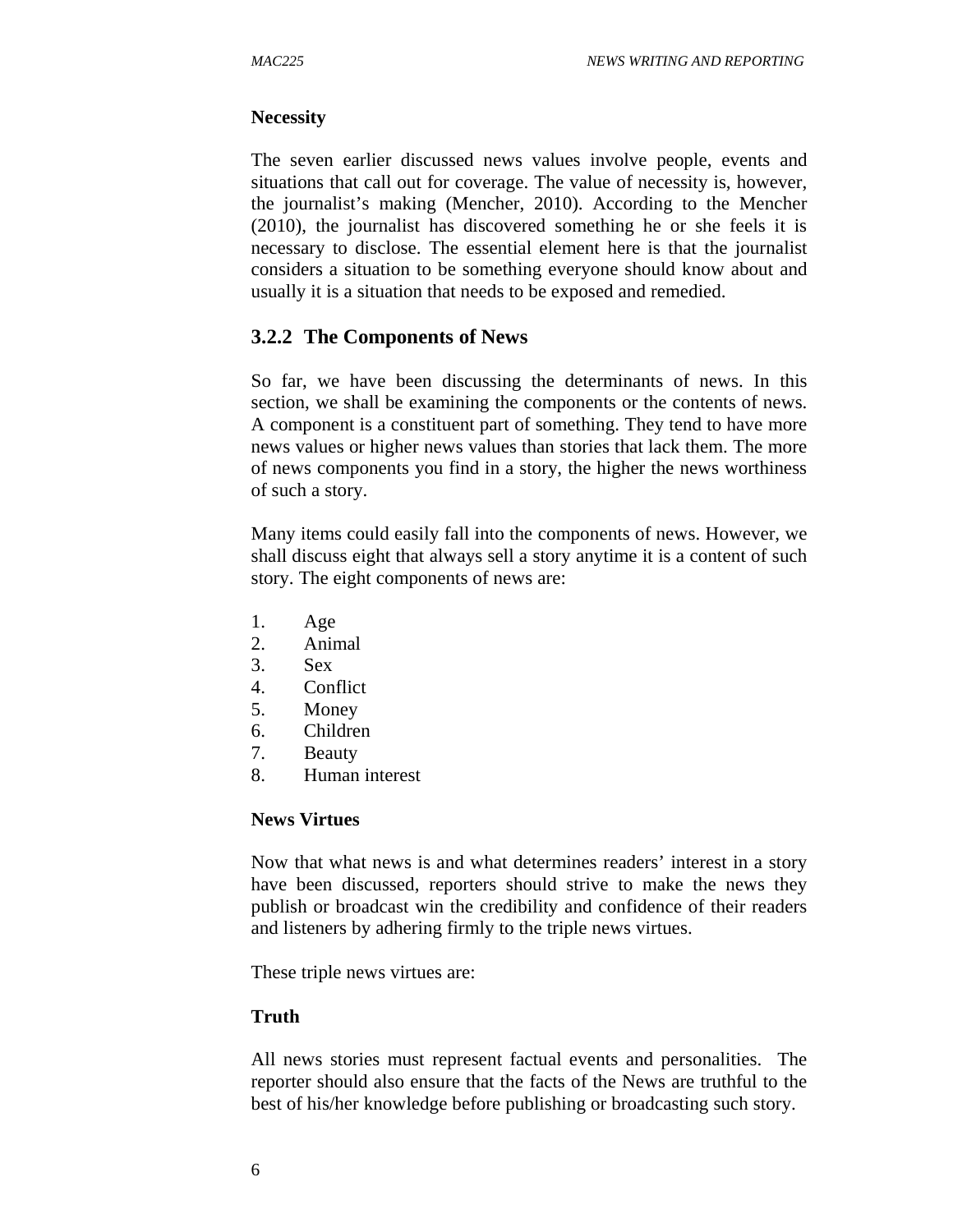#### **Objectivity**

Objectivity presupposes that the reporter presents the reader with all sides of an issue, presents all the facts and allows the reader to decide what these facts mean. For a story to be objective, it must be devoid of a reporter's biases and prejudice. It must not also be slanted or editorialised.

#### **Accuracy**

This is the last news virtue. Accuracy is a pillar on which every story rests. A news story can be regarded as accurate if all names, ages, addresses and direct quotations in the story are accurate or correct. The only way to meet this requirement is for the reporter to check, doublecheck or even triple-check his facts before going to the press.

#### **SELF-ASSESSMENT EXERCISE**

Discuss the elements of news values and why you think they are important in determining a story's relevance.

# **4.0 CONCLUSION**

Definitions of news change with time, place and who is defining it. Many media organisations and individual journalists also define news differently partially influenced by their varying backgrounds. However, what constitutes news values remains constant-interest. This interest comes in form of values. In conclusion, Thomas Griffith famous quote [cited in Mencher (2010)] becomes relevant here: "Journalism is in fact history on the run. It is history written in time to be acted upon; thereby not only recording events but also at times influencing them. Journalism is also the recording of history while the facts are not all in."

# **5.0 SUMMARY**

This unit focused on news and what constitutes news values and virtues. In this unit, you were specifically taught about the various definitions of news, bringing up different perspectives; the eight elements of news values and the triple news virtues, which must be present for news stories to have credibility, relevance and wide acceptance.

# **6.0 TUTOR-MARKED ASSIGNMENT**

- 1. Why do we have many and different definitions of news?
- 2. Discuss the major reasons why necessity made the list of news values.
- 3. Which among the news values must be present for a news story to have credibility? Justify your selection.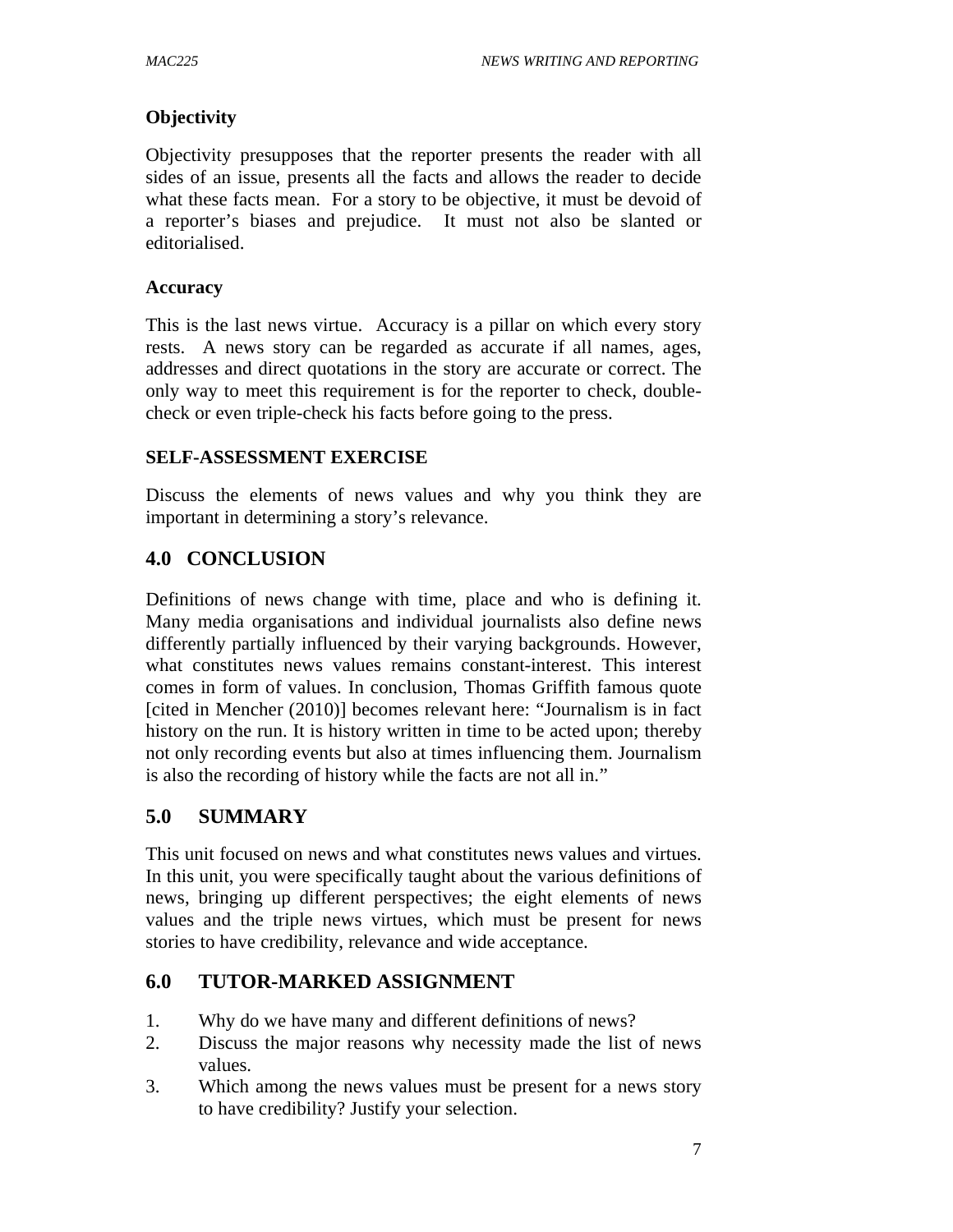#### **7.0 REFERENCES/FURTHER READING**

- Agbese, D. (2008). *The Reporters' Companion*. Lagos: Newswatch Books Limited.
- Hule, B. D. & Anderson, D.A. (2003). *News Writing and Reporting for Today's Media.* Boston: McGraw-Hill Higher Education.
- Mencher, M. (2010). *Mencher's News Writing and Reporting* (11th ed.). Boston: McGraw-Hill Higher Education.
- Obe, J. (2005). *Reporting Diverse Areas: A Concise Text*. Akure, Nigeria: SMC.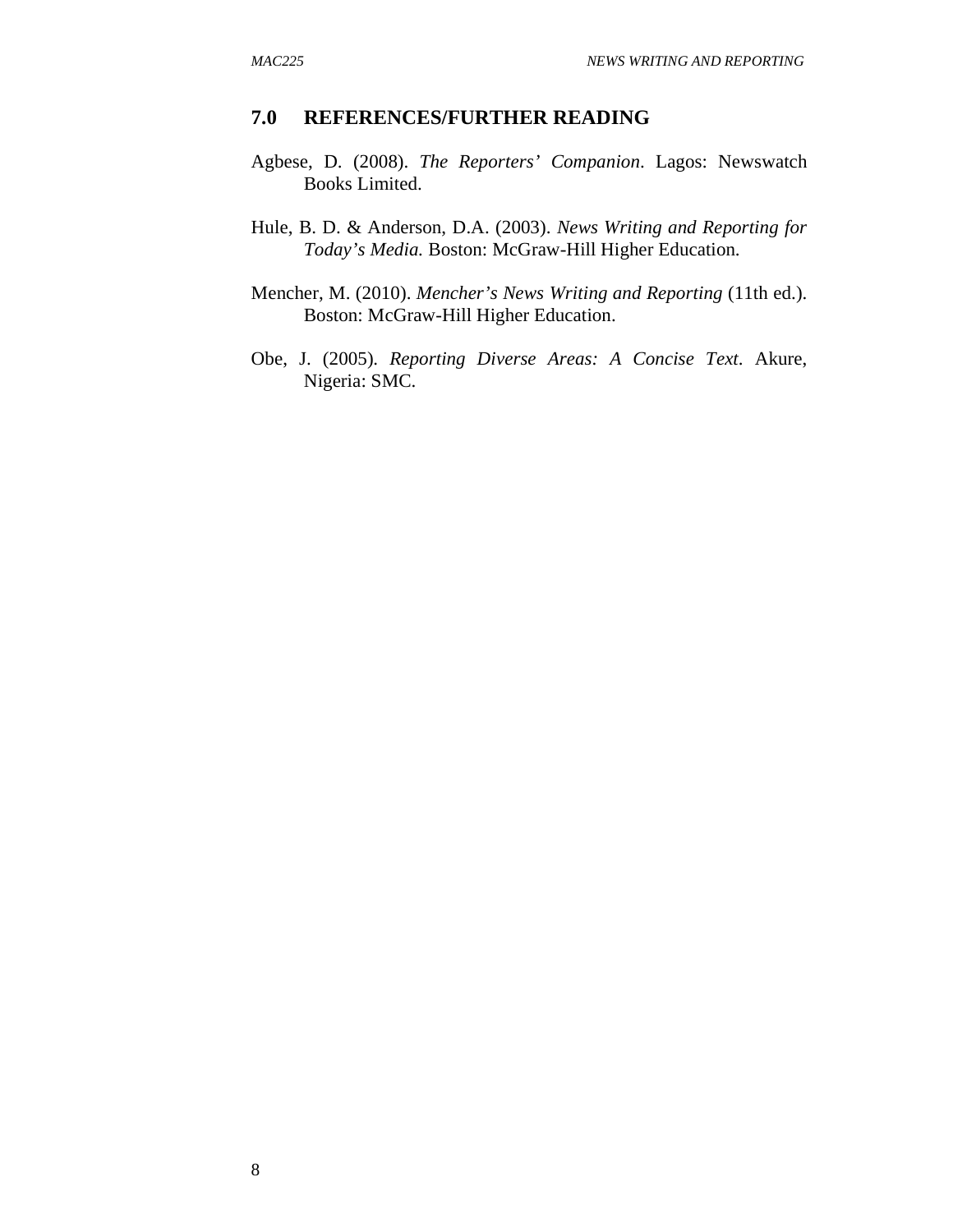# **UNIT 2 QUALITIES OF A NEWS REPORTER**

#### **CONTENTS**

- 1.0 Introduction
- 2.0 Objectives
- 3.0 Main Content
	- 3.1 Qualities of the News Reporter
- 4.0 Conclusion
- 5.0 Summary
- 6.0 Tutor-Marked Assignment
- 7.0 References/Further Reading

# **1.0 INTRODUCTION**

Reporters write stories, report events and happenings in and around the society. They provide the core of news stories that are published daily in our commercial newspapers or broadcast in the electronic media. As there is no substitute for good reporting, so also there is no substitute for good reporters. A good reporter is a great assert for his/her media organisation. He/she is the ear and the eye of his/her medium.

It is what he/she reports that the audience will know about. The reporter touches lives with his report.

# **2.0 OBJECTIVES**

At the end this unit, you should be able to:

- identify who a reporter is and what differentiates him/her from other media practitioner
- identify qualities a good reporters
- differentiate between a good reporter and a bad one.

# **3.0 MAIN CONTENT**

# **3.1 Qualities of the News Reporter**

Some of the major qualities that make a good reporter are discussed below.

**S/he must have a mastery of the written or spoken language of the medium of expression**: This will enable him/her to interact easily with news sources, eyewitnesses or even the victims of events.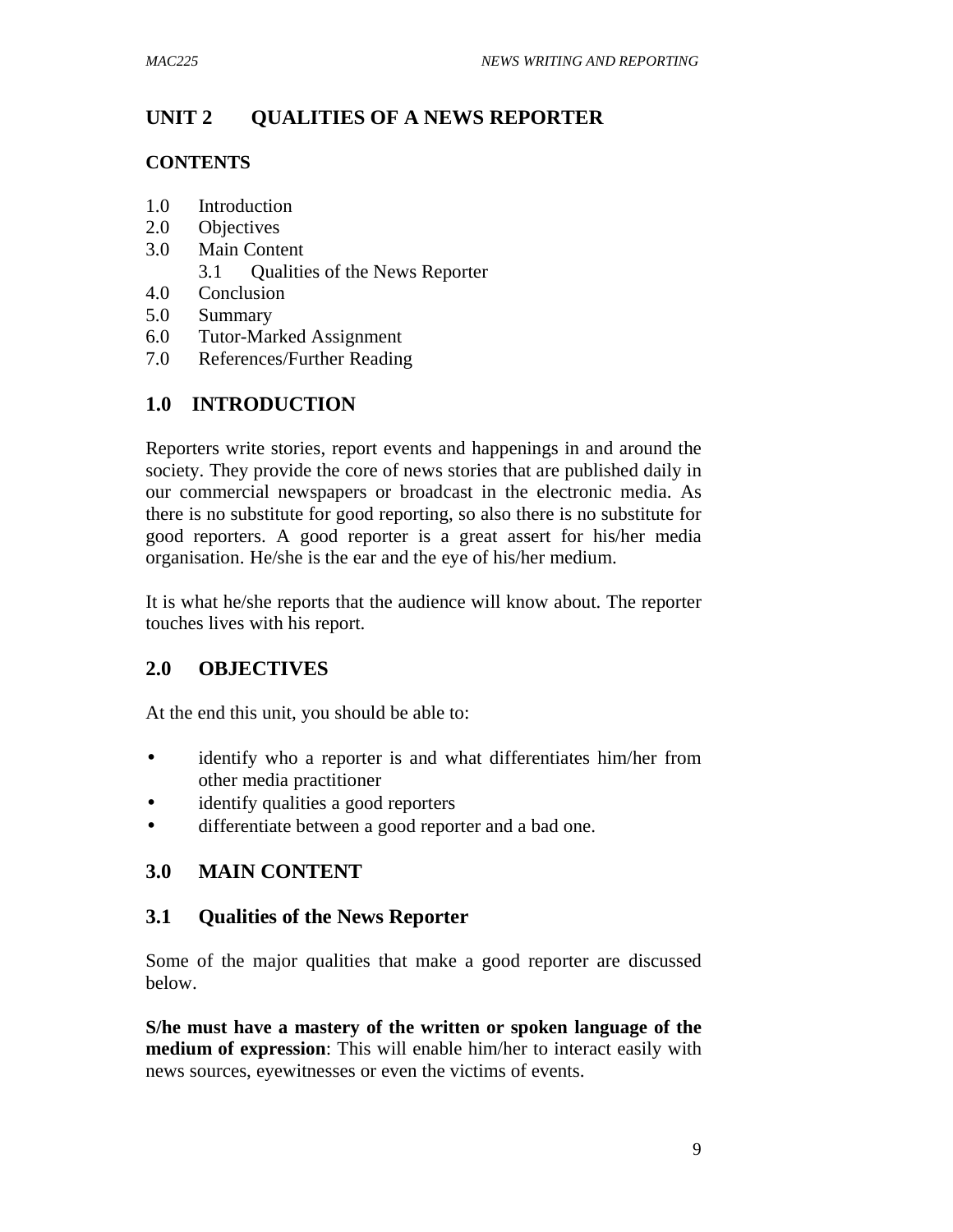**S/he must have a nose for news:** This means the reporter or journalist must be curious about getting news from newsy or stale situations. A good reporter must have a natural instinct for news and should be able to identify news from seemingly events that may not be considered newsworthy by everyone else.

**S/he must be current and keep abreast of events and happenings**: In the media industry, yesterday's news is stale and no more needed. To remain relevant in the industry, therefore, the reporter must keep abreast of happenings in and around him/her.

**A good reporter must be fair, accurate and objective** in his news writing and reporting job. Fairness, accuracy and objectivity are news virtues, which the profession thrives on. Any attempt to compromise any of these values makes a mess of the reputation and credibility of the industry. These qualities of a reporter must be jealously guarded.

**A good reporter must be creative**: Creativity makes the reporter see another unique story from an already published report. Without creativity, the reporter will remain dry, uninspiring and boring to his readers and even his sources.

**S/he must also have the ability to dress well**: A common idiom says how you dress is how you are addressed and I add that it also betrays your address. A good reporter must know how to dress for the occasion otherwise he/she will be lost in the crowd or misrepresented. Dressing well is not necessarily dressing expensively. It only means having the right kind of dress for each occasion or situation.

**A good reporter must have perseverance**: Perseverance is having the staying power and refusing to give up even when the situation calls for giving up. A good reporter must have the ability to stay longer and under stress or pressure.

**A good reporter must be a "good mixer"**: There is no room for the reserved kind of reporter who cannot easily get into a discussion with a potential news source. A good reporter should be able to blend easily with all kinds of persons especially when such persons are primary to getting the news he/she is pursuing at that moment. The good reporter should be able to make contacts, grow and maintain them.

**S/he must have a high level of comportment**: The good reporter must have self-control and high level of comportment no matter the situation or circumstances. He/she is not expected to be carried away easily by any surrounded situation.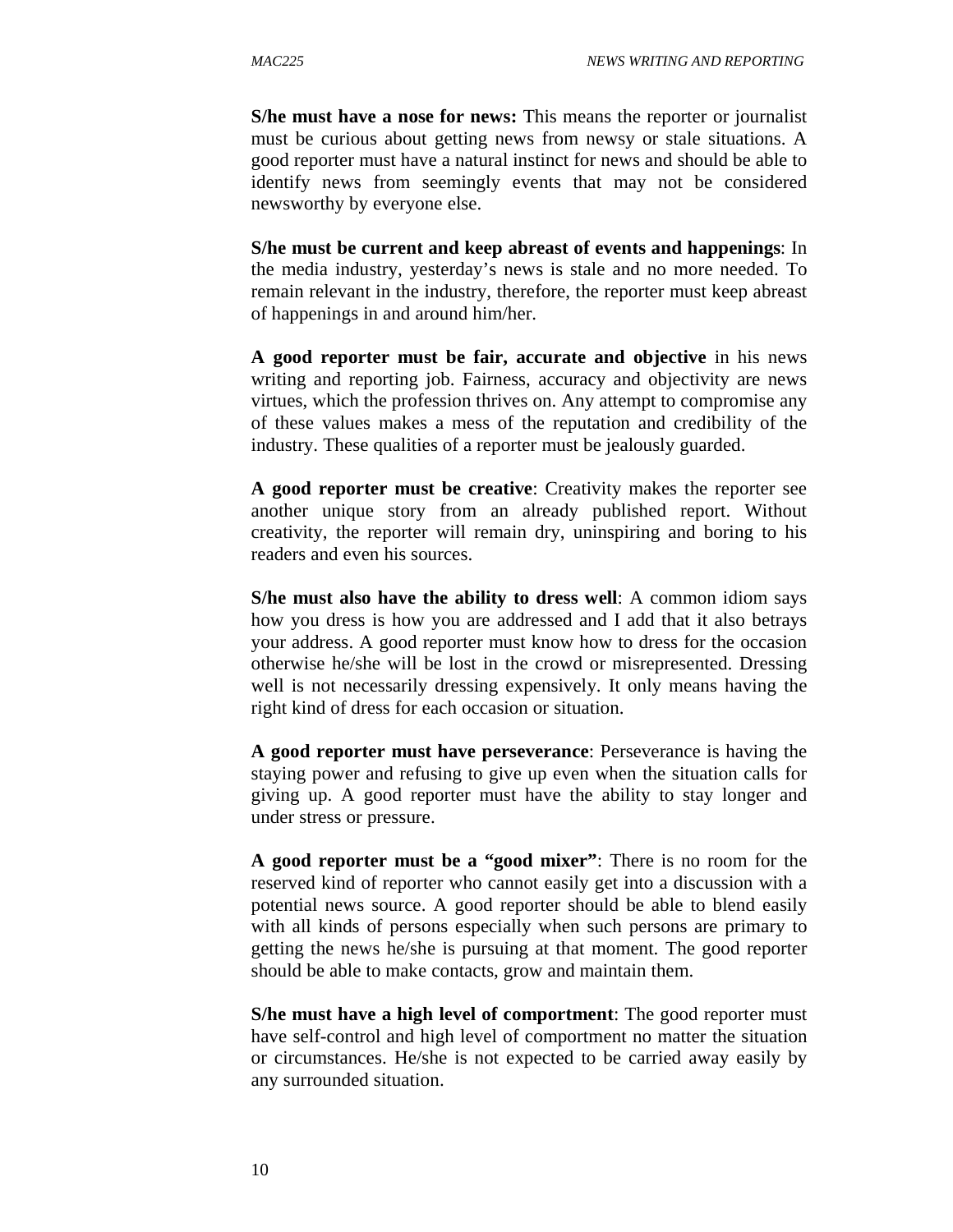A good reporter must have the ability to embark on **creative risk** and **courage** especially in reporting coups, wars, conflicts, crime, disaster etc.

S/he must have the ability to ferret out news through the process of monitoring people and events.

**S/he must also possess good observatory skills and have an eye for details**: Poorly trained reporters look without seeing. The good reporter is able to see leads and news worthy situations by merely observing people and situations. Whenever the good reporter looks, he/she sees. He/she is also able to taken in a lot of details by mere observation.

**S/he must be a good listener and must have an unusual patience**: The poorly trained reporters are only interested in hearing their voices in an interview situation. However, a good reporter is only interested in hearing the news source talk. Therefore, listening becomes a vital quality a reporter must possess in order to succeed.

**S/he should also possess enough idealism** to inspire indignant prose but not too much as to obstruct detached professionalism (Ragged Right cited in Agbese, 2008).

**A good and modern reporter must be multi-skilled**: S/he should be equipped with an array of skills to meet the demands of diverse media users (Mencher, 2010).

A **good and modern reporter must also have the unique quality called enterprise**: He/she should be able to work through tougher assignments or situation by instantaneously assessing the situation and taking decisions and steps that will give him/her what the media organisation wants.

A good reporter must also have the strength of character to lead a disrupted personal life without going absolutely haywire (Ragged Right cited in Agbese, 2008).

# **4.0 CONCLUSION**

Good reporters are great assets to their media organisations. Not everyone who went to a journalism school usually turns out to become a good reporter. This is the primary reason they are always sought after anywhere they could be found. According to Sid Bedingfield, President, Fault Line Productions (cited in Mencher, 2010), "Reporting is the essential ingredient in good journalism. Everything else is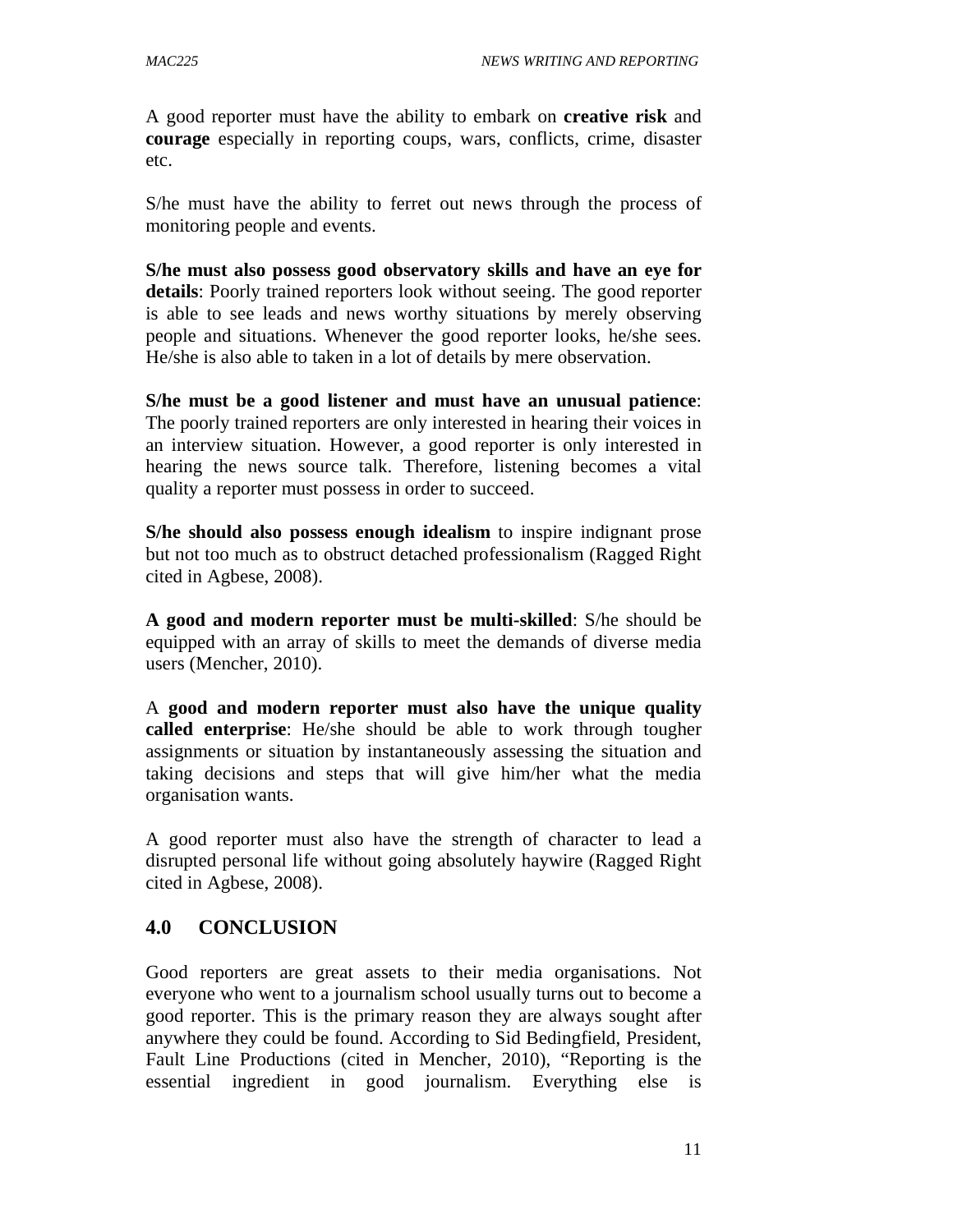dressing….The reporter is the engine that drives the newspaper, the contributor who makes the newscast worthwhile.

# **5.0 SUMMARY**

This unit specifically dealt with the qualities a good reporter who wants to work in a reputable media organisation must have. Fifteen of such qualities were discussed in this unit. Further readings may bring up some more.

# **6.0 TUTOR-MARKED ASSIGNMENT**

- 1. As an aspiring reporter identify and discuss five solid qualities you think you must possess to be able to assume a reportorial role in a Newspaper organisation.
- 2. The Nigerian media industry is a unique media terrain. Discuss 10 relevant and time-tested qualities that will help you survive as an upcoming reporter.

# **7.0 REFERENCES/FURTHER READING**

- Agbese, D. (2008). *The Reporters' Companion*. Lagos: Newswatch Books Limited.
- Hule, B. D. & Anderson, D.A. (2003). *News Writing and Reporting for Today's Media.* Boston: McGraw-Hill Higher Education.
- Mencher, M. (2010). *Mencher's News Writing and Reporting* (11th ed.). Boston: McGraw-Hill Higher Education.
- Obe, J. (2005). *Reporting Diverse Areas: A Concise Text*. Akure: SMC.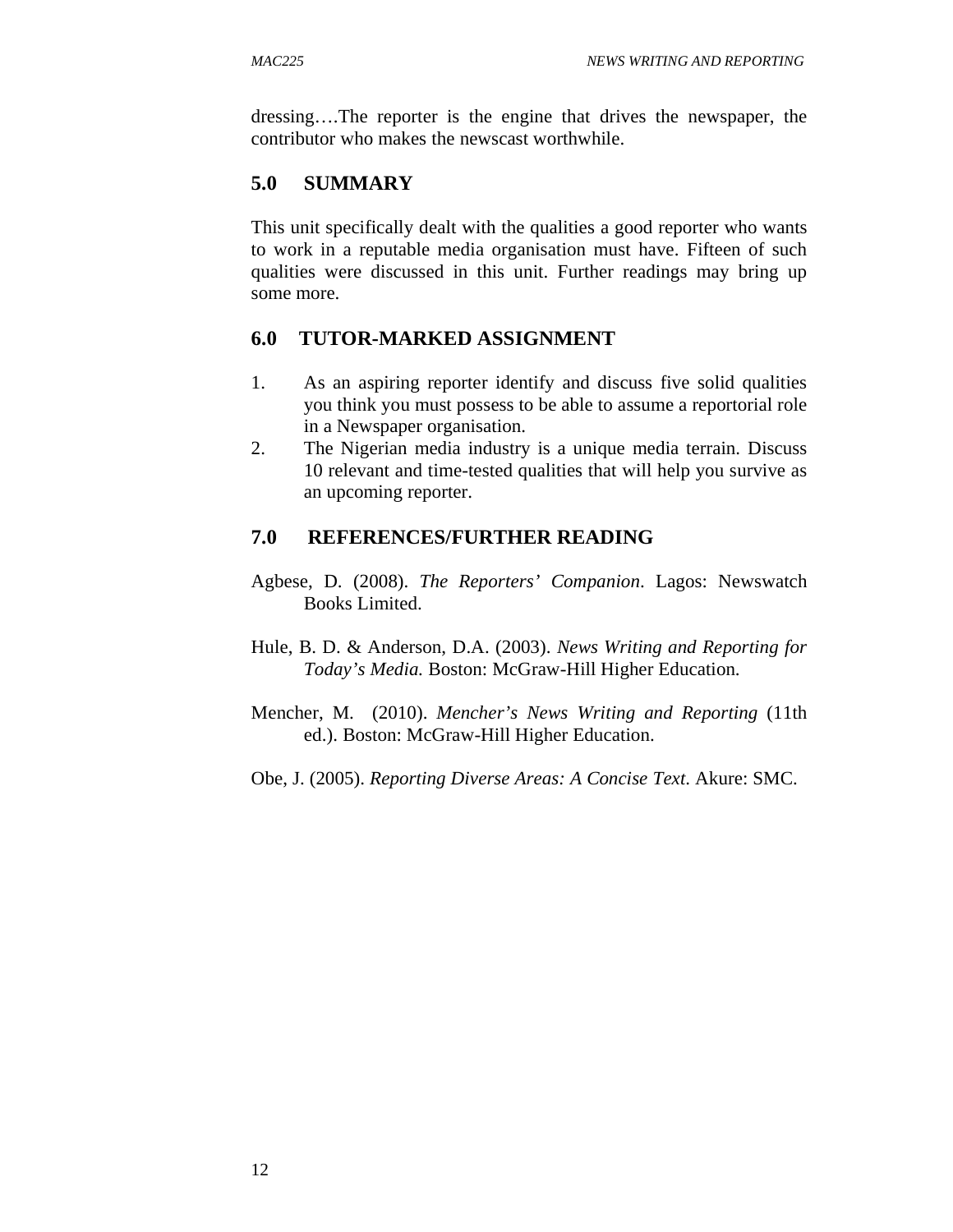# **UNIT 3 WHAT MOTIVATES A NEWS REPORTER?**

#### **CONTENTS**

- 1.0 Introduction
- 2.0 Objectives
- 3.0 Main Content
	- 3.1 What Motivates a News Reporter?
- 4.0 Conclusion
- 5.0 Summary
- 6.0 Tutor-Marked Assignment
- 7.0 References/Further Reading

# **1.0 INTRODUCTION**

Reporters populate most media organisations but not all of them win the Pulitzer Prize. Those who do are usually motivated by something to do the extra, which results in awards and peer-recognition. This unit therefore focuses on the seven motivating factors identified by Byron Calame, the Public Editor of *New York Times* (cited in Mencher, 2010).

# **2.0 OBJECTIVES**

At the end of this unit, you should be able to:

• identify the motivating factor for news reporter.

# **3.0 MAIN CONTENT**

# **3.1 What Motivates a News Reporter?**

Byron Calame cited in Mencher (2010) identified seven motivating factors while working and competing with more than a 100 reporters in his successful career as a reporter and editor.

# **Being first with new facts or fresh insights**

Every reporter really desires to be the first to get the news out. The socalled old fashioned scoops are still fashionable even in today's media industry. Being the first gives them a sense of fulfillment and originality.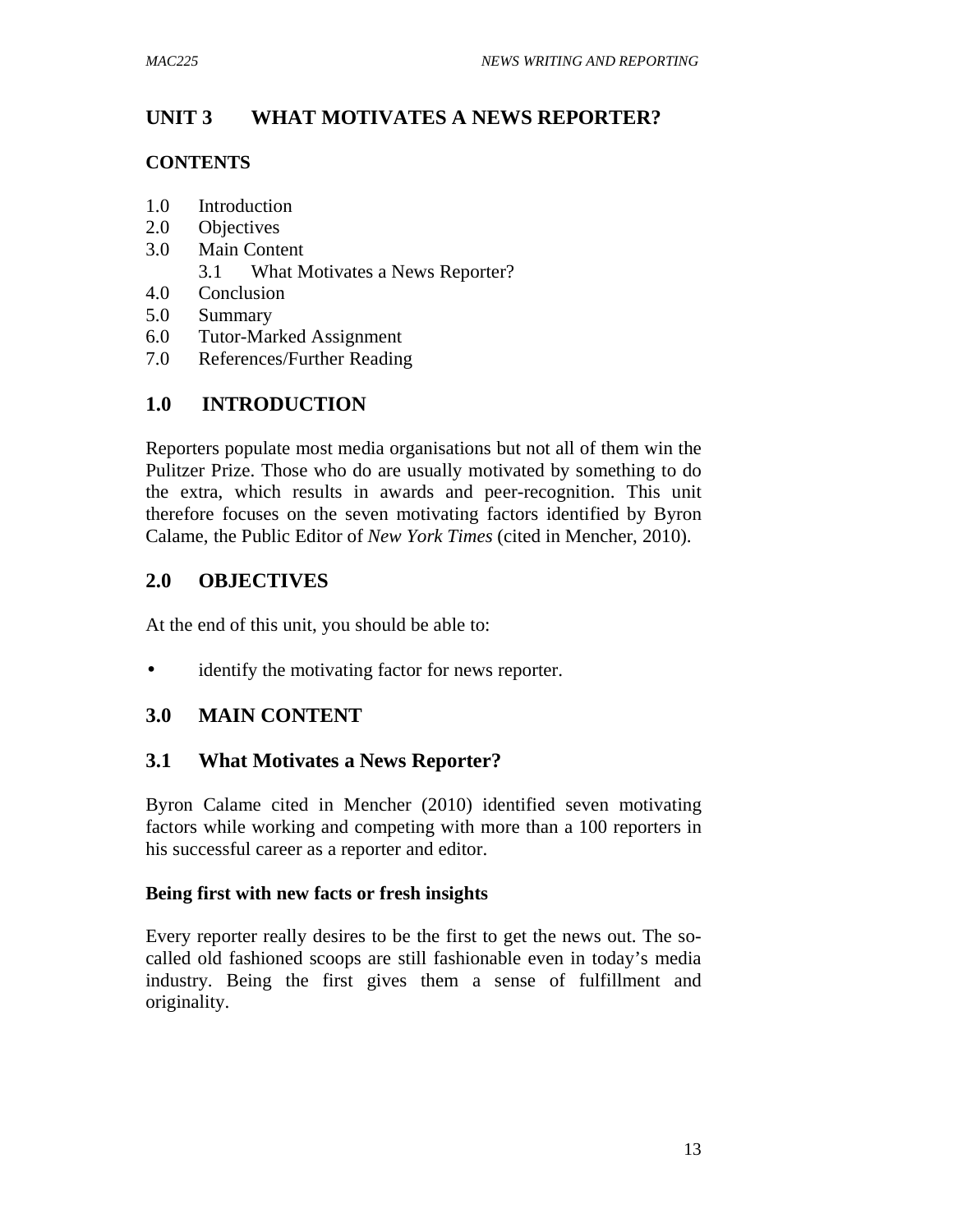#### **Pursuing stories that can have impact**

Successful reporters are usually motivated by the desire that their outputs changed the course history. Bob Woodward and Carl Bernstein of the famed Watergate Scandal are examples of reporters in this class.

#### **Wining prizes**

This is a little controversial because most journalists argue that their stories were not motivated by prize and awards. But a careful look at the work of journalists suggests this is one of the motivating factors.

#### **Impressing sources**

According to Byron Calame cited in Mencher (2010), most of the journalists remain highly motivated to impress their sources with the accuracy, fairness and depth of their work.

#### **Finding out what's really happening**

According to Byron Calame cited in Mencher (2010), "A fundamental motivation of reporters is the curiosity that drives them to get to the bottom of a confusing or complicated situation and to find patterns that help explain it to readers. Making sense out of chaos-especially when you can do it first-is something many reporters find rewarding."

#### **Telling stories in a compelling way**

Most reporters who aim to the top are usually moved to tell their stories in a way that their listeners or audiences are compelled to see to the end of the story.

#### **Getting on the front page**

Any reporter who spends five months in a media organisation, say newspaper, and does not get on the front page of the paper, may be regarded as not doing well. Front page stories are big stories in the judgment of editors. So, reporters strive to have a sense of fulfillment that their story was considered big and good to make a front page. The feeling is always rewarding and unexplainable.

#### **SELF-ASSESSMENT EXERCISE**

In your own words, discuss five factors that drive reporters to success.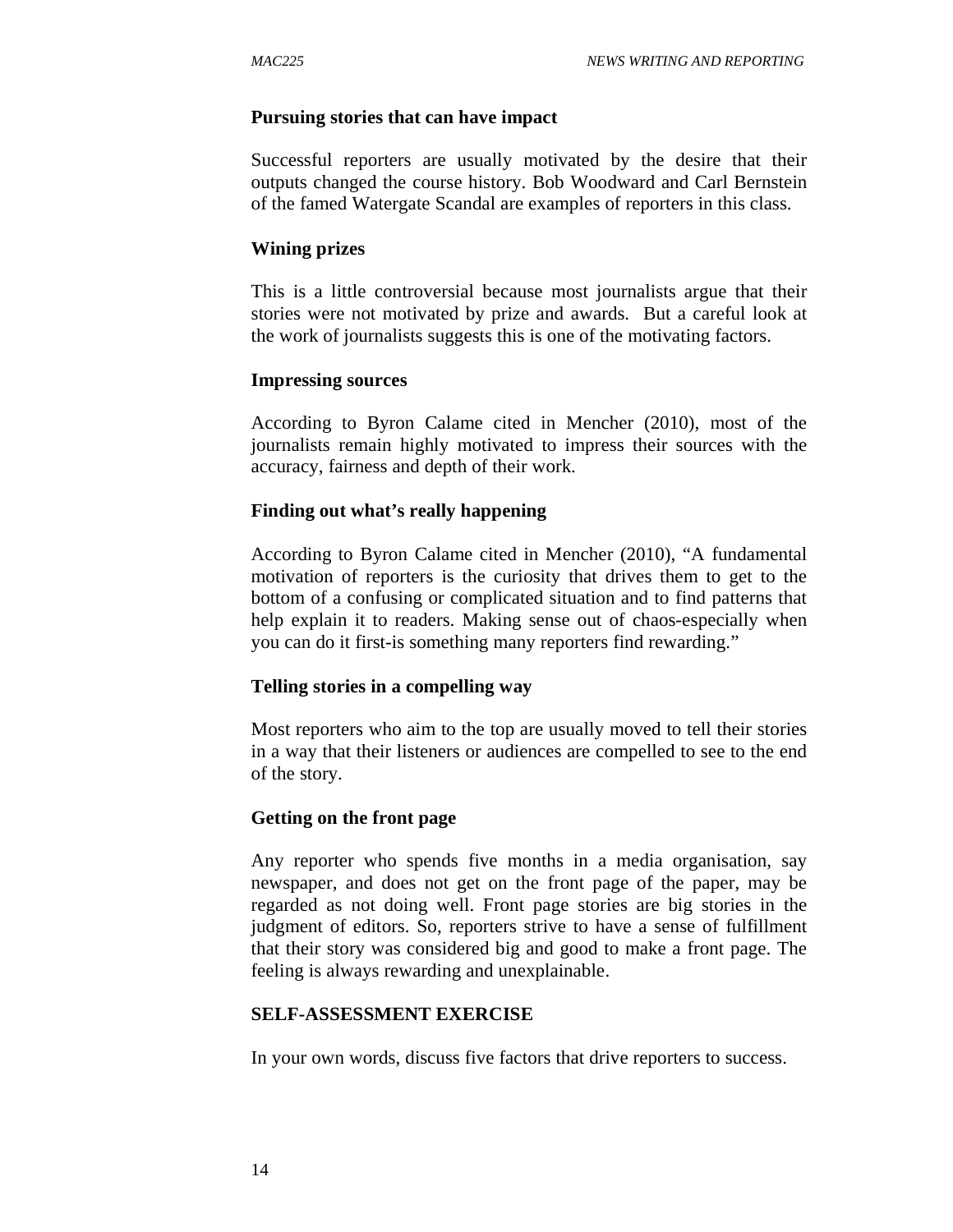# **4.0 CONCLUSION**

In life, there must be something that drives you to fulfillment. The same is applicable to careers especially in the media industry. Reporters are not amongst the richest in the society and the profession is not very financially rewarding especially in Nigeria. There must be something then that drives reporters in this part of the world to be courageous and take creative risks. These factors are what we attempted to discuss in this unit.

# **5.0 SUMMARY**

In this unit, we considered the various factors motivating reporters and journalists alike to career growth and fulfillment. These factors were from the work of Byron Calame, the Public Editor or Ombudsman of *The New York Times*. Seven of such motivating factors were identified and discussed in this unit.

# **6.0 TUTOR-MARKED ASSIGNMENT**

- 1. In your own assessment, suggest two other factors that you think motivate reporters that were not discussed in this unit.
- 2. Defend the argument that winning prizes does not motivate reporters.

# **7.0 REFERENCES/FURTHER READING**

- Agbese, D. (2008). *The Reporters' Companion*. Lagos Nigeria: Newswatch Books Limited.
- Mencher, M. (2010). *Mencher's News Writing and Reporting.* (11th ed.). Boston: McGraw-Hill Higher Education.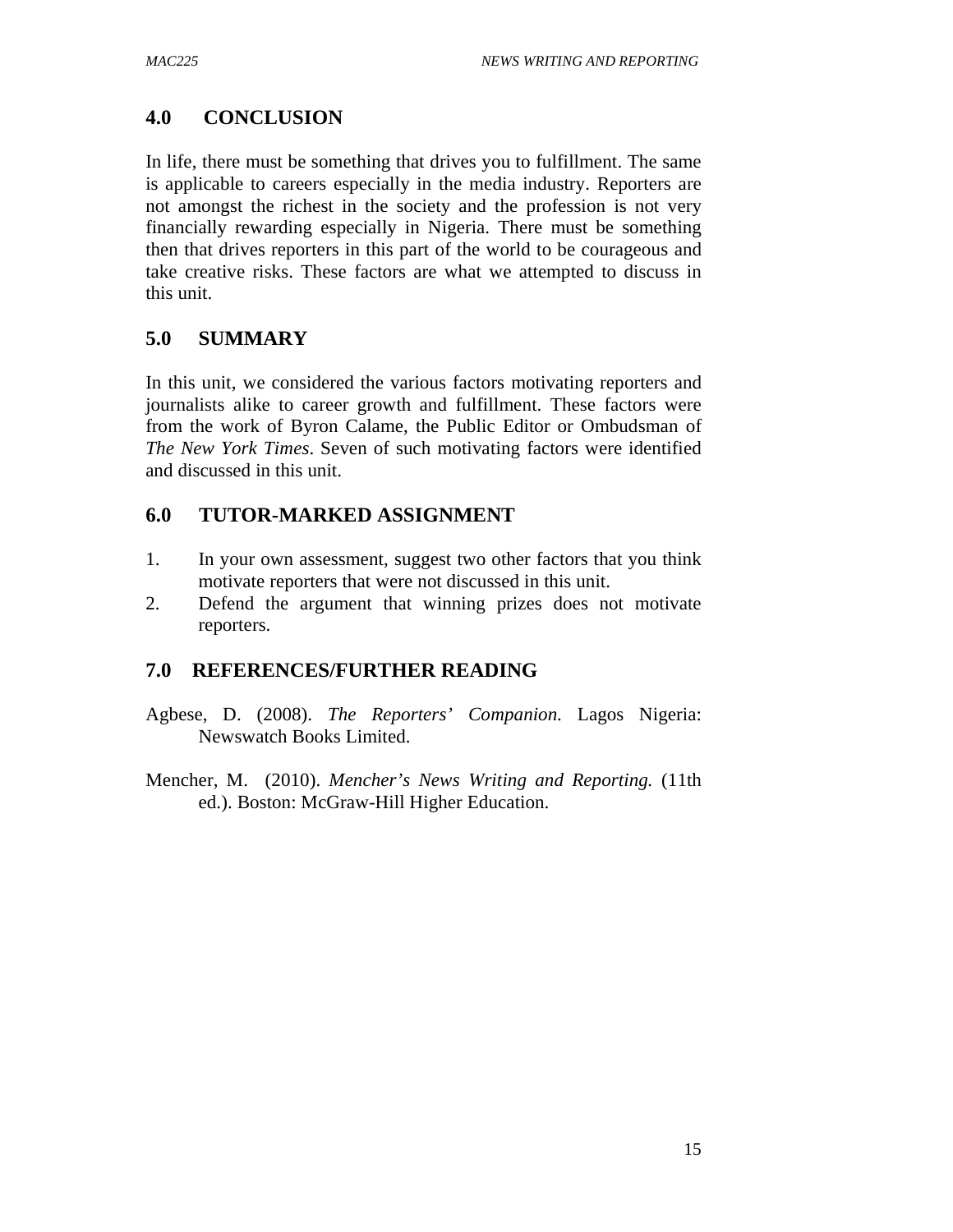# **UNIT 4 GENERAL RULES FOR NEWS WRITING**

#### **CONTENTS**

- 1.0 Introduction
- 1.0 Objectives
- 3.0 Main Content
	- 3.1 General Rules for News Writing and Reporting
- 4.0 Conclusion
- 5.0 Summary
- 6.0 Tutor-Marked Assignment
- 7.0 References/Further Reading

# **1.0 INTRODUCTION**

The success of any profession depends on the quality of rules and regulations guiding such a profession and concerted efforts to ensure such regulations are not tampered with. In this unit, we shall be considering the general and basic rules that guide news writing and reporting.

# **2.0 OBJECTIVES**

At the end of this unit, you should be able to:

• identify not less than 20 rules that guide news writing and reporting.

# **3.0 MAIN CONTENT**

#### **3.1 General Rules for News Writing and Reporting**

- **Do not pass a verdict or make a judgment:** It is not your duty as a reporter or writer to pass a verdict or make judgment. Just gather the facts of the story, present them to your audience and let them decide on whose side they will want to go.
- **Do not editorialise**: Leave editorialising to the editorial writers. News reports must be as straightforward and objective as possible.
- **Avoid the use of unfamiliar jargon:** Do not assume that your audience understands the meanings of the unfamiliar jargons you are using. Always use familiar words.
- **Keep yourself and other reporters out of the story**: Keep yourself and other colleagues out of the story unless you and them are an essential part of the news.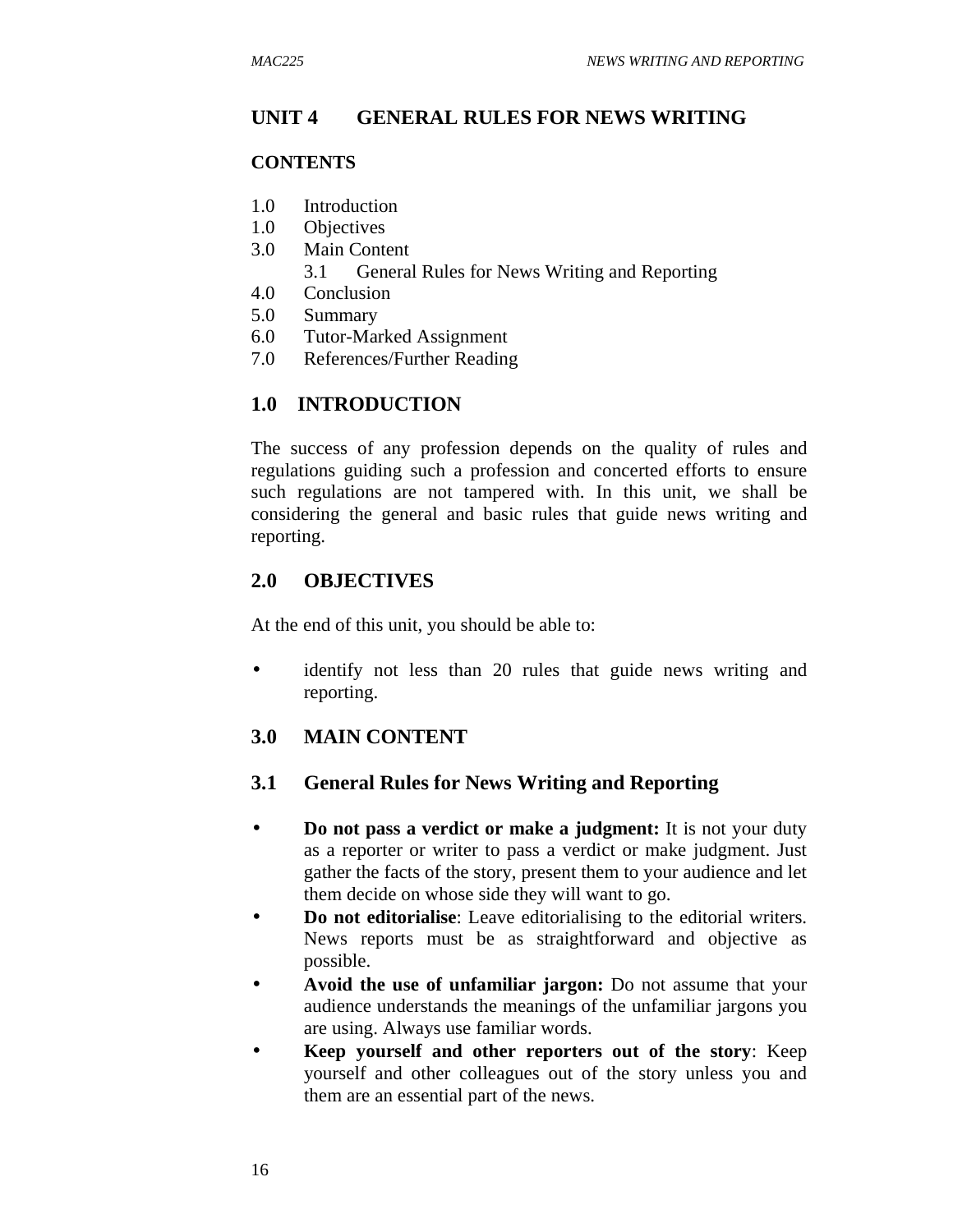- **Avoid the use of "told me," "told this writer" or "told our reporter**: The phrase "in an interview will serve your purpose.
- **There must be perfect accuracy in writing and reporting**: When in doubt, leave it out.
- **There must be no willful distortion of facts in either news or headlines:** Never tamper with the facts of a story no matter the benefits that may accrue to you as a result. This is an unforgivable offence in journalism. Any reporter who tampers or fabricates the so-called facts of a story is "finished" in the industry. You become leprous, untouchable and unemployable.
- **Guard against publication of libelous statement**: The good reporter is the one who lives to write another report and see the fame of the previous reports come to him. Avoid writing your way into jail. Libelous statements should be avoided because of its capacity to keep you in jail and close down your media organisation because of insolvency resulting from the inability to pay court fines.
- **Always use simple words**: News writing and reporting are not the platforms to impress anybody with long sounding and big words. Always use the nearest simple word. A good news report is the one the average reader reads and understands.
- **All news copies must be typewritten and double-spaced**: The era of hand-written copies is gone. Therefore, a reporter must know how to type his story using the computer. It must also be typed in double space so that sub-editors and editors will be able to edit the copy.
- **The first page must carry the reporter's surname, a slug line and date in the top left hand corner:** Slug lines must be shortpreferably one word.
- **Start your story halfway down the first page:** You must give enough space for your superior editorial staff to work on your copy.
- **Leave at least one-inch margin at left, right, top and bottom of each page**: Do not overcrowd the pages. Leave appropriate margins as required.
- **Each page must be numbered or lettered**: The correct letter or numeral is in the form of "B copy next" or "page 2 next." This type of numbering must appear at the bottom right hand corner of each page except the last.

The end of a story must be marked by a centred **"30"** or **"\*\*\*"** or **"#."** 

• **Always make your lead interesting**: Guard against misleading leads. Leads sell a story. Therefore, to get and keep the attention of your audience, the lead must be interesting.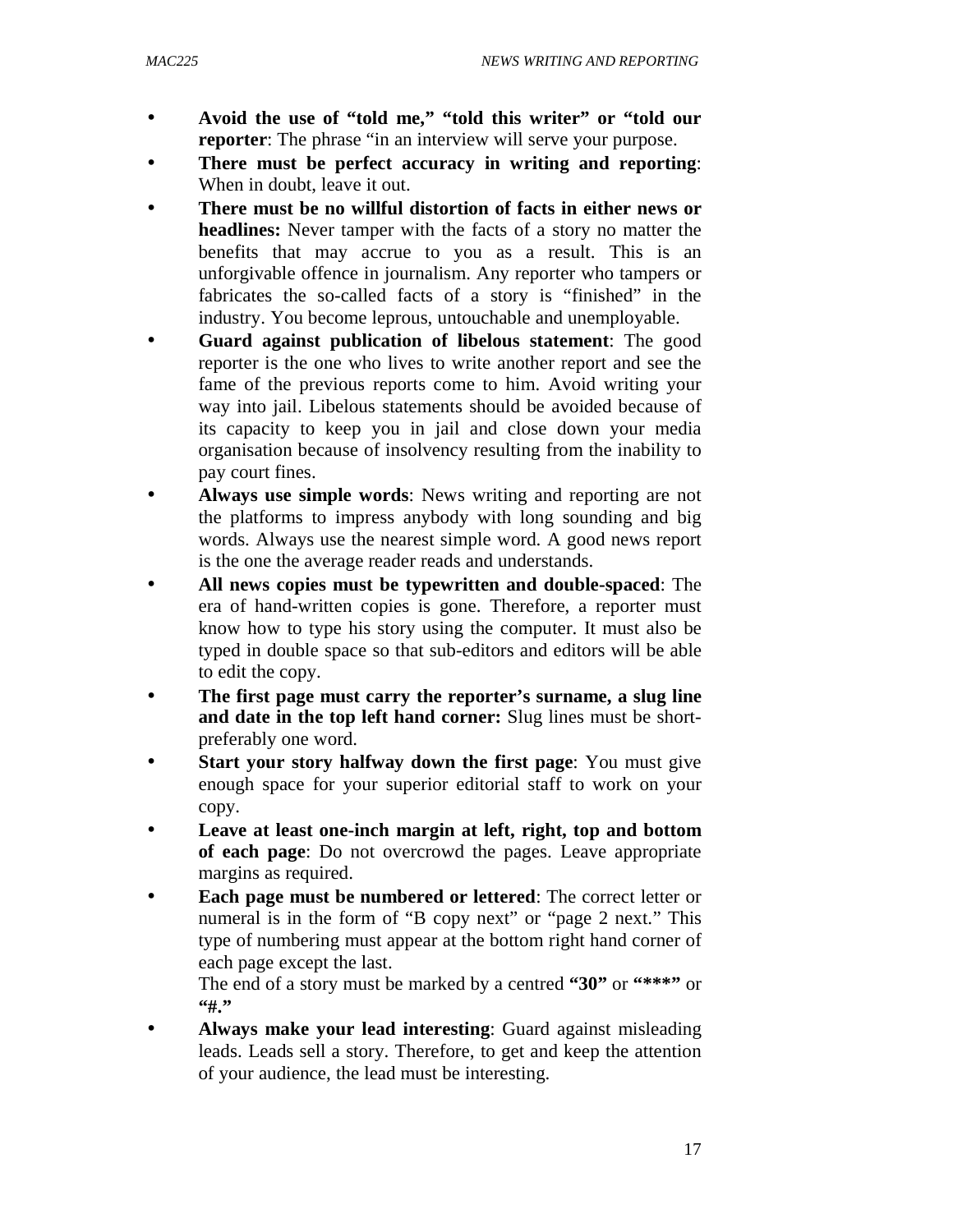- Use the inverted pyramid format when writing your news **story**: This is the generally accepted format for writing news reports because it presents the most important elements of a story in the first few paragraphs. The format also makes it easy to cut stories from the bottom without losing any substance of the story.
- You must quote accurately: Use quotes only where necessary to brighten up your story. Please, do not overdo this in your copy.
- Use "said" if you want to write in the present tense and "said **that" if it is reported speech**: This style helps the copy retain currency and life.
- **Always read your copy carefully and connect all typographical spelling and grammatical mistakes before turning it in:** This is a primary rule even in ordinary or everyday writing. No amount of haste could justify a badly written copy.
- **Your copy must be submitted in duplicate and both copies must be properly edited**
- **Never underline words or phrases or titles of books in your copy**
- A seasoned reporter and publisher, **do not exaggerate, do not over-dramatise, beware of adjectives, use the active voice and be natural and conversational when you write**

# **SELF-ASSESSMENT EXERCISE**

Identify at least 10 rules guiding writing a good copy of news and report.

# **4.0 CONCLUSION**

The media industry is an organised industry and so there must rules and regulations guiding how copies are written and filled for publication. Some of these rules may differ from country to country but the underlying fact is that they make for good writing. Any report that lacks these rules or some of them will definitely turn out rejected by a reputable editor or media organisation.

# **5.0 SUMMARY**

This unit focused on the rules that make for a good copy. It is believed that you are now familiar with these rules after going through this unit.

# **6.0 TUTOR-MARKED ASSIGNMENT**

Identify 10 rules of news writing and argue that they should be retained even beyond this century.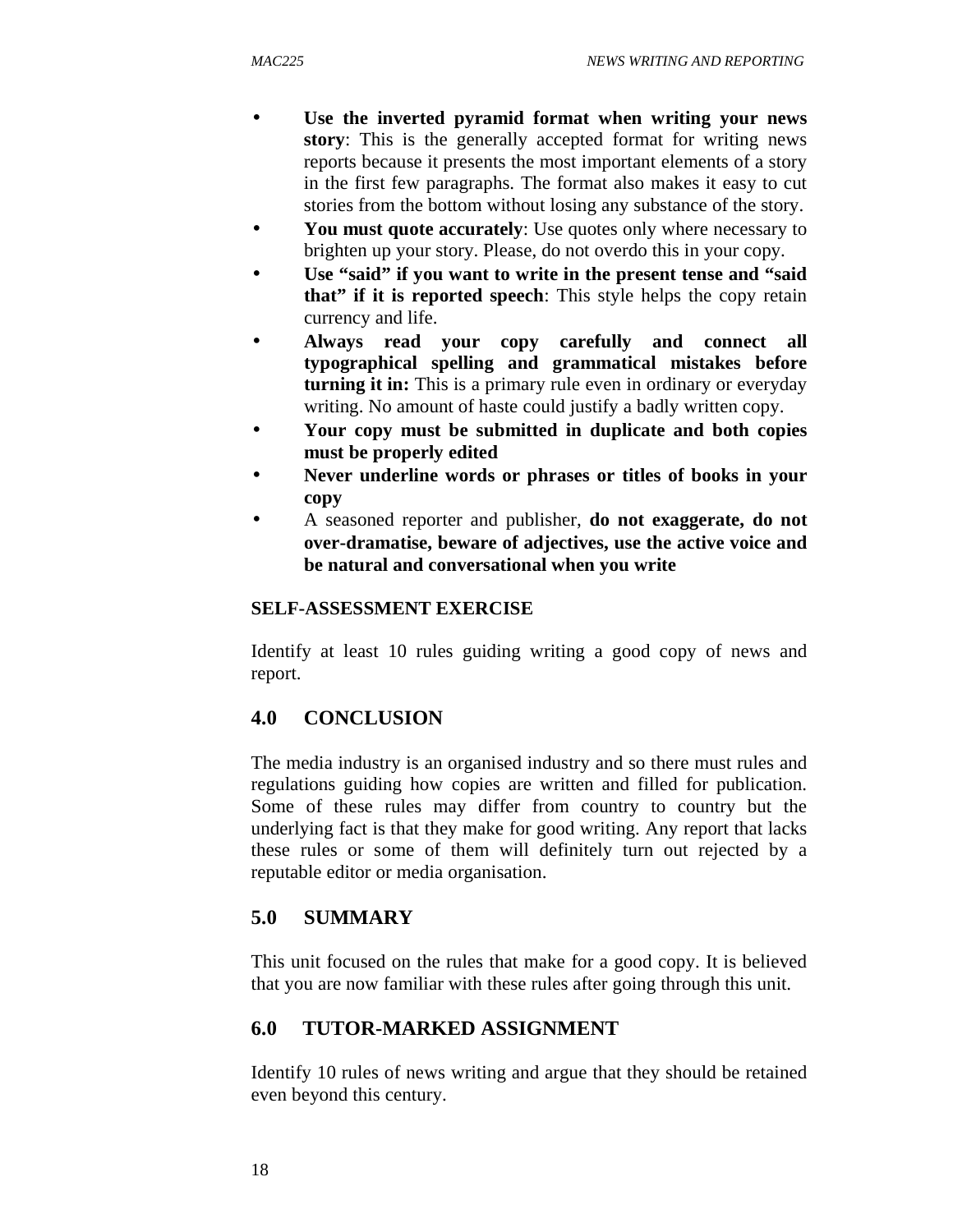## **7.0 REFERENCES/FURTHER READING**

- Agbese, D. (2008). *The Reporters' Companion*. Lagos: Newswatch Books Limited.
- Mencher, M. (2010). *Mencher's News Writing and Reporting* (11th ed.). Boston: McGraw-Hill Higher Education.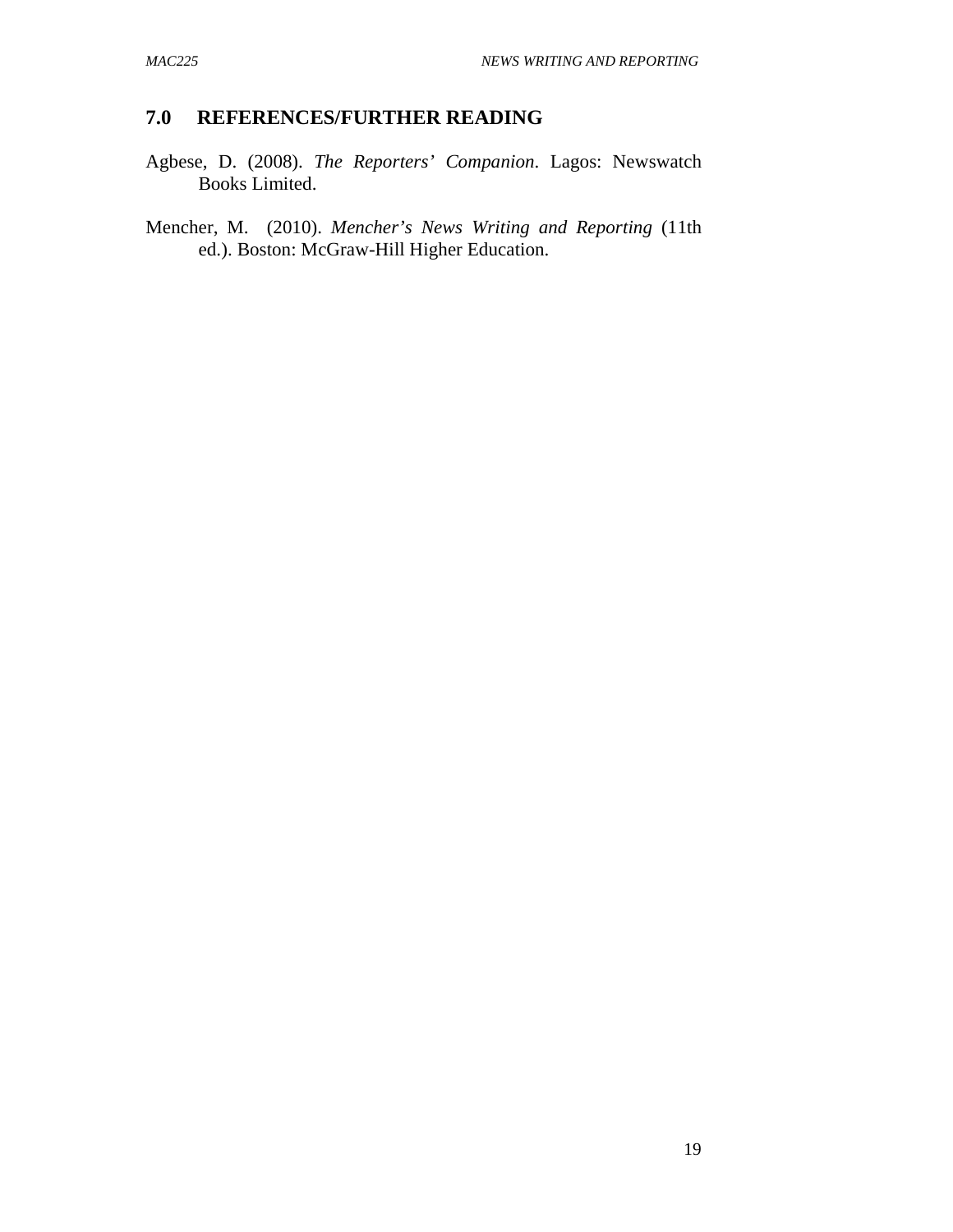### **MODULE 2 THE BASICS**

- Unit 1 Elements of Good Writing/What Makes for Poor Writing?
- Unit 2 Conducting Interviews
- Unit 3 News Gathering and Sources
- Unit 4 Journalese

## **UNIT 1 ELEMENTS OF GOOD WRITING/WHAT MAKES FOR POOR WRITING?**

#### **CONTENTS**

- 1.0 Introduction
- 2.0 Objectives
- 3.0 Main Content
	- 3.1 Elements of Good Writing
		- 3.1.1 Precision
		- 3.1.2 Clarity
		- 3.1.3 Pace
		- 3.1.4 Transitions
		- 3.1.5 Sensory Appeal
		- 3.1.6 Analogies
- 4.0 Conclusion
- 5.0 Summary
- 6.0 Tutor-Marked Assignment
- 7.0 References/Further Reading

#### **1.0 INTRODUCTION**

A good reporter must first and foremost be a good writer. This is because his writing skills are needed in his news writing and reporting job as a journalist. A poor writer can never make a good news writer or reporter. Good news writing begins first from understanding the elements of good writing and applying them in our writing assignments. This is the focus of this unit. Good writing has six characteristics, which are called elements of good writing.

#### **2.0 OBJECTIVES**

At the end this unit, you should be able to:

- identify the rules or elements of good writing and demonstrate a reasonable skill in the use of such element
- identify and discuss the elements that could constitute poor writing.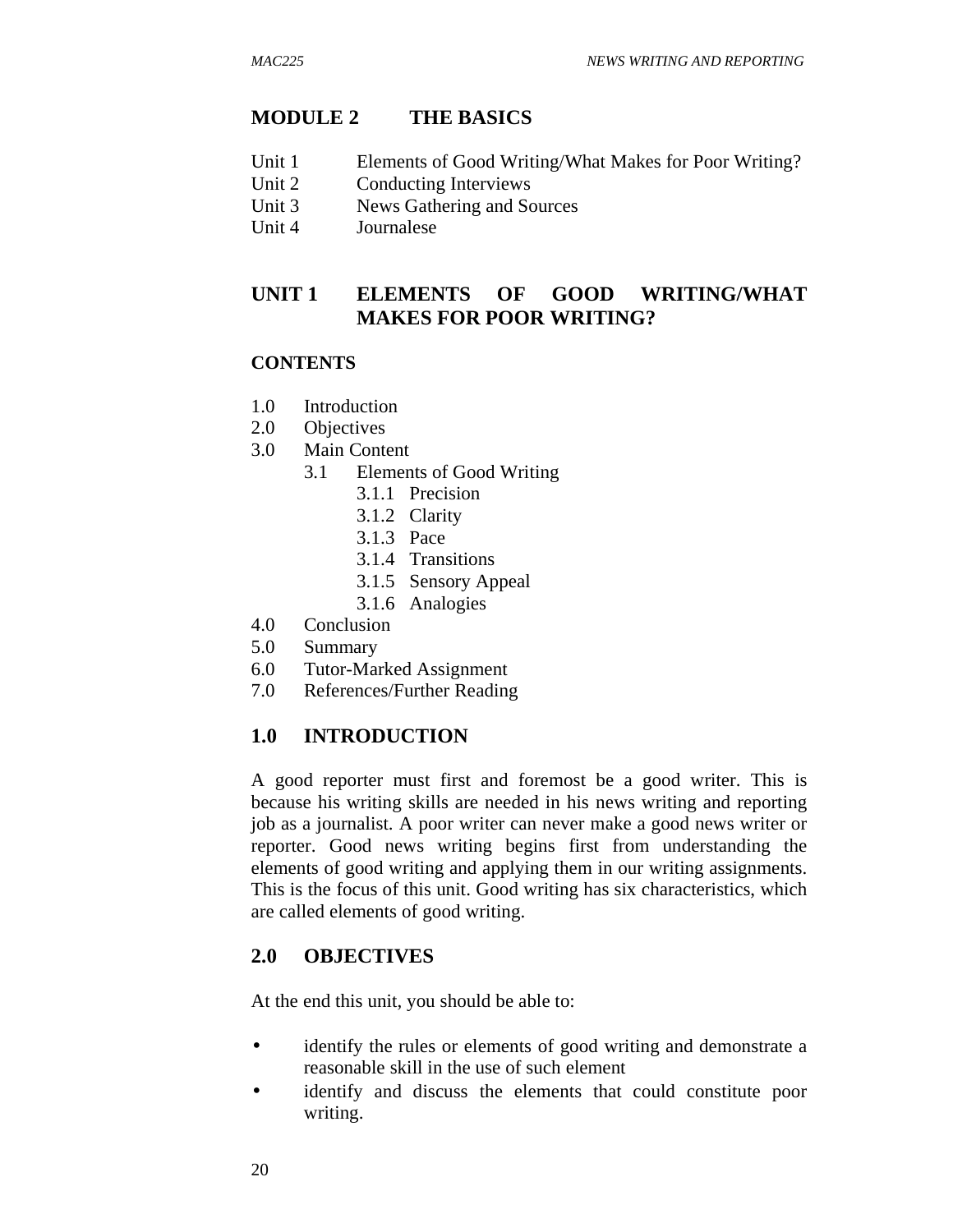# **3.0 MAIN CONTENT**

## **3.1 Elements of Good Writing**

## **3.1.1 Precision**

A good writer must always obey the rule of precision. Words should be used and they should mean exactly what you intend them to mean. You should never use for example "uninterested" when you mean "disinterested", nor should you use "farther" for "further". For instance, if you report that fire has destroyed a house, you mean it must be rebuilt, not repaired. If you say fire fighters donned oxygen masks to enter a burning building, you are impugning either their intelligence or yours. Oxygen is dangerous around fire; fire fighters use their tanks.

Words are the tools of your trade and the writer can use only certain words in certain situations. In addition, the writer can choose from many words. That freedom can be both exhilarating and dangerous.

# **3.1.2 Clarity**

All news reports and stories must be clearly written. Every reporter should be aware of the following when attempting to write clear stories.

- Use simple sentences and familiar words.
- Use correct grammar and punctuation.
- Structure the story to have a beginning (lead), middle (body) and end (conclusion).
- Make use of the active voice.
- Avoid adjectives and exaggeration.

# **3.1.3 Pace**

Good writing must have a pace appropriate to the content. Sentences and words give a story mood. Short sentences convey action, tension and movement. A series of long sentences conveys a more relaxed mood; long sentences slow down the reader. Between these two extremes are sentences of varying lengths, and good writers use them all. Not all sentences should be long or short. Nor should they all be of medium length. An abrupt change in sentence length draws attention to the sentence. Try it sometimes.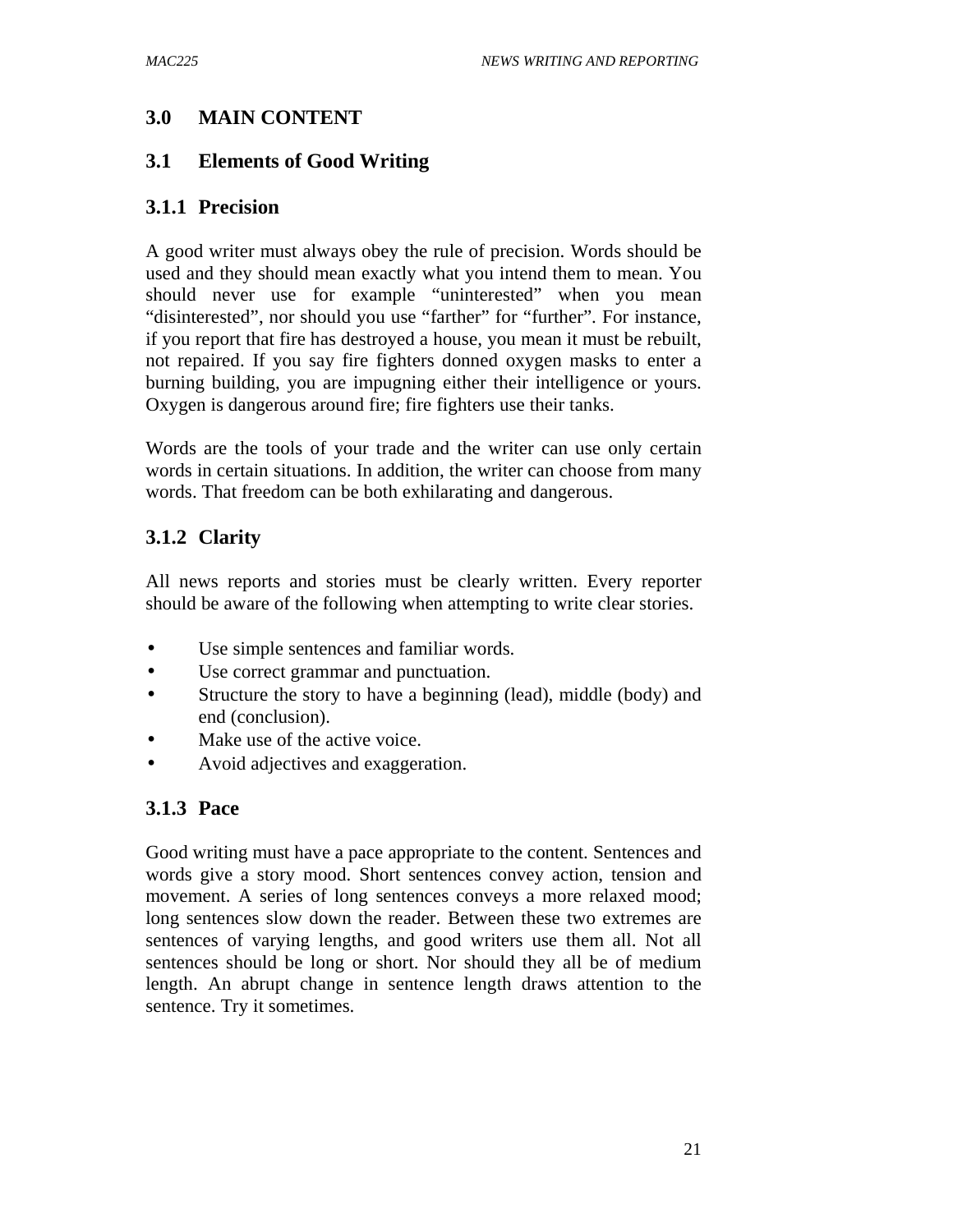### **3.1.4 Transitions**

Good writing uses transitional devices that lead the reader from one thought to the next. A transition is a bridge, which assures the reader that the writer has a sense of direction. A transition can be a word, a phrase, a sentence or a paragraph. Common transitions are "and," "but" and "however."

### **3.1.5 Sensory Appeal**

Good writing must appeal to the reader's senses. Good writing appeals to one or more of our five senses: sight, hearing, smell, taste and touch.

#### **3.1.6 Analogies**

Good writing uses analogies. Analogies permit writers to show similarities and contrasts. Similes and metaphors are often used to achieve this purpose. Where the simile compares one thing to another, a metaphor says one thing is another. With similes and metaphors, writers draw word pictures.

#### **What Makes For Poor Writing?**

If the story shows dull writing: Dull writing never makes good copy. To avoid this always use active voice and make your write up conversational and lively.

If the story is not interesting: Interest is a constant variable in selecting a story as good. Any uninteresting story will sure pass off as a clear evidence of poor writing.

If the story is too vague, abstract or unclear: Vague and abstract stories will always be rejected on the platform of poor writing. To make your stories interesting, it must be clear and unambiguous.

If there are too many stories already on the subject: Your story could be rejected as poor if you are writing on what every other person has written on. This is even worsened by the fact that you did not bring in any new or fresh facts to your writing. Therefore, avoid writing on what every other person has written on if you do not want your report to be considered poor.

If the story is a piece of propaganda or resembles one: Any attempt to pass off a piece of propaganda for a news report or story will definitely be rejected as poor writing.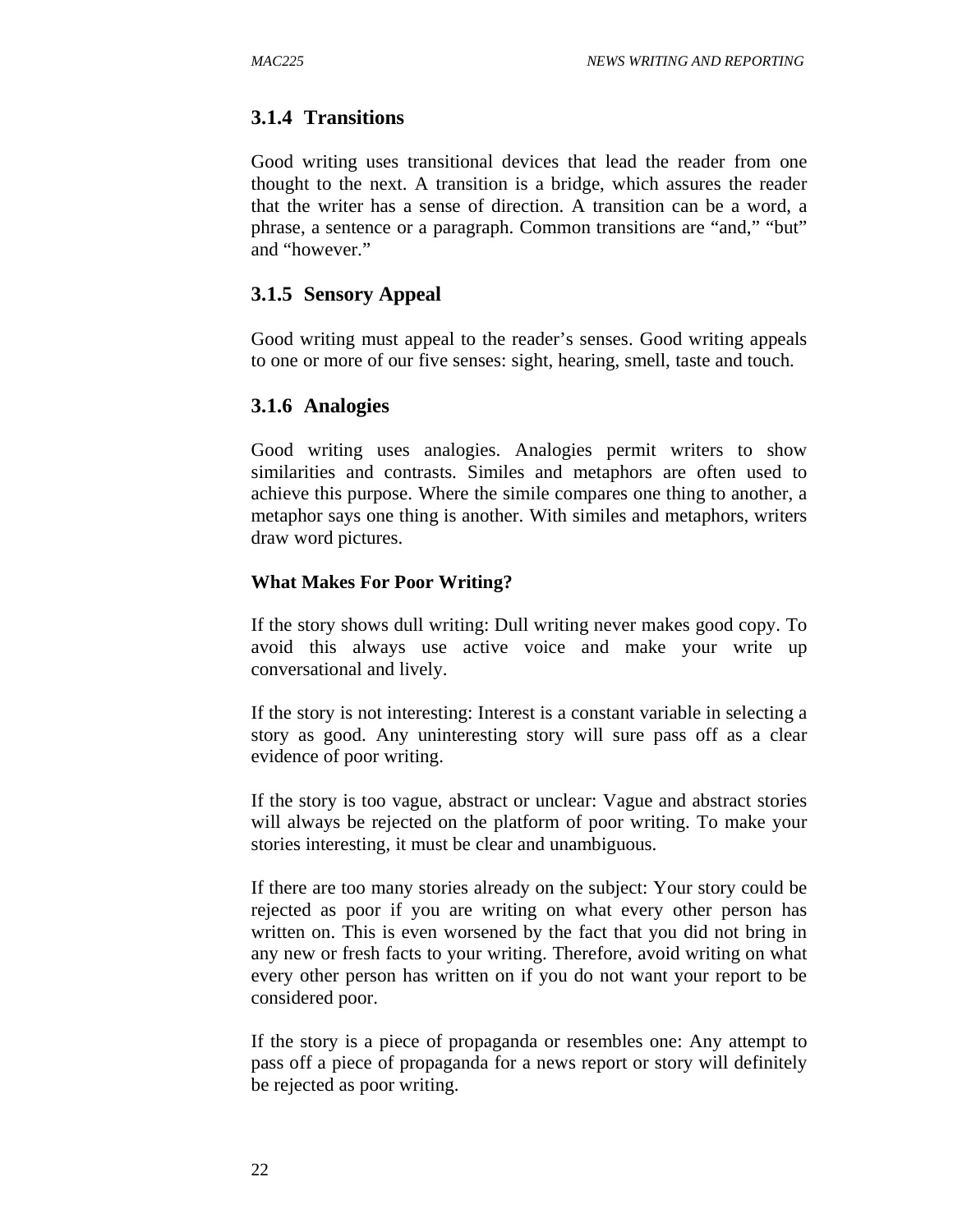If the story is trivial: Trivial and unimportant stories are likely to be rejected as poor writing or evidence of it. Write on important issues that will interest majority of your audience.

If the story is not in good taste: Any writing that offends public morality or shows evidence of bad taste in the choice of words and phrases will be rejected as poor writing.

If the story runs against the policy of the newspaper or its style guide: Every media organisation has a style guide- a body of rules that guides how a particular media establishment intends to present its reports and stories. Any violation of the style guide will send your paper to the editor's wastebasket.

If the story has too many figures and statistics: People naturally hate stories with too many figures and statistics. If your story is, for instance, about a budget proposal, find a creative way of presenting.

If the story is free publicity stunt: A story that is free publicity stunt usually tries to trick readers with an advertising matter in a form of a news story. Readers and editors normally abandon such stories.

## **SELF-ASSESSMENT EXERCISE**

- 1. Discuss five elements that must be available before you could consider writing as good.
- 2. Why will an editor or writer regard a story as poor writing?

# **4.0 CONCLUSION**

Knowing how to write generally is the first practical step to knowing how to write for media organisations. The elements of good writing therefore serve as fundamental pillars upon which good writing rests.

# **5.0 SUMMARY**

This unit focused on the elements of good writing. Six of such elements were discussed. Also discussed in this unit are the elements that could make one's writing turn out poor. About 10 of such were also discussed in this unit.

# **6.0 TUTOR-MARKED ASSIGNMENT**

- 1. Defend the argument that the presence of the elements of good writing will definitely return a copy as good.
- 2. Discuss the major reasons why a copy may turn out as poor writing.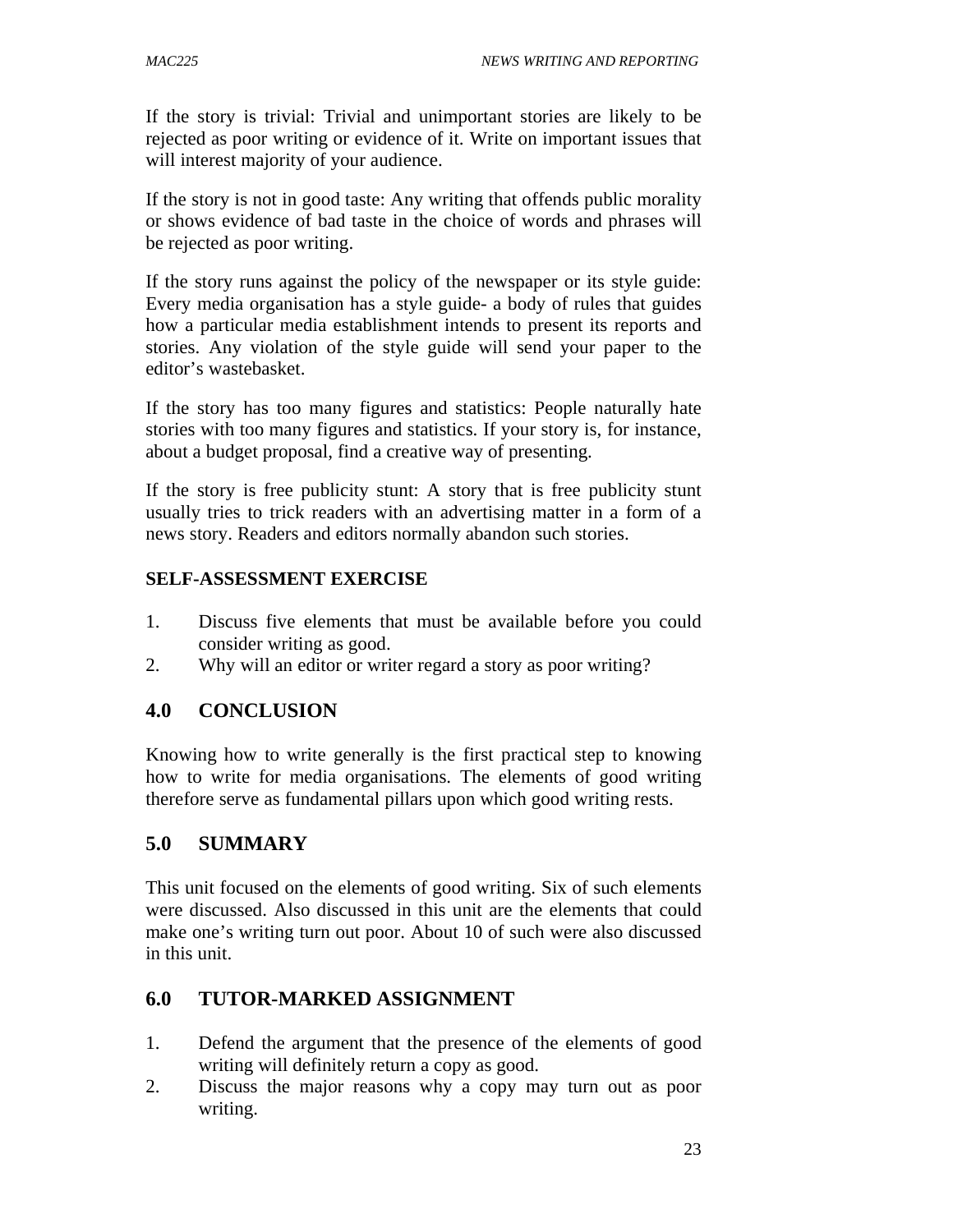#### **7.0 REFERENCES/FURTHER READING**

- Agbese, D. (2008). *The Reporters' Companion*. Lagos Nigeria: Newswatch Books Limited.
- Bonder, F. F., Davenport, J. R., & Drager, M. W. (2005). *Reporting for the Mass Media* (8th ed.). New York: Oxford University Press.
- Brooks, B.S.; *et al.* (1998). *News Reporting and Writing*. New York: St. Martin's Press.
- Charnley, M. (1996). *Reporting*. Toronto: Holt, Rinehart & Winston.
- Hule, B. D. & Anderson, D.A. (2003). *News Writing and Reporting for Today's Media.* Boston: McGraw-Hill Higher Education.
- Mencher, M. (2003). *News Reporting and Writing* (9th ed.). San FranciscoCalifornia: McGraw-Hill.
- Mencher, M. (2010). *Mencher's News Writing and Reporting* (11th ed.). Boston: McGraw-Hill Higher Education.
- Ogunsiji, M.A. (1989). *Introduction to Print Journalism.* Lagos: Nelson Publishers Limited.
- Sonaike, S.A. (1987). *Fundamentals of News Reporting.* Lagos, Nigeria: John West Publications.
- Stovall, J. G. (2006). *Writing for the Mass Media*. New York: Pearson Education.
- Walker, S. (1975)*. News Writing*. Boston: Houghton Mifflin Company.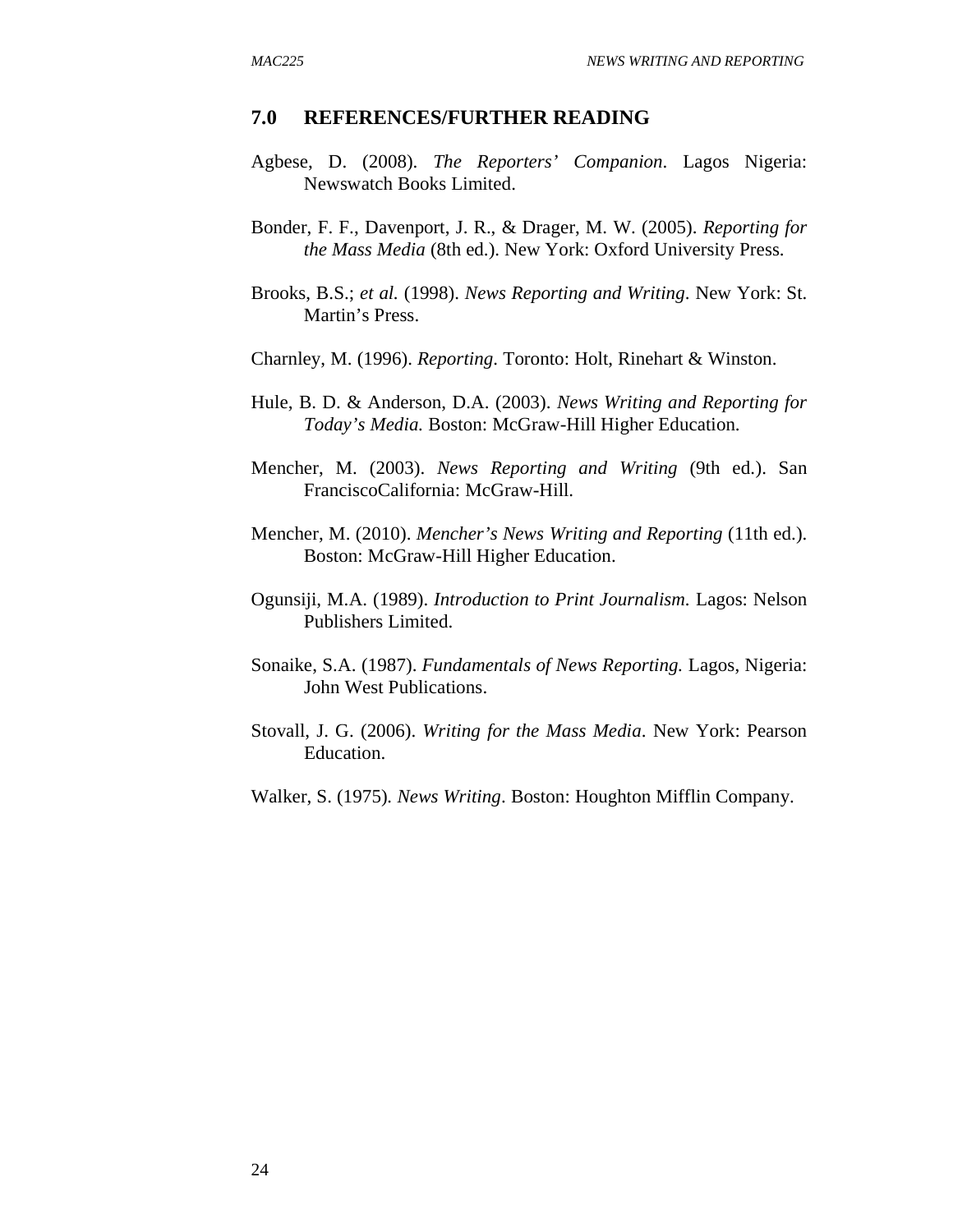# **UNIT 2 CONDUCTING INTERVIEWS**

## **CONTENTS**

- 1.0 Introduction
- 2.0 Objectives
- 4.0 Main Content
	- 3.1 Types of Interviews
	- 3.2 Preparing and Conducting the Interview
	- 3.3 Phrasing the Questions
	- 3.4 Establishing Rapport with a Source
	- 3.5 How to Ensure Accuracy in an Interview
		- 3.5.1 Techniques to Ensuring Accuracy
		- 3.5.2 Other Techniques to Achieving Accuracy
	- 3.6 Quotes and Attributions
		- 3.6.1 What to Quote Directly
		- 3.6.2 Problems in Direct Quotation
		- 3.6.3 Correcting Quotes
		- 3.6.4 Attributing Direct and Indirect Quotes
		- 3.6.5 Guidelines on How to Attribute Information
	- 3.7 Handling On and Off-the-Record Information
		- 3.7.1 Guidelines for Citing Sources
- 4.0 Conclusion
- 5.0 Summary
- 6.0 Tutor-Marked Assignment
- 7.0 References/Further Reading

# **1.0 INTRODUCTION**

The interview is the art of meeting people and asking them questions with a view to eliciting information on specific issues or happenings. Generally, a reporter conducts interviews when he needs information about events or issues of public significance. The interview is a journalist's tool for digging out facts and its importance in the news gathering process cannot be over-emphasised.

# **2.0 OBJECTIVES**

At the end this unit, you should be able to:

- prepare and carry out a successful interview
- identify the different types of interviews and how to organise them
- establish rapport with an interviewee
- quote and attribute correctly
- handle on- and off-the-record information more professionally.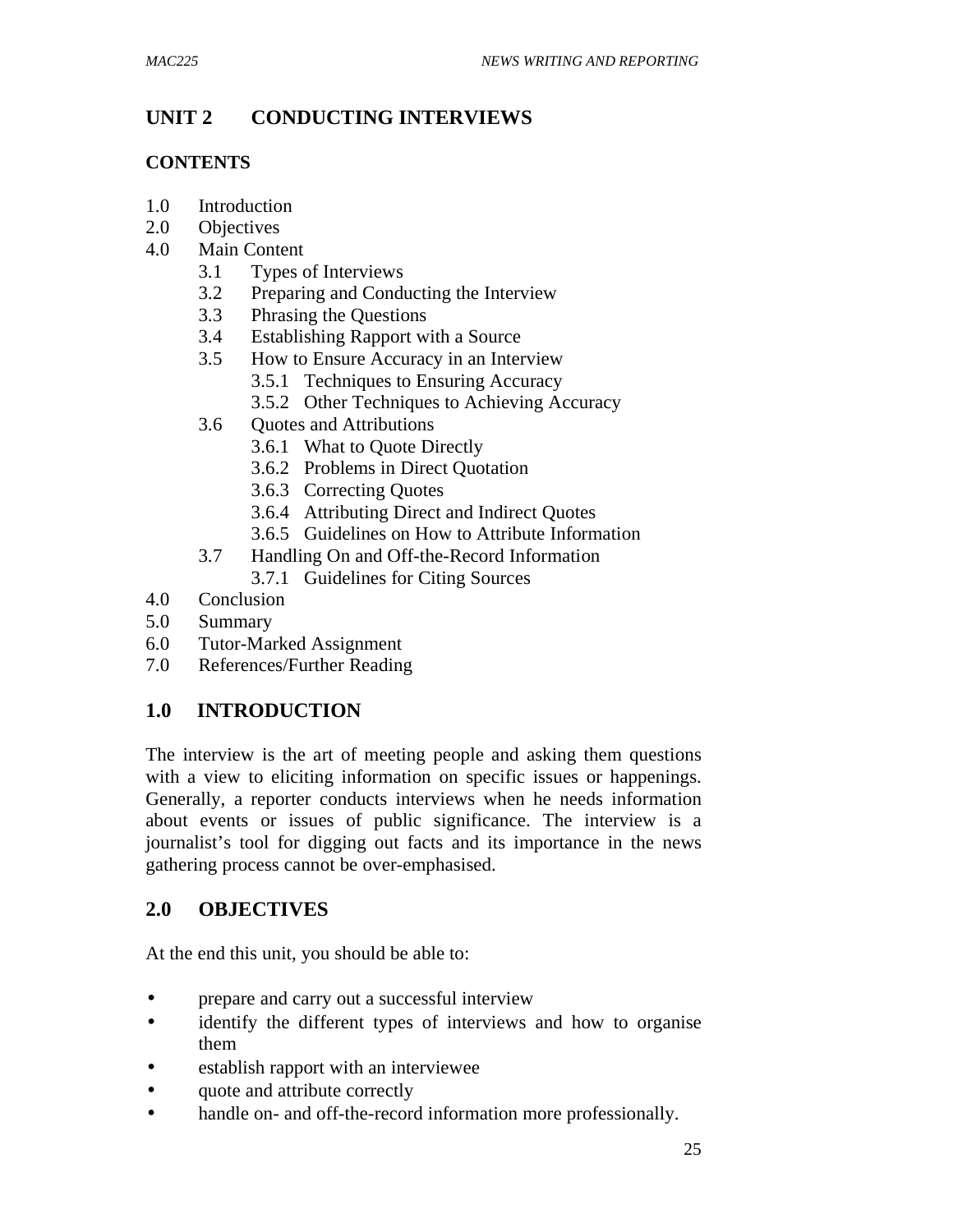# **3.0 MAIN CONTENT**

### **3.1 Types of Interviews**

#### **Exclusive Interview**

This refers to an interview exclusively conducted by a reporter without any other reporter participating in it.

#### **Panel Interview**

In this interview, more than one reporter from a particular media establishment participates in the interview.

#### **Telephone Interview**

This is conducted through the telephone especially now that telecommunication industry in Nigeria has improved greatly.

#### **Personality Interview**

This is conducted with the view to gathering information concerning a person whose life's activities the reporter wants to write about. Most personality interviews are usually done on an exclusive basis.

#### **On-the-Spot Interviews**

This refers to situations when reporters ask other persons impromptu questions, usually people who are important in government, visiting dignitaries, social celebrities, top military officers, academics, big business persons etc. The interview is usually transit in nature and takes place during stop over at the Airport, venue of events, and so on.

#### **Group Interviews**

Many reporters from different media organisations participate in this type of interview. It is usually a question-and-answer session during press conferences, press briefings, and so on.

#### **SELF-ASSESSMENT EXERCISE 1**

Identify and discuss five types of interviews usually conducted in the Nigerian media industry today.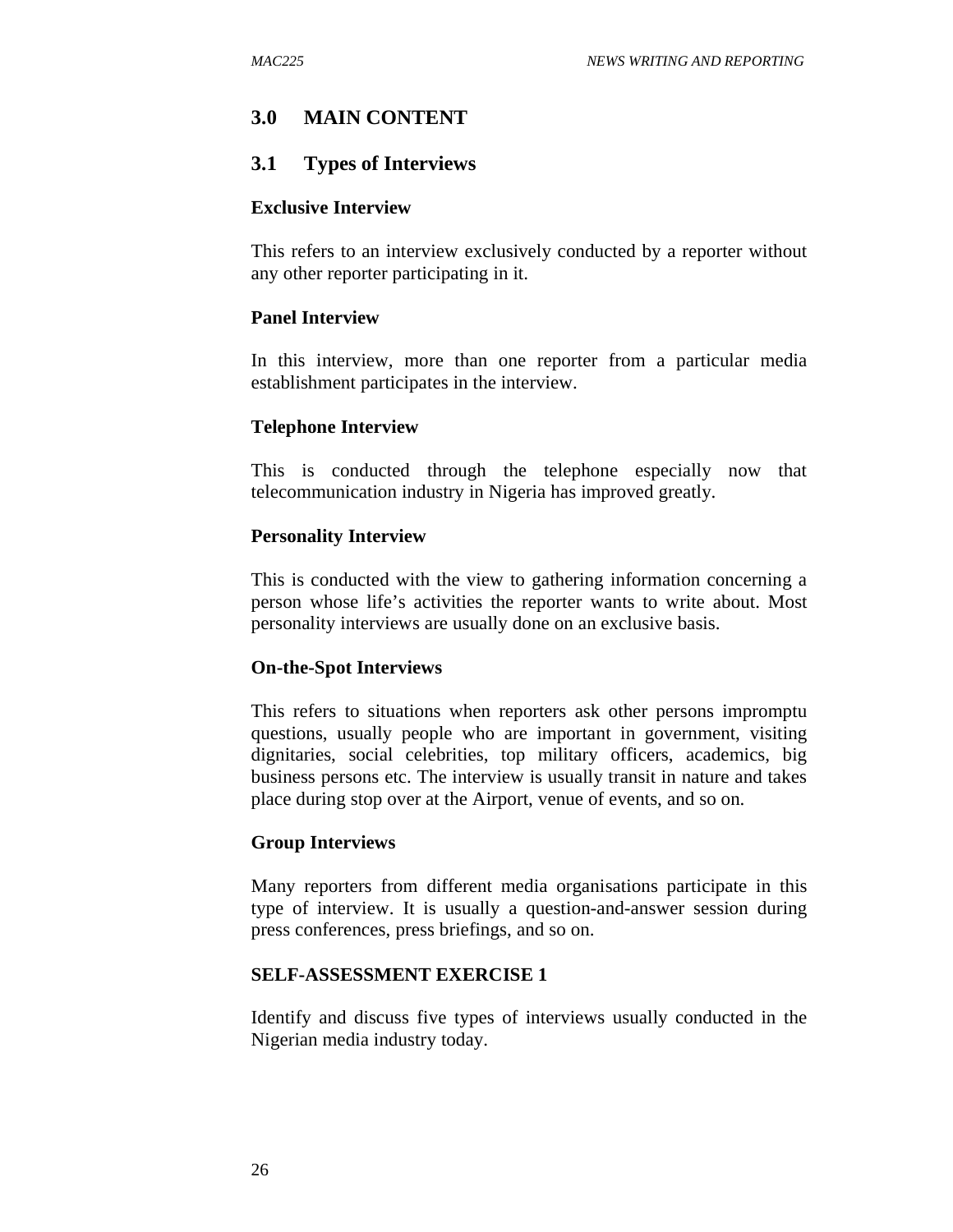# **3.2 Preparing and Conducting the Interview (Interview Skills)**

- 1. The reporter who wants to conduct an interview must "Be Prepared." The first step is to identify the subject of the interview and the personality to be interviewed. As a reporter, you must establish the need for the interview. You must also have a good idea of the kind of information you seek, so that everything that is given to you will not seem like what you are looking for. Having identified the subject and the person to be interviewed, you go ahead and book an appointment with the interviewee. You can book appointment through the telephone, you can go to his/her office or visit him/her at home as a last resort. Make sure you book an appointment first.
- 2. If the interviewee wants to know why you want to interview him/her, you could give him/her a general idea and nothing more. It is unprofessional to give out your entire questions to the interviewer ahead of time. You will end up with canned answers.
- 3. You then prepare you questions and arrange them in order of importance. You are not expected to forward the questions to the interview before the interview date.
- 4. Do a thorough background research on the subject matter and familiarise yourself with the historical background, social and economic activities of the interviewee. His political leanings and hobbies must not be overlooked.
- 5. On the day of the interview, arrive at the venue of the interview on time at least 15 minutes before the interview. This gives you a cool start.
- 6. Listen and listen well. Let the interviewee do the talking and encourage him by nodding your head, but do not overdo this. Do not interrupt to offer your opinion, but you can ask necessary follow-up questions when the need arises.
- 7. You should watch out for the interviewee's emotional tone level (ETL) as the interview progresses. The ETL may fluctuate from time to time due to the intensity of the interview. If the ETL is too high, you should try to bring it low by asking trivial questions. If it is too low, you should try to raise it by asking sensitive and breath-taking questions.
- 8. If you are conducting the interview with a microphone or tape recorder, always hold it yourself. Never allow your interviewees to hold the microphone otherwise they will take over the control of the interview.
- 9. When the interview reaches the central theme, the question should be short and delivered at a time. Try to make the interviewee answer the central questions.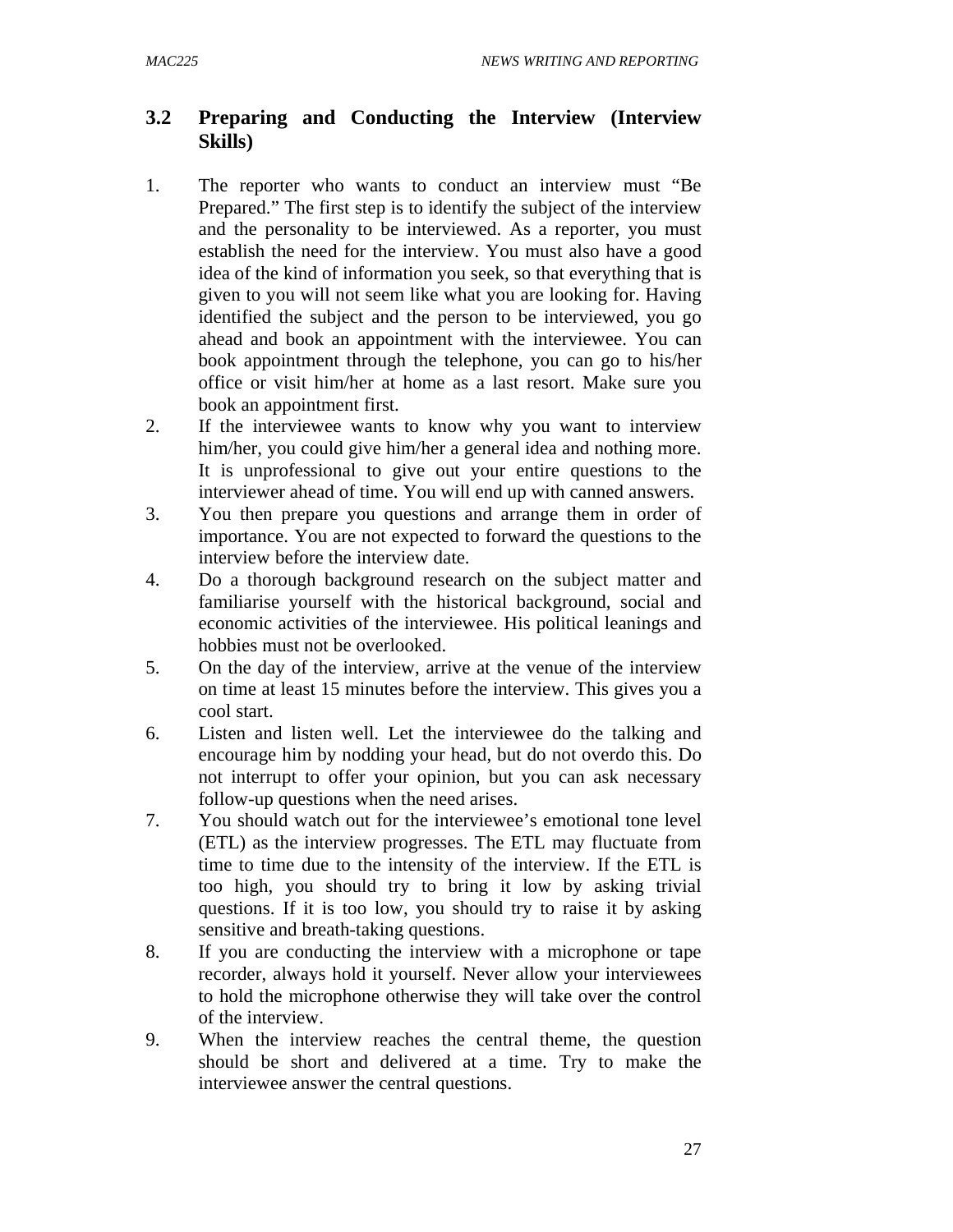- 10. Never feel intimidated about the personality you are to interview. Do not forget you are not there in your own capacity, you are representing majority of the audience who read or watch your media organisation. Therefore, be confident. It gives you a cool and calculated head.
- 11. The first question is very vital. Settle for a simple, non-committal question. This will help to reduce any tension already in the atmosphere.
- 12. Do not ask dead-end questions. Dead end questions do not require detailed answers. They may end up with YES or NO kind of responses.
- 13. Do not be prosecutorial in your approach. Remember the interviewee is not on trial and you are not a lawyer or judge.
- 14. Do not lecture the interviewee; ask your questions as straightforward as possible.
- 15. Take note of the tape recorder, midget or any other electronic device you are using as anything they can easily develop fault.
- 16. At the end of the interview, you should not hesitate to thank the interviewee and assure him that you may call again if the need arises for further clarification about issues raised in the interview.
- 17. Finally, when writing your story, never forget the off-the-record rule as some information might have been given to you off record. Never abuse privileges and confidences. Such abuses hinder the growth of the industry.

### **SELF-ASSESSMENT EXERCISE 2**

Discuss 10 vital skills a budding reporter needs to have in conducting interviews.

# **3.3 Phrasing the Questions**

The way an accomplished lawyer asks questions determines whether the lawyer will win his case or not. The journalist faces the same challenge. Reporters have missed many stories because they did not know how to ask questions. By the phrasing of the question, many reporters signal the response they expect or prejudices they have. There are basically two ways a reporter could phrase his/her questions to get the desired results. The first is through the open-ended questions and the second is through the close-ended question.

### **Open-Ended Questions**

Open-ended questions allow the respondent some flexibility. In response to an open-ended question, the source often reveals more than he or she realises or intends to. Open-ended questions are less direct and less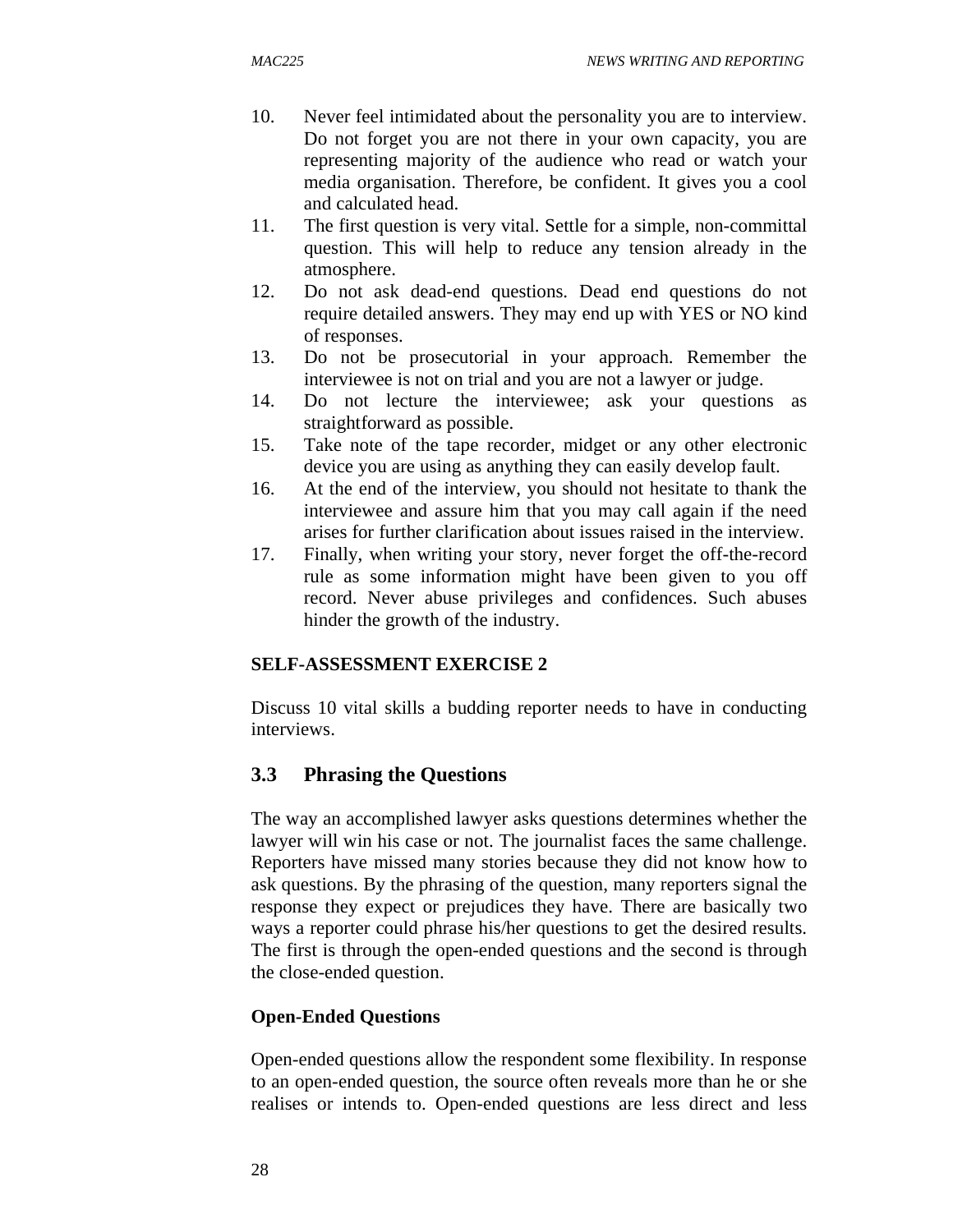threatening. They are more exploratory and more flexible. However, if you want a person's biographical data, do not say "Tell me about yourself".

#### **Close-ended Questions**

Close-ended questions are designed to elicit specific responses. Instead of asking a previous employee to appraise a Minister-designates' managerial competence, you may ask, "How well does Chief Ekeanyanwu listen to the people who work for him?" "Does he explain his decisions?" When you ask vague questions, you may likely get vague answers. By asking a specific question, you are more likely to get a specific answer.

### **SELF-ASSESSMENT EXERCISE 3**

Discuss four benefits close-ended questions have over open-ended questions.

## **3.4 Establishing Rapport with a Source**

The right chemistry produces an interview that is fun for both parties. When John Lindsay was the mayor of New York, the AP's Pett opened an interview with the question, "Would you want your daughter to marry a mayor of New York?" Lindsay roared in laughter and Pett had a great interview.

Rapport is the relationship between the reporter and the source and is very crucial to the source of the interview. The relationship is sometimes relaxed, sometimes strained. Often it is somewhere in between. The type of relationship you try to establish with your source is determined by the kind of story you are writing.

There are several approaches to establishing rapport with a source (These approaches also serve as interview approaches). They include:

- 1. You can start off with small talk and allow the familiarity to graduate to the level you could take advantage of and then bring up the major issues of the interview.
- 2. Bring up something humorous about the interviewee you have found out during your research and which you think can interest the interviewee in your opening statements. This may be the small talk that will create the needed rapport for you.
- 3. Ask about something you know the source will want to talk about. If he is a premiership fan and ready to bet his life over Chelsea, take advantage and talk about the Chelsea versus Man U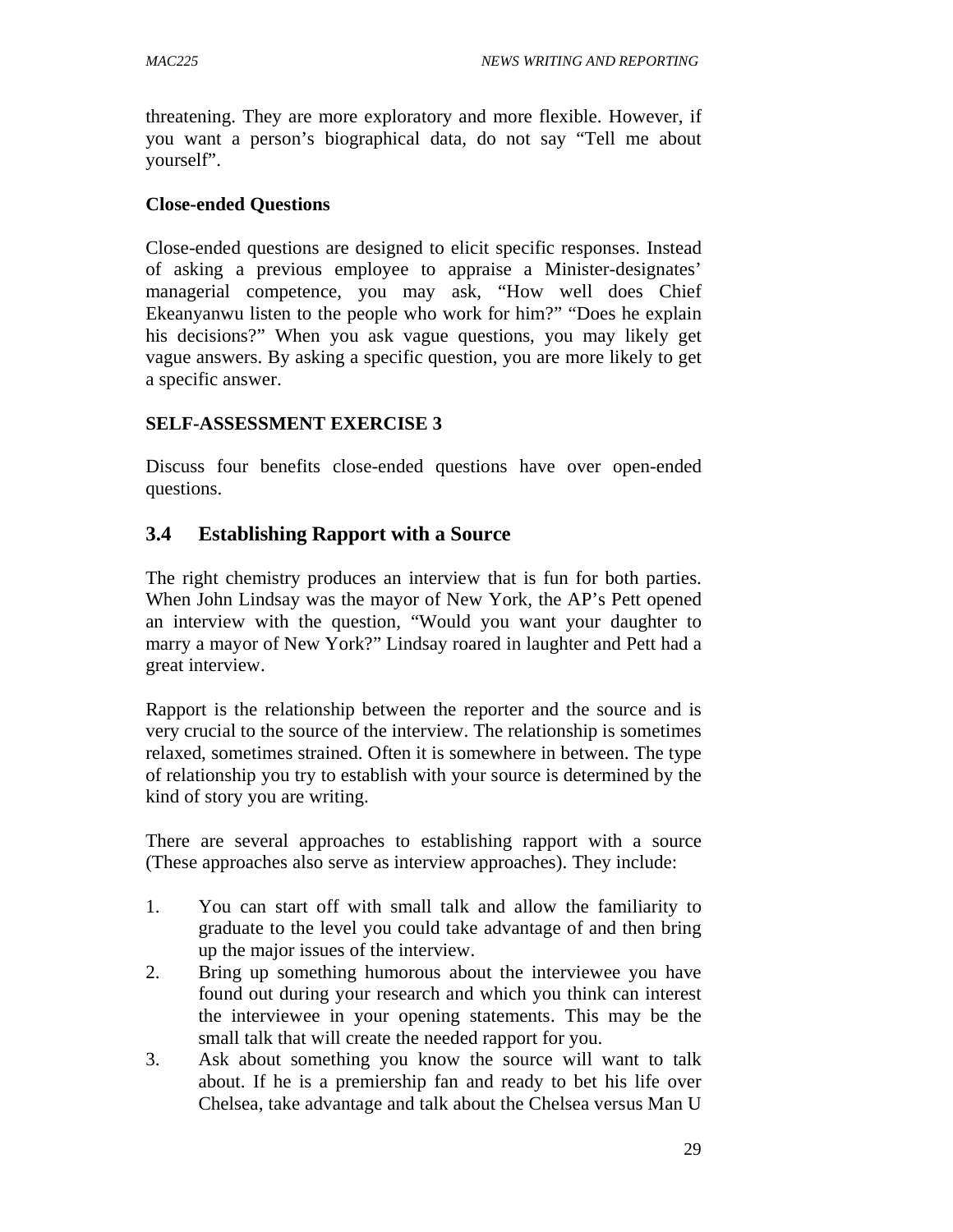penultimate game that may decide who wins the EPL 2011 Season. Once he identifies he has same addictions and hobbies like you, he creates the rapport for you to talk to him.

- 4. Show sources what you have in common. This will support the Number 3 point made above.
- 5. Empathise with your sources or subjects. Do not be judgemental. Sometimes, it may help to put yourself in their shoe and feel their pains. This may draw you closer during the interview process.
- 6. Conduct the interview where the source feels most comfortable. When you create such a relaxed mood for him, he comes out as if he has known you for a long time. The ultimate outcome may a great interview for you.
- 7. Where you sit in relation to the person you are interviewing could also be important in determining the kind of rapport you develop. Unless you are deliberately trying to make the interviewee feel uncomfortable, do not sit directly in front of him/her. Permit your sources to establish eye contact if and when they wish.
- 8. Tape recorders ensure accuracy of quotes, but they make many speakers self-conscious or nervous. Try to place it in an inconspicuous spot and ignore it.

# **SELF-ASSESSMENT EXERCISE 4**

Discuss four practical things you need to do to establish a rapport with a source you are about to interview.

# **3.5 How to Ensure Accuracy in an Interview**

Accuracy is a major problem in all interviews. Both the question and the answer may be ambiguous. You may not understand what is said and you may record it incorrectly too. You may not know the context of the remarks and your biases may interfere with the message.

# **3.5.1 Techniques to Ensuring Accuracy**

To ensure accuracy, the following techniques could be adopted.

- a. Observing: Some reporters look but do not see. As a reporter, when you look, please, observe.
- b. Understanding: Understanding what you see is crucial to the news gathering process, so also is the understanding of what you hear. Never assume you understand. Make sure you do. Ignorance is never an excuse in law.
- c. Asking Follow-up Questions: If you understand what the source is saying, you should show this by asking meaningful follow-up questions.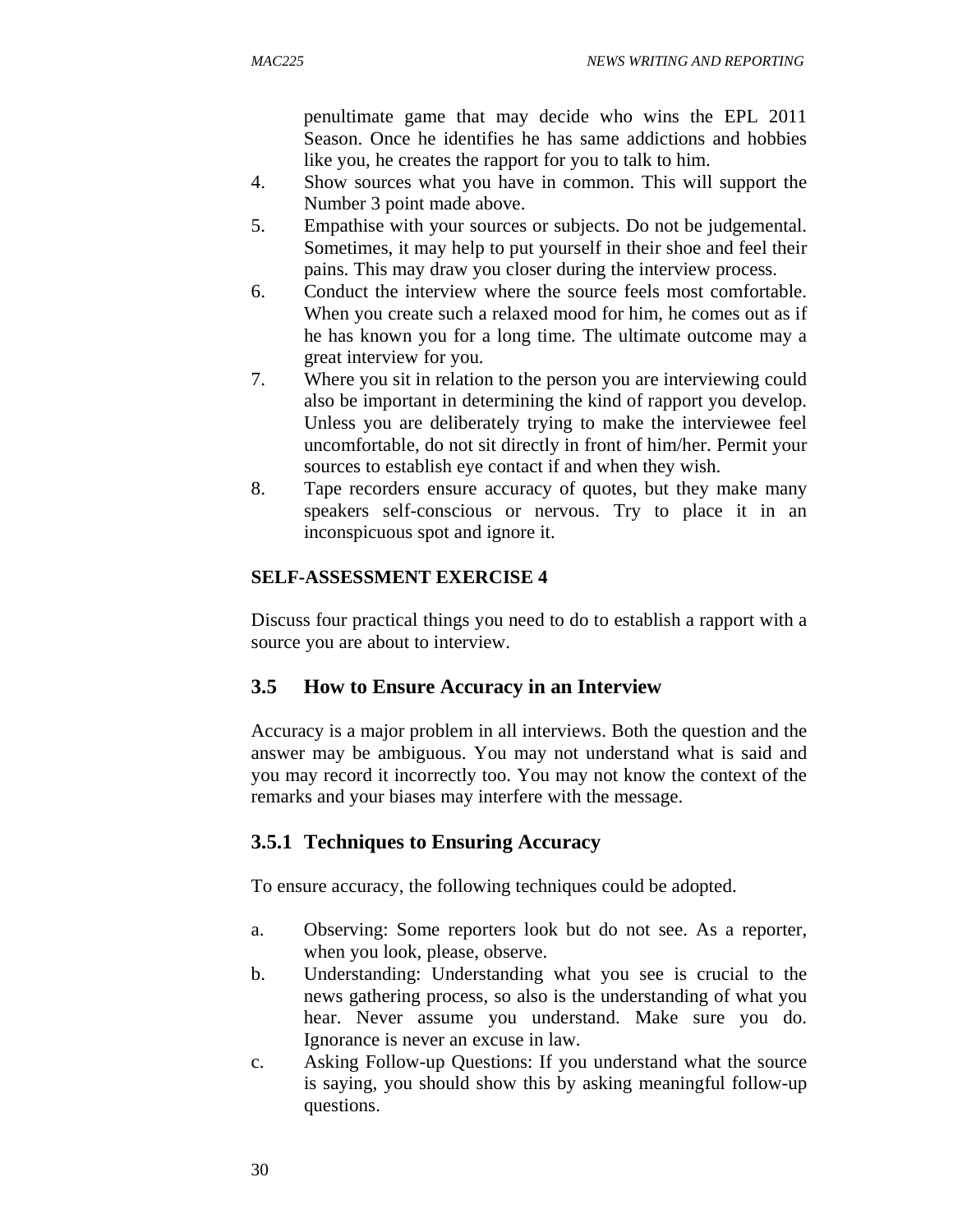# **3.5.2 Other Techniques to Achieving Accuracy**

- 1. Encourage the speaker to add more details.
- 2. Another devise to making the source talk is not a question at all; it is a pause.
- 3. Before you leave, ask if there is anything you forgot to ask. Put the burden on the source. You are also doing him a favour by giving him the chance to contribute to direction of the interview.
- 4. Quickly review your note and check facts, especially dates, numbers, quotes, spellings and titles.
- 5. As a matter of courtesy, tell the source when the story might appear.
- 6. Remember that the interview may be over, but your relationship with the source still stays.

### **SELF-ASSESSMENT EXERCISE 5**

Discuss the primary techniques adopted by reporters to achieve accuracy.

# **3.6 Quotes and Attributions**

Introduction: Direct quotes add colour and credibility. By using direct quotes, you are putting your audience directly in touch with the speaker. Like a letter, direct quotes are personal. Not everything people say should be put into direct quotes. You need to learn what to quote directly, when to use partial quotes and when to paraphrase. You must also learn how and how often to attribute a remark because some information may not excuse you from a possible libel suit. Therefore, you must also learn to deal with off-the-record quotes and background information.

# **3.6.1 What to Quote Directly**

Brief, precise and relevant quotes spice up any story. However, you can overdo a good thing. You need direct quotes in your story, no doubt but you also need to develop your skill in recognising what is worth quoting. Make use of the following guidelines:

- *Use direct quotes when someone says something unique.*
- *Use direct quotes when someone says something uniquely.*
- *Use direct quotes when someone important says something important.*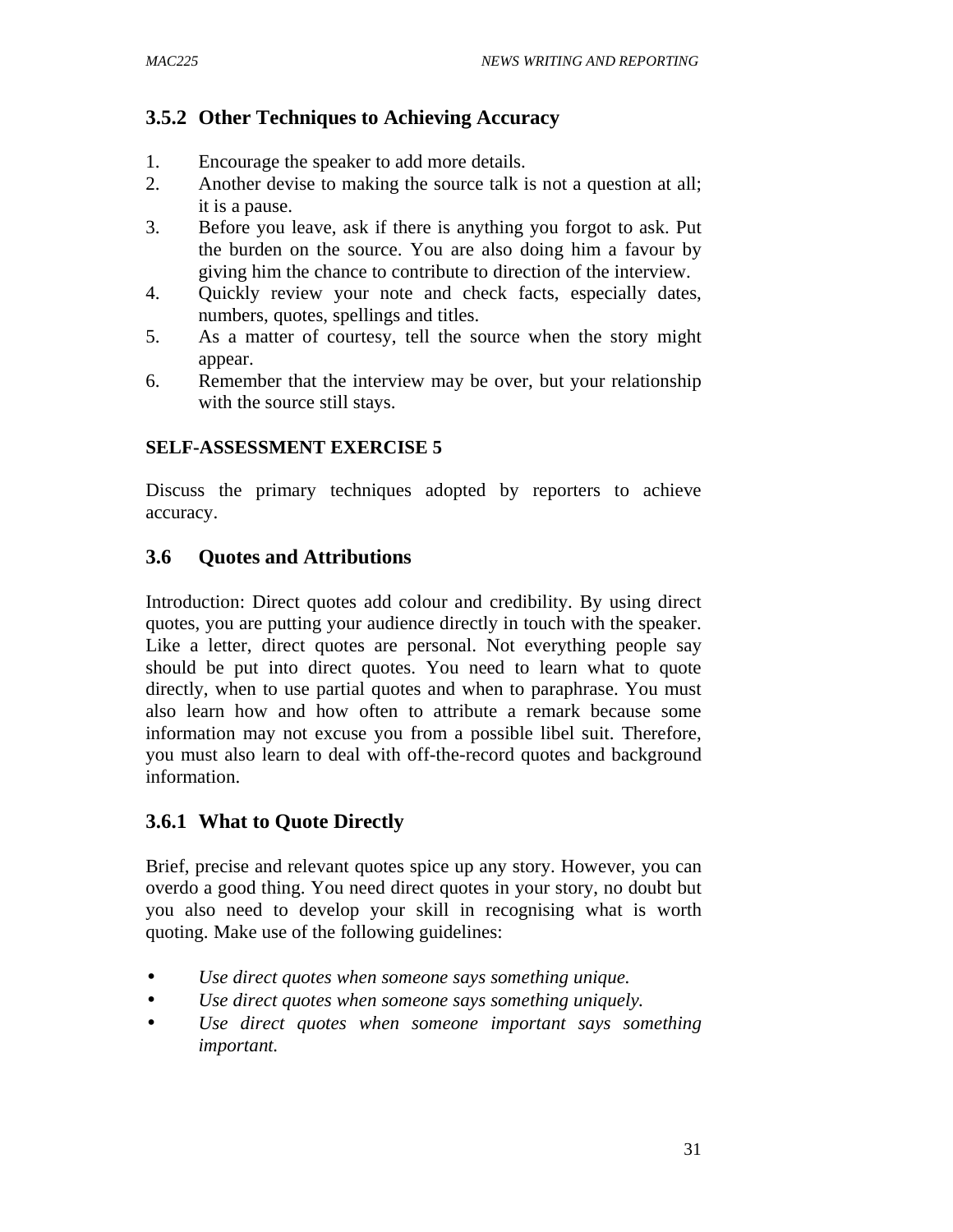### **3.6.2 Problems in Direct Quotation**

- **a. Paraphrasing quotes**: Some quotations need verifications while others need clarification. Do not quote someone unless you are sure of what that person means. The best way to avoid confusing and unclear quotes or needlessly long wordy quotes is to paraphrase.
- **b. Partial quotes**: It is also much better to paraphrase or to use full quotes than to use fragmentary or partial quotes. Example:
- The Vice-Chancellor said lecturers should "turn off" unnecessary lights and "lock up" before closing for the day.

This sentence will be better off without quotation marks. Again, partial quotes often contain an ellipsis inside them to tell the reader that some of the words of the quotes are missing. Example:

• "I have come here tonight … and I have crossed state lines … to conspire against the government".

This practice at times may be justifiable, but you should not keep the reader guessing and wondering what is missing.

### **3.6.3 Correcting Quotes**

None of us regularly speaks in perfect, grammatical sentences. The same persons when writing down his remarks presumably would write grammatically and correctly.

Therefore, it is accepted practice on many newspapers to correct grammar and to put a person's remark into complete sentences. This has, however, brought some controversy. The question is "Would you fix a quote to make the person you are quoting sound grammatical?" Here are some opinions and answers from renowned reporters.

- **Columnist James Kilpatrick**: *Sure. It is elementary courtesy, and every one does it. You don't change the substance of your subject's thought, of course. You could make anyone in politics look ridiculous if you quoted him verbatim all the time with all the ands, ifs, buts, and ors.*
- **Jack Newfield, former Senior Editor for** *Village Voice*: *No, I don't. New York political leader Meade Esposito's colorfulness comes from his lack of grammar.*
- **The AP Style Book:** According to this style, quotations normally should be corrected to avoid the errors in grammar and word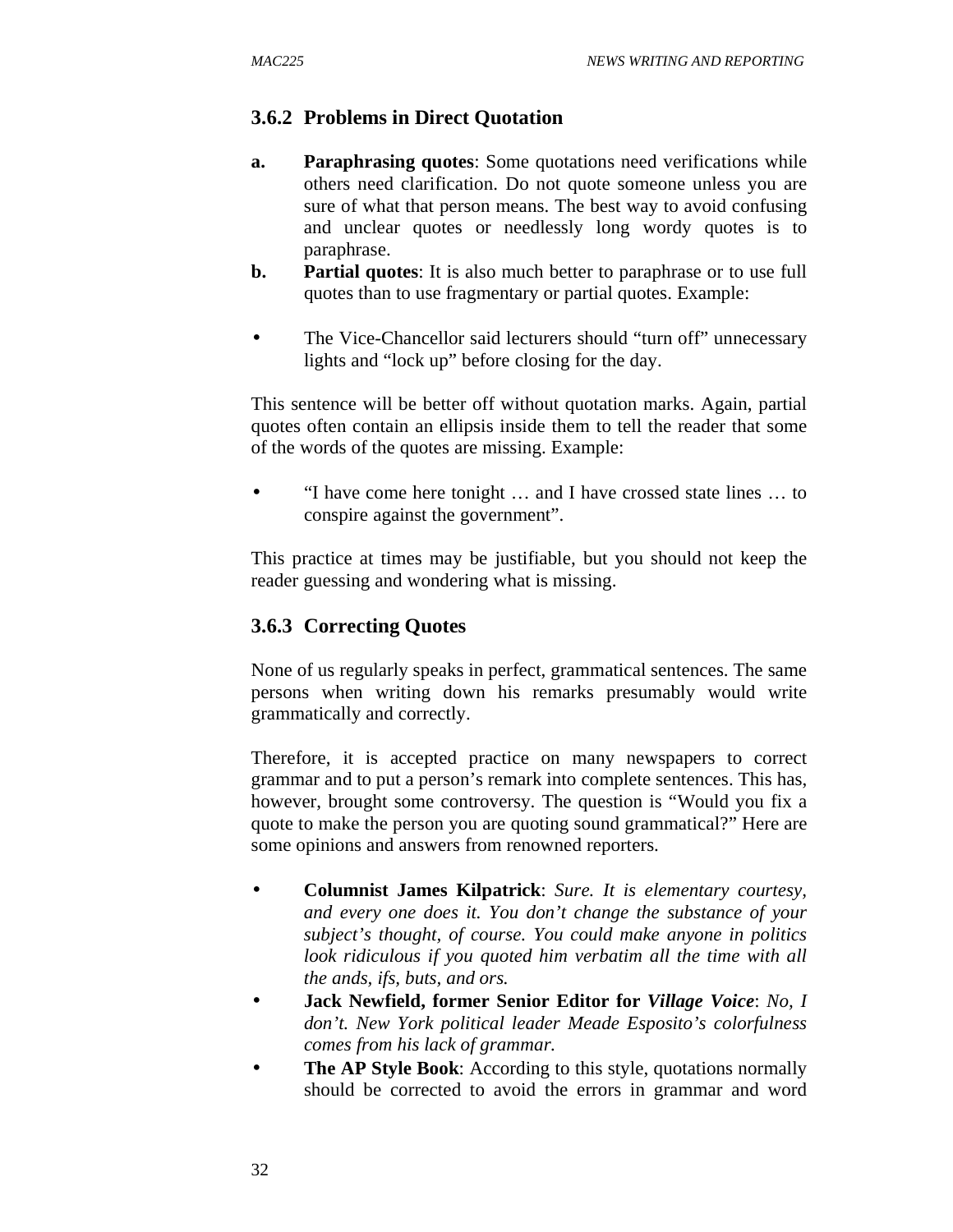usage that often occur unnoticed when someone is speaking but are embarrassing in print.

**Use of Obscenity**: On most newspapers, some things people say are never permitted in print, even if they are said uniquely. Newspapers rarely print obscenities, profanities or vulgarities unless they are essential to the story. For instance, obscenities are not used in the Washington Post except with the approval of a top editor. However, if it is a "Hardcore" obscenity referring to the body and sexual or excretory functions, The Washington Post's Style Book calls for the first letter followed by dashes. E.g. He called the President a "f--king fool"

# **3.6.4 Attributing Direct and Indirect Quotes**

In composition and creative writing classes, you may have been told to avoid repeating the same words. This is not so in news writing and reporting especially for the word "said". Reporters and editors prefer forms of the verb "to say" in most instances, even if they are repeated throughout a story. There are reasons for doing so:

- 'Said' is Unobtrusive Not easily noticeable and hides in the news columns and calls no attention to itself.
- 'Said' is Neutral It has no connotations.
- 'Said' is Objective It does not depict the reporter's biases.

# **3.6.5 Guidelines on How to Attribute Information**

- 1. If a direct quote is more than one sentence long, place the attribution at the end of the first sentence. Example:
- The bus overturned at least three times," the policeman said. "None of the twenty passengers was hurt. Luckily, the car did not explode to flames.
- 2. Do not follow a fragment of a quote with a continuing complete sentence of quotation. For example:
- WRONG: The Vice-Chancellor said the time had come "to turn off some lights. We all must do something to conserve electricity."
- RIGHT: "The time has come to turn off some lights," the Vice Chancellor said. "We must all do something to conserve electricity."

Always separate partial quotes and complete quotes.

3. The First time you attribute a direct or indirect quote, identify the speaker fully. Example: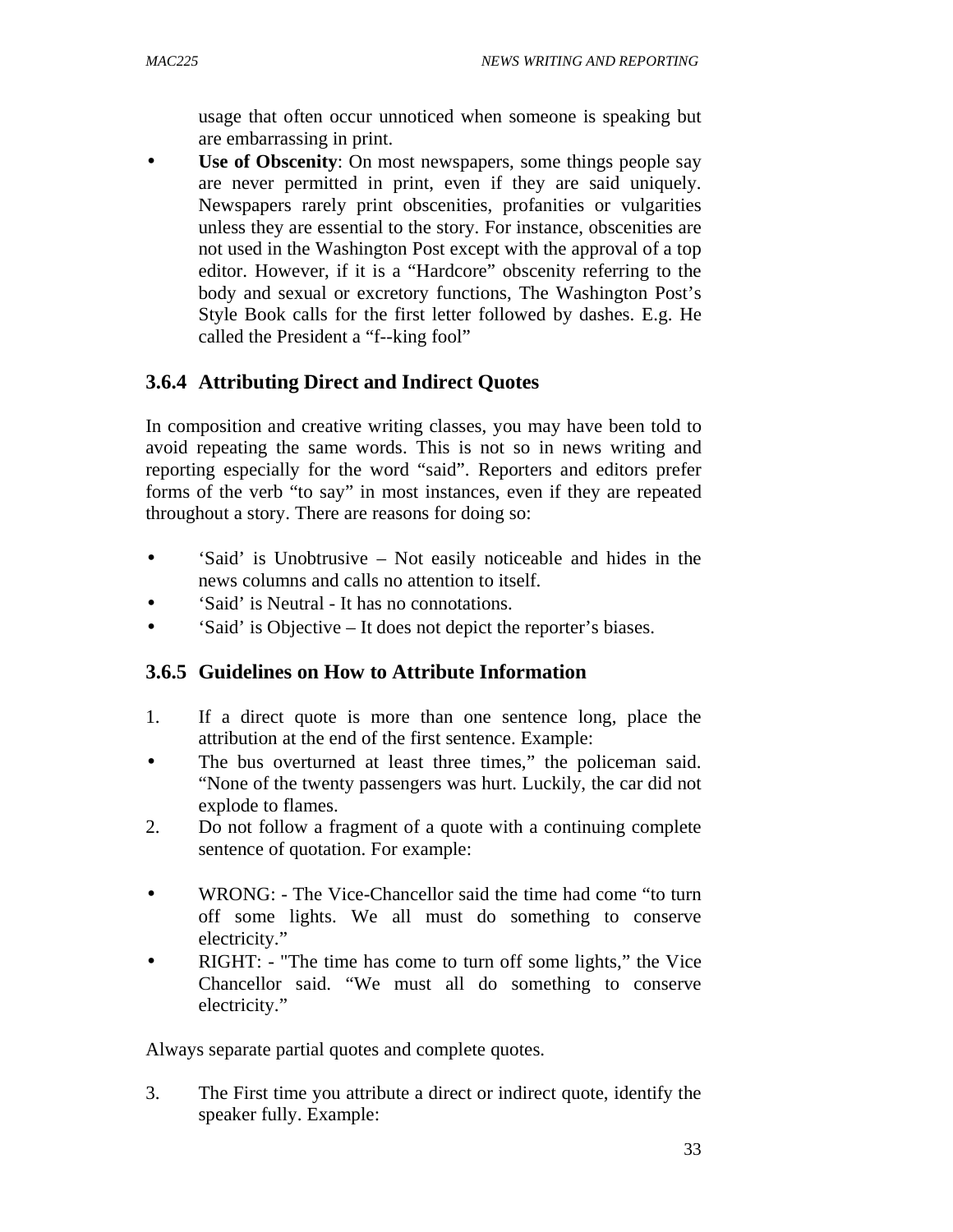- The Vice-Chancellor of Covenant University, Prof Aize Immonokhome Obayan, said students will no longer be allowed to wear jean trousers to lectures.
- 4. Do not attribute direct quotes to more than one person, as in the following:
- "The bullets came out from everywhere," witnesses said. "The protesters had guns, even the children amongst them." You can however eliminate the quotation marks, if indeed any witness made the statement. Never make up a source and never invent a quote for anonymous witnesses. It is dishonest, inaccurate and inexcusable.
- 5. In stories covering past news events, use the past tense in attributing, and use it throughout the story. However, stories that do not report on news events, such as features, may be effective if the attributions are consistently in present tense. Example:
- "I like being the mayor,' she says"

You are indicating that she still enjoys it.

- 6. Ordinarily, place the noun or pronoun before the verb in attributions. Example:
- "Everything is under control," the Inspector General of Police said.
- 7. If you must identify a person by indicating a long title, it is better to begin the attribution with the verb. Example:
- "I enjoy the new position," says Prof. Prince Izedonmi, Dean of Post Graduate Studies, Covenant University.

### **SELF-ASSESSMENT EXERCISE 6**

- 1. How would you handle errors in direct quotation?
- 2. Discuss the guidelines in attributing information.

#### **3.7 Handling On and Off – the – Record Information**

**Introduction**: Sometimes a speaker or source may not want to be quoted at all – directly or indirectly. Therefore, you must learn to use sound professional judgement in handling them. If you agree to accept their information, you must honour their request to remain off the record. Breaching that confidence destroys trust and credibility.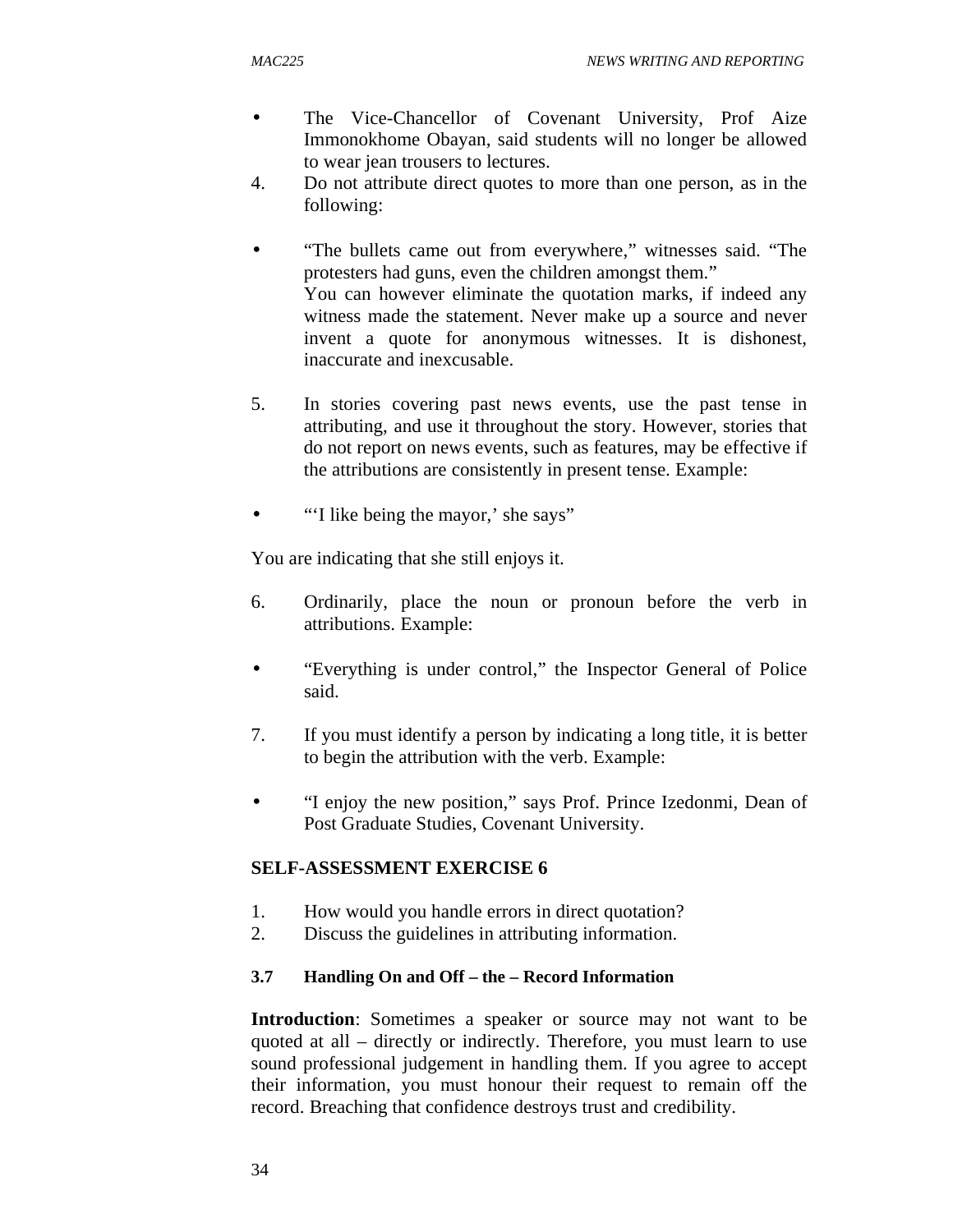# **3.7.1 Guidelines for Citing Sources**

Not naming sources is dangerous for two important reasons:

- *Such information will lack credibility and make the reporter and the newspaper suspect.*
- *The source may be lying.*

The following distinctions are made regarding sources and attributions:

- **1. Off-the-Record**: This means you cannot use the information given to you no matter the situation or pressure of breaking out with a scoop.
- **2. On Record**: This means you can use the information as well as attribute it to the source. This is the ideal situation you must get your sources to give you information. Anything outside this is a risk.
- **3. Not for Attribution**: This means you may use the information but may not attribute it to the source. You must take responsibility for the use of the information.
- **4. On Background**: This means you may use the information but with a general title for a source. Example: "A Presidential Aide", "A Senior Official". The real source's name must be mentioned.
- **5. On Deep Background**: This means you may use the information, but you must say it on your own and take responsibility.

Please note that there is currently no universal agreement on these terms as different practitioners in different circumstances interpret them differently. Therefore, your obligation is to make sure you and your sources understand each other. Set the ground rules ahead of time. Clarify your terms and make sure you know the policy of your paper on such matters.

#### **SELF-ASSESSMENT EXERCISE 7**

Discuss the guidelines for citing sources.

### **4.0 CONCLUSION**

The interview remains one of practical ways a reporter uses to gather news and information in the course of his/her assignment. It is necessary therefore for every reporter to learn the skills of interviewing and apply them where and when necessary.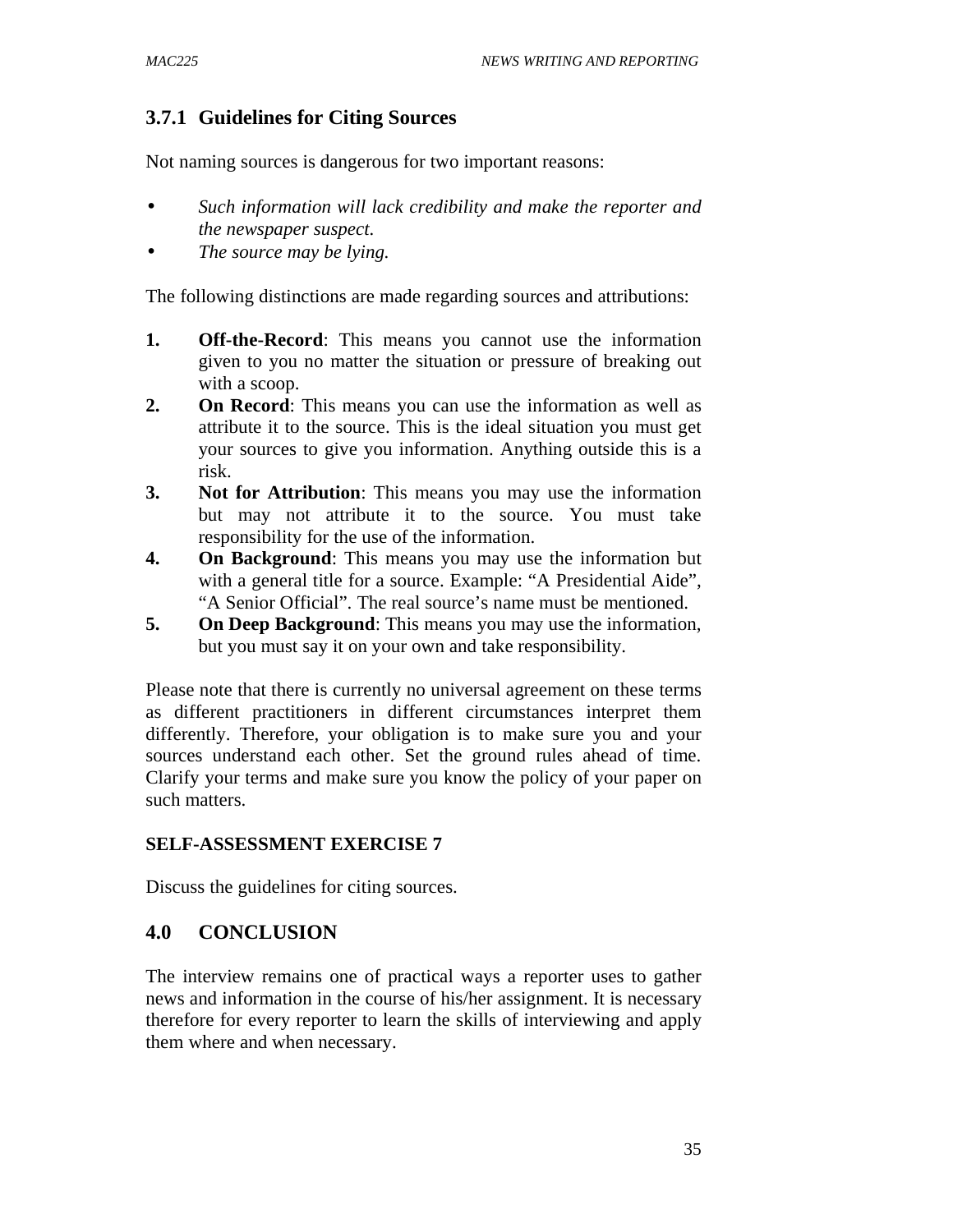## **5.0 SUMMARY**

In this unit, you have learnt:

- the meaning of interviewing
- the art of interviewing
- different types of interviews
- the techniques and skills required to carry out an interview and the various ways to quote and attribute information that comes from interviews.

#### **6.0 TUTOR-MARKED ASSIGNMENT**

- 1. Is interviewing and art or a science? Please, justify your answer with valid argument.
- 2. Discuss five primary types of interviews a news reporter could carry out in the course of his/her assignment.
- 3. Discuss 10 effective approaches to carrying out a successful interview.

#### **7.0 REFERENCES/FURTHER READING**

- Agbese, D. (2008). *The Reporters' Companion*. Lagos: Newswatch Books Limited.
- Bonder, F. F; Davenport, J. R., & Drager, M. W. (2005). *Reporting for the Mass Media* (8th ed.). New York: Oxford University Press.
- Brooks, B.S., et al. (1998). *News Reporting and Writing*. New York: St. Martin's Press.
- Charnley, M. (1996). *Reporting*. Toronto: Holt, Rinehart & Winston.
- Hule, B. D. & Anderson, D.A. (2003). *News Writing and Reporting for Today's Media.* Boston: McGraw-Hill Higher Education.
- Mencher, M. (2003, 2010). *Mencher's News Writing and Reporting*  (11th ed.). Boston: McGraw-Hill Higher Education.
- Ogunsiji, M.A. (1989). *Introduction to Print Journalism.* Lagos: Nelson Publishers Limited.
- Sonaike, S.A. (1987). *Fundamentals of News Reporting.* Lagos, Nigeria: John West Publications.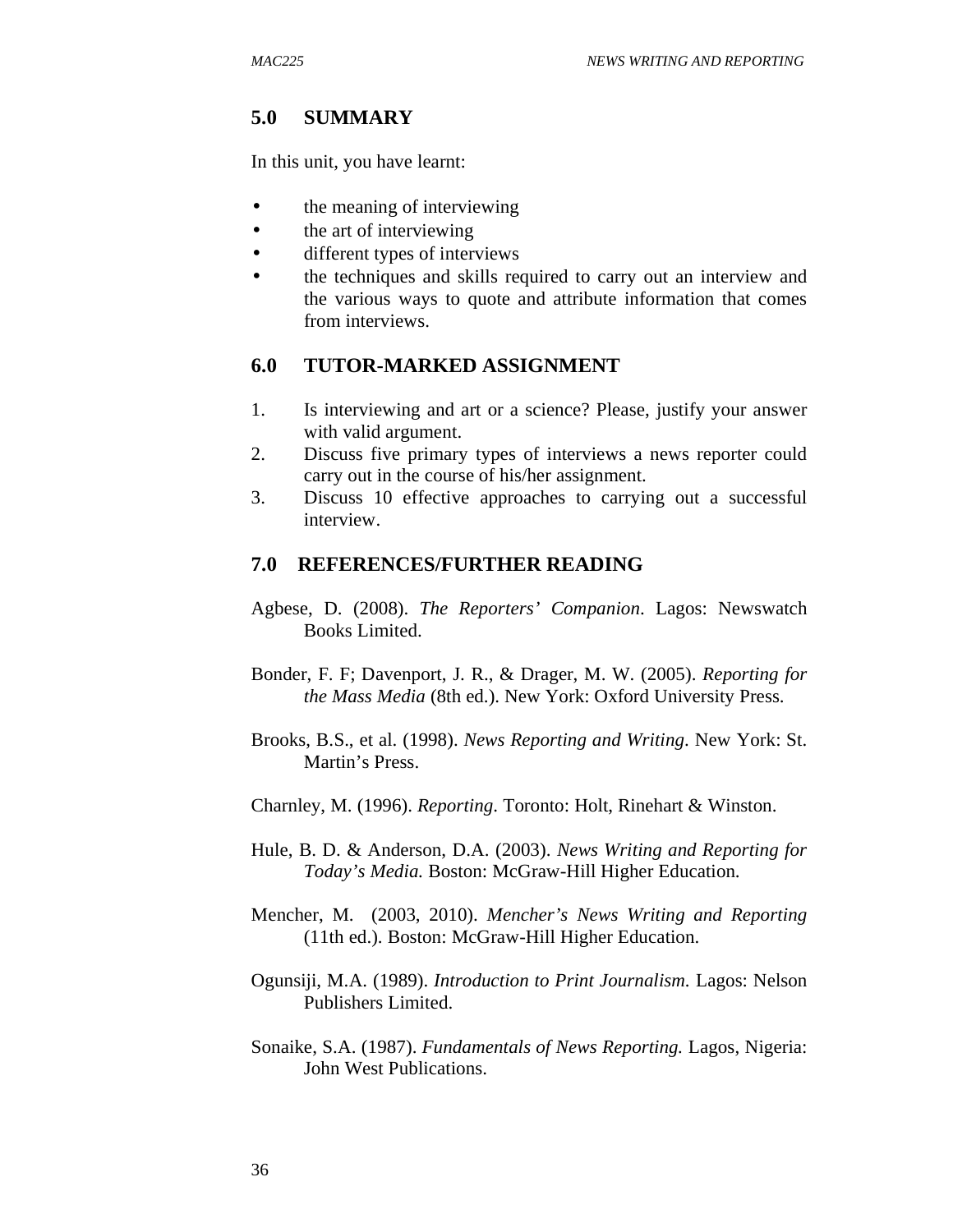- Stovall, J. G. (2006). *Writing for the Mass Media*. New York: Pearson Education.
- Walker, S. (1975)*. News Writing*. Boston: Houghton Mifflin Company.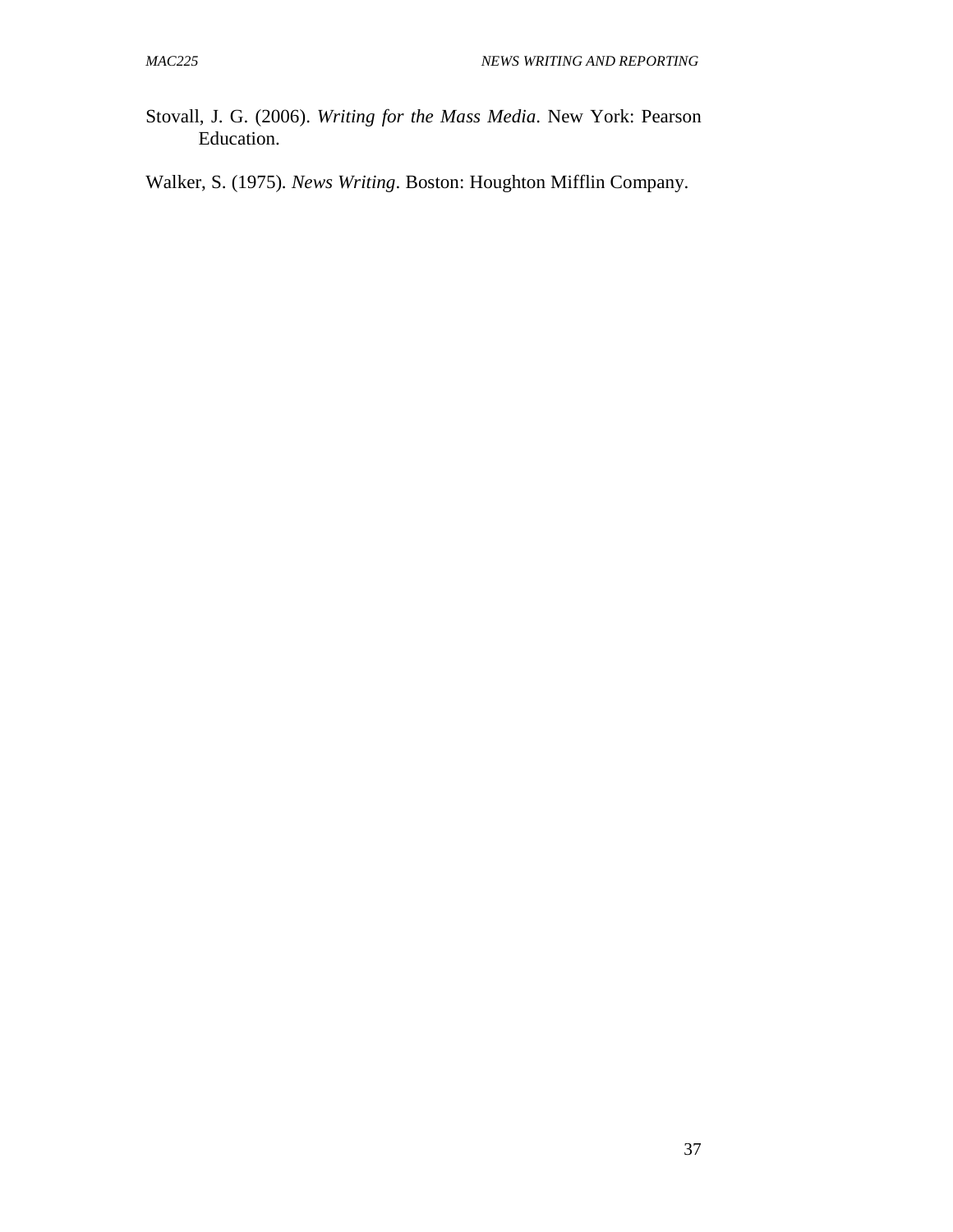## **UNIT 3 NEWS GATHERING AND SOURCES**

#### **CONTENTS**

- 1.0 Introduction
- 2.0 Objectives
- 3.0 Main Content
	- 3.1 News Gathering and Sources
		- 3.1.1 Predictable Sources
		- 3.1.2 Unpredictable Sources
		- 3.1.3 Anticipated Sources
	- 3.2 How to Find Story Idea
	- 3.3 Checking the Facts of a Story
	- 3.4 How to Handle Sources
	- 3.5 Developing Your Sources
- 4.0 Conclusion
- 5.0 Summary
- 6.0 Tutor-Marked Assignment
- 7.0 References/Further Reading

#### **1.0 INTRODUCTION**

To define news is one thing to get it is another. To gather news the reporter must know where and when to look for it, what and whom to see, why and how to verify the facts he assembled and when and how to use the information he has gotten to write a story. News gathering is the major occupation of both cub and experienced reporters. This is the major reason greater attention will be paid to it in this unit.

### **2.0 OBJECTIVES**

At the end of this unit, you should be able to:

- explain the meaning of news gathering and its vital role in the daily reportorial duty of a journalist
- differentiate the types of sources available to the reporter and how to deal with them
- discuss how to find the story idea, especially during periods of news "scarcity"
- discuss how to cross-check the facts of your story
- discuss how to develop and grow your sources.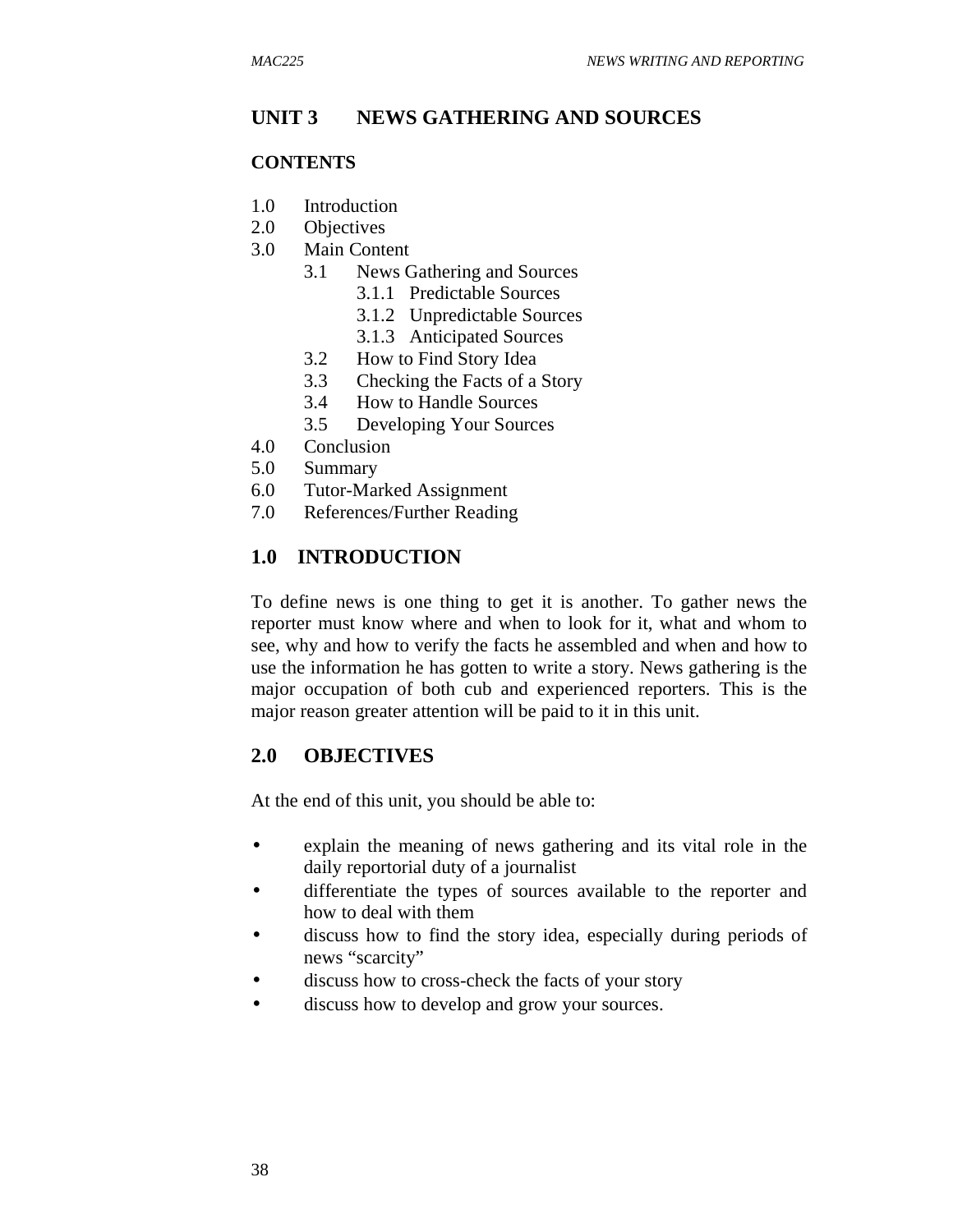# **3.0 MAIN CONTENT**

## **3.1 News Gathering and Sources**

Every story begins as a stream does "from a source". You cannot find a great story today that does not have a story. This reminds me what one of my great Professors told me "every PhD has a story!" Such stories also have a beginning. This is the major reason most persons who are unfamiliar with the news gathering process often wonder how reporters gather and assemble their information, how do they get access to information and information sources, and how do they sustain the daily publication of news in their media organisations. This shall be our concern in this section. There are three broad categories of sources of news stories thus:

- 1. Predictable Sources
- 2. Unpredictable Sources
- 3. Anticipated Sources

# **3.1.1 Predictable Sources**

These are sources that regularly service the news industry either because of their function that make their activities of public interest or by their nature that help generate events that attract a large number of people. Predictable sources include diary of news, published reports in form of newspapers, magazines, journals, and handouts, broadcast on Radio/TV and prepared speeches. It also includes active or dramatic newsbreaks, which include news from the police, hospitals, fire service, hotels, schools, religious organisations, labour and political associations. With predictable sources, you are sure to get something from there all the time.

### **3.1.2 Unpredictable Sources**

This means a nose for news that borders on the ability, training, exposure and experience of the reporter to determine what news is and report it accordingly. Unpredictable sources are the likely sources where breaking news or tips that could lead to scoop could come from.

# **3.1.3 Anticipated Sources**

This is similar to predictable sources except for the fact that anticipated sources are restricted to planned events that a reporter knows will definitely happen. Such events include a national day celebration, budget speech and special anniversaries, workers' day, and so on.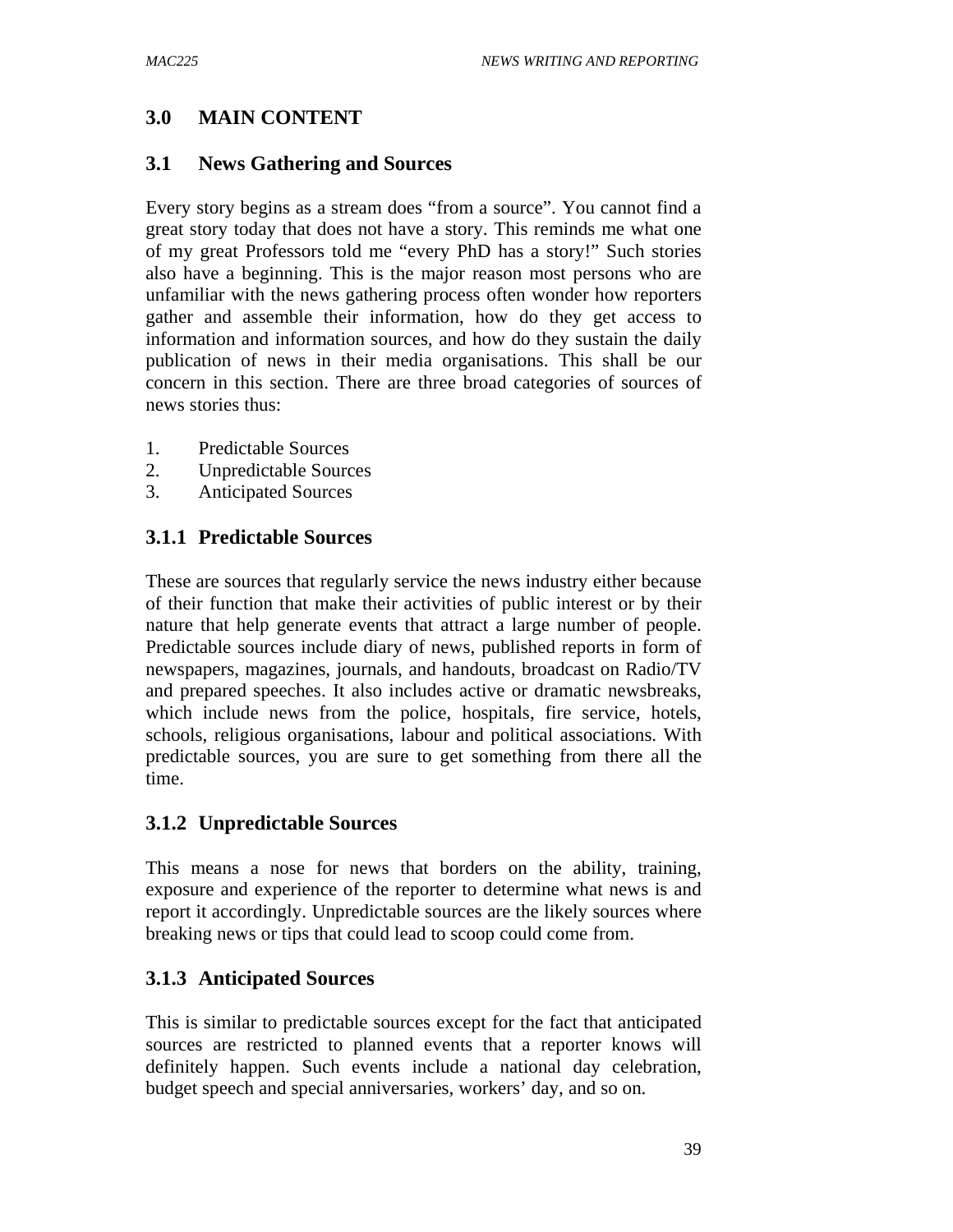No matter the sources of getting news, a good reporter should have the ability to listen, see and possess attributes of a good interviewer. These are needed in dealing with those sources.

#### **In summary, a reporter gets news by:**

- Going to the scene of the news event and observe events unfold;
- Talking to people who witnessed the event as it happens or what you will consider as using eye witness accounts;
- Consulting secondary sources like records, reports, documents, files, and so on to cross check and corroborate facts and figures.

Sources could also be human in nature, physical or online. Human sources are those personal contacts you have build over time. They are also authorities and people involved in news events. The physical sources are consists of records, documents, reference works, and so on. The online sources include a vast array of human and physical sources, from academics to government data (Mencher, 2010).

### **SELF-ASSESSMENT EXERCISE 1**

Discuss the various ways a reporter could gather news of an event he or she did not witness.

# **3.2 How to Find the Story Idea**

How to find the story idea has always pricked the mind of reporters especially during lull period. However, the imaginative reporter will discover in this section that the story idea could be obtained from a lot of places. For instance, readers sometimes bring story ideas to the newspaper office. Most of these story ideas are the result of an active imagination, a lively curiosity and assistance from friends. Journalists soon learn to recognise how stories written for other publications can be written for their own. They get in the habit of carrying a little notebook to jot down ideas when something somebody says strikes a responsive chord. Sometimes even for good journalists, the wellspring of ideas sometimes dries up. Therefore, take note of these 10 sources of story ideas. They are good for anytime and anyplace. They were compiled from the earlier version of Mencher (2003).

### **Other People**

As a journalist, you meet many people from time to time. What are they discussing when they are not discussing business? What have they heard lately? Journalists have to listen even if it means eavesdropping while having a cup of tea. What do you think interest people? There is no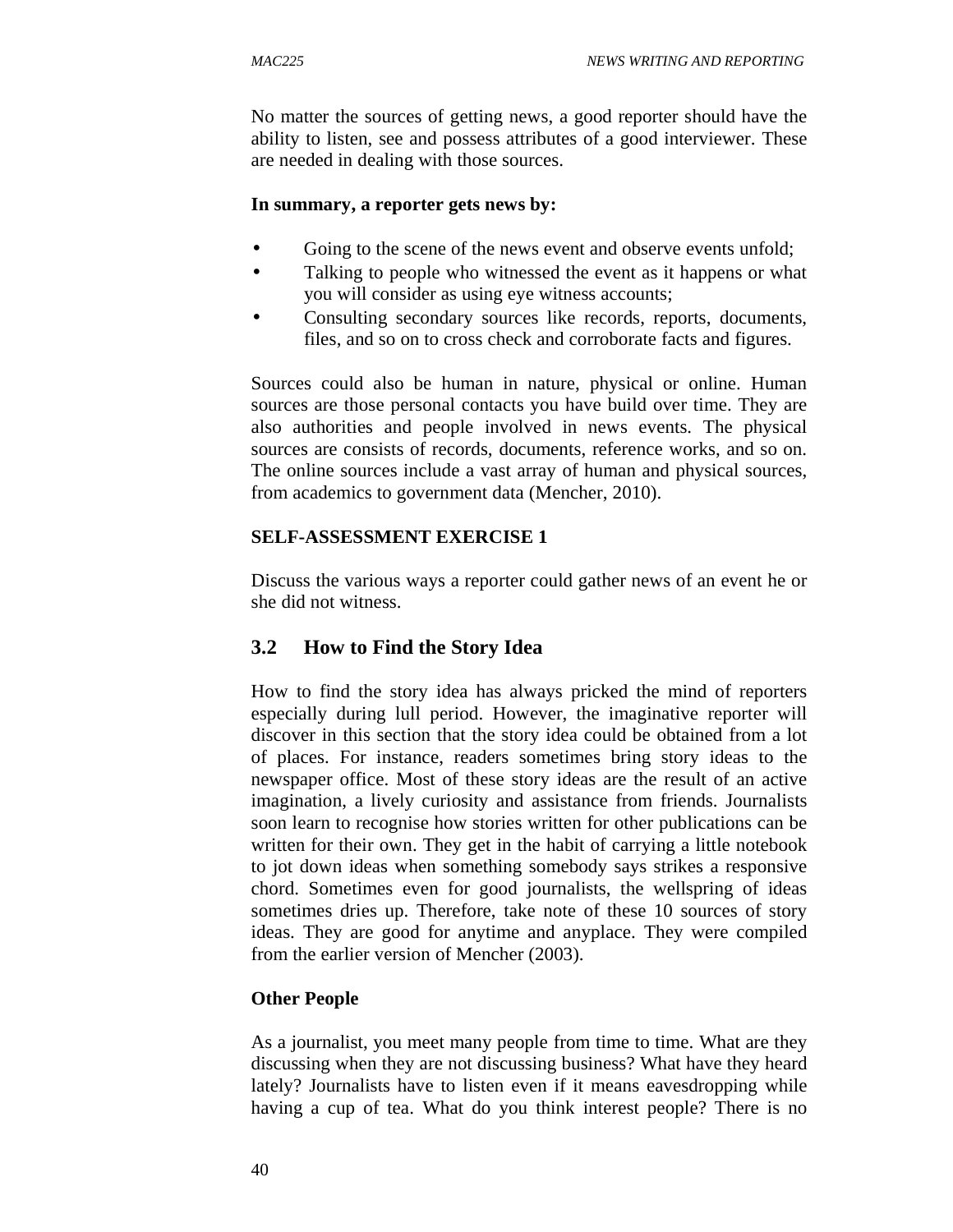better source of story ideas than the people you meet while you are offduty or on duty. They are, after all, your readers. Therefore, take note of others and always try to find out what is on their mind. Whenever you look, try to see beyond your nose.

### **Other Publications**

News stories are sometimes recycled across the country by different media organisations in different ways. Read other newspapers, magazines, books, pamphlets and the house journals and newsletters of businesses and organisations. Please note that all stories cannot fit in every community. You have to know your own readership. A story about urban renewal will definitely attract more attention in urban area than in rural area. When you are reading other publications for ideas, remember that you should not duplicate a story in your own newspaper report verbatim; only look for idea from which to develop your story.

#### **News releases**

Releases from public relations persons are valuable sources of story ideas. Try to follow up on some of these regular releases that come to your media organisation. You may never know where they will take you to or predict the end.

### **Social services directory**

Many cities and localities have a composite listing of all agencies providing social services. These listings could throw up different kinds of ideas about the society, which a reporter could follow through. You should therefore take note that each of those agencies and their clients could lead to a potential story.

#### **Government reports**

*Aso Rock* is the Nigerian seat of Government. On a daily basis, information and statistics flow from such a place. However, behind every piece of statistics is a person. Every person is a potential story. The census report for instance contains not only the number of people in a community, but also their income and education, how many cars they own, whether they rent or own a house, and so on. Such census reports tell much more. Therefore, find out what and why, and you have for yourself a treasure chest of stories.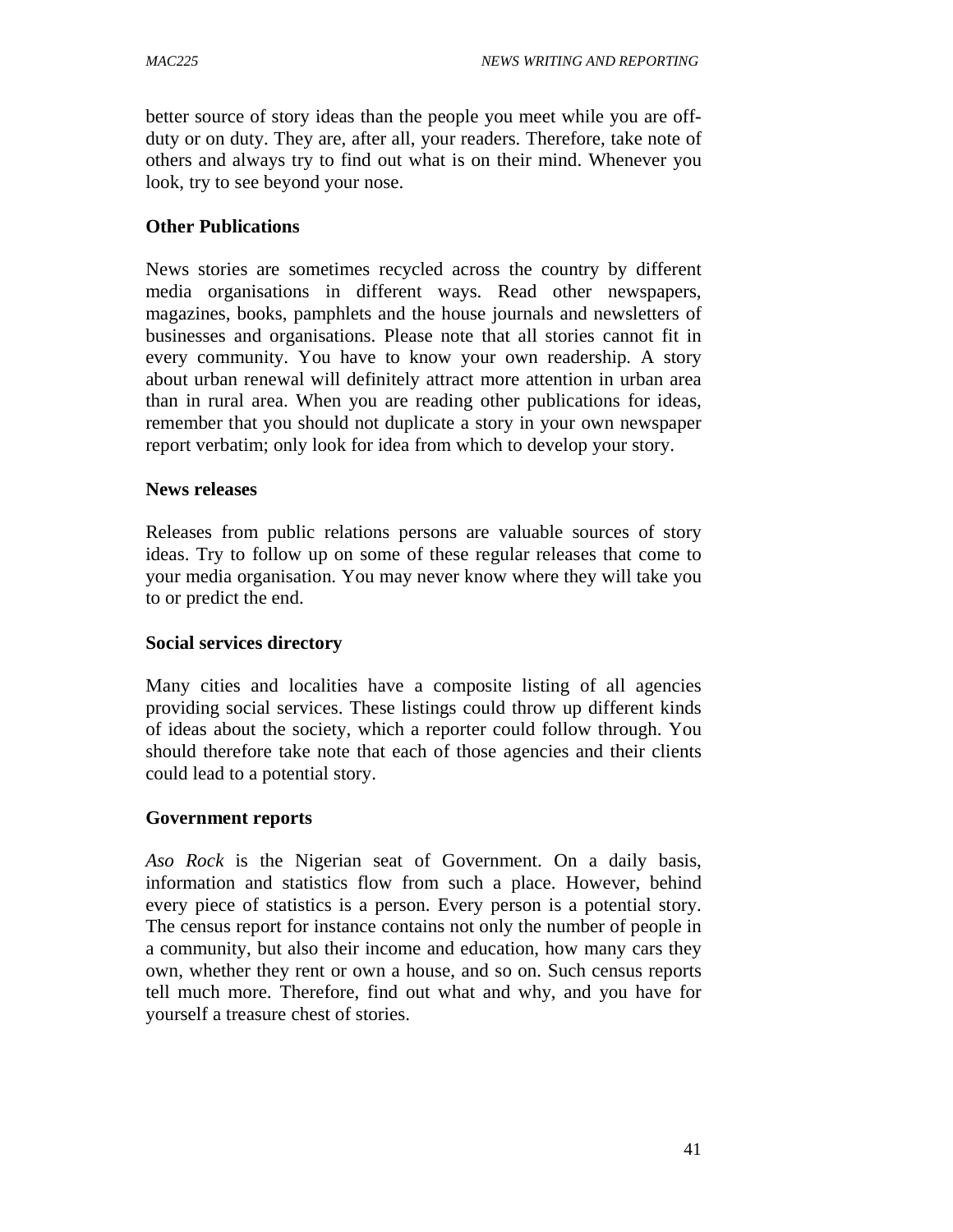#### **Stories in your newspaper**

Many a stream has yielded gold nuggets after the first wave of miners have left. Newspapers sometimes play hit-and-run journalism. Always ask yourself, whenever you read a report in a newspaper, if the human interest angle has been reported adequately. When your newspaper is concentrating on the election winners, maybe you can get an interesting story by talking to the losers and their supporters. In addition, when the unemployment statistics are reported in your newspaper, remember that behind each of those numbers is a name of a person without a job and probably a family to support.

#### **Advertisements and Yellow Pages**

Advertisements especially classifieds, could be valuable sources of story ideas. Look through the Yellow Pages too. You may stumble on a good story idea.

#### **Wire copy**

Whenever you go through the stories from the wire services, do not forget to ask yourself if there are any stories that can be localised amongst them. When a wire service story for instance describes the increase in the rate of inflation, you should ask yourself how the people in your community would be affected. Always look for a local angle or slant.

#### **Local Newspapers**

Do not ever brush off local news tips. Your readers may be more interested in them than the so-called national news stories.

#### **You**

In the final analysis, you are the one who must be alert enough to look and listen to what is going on around you. Always raise posers for yourself and attempt to answer them. Remember, reporters who are attuned to people rather than institutions will find the world around them a rich and fertile source of human interest. Do not tune out. Look and see!

### **SELF-ASSESSMENT EXERCISE 2**

As a resourceful reporter, discuss where you will look for story ideas in times of lull.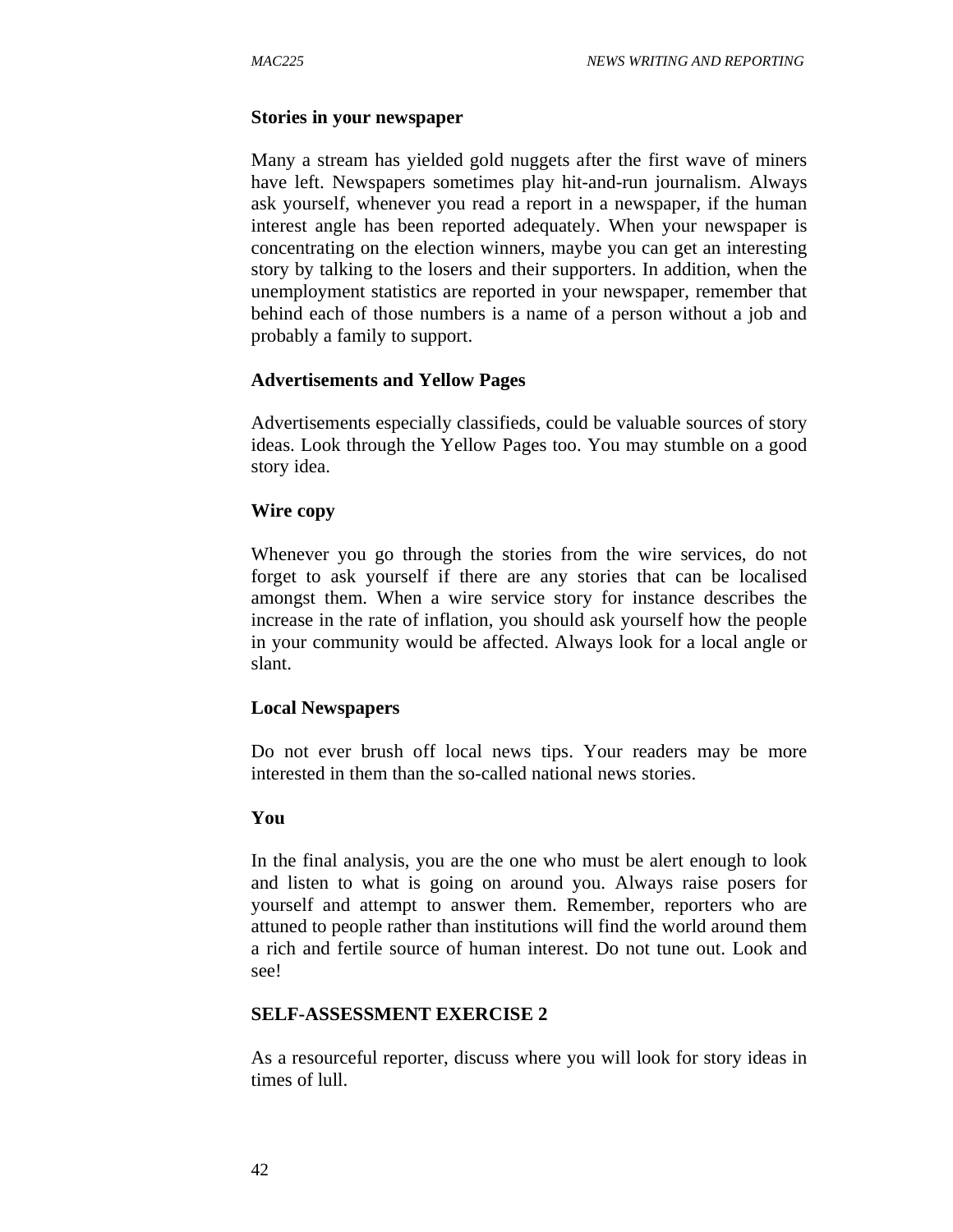# **3.3 Checking the Facts of a Story**

A lot of places and information are available for the reporter who is very thorough in his job and desires to verify every fact that goes into his story before publication. Some of these avenues are found in the reference manuals maintained in most newsrooms or in newspaper libraries. Below is a list of some of the avenues and places available for the reporter to check, crosscheck or even triple-check his facts before going to press.

- **Local and Area Telephone Directories**: This could be used to verify the spelling of names and addresses, and so on. They are usually reliable, but they are not infallible.
- **City/Town Directories:** These provide the same information as the telephone directory but also provide information on the occupations of citizens and the owners or managers of businesses.
- State Manuals/Brochures: These sources provide information on various government agencies.
- **Maps of the City:** County, State, Nation and World Local maps are usually posted in the newsrooms. Others may be found in atlases.
- **Bartlett's Familiar Quotations:** This will help you not to quote anyone out of context or state a quotation as anonymous when it actually has an author.
- **National Assembly Records, Gazettes and Hansards:** These are where Government establishments and parastatals store its official information for retrieval and reference.
- **Facts on File (Facts on File Inc):** This is a weekly compilation of news from metropolitan newspapers.
- **Guinness Book of World Records:** Anybody who has done any notable thing and probably what no one has done before is usually listed in Guinness Book of World Records.
- **Current Biography:** You no longer need to worry that you can find the date of birth of a notable personality or his middle name or even place of birth. Check current biographies.
- **Trade and Professional Journals and Newsletters:** This will obviously contain useful information on businesses and related matter.
- **Reader's Guide and Reader's Digest:** Any reporter who is not reading Reader's Guide or Reader's Digest is obviously missing out on an important information loaded book that could be useful to the modern reporter.
- **Webster's New World Dictionary of the American Language:** This is a good reference material for journalists.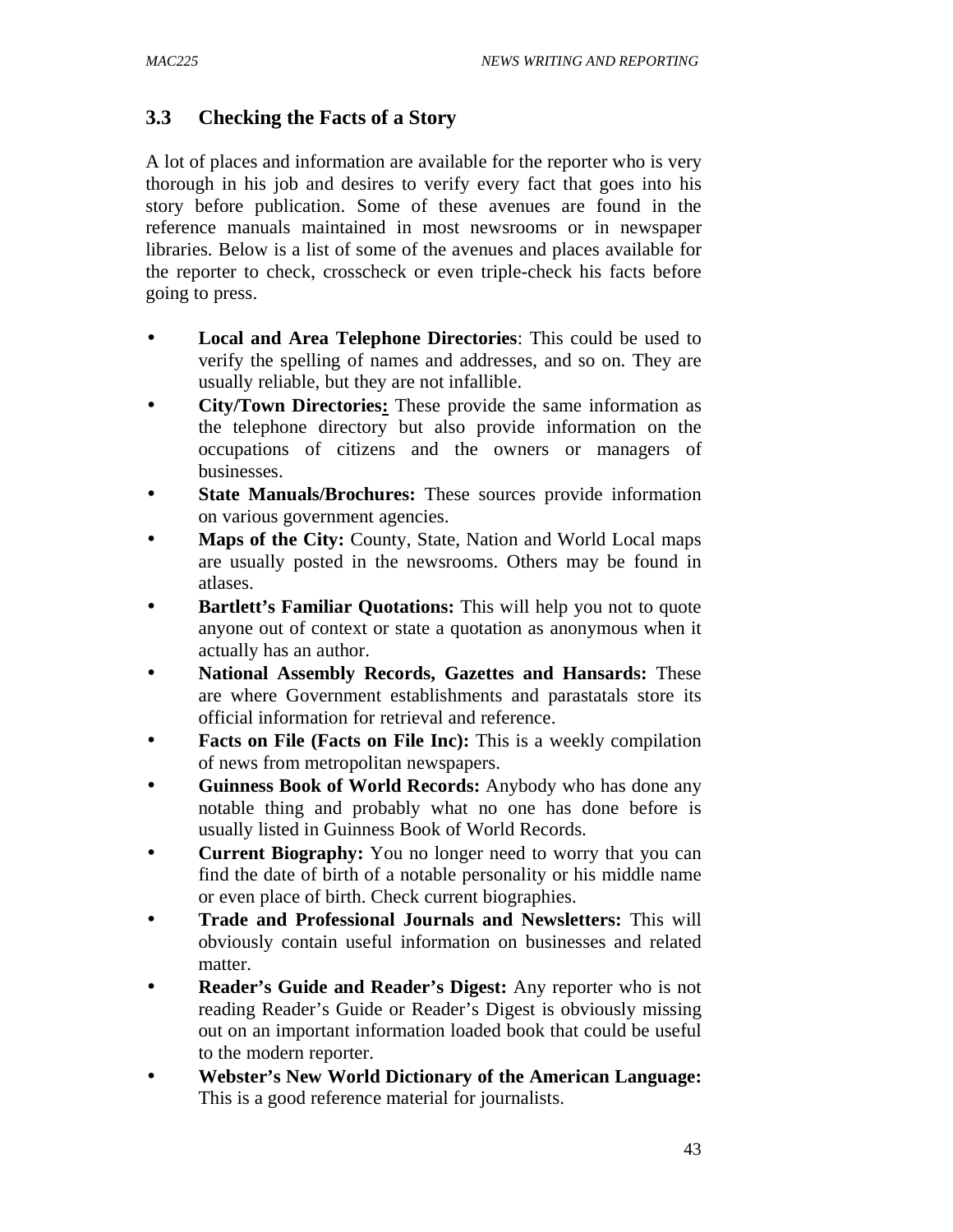- **Who's Who (St Martin's, New York):** This source of facts shows who is who as published by St. Martin's.
- **Who's Who in America (Marquis):** This source also shows who is who in America.
- **World Almanac and Book of Facts:** A book where you may probably find any meaningful thing you are looking for.

These useful publications and others not mentioned here, enable reporters to verify data and so avoid unnecessary embarrassment caused by avoidable and recognisable errors.

## **SELF-ASSESSMENT EXERCISE 3**

Identify and discuss 10 useful places to verify facts as a reporter.

# **3.4 How to Handle Sources**

Journalists and the profession rely heavily on dependable sources to succeed with the reportorial assignment. One of the trade secrets of any reporter/journalist is the contact with people who confide what is happening in their places of work and interest, whether in politics, business or society. As such, sources are as necessary as notebooks. Here are some suggestions on how to manipulate and/or manage sources.

#### **Use Sources as Starting Points for Some Stories**

Use sources as starting points for your story but not the end point. Always double and triple check with other public and private sources before going to press or on air. Do your research and you will find the supporting facts that corroborate your story or questions the credibility and thus reliability of the facts you are about taking to the public sphere.

#### **Maintain a Skeptical Attitude**

Do not be reluctant to discard sources' tips if they cannot be substantiated. It is a healthy skeptical attitude that gets you out of trouble in the long run.

### **Be Careful with Confidential or Anonymous Sources**

You must be careful with sources who give you information in confidence. The Off-the-record rule must be obeyed. In practice, you will sometimes have certain things only if you agree to go off the record and listen without quoting. If what the source said is true, you can verify it later from other sources or facts. Once you have promised to keep a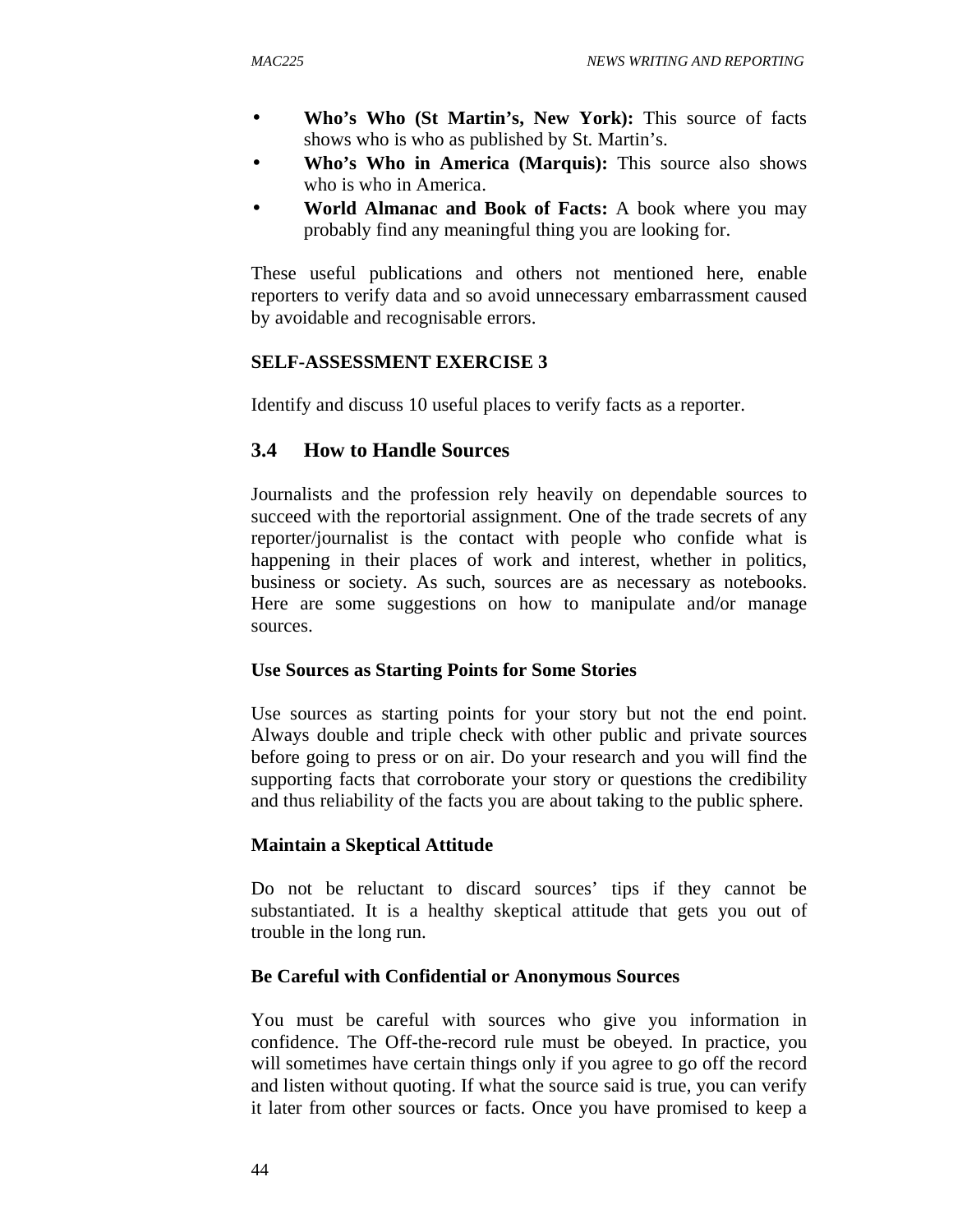source's comments confidential, do not break your promise. Be careful not to blunder into suggesting who your source is by some inadvertent reference that can be traced to your source. This could lead to dry up of sources for the industry.

### **Be Aware of Many Editors Attitude and Behaviour**

The granting of secrecy to a source is an open invitation to exaggerate, embroider, embellish or slant. Some reporters have found ways to avoid using unnamed sources. One method is to read back the quote you want to use to diminish the source's anxieties and fears. A second technique is to take the time to discover documents that prove the source's allegation. If you can corroborate any information given to you of the record, you could go ahead and use such information without attributing it to your confidential sources.

# **3.5 Developing Your Sources**

As you meet more people and learn from your community, you should continually update your records of contacts. They come in handy sometimes. Try to develop a bookkeeping method for keeping tracks of your contact. Developing sources differ from one journalist to another. Here are some tips on how to develop a source.

**Keep a File Box of 3**×**5 Cards**: Use one card for each source. Be sure to list the telephone numbers of both office and home or keep the same information in a small notebook you can carry with you or use both the file and the notebook. Sometimes it pays to leave your address and phone numbers with your source so that he can always call you up when something that is newsworthy turns up, since you as a journalist cannot be everywhere at the same time.

**Always Review Your Card or Notebook from Time to Time**: People are always moving. They are either changing jobs or location. You need to update your notebook from time to time or you will find out you just have a record of useless data.

Sometime you call your contacts just to say hello. Do not call them only when you want to use them.

If you can afford it, sometimes take your contacts to lunch, dinner, and so on. Know their kids and spouse's names, birthdays and anniversaries.

Build a healthy relation based on trust and confidence with sources. If they grow to trust you, they will not have problems talking to you when something important turns up.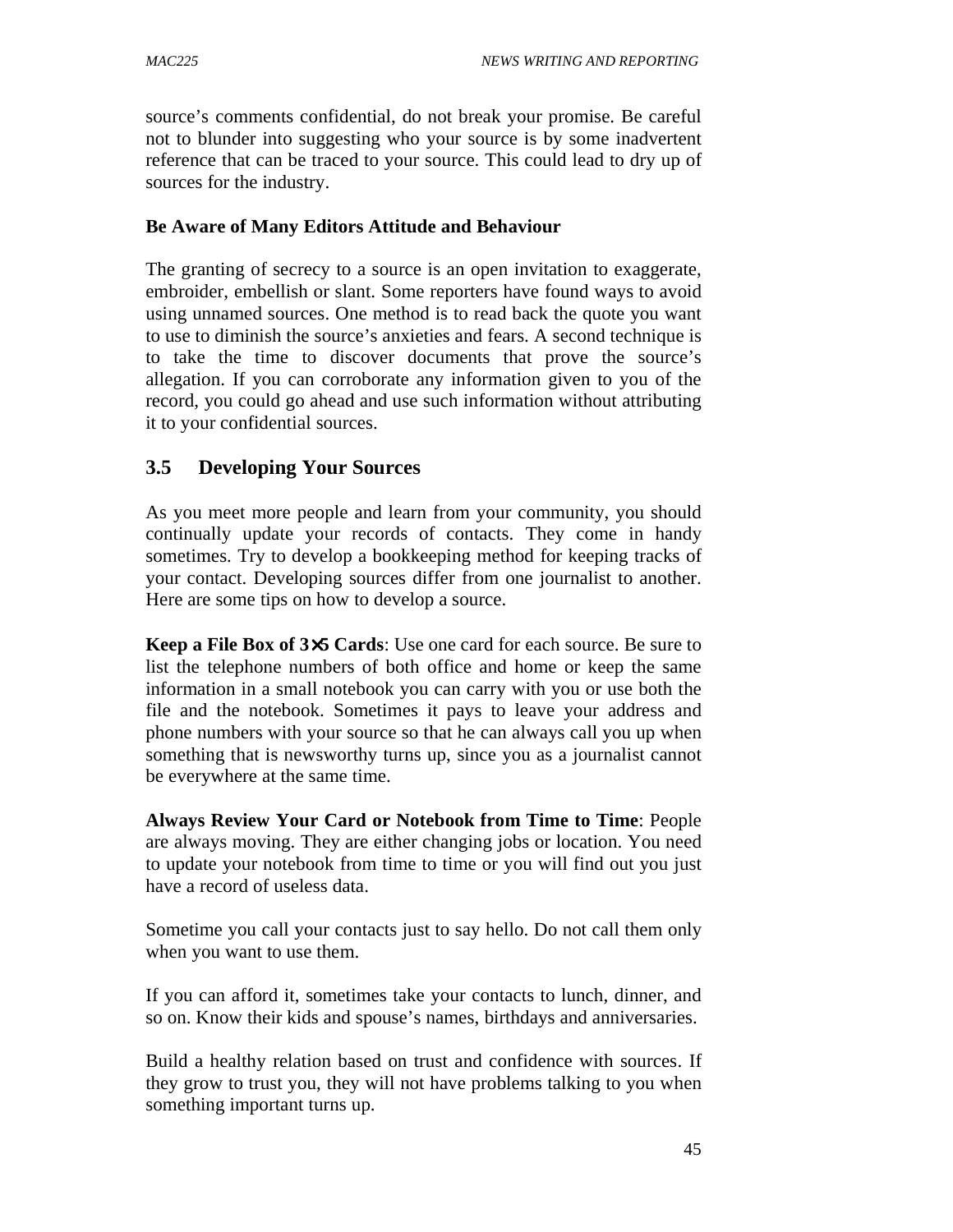You can also reverse the process. Whenever any useful information comes to you, make it a habit to pass on such to your sources. When they get tips too, they will pass them on to you. It is a mutual thing.

## **4.0 CONCLUSION**

Journalists have a common saying that a reporter can never be better than his or her sources. Reporters therefore spend quality time looking for and cultivating contacts that could become useful to them in the course of their assignment as reporters. Cultivating and developing sources becomes necessary for every reporter who wants to remain in the business.

## **5.0 SUMMARY**

This unit discussed the place of sources in the news gathering process. How to look for sources, cultivate them and grow them were the major highlights of this unit. It is expected that you now know much about sources and the news gathering process as an upcoming reporter.

### **6.0 TUTOR-MARKED ASSIGNMENT**

- 1. Discuss the news gathering procedure and mention five places to verify your facts before turning them out to your editor.
- 2. Will all your sources be reliable? How would you handle sources to ensure they do not get you into trouble?

#### **7.0 REFERENCES/FURTHER READING**

- Agbese, D. (2008). *The Reporters' Companion*. Lagos: Newswatch Books Limited.
- Bonder, F. F.; Davenport, J. R., & Drager, M. W. (2005). *Reporting for the Mass Media* (8th ed.). New York: Oxford University Press.
- Brooks, B.S.; et al. (1998). *News Reporting and Writing*. New York: St. Martin's Press.
- Charnley, M. (1996). *Reporting*. Toronto: Holt, Rinehart & Winston.
- Hule, B. D. & Anderson, D.A. (2003). *News Writing and Reporting for Today's Media.* Boston: McGraw-Hill Higher Education.
- Mencher, M. (2003, 2010). *Mencher's News Writing and Reporting*  (11th ed.). Boston: McGraw-Hill Higher Education.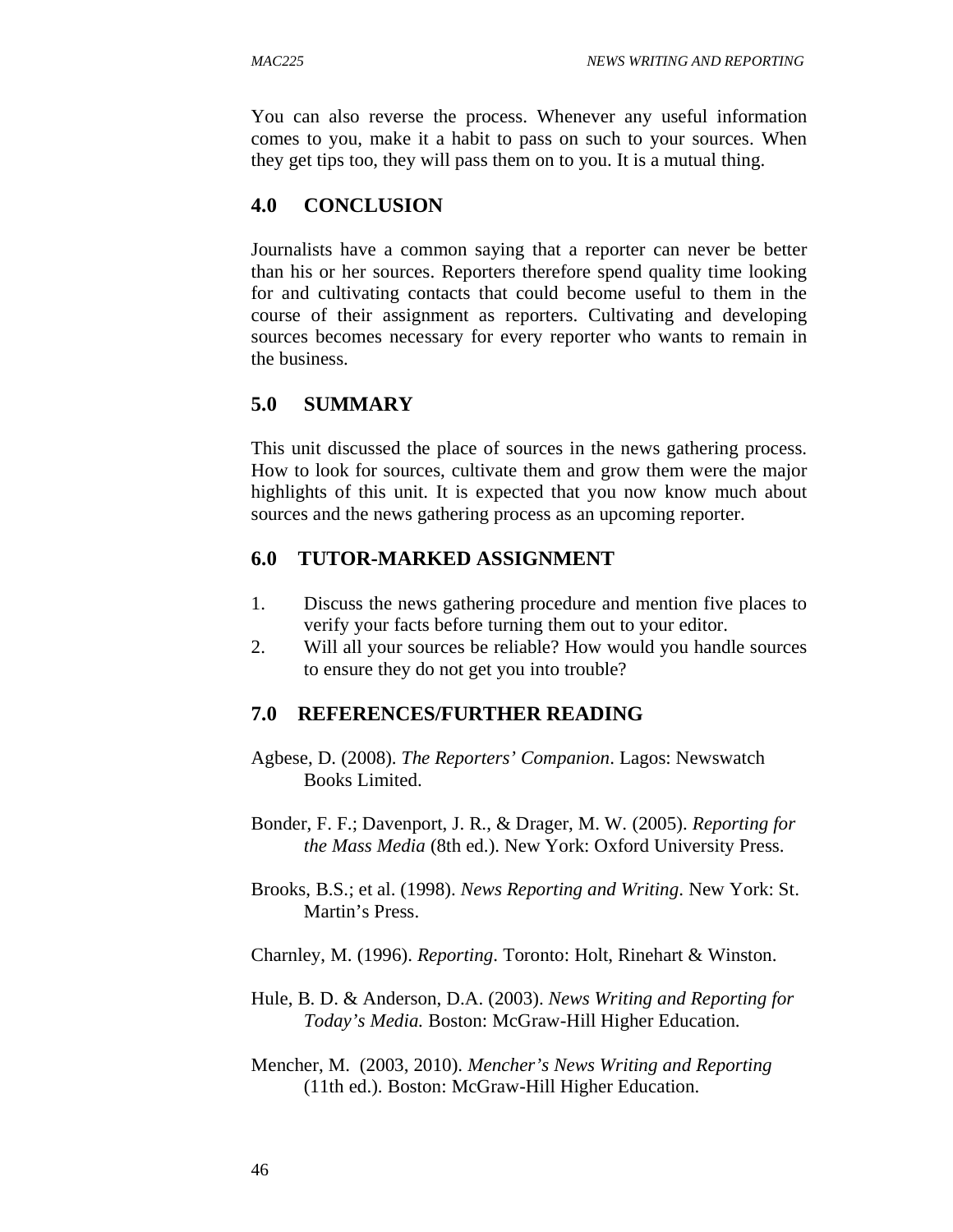- Ogunsiji, M.A. (1989). *Introduction to Print Journalism.* Lagos: Nelson Publishers Limited.
- Sonaike, S.A. (1987). *Fundamentals of News Reporting.* Lagos, Nigeria: John West Publications.
- Stovall, J. G. (2006). *Writing for the Mass Media*. New York: Pearson Education.
- Walker, S. (1975)*. News Writing*. Boston: Houghton Mifflin Company.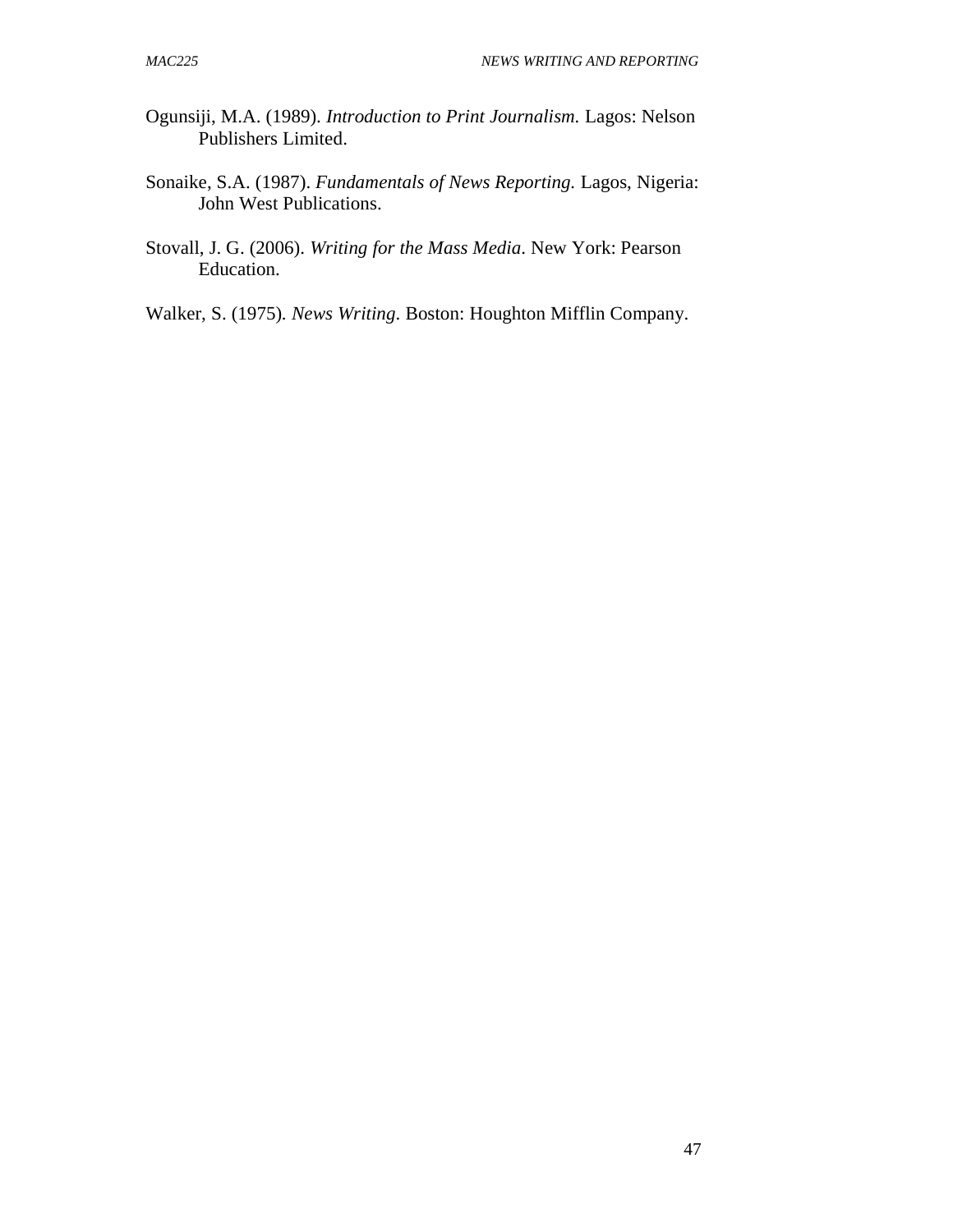### **UNIT 4 JOURNALESE**

#### **CONTENTS**

- 1.0 Introduction
- 2.0 Objectives
- 3.0 Main Content
	- 3.1 Newsroom Terminologies
- 4.0 Conclusion
- 5.0 Summary
- 6.0 Tutor-Marked Assignment
- 7.0 References/Further Reading

## **1.0 INTRODUCTION**

The media profession, like every other notable profession, has its language. This is sometimes referred to as jargons or technical terms associated with the profession. For the media industry, the technical language is called Journalese. Journalese is the language of the art of journalism. This will be the preoccupation of this unit. However, attention will only be paid to those terminologies associated with the newsroom where reporters and writers usually domicile.

### **2.0 OBJECTIVES**

At the end of this unit, you should be able to:

• list and explain the technical words, phrases and terms commonly used in the newsroom by reporters, writers and their editors.

## **3.0 MAIN CONTENT**

#### **3.1 Newsroom Terminologies**

Most of the definitions provided in this section were compiled from the Press Association, Reporters' Companion, Mencher (2010), online searches and media related dictionaries.

- **Add:** Additional news matter to a story already written or is about to be written.
- Assignment: This is an order to a reporter to cover an event. Assignment is the day's job given to a reporter to cover by his or her news editor or direct boss.
- Attribution: This means the identification of the person being quoted in the reporter's story. You only attribute a story to a source if he or she gives such information on record.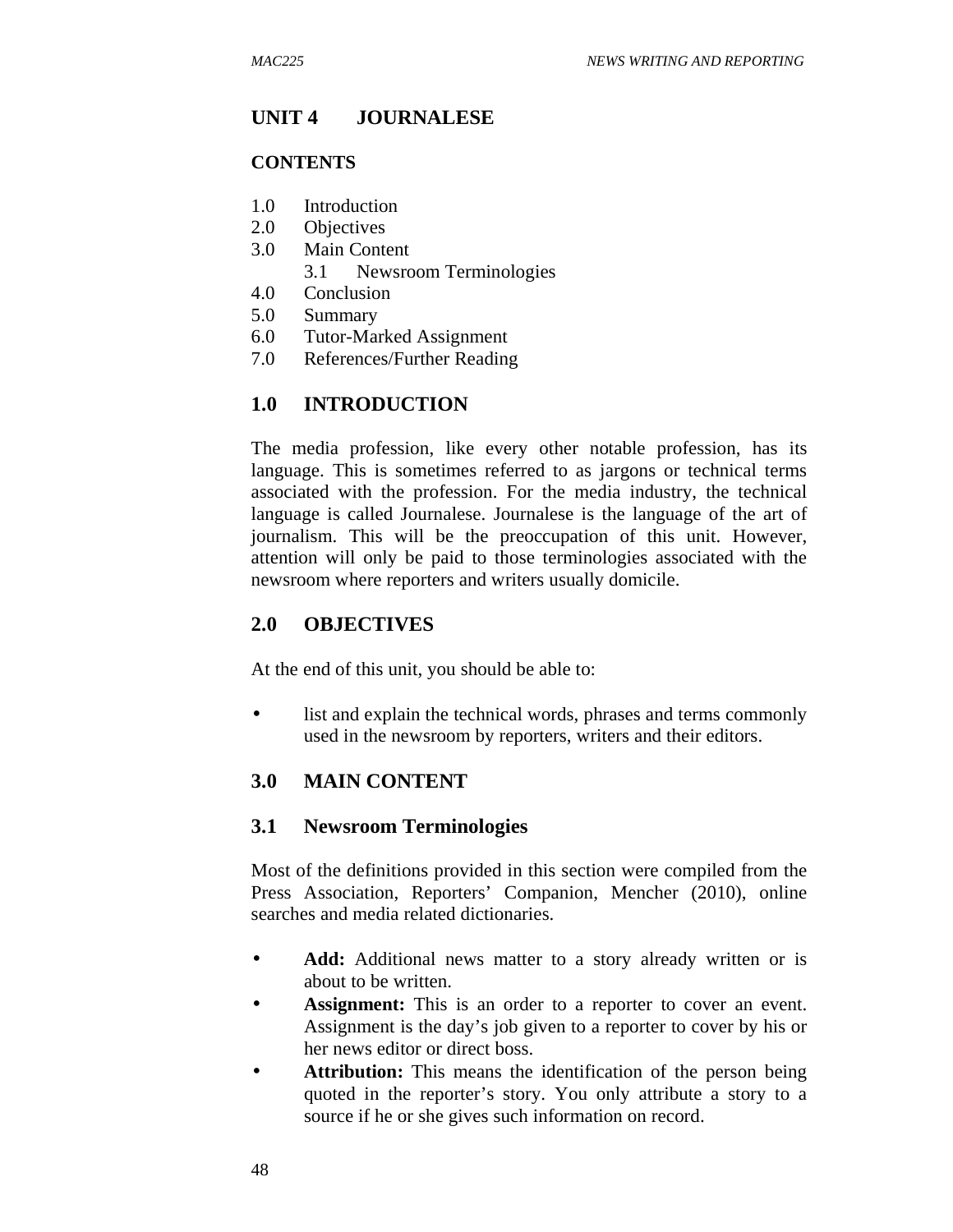- **Actuality:** This is an on-the-scene report in broadcasting.
- **Airtime:** The time at which a programme is broadcast.
- **Audio:** Sound
- **Background:** Information that may be used by a writer entirely on his own responsibility and cannot be attributed even to a "reliable source". The reporter can only use information given on background on his or her own risk.
- **Banner:** These are headlines written across or near the top of most newspaper page. It is also called a Streamer or Streaming headline.
- **Beat:** This is the area assigned to a reporter for regular coverage. A beat could be a place or a subject. For instance, State House Correspondent has the State House as his/her beat while Energy Correspondent has issues related to energy as his or her beat. In the US, beat could also be regarded as an exclusive story.
- **Break:** This is when a news development becomes known and available.
- **Beeper:** A telephone conversation or interview recorded for later playback on air.
- **Body type:** The type in which most of the newspaper is set, usually 8- or 9-point type.
- **Bulletin:** News of the day as presented in each of the media organisations.
- **By line:** This refers to the name of the author of a story or the name of the reporter who wrote a particular story.
- **Bulldog:** This is an early edition, usually the first of a newspaper's edition for the day.
- **Caps:** This refers to capital letters or uppercase letters.
- **Caption:** This is synonymous with cutline. It is the explanatory lines above or below a newspaper photograph, illustration or diagram.
- **Column:** This refers to the vertical division of the news page which is usually divided into about five or more columns. It could also be regarded as a signed article of opinion or strong personal expression by an expert.
- **Copy:** This refers to the news story or report.
- **Copy Flow:** This refers to the flow of a news story from the reporter to the news desk and to the editor who makes the final decision as to use the story or not.
- **CAR:** This is an acronym for Computer Assisted Reporting- the use of online databases and other related resources for the of a news story. Some refer to it as Database Journalism while others call it Precision Journalism.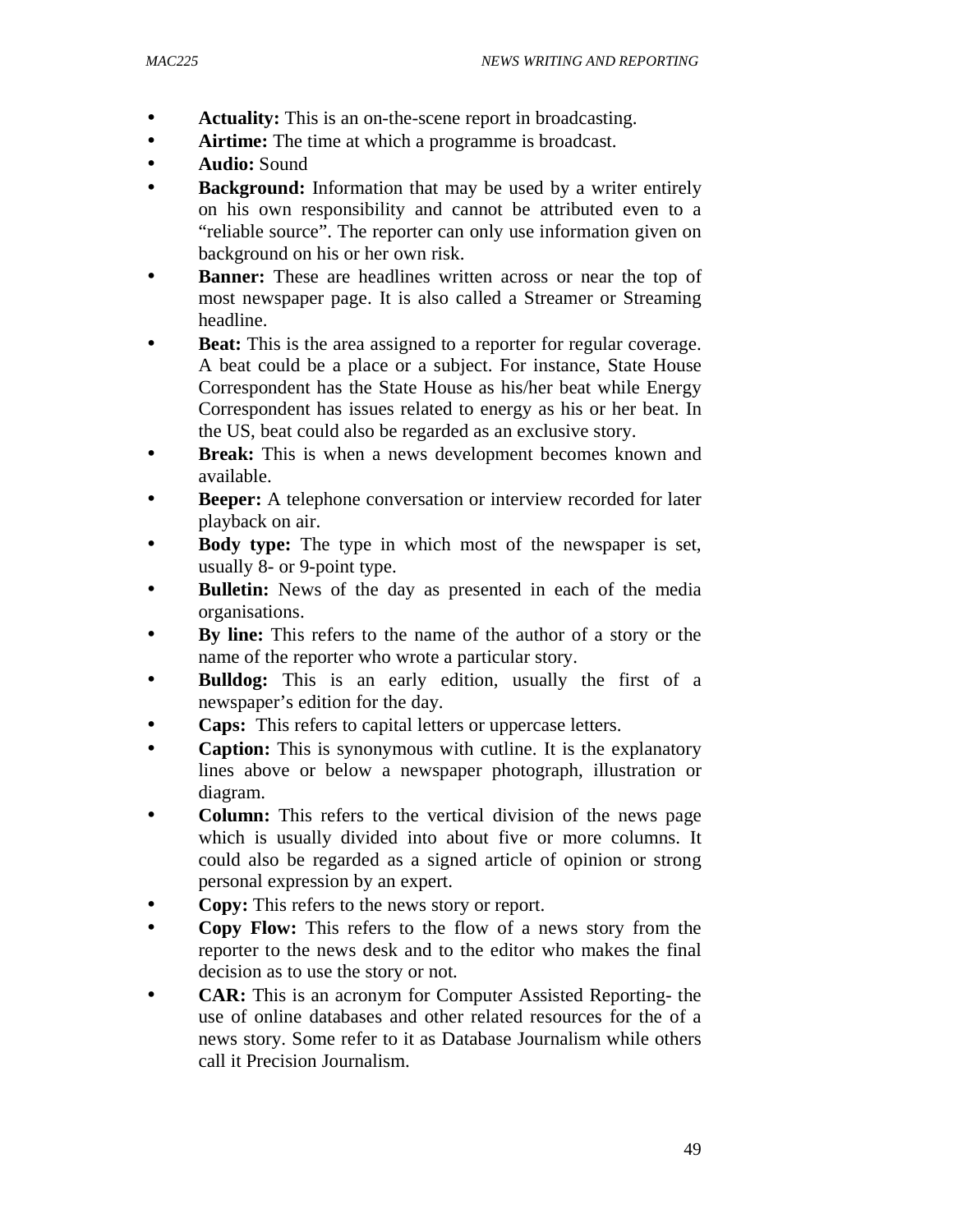- **Crony Journalism:** This kind of reporting and coverage ignores or treats lightly negative news of about friends and acquaintances.
- **Continuity:** This refers to all radio and television scripts besides commercials
- **Cue (Noun):** This is a signal to an announcer, a newscaster or production personnel to participate in a broadcast.
- **Cub:** This term is used to describe a beginning reporter.
- **Cutaway:** This refers to the transition shot from them to another. It is used to avoid jamb cut.
- **Deadline:** This refers to the time in which a reporter, editor or desk must have completed scheduled work for the day.
- **Dateline:** This refers to the name of the city or town and date, which are placed at the beginning of stories not of local origin.
- **Credit line:** This is line designates, if necessary, the source of a story or cut "By NAN–News Agency of Nigeria".
- **Dry:** This refers to a period lacking in news. It is also called a lull period.
- **Dolly:** This refers to a camera platform.
- **Dub:** This refers to the transfer of one videotape to another.
- **Exclusive:** This refers to a story that is printed solely by one newspaper or an individual. This could also be called a "scoop".
- **Edition:** This refers to one version of a newspaper per day.
- **Editorial material:** This means all materials in the newspaper that is advertising related.
- **Enterprise copy:** This is a story often covered by a reporter. It is like a news story but digs deeper than the usual news story.
- **Establishing shot:** This is a wide shot used to give the viewer a sense of the scene of action.
- **Fade:** This refers to either physical or mechanical lowering of a voice or music to smooth a transition between sounds.
- **File:** To send a story to office usually by wire or telephone or to put news services on the wire.
- Filler: This refers to minor news materials used to fill up spaces in the newspaper. It is also called column closers and shorts.
- **Flag:** This is the printed title of a newspaper on page 1. It is also called logotype or nameplate.
- **Folo:** This is a story that follows up a particular theme in a news story format.
- **FM:** This refers to Frequency Modulation.
- **Freelance:** This refers to an unattached writer, reporter, photojournalist or columnist who writes for a media organisation for a fee.
- **Graf:** This is an abbreviation for paragraph.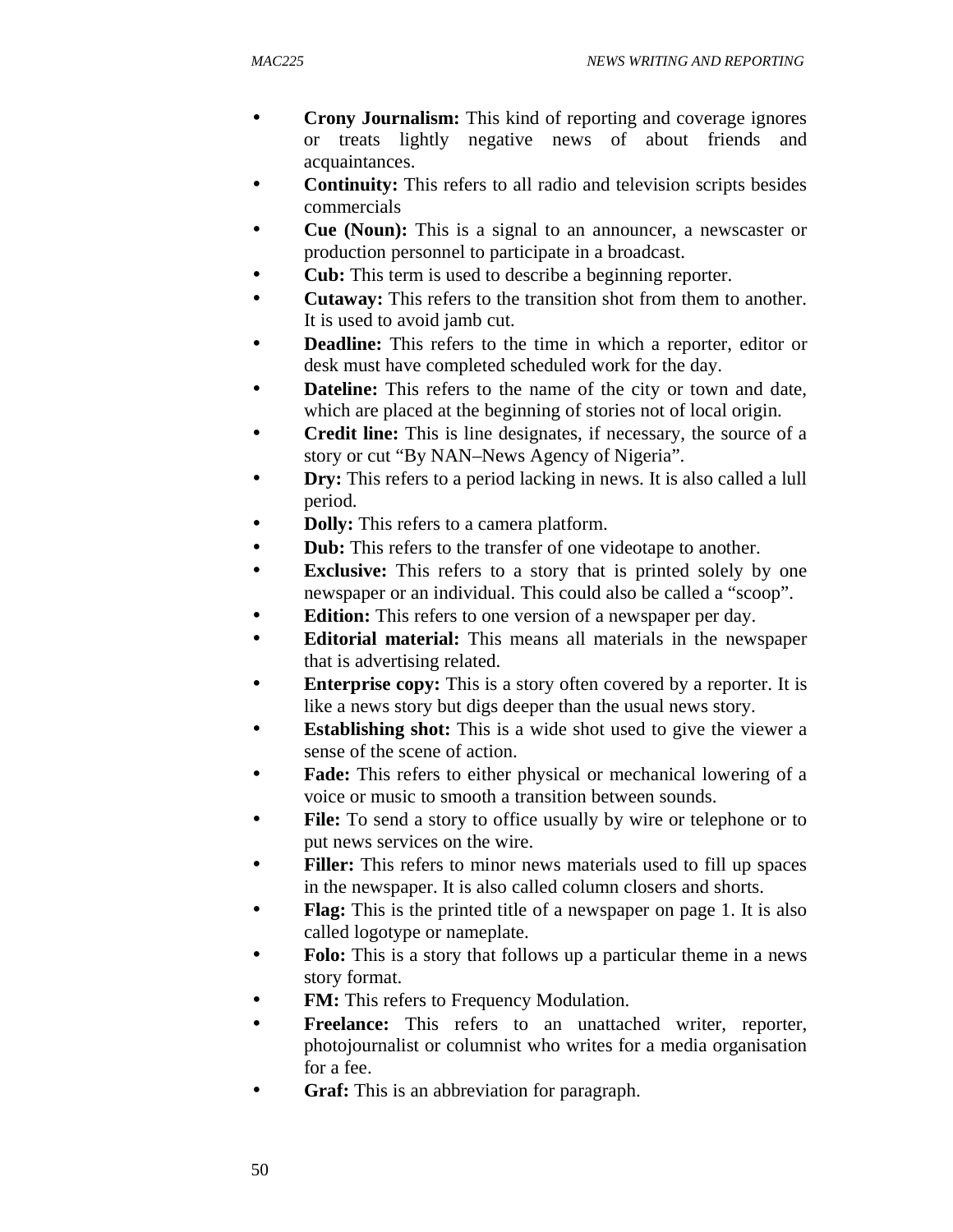- **Handout:** This is the term for written publicity or special interest news sent to a newspaper firm.
- **HFR:** This abbreviation stands for "Hold for Release" material that cannot be used until it is released by the source or at a designated time. It is also used to tag a story as "embargoed".
- **Jump:** This means continuation of a story from page one to another page.
- Kill: This refers to elimination of a news story or refusal to use it because it is not news worthy. This also means to spike a story.
- Log: This refers to schedule of broadcasting.
- **LTK:** This abbreviation stands for "lead to come" usually placed after the slug. This means the lead will be supplied later.
- **Make up:** This is also called layout or design. This is the arrangement of body type, headlines, and illustrations into pages.
- **Masthead:** This is refers to the heading on the editorial page that gives information about the newspaper. This is sometimes confused with Flag or Nameplate.
- **Must:** This is the designation placed on a copy to indicate that it must be run or published.
- **More:** This is the designation used at the end of a page of copy to indicate there are one or more additional pages.
- **Morgue:** This refers to the newspaper library, where published stories photographs and resource materials are stored for reference purposes.
- Mix: Combining two or more sound elements into one.
- **Montage:** This refers to series of brief shots of various subjects to give a single impression or communicate one idea.
- **News hole:** This refers to a space in a newspaper allotted to news, illustrations and other nonadvertising material.
- **O/C:** This stands for "On camera." It used to describe a reporter delivering copy directly to the camera without covering pictures.
- **Outtakes:** These scenes are discarded for the final story.
- **Op-ed page:** Abbreviation for the page opposite the editorial page.
- **Precede:** A story written prior to an event. It could also be referred to as the section of a story preceding the lead.
- **Put to bed:** Closing the forms of an edition.
- **Rewrite:** To write a story a second time to make it better or to condense it.
- **Sacred cow:** Slang for a subject or story in which the publishers or editors are interested and which must be printed.
- Scoop: See exclusive.
- **Slug:** The word or words placed on a copy to designate the story. This is usually placed in the top left hand corner of the page.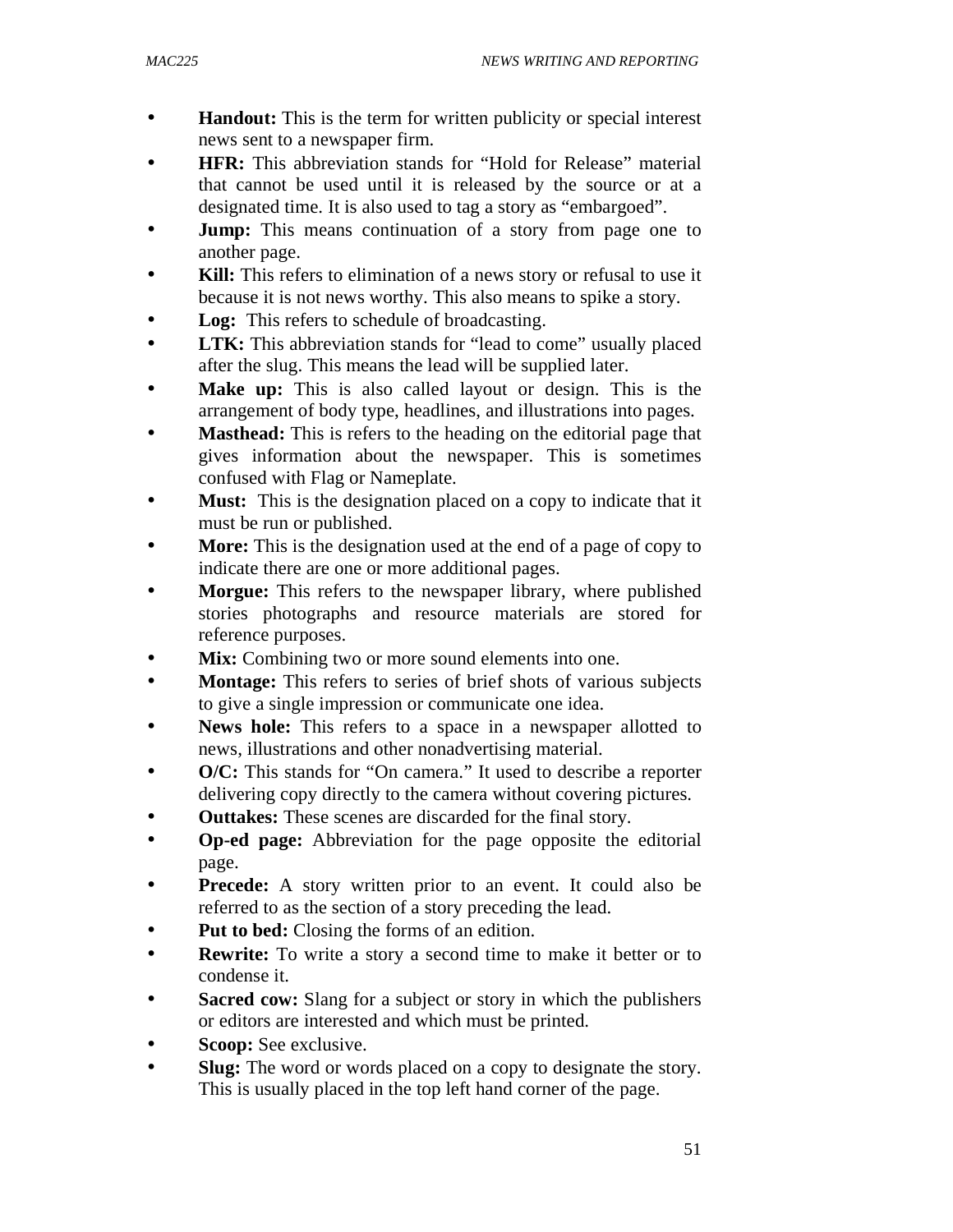- **Stringer:** A correspondent, not a regular staff member of the media organization, who is usually paid per story. Could also be regarded as a freelancer.
- **Stet**: Let it stand, restore.
- **SOF:** "Sound on Film recorded" simultaneously with the picture.
- **SOT:** "Sound on Tape" recorded simultaneously with picture on tape.
- **Split page:** Front page of an inside section. Also known as the break page, second front page.
- **Text:** Verbatim report of a speech or public statement.
- **Tip:** Information passed to a reporter, often in confidence.
- **Trim:** To reduce a news story carefully.
- **Update:** This is a story that brings the reader up-to-date on a situation already in the news.
- **V/O:** Reporter's voice over pictures. Also called "voice over."
- **VTR:** Videotape recording.
- **Wire services:** This is a synonym for press agencies or news agencies. Media organisations usually subscribe to these agencies for news stories, and so on.

# **4.0 CONCLUSION**

It is important for every reporter to familiarise his or herself with the above newsroom terminologies in order to remain connected to fellow reporters in and out of the newsroom. Proper understanding by all makes communications very easy.

# **5.0 SUMMARY**

This unit dealt with terminologies commonly used in the newsrooms across the globe. It is expected that you can now identify 80 of these and explain them.

# **6.0 TUTOR-MARKED ASSIGNMENT**

Identify 20 core newsroom terminologies and explain their meaning.

# **7.0 REFERENCES/FURTHER READING**

- Bonder, F. F.; Davenport, J. R. & Drager, M. W. (2005). *Reporting for the Mass Media* (8th ed.). New York: Oxford University Press.
- Hule, B. D. & Anderson, D.A. (2003). *News Writing and Reporting for Today's Media.* Boston: McGraw-Hill Higher Education.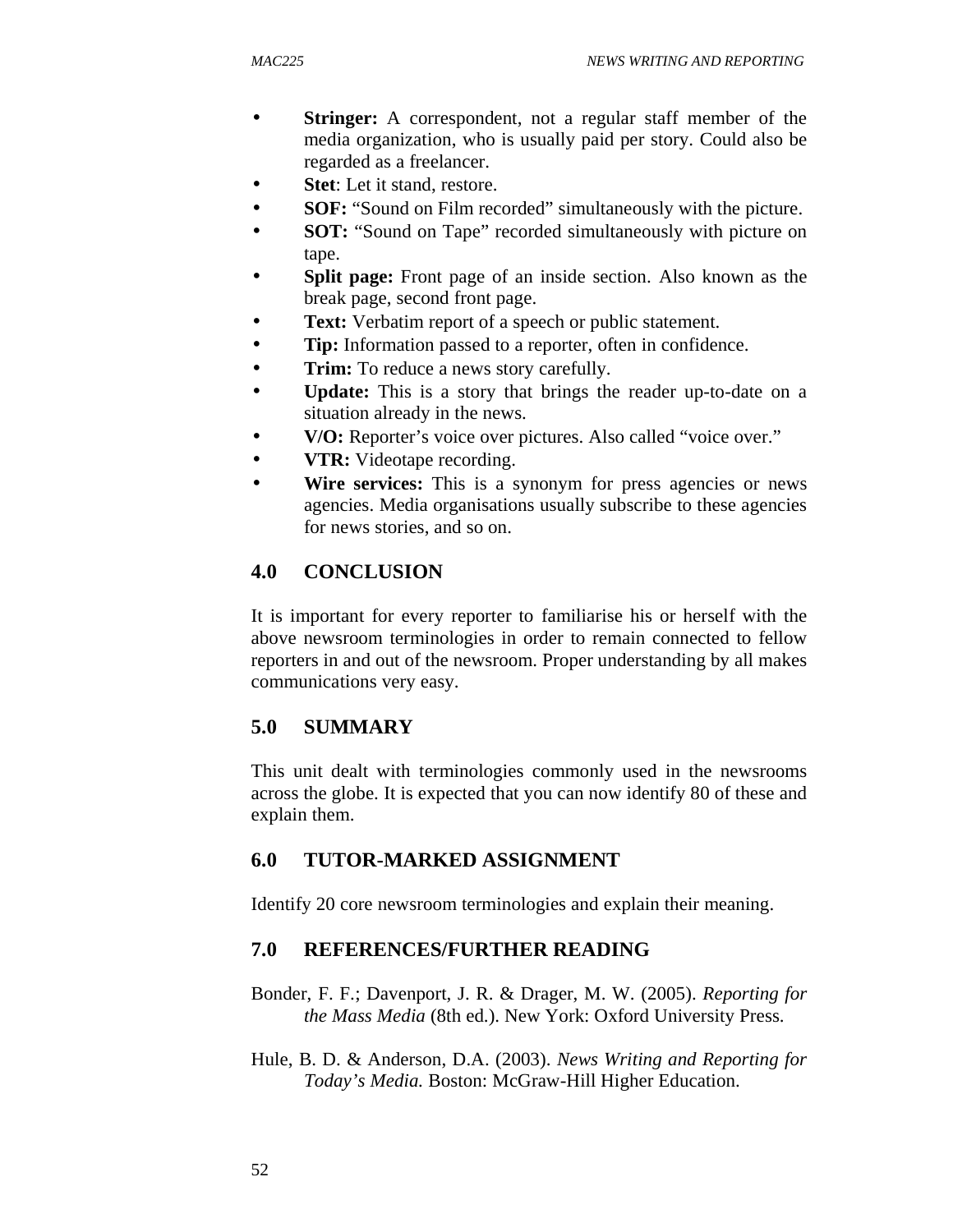- Mencher, M. (2010). *Mencher's News Writing and Reporting* (11th ed.). Boston: McGraw-Hill Higher Education.
- Ogunsiji, M.A. (1989). *Introduction to Print Journalism.* Lagos: Nelson Publishers Limited.
- Stovall, J. G. (2006). *Writing for the Mass Media*. New York: Pearson Education.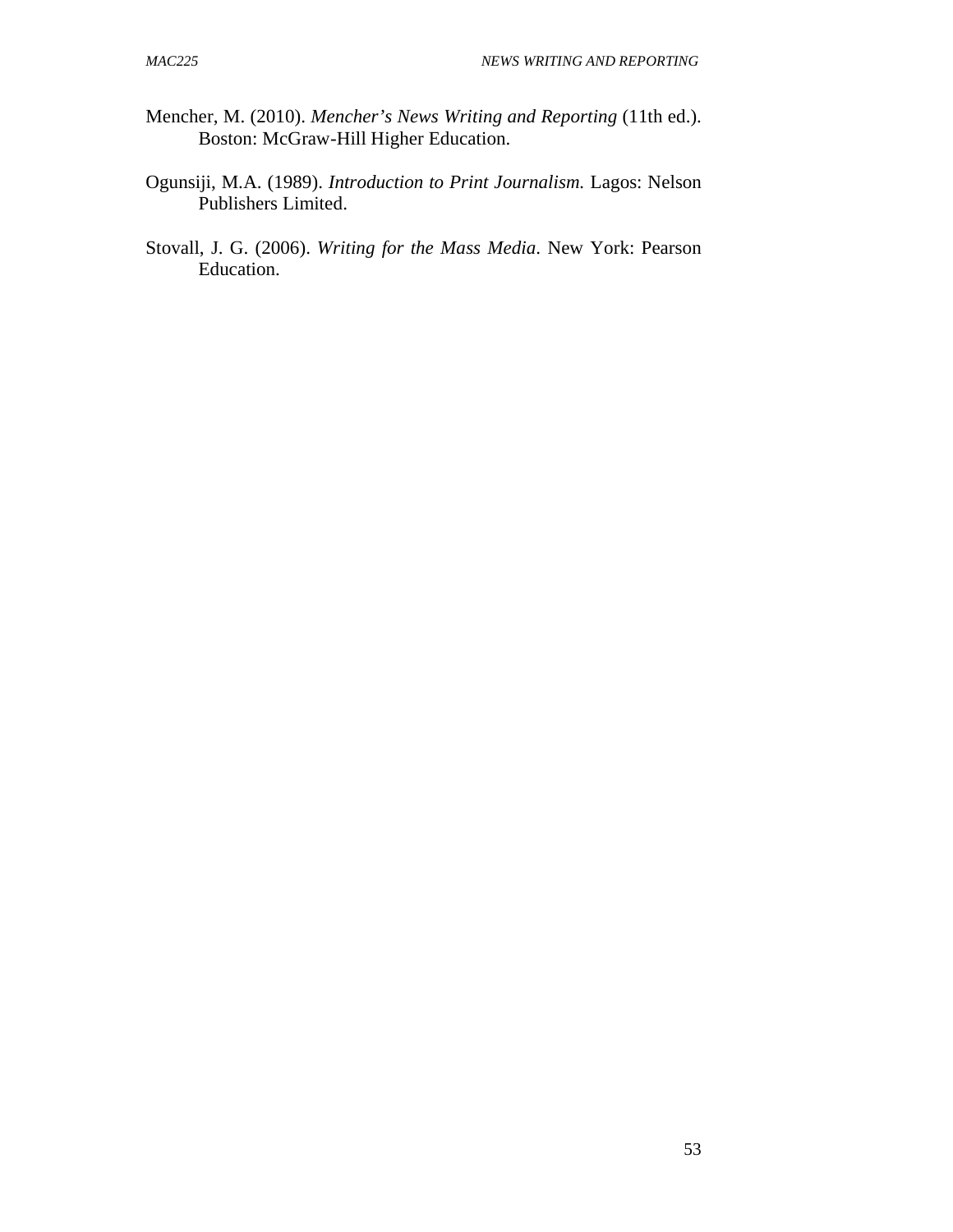# **MODULE 3 NEWS WRITING AND REPORTING FOR THE PRINT MEDIA**

- Unit 1 The Lead
- Unit 2 The Story Structure/Components of the Story
- Unit 3 Types of News Stories
- Unit 4 The Qualities of Good News Story
- Unit 5 Reporter's Checklist

# **UNIT 1 THE LEAD**

### **CONTENTS**

- 1.0 Introduction
- 2.0 Objectives
- 3.0 Main Content
	- 3.1 Function/Importance of the Lead
	- 3.2 Hints on How to Write the Lead
	- 3.3 Types of Leads
- 4.0 Conclusion
- 5.0 Summary
- 6.0 Tutor-Marked Assignment
- 7.0 References/Further Reading

# **1.0 INTRODUCTION**

The lead is the first paragraph of a news story and contains the 5Ws and H. In fact, the lead is the most important part of a news story because it contains the most important facts of such a news story. The lead also summarizes the facts of a news story and it must be attractive, interesting and readable. The lead could extend to the second paragraph of the story but under normal circumstances, it should not go into the third paragraph. This is not to say that one has not come across a story of three-paragraph lead in our dailies. What we are trying to emphasise here is that a reporter should not indulge in writing three-paragraph leads.

According to Mencher (2010), "The lead sentence usually contains one idea and follows the subject-verb-object sentence structure for clarity." This means the lead should begin with the subject, followed by an active verb and conclude with the object of the verb. This structure also makes the reporter to write simple and short sentences.

Some writers and editors also prefer to place word limit on leads. Mencher (2010) says a lead should not exceed 35 words. Since most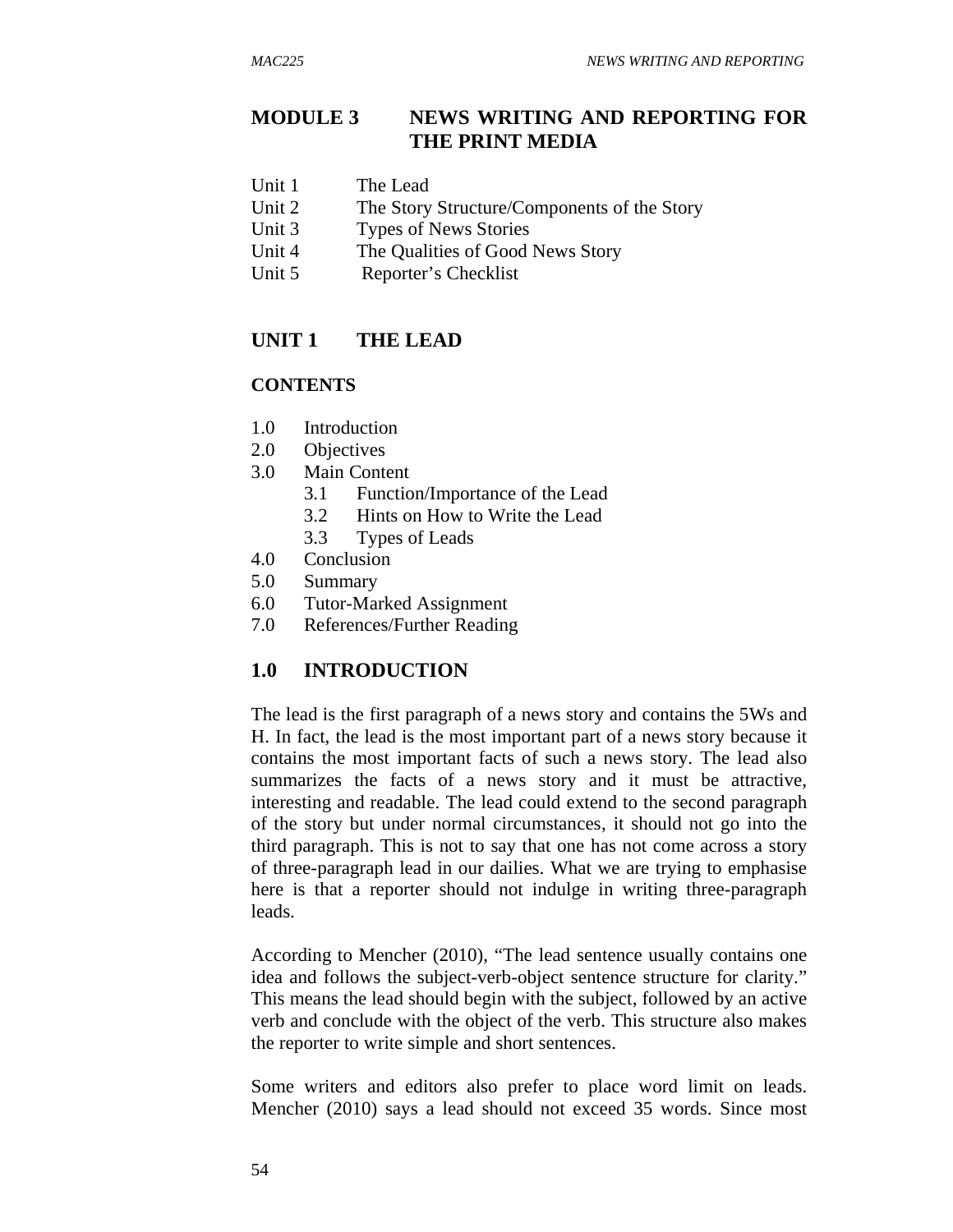stories are written in the inverted pyramid form, the news reporter must master the lead. This will be our focus in this unit.

## **2.0 OBJECTIVES**

At the end this unit, you should be able to:

- define a lead
- identify the elements of a lead
- identify and explain the functions/features of a lead
- identify common lead types as well as give examples of each
- write a good lead.

## **3.0 MAIN CONTENT**

## **3.1 Function/Importance of the Lead**

#### **1. The lead summarizes the news**

It gives the reader the sense of the story to follow and takes him or her to the supporting facts or claims presented in the opening statements.

#### **2. The lead answers the questions raised by the 5Ws and H**

However, not all the answers provided by the 5Ws and H must be present in every lead to make it acceptable but no important one should be left out or omitted.

#### **3. The lead must emphasize the news feature**

The lead is expected to play up the most interesting or significant aspect of the story. The news feature must be played up in the lead.

#### **4. The lead must furnish the reader with identification needed for clarity**

Persons, places and events must be given identification to make the lead clear to the reader. These bits of information may be considered as parts of the answers to the WHO, WHERE and WHAT of an event.

#### **5. The lead must also suggest or give the authority on which the news is written**

This is called DOCUMENTATION. Documentation gives credence to the news story.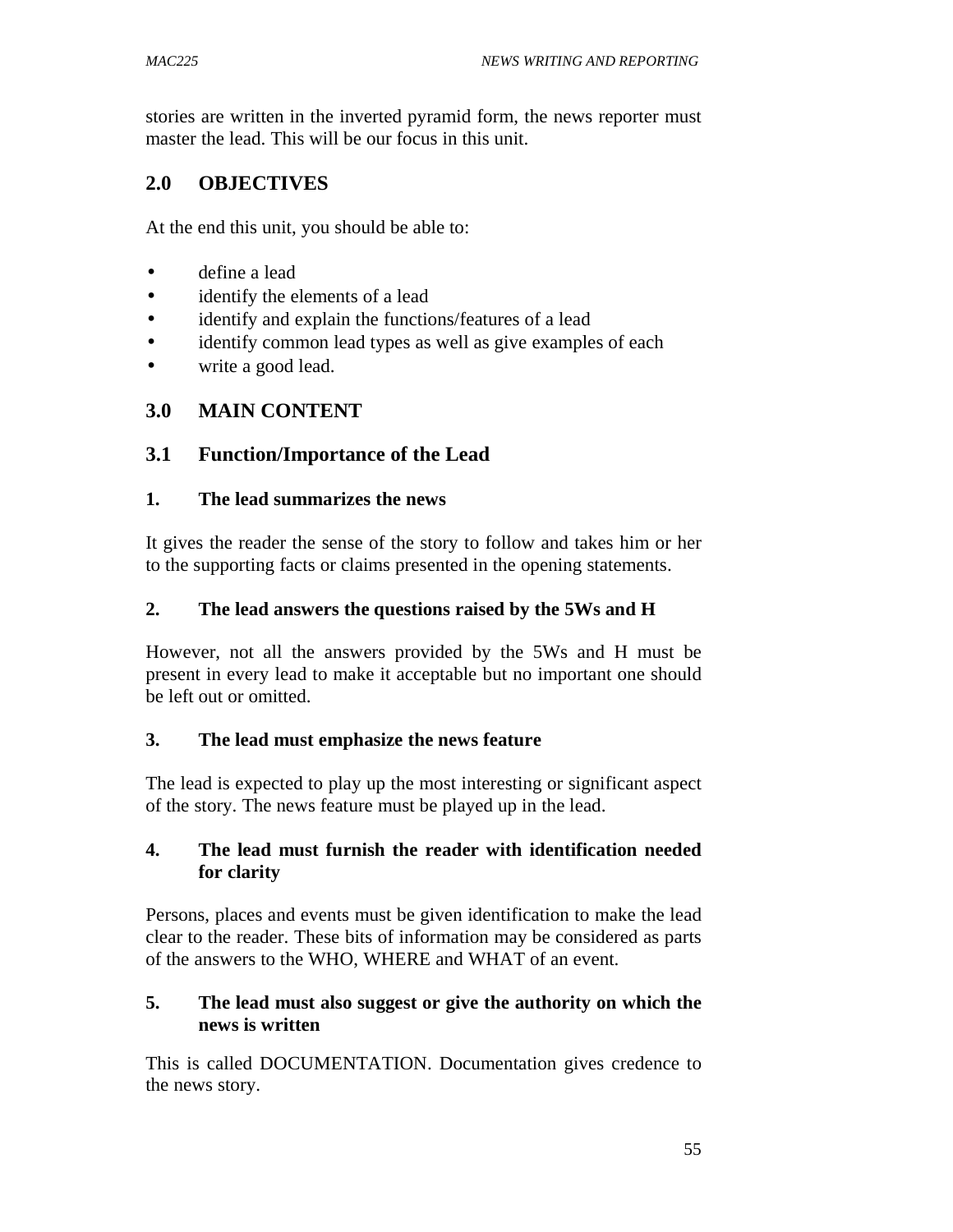#### **6. The lead must attract readers to the story**

As the window of the story, the lead must get the attention of the reader and sustain this till he or she gets into the story.

#### **7. The Lead Should Suggest the Headline**

From the lead, it becomes easy for the sub-editor or editor to cast the headline for the story. The lead should help suggest this.

## **3.2 Hints on How to Write the Lead**

- 1. Use the SVO (subject-verb-object) sentence structure.
- 2. Make use of simple and short sentences.
- 3. Discover the most important element of the story and play this up in your lead.
- 4. Decide on what lead feature to emphasize among the five Ws and H and make this part of the first sentence.
- 5. Use a single element if you find out that one element stands out clearly in the story.
- 6. Make your lead go straight to the point.
- 7. Always ensure that your main verb is in the active voice.

# **3.3 Types of Leads**

There are several types of leads; however, Sonaike (1987) identifies nine thus.

- 1. **Summary lead** which comprises of a statement that answers the 5Ws and H of a news event
- 2. The **effect's lead** which focuses on the effect or consequences of an event
- 3. The **contrast lead** which portrays contrasts of news events
- 4. The **direct address lead** which directs its statement at the reader
- 5. The **question lead** which asks a questions and provides an answer as well
- 6. The **cartridge lead** which presents the gist of an even in the fewest words
- 7. The **double feature lead** which contains two separate ideas
- 8. The **quote lead** which starts with a quotation and
- 9. The **shirt-tail lead** which is a lead broken into two sentences expressing two related ideas.

We shall further explain some of these lead types that are relevant with examples.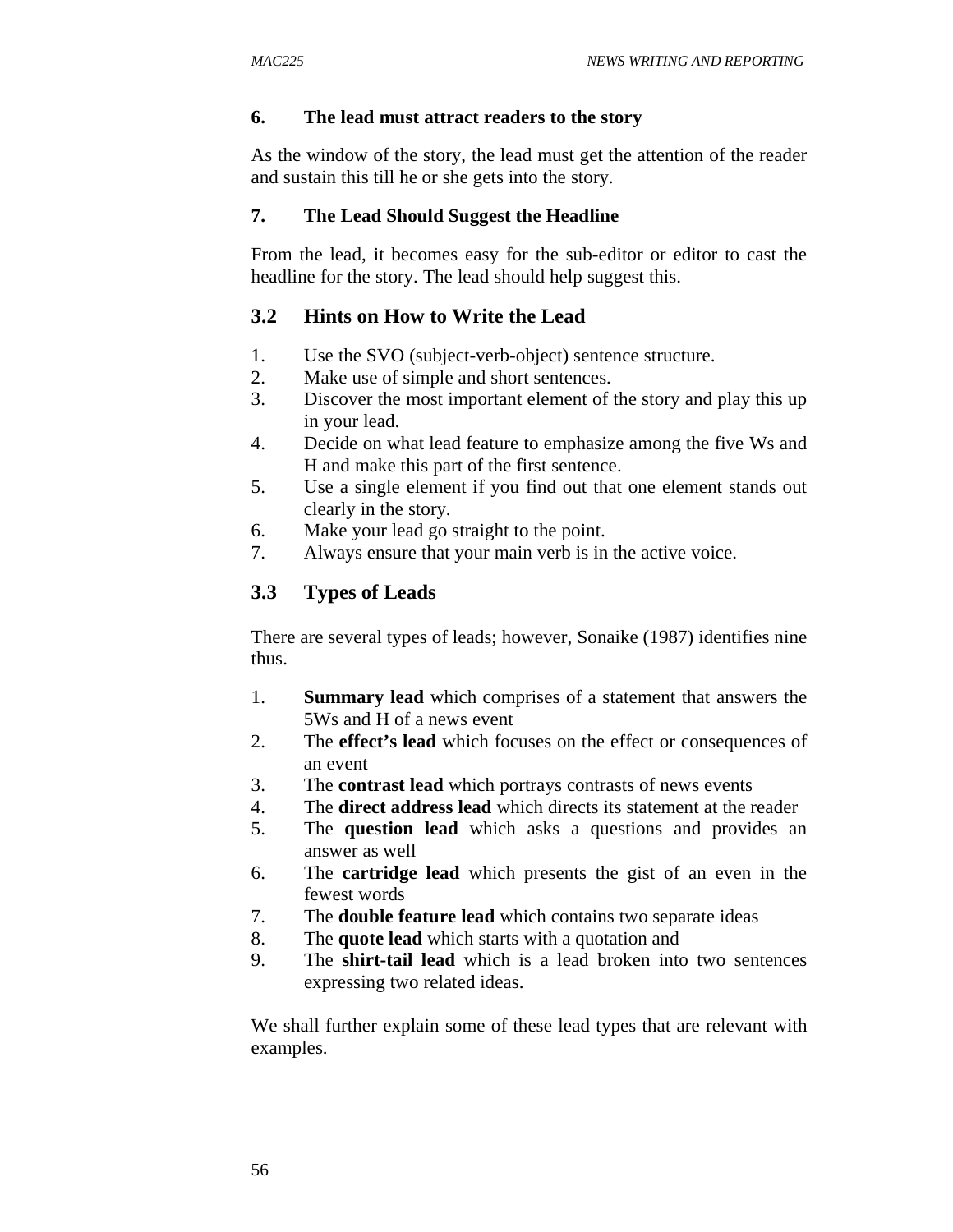#### **1. Summary Lead**

The summary lead is often used with the inverted pyramid form because it seeks to summarize the story in a few lines and tells the reader what he needs to know by answering the 5Ws and H. The summary lead summarizes the whole story and gives details later. It is very brief and deals only with the key points of the story.

Example:

• The ultra-modern Ariaria International Market in Aba, Abia State, reputed to be the biggest in Africa, was razed by fire on Tuesday.

### **2. Figurative or Coloured Lead**

This lead permits the extensive use of figures of speech or allows the use of words in the figurative sense rather than the literal sense. The power of a figurative lead is in its eye-catching effect.

Example:

• After a countdown of several weeks, the Governor has put a fire button and blasted the MD of the state-owned sugar company into the rank of redundancy.

## **3. Quotation Lead**

A quotation lead usually consists of a striking statement that could make readers interested in the story. Because the quotation lead is easy to write, the general rule is to use it sparingly. It should be used only where the quote is quite significant, and in cases where it could add drama to the story. Whenever a quotation is used, the explanation of such quotation should be made in the next paragraph.

• *"*The implementation of the present law on abortion would continue to impede the control of abortion in the country"

This was contained in a call to the federal government by the Nigerian Medical Association (NMA) to legalize abortion.

## **4. Question Lead**

The question lead raises a question and attempts to answer the question. A question lead is commonly used in explanatory or specialised writing. The question at times answers itself when it is rhetoric.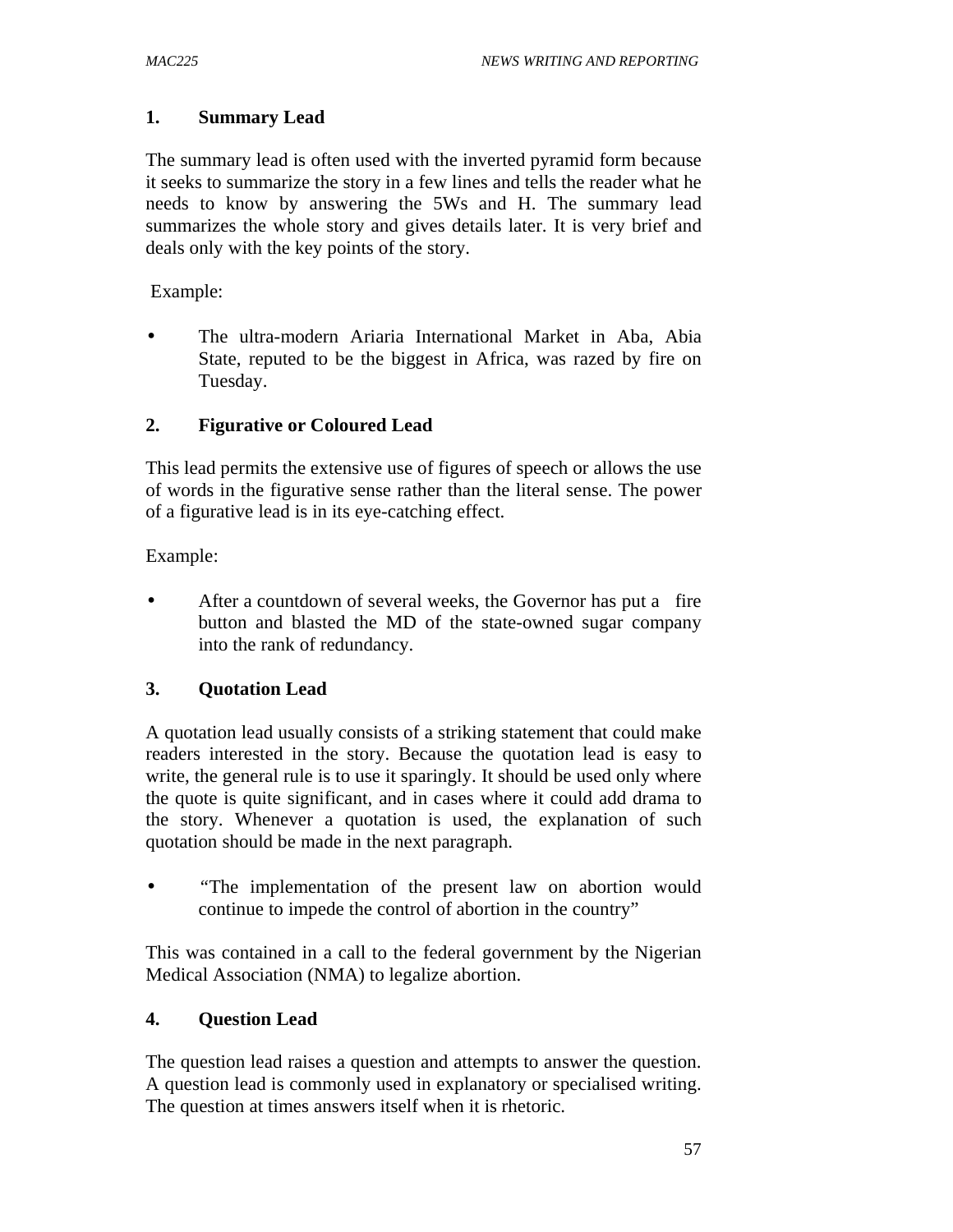#### Example:

What is constructive comment and what is disloyalty to the state? This is the question in many minds today following the dismissal of a state commissioner as a result of an alleged anti-government speech.

The function of the second paragraph as statement following the questions is to explain the question to the listeners, readers or viewers.

## **5. Bullet Lead**

Bullet lead is nearest to the headline. It is a short sentence that carries great impact. Example:

• Multibillionaire and business tycoon, Chief John Agoli was killed today in a car bomb blast outside his home.

### **6. Staccato Lead**

This consists of short sentences, coming one after the other to create heightened effect. It is used to establish a mood best suited for the kind of news story.

Example:

• The disaster started with a building flash. Next, a shattering roar that led to a crumbling wall. Then breaking glass, and death.

#### **7. Immediate-Identification Lead**

In the immediate-identification lead, one of the most important facts of the story is the "WHO" element. Reporters often use this approach when someone important or someone whose name is widely recognised is making news. Example:

• Pop Singer Roy Kelly was hospitalized in good conditions with second-degree burns on his scalp last night after his hair caught fire when he was filming a commercial.

## **8. Delayed-Identification Lead**

When a reporter uses this type of lead, usually it is because the person or persons involved have little name recognition among the readers.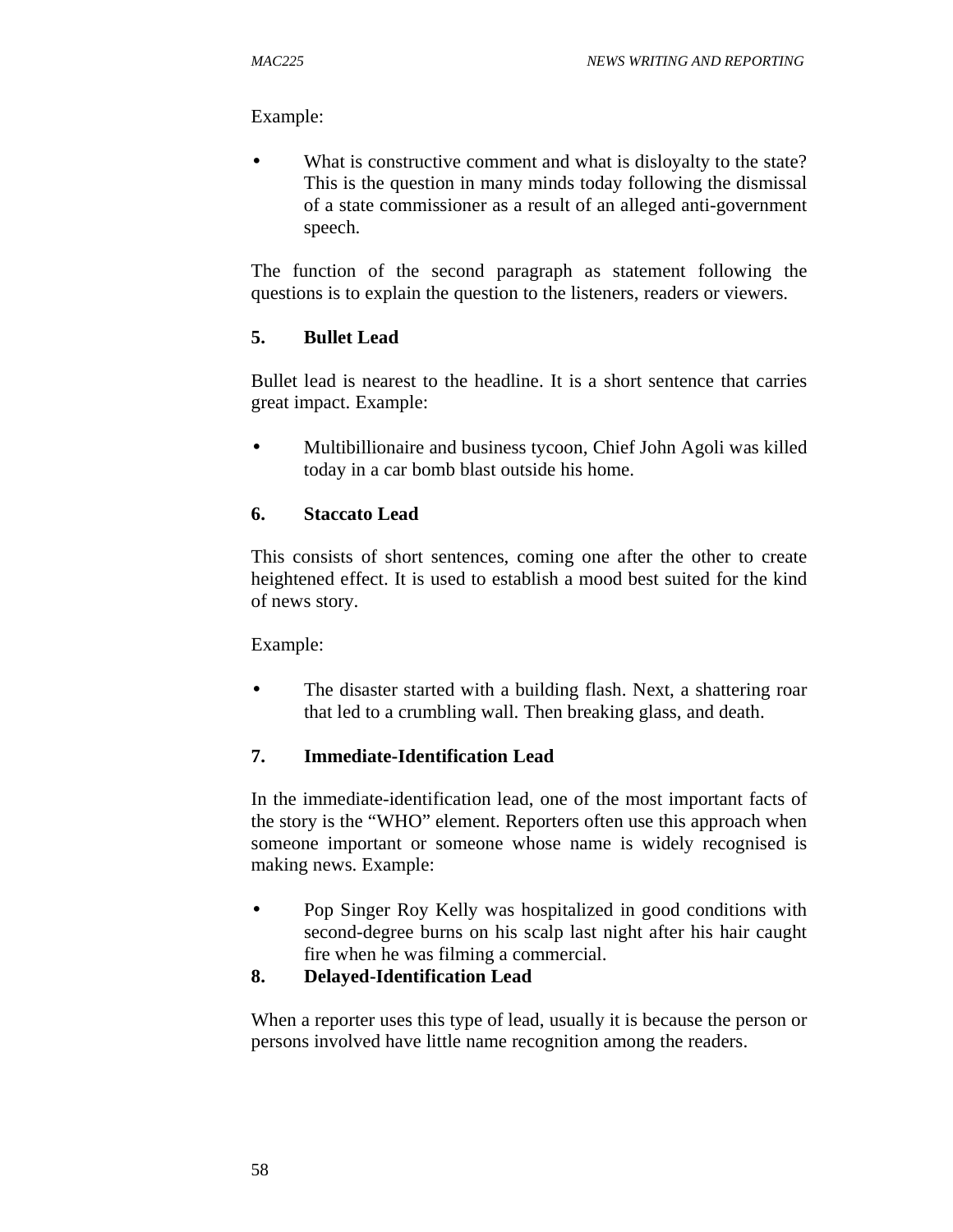Example:

- Madison A 39-year old carpenter was killed today in a two-car collision two blocks from his home.
- Dead is William Domonske of 205 W.Oak St. Injured in the accident and taken to Mercy Hospital were Mary Craig, 21, of 204 Maple Ave. and Rebecca Roets, 12, of 207 Maple Ave.

## **9. Multiple-Element Leads**

In some stories, choosing one theme for the lead is too restrictive. In such cases the reporter can choose a multiple – element lead to work more information into the first paragraph. However, such a lead must be written within the confines of a clear, simple sentence(s). Example:

PORTLAND – The city council Tuesday ordered three department heads fired, established an administrative review board and said it would begin to monitor the work habits of administrators*.* 

### **10. Lead With Flair**

Although the inverted pyramid is designed to tell readers the news first and fast, not all stories begin with the most important statement. When the news value you want to emphasise is novelty, often the lead is unusual.

Example:

• ROME, ITALY (AP) – The wedding guests included a drug suspect, the social coordinator was a narcotics agent, the justice of the peace was a police chief and 52 officers were party crashers.

For the unsuspecting bride and groom the ceremony Friday was truly unforgettable – a sting operation set up by state and local police that led to 30 arrests.

Please note you may come across other types of leads, depending on the author whose work you are reading. However, the summary lead is the most commonly used in this part of the world because of its tendency to summarize the 5Ws and H in the lead.

#### **SELF-ASSESSMENT EXERCISE**

Why is a good lead important to a story?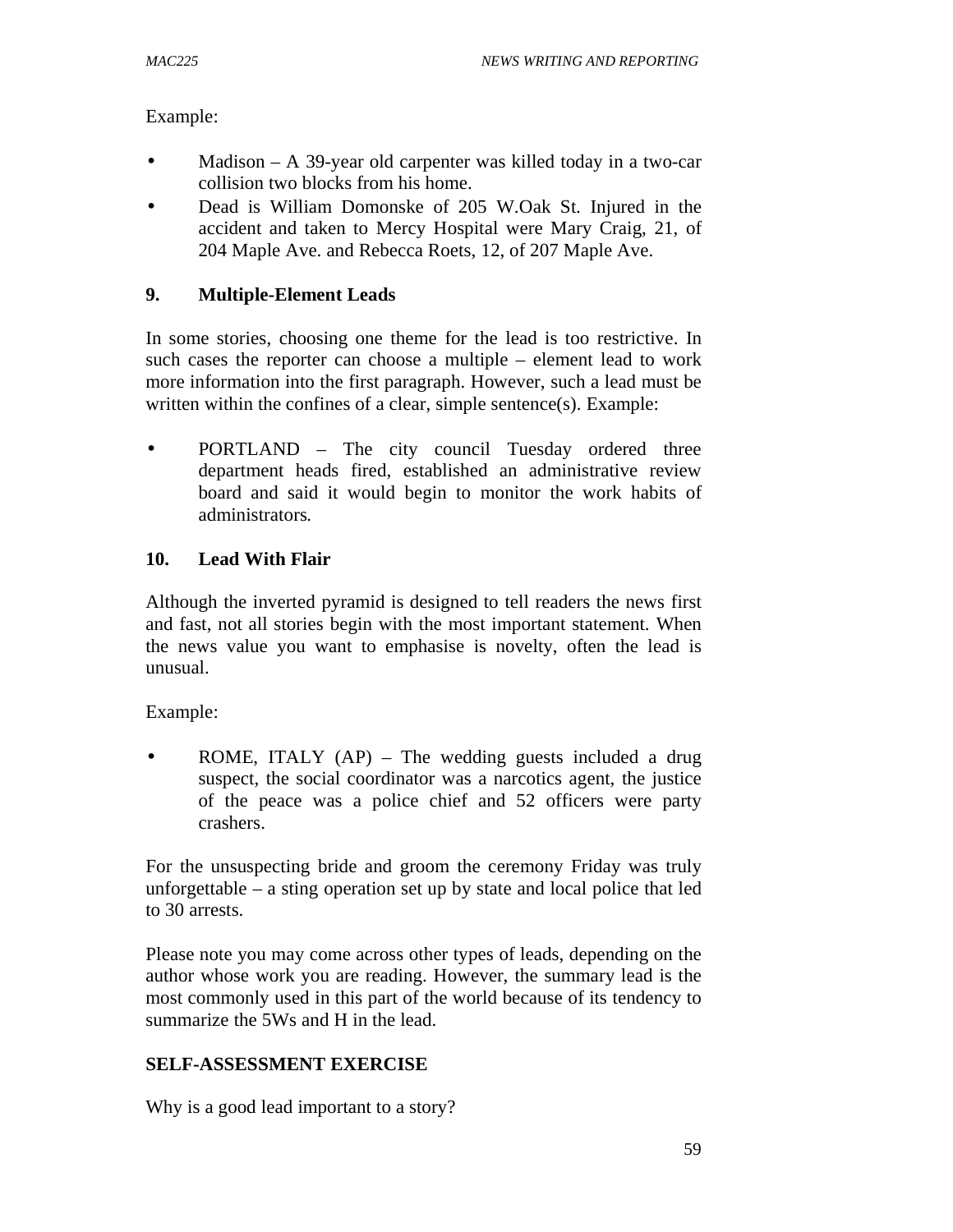## **4.0 CONCLUSION**

Good leads are essential to the overall value of a story. It is also important to the understanding of the major theme espoused in a story. Thus, writing a lead correctly becomes a primary skill every reporter must get. It is also important to conclude here that different authors may choose to give any suitable title or name to lead types. This is not the issue. A multiple element lead may be described as a summary lead in another context. This does not make the authors wrong or right. What is important to the editor is writing a good lead.

## **5.0 SUMMARY**

In this unit, you were exposed to lead writing in the print media. The features, functions and types of leads were also discussed. It is expected that you can now write a good lead after studying this unit.

## **6.0 TUTOR-MARKED ASSIGNMENT**

- 1. Identify five leads of five lead stories in the *Guardian* newspaper and state the types of lead they are.
- 2. Identify and discuss two types of leads that will be suitable to the general interest newspaper.

- Agbese, D. (2008). *The Reporters' Companion*. Lagos: Newswatch Books Limited.
- Bonder, F. F.; Davenport, J. R., & Drager, M. W. (2005). *Reporting for the Mass Media* (8th ed.). New York: Oxford University Press.
- Brooks, B.S.; et al. (1998). *News Reporting and Writing*. New York: St. Martin's Press.
- Charnley, M. (1996). *Reporting*. Toronto: Holt, Rinehart & Winston.
- Hule, B. D. & Anderson, D.A. (2003). *News Writing and Reporting for Today's Media.* Boston: McGraw-Hill Higher Education.
- Mencher, M. (2003, 2010). *Mencher's News Writing and Reporting*  (11th ed.). Boston: McGraw-Hill Higher Education.
- Ogunsiji, M.A. (1989). *Introduction to Print Journalism.* Lagos: Nelson Publishers Limited.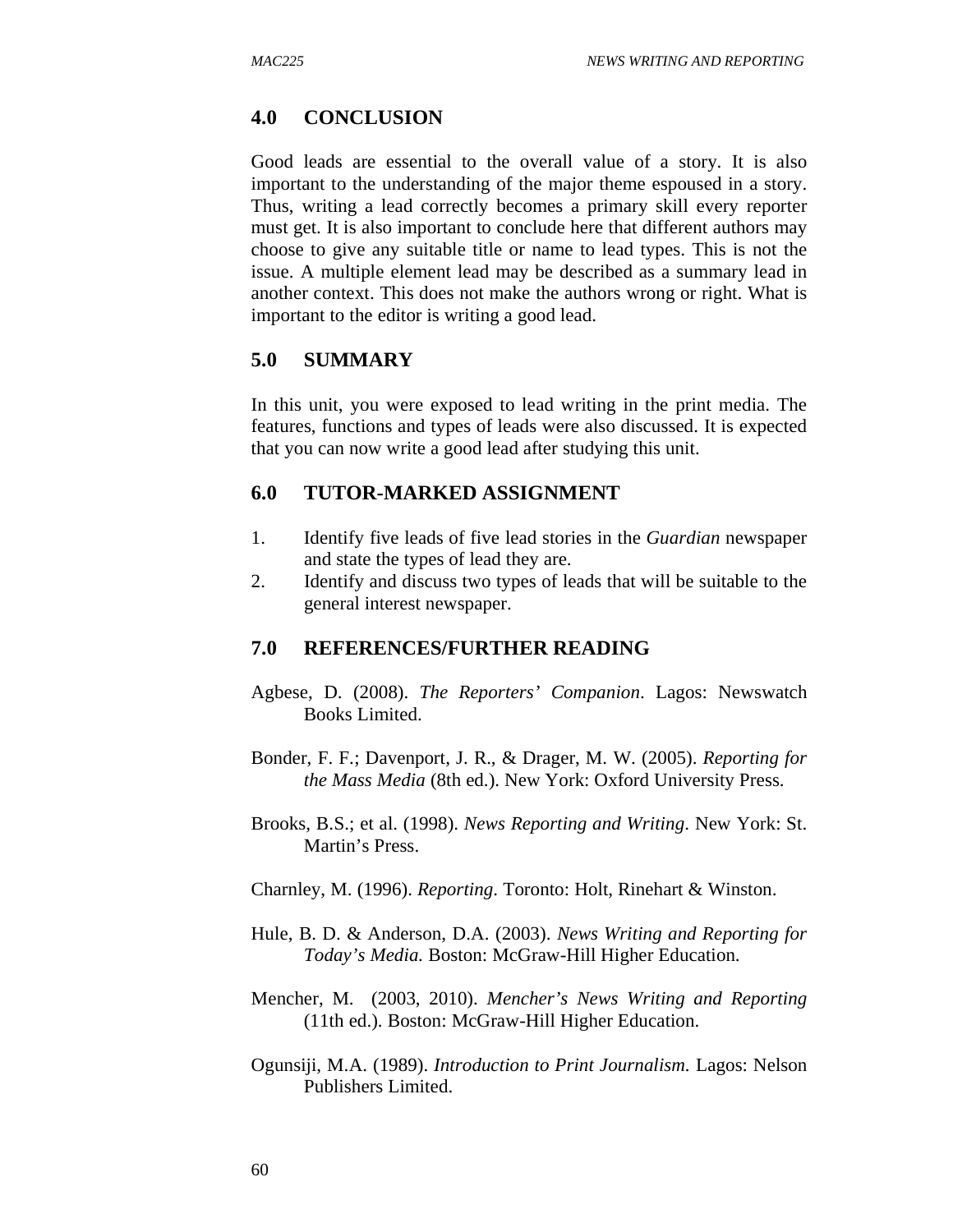- Sonaike, S.A. (1987). *Fundamentals of News Reporting.* Lagos, Nigeria: John West Publications.
- Stovall, J. G. (2006). *Writing for the Mass Media*. New York: Pearson Education.
- Walker, S. (1975)*. News Writing*. Boston: Houghton Mifflin Company.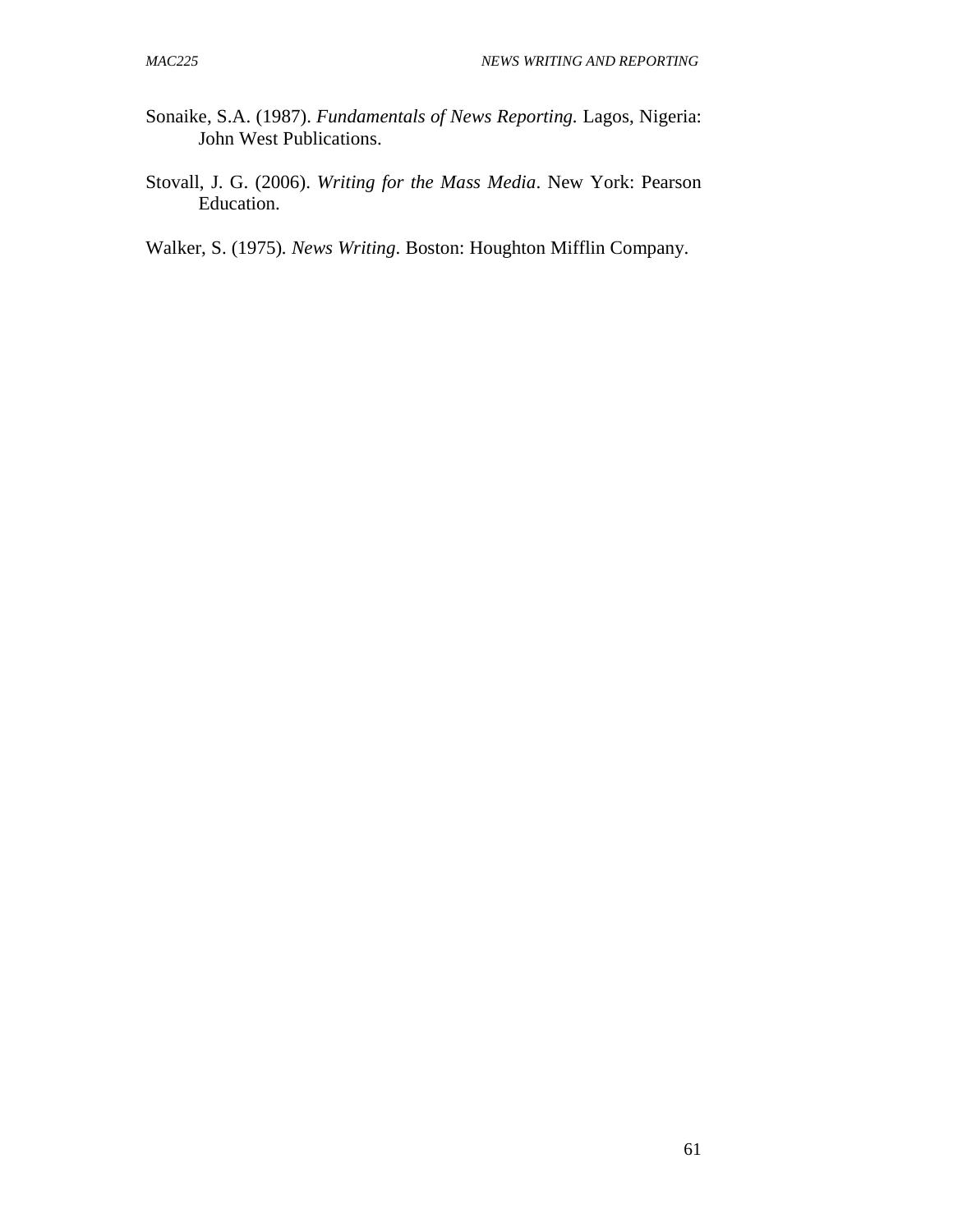### **UNIT 2 THE STORY STRUCTURE/COMPONENTS OF THE STORY**

#### **CONTENTS**

- 1.0 Introduction
- 2.0 Objectives
- 2.0 Main Content
	- 3.1 The Inverted Pyramid Format
	- 3.2 The Advantages/Importance of the IPF
	- 3.3 The 5Ws and H
	- 3.4 Components of the Story
- 4.0 Conclusion
- 5.0 Summary
- 6.0 Tutor-Marked Assignment
- 7.0 References/Further Reading

### **1.0 INTRODUCTION**

Story structure distinguishes news writing from other types of writing such as the essay, poetry, drama, novel, short story and so on. Whereas the author of these other forms of composition usually begin with minor incidental details and work to a climax near the end of their compositions, the news writer reverses this plan of organisation. He begins with the climax. In the first paragraph generally referred to as the **lead or introduction,** the news writer begins with the most important information or climax of the story. The second most important information comes second; the third most important information comes third and so on. This form of news writing is called the **Inverted Pyramid Format**.

#### **2.0 OBJECTIVES**

At the end this unit, you should be able to:

- describe the news story format
- discuss the inverted pyramid format of writing
- identify and explain the 5Ws and H
- differentiate between news writing and other forms of writing
- identify and explain the components of the story.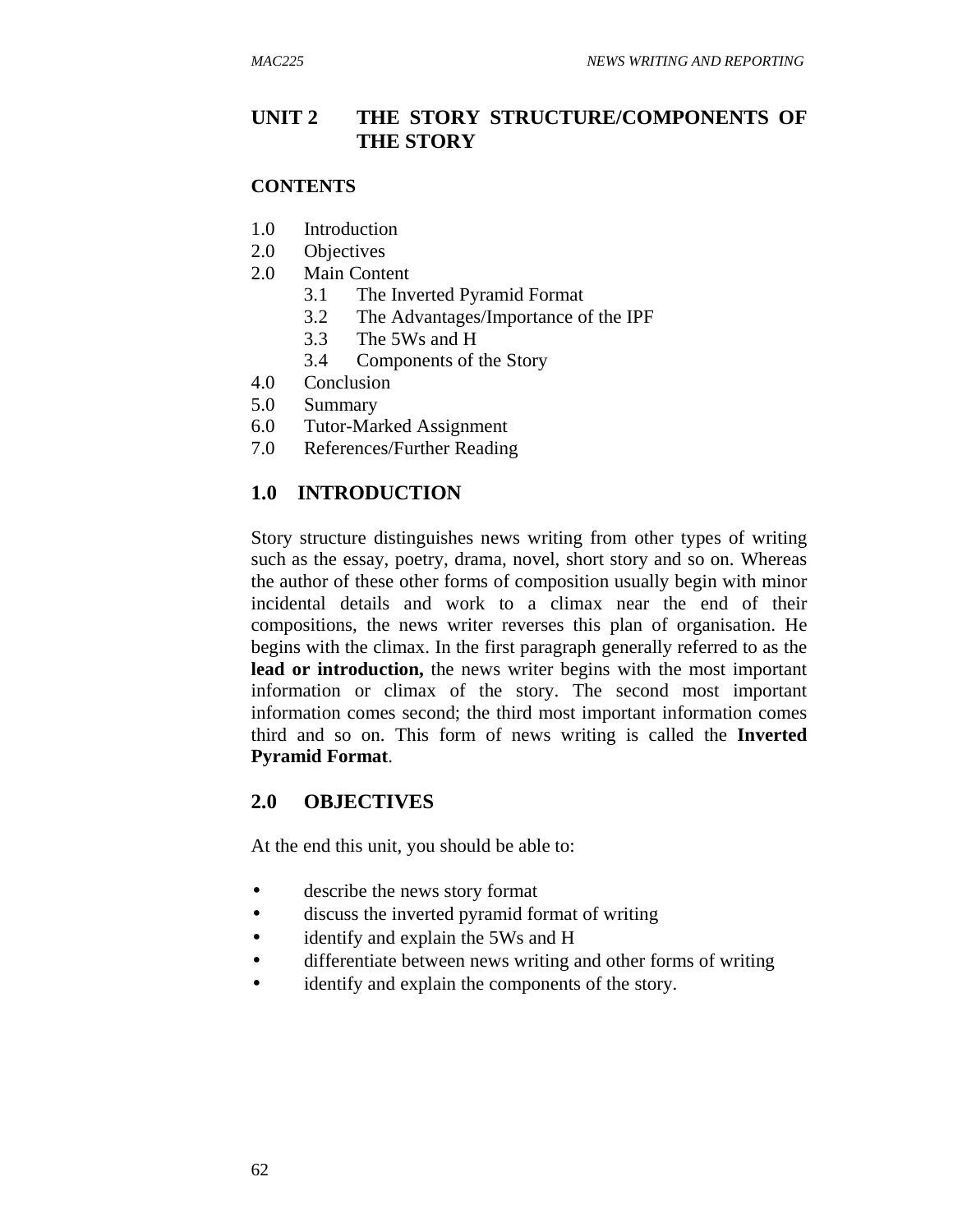## **3.0 MAIN CONTENT**

#### **3.1 The Inverted Pyramid Format**

The inverted pyramid format is a news story writing format used centuries ago; however, most modern newspapers still use the format because it is the most space-efficient story form known. It permits writers to deliver the most important information in a paragraph or two. This type of news writing format gives the most important information in the news first in form of a lead and goes on to develop the story in a descending order of importance. The inverted pyramid story has no conclusion, as many single incident news stories are presented in this form. The illustration below shows the format.



The purpose of this type of structure is to present the news quickly, clearly and readably, to help the reader easily understand the content of the story. Its basic logic grows out of the different ways in which readers approach a news story. Some will be so interested in the subject that they will read every word the reporter writes, regardless of how it is written; others read only a few paragraphs; many will only read the headline and lead.

To provide all these readers with maximum benefit, the reporter arranges the fact in descending order of importance. The Inverted Pyramid form has a professional advantage over the conventional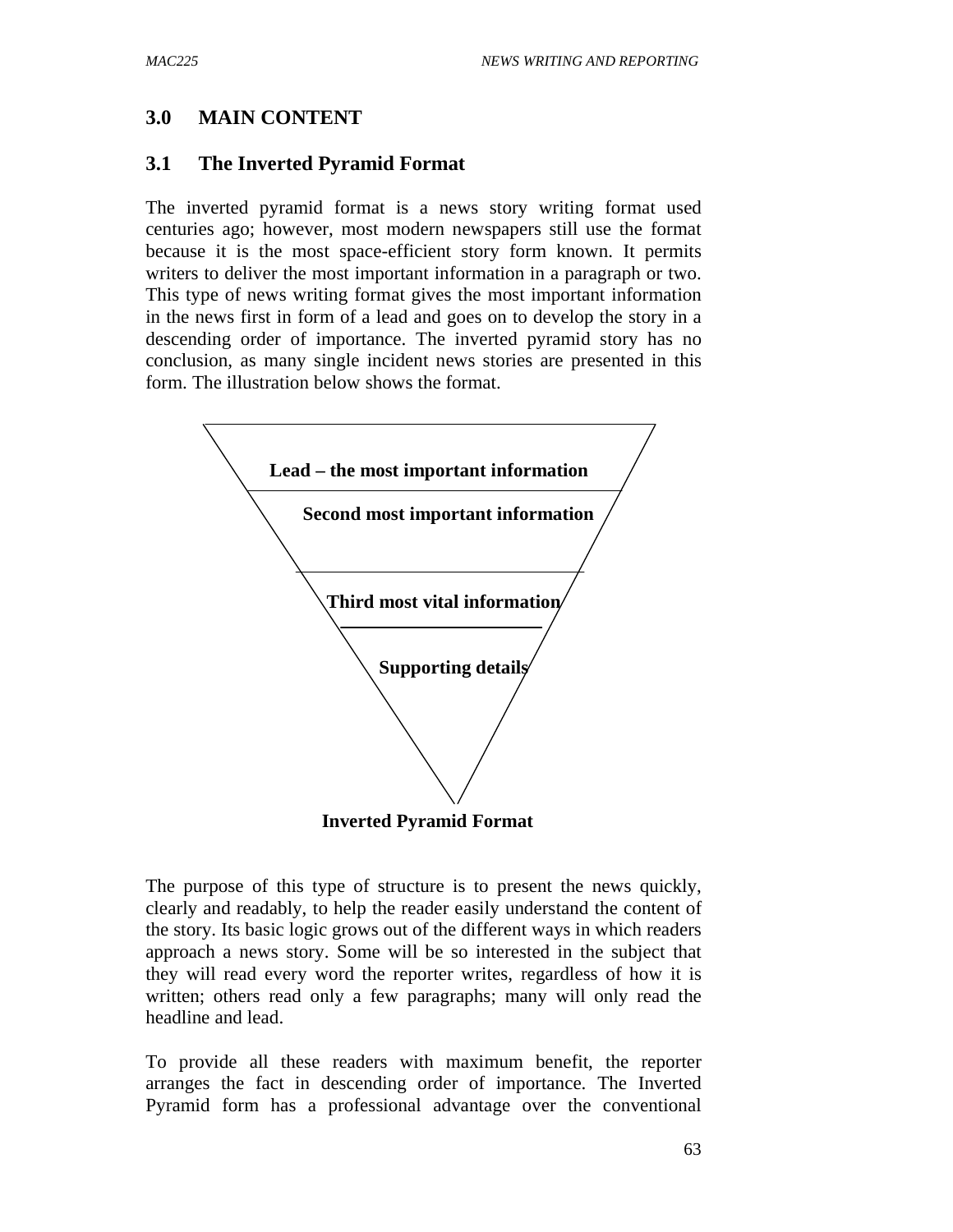method of essay writing. When a news story is very long and needs cutting, the sub-editor can easily cut from the paragraphs, which contain the least important details.

## **3.2 The Advantages/Importance of the Inverted Pyramid Format**

- a. It makes the reader get the gist quickly.
- b. It helps in headline writing.
- c. It facilitates reading.
- d. It satisfies the curiosity of the reader.
- e. It helps and facilitates page make up.
- f. It facilitates editing to suit the news hole.

## **3.3 The 5Ws and H**

The first person associated with the **5Ws and H** is Rudyard Kipling. "I keep six honest serving men, they taught me all I know and their names are **What, Why, Where, When, Who, and How**". The question these "men" raise is **What happened**, **Why it happened, Where it happened, When it happened, Who was involved and How it happened.** It may be that not all of these questions can or should be answered in connection with a story but it will be unfortunate and unprofessional for a reporter not to make attempt to find answers to these questions.

## **1. What happened?**

From the analysis of news stories published in five notable newspapers in Nigeria, the "what" of the stories is the most common starting point. In answering the question "what happened", the answer forms the opening of the story.

Example:

- a. A total sum of N2.8 billion was pumped into the foreign exchange market in March this year alone by the Central Bank of Nigeria.
- b. A further explanation of the "what" follows:
- c. This represents an increase of 15% over the level of N2.4 billion recorded last year.

#### **2. Who was involved?**

The news of "who" as the opening element shows the prominence of the personality involved in the news story and it is from this angle that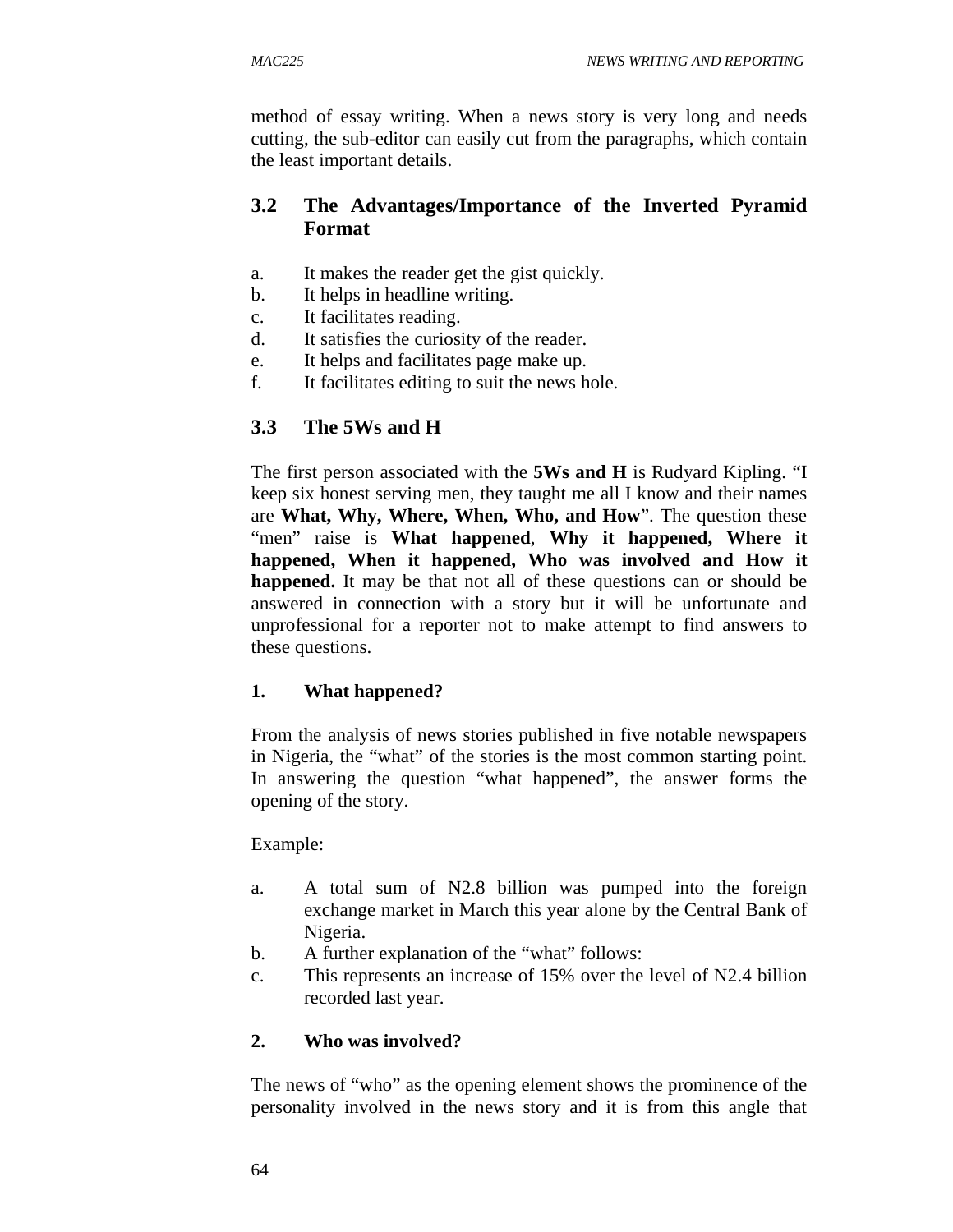Harold Evan in his book, "News Writing", defines news as "people." When the "who" is not prominent, that is, when it has no attraction in itself and leads to no special destination in the society, it will rarely open the news story. In some cases, special "who" may justify emphasis even though identification does not become part of the lead.

Examples:

a. President Olusegun Obasanjo has promised to improve the conditions of service of federal civil servants in the country in order to stem corrupt practices.

United States President George W. Bush has announced a donation of \$50m in support of the AIDS epidemic in Africa.

#### **3. Where did it happen?**

The location of a news story is important and of interest when the media considers their area of coverage or place of reporting.

Example:

a. An Evangelist of the Christ Church of the Lord, Mr Aboidun Baruwa, was killed by a lion at the zoological garden of the University of Ibadan last Saturday.

#### **4. When did it happen?**

Time element is important in a news story, and in most cases, it is included in the lead. However, it often sounds odd to begin a news story with time. That is why" At noon last Saturday" cannot begin a story.

Example:

a. President Goodluck Jonathan leaves Abuja Monday morning for Madrid, to begin a three-day state visit to Spain.

#### **5. Why did it happen?**

The "why" of a news story is the circumstances surrounding the event behind the story. In most cases, the "why" is always answered in the body of the news story, unless when the circumstances surrounding the "why" deserves more explanation.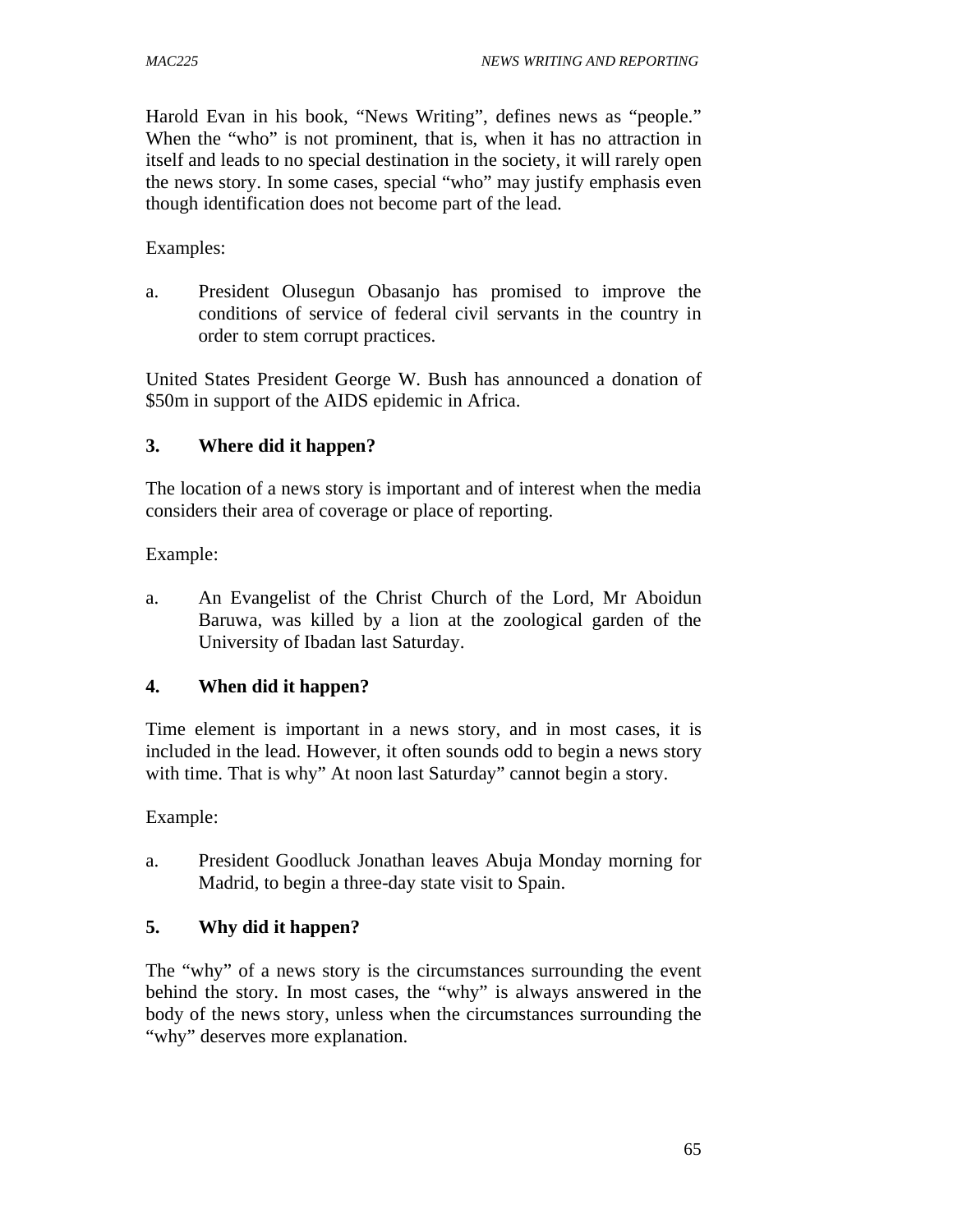Example:

a. INEC cannot remove Ngige based on his expulsion from the PDP. This clarification was made yesterday by the INEC Chairman, Abel Guobadia, to refuse claims credited to him.

#### **6. How did it happen?**

The "how" of a story is closely related to the "why." That is why the "how" and the "why" of the story is usually left for the second or third paragraph that form the body of the story. However, the "how" of a news story is mostly used to explain the process the event takes to become a news story.

Example:

a. Taiwanese police have rescued a wealthy businessman kidnapped and held for two weeks in the boot of a car while his captors demanded a ransom of 50 million Taiwan dollars.

#### **SELF-ASSESSMENT EXERCISE**

Justify why you may like to begin your news stories with any of the 5Ws and H.

#### **3.4 Components of the Story**

(This section is completely based on the work of the renowned News Writing and Reporting author, Melvin Mencher, 2010).

The components of a story are what the story must contain to be accepted. Mencher (2010) identifies seven of such components thus:

#### **a. Accuracy**

All information provided in a story must be accurate and the facts must also be verifiable.

#### **b. Attribution**

The sources which provided the reporter with information he or she used in writing his/her story must be properly identified.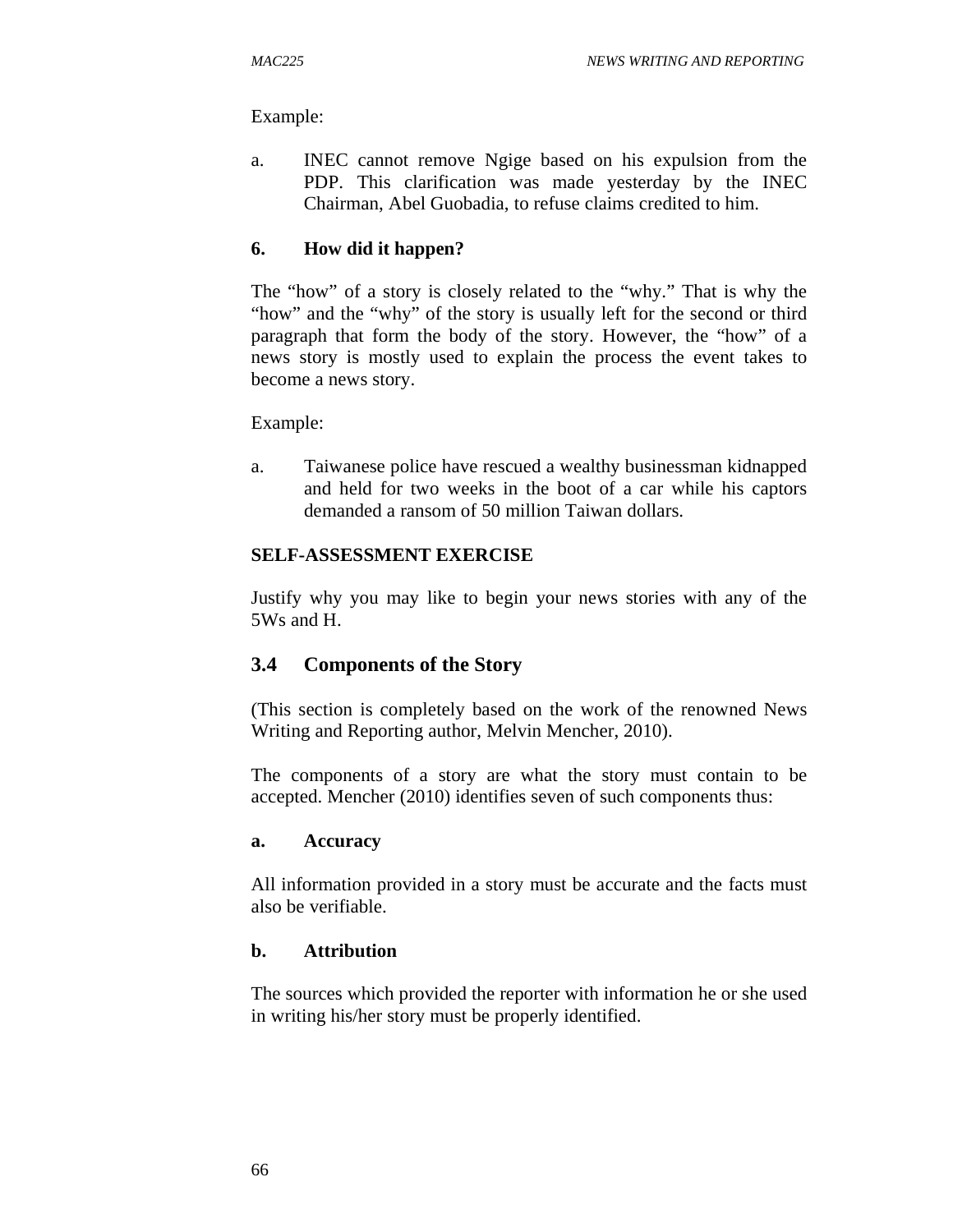#### **c. Complete**

A news story should contain the specifics that illustrate, prove and document the main point of the story.

#### **d. Balanced and Fair**

A news story should make sure all sides in a controversial issue are presented.

### **e. Objective**

The writer or reporter should never inject his or her own personal biases and prejudices into his or her story.

### **f. Brief and Focused**

The good news story should get to the point as quickly as possible and should keep to the point.

### **g. Well-written**

A good news story should be clear, direct, interesting and error-free.

## **4.0 CONCLUSION**

Good journalism starts by having good reporters who thrive upholding the ABC of journalism - Accuracy, Brevity and Clarity. Sometimes, these values are seen as moral necessities for the practice of the profession and should be upheld by anyone who wishes to make a name in the industry. The eight components of a story discussed in this section are just expansions of the ABC of journalism.

## **5.0 SUMMARY**

In this unit, you learnt the story structure where the inverted pyramid format, 5Ws and H were presented to you. You also studied the components of a story where seven of the most vital ones were also presented.

## **6.0 TUTOR-MARKED ASSIGNMENT**

- 1. Differentiate between a news story structure and style with that of a normal essay in English Language.
- 2. Discuss why the components of a story are vital to a journalist's credibility.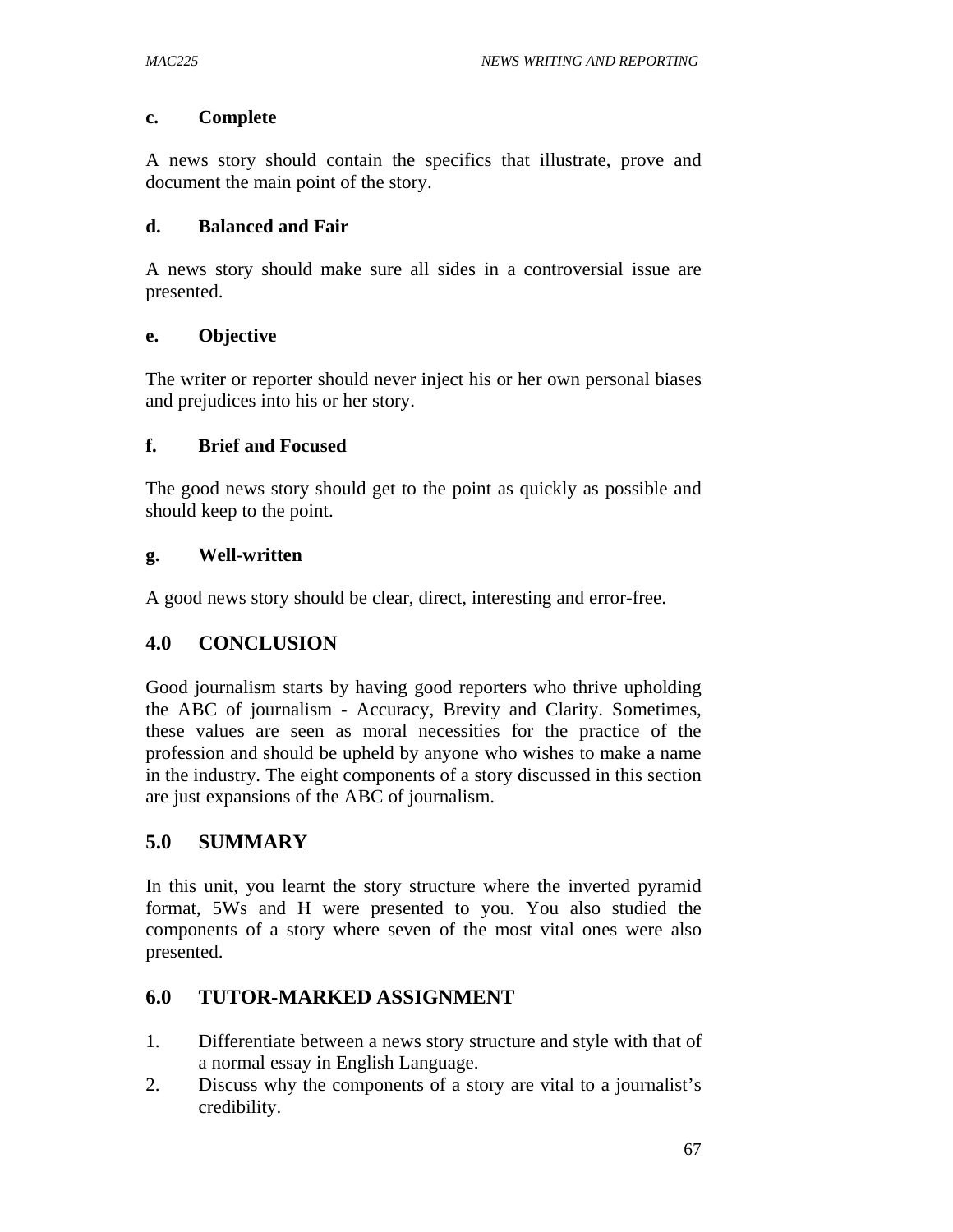- Bonder, F. F.; Davenport, J. R. & Drager, M. W. (2005). *Reporting for the Mass Media* (8th ed.). New York: Oxford University Press.
- Hule, B. D. & Anderson, D.A. (2003). *News Writing and Reporting for Today's Media.* Boston: McGraw-Hill Higher Education.
- Mencher, M. (2010). *Mencher's News Writing and Reporting* (11th ed.). Boston: McGraw-Hill Higher Education.
- Ogunsiji, M.A. (1989). *Introduction to Print Journalism.* Lagos: Nelson Publishers Limited.
- Stovall, J. G. (2006). *Writing for the Mass Media*. New York: Pearson Education.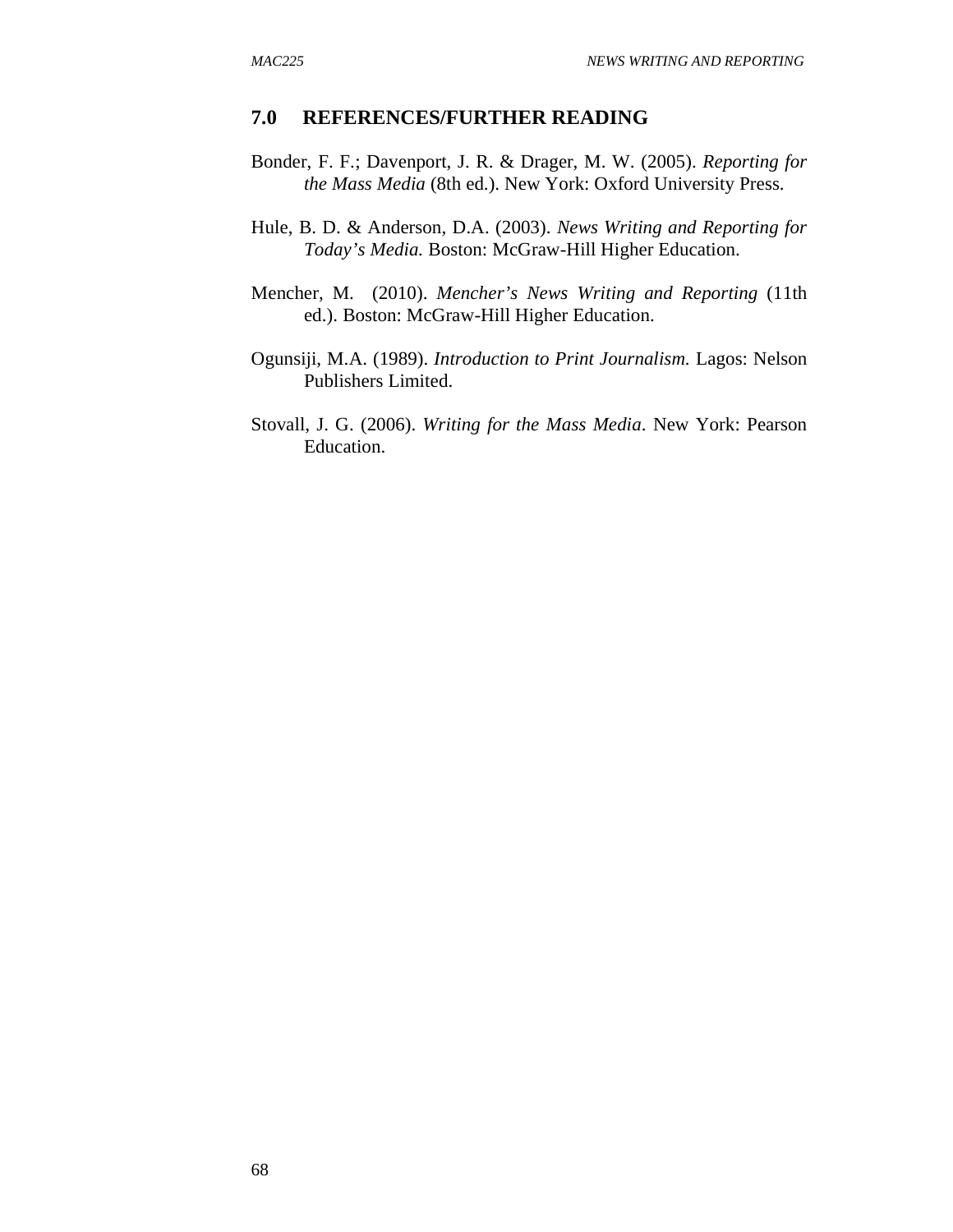## **UNIT 3 TYPES OF NEWS STORIES**

#### **CONTENTS**

- 1.0 Introduction
- 2.0 Objectives
- 3.0 Main Content
	- 3.1 The Straightforward News Story
		- 3.1.1 Hard News
		- 3.1.2 Soft News
		- 3.1.3 Human Interest News
		- 3.1.4 Expected News
		- 3.1.5 Unexpected News
	- 3.2 Investigative Stories
	- 3.3 Interpretation Stories
	- 3.4 In-Depth Stories
- 4.0 Conclusion
- 5.0 Summary
- 6.0 Tutor-Marked Assignment<br>7.0 References/Further Reading
- References/Further Reading

## **1.0 INTRODUCTION**

The challenge of news classification should not be seen as a simple one. This is because the characteristics of one type of story may be found to be some of the characteristics of another type. For instance, the difference between an in-depth story and an investigative story is purely a matter of degree of thoroughness. In broad terms, there are four major types of news stories:

- a. Straightforward news stories which include hard news, soft news and human interest news
- b. Investigative stories
- c. Interpretative stories
- d. In-depth News stories

## **2.0 OBJECTIVES**

At the end of this unit, you should be able to:

- identify and explain the different types of news stories
- list different types of news stories.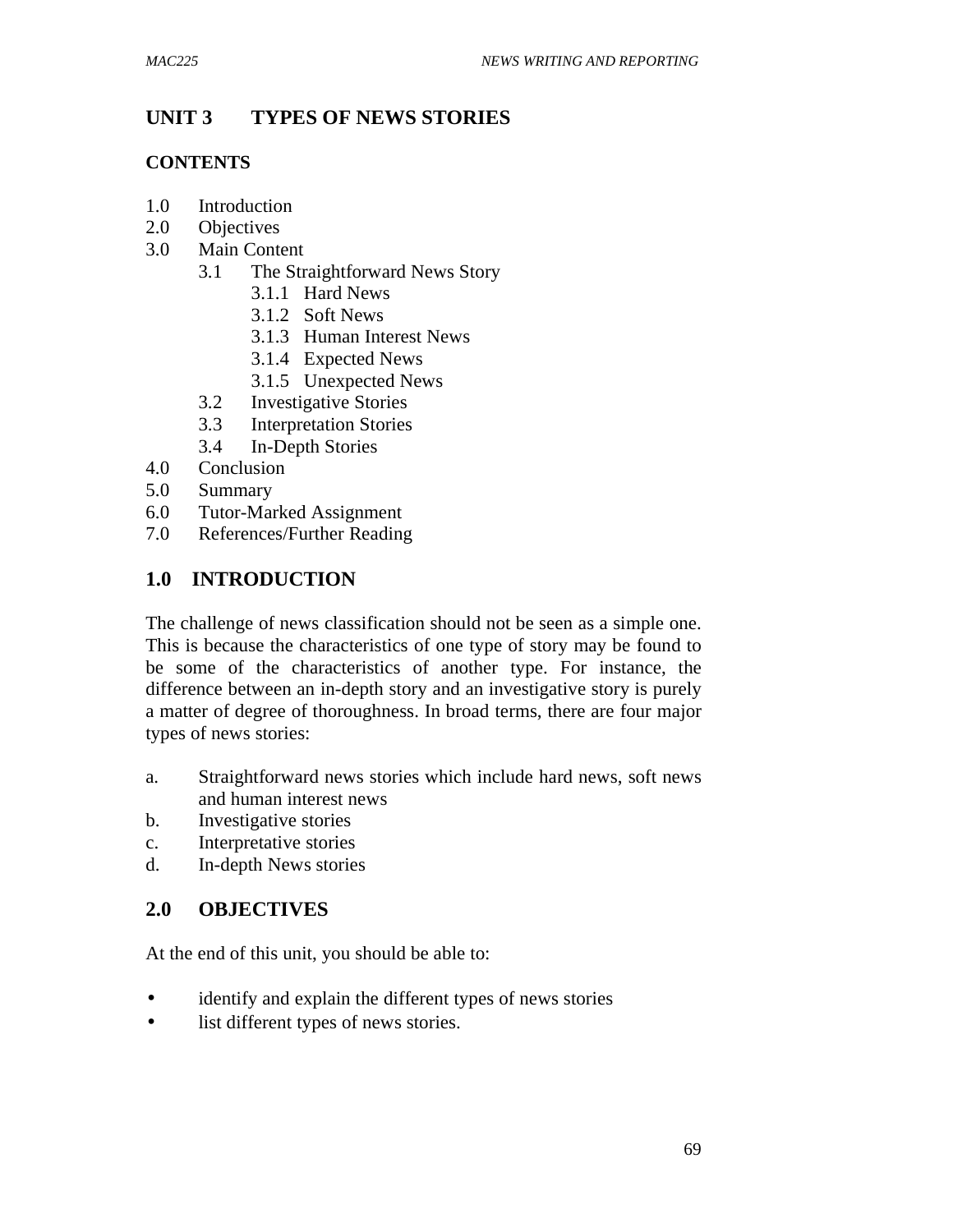# **3.0 MAIN CONTENT**

#### **3.1 The Straightforward News Story**

This is the product of the usual routine reporting. Most of the stories published in our commercial newspapers are straightforward news stories. Such stories are never interpreted, editorialised or laden with reporter's biases and prejudices. They are stories objectively and anchored on facts. The reporter adds or subtracts nothing from the facts on which the story is based.

A straightforward news story may be short or long, but it can hardly be long enough to occupy three-quarters of a page or a whole page. As a rule, its lead must answer to the 5Ws and H and the story, as a whole must leave no questions unanswered. The story must be simple, accurate concise and understandable. As stated earlier, straightforward news story may be subdivided into hard news, soft news and human-interest news.

## **3.1.1 Hard News**

Hard news stories are stories that deal with government, economic, social and political policies. They are stories with a lot of facts and figures. Stories concerning the annual budget, political and economic programmes are all hard news stories.

#### **3.1.2 Soft News**

These are stories about trends, fashion, entertainment personalities and lifestyles. The time element is not too emphasised in writing such news stories.

#### **3.1.3 Human Interest News**

These are stories valued more for their emotional impact or oddity. They usually arouse human feelings and conjure up sentiments and emotions in the persons who read them.

#### **3.1.4 Expected News**

Expected News is anticipated and therefore planned for. It usually flows from events that are scheduled in advance.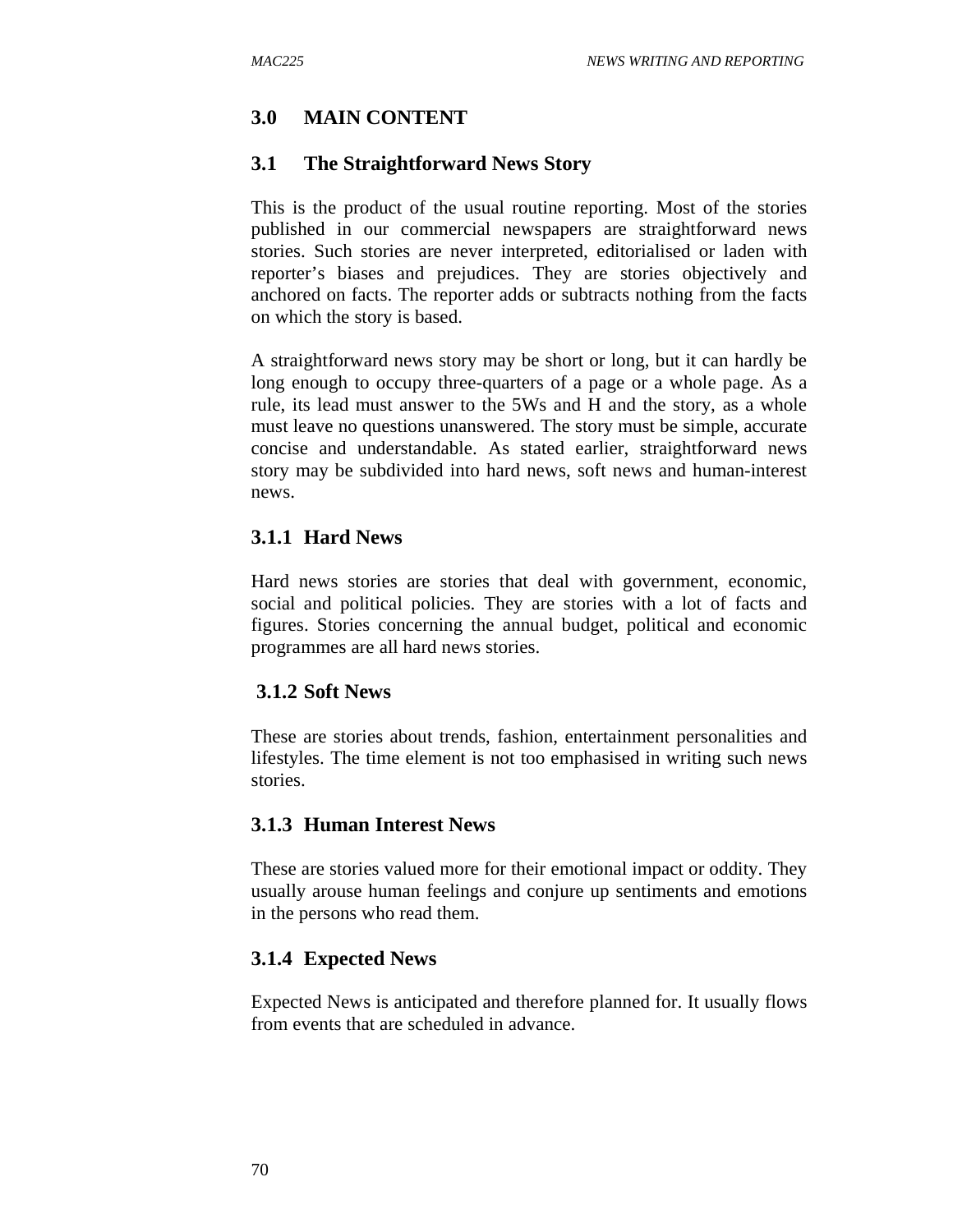# **3.1.5 Unexpected News**

Unexpected news is not anticipated. It takes people unawares. Examples include murders, natural disasters, accidents, and so on.

# **3.2 Investigative Stories**

These types of news hinges on the pursuit of information that has been concealed. Investigative stories therefore require the digging out of facts. The investigative reporter is not expected to inject his own biased ideas or opinions into his story. He is not expected to editorialise or interpret the facts. Examples of investigate stories that made headlines are – "The Watergate Scandal," "The Buharigate Scandal," and "Enwerengate," and so on.

# **3.3 Interpretative Stories**

This is a form of story in which the reporter is free to interpret the news the way he or she sees it. S/he is allowed to inject his own biased but expert opinion, editorialize and pass comments on the fact being reported. Interpretative stories require additional facts, detailed explanations and logical analysis. Examples include personality profiles and feature articles.

# **3.4 In-Depth Stories**

This is complete quality news reporting. In-depth story needs the full treatment and it needs backgrounding. It requires creative thinking and deep imagination on the part of the reporter and writer. Most newsmagazine stories are usually in-depth stories and there is little difference between an in-depth story and an investigative story.

## **SELF-ASSESSMENT EXERCISE**

Discuss four types of news stories.

# **4.0 CONCLUSION**

The challenge of classifying news is not a small one. However, reporters and writers alike should make efforts to understand the style demands of the different types and adhere strictly to such demands. It is unforgivable for a reporter to pass comments or twist facts in a straightforward news story.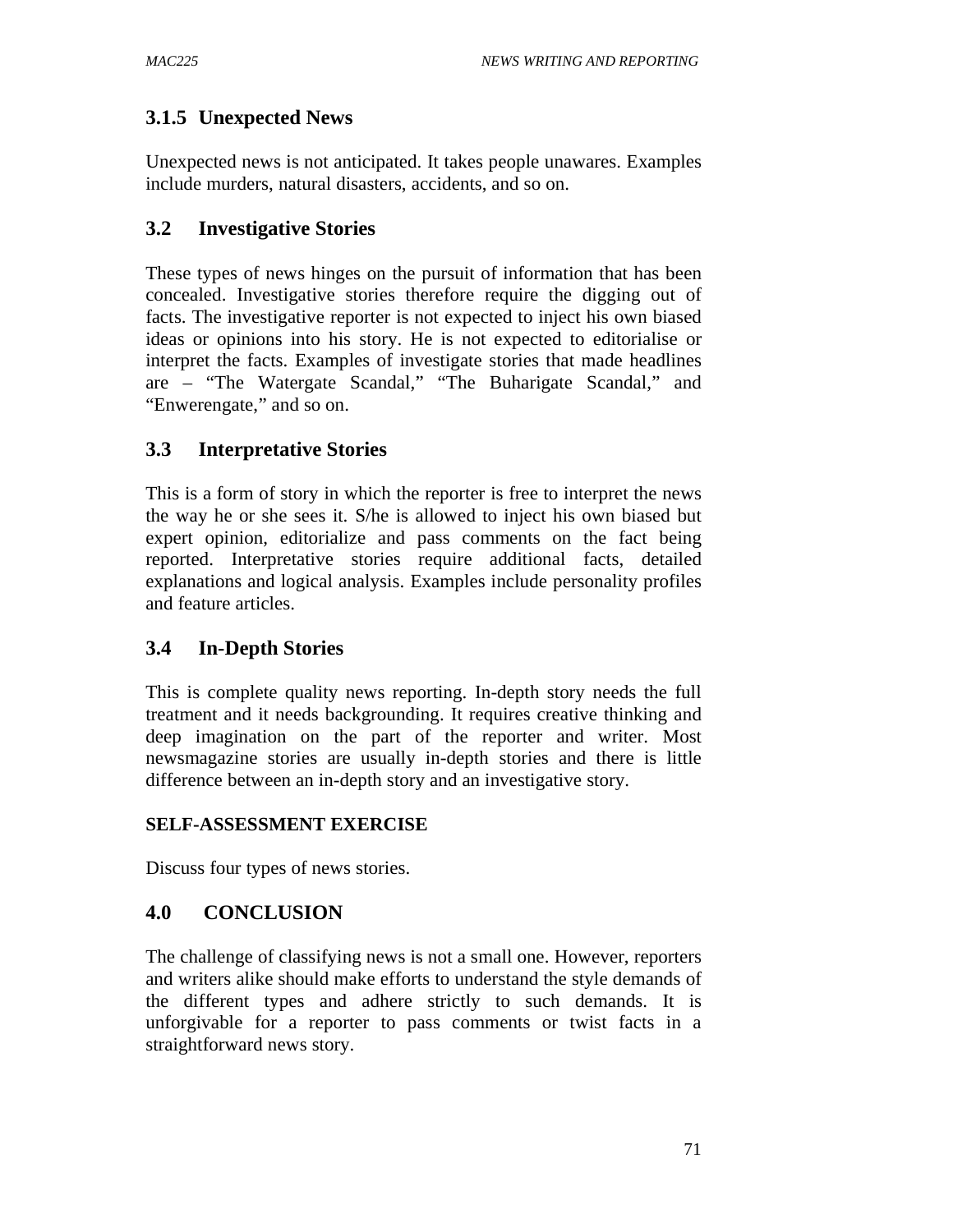## **5.0 SUMMARY**

This unit has exposed you to the different types of news stories and the demands of writing them. It is expected that you can now identify the different story types and attempt writing each one of them.

### **6.0 TUTOR-MARKED ASSIGNMENT**

- 1. Discuss the major differences between a straightforward news story and an in-depth story.
- 2. Discuss the major differences between hard news and soft news.

- Agbese, D. (2008). *The Reporters' Companion*. Lagos: Newswatch Books Limited.
- Bonder, F. F.; Davenport, J. R., & Drager, M. W. (2005). *Reporting for the Mass Media* (8th ed.). New York: Oxford University Press.
- Brooks, B.S.; et al. (1998). *News Reporting and Writing*. New York: St. Martin's Press.
- Charnley, M. (1996). *Reporting*. Toronto: Holt, Rinehart & Winston.
- Hule, B. D. & Anderson, D.A. (2003). *News Writing and Reporting for Today's Media.* Boston: McGraw-Hill Higher Education.
- Mencher, M. (2003, 2010). *Mencher's News Writing and Reporting*  (11th ed). Boston: McGraw-Hill Higher Education.
- Ogunsiji, M.A. (1989). *Introduction to Print Journalism.* Lagos: Nelson Publishers Limited.
- Sonaike, S.A. (1987). *Fundamentals of News Reporting.* Lagos, Nigeria: John West Publications.
- Stovall, J. G. (2006). *Writing for the Mass Media*. New York: Pearson Education.
- Walker, S. (1975). *News Writing*. Boston: Houghton Mifflin Company.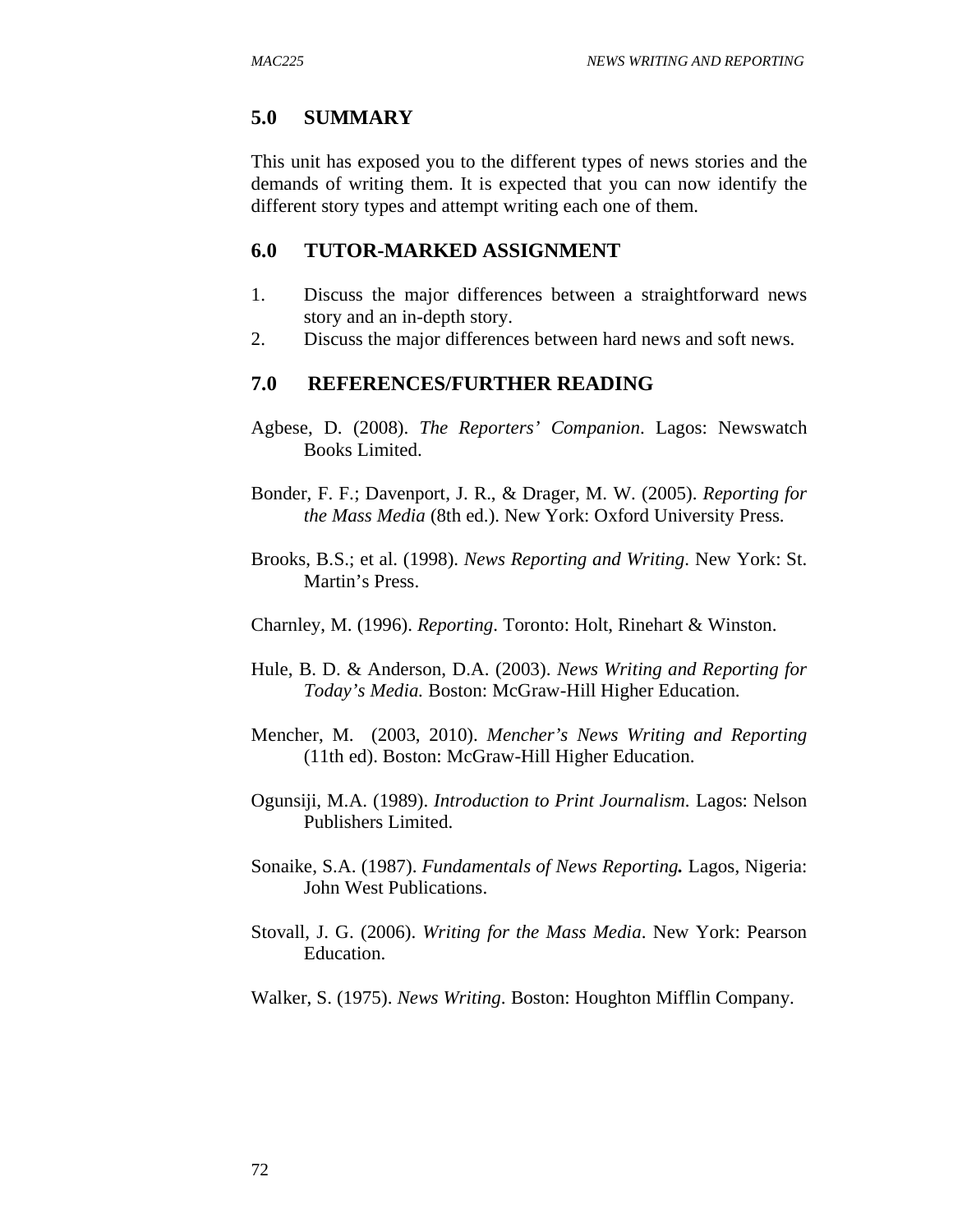# **UNIT 4 THE QUALITIES OF GOOD NEWS STORY**

#### **CONTENTS**

- 1.0 Introduction
- 2.0 Objectives
- 3.0 Main Content
	- 3.1 The Qualities of Good News Story
		- 3.1.1 Accuracy
		- 3.1.2 Objectivity
		- 3.1.3 Balance/Fairness
		- 3.1.4 Currency
		- 3.1.5 Clarity
		- 3.1.6 Brevity
		- 3.1.7 Attribution
		- 3.1.8 Complete
- 4.0 Conclusion
- 5.0 Summary
- 6.0 Tutor-Marked Assignment
- 7.0 References/Further Reading

### **1.0 INTRODUCTION**

Editors generally feel that some new stories are good while some are not. This is because news stories must meet some certain criteria for them to be adjudged good. These criteria are referred to as the qualities of a good news story.

#### **2.0 OBJECTIVE**

At the end of this unit, you should be able to:

• identify and explain the qualities of a good news story.

#### **3.0 MAIN CONTENT**

#### **3.1 The Qualities of Good News Story**

#### **3.1.1 Accuracy**

Accuracy is the pillar on which a news story rests. A news story can be regarded as accurate if all names, ages, addresses and direct quotations in the story are accurate and correct. Inaccuracy in news writing could lead to costly libel suits and a possible dismissal from your work. So, efforts must be made to ensure that the facts you used in writing any story are accurate to the best of your knowledge.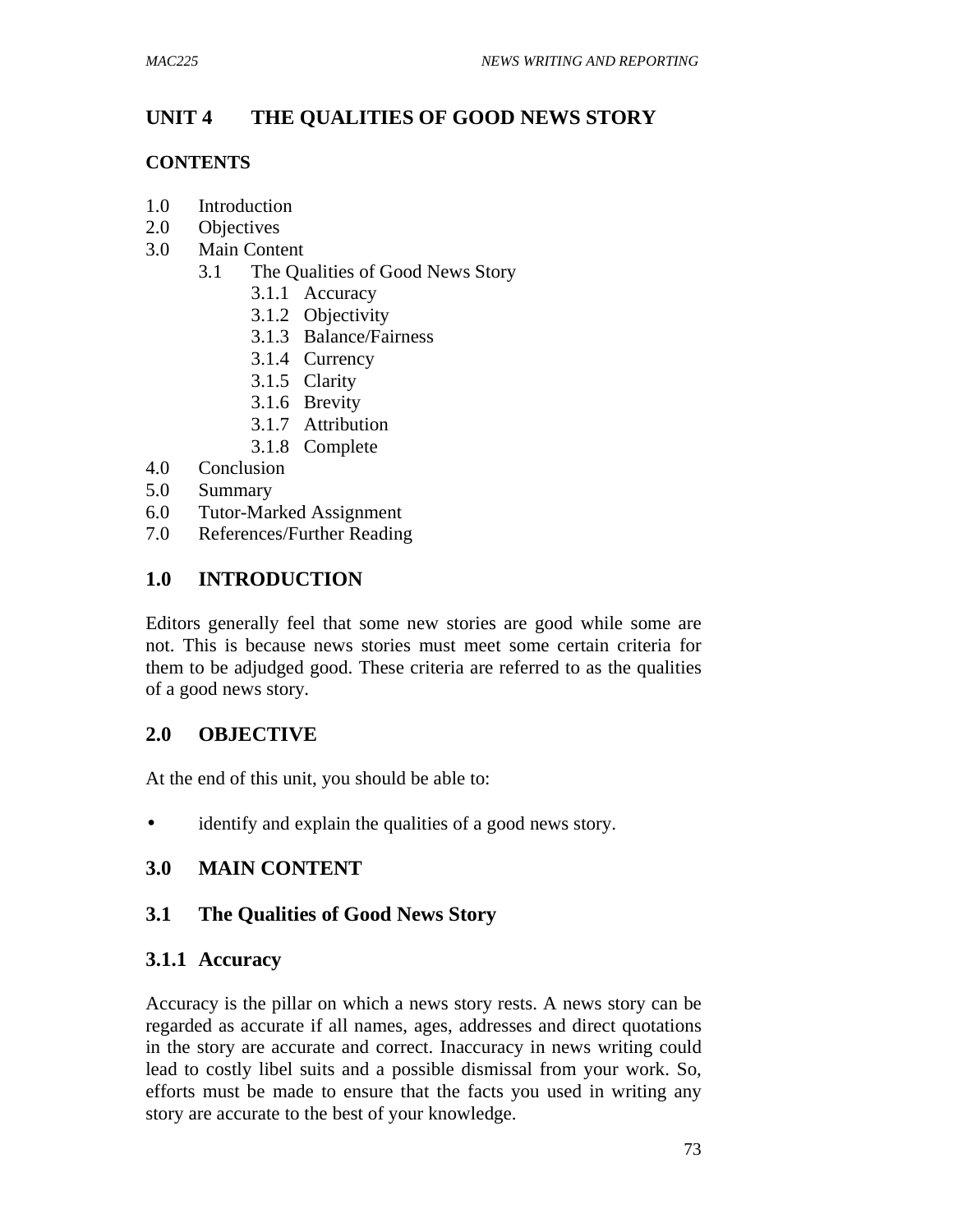# **3.1.2 Objectivity**

This presupposes that the reporter presents the reader with all sides of an issue and all the facts involved in the issue. This nature of presentation allows the reader to decide what these facts mean and whose side he or she has sympathy for. For a news story to be objective, it must not be slanted or editorialised. There is no room here for the reporter to inject his or her opinion; no matter how specialised such opinion may be regarded.

The objective criterion has generated a lot of arguments because people believe it is difficult to be objective when writing a news story. They assert that the word objective is relative and so mean different things to different people. Subjectivity could be displayed either in choice of words or in the choice of facts.

## **3.1.3 Balance/Fairness**

This entails treating all sides of a story equally without showing any form or evidence of bias and partiality. This could also be described as giving equal attention and prominence to the two sides of a story. In broadcasting, it is called the "Fairness Doctrine." The views expressed by opponents on an issue must be given adequate coverage without any form of preferential treatment to any of the opposing views. Balancing up a news story is tasking indeed. Unless a reporter remains objective, he or she will miss out this crucial requirement.

## **3.1.4 Currency**

Yesterday's news is no longer news. It is stale and no longer meant for consumption. A momentary delay in getting a story across to consumers as soon as it breaks could make it stale. The reporter should therefore be current in his or her search for news. A news story must be something new that has just happened.

#### **3.1.5 Clarity**

News stories must be written in clear, simple and easily comprehensible language. To achieve this, a reporter is advised to use simple and unambiguous words; simple sentences that mean exactly what the writer intends them to mean, and good grammar and punctuation that will bring the actual meaning closest to comprehension.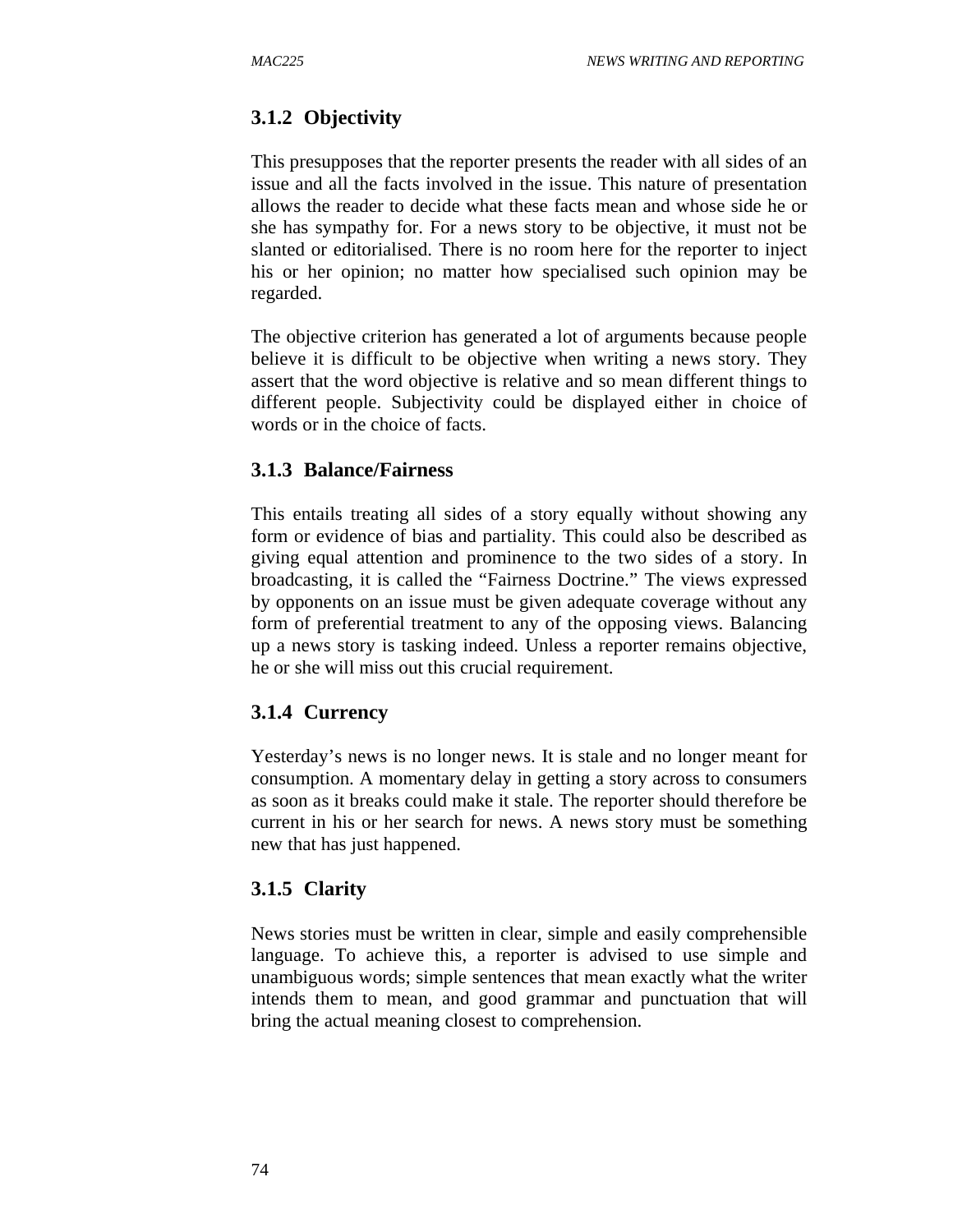# **3.1.6 Brevity**

For a news story to attract the attention of both the editor and the readers, it must be very brief, clear and simple. Most readers are in such a hurry to read an entire story in a newspaper. Therefore, it is advisable to tell the news in such a concise manner as to maintain the interest of the reader. This criterion gave rise to the adoption of the inverted pyramid form and the summary lead.

## **3.1.7 Attribution**

This is all about identifying the sources that provided information in the course of writing the story. Attribution help place a quote in proper context and also validate the claims of the reporter. It improves the overall credibility of the story.

## **3.1.8 Complete**

According to Mencher (2010), complete stories are written by reporters who anticipate and answer the questions their readers, viewers and listeners will ask. The complete story contains the specifics that illustrate, prove and document the main point of the story.

#### **SELF-ASSESSMENT EXERCISE**

Discuss five primary qualities you think a good news story should have.

#### **4.0 CONCLUSION**

In the newspaper business, there will continue to be rejection and acceptance of copies. This is majorly because not every copy submitted will find itself in the day's edition of the newspaper. To be accepted, a story must have all the qualities discussed in this unit.

## **5.0 SUMMARY**

This unit dealt with the qualities of a news story. It is our expectation that you are now familiar with the reasons why some stories are rejected why others are not. The stories that lack some or most of the qualities discussed in this unit are most likely going to be rejected.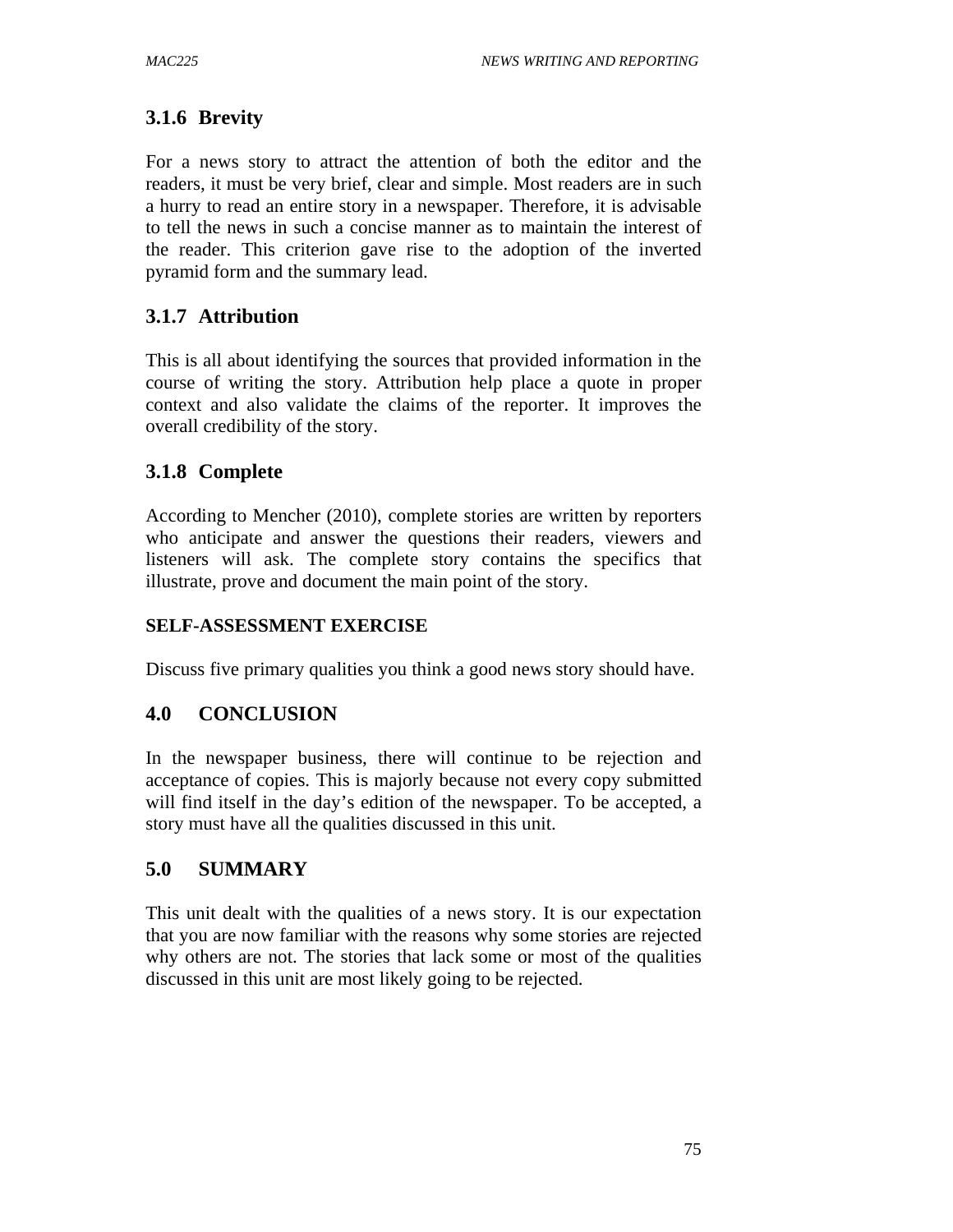#### **6.0 TUTOR-MARKED ASSIGNMENT**

- 1. Give three solid reasons why "attribution" is very vital to a story's completeness.
- 2. Is "objectivity" a realistic quality for a news story? Support your position with relevant facts.

- Agbese, D. (2008). *The Reporters' Companion*. Lagos: Newswatch Books Limited.
- Bonder, F. F., Davenport, J. R., & Drager, M. W. (2005). *Reporting for the Mass Media* (8th ed.). New York: Oxford University Press.
- Brooks, B.S.; *et al.* (1998). *News Reporting and Writing*. New York: St. Martin's Press.
- Charnley, M. (1996). *Reporting*. Toronto: Holt, Rinehart & Winston.
- Hule, B. D. & Anderson, D.A. (2003). *News Writing and Reporting for Today's Media.* Boston: McGraw-Hill Higher Education.
- Mencher, M. (2003, 2010). *Mencher's News Writing and Reporting*  (11th ed.). Boston: McGraw-Hill Higher Education.
- Ogunsiji, M.A. (1989). *Introduction to Print Journalism.* Lagos: Nelson Publishers Limited.
- Sonaike, S.A. (1987). *Fundamentals of News Reporting.* Lagos, Nigeria: John West Publications.
- Stovall, J. G. (2006). *Writing for the Mass Media*. New York: Pearson Education.
- Walker, S. (1975)*. News Writing*. Boston: Houghton Mifflin Company.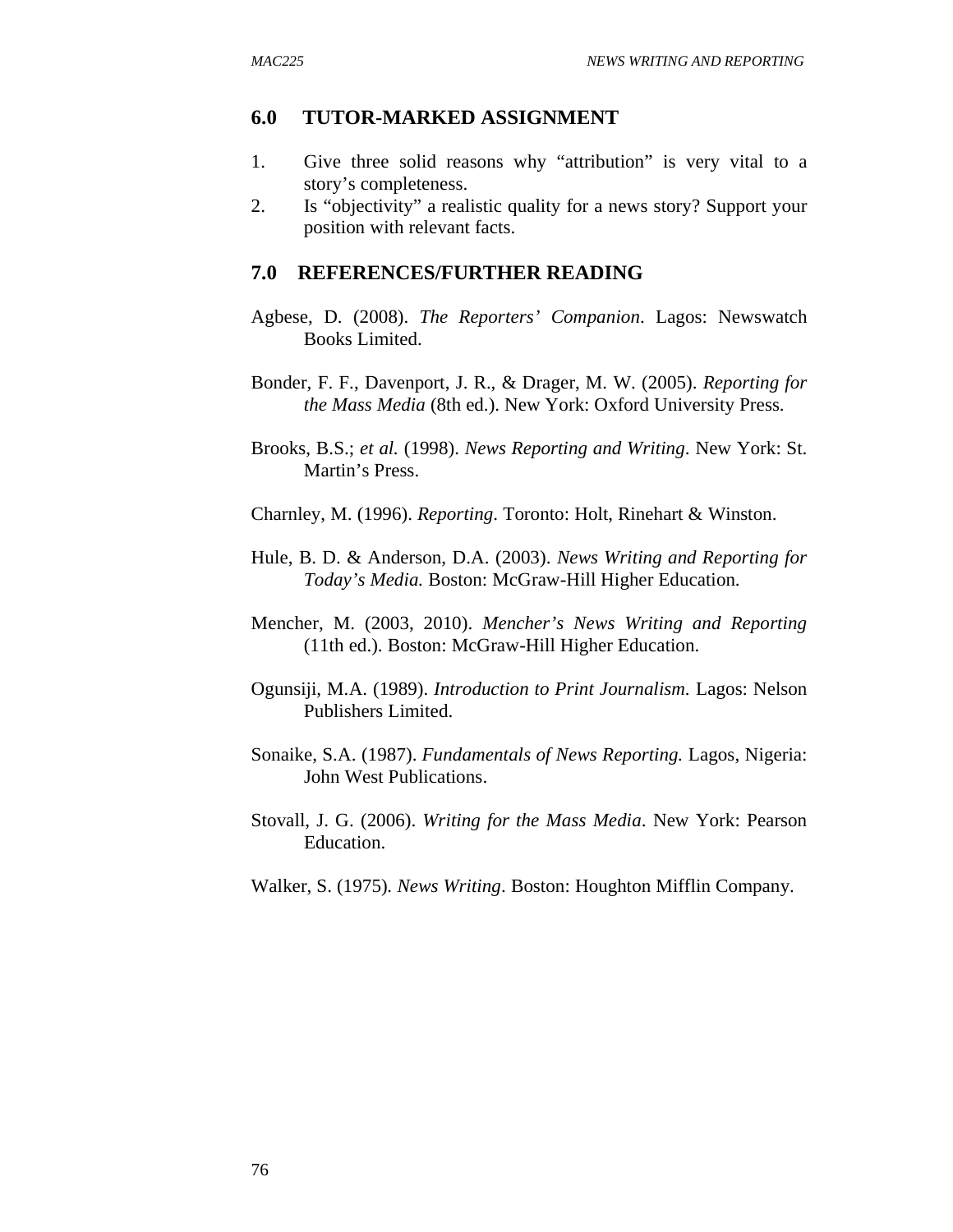## **UNIT 5 REPORTER'S CHECKLIST**

#### **CONTENTS**

- 1.0 Introduction
- 2.0 Objective
- 3.0 Main Content
	- 3.1 Checklist before a Reporter Writes a Story
- 4.0 Conclusion
- 5.0 Summary
- 6.0 Tutor-Marked Assignment
- 7.0 References/Further Reading

# **1.0 INTRODUCTION**

Information is the key to good reporting. The reporter is expected to collect enough information and put it together to make meaning to the readers. Because facts are the ingredients used in writing a good story, a reporter must always have a checklist of this before the actual writing process begins.

## **2.0 OBJECTIVE**

At the end of this unit, you should be able to:

• identify should be in a checklist before a reporter writes a story.

## **3.0 MAIN CONTENT**

#### **3.1 Checklist before a Reporter Writes a Story**

The checklist before a reporter writes a story is based on the practical work and writing of Agbese (2008) as discussed below.

#### **a. Do I have all the information I need to write a complete story?**

A reporter must make sure all the required information are in before the writing process begins proper. A good reporter usually asks himself or herself the questions his or her readers will ask and find answers to the questions.

**b. Have I covered all the angles, interviewed everyone concerned and verified all the information given to me by the various sources?**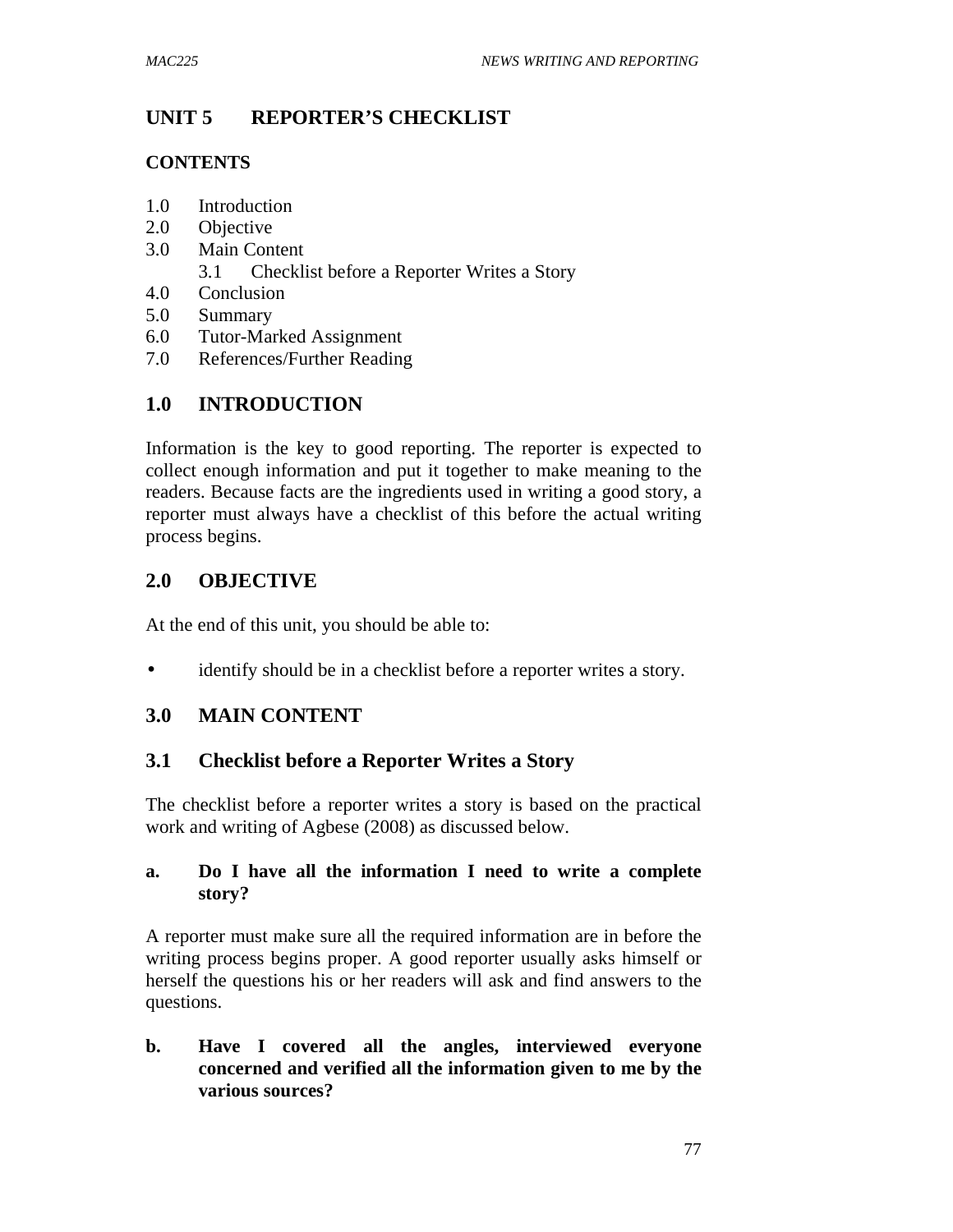An attempt to answer this question in the affirmative will definitely lead to a well-written and complete story. Any reporter who is in the habit of asking himself/herself this question and then making concerted efforts to find answers to it will end up an award-winning reporter.

#### **c. Have I answered all the questions posed by the 5Ws and H?**

The 5Ws and H raise questions whose answers summarize all that a reader needs to know about an event. Every reporter should make attempt to find answers to the questions they ask.

### **d. Am I clear in my mind what sort of story I want to write?**

If the reporter has any doubts in his/her mind about the sort of story he/she intends to write, then something is wrong.

#### **e. Do I fully understand the story I am about to write?**

This follows from point 4 above. The reporter must fully understand the sort or type of story he/she is about to write by appreciating the nature of facts available and the possible consequences of the story's release.

#### **SELF-ASSESSMENT EXERCISE**

Discuss the checklist a reporter must take note of before writing his report.

# **4.0 CONCLUSION**

This checklist is not exhaustive. There could be many more even some developed by reporters themselves to assist them in delivering quality. However, if the answers are provided to the questions asked in the checklist, then the reporter is ready to write the story.

## **5.0 SUMMARY**

In this chapter, you learnt some of the items that must be available to you as a reporter before you write a story that could get you positive attention.

## **6.0 TUTOR-MARKED ASSIGNMENT**

Discuss the question posed by the 5Ws and H and state why they are important to a story's completeness.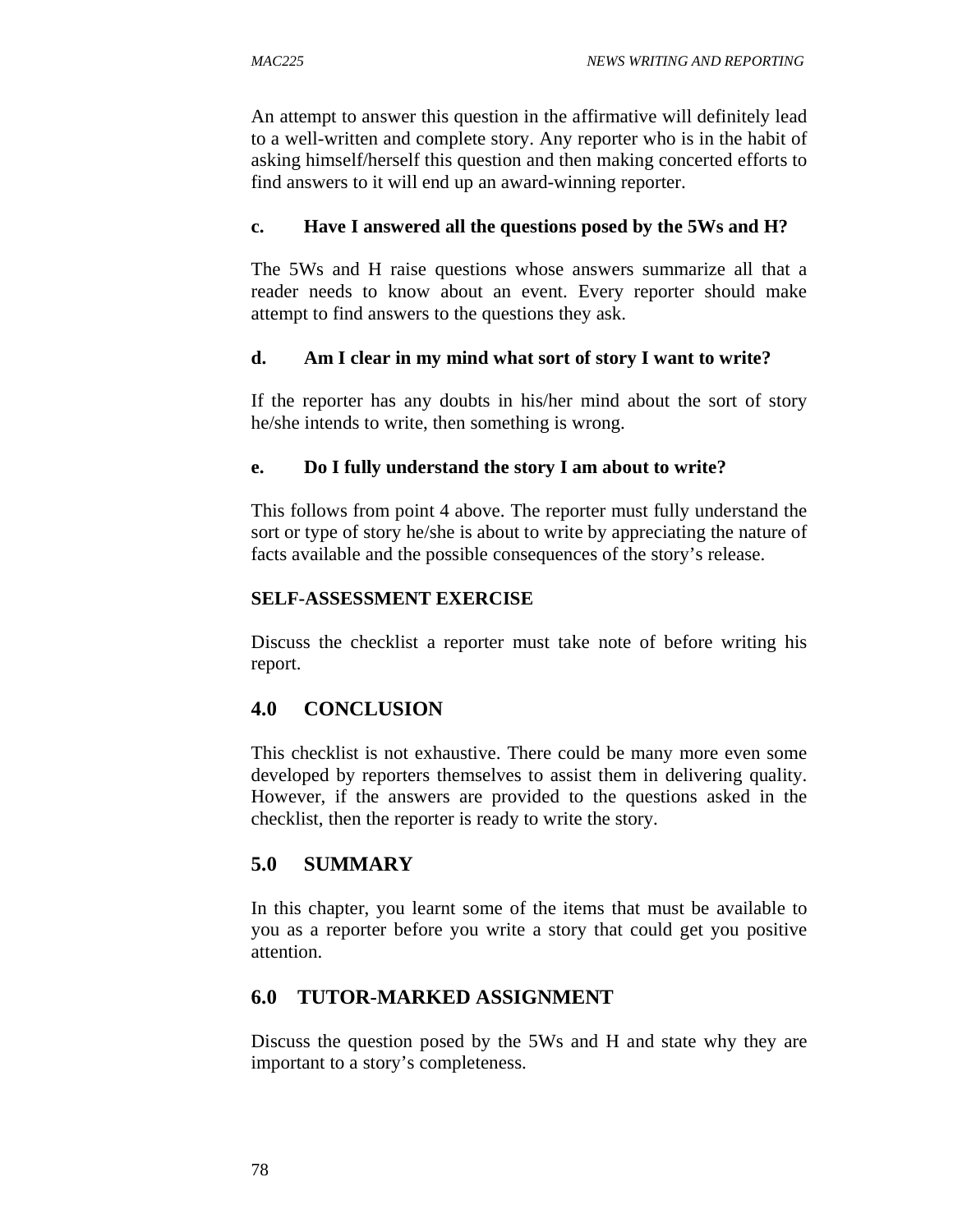- Agbese, D. (2008). *The Reporters' Companion*. Lagos: Newswatch Books Limited.
- Hule, B. D. & Anderson, D.A. (2003). *News Writing and Reporting for Today's Media.* Boston: McGraw-Hill Higher Education.
- Mencher, M. (2003, 2010). *Mencher's News Writing and Reporting*  (11th ed.). Boston: McGraw-Hill Higher Education.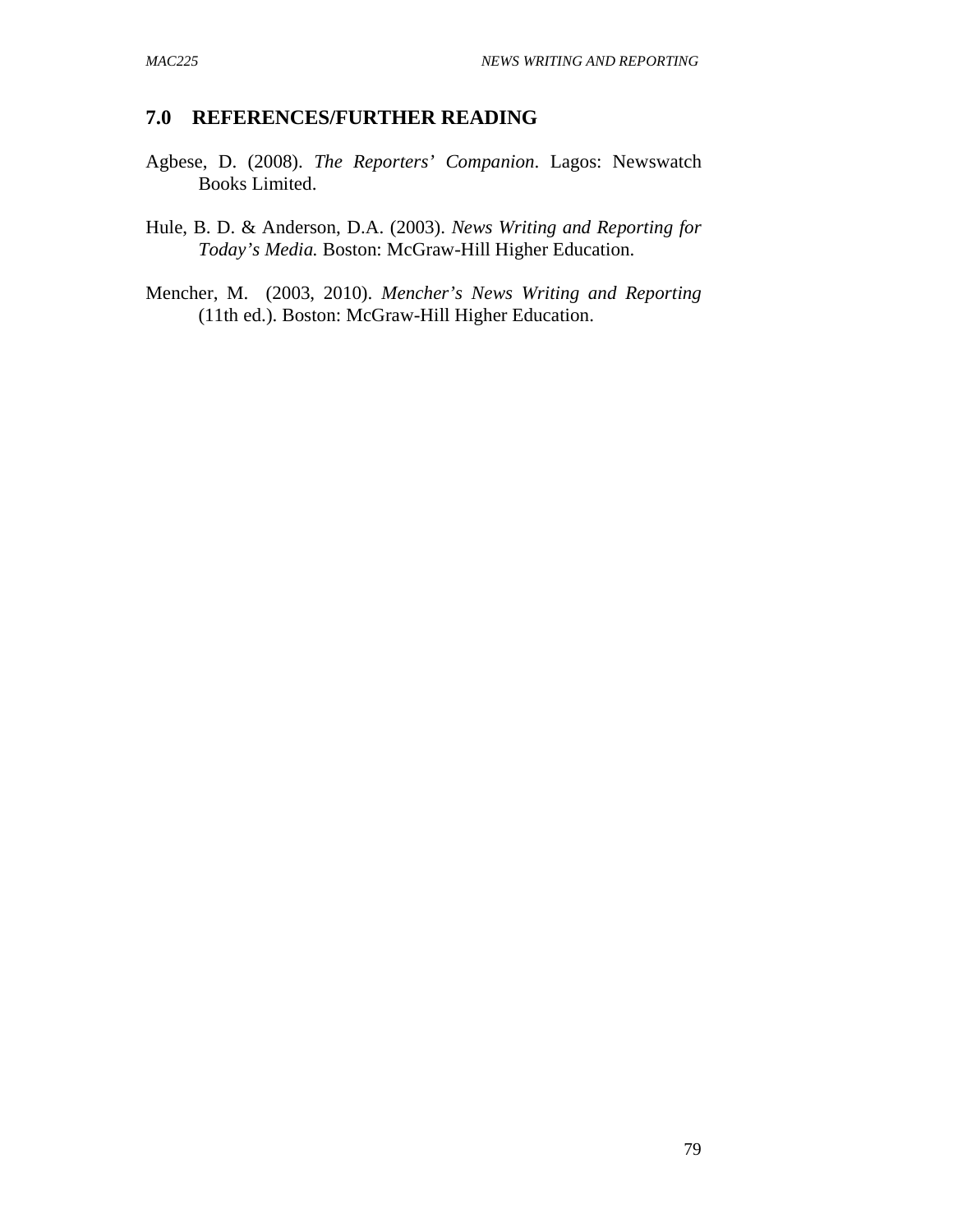## **MODULE 4 NEWS WRITING AND REPORTING FOR THE BROADCAST MEDIA**

- Unit 1 Criteria for Selecting Broadcast Stories
- Unit 2 Style
- Unit 3 Features/Structure of a Broadcast News Story
- Unit 4 Writing a Broadcast Copy

## **UNIT 1 CRITERIA FOR SELECTING BROADCAST STORIES**

#### **CONTENTS**

- 1.0 Introduction
- 2.0 Objectives
- 3.0 Main Content
	- 3.1 Criteria for Selecting Broadcast Stories
		- 3.1.1 Timeliness
		- 3.1.2 Information and Explanation
		- 3.1.3 Audio or Visual Impact
		- 3.1.4 The facts
	- 3.2 The Don'ts of a Broadcast Copy
- 4.0 Conclusion
- 5.0 Summary
- 6.0 Tutor-Marked Assignment
- 7.0 References/Further Reading

#### **1.0 INTRODUCTION**

Broadcast news stories are written differently when compared to print news stories that we have been dealing with in our earlier units. Broadcast stories are written to be easily understood. According to Mencher (2010:195), "to write effectively for radio you must unlearn the prose writer's rules about sentence structure. Disregard such forms as dependent clauses and balanced sentences. You can even forget the first grammatical rule you ever learned – that a sentence must have a subject and a verb. Some of radio's most effective sentences are not complete sentences at all. They are descriptive phrases. They save a lot of words and go over very smoothly on the air".

These make broadcast copies a little more technical than the usual prose copies. This unit shall therefore focus on the criteria for selecting broadcast copy and the things a broadcaster cannot do when preparing a broadcast copy.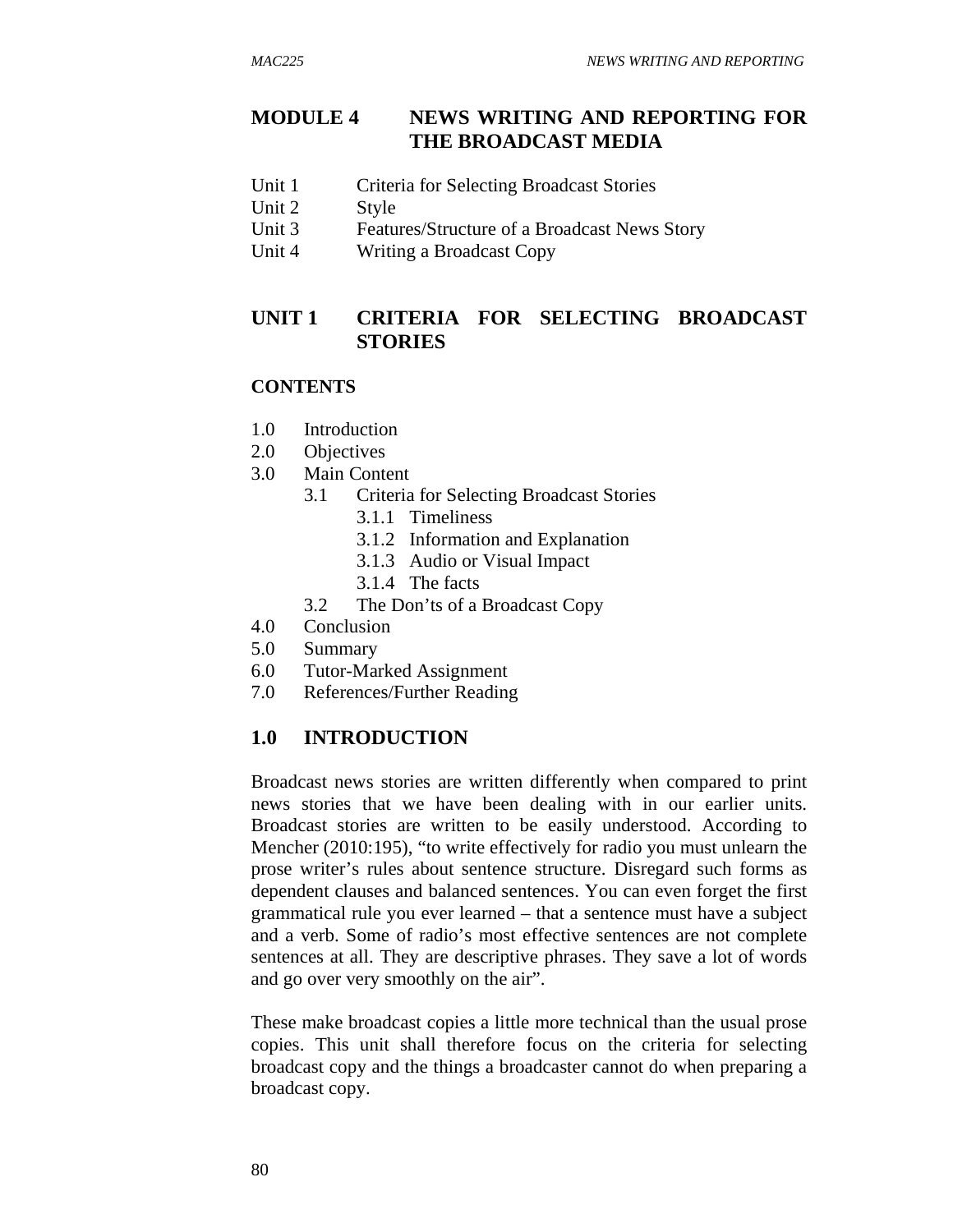### **2.0 OBJECTIVES**

At the end this unit, you should be able to:

- explain the criteria for selecting broadcast stories
- explain the don'ts of a broadcast copy
- distinguish between writing for the print and the broadcast media.

#### **3.0 MAIN CONTENT**

#### **3.1 Criteria for Selecting Broadcast Stories**

There are many reasons why a broadcast news story may be rejected in the newsroom. Apart from the universally accepted standards, different broadcast stations have other unique parameters that their reporters must follow in writing for the station. However, the following could be regarded as some of the criteria that are generally applied in selecting broadcast news stories.

### **3.1.1 Timeliness**

Timeliness as a news value is more important to the broadcast news writer than to the print reporter and writer. Print journalists tend to work on daily cycles but broadcast journalist work on hourly or less cycles. Generally, a news broadcaster has to "go to press" many times a day, particularly if he is working on radio. The news must be up to the minute. News that is more than an hour old may be too stale for broadcast selection (Aworo, 2005 in Folarin *et al*). So, timeliness is a core criterion in selecting broadcast copies.

#### **3.1.2 Information, not Explanation**

Broadcast news writers always look for selection stories that do not need a lot of explanations in order for listeners or viewers to understand them easily. They prefer stories that are relatively simple and can be told in a simple and straightforward manner. The suggested maximum length for most TV newscast is about 2 minutes; the normal length should be about 20 to 30 seconds (Aworo, 2005 in Folarin *et al).* What is important to the broadcaster is giving information not explaining in details what happened. In essence, the broadcast news story concentrates on the WHAT and WHERE and delves less into the WHY and HOW of events because of the airtime allocated to the story (Obe, 2005). Every broadcast news writer must have this understanding if he or she intends to write acceptable copies.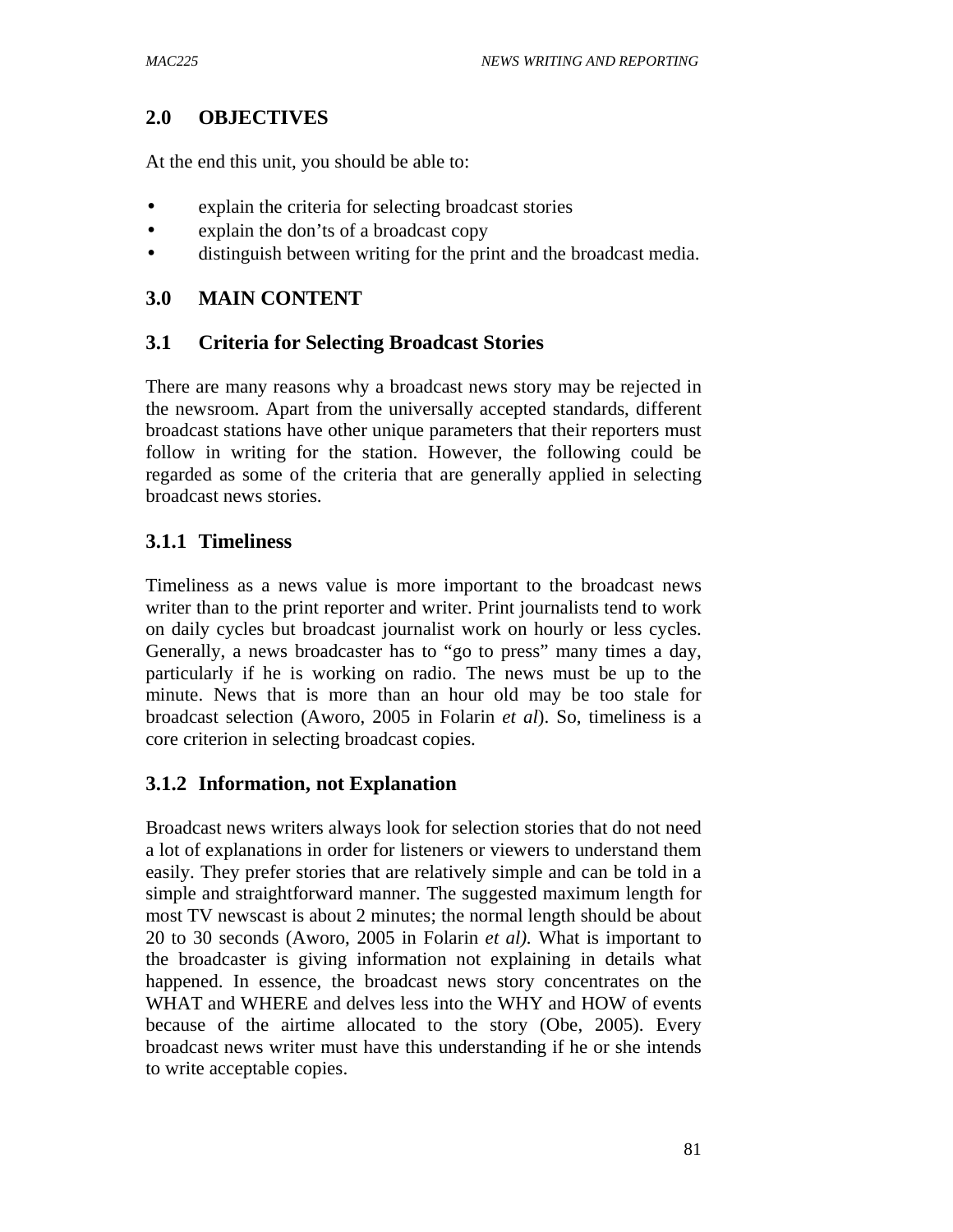### **3.1.3 Audio or Visual Impact**

Broadcast news editors will always select stories that the audience can hear or see. As a broadcast news writer, always write for the ear or eye if you want your copy selected all the time. This is because news events that have good visual appeals to the audience are usually hot cake. Some broadcast news events are selected because they have both visual and audio effects that the public want.

#### **3.1.4 The Facts**

In the course of an assignment, many facts will be thrown up at the reporter. It is his or her duty to organise these facts into some sort of order. Do not forget that broadcast reports do not require do much detail; it becomes important that the reporter must organise the facts in such a way that the important details are not lost. The best practical way to go about this is to fully understand the facts you want to base your story on before you begin the writing process. Afterwards, you could write from your memory and only use the facts to crosscheck. This technique when expertly used results in concise, clear copy.

#### **Other Criteria**

A broadcast story that must be accepted according to Mencher (2010) should use everyday language, written in short sentences, limit every sentence to one idea, use the present tense whenever appropriate and usually the story should confine itself to one overriding theme.

#### **3.2 The Don'ts of a Broadcast Copy**

- a. Do not scare listeners
- b. Do not give orders
- c. Do not start a story with:
- "As expected"
- "In a surprise move"
- "A new development today"
- "Our top story tonight is"
- "There is" or "It is"
- A participial phrase
- A personal pronoun
- A question
- A quotation
- An unknown or unfamiliar name
- Someone's "making news" or "making history"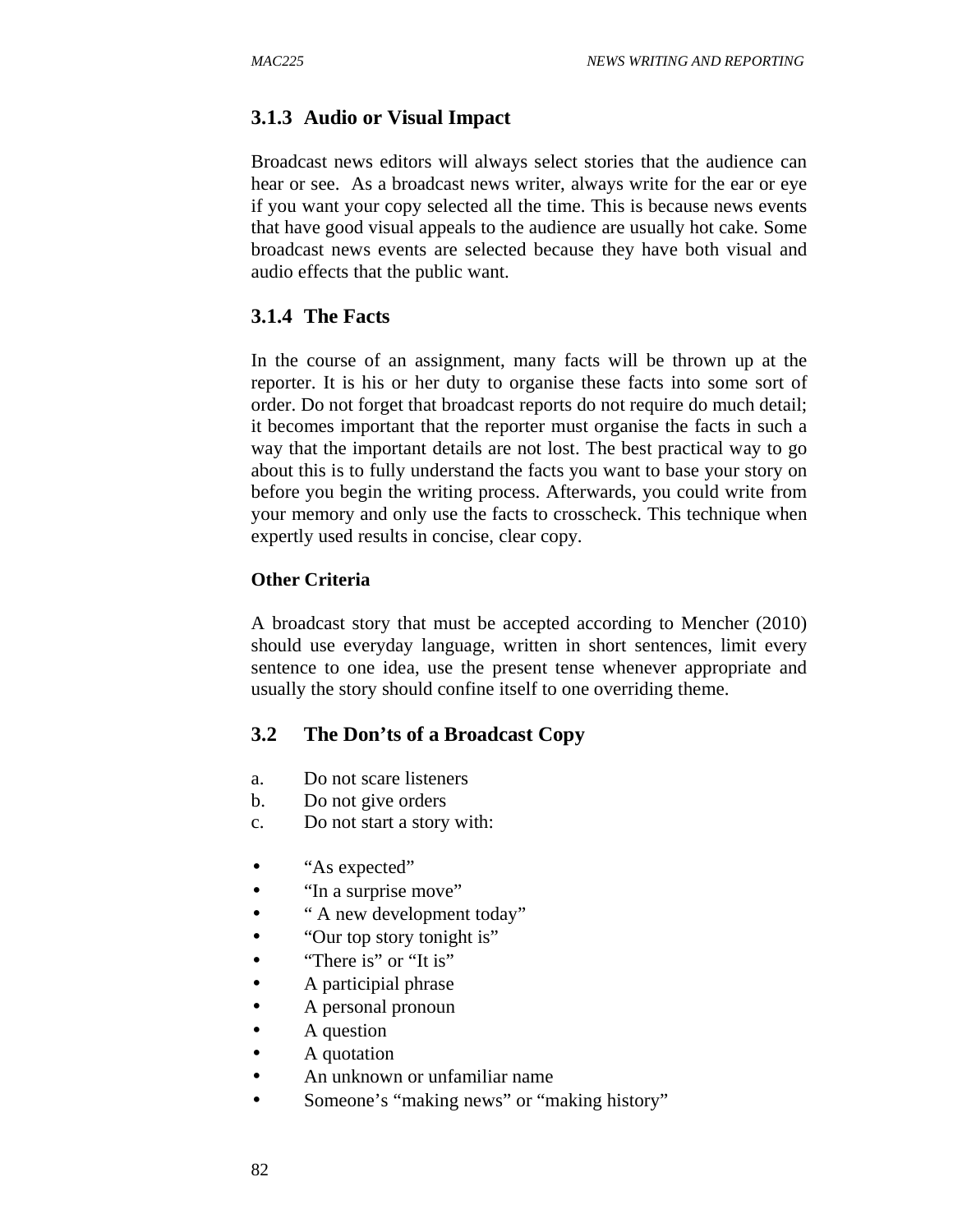- "Another", "more" or "once again".
- d. Do not characterise news as good or bad
- e. Do not use any form of "to be" as the main verb in your lead
- f. Do not bury the verb in a noun
- g. Do not use "yesterday" or "continues" in your first sentence
- h. Do not use "no", "not" and negatives in your first sentence
- i. Do not use newspaper style, language or rituals
- j. Do not cram too much information into a story
- k. Do not lose or mislead a listener
- l. Do not make a factual error

Adapted from Mencher, Melvin (2010). *Mencher's News Writing and Reporting* (11th ed.). Boston: McGraw-Hill Higher Education.

#### **SELF-ASSESSMENT EXERCISE**

Explain 10 don'ts of a broadcast news copy.

#### **4.0 CONCLUSION**

From our discussion so far, it is obvious that broadcast news serves a purpose different from the print output. It is basically intended to provide the audience with information without necessarily bugging them down with so many details. How to go about doing this correctly is the focus of the unit which concentrated on the criteria for selecting a broadcast story.

## **5.0 SUMMARY**

This unit focused on the criteria for selecting a broadcast copy and the things a broadcast news reporter is not expected to do in the course of preparing and writing a broadcast news story.

## **6.0 TUTOR-MARKED ASSIGNMENT**

- 1. Justify with four valid reasons why a broadcast copy is more interested in giving out information and not details.
- 2. How will you use facts in writing a typical broadcast story?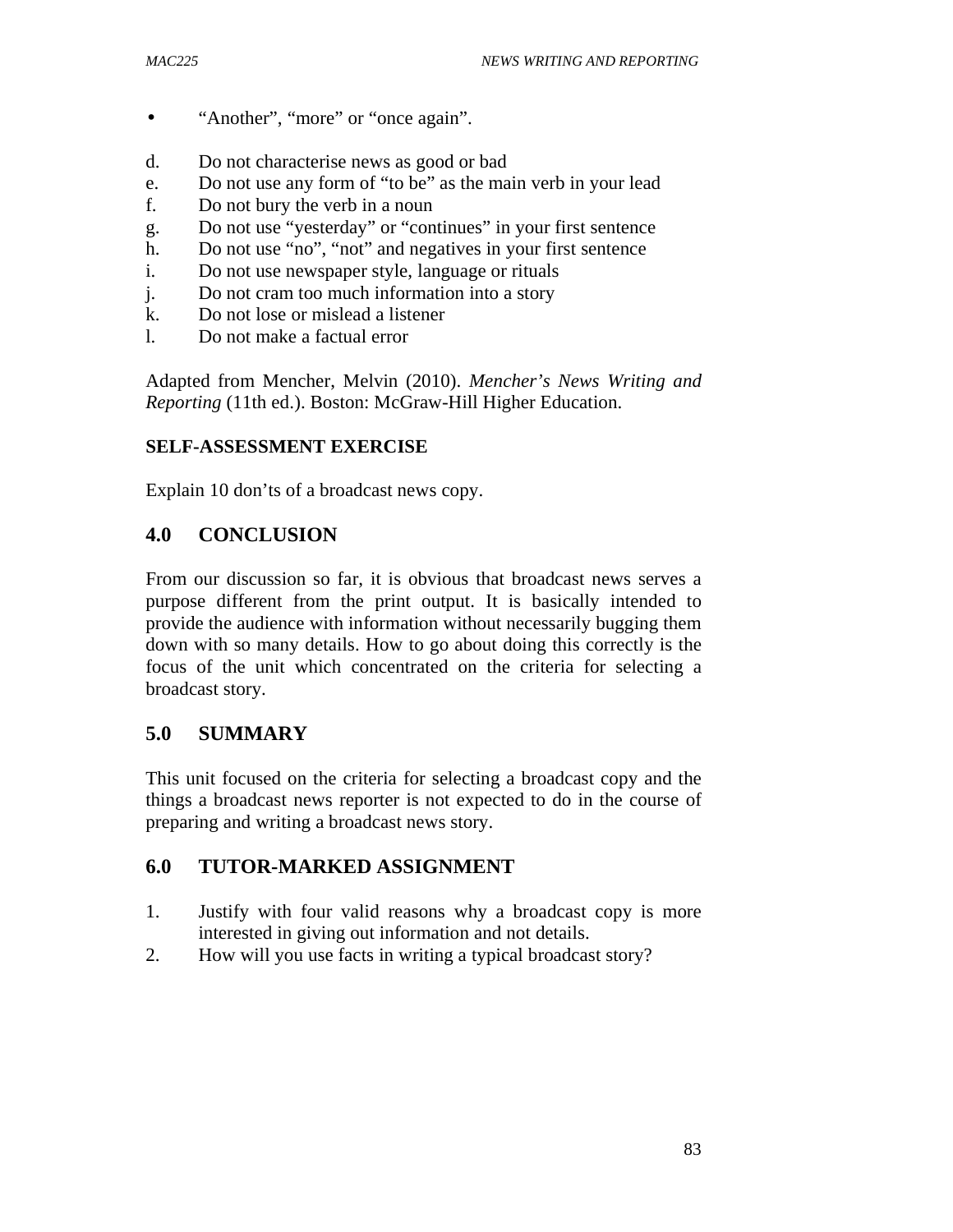- Agbese, D. (2008). *The Reporters' Companion*. Lagos: Newswatch Books Limited.
- Bonder, F. F., Davenport, J. R., & Drager, M. W. (2005). *Reporting for the Mass Media* (8th ed). New York: Oxford University Press.
- Brooks, B.S., et al. (1998). *News Reporting and Writing*. New York: St. Martin's Press.
- Charnley, M. (1996). *Reporting*. Toronto: Holt, Rinehart & Winston.
- Folarin, et al. (Eds.). (2006). *Themes in Communication Writing*. Lagos: SMC.
- Harper, C. and the Indiana Group (1998). *Journalism 2001*. Madison: Coursewise Publishing.
- Hule, B. D. & Anderson, D.A. (2003). *News Writing and Reporting for Today's Media.* Boston: McGraw-Hill Higher Education.
- Mencher, M. (2010). *Mencher's News Writing and Reporting* (11th ed.). Boston: McGraw-Hill Higher Education.
- Mencher, M. (2003). *News Reporting and Writing* (9th ed.). San Francisco: McGraw-Hill.
- Moemeka, A. (2000). *Reporter's Handbook: An Introduction to Effective Journalism*. Kearney, USA: Morris Publishing.
- Obe, J. (2005). *Reporting Diverse Areas: A Concise Text*. Akure: SMC.
- Rich, C. (1999). *Writing and Reporting News: A Coaching Method* (3rd ed.). New York: Wadsworth Publishing Company.
- Stovall, J. G. (2006). *Writing for the Mass M.edia*. New York: Pearson Education.
- Walker, S. (1975). *News Writing*. Boston: Houghton Mifflin Company.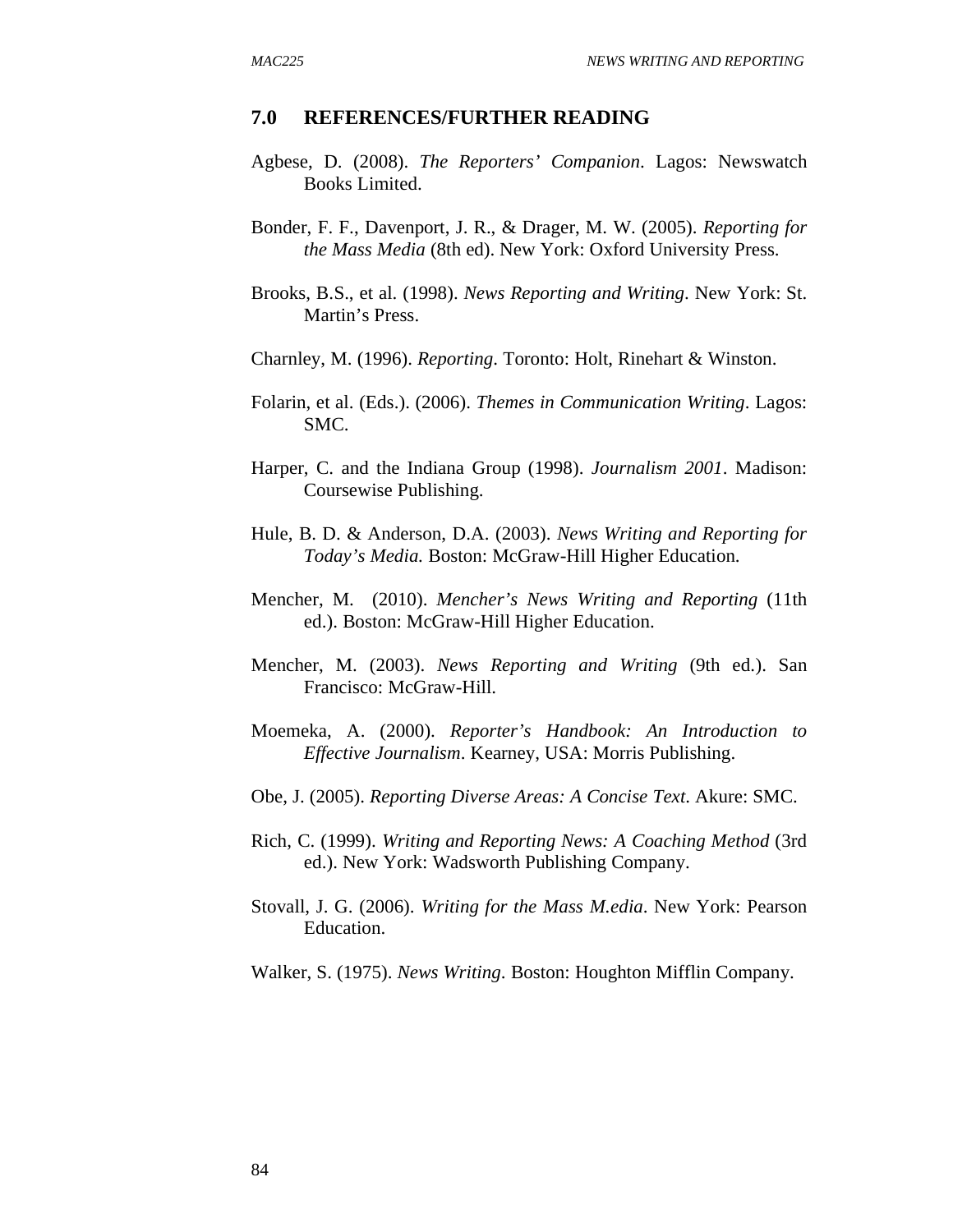# **UNIT 2 STYLE**

#### **CONTENTS**

- 1.0 Introduction
- 2.0 Objectives
- 3.0 Main Content
	- 3.1 Style
		- 3.1.1 Personal Style
		- 3.1.2 Era or Period Style
		- 3.1.3 Media Style and Mechanics
	- 3.2 Broadcast Style
- 4.0 Conclusion
- 5.0 Summary
- 6.0 Tutor-Marked Assignment
- 7.0 References/Further Reading

## **1.0 INTRODUCTION**

Every media organisation of worth has a style guide, which helps the journalists in that organisation know how to present their copy in an acceptable manner. This is because writing, whether for print or broadcast, runs on style. Style distinguishes, say a print copy from a broadcast copy. The major difference between a broadcast copy and advertising copy is style. The way Public Relations' copies are written is different from the way advert copy is written. Again, the difference manifests as style. Style is everything that makes a copy from a particular type of medium different from the others. Therefore, reporters are expected to conform to the style guide in writing and presenting their copy.

## **2.0 OBJECTIVES**

At the end this unit, you should be able to:

- describe what style is all about
- identify the unique broadcast style of writing stories
- apply broadcast style in writing and presenting your own broadcast stories.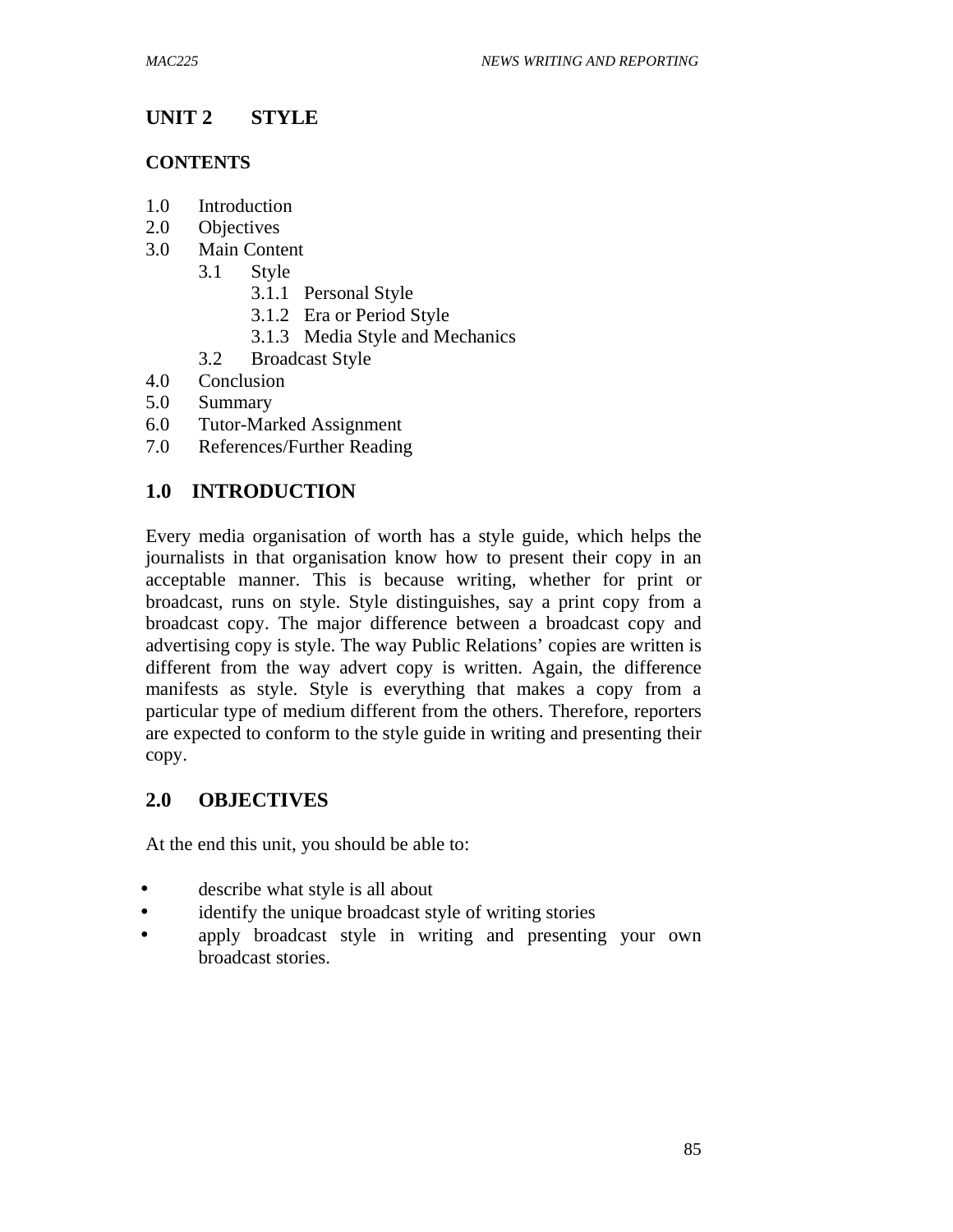# **3.0 MAIN CONTENT**

## **3.1 Style**

Ekwelie (1992:56) notes that every aspiring writer must contend with three basic styles thus:

- a. His own emerging style which will make his writing distinct.
- b. The style of his times with regard to sentence construction, diction as well as syntax.
- c. The style of his or her medium, which is a hybrid between normal and the idiosyncratic use of language.

These are further explained below.

### **3.1.1 Personal Style**

Personal style is usually identified with individual writers. It is a style most established authors are known for. Chinua Achebe, for instance, has his style of writing as reflected in his novels. The same is applicable to the Nobel Laureate, Professor Wole Soyinka, who is known to write for a particular audience. This comes in their choice of words, phrases etc and the way and manner such words, phrases etc are presented in their works. Wole Soyinka's "*The Lion and the Jewel*" is written in a different linguistic style from "*The Man Died*". Journalists should strive to apply personal style in whatever they do. It makes you unique. Personal style does not have to flagrantly abuse the house or media style of a particular media organisation. House style takes precedence but a journalist may decide to apply such a House style in a very unique and personal way.

## **3.1.2 Era or Period Style**

This is the prevailing style of a particular period in history. The style of the Shakespearean Age and the Modern American Literature are totally different. Language changes with history and time. For instance, during the colonial days in Africa, the rhetoric of politicians and the so-called statesmen were largely nationalistic. Today, the language has changed. Such rousing patriotic speeches then may not impress anyone again especially in the midst of abundance and paradoxical lack caused largely by a very corrupt and inhuman political class who are basically amassing wealth at the instance of the hungry masses.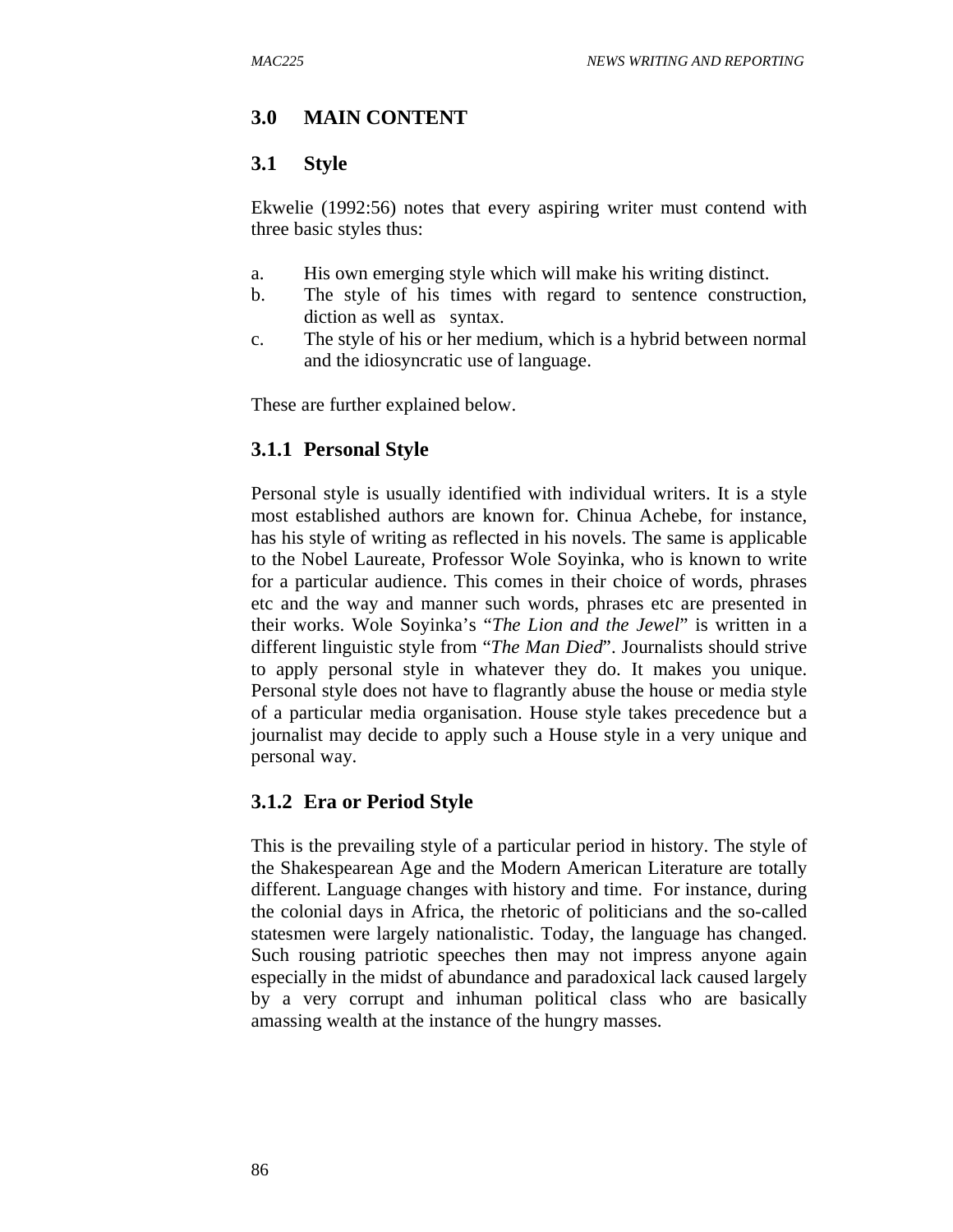# **3.1.3 Media Style and Mechanics**

As we noted in the introductory part of the unit, every media organisation has its style, usually called House Style or Style Guide. A House Style is a journalistic code book, detailing how everything that pertains to writing should be handled. The House Style differs from media house to media house; from the print media to the broadcast media etc. However, notwithstanding the differences manifested in styles in the different media organisations, the standards and mechanics of writing remain universal. Each House Style stems from standard language usage but sometimes bows to stylistic idiosyncrasies. Bad mechanical style is a bane to good writing. Ume-Nwagbo cited in Aworo (2005) noted for example that the English Treason Act of 1351 came under strict scrutiny during the trial of the Irish nationalist Roger David Casement in 1916, over the way the wording, originally in Norman French, was or was not punctuated. That case was one instance in which the absence of comma would have saved the neck of accused for high treason.

It is no longer news that poor punctuation gets in the way of good writing. Written language is a very demanding assignment and must be treated as such. This is corroborated by Francis Bacon, the father of English essays, when he noted that "words are like leaves. Where they most abound we cannot find the fruit of the truth beneath". This is a serious warning against verbiage or simply verbosity. A writer therefore must follow the medium's style guide on punctuation, spelling, capitalization, diction, syntax, and taste.

# **3.1.4 Broadcast Style**

Broadcast news writers make use of the conversational style or what we refer to as "language style." According to Mencher (2010), broadcast news serves a purpose different from that of the print. Its primary intent is to provide the public with basic information quickly and clearly. The broadcast writer is much more interested in getting the story idea across without the details. This is the major reason the broadcast style is unique and rigid. The broadcast journalist examines every word and idea before use. This is because too many words may squeeze another item in the story and too many ideas and the listener or viewer may become confused.

A typical broadcast style of writing will contain the following guidelines: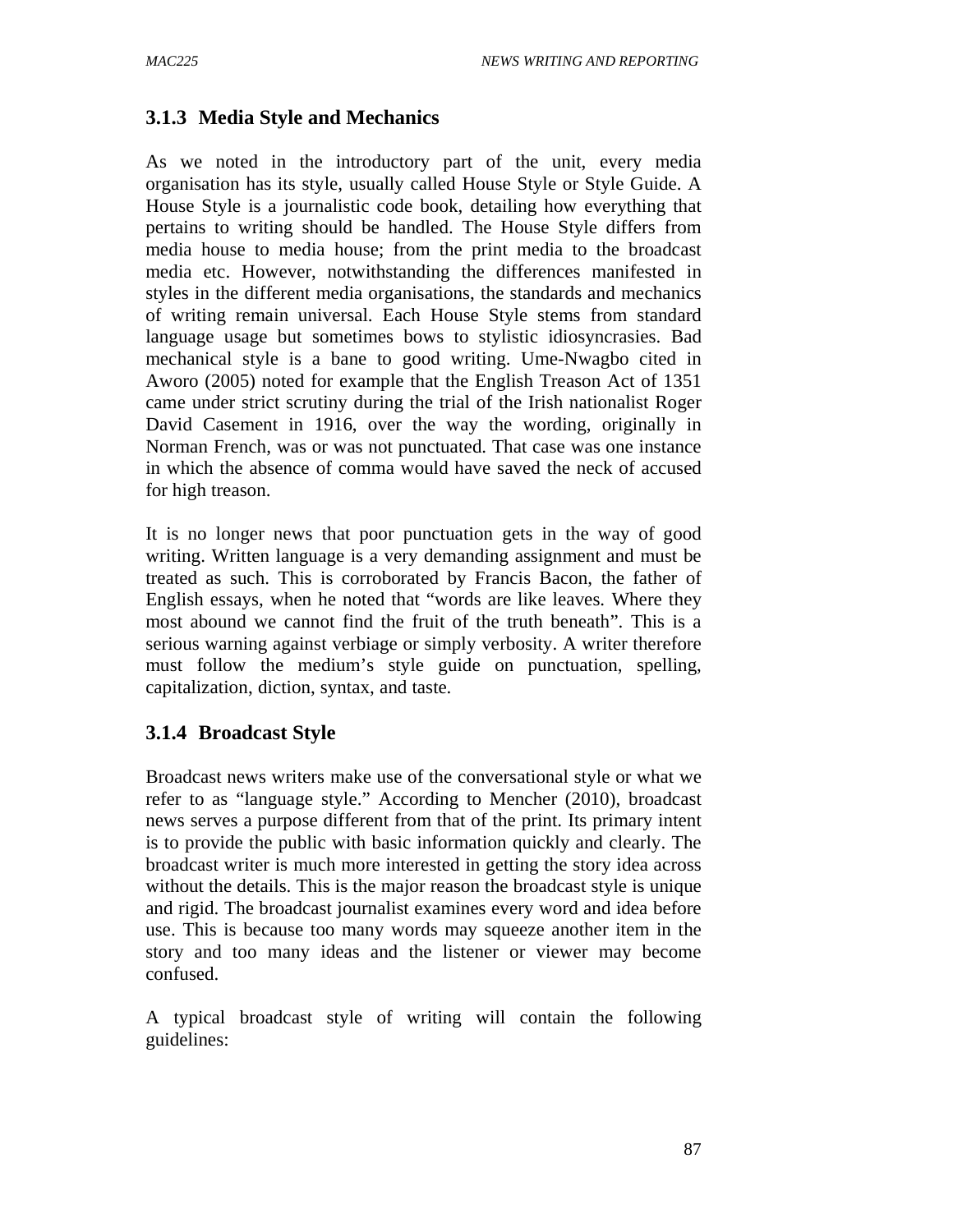- 1. Use short sentences and words the announcer can pronounce without gasping for breath.
- 2. Do not attempt to tell too much in your opening statement. The radio listener requires a little time to adjust after each story.
- 3. Never lead into a story with a question. There is a little line between such leads and commercials.
- 4. Avoid hanging and dangling phrases since they break up the flow of thought.
- 5. Attribution should precede assertion where and when a story must be attributed. Also, attribution should come at the beginning of a sentence where necessary.
- 6. Be conversational. This means you should write the way you talk.
- 7. Do not start a story with a participial phrase.
- 8. Use ordinary, one-syllable words whenever possible.
- 9. Use vigorous verbs. This means you should as much as possible avoid adjectives and adverbs.
- 10. The active voice is always preferable than the passive voice. Use it.
- 11. Use familiar words in familiar combinations.
- 12. Write simply and in a direct manner. Always avoid the use of unnecessary words.
- 13. Write in language that could be read easily.
- 14. Use a phrase to indicate someone is being quoted.
- 15. Place titles before names and they should be used for proper identification of people and nothing more.
- 16. Where appropriate and accurate, use the present tense or the present perfect tense.
- 17. Numbers must be written to be read aloud. The best way is to write out numbers from one to 10 and then to use figures for numbers up through 999.
- 18. Round off figures especially the ones dealing with budgets, money matters, and so on.
- 19. Avoid the use of tongue-twisting words.
- 20. Avoid abbreviations unless they are standard abbreviations that could easily be understood by all.
- 21. Avoid the use of symbols or sketches.
- 22. Do not hyphenate words.
- 23. Avoid unnecessary use of quotations and reduce the use of punctuation marks too.

## **SELF-ASSESSMENT EXERCISE**

Discuss 15 things you must not do when writing a broadcast copy.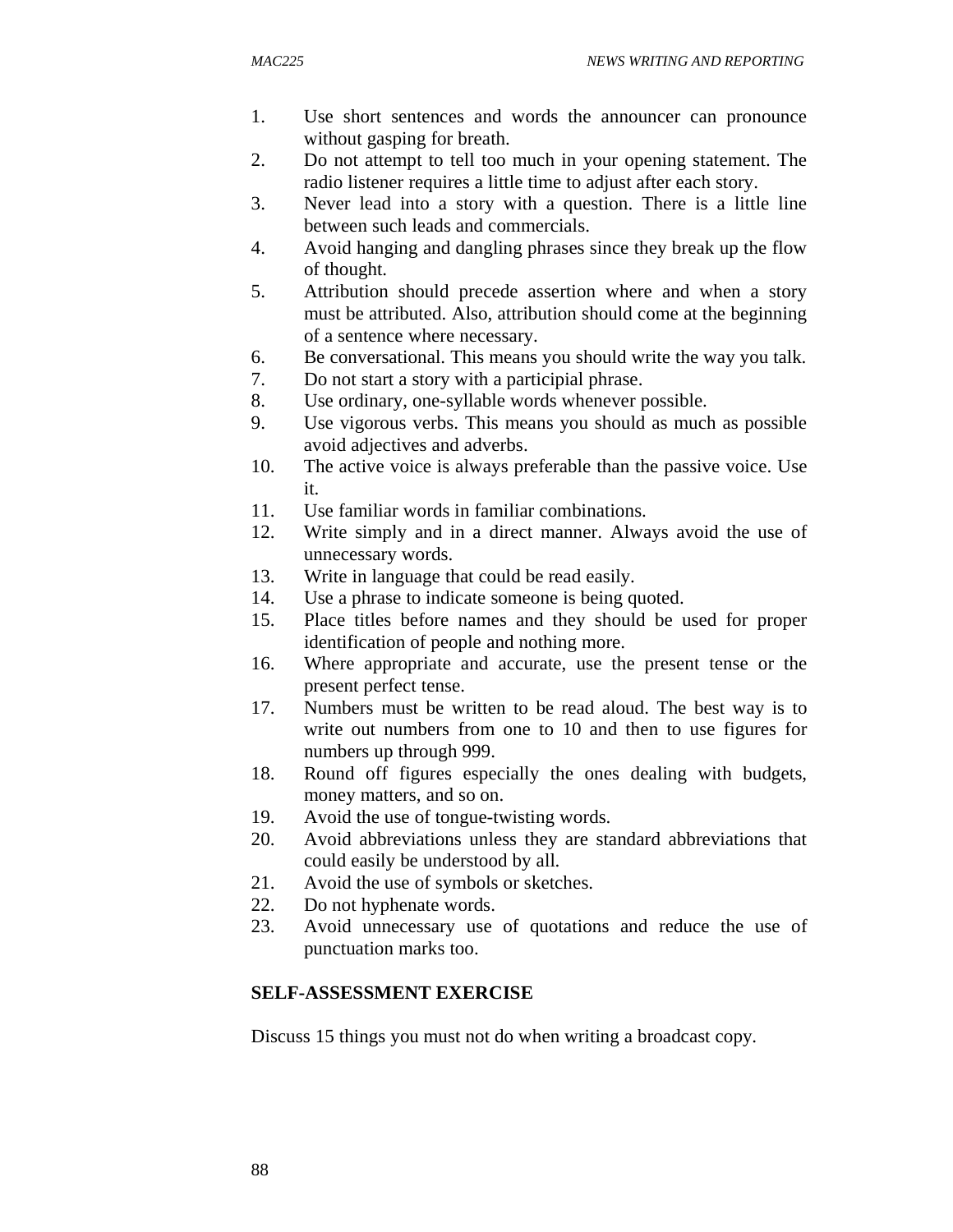### **4.0 CONCLUSION**

The broadcast writer must be simple and direct. He or she must always bear in mind that he/she is writing for the ear and the eye. Make sentences simple, short and easy to understand. Do not attempt to cram too many information and facts in your story and remember your listeners and viewers are basically in a hurry. Do not keep them waiting and guessing.

#### **5.0 SUMMARY**

In this unit, you have learnt the meaning of style and the implication in broadcast news writing. You have also learnt the broadcast style and how to apply the knowledge in writing and acceptable broadcast copy.

#### **6.0 TUTOR-MARKED ASSIGNMENT**

- 1. Define style in broadcasting.
- 2. Why is it necessary to have style guides in broadcast media houses?

- Agbese, D. (2008). *The Reporters' Companion*. Nigeria: Newswatch Books Limited.
- Bonder, F. F.; Davenport, J. R. & Drager, M. W. (2005). *Reporting for the Mass Media* (8th ed.). New York: Oxford University Press.
- Brooks, B.S.; et al. (1998). *News Reporting and Writing*. New York: St. Martin's Press.
- Charnley, M. (1996)**.** *Reporting*. Toronto: Holt, Rinehart & Winston.
- Folarin, et al. (Eds.).(2006). *Themes in Communication Writing*. LagosNigeria: SMC.
- Harper, C. & Indiana Group (1998). *Journalism 2001*. Madison: Coursewise Publishing.
- Hule, B. D. & Anderson, D.A. (2003). *News Writing and Reporting for Today's Media.* Boston: McGraw-Hill Higher Education.
- Mencher, M. (2010). *Mencher's News Writing and Reporting* (11th ed.). Boston: McGraw-Hill Higher Education.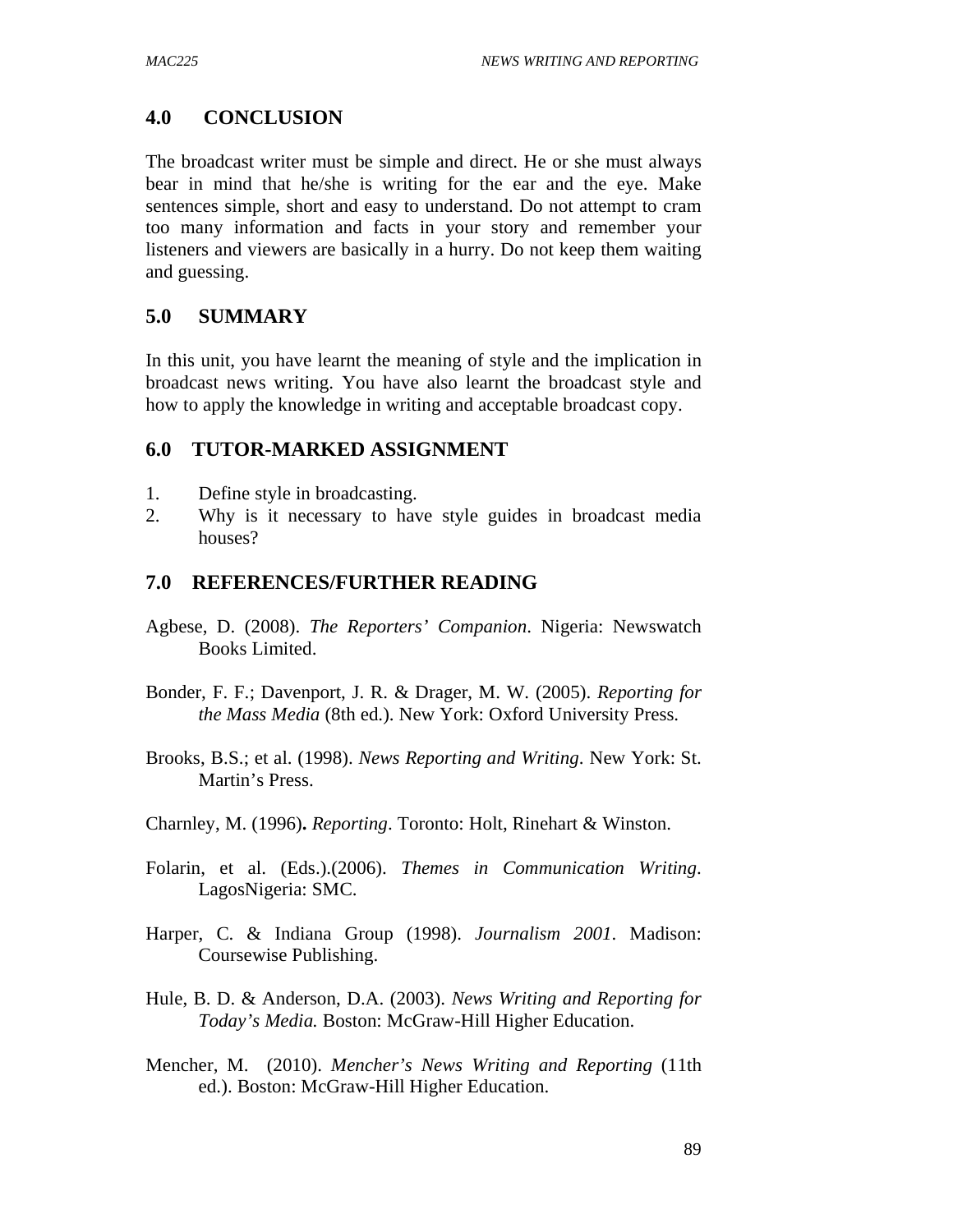- Mencher, M. (2003). *News Reporting and Writing* (9th ed.). San Francisco: McGraw-Hill.
- Moemeka, A. (2000). *Reporter's Handbook: An Introduction to Effective Journalism*. Kearney, USA: Morris Publishing.
- Obe, Joseph J. (2005). *Reporting Diverse Areas: A Concise Text*. Akure Nigeria: SMC.
- Rich, C. (1999). *Writing and Reporting News: A Coaching Method* (3rd ed.). New York: Wadsworth Publishing Company.
- Stovall, J. G. (2006). *Writing for the Mass Media*. New York: Pearson Education.
- Walker, S. (1975)*. News Writing*. Boston: Houghton Mifflin Company.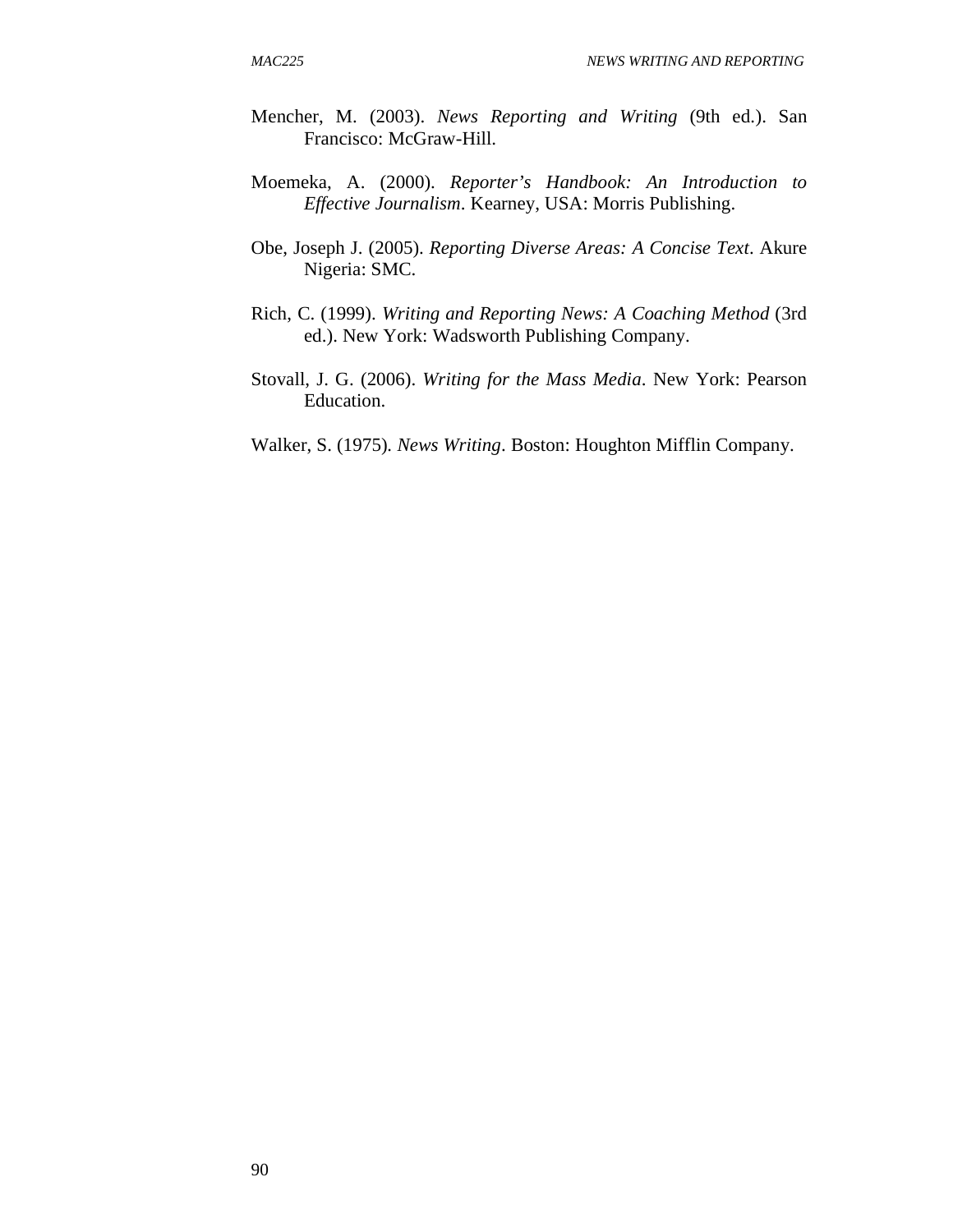# **UNIT 3 FEATURES/STRUCTURE OF A BROADCAST NEWS STORY**

## **CONTENTS**

- 1.0 Introduction
- 2.0 Objectives
- 3.0 Main Content
	- 3.1 Structure of a Broadcast News Story
		- 3.1.1 News Highlights
		- 3.1.2 Lead
		- 3.1.3 Correspondents' Reports and Inserts
		- 3.1.4 Lead-in and Lead-out
		- 3.1.5 Wrap Around
	- 3.2 Features of a Broadcast News Story
- 4.0 Conclusion
- 5.0 Summary
- 6.0 Tutor-Marked Assignment
- 7.0 References/Further Reading

# **1.0 INTRODUCTION**

Broadcast news writing is unique and designed to suit the mechanics of the profession. The writing also requires a higher order of skill than those required for writing for newspapers and newsmagazines.

# **2.0 OBJECTIVES**

At the end of this unit, you should be able to:

- identify the basic structure of broadcast news stories
- identify the features of a broadcast news story
- list and discuss the characteristics of broadcast news writing which differentiate it from other forms of writing.

# **3.0 MAIN CONTENT**

# **3.1 Structure of a Broadcast News Story**

News broadcasts have identifiable features and sections with special significance. It is usual for news broadcasts to begin with a time check, station identification, greeting and the name of the newscaster (s). However, different broadcast stations have individual styles, which do not differ significantly from what is presented below.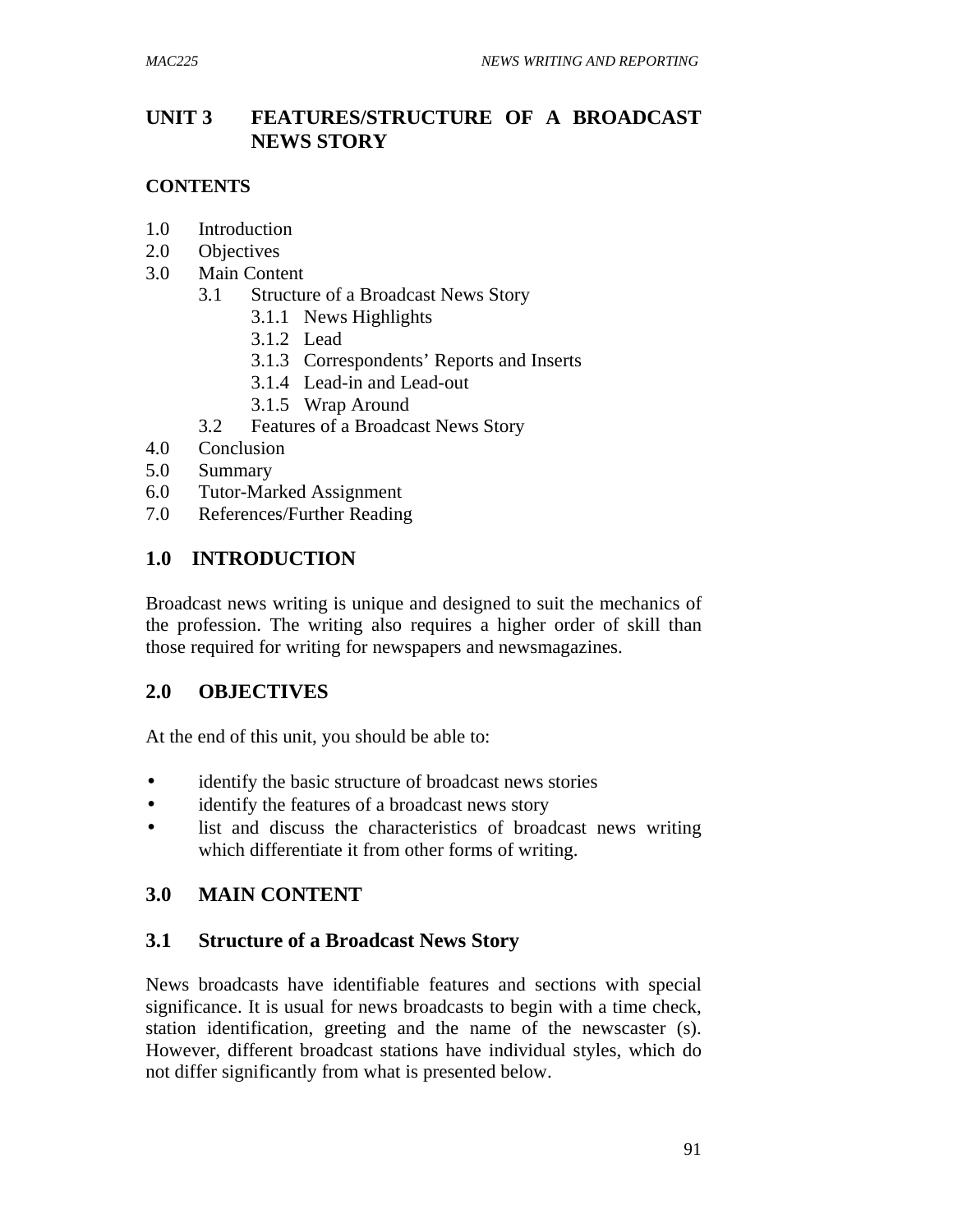## **3.1.1 News Highlights**

This comes up at the beginning of the programmes and gives listeners an idea or run-down of the major stories contained in the day's programme in a descending order of importance. News highlights are also referred to as top stories of the day. They should be brief, punchy, interesting, attracting and written in the present tense. They also serve to arrest listener attention and get the listener to sit down for the real gist.

Examples as adapted from Kombol (2005) include the following.

- a. National Economic Council meets over current power sector reforms.
- b. A bill to enforce the use of seat belts by motorist is being considered by the Senate.
- c. Sokoto House of Assembly grants Governor Degoye Kpongo a leave of absence of 120 days.
- d. Federal Government designates Bar Beach Towers Lagos as military barracks

#### **3.1.2 Lead**

The broadcast lead opens news stories. In writing the broadcast lead, immediacy is the key. Listeners and viewers must be made to understand that the news is current and the events are happening now. Because of this, broadcast leads are always written in the present tense. The broadcast lead should not attempt to answer the 5Ws and H like its print counterpart. Only the most important of all of these should be featured in the broadcast lead.

#### **Example:**

- a. The First Lady of Lagos State, Mrs. Kemi Fashola, says maternal mortality is on the rise in the state.
- b. Two types of broadcast lead are commonly used in most broadcast stations. The first is the shot-gun lead, which identifies a single development in the story and the second is the umbrella lead, which is also called summary lead because of its tendency to highlights a series of developments in the story.

#### **3.1.3 Correspondents' Reports and Inserts**

Correspondents' reports add credibility to the broadcast news report as the various media audiences are made to see that the media organization in question was actually at the scene of the event and had reporters on ground to monitor the situation and report direct from the scene.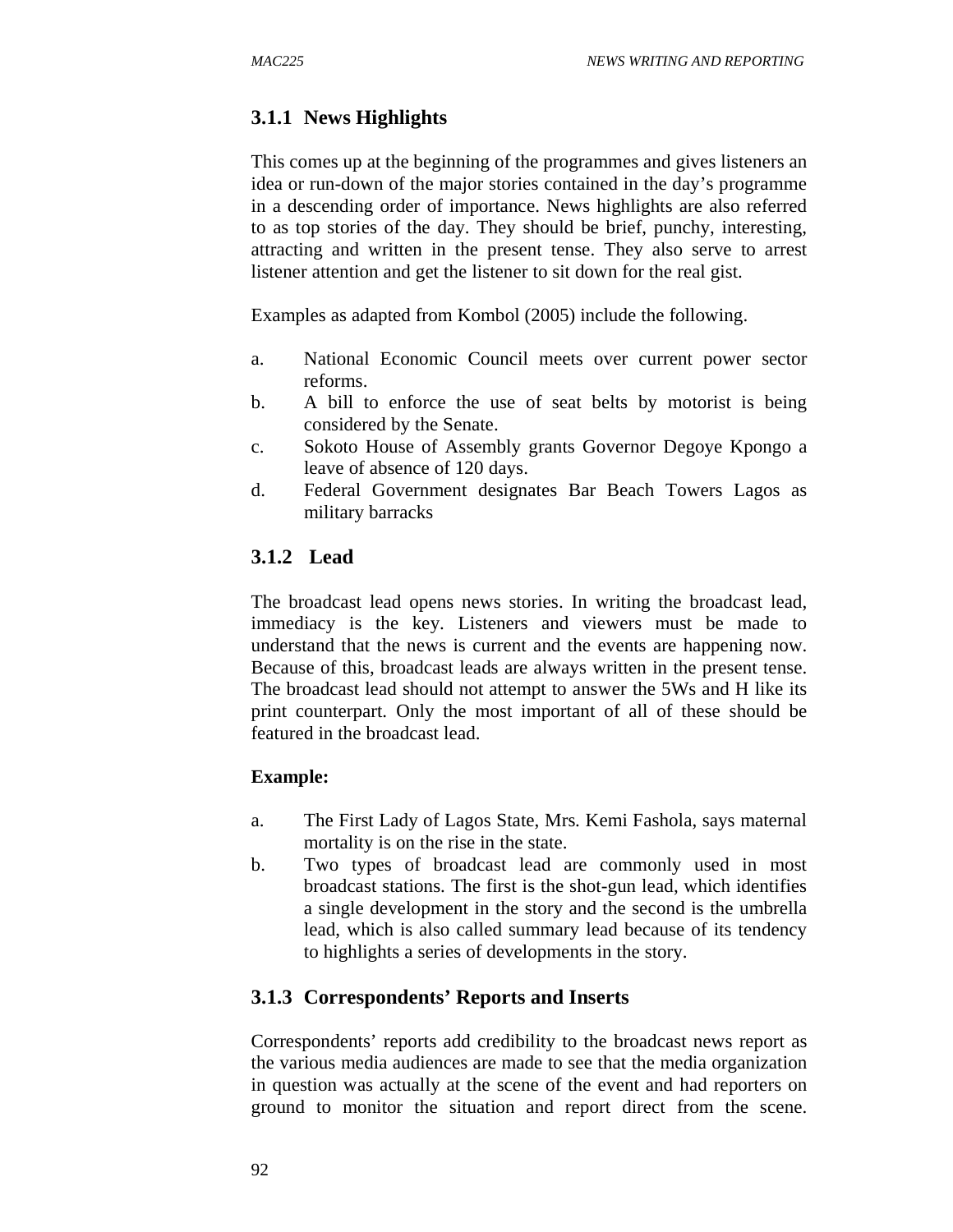Through correspondents' reports and inserts, listeners and viewers are brought to the scene of the event. This also helps to add detail to the report.

## **Example:**

- a. The National Assembly says all governments parastatals will be offered for sale. The spokesperson for the Assembly Kalu Ngor stated this at ……
- b. Correspondent Jimoh Ibrahim completes the story.

# **3.1.4 Lead-in and Lead-out**

The lead-in is used to prepare the minds of listeners for correspondents' reports and inserts. It is regarded as a transition device that transports the listeners from the story into the correspondents' reports that has more detail.

On the other hand, the lead-out takes the listeners from the scene of the event back to the studio where the story is expected to be wrapped up. Lawrence (1983) cited in Kombol (2005) notes that while the lead-in prepares the audience for the video or audio report, the lead-out reidentifies the voice in the actuality or video segment.

Examples:

- a. ……, State House Correspondent Yemi Adenuga now completes the report. (Lead-in).
- b. …., from Lagos, Amaka Igwe now reports (Lead-in).
- c. ….. that was Yemi Adenuga from the State House (Lead-out).
- d. …..Amaka Igwe from Lagos (Lead-out).

# **3.1.5 Wrap Around**

Wrap around is simply a sign out by correspondents to indicate that they are through with their correspondents' reports. Upcoming reporters should note that it is proper for the correspondent to say his or her name and the name of the station before signing off on the reports.

- a. ….. From Lagos, Amaka Igwe reporting for Channels Television.
- b. ….. Amaka Igwe, Channels Television.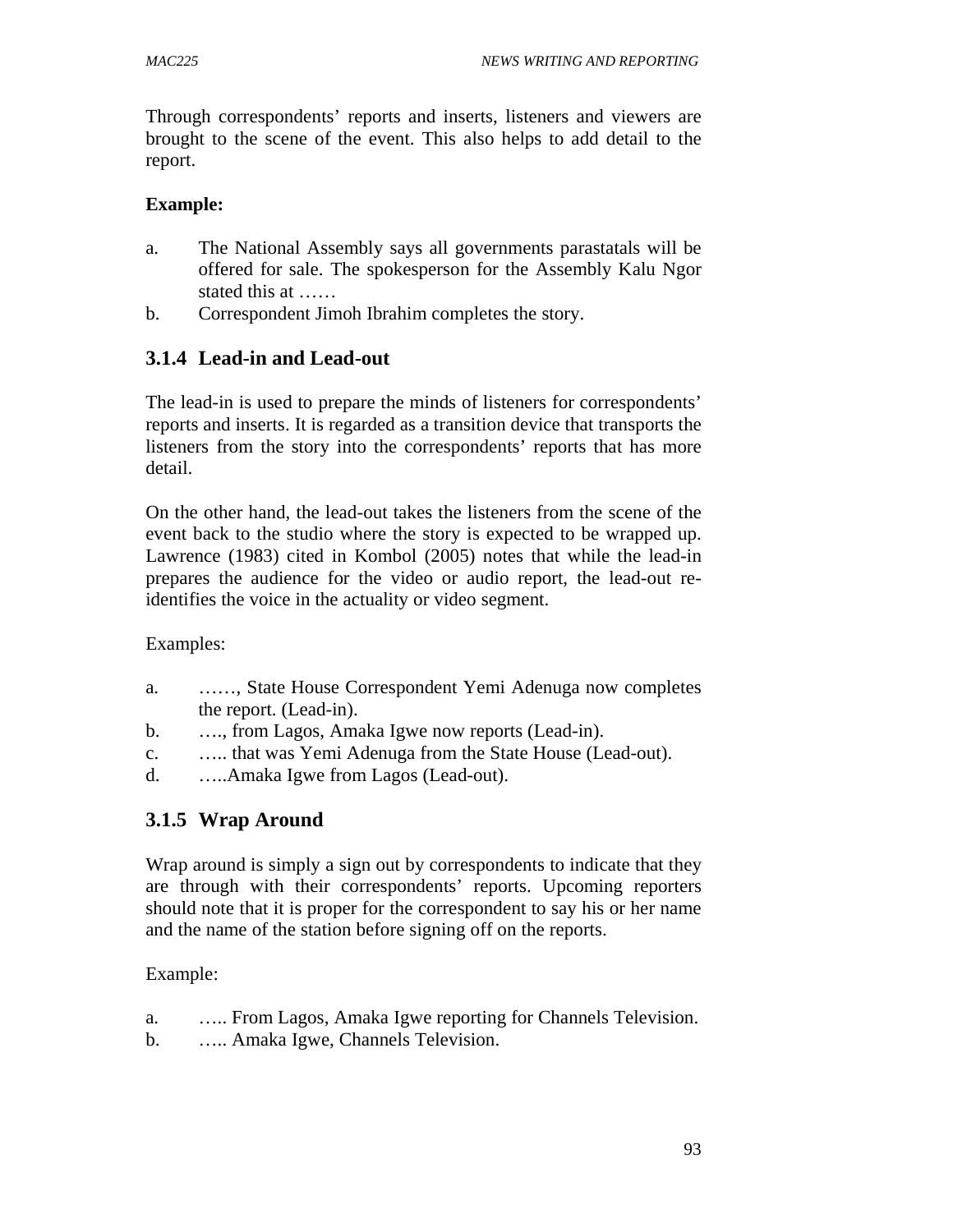# **3.2 Features of a Broadcast News Story**

Features or characteristics of a broadcast news story have a lot to do with the style of broadcast media organisations. Since style has been dealt with in the preceding unit, we will for the sake of emphasis reiterate some of the basic features of a broadcast news story thus:

1. Broadcast copy is written in the way people speak. So, it is conversational.

### Example:

- a. The lead defence counsel in an advanced fee fraud trial, Mr. Olisa Agbakoba, is threatening to file a motion for mistrial unless some documents are furnished by the prosecution.
- 2. Sentences in broadcast news stories are usually short. Brevity in sentence construction is the key word here. Apart from being short, the sentences should also be simple in nature. Complex sentence structures confuse listeners.

### Example:

a. Complex sentence:

Following the decision of the International Court of Justice at The Hague, the Netherlands, over the sovereignty of Bakassi Peninsula, the Cross River State Government has been barred from exercising any control or power over the communities in its estuary.

b. Shorter sentences (Acceptable for broadcast news story):

The Cross River State Government has been barred from exercising any control over the communities in the Bakassi region.

This follows the decision of the International Court of Justice at The Hague, the Netherlands, over the sovereignty of Bakassi Peninsula.

3. Independent clauses should be avoided in broadcast news writing because they often delay the main theme of the story.

- a. POOR: Having identified the problems inherent in corruption, the Chancellor of Covenant University has condemned corruption in its totality.
- b. BETTER: The Chancellor of Covenant University has condemned corruption due to its inherent problems.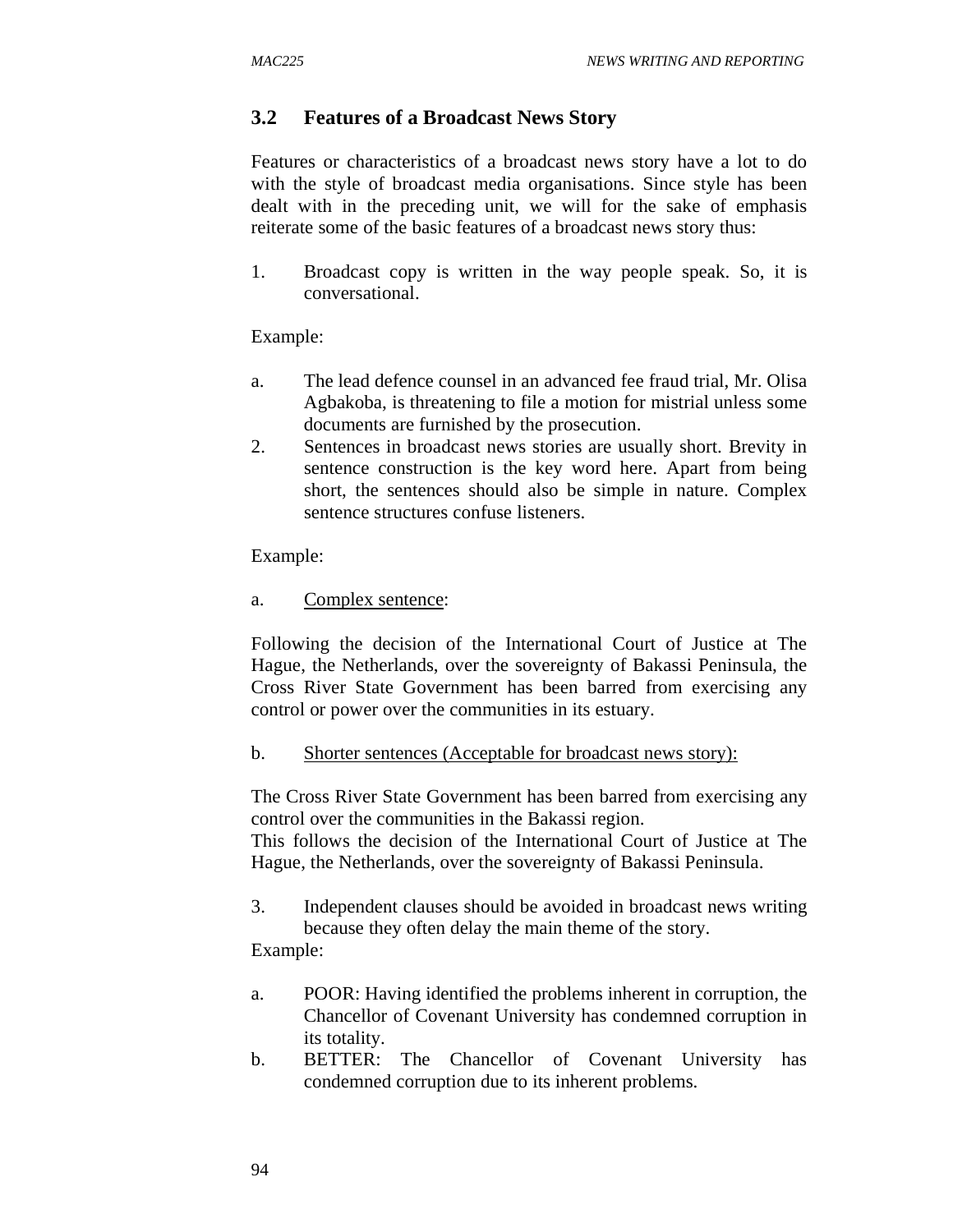- 4. The sentence structure for broadcast news stories remains the Subject-Verb-Object type of writing sentences even for print media organizations.
- 5. Broadcast news stories are written in the active voice. The active voice is rigorous and lively, while the passive voice is dull.

Example:

- a. Active voice: The lawyer took his wife home
- b. Passive voice: His wife was taken home by the lawyer
- 6. Use the present tense which gives a sense of immediacy and currency.

### Example:

- a. WEAK: The Vice-Chancellor said Monday she will remove her deputy over the allegation.
- b. STRONG: The Vice-Chancellor says she will remove the deputy over the allegation.
- 7. Always use words that convey currency like "Today", "This morning", "Earlier today", "Monday morning", and so on.
- 8. Use contractions where appropriate. It is part of everyday speech because people tend to cut words short to say more in less time. Contractions obviously make broadcast news writing more conversational. However, where they will mislead the listener or be totally misunderstood, they must be avoided. The broadcast news writer should also know that negative contractions are avoided in broadcast news writing (Kombol, 2005).

- a. POOR: The Vice-Chancellor says she won't apologize for the many rules in Covenant University.
- b. GOOD: The Vice-Chancellor says she will not apologize for the many rules in Covenant University.
- 9. Homonyms are certain words that sound alike and it very easy to mistake one for another. Broadcast writers should guard against such mistakes. Proper use and in the right context is advised.
- 10. Punctuation, quotations, use of numbers, abbreviations and acronyms are usually subject to House Styles and Guides. This has been dealt with in the unit on Style. Please, go back to that unit if in doubt.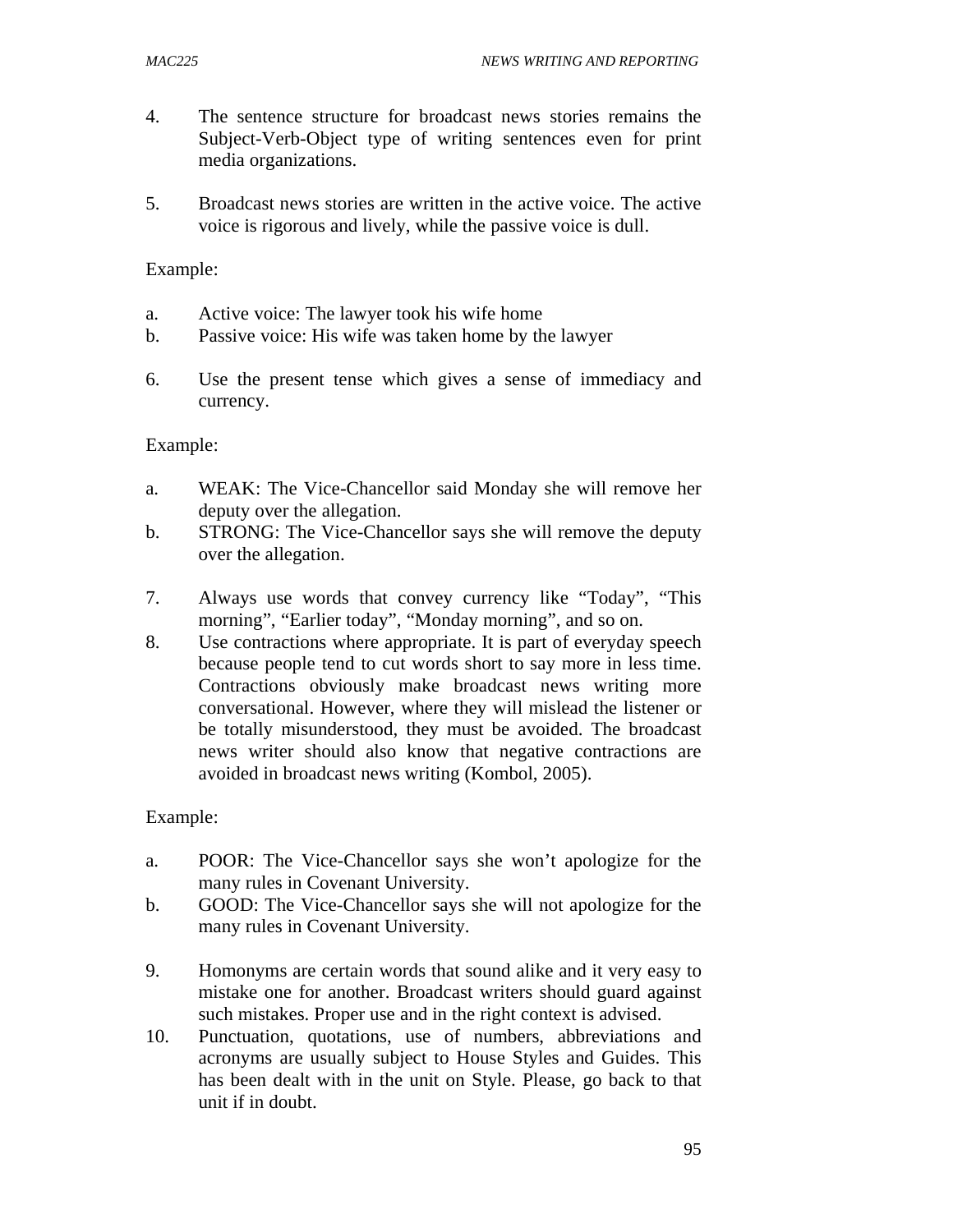- 11. Finally, it is expected that a typical broadcast copy should have the following basic rules.
- a. All copy should be typed.
- b. All copies should be doubled-spaced.
- c. One story should be limited to a page.
- d. Words that are difficult to pronounce or require some special emphasis should be underlined.
- e. A single word should not be split between pages.

#### **SELF-ASSESSMENT EXERCISE**

Justify the application of the first three rules discussed under the features of broadcast news story.

### **4.0 CONCLUSION**

Broadcast news writing is guided by many rules as could be seen from this unit and the other preceding units. To have a full grasp of these rules and apply them without stress, it is advisable that upcoming broadcast news writers should constantly practice these rules. By so doing, they will become familiar with their use and application.

### **5.0 SUMMARY**

In this unit, you have learnt about the structure and standard features of broadcast news writing. It is expected that you are now familiar with such structural features and is able to apply them in your writing.

### **6.0 TUTOR-MARKED ASSIGNMENT**

Identify and discuss the structure of a broadcast news story.

#### **7.0 REFERENCES/FURTHER READING**

- Agbese, D. (2008). *The Reporters' Companion*. Lagos Nigeria: Newswatch Books Limited.
- Bonder, F. F; Davenport, J. R., & Drager, M. W. (2005). *Reporting for the Mass Media* (8th ed.). New York: Oxford University Press.
- Folarin, et al. (Eds.).(2006). *Themes in Communication Writing*. Lagos: SMC.
- Harper, C. and the Indiana Group (1998). *Journalism 2001*. Madison: Coursewise Publishing.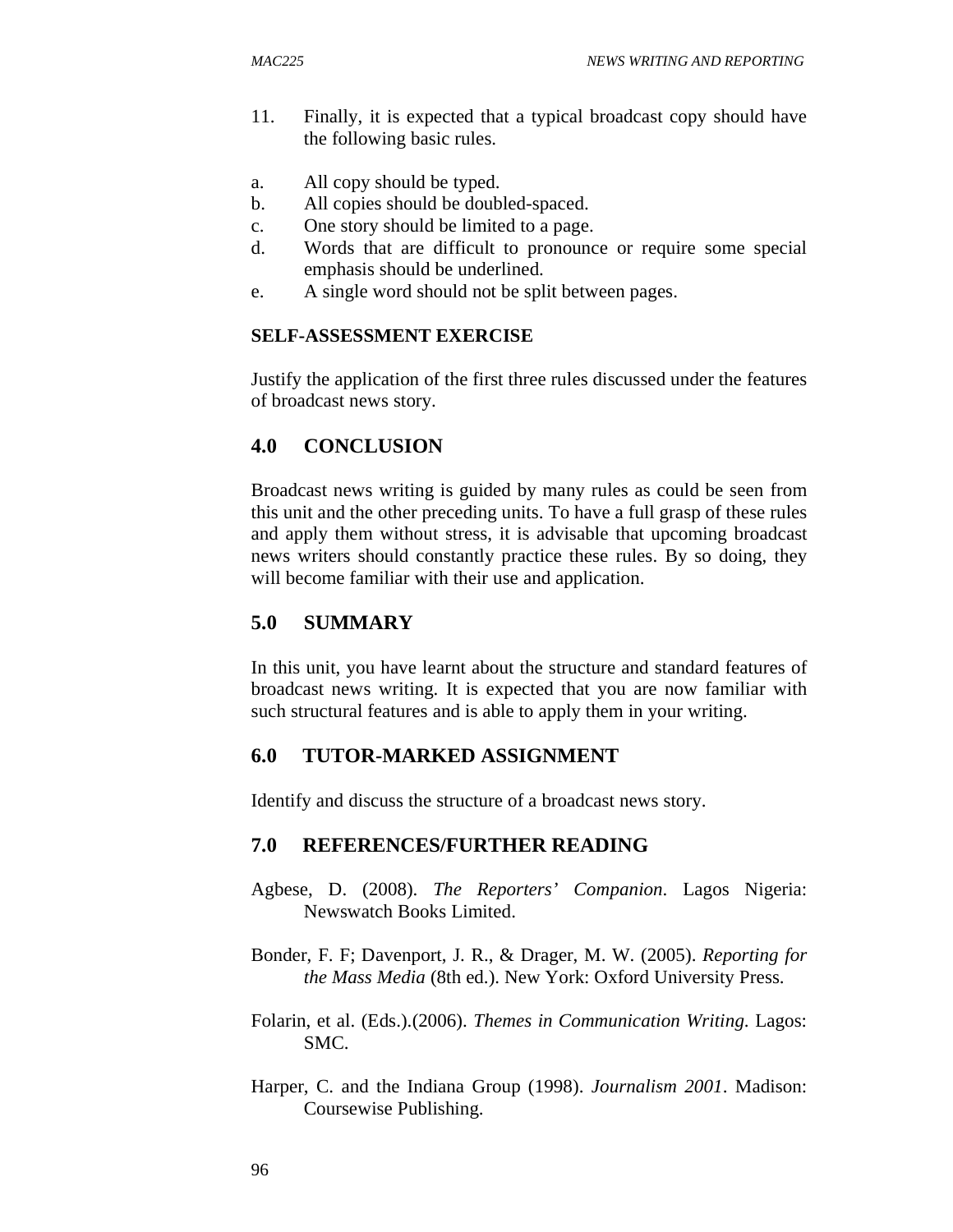- Hule, B.D. & Anderson, D.A. (2003). *News Writing and Reporting for Today's Media.* Boston: McGraw-Hill Higher Education.
- Mencher, M. (2003). *News Reporting and Writing* (9th ed.). San Francisco: McGraw-Hill.
- Mencher, M. (2010). *Mencher's News Writing and Reporting* (11th ed.). Boston: McGraw-Hill Higher Education.
- Moemeka, A. (2000). *Reporter's Handbook: An Introduction to Effective Journalism*. Kearney, USA: Morris Publishing.
- Obe, J. (2005). *Reporting Diverse Areas: A Concise Text*. Akure: SMC
- Stovall, J. G. (2006). *Writing for the Mass Media*. New York: Pearson Education.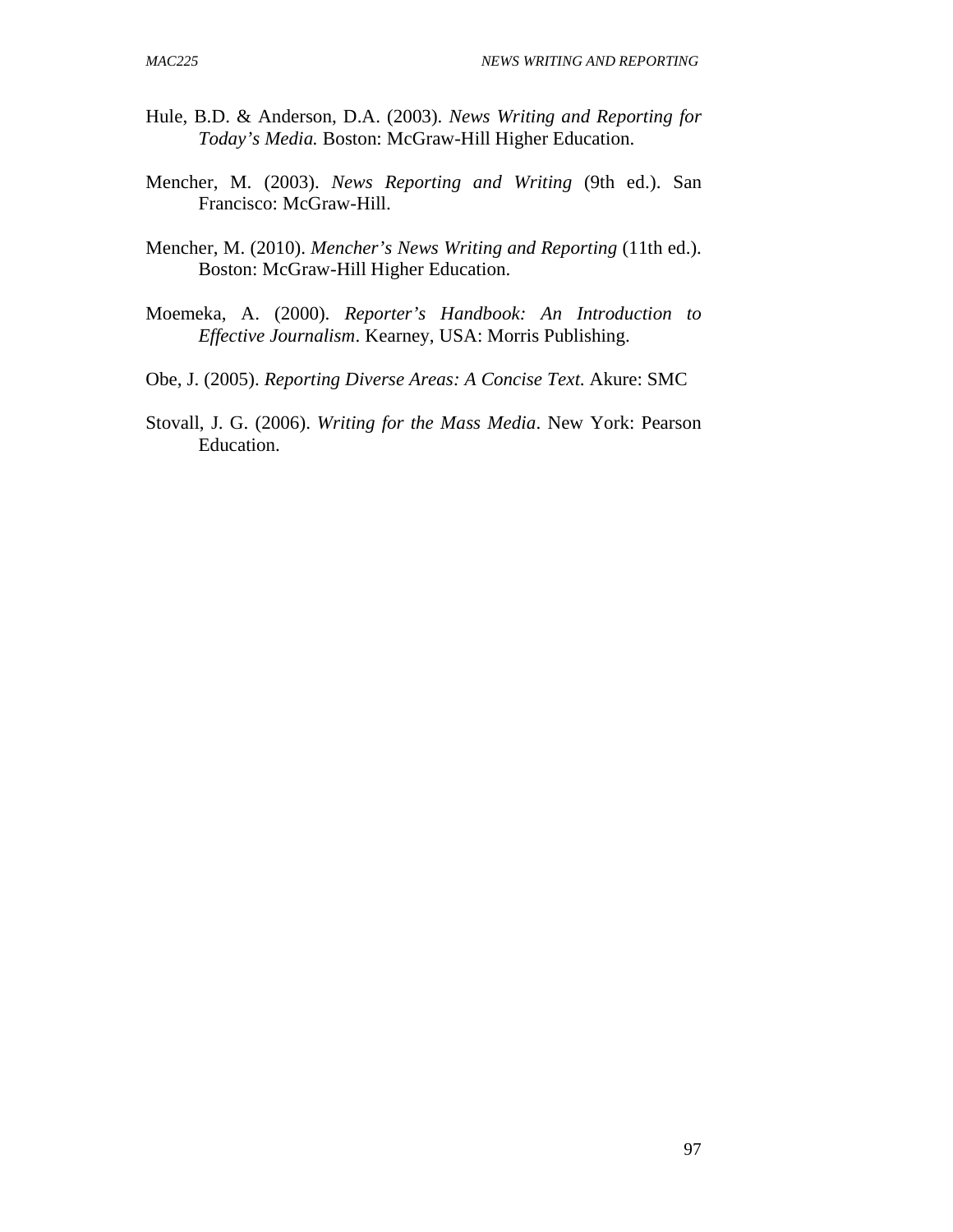## **UNIT 4 WRITING A BROADCAST COPY**

#### **CONTENTS**

- 1.0 Introduction
- 2.0 Objective
- 3.0 Main Content
	- 3.1 Steps to Writing News for the Broadcast Media
		- 3.1.1 Start with a Broadcast Lead
		- 3.1.2 Introduce Lead-ins and Lead-outs
		- 3.1.3 Remember to Wrap Up
		- 3.1.4 Remember to Relate Words to Pictures
		- 3.1.5 Avoid Clichés
	- 3.2 Writing a Broadcast News Story
- 4.0 Conclusion
- 5.0 Summary
- 6.0 Tutor-Marked Assignment
- 7.0 References/Further Reading

# **1.0 INTRODUCTION**

Writing a broadcast news story or copy to be read by a newscaster is different from writing it for a newspaper. Broadcast copies are written in a way that it would be easy for newscasters to read. The primary goal of the broadcast news story is to make the copy easy for the newscaster to read as well as easy for the audience to understand.

# **2.0 OBJECTIVE**

At the end of this unit, you should be able to:

• write a typical radio and television news story or copy.

### **3.0 MAIN CONTENT**

### **3.1 Steps to Writing News for the Broadcast Media**

### **3.1.1 Start with a Broadcast Lead**

The broadcast lead opens news stories. In writing the broadcast lead, immediacy is the key. Listeners and viewers must be made to understand that the news is current and the events are happening now. Because of this, broadcast leads are always written in the present tense. The broadcast lead should not attempt to answer the 5Ws and H like its print counterpart. Only the most important of all of these should be featured in the broadcast lead.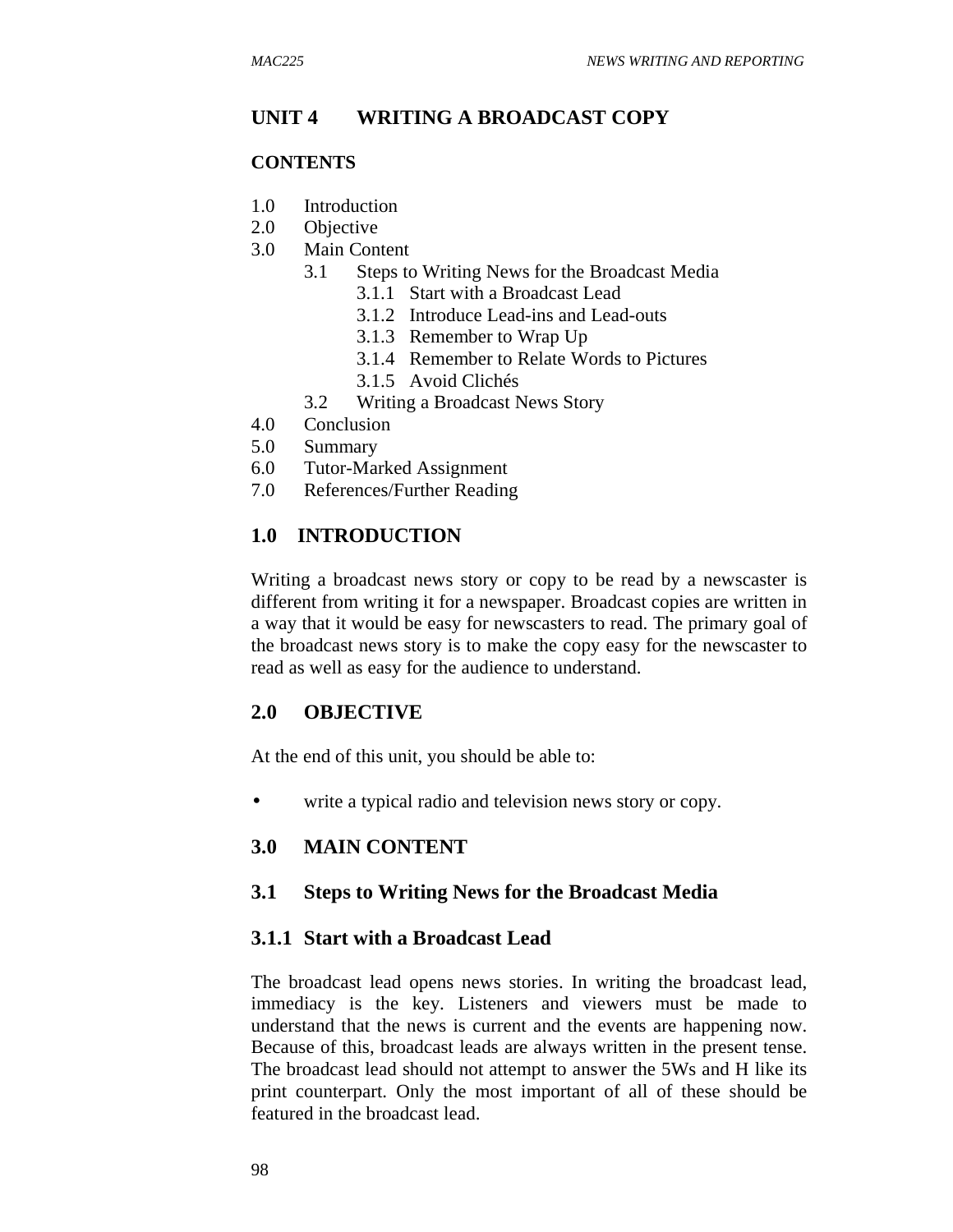### **Example:**

- a. The First Lady of Lagos State, Mrs. Kemi Fashola, says maternal mortality is on the rise in the state.
- b. Two types of broadcast lead are commonly used in most broadcast stations. The first is the shot-gun lead which identifies a single development in the story and the second is the umbrella lead which is also called summary lead because of its tendency to highlight a series of developments in the story.

# **3.1.2 Introduce Lead-ins and Lead-outs**

The lead-in is used to prepare the minds of listeners for correspondents' reports and inserts. It is regarded as a transition device that transports the listeners from the story into the correspondents' reports that has more detail.

On the other hand, the lead-out takes the listeners from the scene of the event back to the studio where the story is expected to be wrapped up. Lawrence (1983) cited in Kombol (2005) notes that while the lead-in prepares the audience for the video or audio report, the lead-out reidentifies the voice in the actuality or video segment.

### **Examples**:

- a. ……, State House Correspondent Yemi Adenuga now completes the report (Lead-in)
- b. …., from Lagos, Amaka Igwe now reports (Lead-in)
- c. ….. that was Yemi Adenuga from the State House (Lead-out)
- d. …..Amaka Igwe from Lagos (Lead-out).

# **3.1.3 Remember to Wrap Up**

Wrap-up is simply a sign out by correspondents to indicate that they are through with their correspondents' reports. Upcoming reporters should note that it is proper for the correspondent to say his or her name and the name of the station before signing off on the reports.

- a. ….. From Lagos, Amaka Igwe reporting for Channels Television.
- b. ….. Amaka Igwe, Channels Television.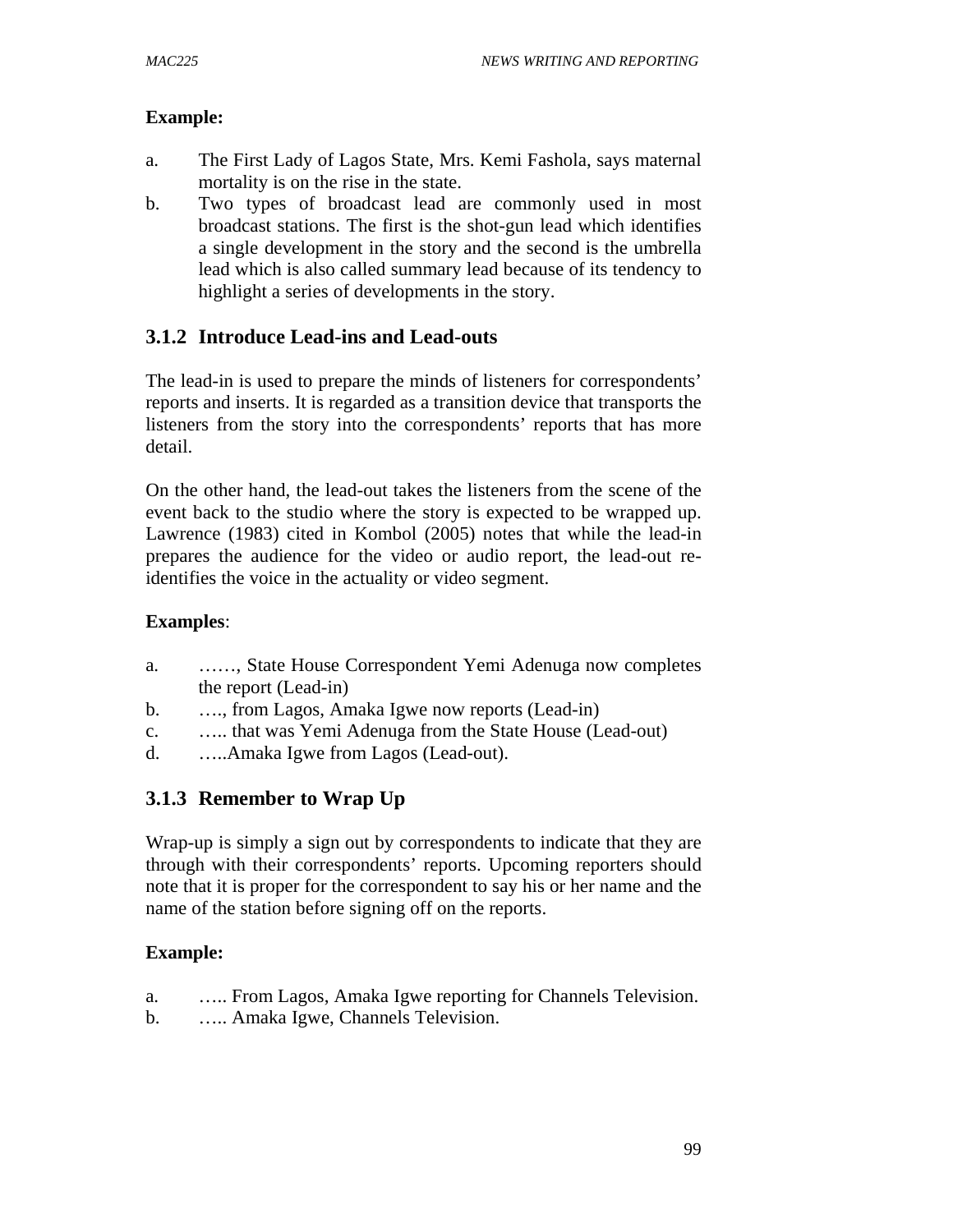### **3.1.4 Remember to Relate Words to Pictures**

This aspect is applicable to visuals only. While relaying a videotaped report, it is important that the words must tally with the pictures. This requires good editing to ensure words and pictures are complementary.

## **3.1.5 Avoid Clichés (This section is adapted from Oloruntola Sunday's "News Reporting and Writing")**

Eric Partridge, in his Dictionary of Clichés, defines a cliché as a phrase so hackneyed as to be knock-kneed and spavined. They not only fail to enliven dull copy, clichés make even the most significant item sound trite. Hyperboles and clichés are for hacks.

Examples of clichés that should not appear in broadcast news stories are given below.

• Absolute farce, got the message, painted a grim picture, all-outeffort, heated debate, picking up the pieces, anybody's guess, high-ranking official, pool of blood, at this point in time, how does it feel?, probe, beat a hasty retreat, in due course, put into perspective, bid (for attempt), iron out the problem, quiz (for questioning), bolt from the blue, jobless youngsters, rushed to the scene, a brutal reminder, last but not the least, selling like hot cakes, calm before the storm, last minute decision, shot himself in the foot, calm but tense, leaps and bound, show of force, chequered career, leave no stone unturned, sitting on the fence, clampdown, loud and clear, square peg in a round hole, daylight robbery, major new developments, desperate attempt/bid, up in arms, stuck to his/her guns, marked contrast, dramatic decisions, vanished into thin air, dug in their heels, new move, mindless vandals, nipped in the bud, virtual standstill, effortless victory, over and above, weighty matter, fell on deaf ears, a whole new ball game, get under way, saw the writing on the wall, given the green light.

### **SELF-ASSESSMENT EXERCISE**

Identify 10 common clichés that should be avoided in a broadcast news copy and attempt to replace such with an acceptable word or phrase or statement.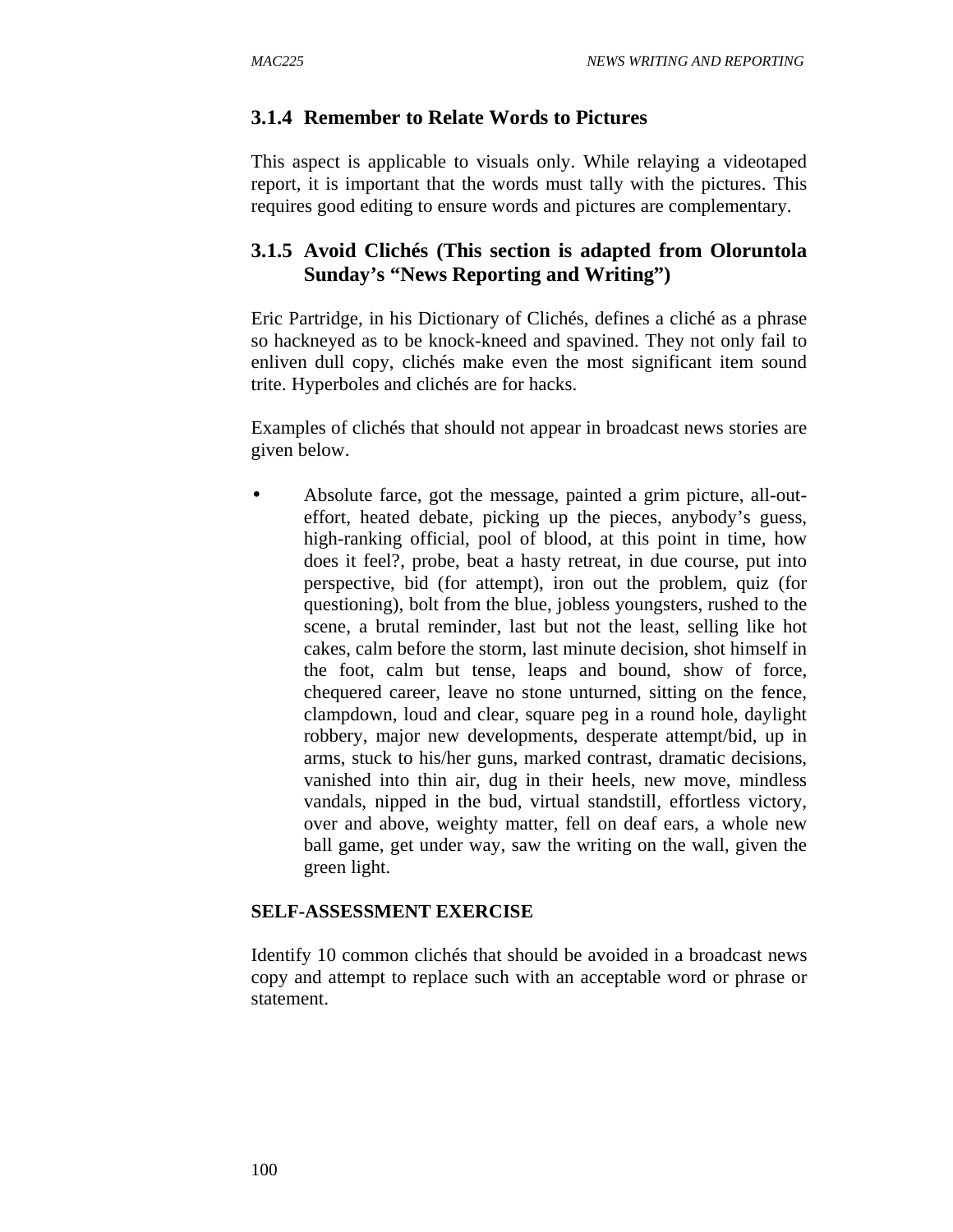# **3.2 Writing a Broadcast News Story [This section is partly adapted from Obe (2005:36-38), "Reporting Diverse Areas: A Concise Text"]**

Broadcast news writers must have a clear understanding that they require enough space and paper to write and that they do not have the economy of space associated with newspapers and newsmagazines. They must therefore be vast and knowledgeable in broadcast news writing to overcome any challenge encountered. Since broadcast news reports are written for easy delivery, the font size should be big, about 32 points, while the double line or sometimes triple line spacing should be applied.

When writing a broadcast news story, the writer should begin every new story from a different page. For television copies, they should be positioned on the right half of the page while the left side is used for instructions on video or audio. These instructions are meant for only the newscasters and are usually written in capital letters while the actual story is written in small letters. Television copy is written on the right half of the page in a 40-character line. Each line will contain average of six words, and the newscaster will use about 25 lines per minute.When the story continues on the next page, -MORE- is used to indicate this. This is usually written in parentheses at the bottom of the page. It is also advised that you end a typical broadcast news story with a complete sentence. Should the story continue on the next page, it should begin with a new paragraph.

Samples of broadcast news stories adapted from already cited authors are reproduced here to guide you in practice and writing: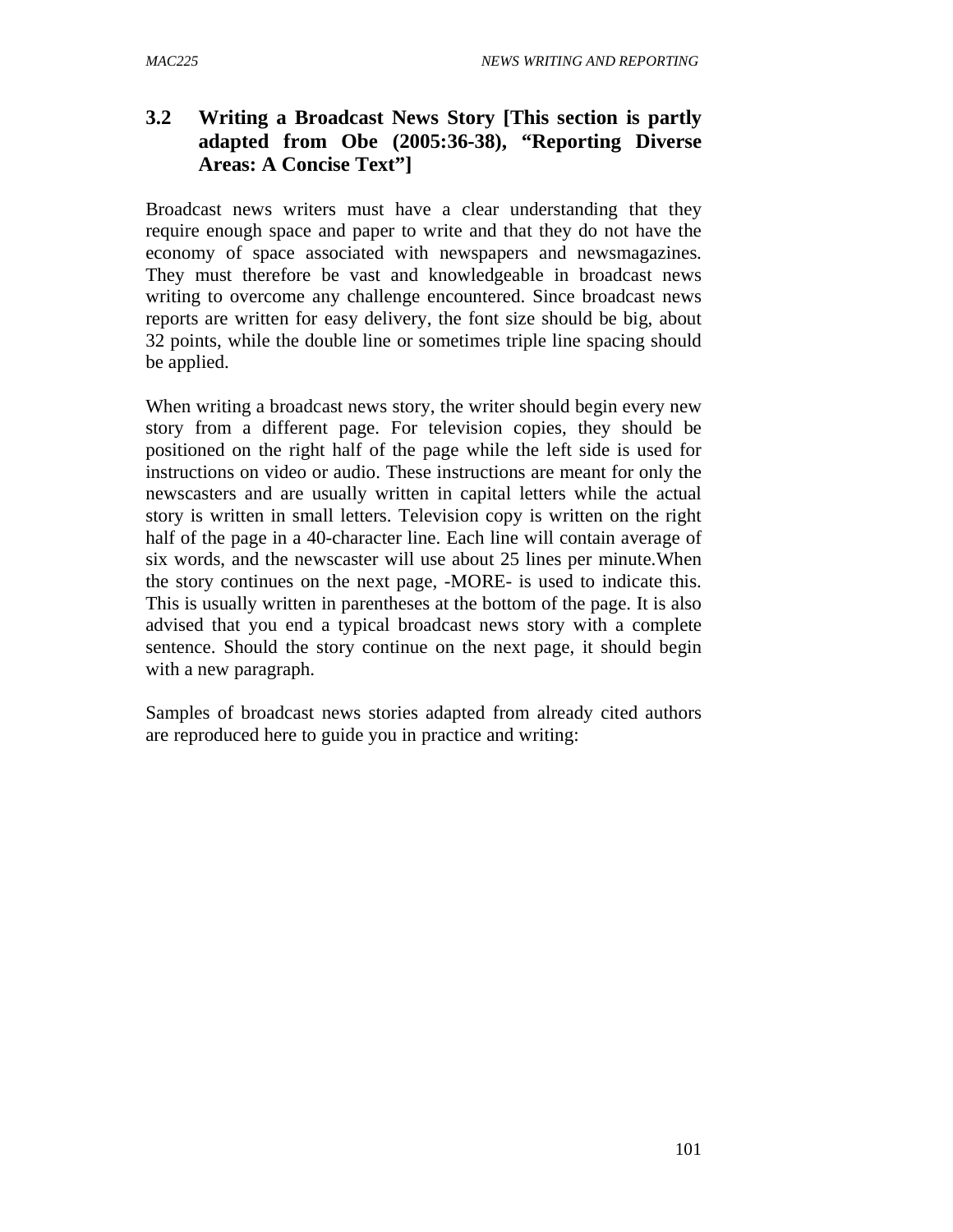#### **Sample Radio Copy [Adapted from Oloruntola Sunday (n.d.)]**

West Broadway 12- 30  $1 - 11 - 88$ Flanagan Members of Citizens for the Preservation of West Broadway plan to gear up their petition drive again this weekend. The group began circulating petitions last weekend. The petitions request the city council to repeal all previous ordinances and resolutions on the widening of the West Broadway. Many residents of the West Broadway area complain that the proposed widening project will damage its residential nature. Petition drive coordinator Vera Hanson says the group is pleased with the show of support from residents all over Springfield…. But it wouldn't know exactly how many signatures it has until next week.

• Key for Sample Radio Copy

"West Broadway" is the slug for the story " $12 - 30$ " is the time of the newscast " $1 - 11 - 88$ " is the date of the broadcast "Flanagan" is the name of the reporter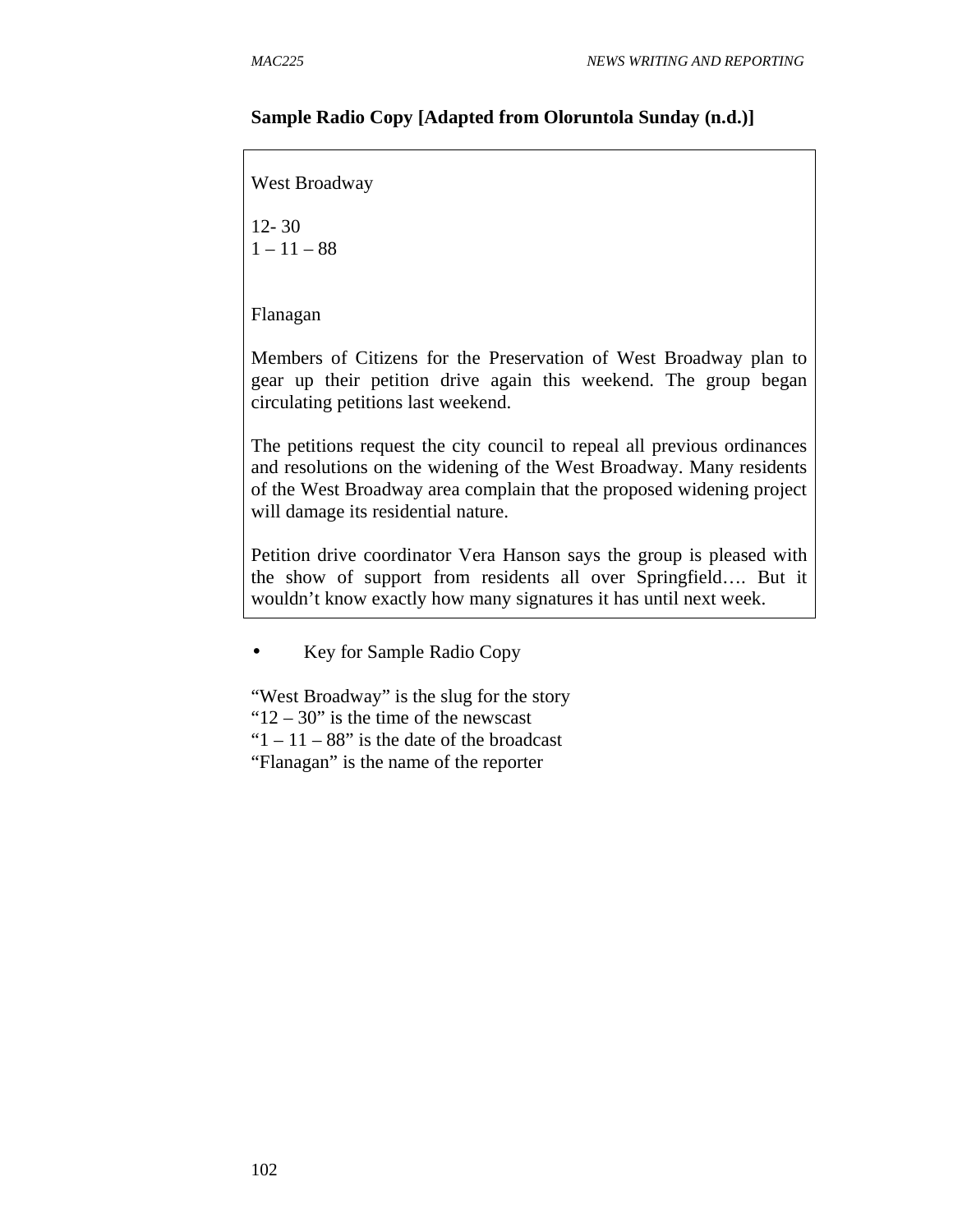### **Sample TV Copy [Adapted from Oloruntola Sunday (n.d.)]**

| <b>Six</b><br>$6 - 17$                                                        | art                            |
|-------------------------------------------------------------------------------|--------------------------------|
| Jorgenson                                                                     |                                |
| MOC JORGENSON A lesson in art and architecture paid off for some              |                                |
| Buchanan High School Students today. Ribbons were the prizes for entries      |                                |
| in a sketch exhibit of scenery and buildings in the capital city area.        |                                |
|                                                                               |                                |
| SOF: 27                                                                       |                                |
| <b>NAT SND UNDER</b>                                                          |                                |
| <b>VOICE OVER</b>                                                             |                                |
| <b>KEY: BUCHANAN</b>                                                          | The Springfield art club       |
| sponsored the                                                                 |                                |
| show and called in Springfield College art                                    |                                |
| Professor Bill Ruess to judge the artwork.                                    |                                |
|                                                                               |                                |
| <b>HIGH SCHOOL</b>                                                            |                                |
| $:00-05$                                                                      | Ruess says he was impressed by |
| the students' skills, especially those who tried their hands at the different |                                |
| media for the first time.                                                     |                                |
|                                                                               |                                |

### • Key For Sample TV Copy

"Six" is the time of the newscast

"6-17" is the day of the broadcast

"art" is the slug for the story"

"Jorgenson" is the name of the reporter

"MOC" means the person is live on camera with audio from this microphone

"SOF: 27" means there is sound on the film lasting 27 seconds

"NAT SND UNDER" means the film sound should be kept at a low level

"VOICEOVER" means the voice is from the anchor person in the studio speaking over the film that is being shown.

"KEY: BUCHANAN HIGH SCHOOL" indicates the title that should be shown over the film.

"00-05"indicates that the title should be shown five seconds after the report of the news items begins.

### **Example of a Newspaper Lead Rewritten for Broadcast**

### **Newspaper Lead (Adapted from Mencher 2010):**

• As Gov. Alfred Caster neared the end of his seven-day working vacation aboard a riverboat today, his aides said that he was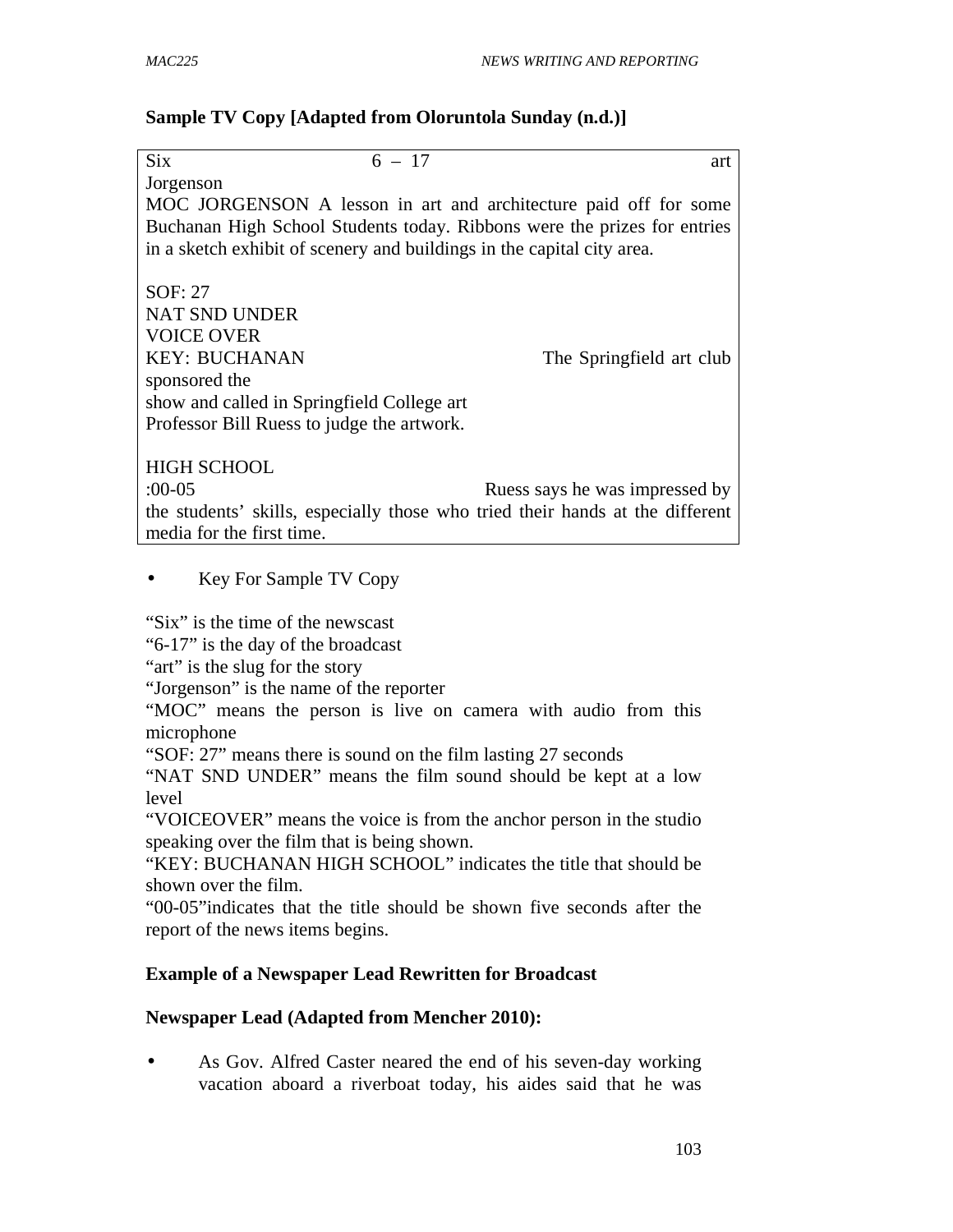unconcerned about editorial criticism that he had become an absentee governor whose administration was adrift.

#### **Broadcast Lead:**

Some newspaper editorials have criticized Governor Caster as an absentee governor. But officials aboard a riverboat with the governor say the criticisms don't bother him. The governor is nearing the end of his seven-day working vacation on the boat.

### **SELF-ASSESSMENT EXERCISE**

Copy out two newspaper stories from the Punch newspaper and rewrite them for broadcast use.

### **4.0 CONCLUSION**

Writing for the broadcast media is both tedious and interesting. An upcoming reporter or writer should pay attention to the details of doing this and do a lot of practice to master the art.

### **5.0 SUMMARY**

This is unit re-emphasised some of the points discussed in the preceding units of this module. It is expected that you can now write a good broadcast story following the style and rules discussed in this unit.

### **6.0 TUTOR-MARKED ASSIGNMENT**

- 1. Discuss five of some of the things you need to know as you prepare to write a broadcast news story.
- 2. Get any daily newspaper in Nigeria and rewrite its five top news stories into a radio news copy.

### **7.0 REFERENCES/FURTHER READING**

- Agbese, D. (2008). *The Reporters' Companion*. Lagos: Newswatch Books Limited.
- Bonder, F. F.; Davenport, J. R., & Drager, M. W. (2005). *Reporting for the Mass Media* (8th ed.). New York: Oxford University Press.
- Folarin, et al. (Eds.). (2006). *Themes in Communication Writing*. Lagos: SMC.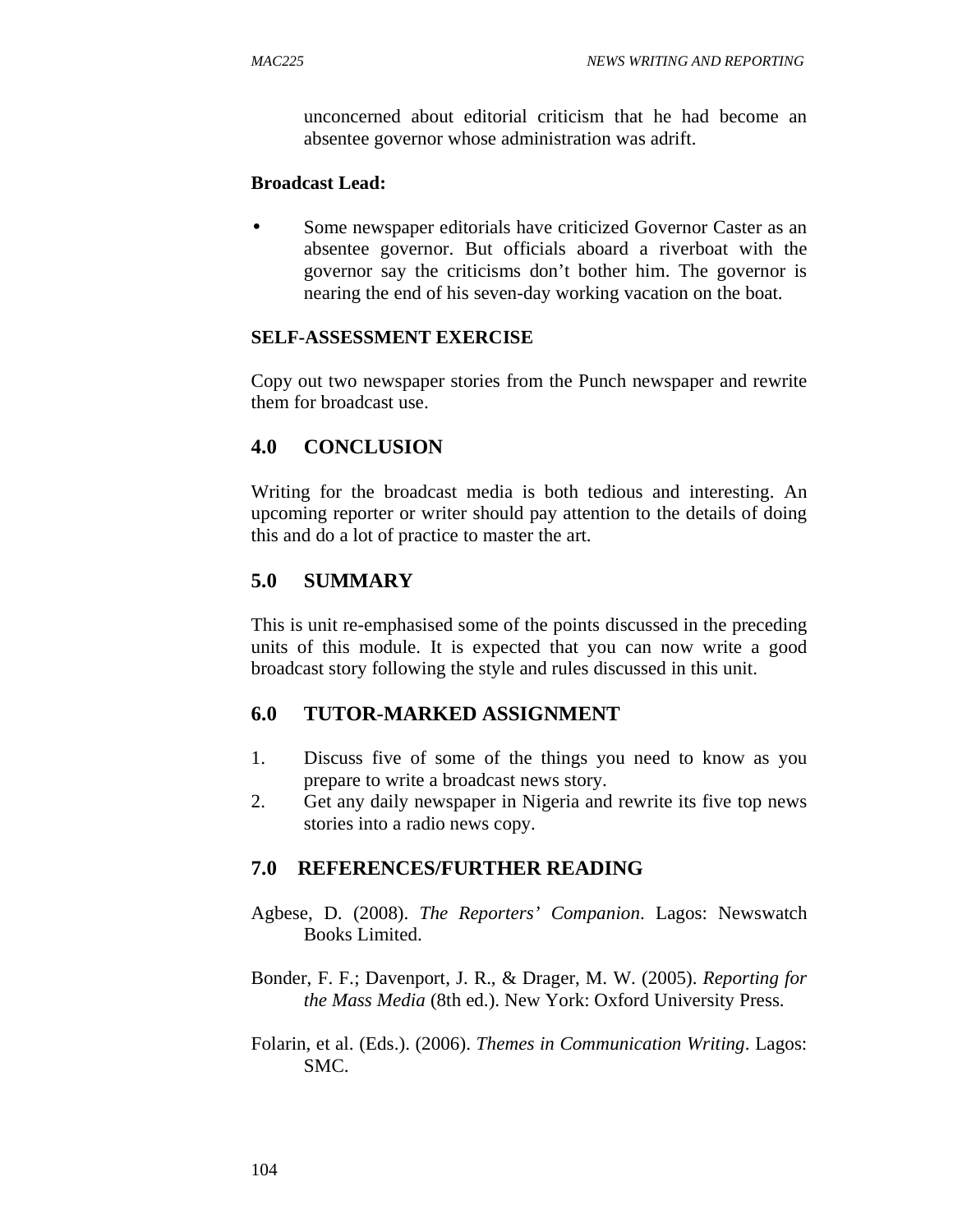- Harper, C. and the Indiana Group (1998). *Journalism 2001*. Madison: Coursewise Publishing.
- Hule, B. D. & Anderson, D.A. (2003). *News Writing and Reporting for Today's Media.* Boston: McGraw-Hill Higher Education.
- Mencher, M. (2010). *Mencher's News Writing and Reporting* (11th ed.). Boston: McGraw-Hill Higher Education.
- Mencher, M. (2003). *News Reporting and Writing* (9th ed.). San Francisco: McGraw-Hill.
- Moemeka, A. (2000). *Reporter's Handbook: An Introduction to Effective Journalism*. Kearney, USA: Morris Publishing.
- Obe, J. (2005). *Reporting Diverse Areas: A Concise Text*. Nigeria: SMC.
- Stovall, J. G. (2006). *Writing for the Mass Media*. New York: Pearson Education.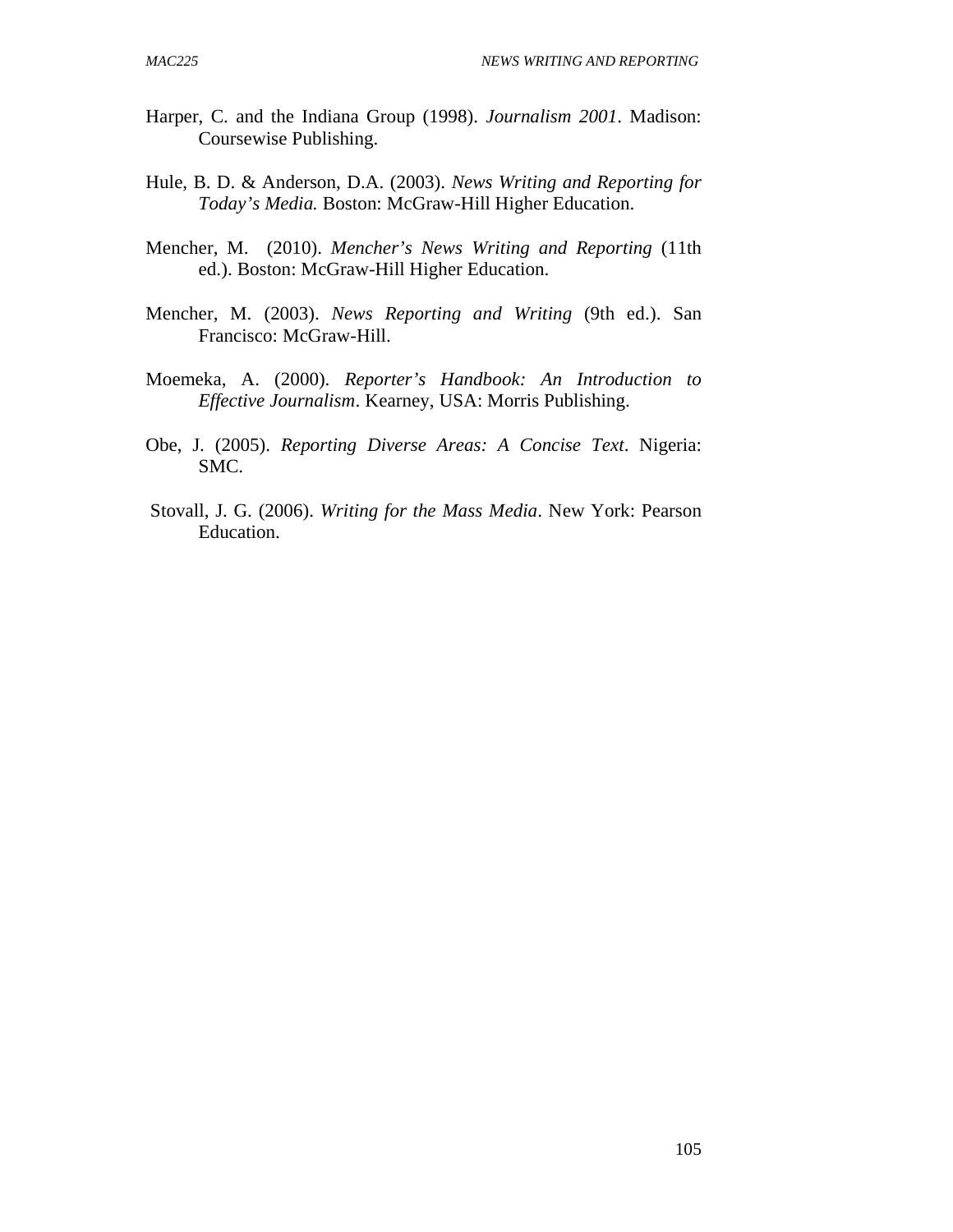### **MODULE 5 SPECIALISED REPORTING**

- Unit 1 Introduction to Specialised Reporting
- Unit 2 Reporting from the Beats
- Unit 3 Online Reporting
- Unit 4 Follows

## **UNIT 1 INTRODUCTION TO SPECIALISED REPORTING**

#### **CONTENTS**

- 1.0 Introduction
- 2.0 Objectives
- 3.0 Main Content
	- 3.1 What is Specialised Reporting?
	- 3.2 Who is a Specialised Reporter?
		- 3.2.1 Academic Qualification
		- 3.2.2 Professional Qualification and Experience
		- 3.2.3 Personal Qualities
	- 3.3 How to Identify Specialised Reports
- 4.0 Conclusion
- 5.0 Summary
- 6.0 Tutor-Marked Assignment
- 7.0 References/Further Reading

### **1.0 INTRODUCTION**

Specialised reporting has become a necessary part of the press because of the need to address the inadequacies presented by straightforward news reports. The society is getting more and more complex with time so are the people. Mere news stories are no longer adequate to address the yearnings of the complex human societies for complex angles to stories. This is what this unit is all about.

### **2.0 OBJECTIVES**

At the end this unit, you should be able to:

- define specialised reporting and identify the attributes of a typical specialised report
- distinguish between a specialist reporter and a generalist
- identify and explain the special qualities of specialised reporter.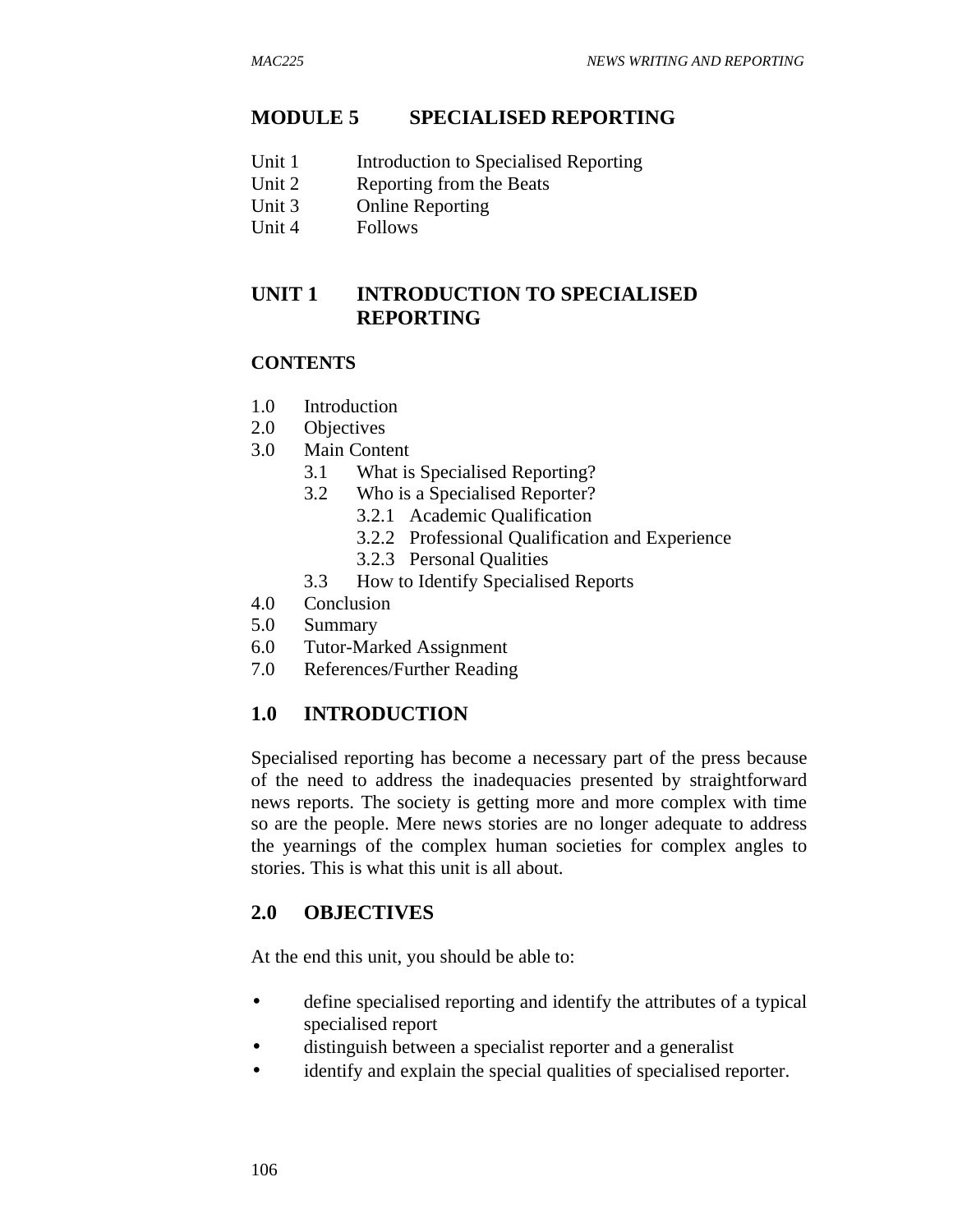# **3.0 MAIN CONTENT**

# **3.1 What is Specialised Reporting?**

Specialised reporting, according to Obe (2005:45), simply means reporting from special areas or fields. It is a clear departure from the general type of reporting that is not focused on particular fields or areas. It is therefore referred to as reporting specialties.

Specialisation is not unique to journalism alone. Other professions like law and medicine also have their areas of specialisation. For law, some lawyers specialise in maritime law, company and allied matters, criminal law, civil law, jurisprudence, etc. For medicine, specialization is even more pronounced. In some advanced western nations, you must specialize before you are allowed to practice.

This underscores the need for specialisation in the media industry. A cub reporter that just left journalism school may not be able to give the required treatment to energy or budgetary issues as a financial correspondent with adequate training in financial issues or energy correspondent will do. Therefore, the cause of specialisation in the media industry should continue to receive adequate attention in order to properly institute it in the profession and subsequently prepare reporters well to fulfill its demands.

Specialised reports could therefore be regarded as in-depth, thorough, elaborate, comprehensive, discriminate and very lucid report of a specific area or field of journalistic coverage. In other words, specialised reporting is knowledge demanding and brain tasking intellectual piece focusing on specific issues in specific areas of media coverage.

# **3.2 Who is a Specialised Reporter?**

A specialised reporter is a special kind of correspondent who covers a particular beat for his or her media organisation. A special reporter could also be referred to as a seasoned, professional reporter who covers a particular beat for his organisation. A specialist is a beat reporter and is very knowledgeable in his/her area of coverage. He/she is contrasted with the generalist or roving reporter. A correspondent is usually in charge of his/her organisation's news bureau or office in major cities or towns where his organisation operates. He or she could also be in charge of subject areas or matters for his/her organisation. This will be further explained in beat reporting.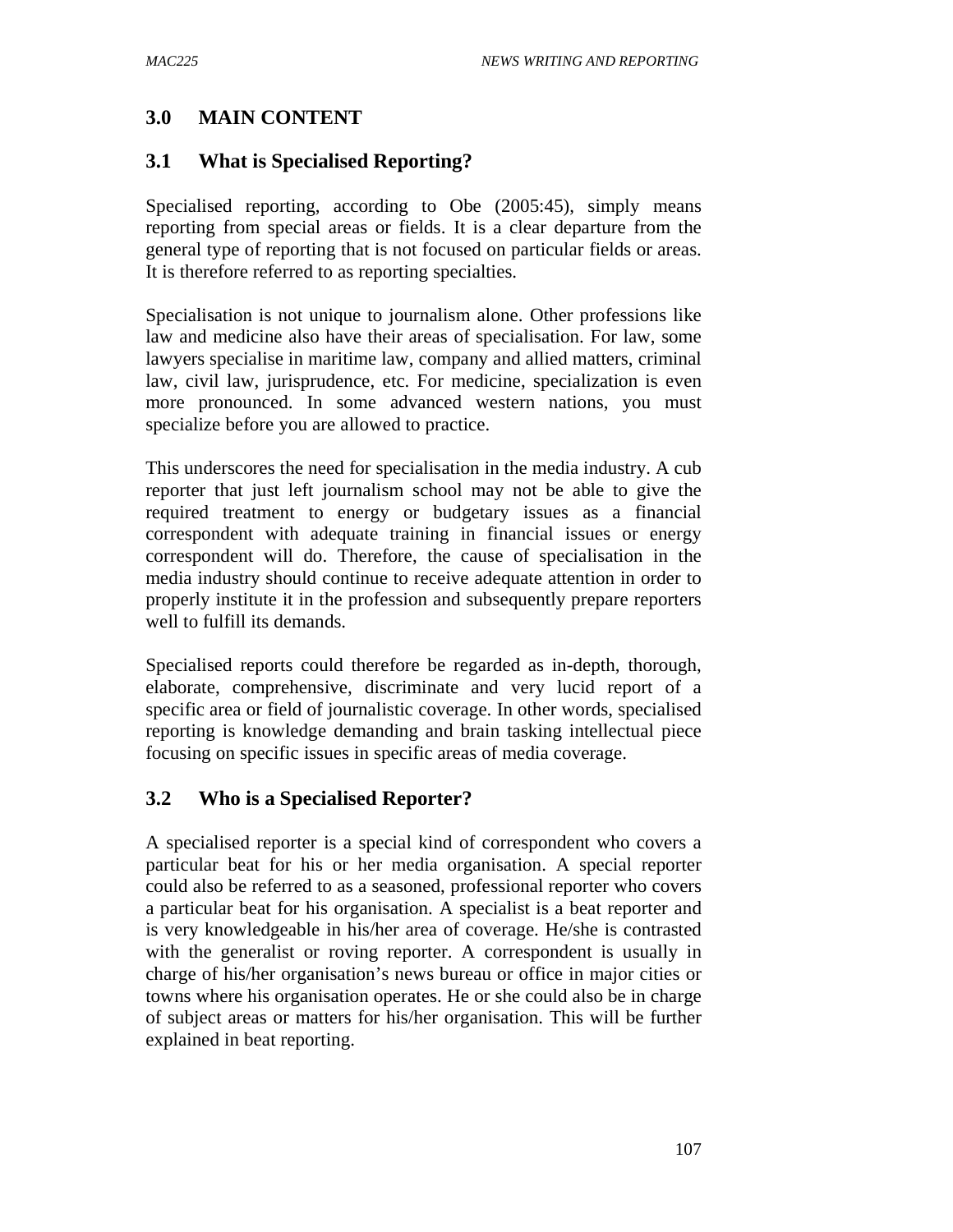### **3.2.1 Academic Qualification**

A good university degree or diploma in the area of coverage is a good starting point for specialist reporters. This means a specialist reporter in financial matters, e.g. a Financial Correspondent, should have at least a degree or diploma in finance, banking, accounting, business or management. This gives him or her the requisite knowledge base to hold his/her own in that area. Such academic background also enables the specialist to acquire the necessary technical competence to cover such a special beat.

### **3.2.2 Professional Qualification and Experience**

- a. The specialist reporter must be an accredited journalist registered with the professional association or, as the case may be, in the country of practice.
- b. He/she must have worked as a journalist at whatever capacity for some time.
- c. He/she should have adequate exposure or professional training in the area of specialisation.
- d. He/she must have long-term experience as a generalist and assisting correspondent in the particular field of coverage.

### **3.2.3 Personal Qualities**

- 1. First and foremost, s/he must be a good and seasoned reporter.
- 2. S/He must be a good analyst.
- 3. He/she must be passionately and resolutely committed to the area of coverage.
- 4. He must have a wealth of experience and knowledge in the field or area of coverage.
- 5. He must be skilful in packaging interesting and intellectually stimulating write-ups.
- 6. He must be research-driven so as to give his stories enough depth and factual support.
- 7. S/He must always be prepared.
- 8. S/He is always at alert.
- 9. S/He is very persistent.
- 10. S/He is always there whenever the news breaks.
- 11. S/He easily mixes up.
- 12. S/He easily cultivates sources and maintains them.
- 13. S/He dresses fine, very courteous and amiable.
- 14. S/He must be knowledgeable about the area of coverage and have the technical, professional and educational competencies to cover the area.
- 15. S/He has a nose for news.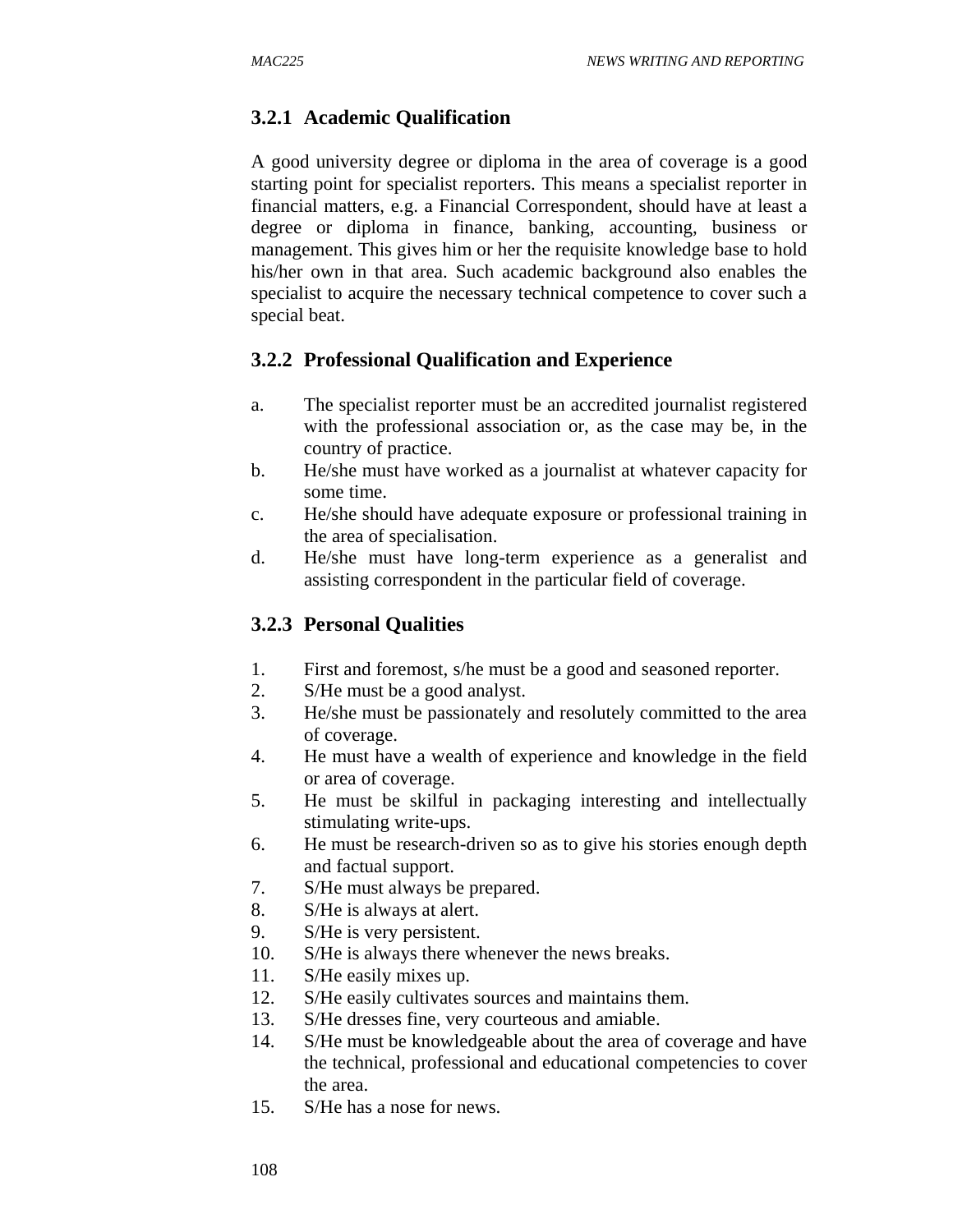- 16. S/He must be an expert/specialist in his beat.
- 17. S/He must be information and communication technology (ICTs) compliant.
- 18. S/He must be a career-oriented personality and journalist.
- 19. S/He must be courageous and fearless.

## **SELF-ASSESSMENT EXERCISE**

Discuss the academic qualification of a specialised/specialist reporter.

# **3.3 How to Identify Specialised Reports**

- a. Specialised report is in-depth, thorough and detailed. It is complete in content and delivery.
- b. Specialised reports also involve the use of technical and advanced language with explanation where necessary.
- c. Specialised reports are usually serious in tone and well packaged.
- d. Specialised reports should provide background and precedence. This is the primary reason the specialist must be research savvy.
- e. Specialised reports should reflect sound professionalism and experience of the writer in the choice of words, sentences, and so on.
- f. Sometimes, there are some levels of professional subjectivity in the stories reported.
- g. Specialised reports are sometimes very critical and scientific.

# **4.0 CONCLUSION**

Specialised reports are in-depth reports, which inform and educate its readers than entertaining them or anything else. Such reports must be written with this understanding in mind. For reporters to deliver on the demands of this type of reporting, they must have requisite education and professional training, which must be supported by long and relevant experience as a generalist/reporter.

# **5.0 SUMMARY**

This unit has introduced you to specialised reporting, its attributes and the qualities expected of a specialist reporter.

# **6.0 TUTOR-MARKED ASSIGNMENT**

- 1. Discuss briefly 10 items you expect to find in a specialized report that is well written.
- 2. Which five qualities are most needed for a specialist reporter?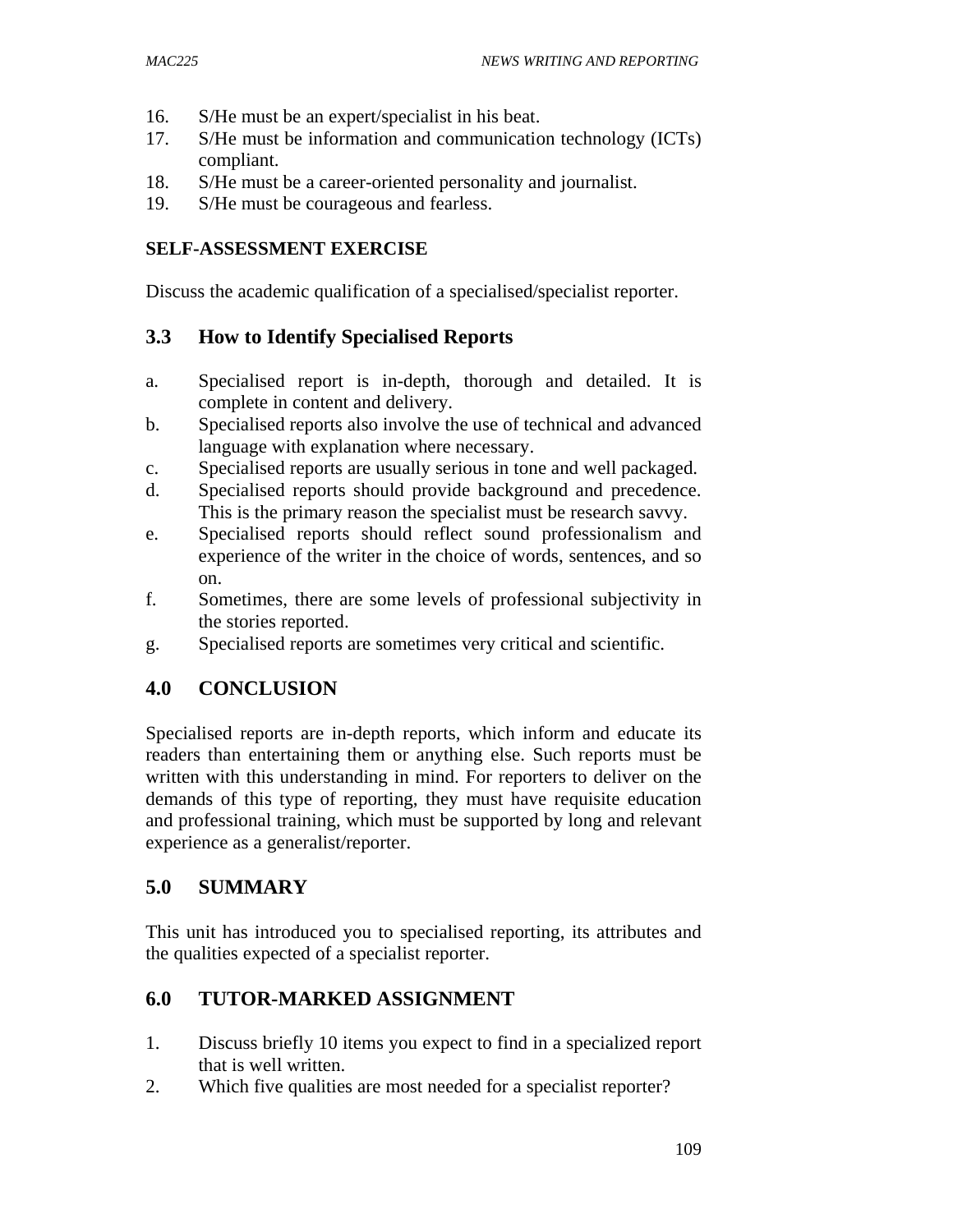#### **7.0 REFERENCES/FURTHER READING**

- Agbese, D. (2008). *The Reporters' Companion*. Lagos, Nigeria: Newswatch Books Limited.
- Bonder, F. F.; Davenport, J. R., & Drager, M. W. (2005). *Reporting for the Mass Media (*8th ed.). New York: Oxford University Press.
- Folarin, et al.(eds.) (2006). *Themes in Communication Writing*. Lagos, Nigeria: SMC.
- Harper, C. and the Indiana Group (1998). *Journalism 2001*. Madison: Coursewise Publishing.
- Hule, B.D. & Anderson, D.A. (2003). *News Writing and Reporting for Today's Media.* Boston: McGraw-Hill Higher Education.
- Mencher, M. (2010). *Mencher's News Writing and Reporting* (11th ed.). Boston: McGraw-Hill Higher Education
- Mencher, M. (2003). *News Reporting and Writing* (9th ed.). San Francisco: McGraw-Hill.
- Moemeka, A. (2000). *Reporter's Handbook: An Introduction to Effective Journalism.* Kearney, USA: Morris Publishing.
- Obe, Joseph J. (2005). *Reporting Diverse Areas: A Concise Text*. Akure, Nigeria: SMC.
- Stovall, J. G. (2006). *Writing for the Mass Media*. New York: Pearson Education.

.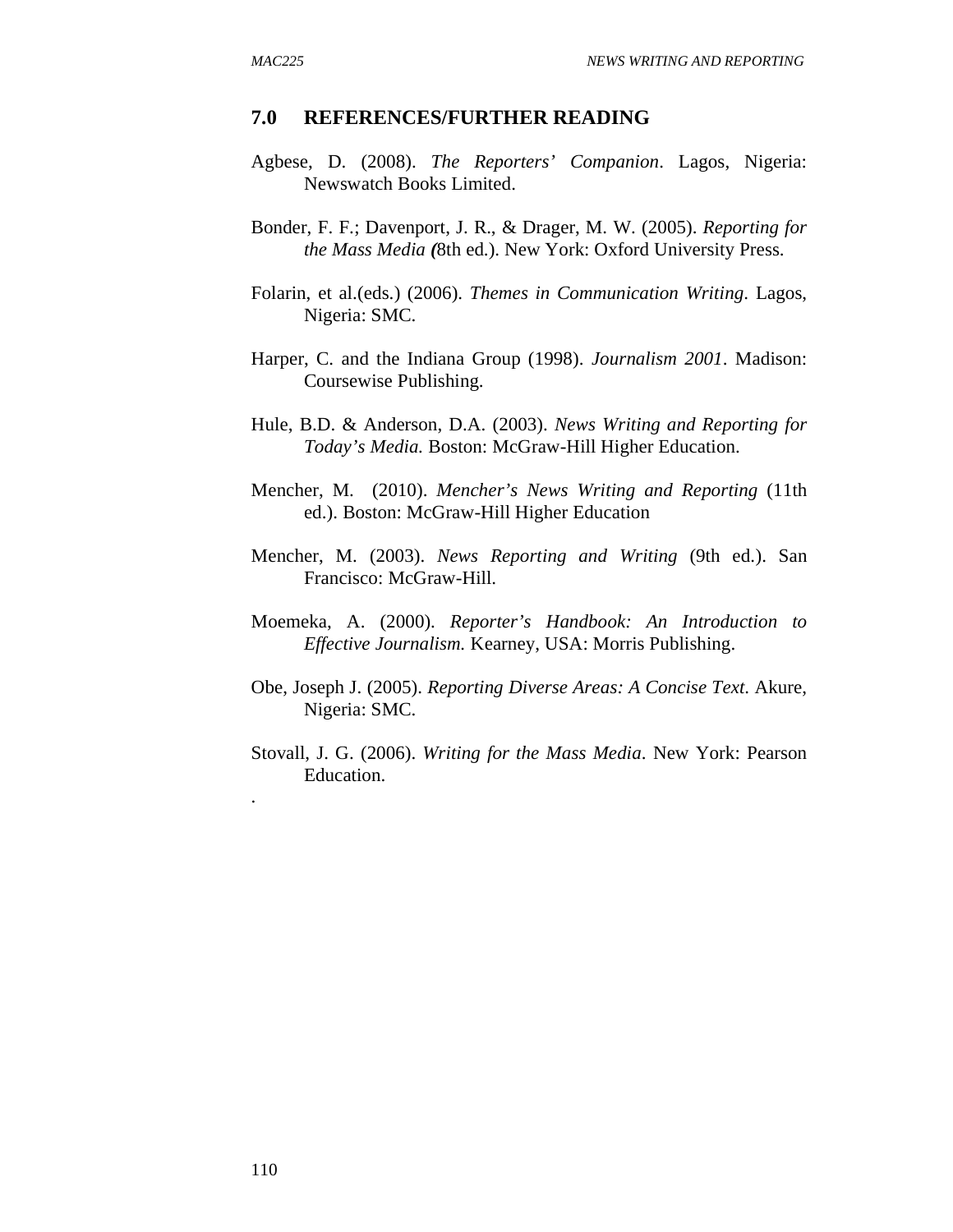# **UNIT 2 REPORTING FROM THE BEATS**

### **CONTENTS**

- 1.0 Introduction
- 2.0 Objectives
- 3.0 Main Content
	- 3.1 What is a Beat?
	- 3.2 What is Beat Reporting?
	- 3.3 Who is a Beat Reporter?
	- 3.4 Types of Beats
	- 3.5 Principles of Reporters on a Beat
- 4.0 Conclusion
- 5.0 Summary
- 6.0 Tutor-Marked Assignment
- 7.0 References/Further Reading

# **1.0 INTRODUCTION**

Beat is a journalistic term used to refer to segmented area or particular field a reporter is assigned to monitor and report from there on a regular basis. The act of monitoring and covering assigned beats for the purpose of publication is referred to as **beat reporting**. This is another angle to the discussion on specialised reporting. This unit will concentrate on beat reporting, types and the kind of reporters assigned to cover particular beats.

# **2.0 OBJECTIVES**

At the end this unit, you should be able to:

- define what beat reporting is all about
- identify and discuss the types of beats available
- identify the requisite qualities expected of a beat reporter
- identify the principles or rules guiding reporters on the beat.

# **3.0 MAIN CONTENT**

# **3.1 What is a Beat?**

A beat is a reporter's assigned area of responsibility. A beat may be an institution, such as the National Assembly; a geographical area, such as a small town or an entire city/town, or a subject area, such as science and technology, business etc.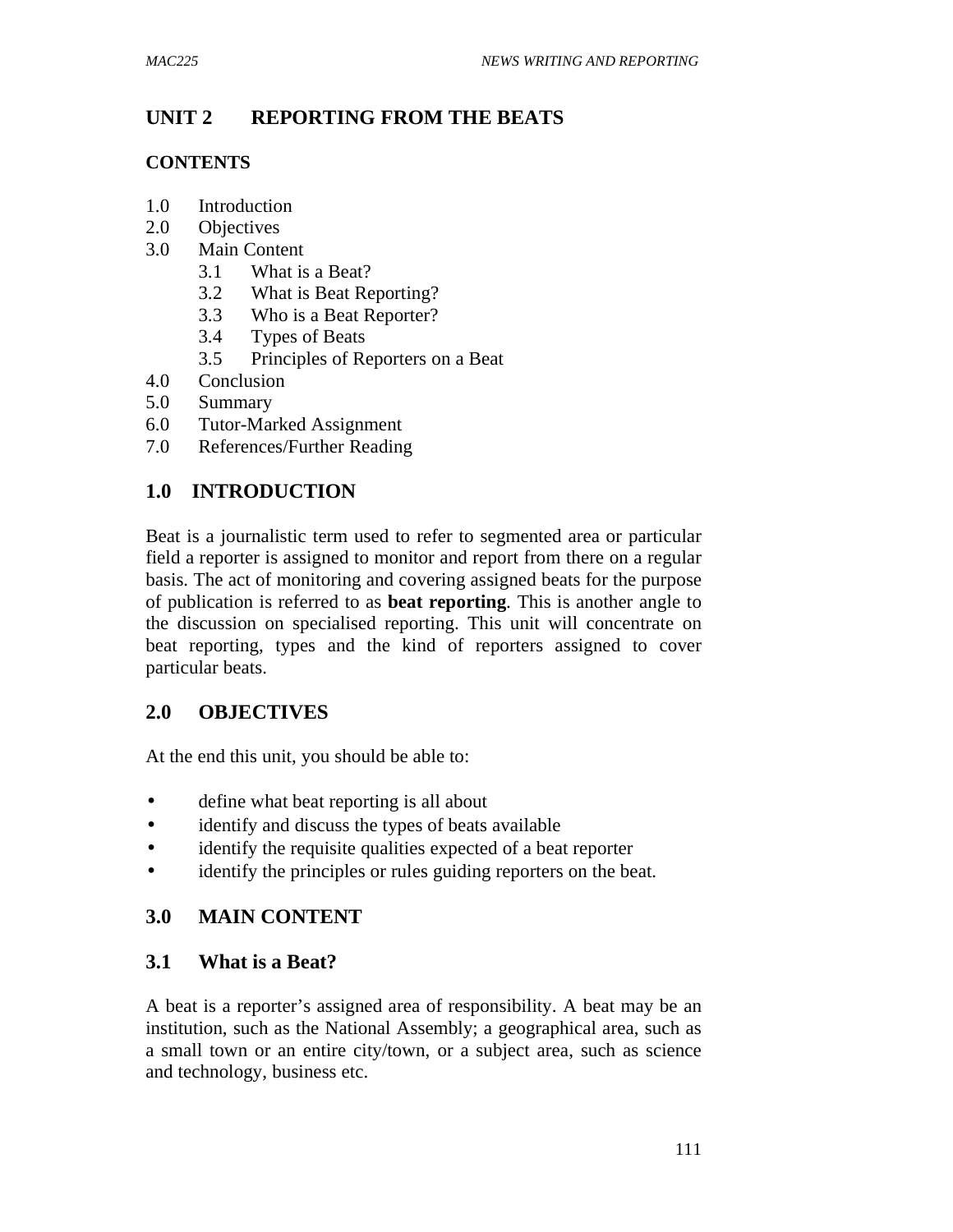# **3.2 What is Beat Reporting?**

Beat reporting is the act of covering and reporting from a particular field or subject of coverage for your media organisation. Beat reporting is therefore specialised news gathering. It could also be regarded as a form of correspondence. Here, the beat is the place of coverage while the correspondent in that place is the beat reporter.

# **3.3 Who is a Beat Reporter?**

A beat reporter is a person with well-trained and adequate knowledge in a particular area of news coverage where he represents his news organisation. A beat reporter may be a young reporter assigned to cover such local beats like the police, the courts, local government or the schools. A beat reporter could also be a well-trained and very experienced reporter of many years standing who covers very important institutions like Aso Rock for his media organisation. In this instance, one has to be a successful reporter before one is assigned to cover such important beats.

# **3.4 Types of Beats**

There are two types of beats. The first is the **topical beat**. Topical beats thrive because the media audience constantly needs updates from such topical subject. Some topical beats are education, politics, business, economy, science and technology, health, and so on. The second type of beat is the **geographical beat**. Geographical beat require the reporter to report from specific location on all topical issues and subject matter.

# **3.5 Principles of Reporters on a Beat**

If you must succeed as reporter on the beat, you must:

- **1. Be prepared**: Have a basic education in journalism, understand the society, understand the government, know history, economics and psychology and be well exposed in your area of coverage.
- **2. Be alert**: The germ (the beginning) of a good story is hidden in many a routine one. So, always stay focused and take tips seriously.
- **3. Be persistent**: Persistence entails two things to a reporter on a beat. First, it means that when you ask a question; you cannot give up until you get an answer. Second, it means that you must keep track of slow-developing projects or problems.
- **4. Be there**: In beat reporting, there is no substitute for personal contact. The only way to cover a beat is to be there every day, if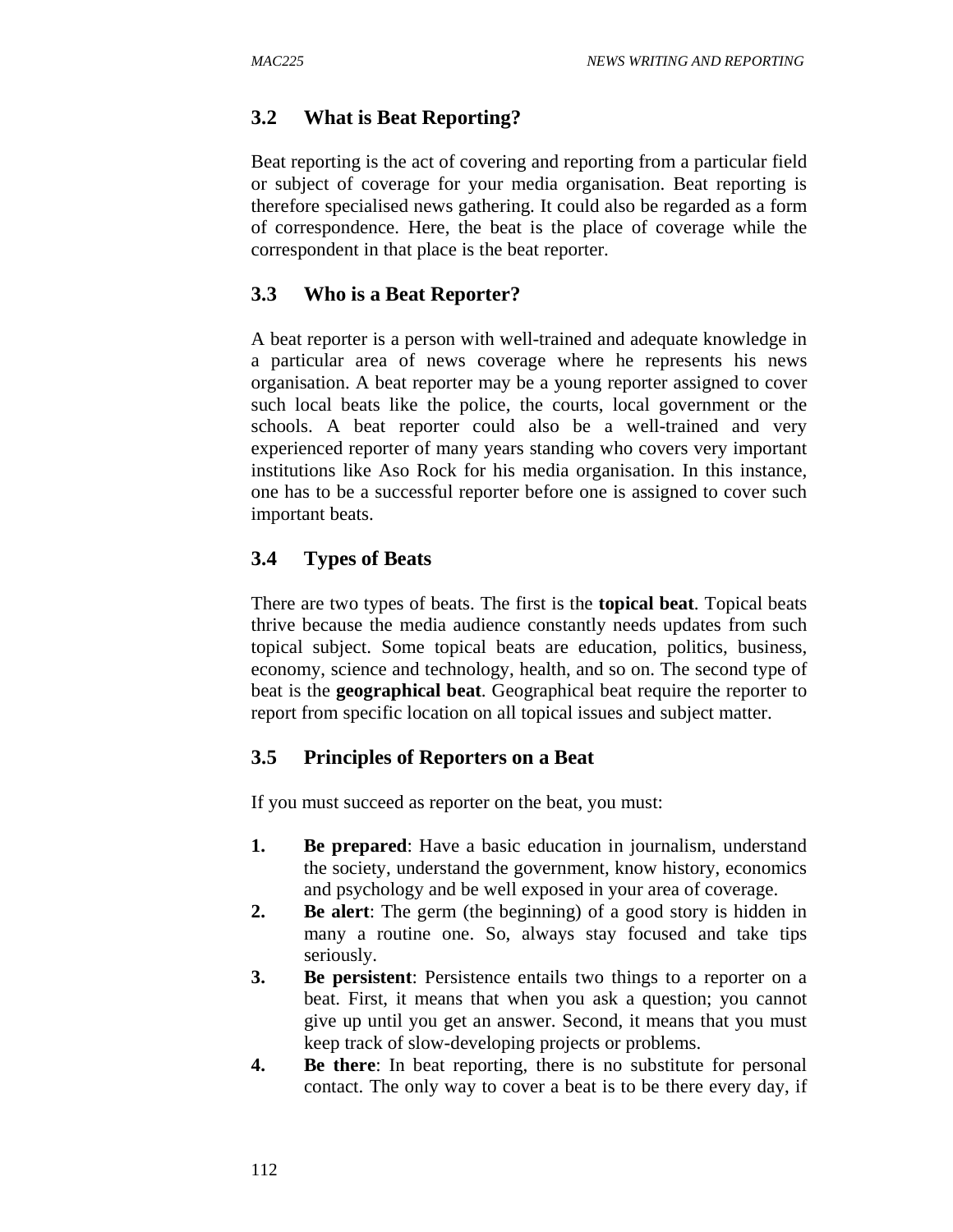possible. You must make yourself seem to be part of the community you are covering.

- **5. Be wary**: You must always try to keep your readers informed about the latest events or developments. You must also be cautious in your dealings that come across you.
- **6. Set daily goals**: Make sure you have a good idea of what you want to accomplish on a daily basis.
- **7. Build sources:** There is no substitute for regular contacts that will alert the reporter the first time they hear or see anything news worthy in the beat.
- **8. Do favours:** Where appropriate, go out of your way to do favours for your sources. It sure will help in times of your own need.
- **9. Ask the sweeping questions**: If you like, ask the dumb questions but make sure you are asking the questions that will get something out of your sources or subjects.
- **10. Listen carefully and watch carefully**: Some reporters look but they do not see. When you look, try to observe and see what is happening around. Check out the moods, the reactions, body language when the question was asked. Look and see.
- **11. Look at the Records:** In covering your beat, you are expected to constantly keep in touch with original documents. Go for the original source material.
- **12. Make Phone Calls**: Make constant phone checks and calls even if not very necessary. You should also know that phone calls cannot replace direct contact. They are only a supplement.
- **13. Start out Early and Fast:** You need to constantly leave your office early to your beat. You must a clear understanding that stories do not usually pump up in the newsroom. So, what are you still doing there by 9.00 in the morning?
- **14. Know the Beat**: You must make a concerted effort to know your beat like you know your true friend. There is no substitute for this. Just make sure you understand the process in and around your beat.
- **15. Show Some Courtesy and be Friendly:** As a beat reporter, you should be able to relate with people in your beat and treat individuals you beat there some respect. You may never know who the next source might be. A beat reporter should also try to make friends in his/her area of coverage. You sure need them than enemies.
- **16. Be an Observer:** A beat reporter should maintain a critical distance between him and the subjects he is covering. He must be a non-participant observer and not a participant. The moment a reporter associates very closely with the subjects of his beat, he begins writing for his sources rather than the audience. This is very dangerous.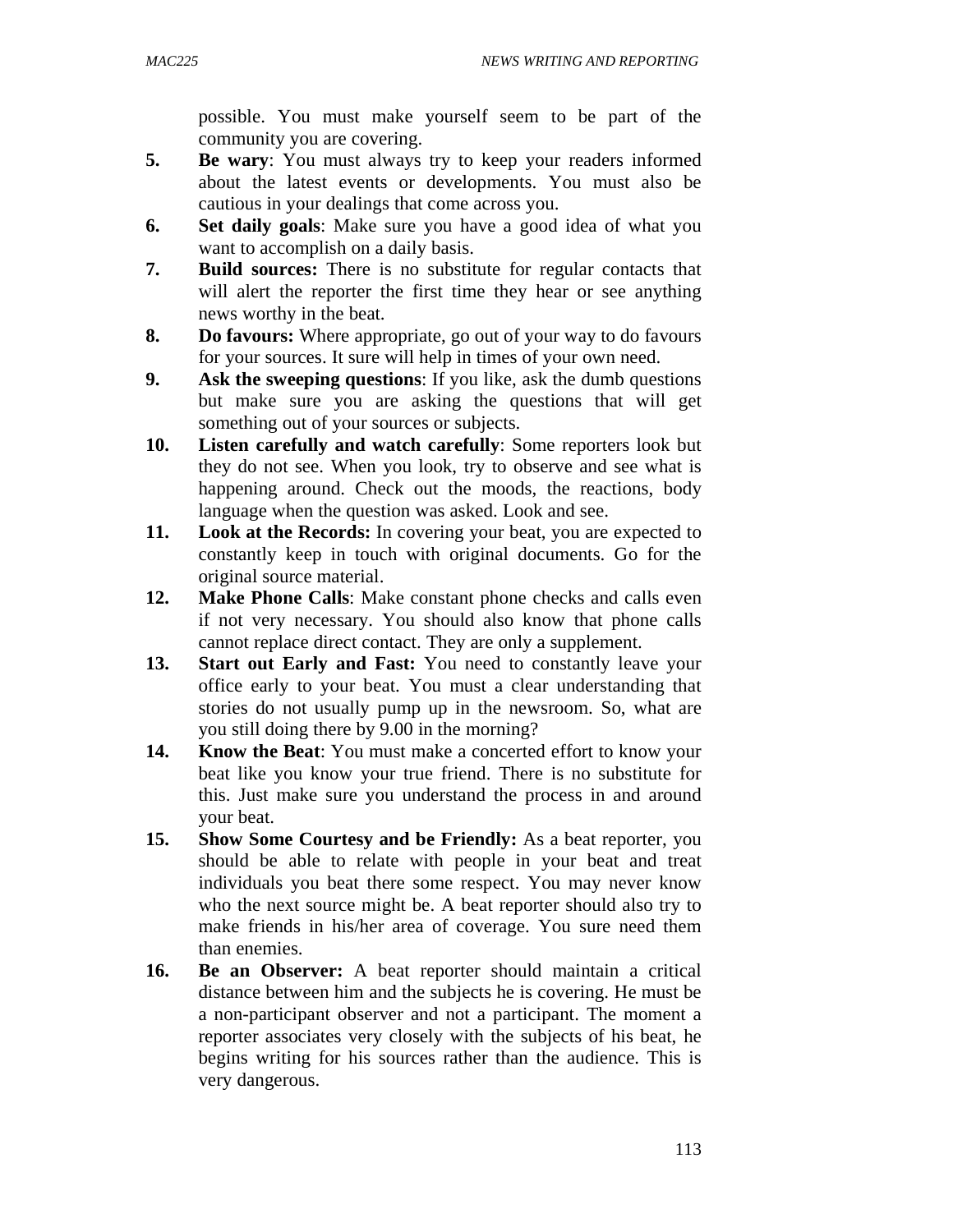- **17. Be Protective of Confidential Sources**: You must respect the off-record rule. You must also maintain the confidence of your sources even at gunpoint. Any beat reporter who easily divulges the sources of information or gives a hint about it because of threats, is already dead professionally.
- **18. Maintain the Triple News Virtues**: The triple news virtues are they fundamental pillars upon which every news story must rest. They are: truth, objectivity and accuracy. For no reason should any of these be violated.
- **19. Finally, I tell my students that there are no dry beats but dry people covering a beat**. You must be lively, amiable, a goal getter, a keen observer and very courageous and passionate about that beat. Without this, your beat may turn out dry because you made it so. Do not be dry in your approach to your beat assignment.

### **SELF-ASSESSMENT EXERCISE**

- 1. Discuss the assumed qualities of a beat reporter.
- 2. How will a beat reporter effectively cover his or her beat to get maximum returns?

# **4.0 CONCLUSION**

Beats come and go but good reporting remains. A beat reporter must remain a fine reporter of the highest standards. There are beats that will come up to address specific trends at that time and some become more sophisticated with time and developments in technology etc. The reporter is expected to keep abreast of these developments and ensure he is not left out when the trains moves.

# **5.0 SUMMARY**

In this unit, we have discussed beat reporting as part of specialised reporting and evaluated the principles of reporters on the beat.

# **6.0 TUTOR-MARKED ASSIGNMENT**

- 1. Discuss beat reporting as specialised reporting.
- 2. Does the beat reporter necessarily have to be a specialist? Justify your position with robust argument.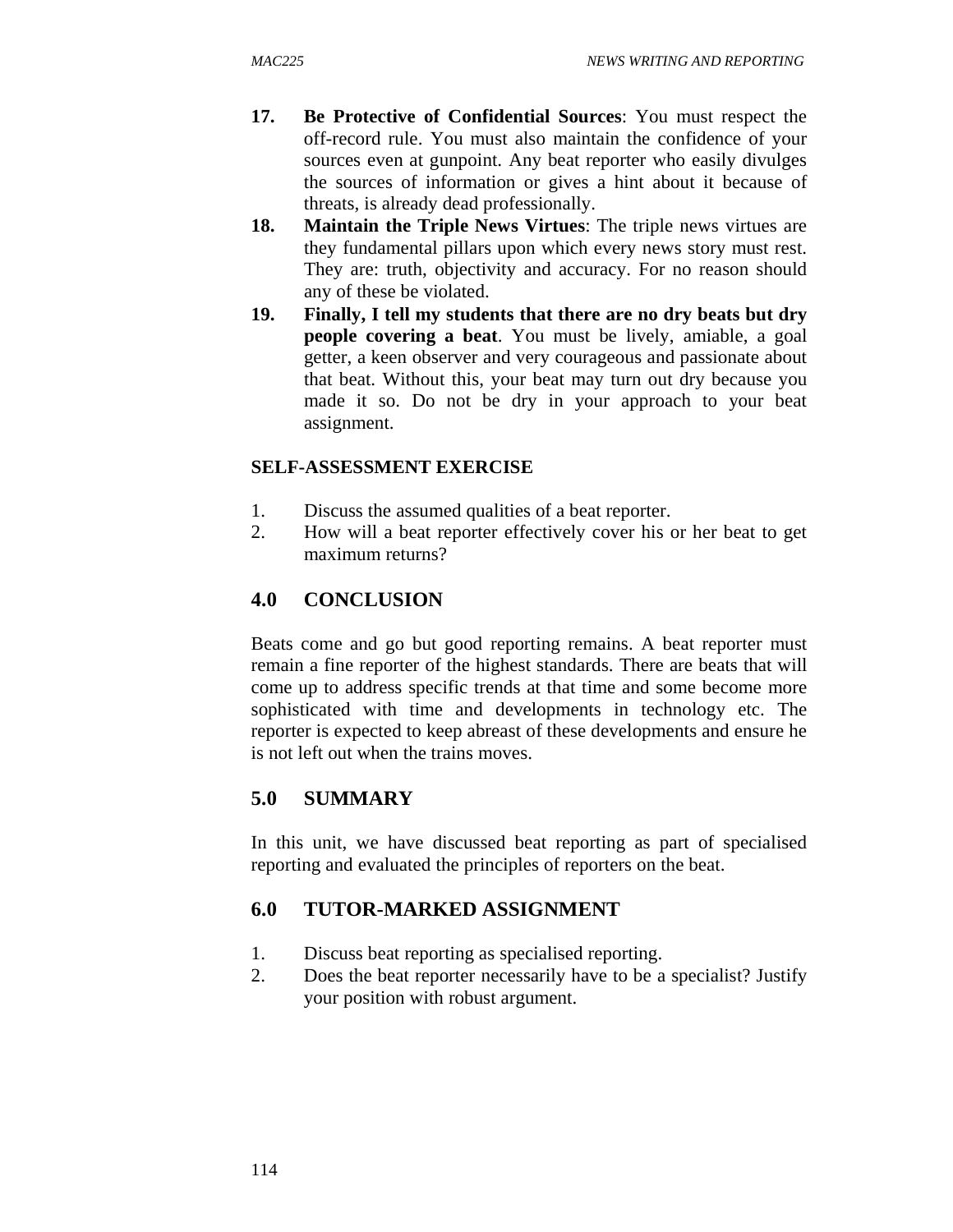### **7.0 REFERENCES/FURTHER READING**

- Bonder, F. F.; Davenport, J. R. & Drager, M. W. (2005). *Reporting for the Mass Media* (8th ed.). New York: Oxford University Press.
- Folarin, et al (eds.) (2006). *Themes in Communication Writing*. Lagos, Nigeria: SMC
- Hule, Bruce D. & Anderson, D.A. (2003). *News Writing and Reporting for Today's Media.* Boston: McGraw-Hill Higher Education.
- Mencher, M. (2010). *Mencher's News Writing and Reporting* (11th ed.). Boston: McGraw-Hill Higher Education.
- Obe, Joseph (2005). *Reporting Diverse Areas: A Concise Text*. Akure, Nigeria: SMC.
- Stovall, J. G. (2006). *Writing for the Mass Media*. New York: Pearson Education.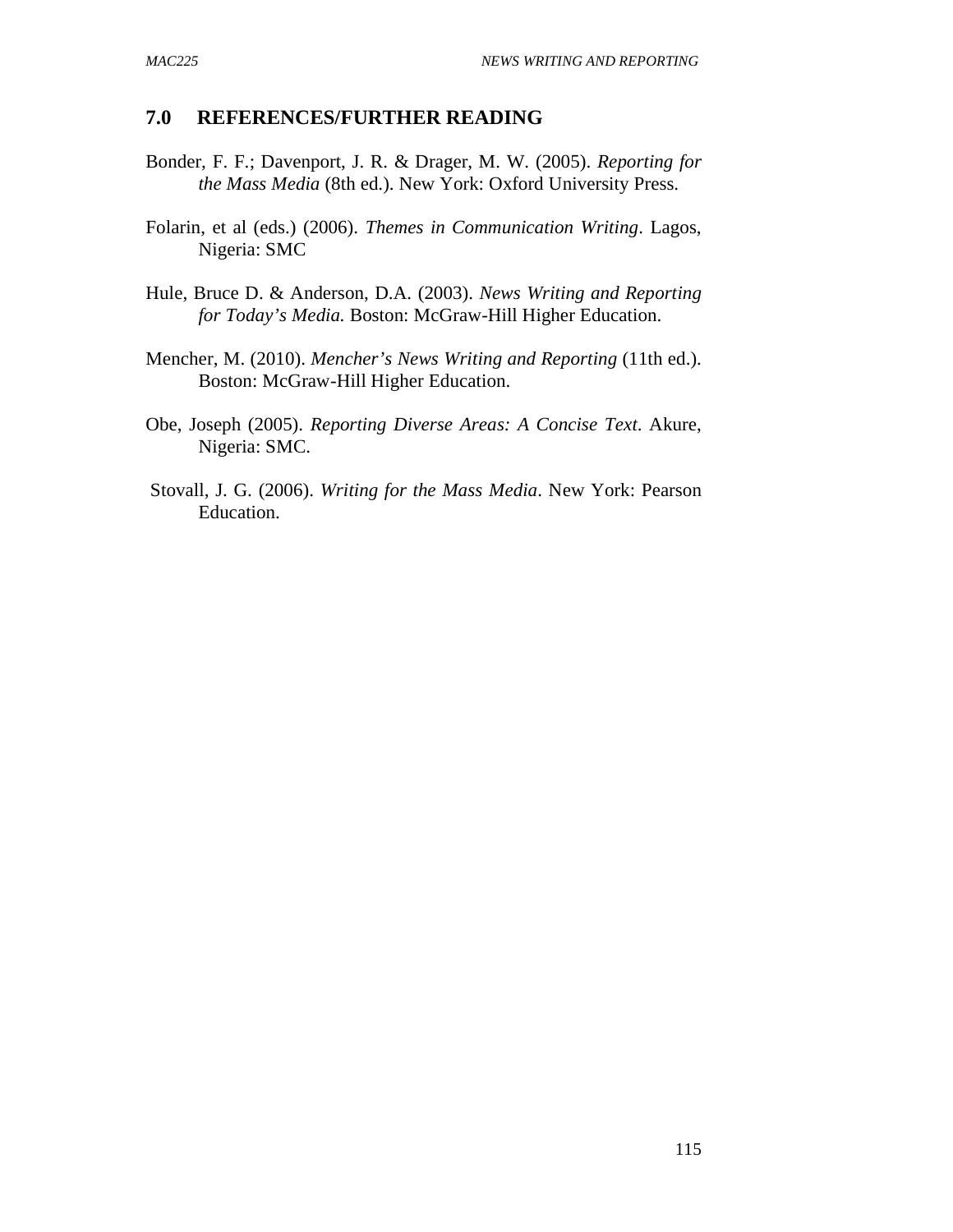### **UNIT 3 ONLINE REPORTING**

#### **CONTENTS**

- 1.0 Introduction
- 2.0 Objectives
- 3.0 Main Content
	- 3.1 Qualities of Online Reporters
	- 3.2 Online Websites Related to News Reporting and Journalism
	- 3.3 Tools for Today's New Media Journalist
- 4.0 Conclusion
- 5.0 Summary
- 6.0 Tutor-Marked Assignment
- 7.0 References/Further Reading

### **1.0 INTRODUCTION**

This unit is about online reporting which is different from Computer-Assisted Reporting (CAR). Please note that CAR is not synonymous to online reporting. However, online reporting is a component of CAR if given the complete treatment. For the benefit of doubt, CAR is all about using web resources and database journalism to augment everyday reportorial assignments, while online reporting is like writing for the internet newspaper. It is like blogging. Notwithstanding this distinction, one could see many similarities between CAR and online reporting.

Back to the theme of this unit, online reporting is a revolutionary departure from known conventional ways of journalism. It is uses advanced technological tools like the Internet to gather information and disseminate same through such tools. It is a one-stop reporting. All you need have is a laptop with wireless internet connectivity and some advanced search program software and then you have an online newspaper right on your lap.

The potential of online reporting is unimaginable. Its reach is so wide and its audience unquantifiable. It is newspaper without borders. Its primary challenge is credibility. There is little government check on entry requirements and monitoring capacity. In fact, anybody with very little resources for the basic needs could start online journalism at will. This is the major danger in its rise. However, the above does not diminish its potentials and advantages especially on how it has revolutionised journalism in the  $21<sup>st</sup>$  century.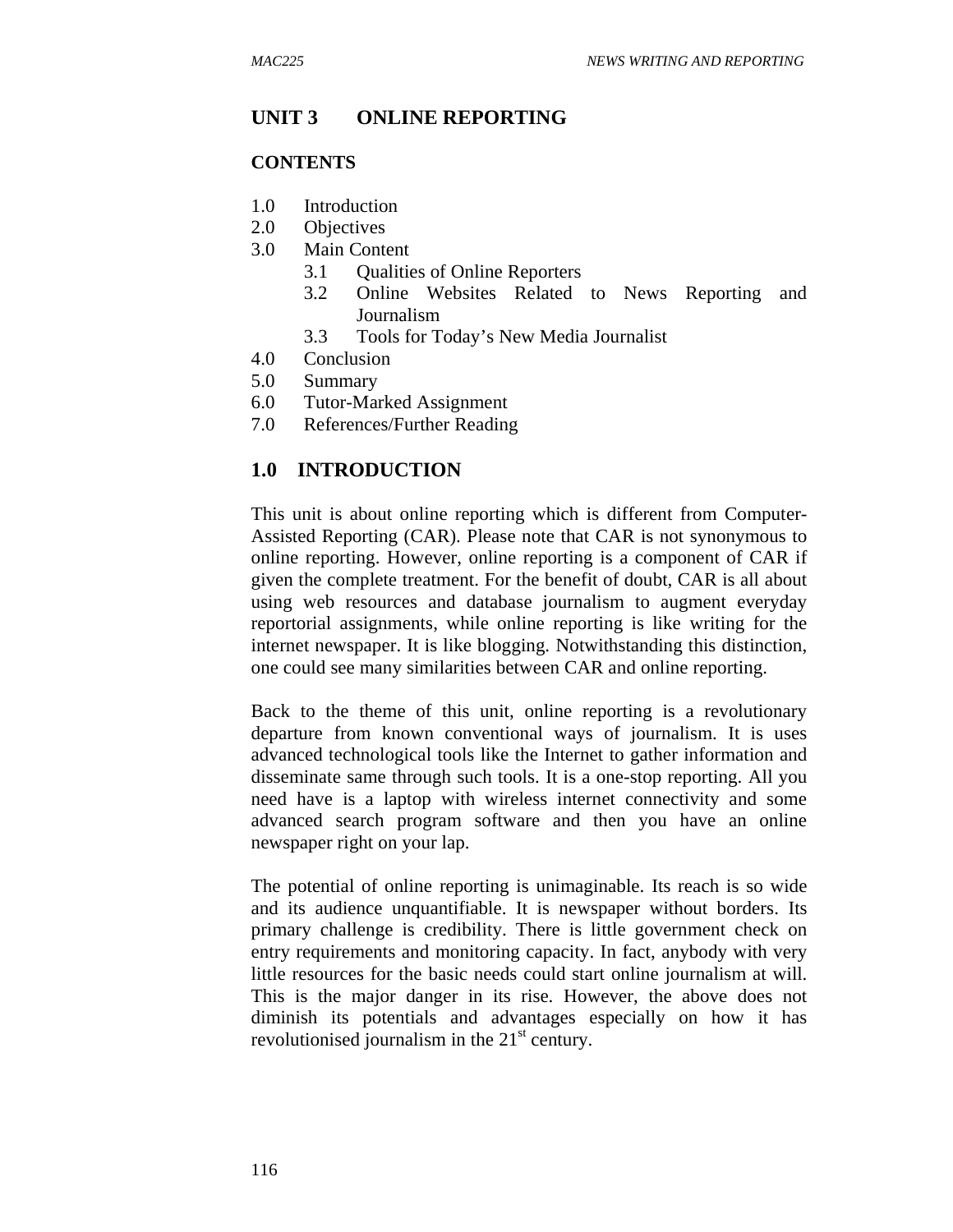# **2.0 OBJECTIVES**

At the end of this unit, you should be able to:

- define online reporting/journalism and distinguish this from CAR
- identify and explain the qualities expected of an online reporter
- identify and explain the current tools for today's new media journalist
- identify websites related online journalism.

# **3.0 MAIN CONTENT**

# **3.1 Qualities of Online Reporters**

Online reporters must possess the qualities of a reporter, which have been treated in detail earlier. These qualities are basic. The other ones following these are additional because of the demands of online reporting.

Ordinarily, online reporters must be versed in the use of computer and internet resources. The online reporter should understand most computer software packages required for internet operations. He or she should also be able to integrate hypertext links to related topics, sound and video clips that are relevant to spice up a story.

The online reporter must also be familiar if not at home with the tools for today's new media journalist. In the normal sense, the online reporter is a new media journalist, so, he or she should be able to work with some or all of these tools.

The online reporter should a research-savvy person. His/her primary assignment may entail searching and researching online resources for information. Therefore, he/she must be familiar with research methods and research sites for his reportorial duties.

The online reporter is not just a nimble wordsmith, in today's information society; he/she has to be a database manager, a data processor and a data analyst.

# **3.2 Online Websites Related to News Reporting and Journalism**

Many online resources and websites are available for journalists for news reporting and e-journalism. The list is exhaustible, thus, some of them are listed below.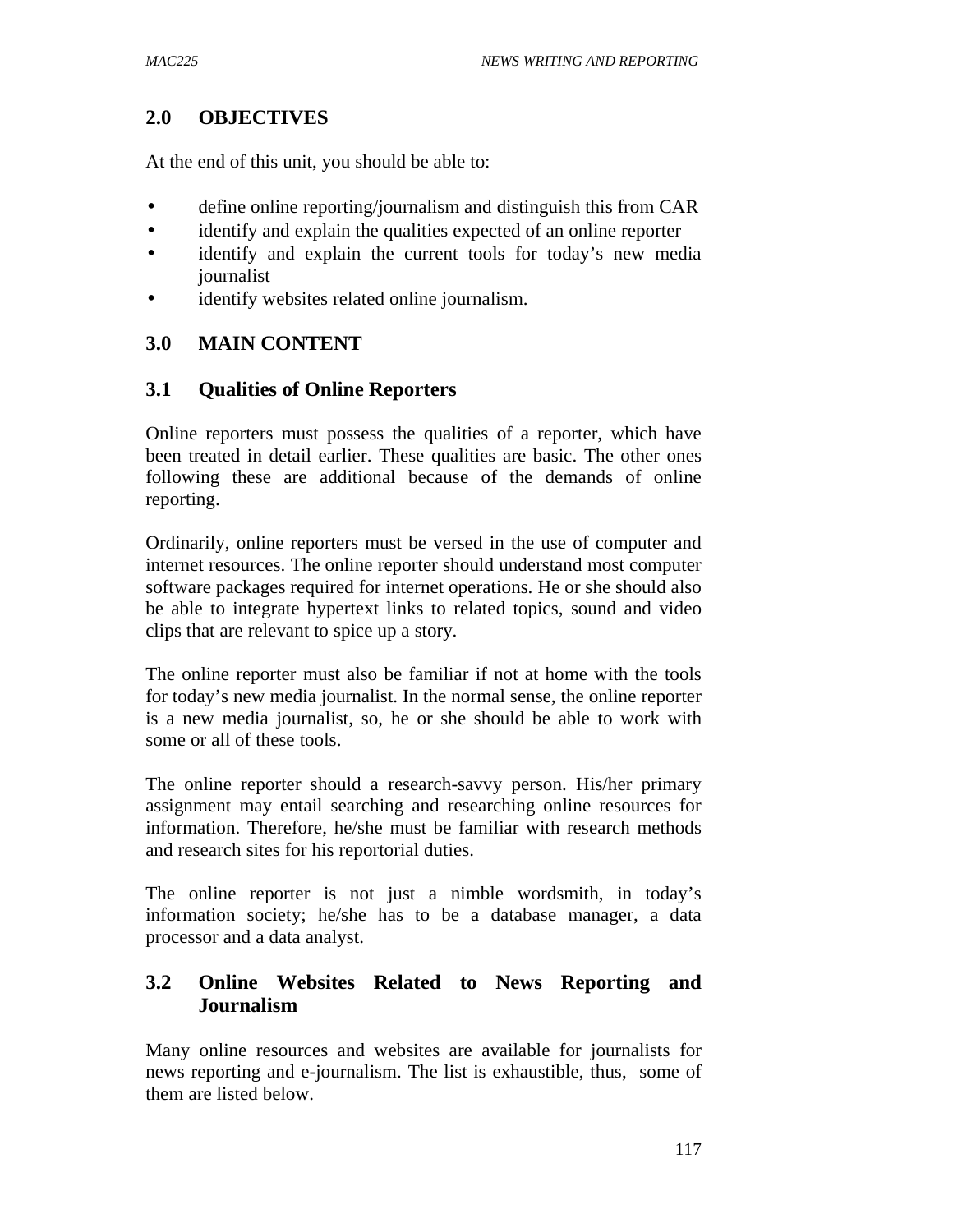- 1. PowerReporting.com
- 2. Reporter's Desktop (www.reporter.org/desktop/)
- 3. The Foundation for American Communications' FACSNET (www.facsnet.org)
- 4. National Institute for Computer-Assisted Reporting (www.nicar.org)
- 5. Cyber Times Navigator (www.nytimes.com/navigator)
- 6. ProfNet (www.profnet.com)
- 7. The National Press Club maintains (http://npc.press.org/newssources/searchdirectory.cfm)
- 8. Special Libraries Association, which represents news librarians maintains (www.ibiblio.org/slanews/internet/experts.html)
- 9. Investigative Reporters and Editors Inc (www.ire.org)
- 10. CNN.com
- 11. ZDNet.com
- 12. Weather.com
- 13. MSNBC
- 14. CNET.com
- 15. WWW.Zatso.com
- 16. WWW.Mediachannel.org
- 17. WWW.newslink.org
- 18. WWW.trib.com
- 19. WWW.freedomforum.org
- 20. http://www.saharareporters.com/

# **3.3 Tools for Today's New Media Journalist**

The expansion of multimedia ownership has brought about multimedia journalist also known as new media journalist. Some of the tools necessary to function at this level include (adapted from Mencher, 2010):

- 1. A digital camera that can take high resolution still photos and video.
- 2. A laptop with wireless Internet access.
- 3. A handheld computer such as palm personal digital assistant.
- 4. A digital audio recorder for recording interviews.
- 5. A mobile Global Positioning Satellite (GPS) receiver for location finding.
- 6. A digital cell or smart phone.
- 7. A high capacity flash-drive for storage purposes.
- 8. A variety of software packages installed in the laptop.
- 9. Instant Messenger and Voice over IP (VoIP) software for realtime, no cost communications over the internet.
- 10. A handheld scanner for digitizing documents on the spot.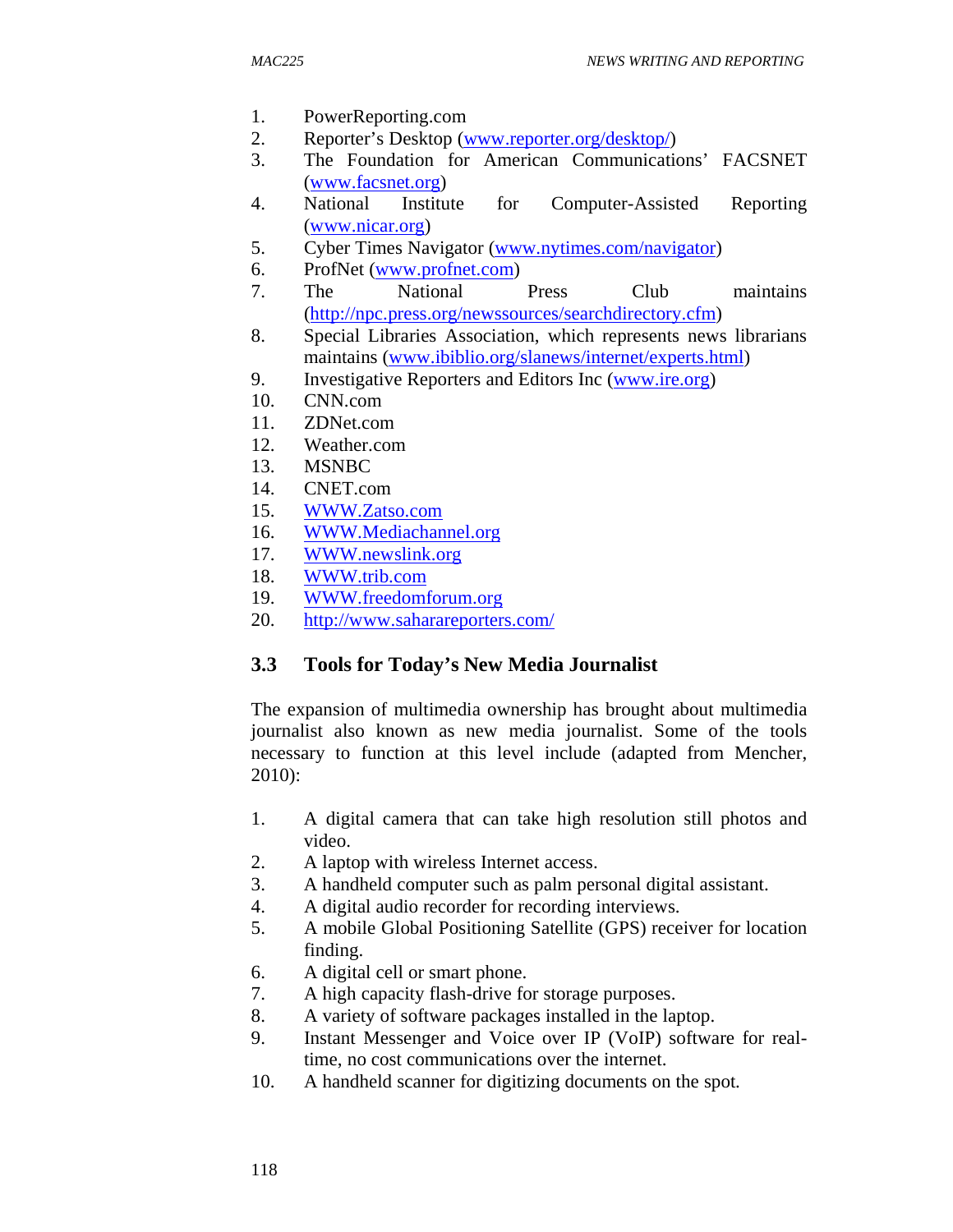11. A satellite telephone for making calls when cell phone service is unavailable.

### **SELF-ASSESSMENT EXERCISE**

- 1. Discuss the use of 10 new media tools mentioned in this unit.
- 2. Discuss the qualities of an online reporter.

# **4.0 CONCLUSION**

As the digital revolution continues, the relevance of online journalism continues to widen. The online reporter is therefore expected to assume the role of a new media journalist and so equip himself or herself for enormous challenges associated with Computer-Assisted Reporting and online journalism.

# **5.0 SUMMARY**

In this unit, you learnt about the meaning of online reporting, Computer-Assisted Reporting and the distinction plus similarities between them. You also learnt the qualities of an online reporter as well as the tools a new media journalist should have to be able to deliver in the  $21<sup>st</sup>$ century.

# **6.0 TUTOR-MARKED ASSIGNMENT**

- 1. Distinguish between online reporting and Computer-Assisted Reporting.
- 2. Discuss the application of online reporting /journalism in Nigeria.

# **7.0 REFERENCES/FURTHER READING**

- Bonder, F. F.; Davenport, J. R. & Drager, M. W. (2005). *Reporting for the Mass Media* (8th ed.). New York: Oxford University Press.
- Folarin, et al. (eds.) (2006). *Themes in Communication Writing*. Lagos, Nigeria: SMC.
- Mencher, M. (2010). *Mencher's News Writing and Reporting* (11th ed). Boston: McGraw-Hill Higher Education
- Obe, J. (2005). *Reporting Diverse Areas: A Concise Text*. Akure, Nigeria: SMC.
- Stovall, J. G. (2006). *Writing for the Mass Media*. New York: Pearson Education.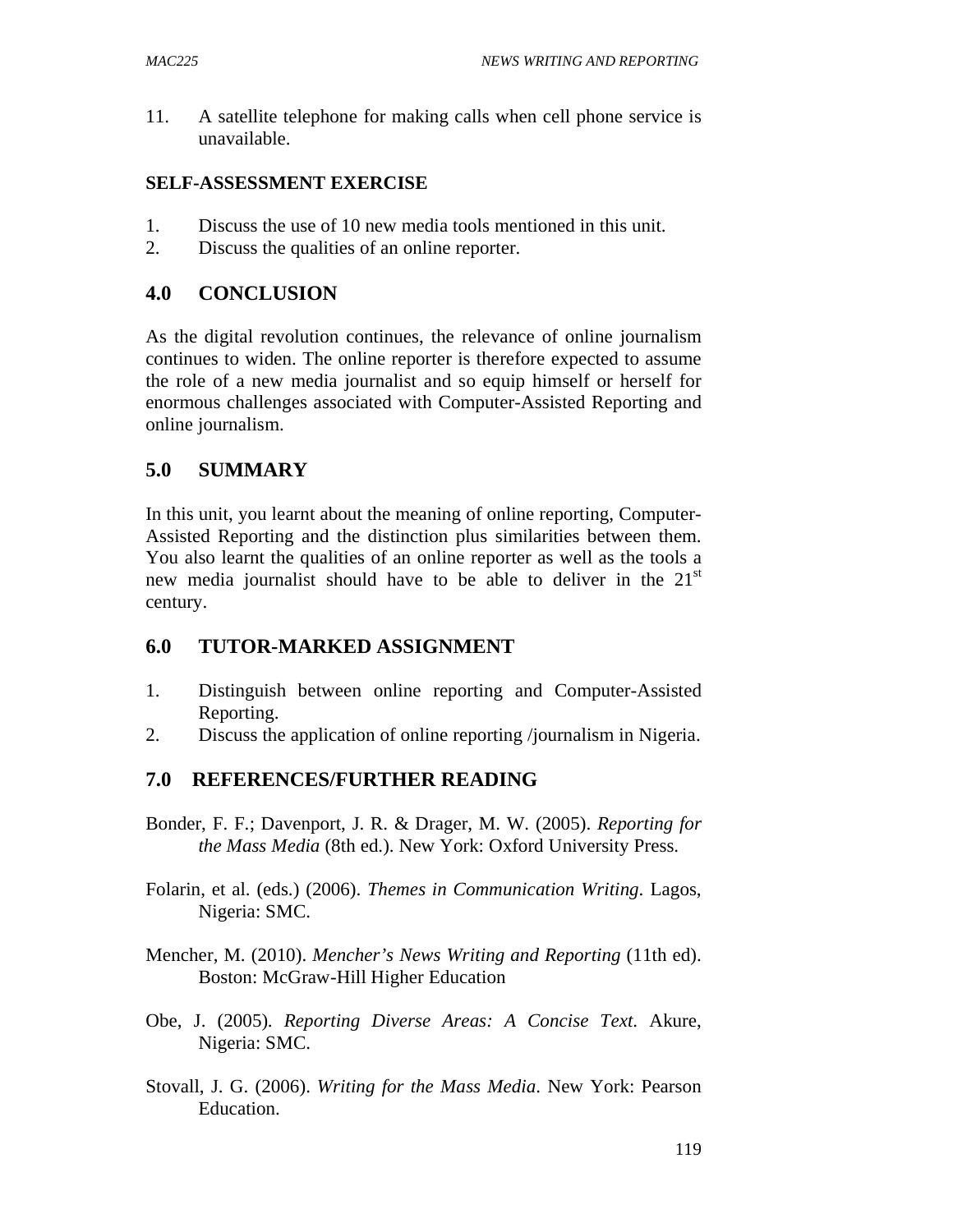## **UNIT 4 FOLLOWS**

### **CONTENTS**

- 1.0 Introduction
- 2.0 Objective
- 3.0 Main Content
	- 3.1 The Second-Cycle Story
	- 3.2 The Developing Story
	- 3.3 The Update
- 4.0 Conclusion
- 5.0 Summary
- 6.0 Tutor-Marked Assignment
- 7.0 References/Further Reading

### **1.0 INTRODUCTION**

What follows a story may be as important and interesting as the original story. After people ask what happened, they usually ask, what happened next? And because newspapers are always in a hurry to meet up with deadlines, follow-up stories or simply "follow" are now common features of the media industry.

A follow or follow-up story tells the readers what happened next after the initial break out of the news. A follow could also aim to catch up on a running story or complete a story started by another newspaper. A follow also keep readers posted about breaking news. A follow also deals with events and issues that happened months ago and reports latest developments about such issues and events.

### **2.0 OBJECTIVE**

At the end of this unit, you should be able to:

• identify follow-up stories and attempt to write such stories.

### **3.0 MAIN CONTENT**

### **3.1 The Second-Cycle Story**

The second-cycle story is a second version of a story already published. It is also called a **second-day story**. A second-cycle story usually provides a fresh start to an already published story. To give a fresh start to second-cycle stories, reporters could do the following.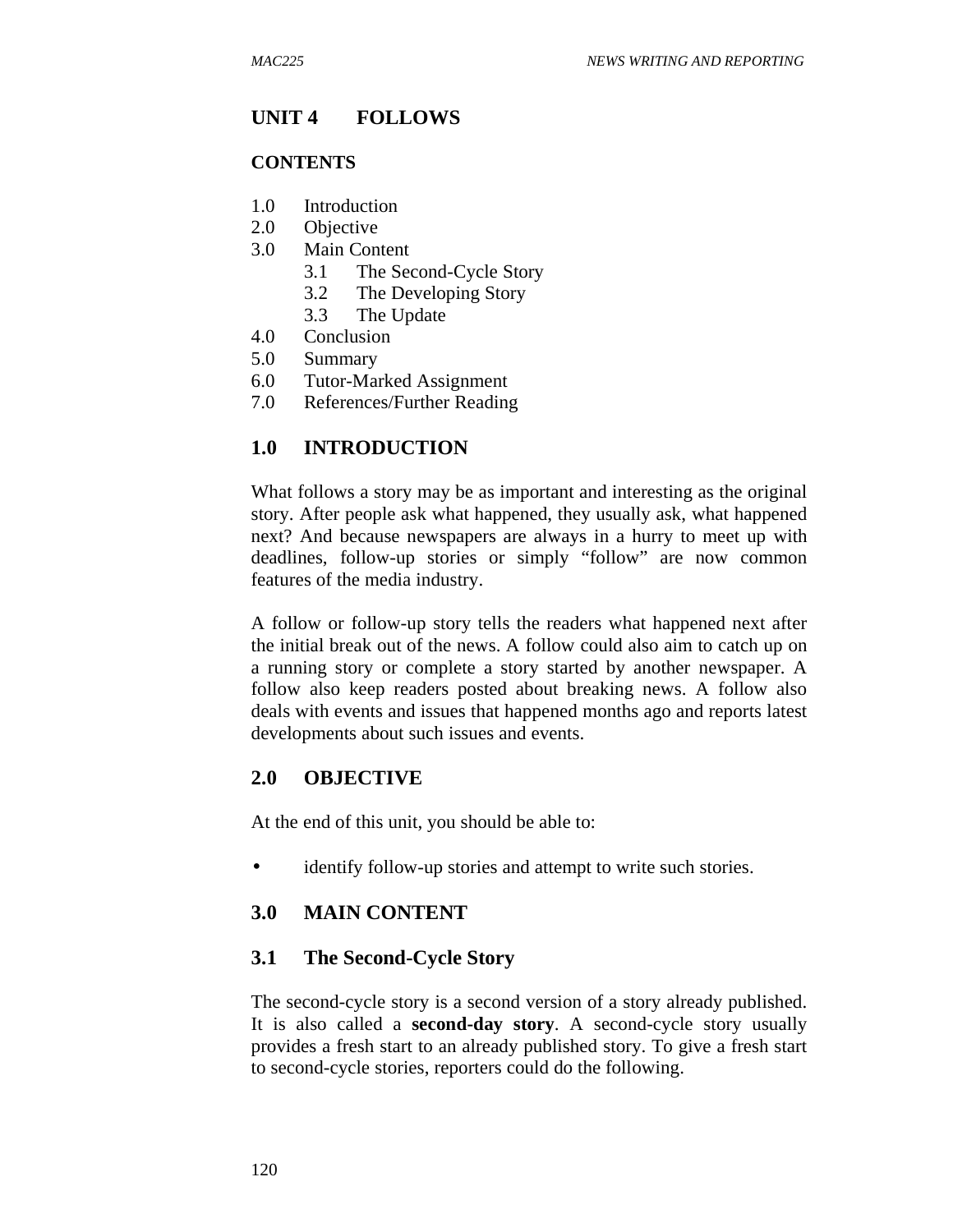- a. Supply information not available when the first story was written. News stories should be constantly updated when new facts come in.
- b. Use enterprise to uncover information not contained in the original and then you can use reportorial creativity to make a second story out of the new facts.
- c. Supply fresh details, colour and background, even when nothing of substance is new. This will keep your report very lively and interesting.
- d. Respond to news of the first story with analysis, possible developments or the reactions of people whom the news would affect. This will entail some digging deep for more relevant facts.
- e. Gather local reactions to a national or international story and then represent a second version of that story using the local or national angle as the new twist.

# **3.2 The Developing Story**

The developing story contains the latest developments about an unfolding or continuing event or issue. The developing story begins with the new information or the latest information in the lead. In the second and third paragraphs, you write a tie-back to the previous story. Developing stories are usually organised and written thus:

- **a. New/Latest Lead**: This is a normal lead but contains the latest information you gathered.
- **b. Tie-back:** This helps to connect the reader back to the original story. Do not forget that the lead is based on the fresh facts so tie back is a technique to connect the latest lead with the original story.
- **c. Transition**: Developing stories are continuing stories. Transitions help to connect parts to the whole.
- **d. Return to the Story:** After the new lead and tie back, you can return to the story and continue. This gives a complete picture of the entire story as it unfolds.

# **3.3 The Update**

The update is the third type of follow-up story. The follow-up story tends to update your knowledge on a particular story earlier published. After a story about a person or a situation has been published, a later look may result in another story of a major significance. This story is called the update.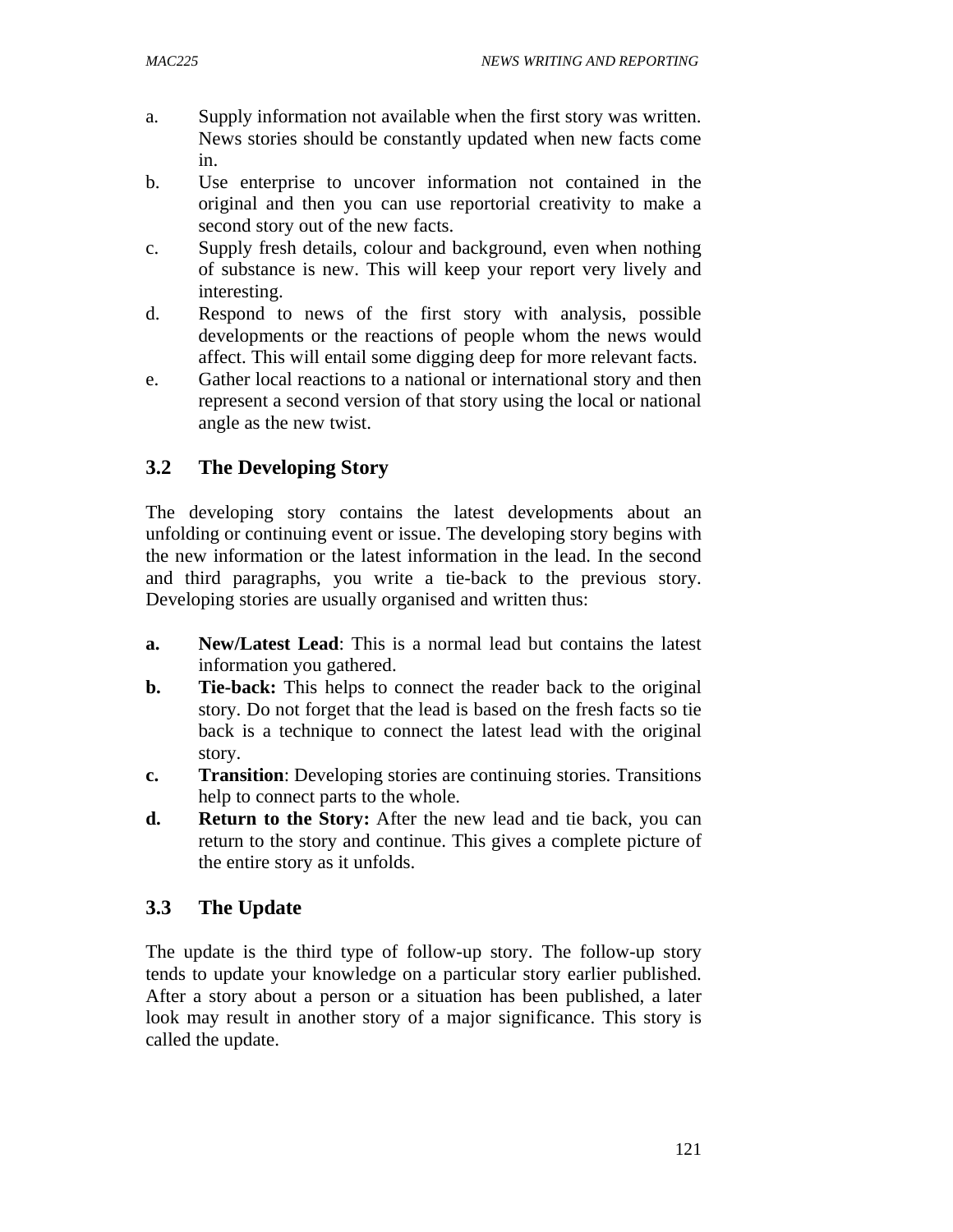### **SELF-ASSESSMENT EXERCISE**

Discuss the three variants of follow-up stories.

### **4.0 CONCLUSION**

The newspaper business is like a hit-and-run business because of the craze by journalists to meet lifelines. This singular factor makes it nearly impracticable for a breaking story to have all the details in before press time. Follows now offers opportunity to reporters to rush to meet deadlines and then come back to the story again in the form of follows. By so doing, the readers hardly miss out on any latest information on running stories.

## **5.0 SUMMARY**

This unit discussed follows and the three variants of it. The content of each variant also received attention. It is our expectation that you can now write follow-up stories after the initial publication of the original story.

### **6.0 TUTOR-MARKED ASSIGNMENT**

Pick any Nigerian daily national newspaper and attempt to write a follow-up story on two of the lead stories.

### **7.0 REFERENCES/FURTHER READING**

- Bonder, F. F.; Davenport, J. R., & Drager, M. W. (2005). *Reporting for the Mass Media* (8th ed.). New York: Oxford University Press.
- Mencher, M. (2010). *Mencher's News Writing and Reporting* (11th ed.). Boston: McGraw-Hill Higher Education.
- Stovall, J. G. (2006). *Writing for the Mass Media*. New York: Pearson Education.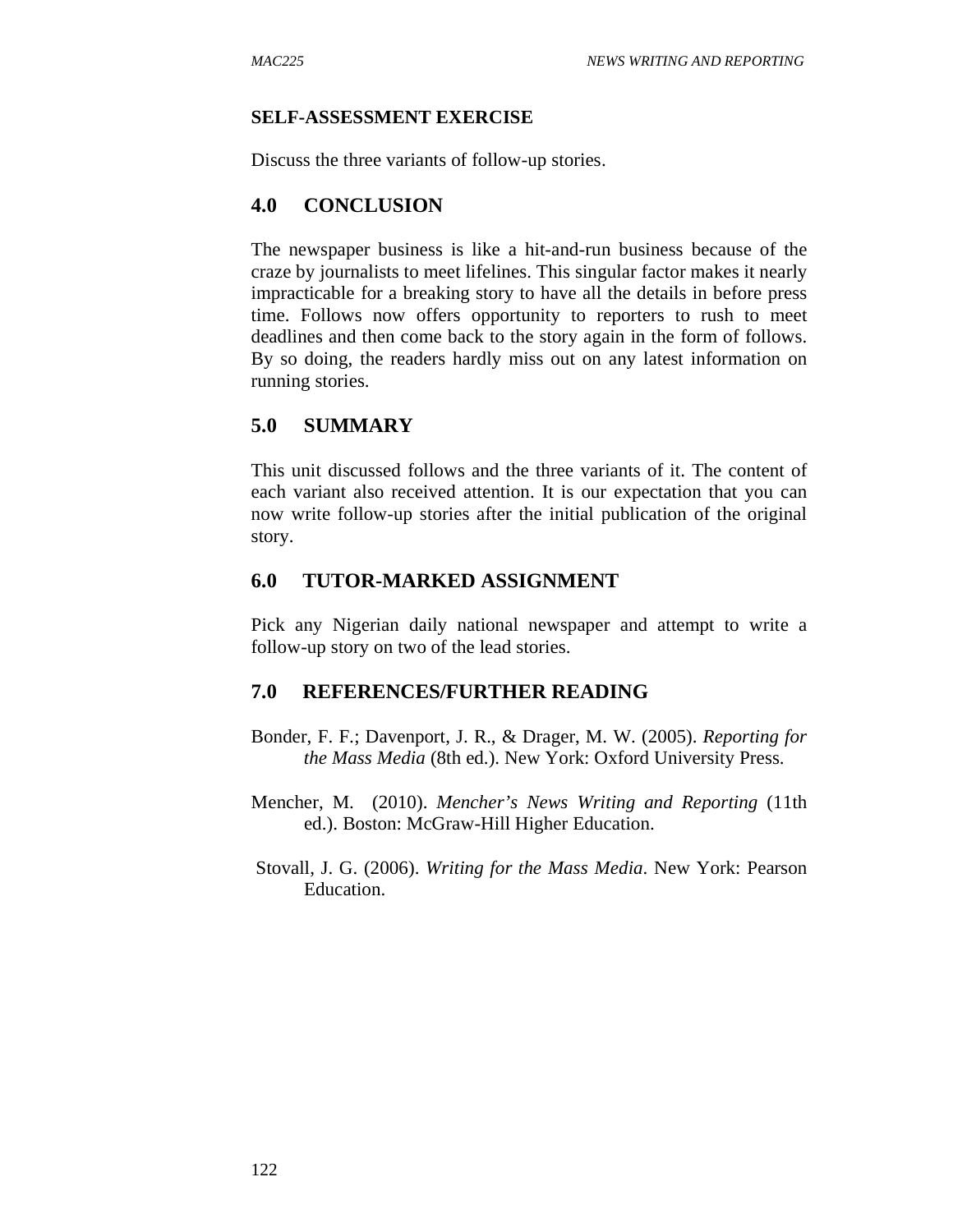# **MODULE 6 ADVANCED REPORTING**

- Unit 1 Science and Technology Reporting
- Unit 2 Reporting Sports
- Unit 3 Political Reporting
- Unit 4 Economy and Business Reporting
- Unit 5 Reporting Crime and the Courts

# **UNIT 1 SCIENCE AND TECHNOLOGY REPORTING**

### **CONTENTS**

- 1.0 Introduction
- 2.0 Objectives
- 3.0 Main Content
	- 3.1 Qualification and Training
	- 3.2 Issues for Science and Technology Coverage
	- 3.3 Writing Rules for Science and Technology Reporting
	- 3.4 Qualities of a Good Science and Technology Report
- 4.0 Conclusion
- 5.0 Summary
- 6.0 Tutor-Marked Assignment
- 7.0 References/Further Reading

# **1.0 INTRODUCTION**

The need for people to know the social aspect of sciences informs science and technology reporting. Science reporting does not bore the reader with scientific jargons but interprets science-based stories so that the non-science reader could find meaning in such reports as well as how such scientific analysis affects them as members of the society.

Science and technology should therefore help laypersons to decode, analyse, interpret as well as make meaning to scientific issues and reports. Communicating the social aspects of sciences is a fundamental objective of science and technology reporting. Science and technology reporting also falls under advanced and specialised reporting, which have been partly dealt with earlier in the preceding units. This unit aims to introduce science and technology reporting as an aspect of advanced and specialised reporting.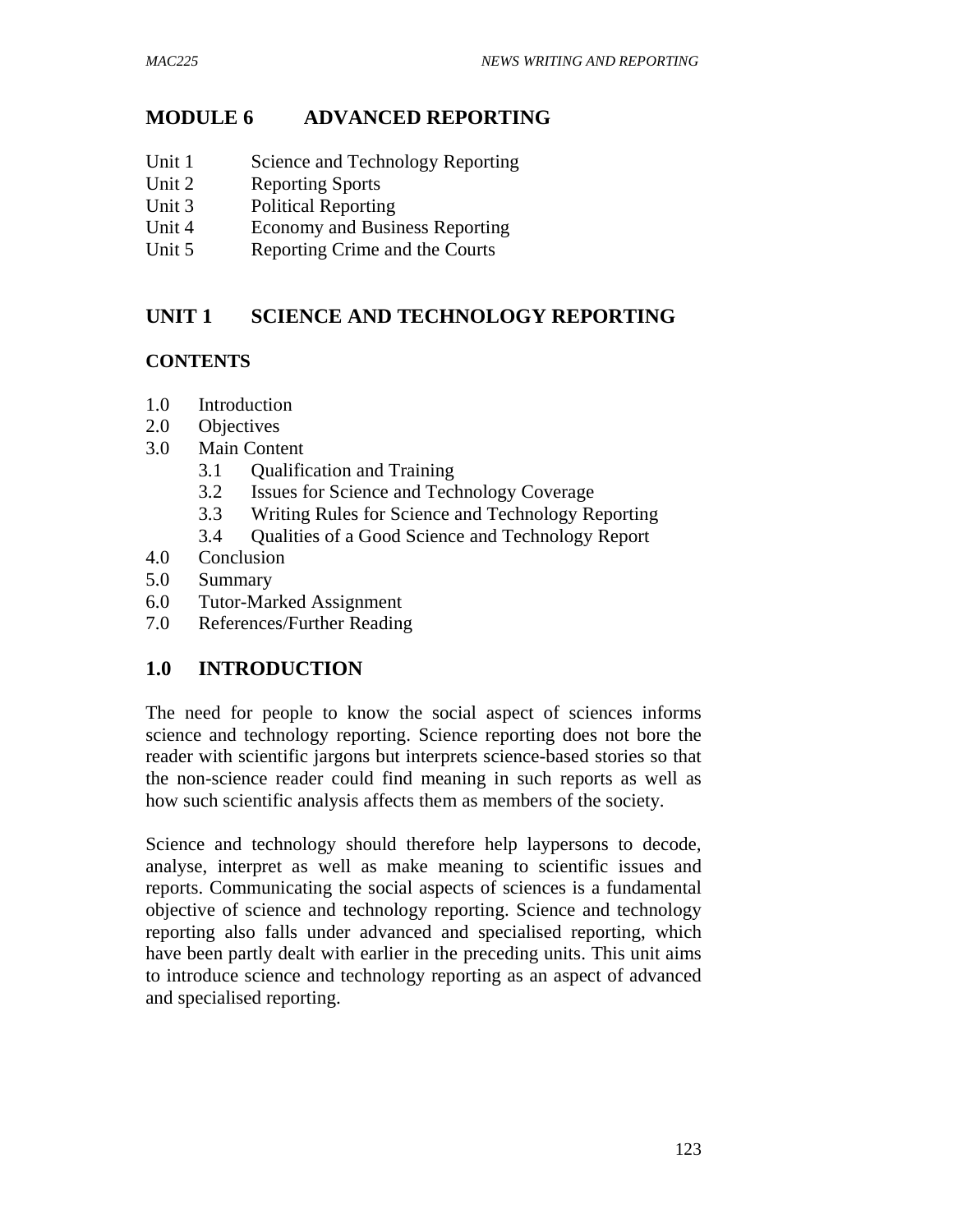# **2.0 OBJECTIVES**

At the end this unit, you should be able to:

- explain the meaning and justification for science and technology reporting
- explain qualification and kind of training expected of a science and technology reporter
- discuss qualities of a typical science and technology report
- discuss avenue for science and technology reporting
- discuss guiding principles of science and technology reporting.

# **3.0 MAIN CONTENT**

# **3.1 Qualification and Training**

Science and technology reporting is a technical area. As such, not every reporter cannot function well in this beat. Therefore, some basic academic and professional training is required for the science and technology reporter. These include the following points.

- 1. All the qualities of a reporter already discussed in the preceding units of this course remain relevant here.
- 2. The science and technology reporter must have an academic qualification in any of the basic sciences. This background gives him a footing and a platform for detailed analysis. Please note that a degree or any relevant qualification in the sciences is not a prerequisite for success as a science and technology reporter.
- 3. Then the reporter must also have some specialised training in covering such a unique beat.
- 4. All other qualifications expected of a beat or specialist reporter as earlier outlined in this course.

# **3.2 Issues for Science and Technology Coverage**

There are many begging issues that science and technology reporter could focus on so that his beat will be a constant source of news for his newspaper. Some of these issues as compiled by Obe (2005) include the following.

- a. News on latest scientific development and discoveries
- b. News on scientific predictions
- c. News on scientific adventures
- d. News on the unusual
- e. News on issues and processes for improving health care delivery
- f. News on technological developments and innovation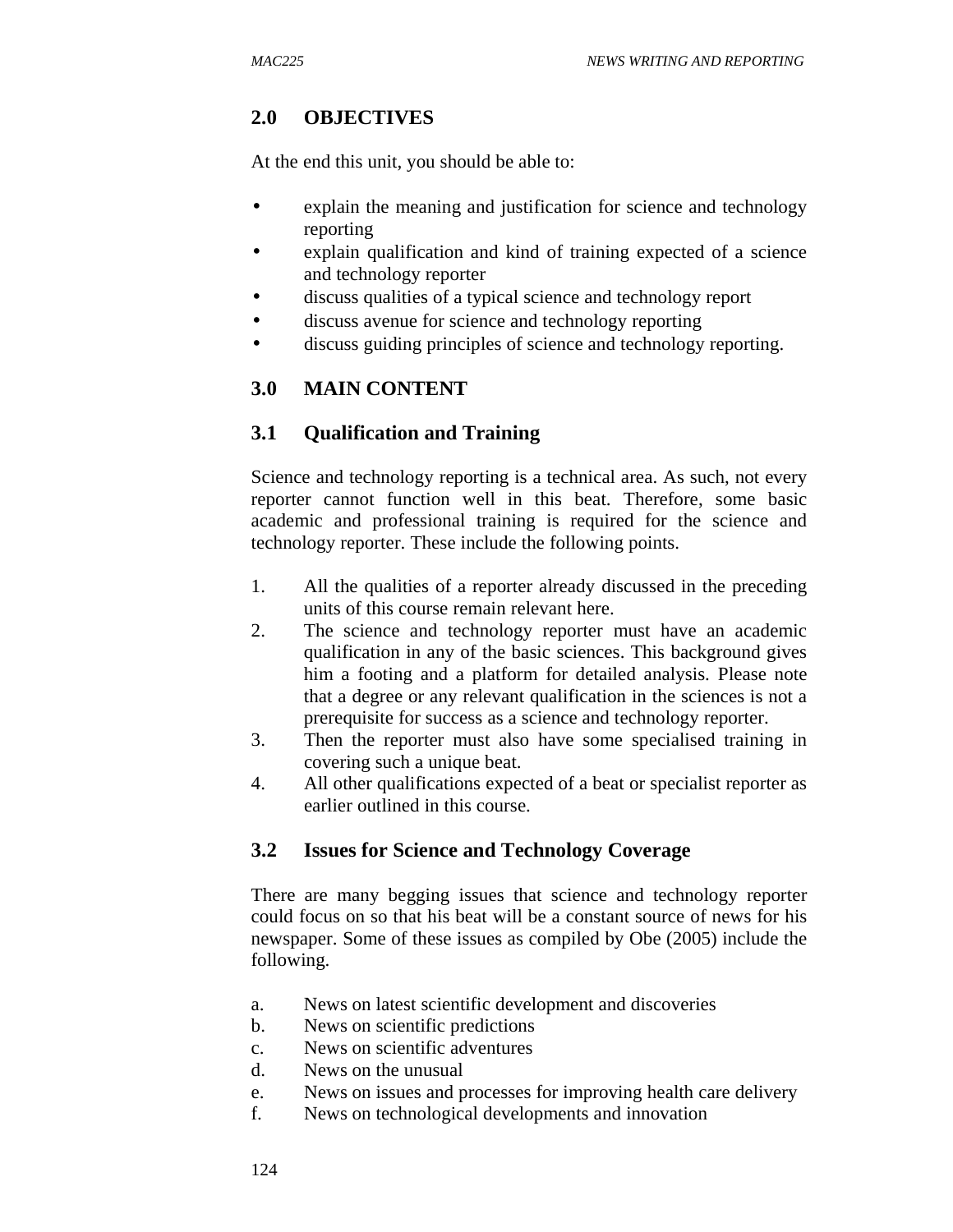- g. News on scientific warning, nature of the universe and heroism
- h. News on scientific researches, findings and breakthroughs
- i. News on universities, technology institutes etc that focus on science and technology issues

## **3.3 Writing Rules for Science and Technology Reporting**

- 1. Do not use too much technical language especially for impressing instead of informing. This should be avoided at all cost. You are the expert.
- 2. Interpret the reports to the understanding of your audience. They are reading your article or story to make meaning not to be dazzled or confused with jargons.
- 3. Make your reports very brief, accurate, interesting and straight to the point. Unnecessary details that do not add anything new or fresh to the story should be removed. Avoid needless verbosity.
- 4. Be creative as a reporter. Bring colour and human interest angles to your story.

## **3.4 Qualities of a Good Science and Technology Report**

The qualities of a good science and technology report include the following.

- **a. Mechanical Accuracy:** There must be grammatical accuracy and the entire report must be error-free. A good science and technology is also free of linguistic errors.
- **b. Technical Accuracy:** This has to do with the reporters' capacity to write credibly in the area of science and technology. Is the report an expert opinion in the area? Is the analysis credible? What are the competencies of the writers? These questions are to be answered in the affirmative for you to know that you have a good science and technology report.
- **c. Internal Consistency:** There must be uniformity of purpose and content especially the way and technical details are presented.
- **d. Interest:** Interest is the primary reason the readers want to read the story. Therefore, there is no substitute in making the report interesting.
- **e. Fact and Objectivity:** Apart from making the report interesting, it must also be factual, accurate and objective in order to retain the interest of the readers.
- **f. Persuasiveness:** Yes, the primary purpose of science and technology reports is to provide information. However, it should also have the capacity to persuade the readers to action.
- **g. Conciseness:** The science and technology story must be brief and straight to the point. Needless details should be avoided.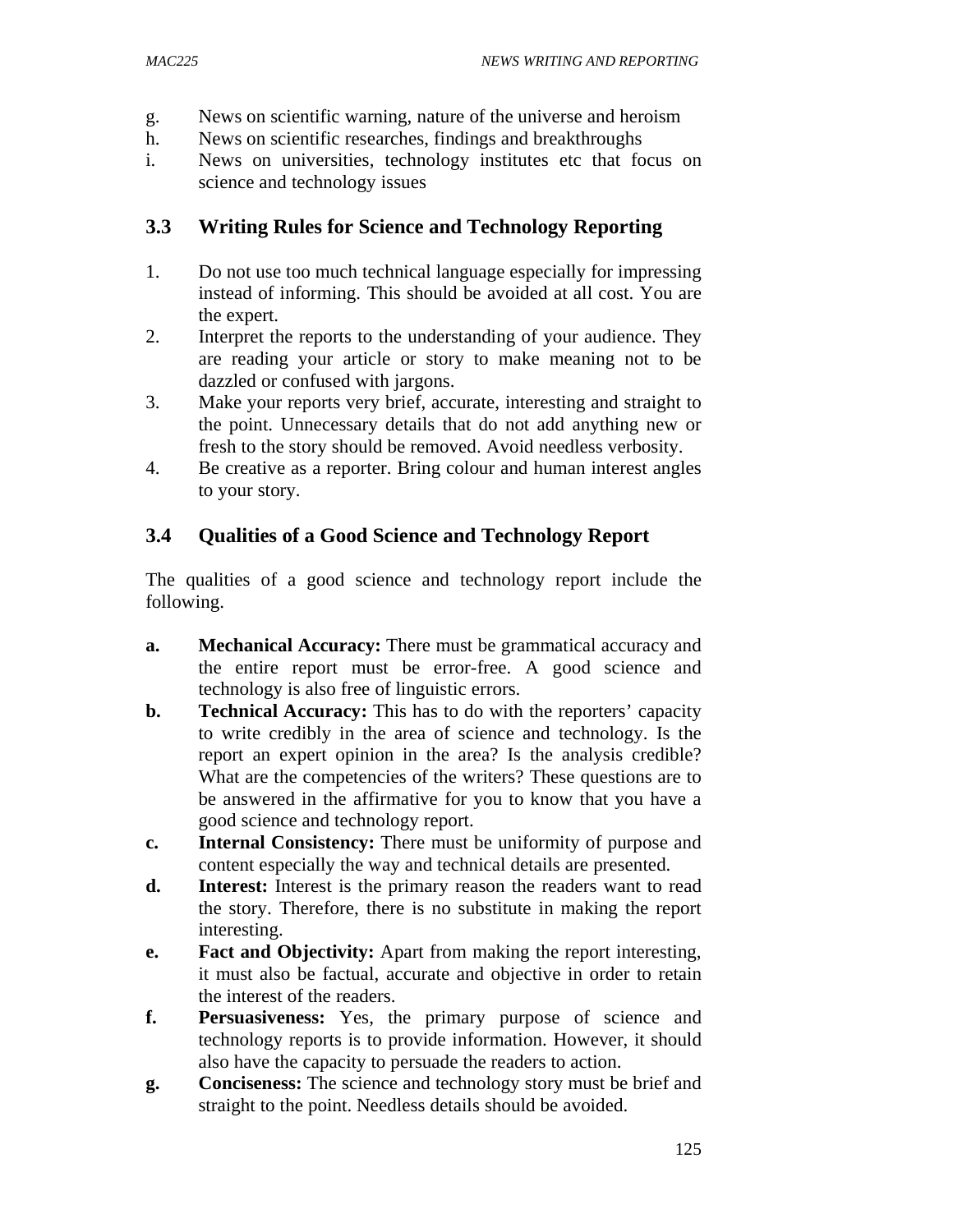**h. Clarity:** The science and technology story is not the right avenue to mesmerise the readers with scientific jargons and needless technicalities that could easily be explained off in the analysis. Clarity and brevity are two core qualities that a good science and technology story should have.

### **SELF-ASSESSMENT EXERCISE**

Name 10 areas from which a science writer could focus his or her writing on.

# **4.0 CONCLUSION**

Science and technology reporting is a specialised kind of reporting. It can also fall under advanced reporting. It is also one of common beats you find in the industry. Every media organisation should endeavour to have specialist and well trained reporters' cover this beat for their organisations. This is the only way to improve on this specialised area of journalism.

# **5.0 SUMMARY**

This unit has exposed you to the details of one of the core areas of specialized reporting - science and technology reporting. It is believed you are now familiar with this area of reporting and what it takes to write a good science and technology story.

# **6.0 TUTOR-MARKED ASSIGNMENT**

A degree in any of the basic sciences is not a prerequisite for being a good science writer. Do you agree? Justify your position with solid/valid arguments.

### **7.0 REFERENCES/FURTHER READING**

- Mencher, M. (2010). *Mencher's News Writing and Reporting* (11th ed.). Boston: McGraw-Hill Higher Education.
- Obe, J. (2005). *Reporting Diverse Areas: A Concise Text*. Akure, Nigeria: SMC.

.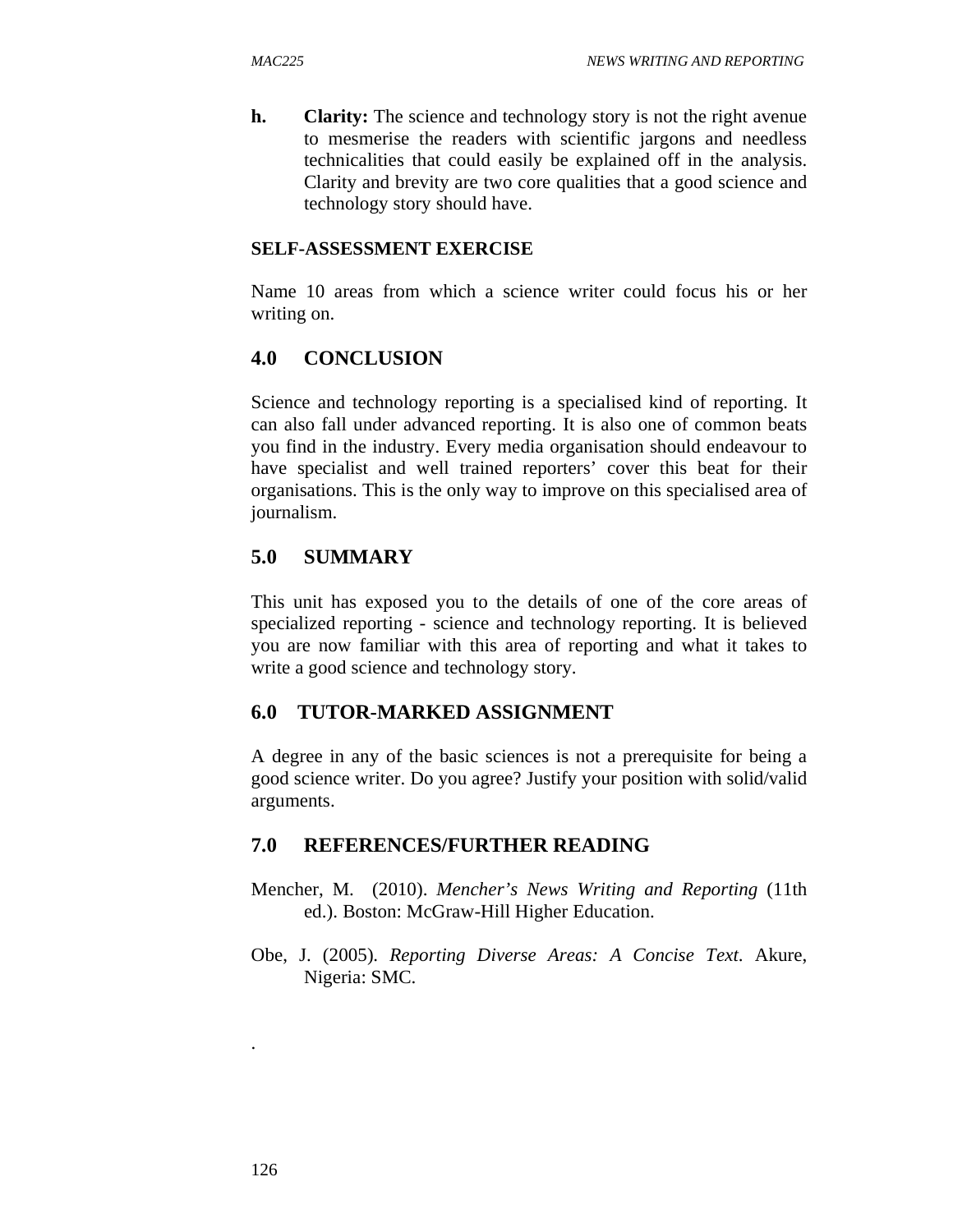# **UNIT 2 REPORTING SPORTS**

#### **CONTENTS**

- 1.0 Introduction
- 2.0 Objectives
- 3.0 Main Content
	- 3.1 Role of Sport Reporters
	- 3.2 Qualities of a Good Sport Reporter
	- 3.3 Sources of Information for the Sport Reporter
	- 3.4 Checklist for a Sport Reporter
- 4.0 Conclusion
- 5.0 Summary
- 6.0 Tutor-Marked Assignment
- 7.0 References/Further Reading

# **1.0 INTRODUCTION**

The sport pages of an average newspaper are amongst the heavily read pages in a place like Nigeria. In Nigeria for instance, husbands argue with their children over Premiership clubs. The picture is just crazy. Sport reporting is a core specialised area of coverage in most nations because of the abundance of fans all over the place in almost all the sports.

# **2.0 OBJECTIVES**

At the end this unit, you should be able to:

- explain techniques of sport reporting
- discuss role of sport reporters
- list qualities of a good sport reporter
- discuss sources of information for sport coverage and reporting
- explain checklist sport reporter.

# **3.0 MAIN CONTENT**

# **3.1 Role of Sport Reporters**

Sport reporters occupy a unique place in the society because of the popularity of the various sporting activities which reporters help convey to the audience and fans alike. Some other roles of sport writers and reporters as suggested are listed below.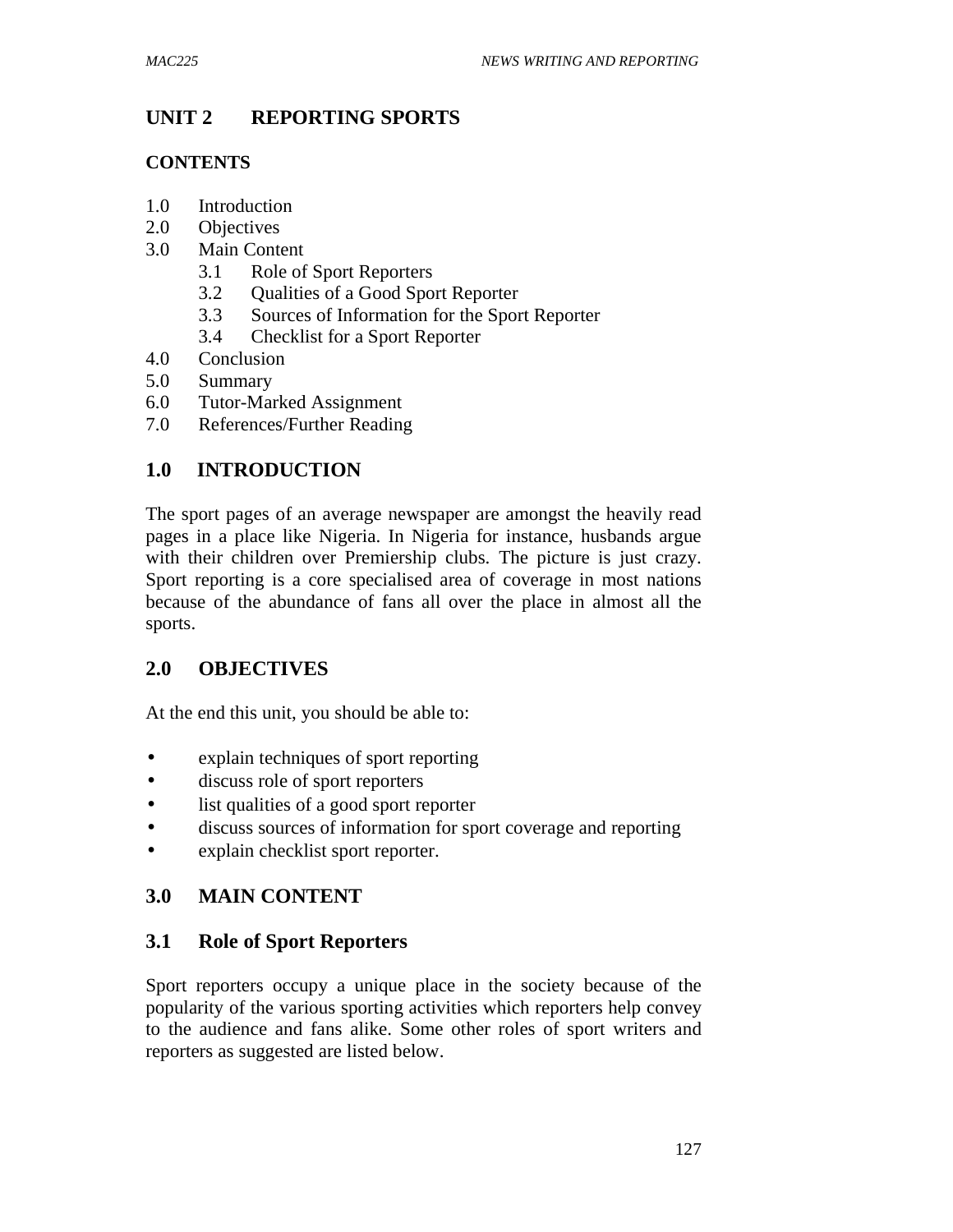- 1. A good sport reporter should be able to bring the players, coaches and administrators closer to the public and fans in particular. Check out the popular players, coaches and administrators and you will find that their popularity is often connected to favourable media coverage.
- 2. Sport reporters could also act as watchdog over the players, administrators and coaches to avoid and help expose embarrassing behaviour associated with sportsmen and women.
- 3. One of the primary roles of sport reporters is to beam their searchlight on negative boardroom politics that could hamper sport development.
- 4. Sport reporters must see to the end of a game and make sure accurate and unbiased account of such games is published timely.
- 5. It is one of the core roles of sport reporters to analyse game situations before and after the games to help build excitement and sense of fulfillment respectively in the fans.

# **3.2 Qualities of a Good Sport Reporter**

- **1.** A good sport reporter must normally possess the qualities of a reporter, which has been treated in detail earlier. These qualities are basic. The other ones following these are additional because of the demands of sport reporting.
- 2. A good sport reporter must have a passion for the type of sport he or she is covering.
- 3. A good sport reporter must have a clear understanding of the rules of the game and be able to interpret results of game to his readers.
- 4. He or she must also be research savvy and a good historian of sport matters.
- 5. He or she must have adequate knowledge about the players, coaches and administrators and be able to discuss them comfortably.
- 6. A good sport reporter must be a good analyst and have a good sense of judgment.
- 7. A good sport reporter must always respect the triple news virtues of truth, objectivity and accuracy in his reports.
- 8. The good sport reporter must know how to use few words to tell his story.

# **3.3 Sources of Information for the Sport Reporter**

The sport reporter has an array of places he/she could go to verify the facts of his story before going to press. Sources of information for sport reporter include the following.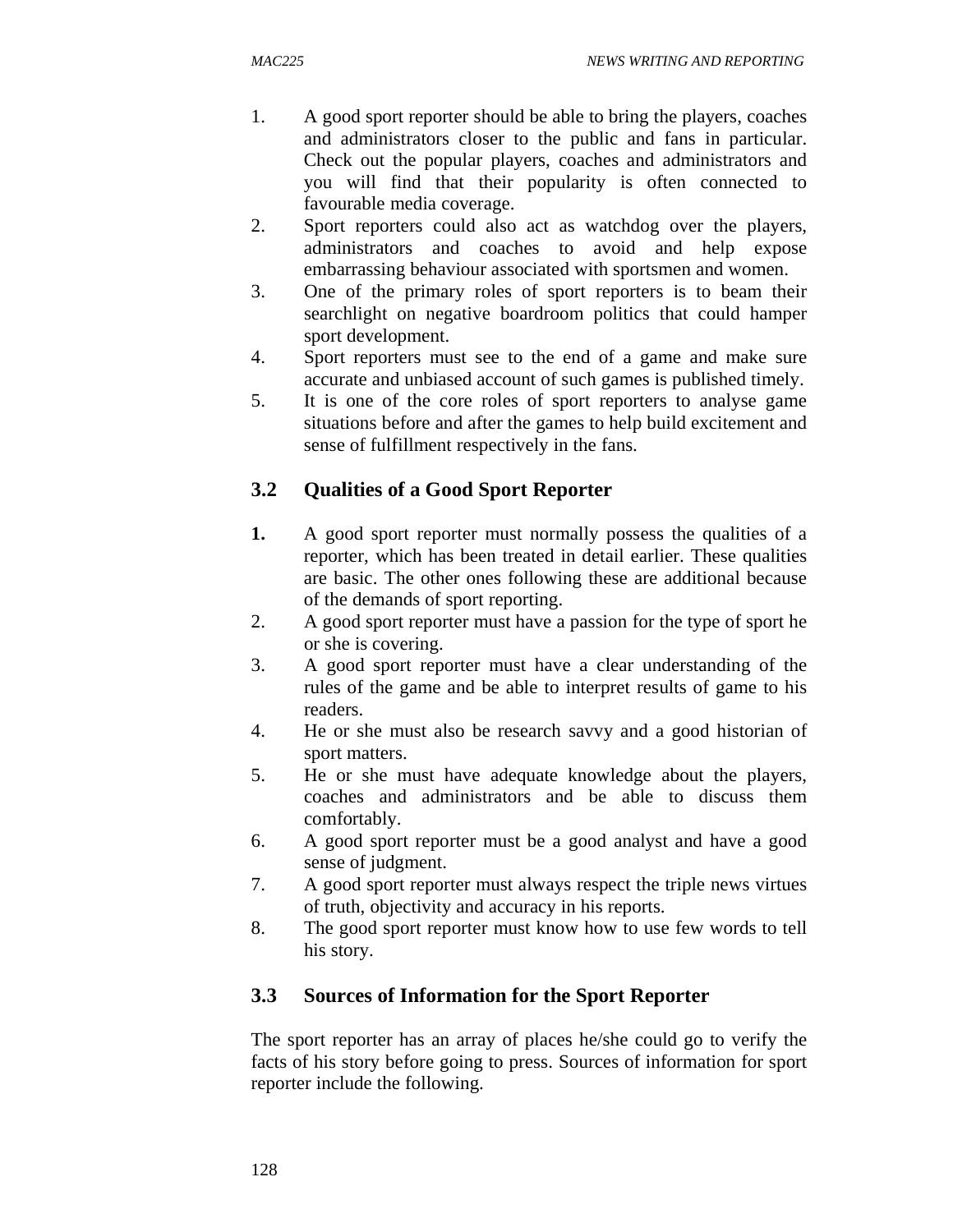- 1. Venue of the game or meeting
- 2. Local Organizing Committee of the competition or games
- 3. The Sports Council
- 4. The Ministry of Sports
- 5. The controlling federation of the particular sport
- 6. Players and coaches hideouts
- 7. Popular sportsmen, women and administrators
- 8. Sports library
- 9. Online resources

### **SELF-ASSESSMENT EXERCISE**

Discuss five reliable places a sport writer may go to verify his facts before publishing.

# **3.4 Checklist for a Sport Reporter**

- 1. Do I have all the results, the final score, names of teams, type of sport, championship type?
- 2. Where and when did the game take place?
- 3. What was the turning point of the game?
- 4. Who were the outstanding players?
- 5. Any effect on record standing?
- 6. Post-game comments.
- 7. Any press briefing?
- 8. Any external factors?
- 9. What was the crowd size?
- 10. Any injuries?
- 11. What is the physical condition of players/athletes?
- 12. Game Statistics and details
- 13. Game duration

# **4.0 CONCLUSION**

Sport reporting has remained a major area of interest for many media audience. This is because it is in sport you can find fanatical fans, men, and women who follow the games with passion. Reporters in this area of interest must therefore take their reportorial abilities to the next level. This is very vital so that fans expectation will match reporters' delivery.

# **5.0 SUMMARY**

This chapter x-rayed sport reporting as another special area of media coverage. It is hoped that you can now describe the intricacies involved in sports reporting as well as the qualities of a good sport reporter.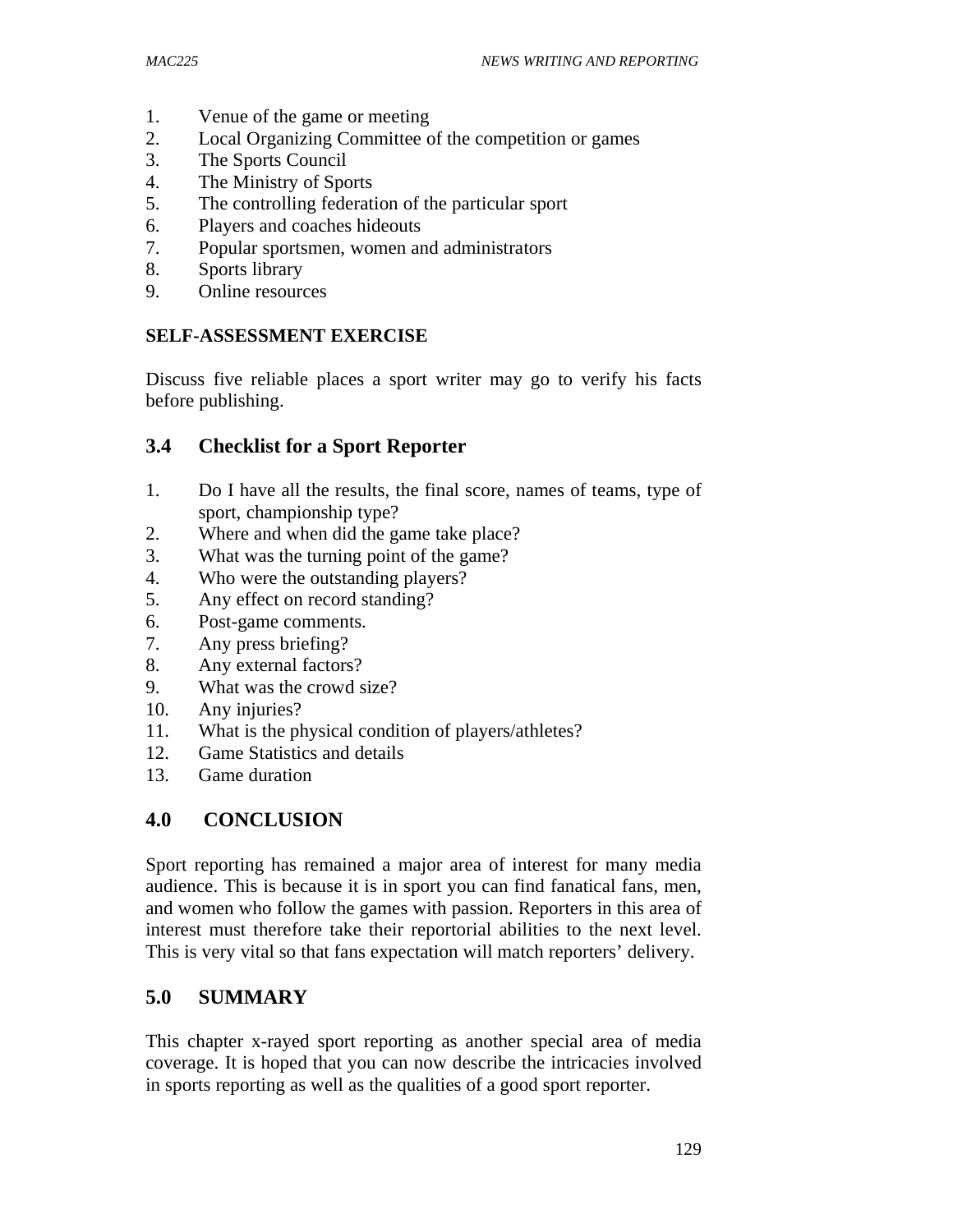### **6.0 TUTOR-MARKED ASSIGNMENT**

Discuss five qualities a good sport story should have.

#### **7.0 REFERENCES/FURTHER READING**

- Mencher, M. (2010). *Mencher's News Writing and Reporting* (11th ed.). Boston: McGraw-Hill Higher Education.
- Obe, Joseph (2005). *Reporting Diverse Areas: A Concise Text*. Akure, Nigeria: SMC.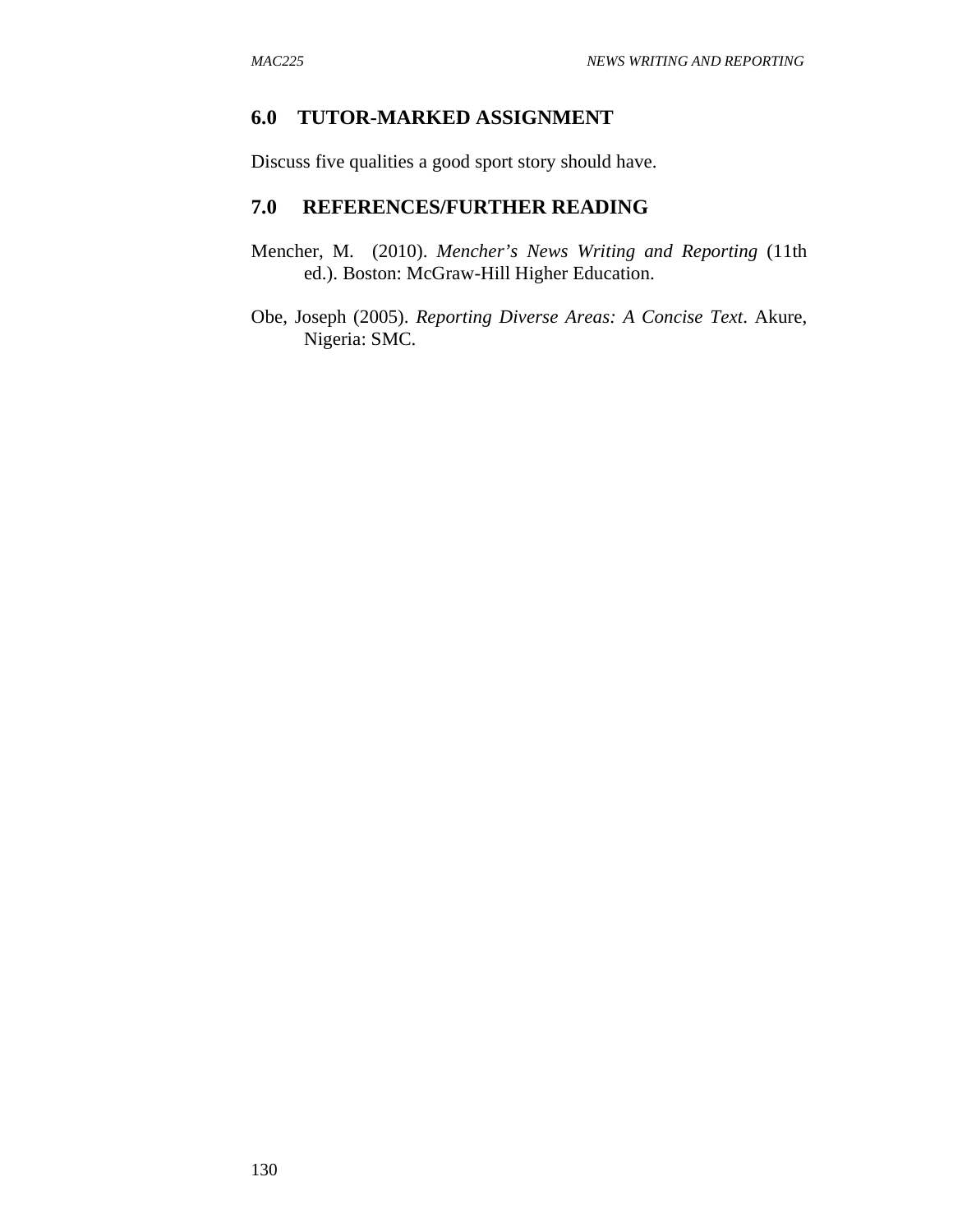# **UNIT 3 POLITICAL REPORTING**

### **CONTENTS**

- 1.0 Introduction
- 2.0 Objectives
- 3.0 Main Content
	- 3.1 Function of a Political Reporter
	- 3.2 Qualities of a Good Political Reporter
	- 3.3 Sources of Information for the Political Reporter
	- 3.4 Challenges Associated with Political Reporting
- 4.0 Conclusion
- 5.0 Summary
- 6.0 Tutor-Marked Assignment
- 7.0 References/Further Reading

# **1.0 INTRODUCTION**

Covering politics requires a broad range of knowledge of political science or at least the basic knowledge of governmental structures and the operational system of government at whatever level. A political reporter must also understand the dynamics of human societies. This is vital for his coverage of the beat because he will sure be dealing with complex human beings called politicians.

# **2.0 OBJECTIVES**

At the end of this unit, you should be able to:

- describe political reporting
- identify and discuss the functions of a political reporter
- identify and discuss the qualities of a political reporter
- identify and discuss the problems associated with political and how to overcome them.

# **3.0 MAIN CONTENT**

# **3.1 Function of a Political Reporter**

- 1. The Political reporter interprets the electoral processes to the electorate in manner they will understand the issues better.
- 2. It is also the duty of the political reporter to monitor, investigate, analyze and report political happenings and events in a language and format the electorate will appreciate.
- 3. the functions of a political reporter include reporting and interpreting events; defining issues; portraying personalities;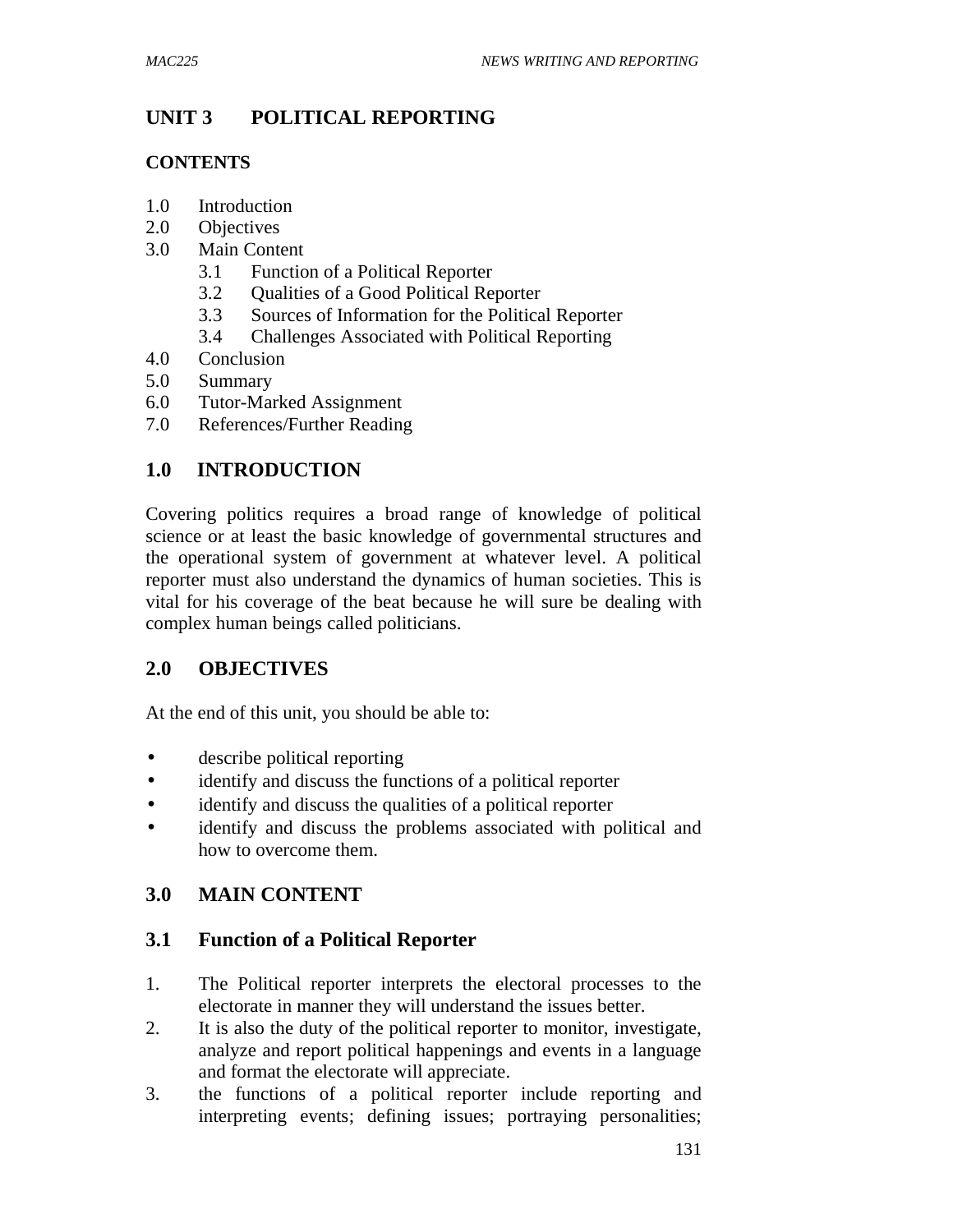investigating support; identifying trends; checking and analysing public opinion.

# **3.2 Qualities of a Good Political Reporter**

- **1.** A good political reporter must normally possess the qualities of a reporter, which has been treated in detail earlier. These qualities are basic. The other ones following these are additional because of the demands of political reporting.
- 2. A good political reporter must have passion for politics.
- 3. A good political reporter must have a clear understanding of the meaning of politics, political intrigues, power games as well as a first hand familiarity with the electoral processes. He or she must also have an understanding of party politics and report such issues adequately.
- 4. He or she must also be research savvy and a good historian of political matters and activities.
- 5. A good political reporter must also have good memory for faces and names.
- 6. A good political reporter should also have the capacity to understand and interpret the governmental processes to his audience.
- 7. He should have the ability to memorise and summarise political speeches at short notice.
- 8. The good political reporter should also have a clear understanding of the laws governing the political process in a country or locality of coverage.

# **SELF-ASSESSMENT EXERCISE**

The political reporter must have a degree in political science to make it big in the industry. Discuss.

# **3.3 Sources of Information for the Political Reporter**

There are a variety of sources where the political reporter can look up records, verify facts and do other sundry and related matters connected to his beat before going to press. These sources include the following.

- 1. Political parties
- 2. State House or Government House or Government Secretariat
- 3. The leadership of political parties
- 4. Ministries and Government Parastatals
- 5. Powerful politicians and individuals
- 6. Strong party men and supporters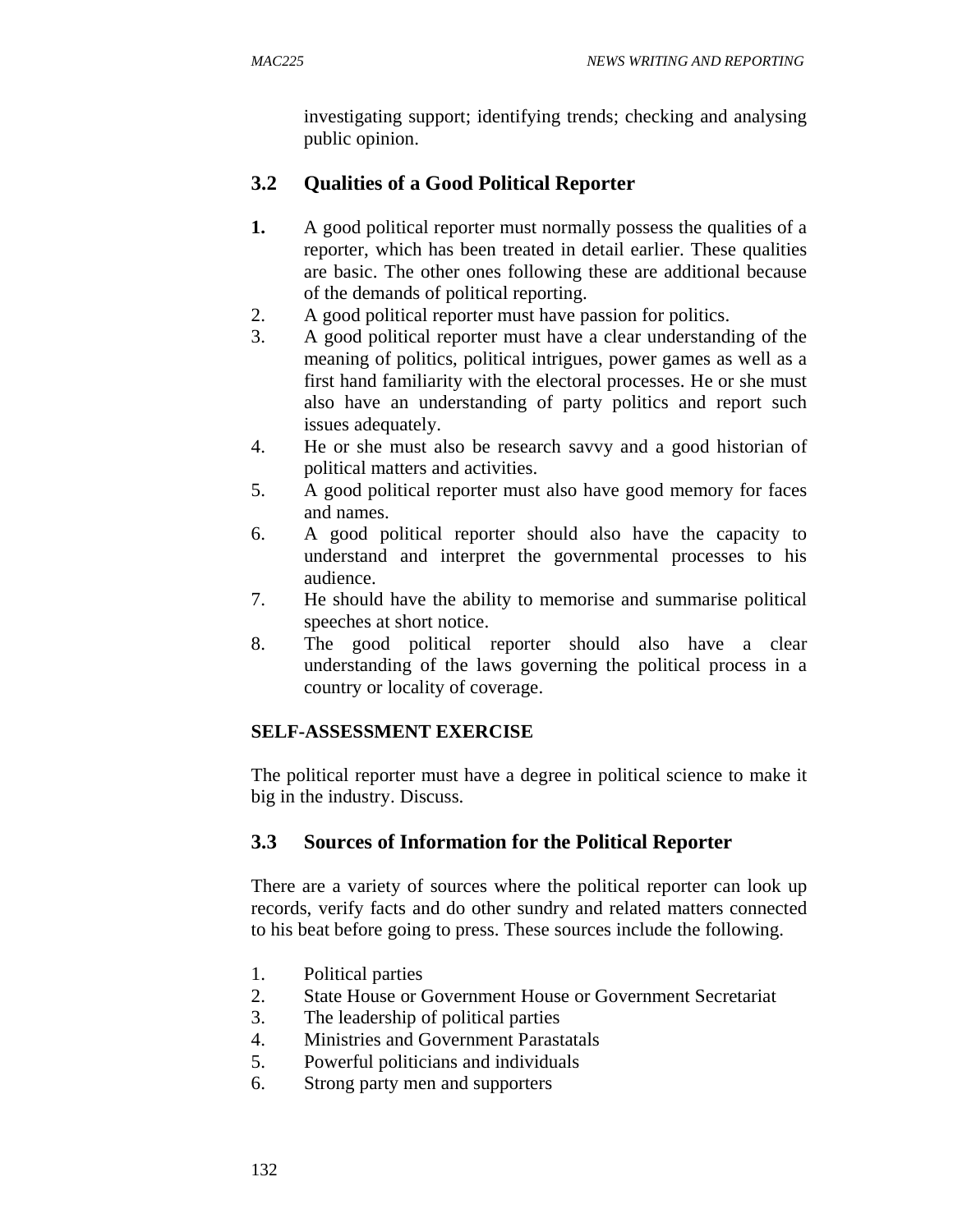- 7. The National Assembly and Houses of Assembly of each state and the official record platforms
- 8. Credible sources and witness of political events and issues

# **3.4 Challenges Associated with Political Reporting**

- 1. The editorial policy of the particular media organisation may conflict with the political reporter's perception of the issues. This is evident when the media organisation becomes partisan or semipartisan in the political affairs of the nations.
- 2. In the developing societies, politics is sometimes seen as a do-ordie affair. This perspective makes politics always violent prone in the developing. Many journalists have lost their lives covering politics in the developing nations. This remains a big challenge in political reporting.
- 3. Another major challenge associated with political reporting is that some reporters have gotten into the habit of becoming "very close" with politicians thereby influencing their judgment of the issues.
- 4. Some reporters in this beat sometimes find it difficult remain neutral in political issues and party politics. They also find it difficult to remain neutral or hide their political views. Thus, it is not surprising to have Liberals, Democrats, Republicans and others amongst the journalists. This affects objectivity and fairness in the daily coverage of their beat.

# **4.0 CONCLUSION**

Most of the day-to-day activities of a society or nation starts and ends with politics. Politics is about power and resource allocation; hence, it is always a big issue. This is the singular reason why any reporter who is assigned to cover this beat must do it well and with the understanding that a nation life and future revolves around politics.

# **5.0 SUMMARY**

This unit focused on political reporting as another primary area of coverage in specialised reporting. The political beat is a unique beat and therefore requires commitment, responsibility and dedication in handling such a beat because of the potential to make or mar a nation's development. It is expected you are now familiar with politics as an area of coverage in the media industry.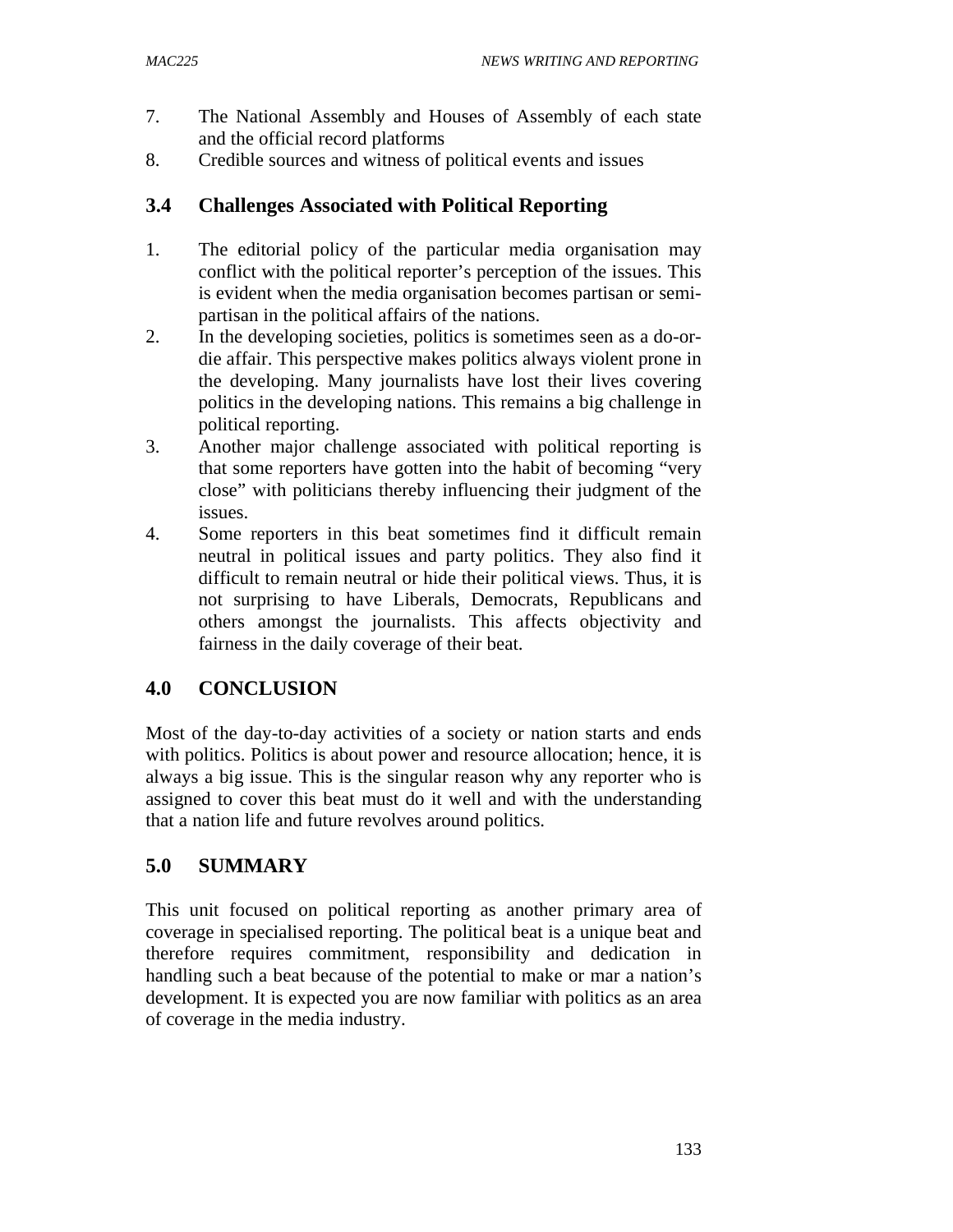### **6.0 TUTOR-MARKED ASSIGNMENT**

- 1. Distinguish between power and politics and show the role of the reporter in covering such a beat.
- 2. How could you as a new breed reporter eradicate or reduce the challenges faced by political reporters in covering the political beats?

### **7.0 REFERENCES/FURTHER READING**

- Mencher, M. (2010). *Mencher's News Writing and Reporting* (11th ed.). Boston: McGraw-Hill Higher Education.
- Obe, Joseph (2005). *Reporting Diverse Areas: A Concise Text*. Akure, Nigeria: SMC.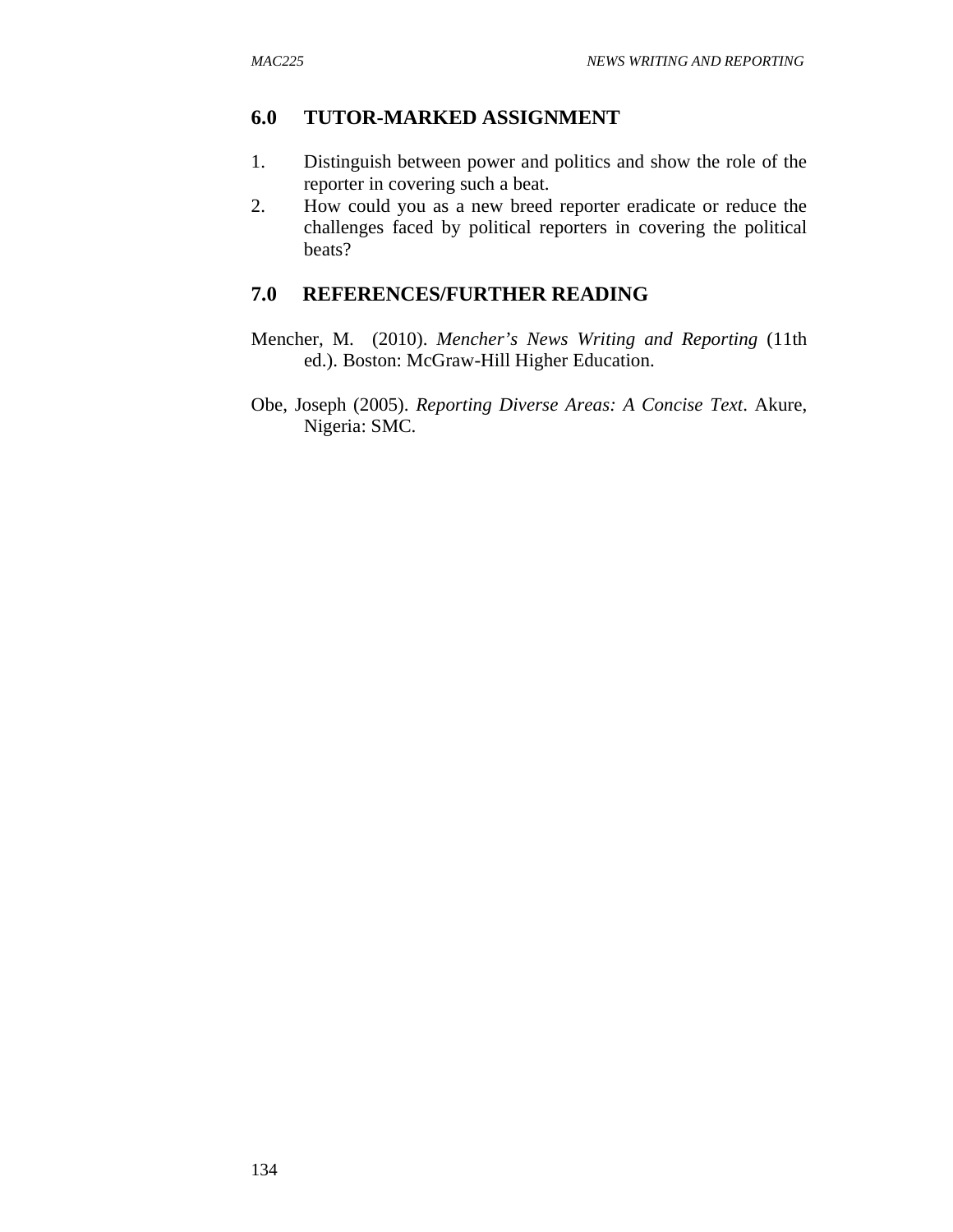# **UNIT 4 ECONOMY AND BUSINESS REPORTING**

#### **CONTENTS**

- 1.0 Introduction
- 2.0 Objectives
- 3.0 Main Content
	- 3.1 The Role of a Business and Economy Reporter
	- 3.2 Qualities of a Business and Economy Reporter
	- 3.3 Sources of Information
	- 3.4 Tips on How to Cover the Business Beat Better
- 4.0 Conclusion
- 5.0 Summary
- 6.0 Tutor-Marked Assignment
- 7.0 References/Further Reading

# **1.0 INTRODUCTION**

Business and the economy affect lives generally. People are interested in how the economy is faring, what are the business trends, what is happening at the stock market and what is generally happening with their investments, inflation, banks, jobs, and so on. This means the business and economy touch everyone's lives in very unique ways. This also elevates this beat to a serious plane because of its capacity to influence people's reaction to other issues. Therefore, the business and economy beat is a serious beat that requires expertise handling. How this special area is covered is our focus of this unit.

# **2.0 OBJECTIVES**

At the end of this unit, you should be able to:

- explain business and economy reporting
- identify and explain the qualities of a good business and economy reporter
- identify and explain the role of business and economy reporting in a society like Nigeria
- identify the sources of business and economy reports.
- explain tips on how best to write a business and economy report.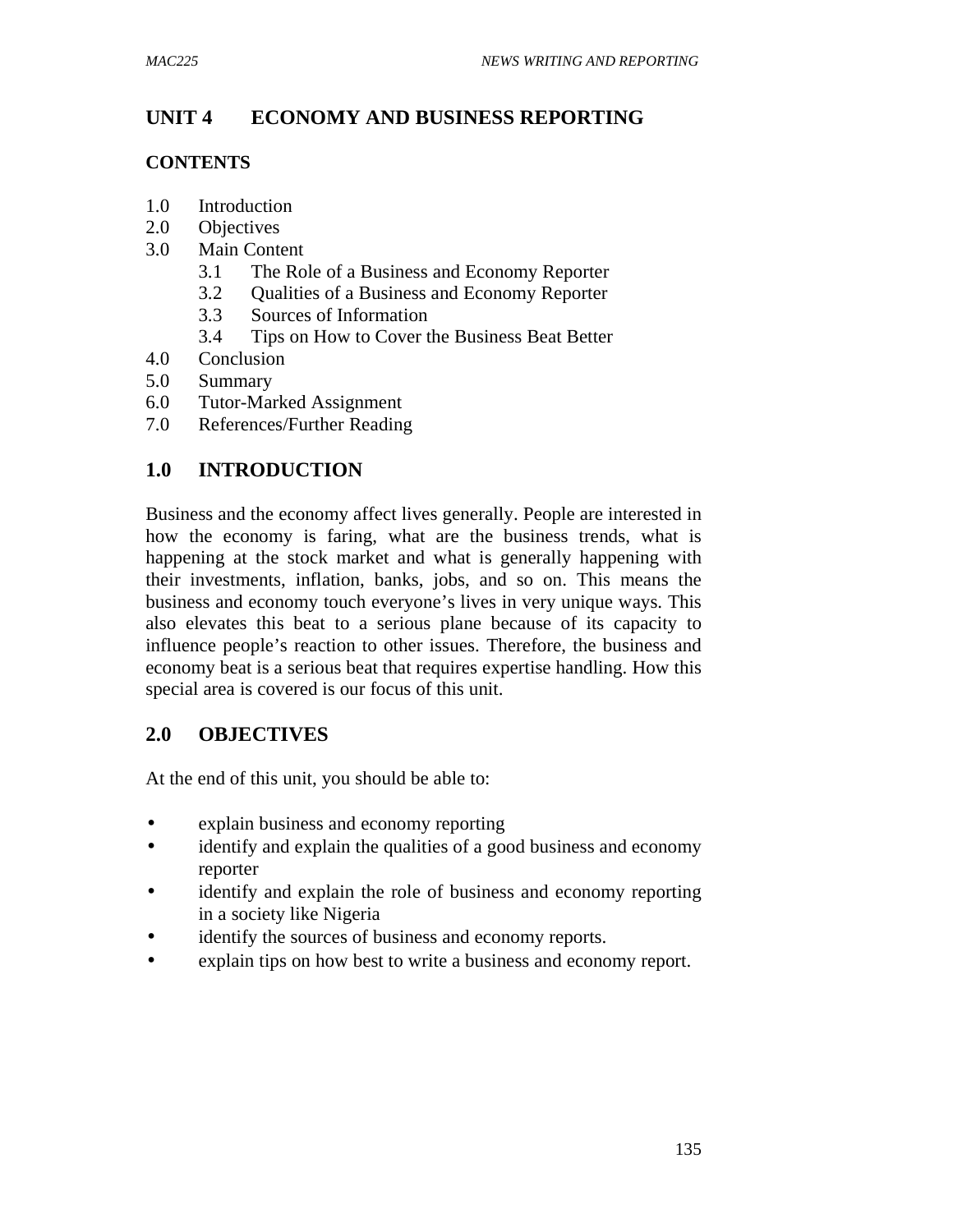# **3.0 MAIN CONTENT**

#### **3.1 The Role of a Business and Economy Reporter**

Every story in the media performs one function or the other; so are also the business and economy stories. The following are some of the roles the business and economy stories are expected to play in a society.

- 1. Should present economic data to the populace and interpret them appropriately.
- 2. Should introduce the human interest angle to its reports whenever possible.
- 3. Should discuss new business policies and labour laws and how the average person is affected.
- 4. Should do a thorough analysis of business and economic related issues to the appreciation of the ordinary and educated audiences.
- 5. Should give the audience the latest updates on business and economic issues.
- 6. Should interpret technical terms related to business and the economy to the audience in a way they will understand the meaning and implications.

### **3.2 Qualities of a Business and Economy Reporter**

- **1.** A good business and economy reporter must normally possess the qualities of a reporter, which has been treated in detail earlier. These qualities are basic. The other ones following these are additional because of the demands of business and economic reporting.
- 2. A good business and economy reporter must have passion for business and economic related issues and go in-depth in its coverage.
- 3. A good business and economy reporter must have a clear understanding of the meaning of economy and business related issues. He or she must also have an understanding of the stock market and give the audience detailed explanation about the market happenings.
- 4. The business and economy reporter is a specialist who feels at home with numbers and is not frightened by lengthy reports and press releases, many of which contain rates, percentages, business and consumer indexes and the jargon of the business world.
- 5. The business and economy reporter must have the skills and attitudes to recognise the power business exerts and become a tough questioner.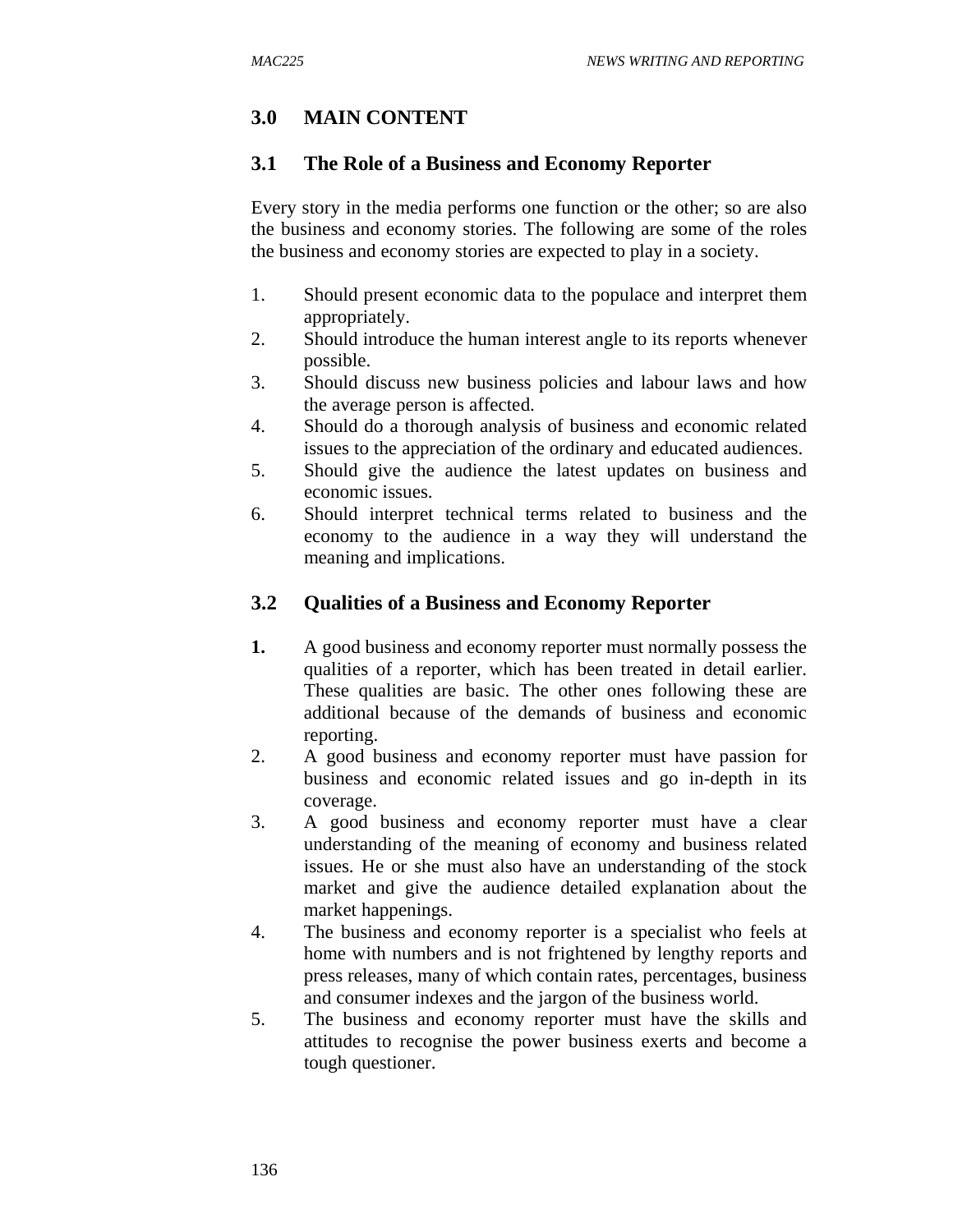- 6. He or she must also have a healthy skepticism that keeps him or her from being awed by the muscle and money that business power generates.
- 7. Even though the business and economy reporter is a specialist, he or she must know much more than the world of finance. He or she must be knowledgeable in related areas and subjects as well.
- 8. The business and economy reporter should be a corporate raider. He should approach the money managers and manipulators with the same objectivity and distance that any reporter takes on an assignment.
- 9. He or she should have a good knowledge of the working system of the economy and the business world. He or she should be familiar with market forces and the nitty-gritty of the financial circle.
- 10. He or she should have a basic tertiary education in related fields like business administration, economics, accounting, banking and finance and others.
- 11. A good business and economy reporter must also be research savvy, very analytical, detailed and critical in his or her writings.

# **3.3 Sources of Information**

Good contacts and sources can be made among the following.

- 1. Bank officers and tellers
- 2. Savings and loans officials
- 3. Chamber of Commerce Secretariats and secretaries
- 4. Union leaders
- 5. Securities dealers
- 6. Financial experts and analysts
- 7. Real estate brokers
- 8. Trade organisation officials
- 9. Teachers of business and economy related disciplines
- 10. Government ministries and parastatals concerned with business and economy related issues
- 11. Employees and former employees of businesses

#### **3.4 Tips on How to Cover the Business Beat**

The following are some suggestions from Henry Dubroff, a veteran business editor as cited in Mencher (2010) on how to cover the business beat better.

1. Become a financial news junkie. Pay attention to developments on your beats even if there is no obvious local or connecting angle to the story.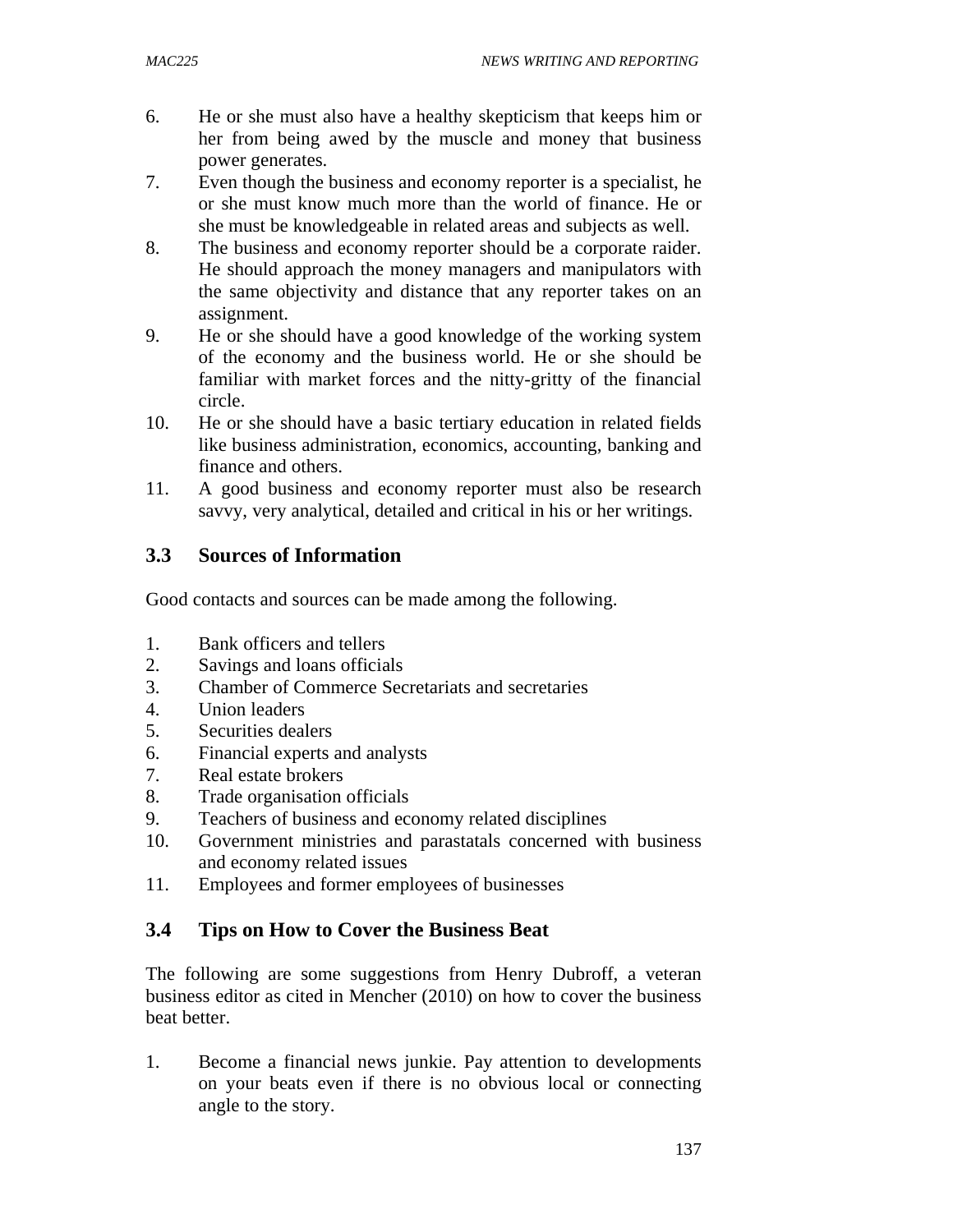- 2. Look for hidden hooks in releases and routine earnings announcements. Hint: Read the last line first.
- 3. Use your sources for insight, not necessarily quotes.
- 4. Be comfortable with basic financial terms.
- 5. Never be afraid to go back to a company or a source two or three times to get the whole story.
- 6. The best stories often are the ones that break late on your beat.
- 7. Learn from reading and rereading major publications like *The Wall Street Journal, Forbes* and *Barron*'s not just for content but also for how they approach a big research project or how they tell a story.
- 8. It is always better to get off the phone and get on the streets to actually see what a company looks like up close and personal.

#### **SELF-ASSESSMENT EXERCISE**

- 1. Discuss 10 qualities expected of a good business and economy reporter.
- 2. How will a reporter cultivate some of the sources presented in this unit for business and economy reporting?

# **4.0 CONCLUSION**

No doubt, the business and economy beat is a special area that requires special attention. The reporter covering this beat is therefore expected to be a real professional in this area and be interested in the issues that come up in the course of his assignment. The business and economy reporter is also expected to report on local spot news stories, features and interpretative stories.

# **5.0 SUMMARY**

You have learnt in this unit that the business and economy beat is a unique beat. The reporters who work in this special area must therefore take cognizance of this and keep the audience posted on happenings. You also learnt in this unit what it takes to cover the business beat more effectively.

# **6.0 TUTOR-MARKED ASSIGNMENT**

- 1. Why is a related degree in management sciences vital to a successful career as a business and economy reporter?
- 2. Justify the 8-point item on how to cover the business and economy beat better as compiled by Henry Dubroff.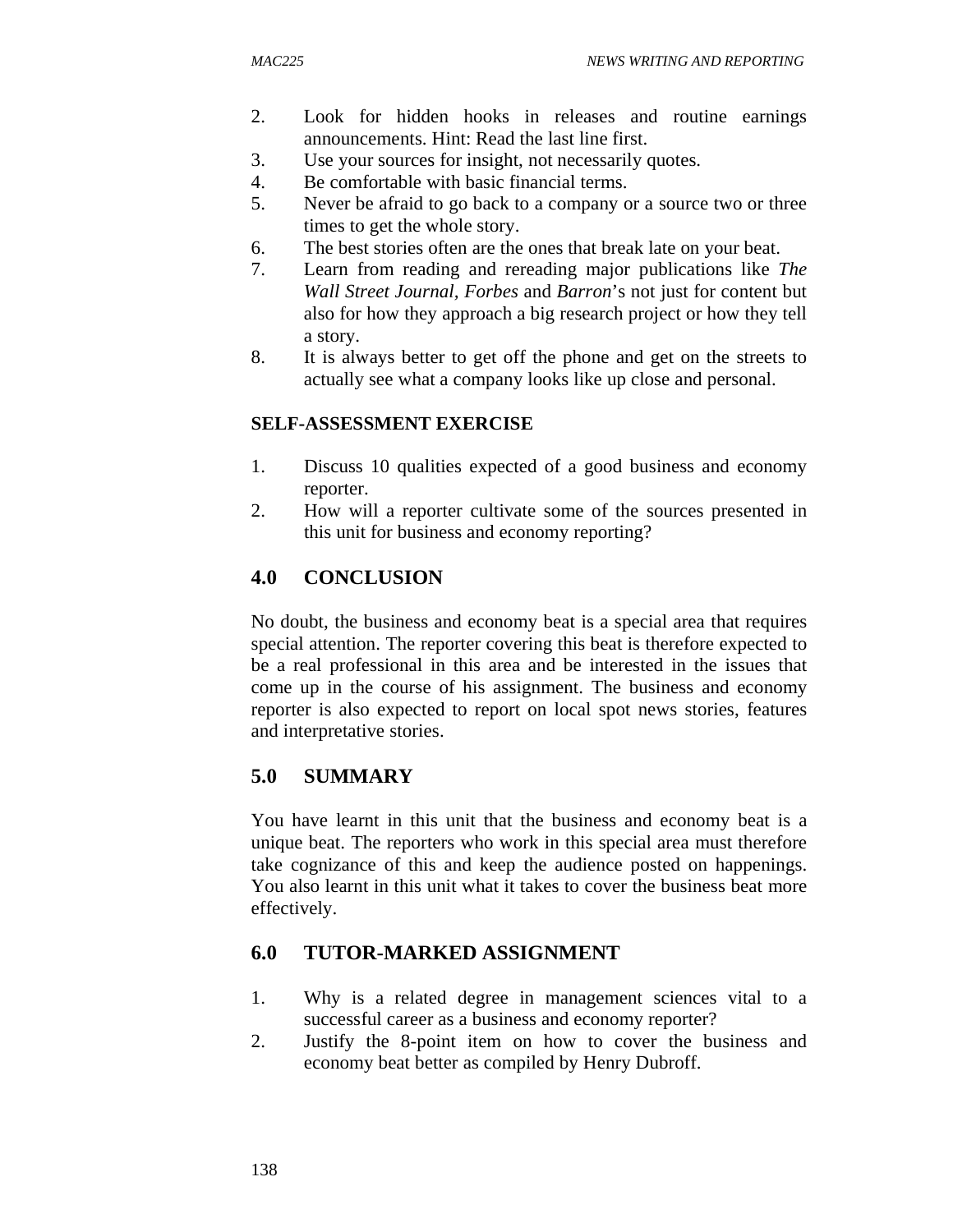### **7.0 REFERENCES/FURTHER READING**

- Mencher, M. (2010). *Mencher's News Writing and Reporting* (11th ed.). Boston: McGraw-Hill Higher Education.
- Obe, J. (2005). *Reporting Diverse Areas: A Concise Text*. Akure, Nigeria: SMC.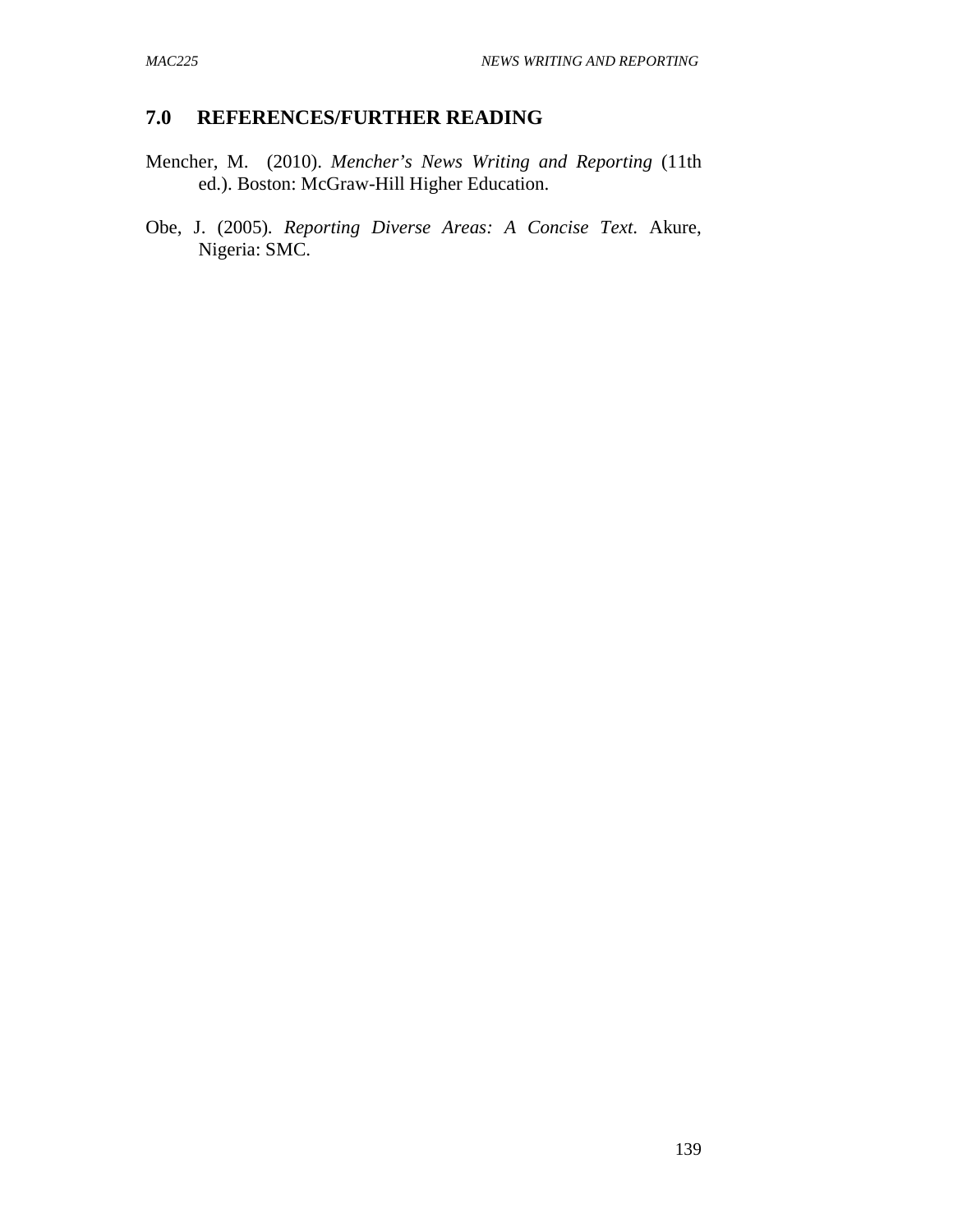### **UNIT 5 REPORTING CRIME AND THE COURTS**

#### **CONTENTS**

- 1.0 Introduction
- 2.0 Objectives
- 3.0 Main Content
	- 3.1 How to Write Crime Stories
	- 3.2 Contents of Police Reports
	- 3.3 Checklist for Writing Crime Stories
	- 3.4 Reporting Courts: The Basics
	- 3.5 How a Reporter can Commit Contempt of Court
	- 3.6 Checklist for Writing Court Stories
	- 3.7 Tips on Court Reporting
- 4.0 Conclusion
- 5.0 Summary
- 6.0 Tutor-Marked Assignment
- 7.0 References/Further Reading

#### **1.0 INTRODUCTION**

Crime reporting is another unique special area of coverage in the media business. According to Obe (2005), "the public is in dire need of such news, the editors are very eager to provide it but the lawyers and the police have resolved to limit it. Most newspapers that focus extensively on crime stories stand a better chance of leading the tabloid." The same is applicable to court stories that also demand special attention. These two areas will be our focused in this unit.

#### **2.0 OBJECTIVES**

At the end of this unit, you should be able to:

- discuss crime and court stories
- explain how to report crime and court stories
- identify the checklist for writing stories in this beat
- identify some basic concepts related to crime and court reporting.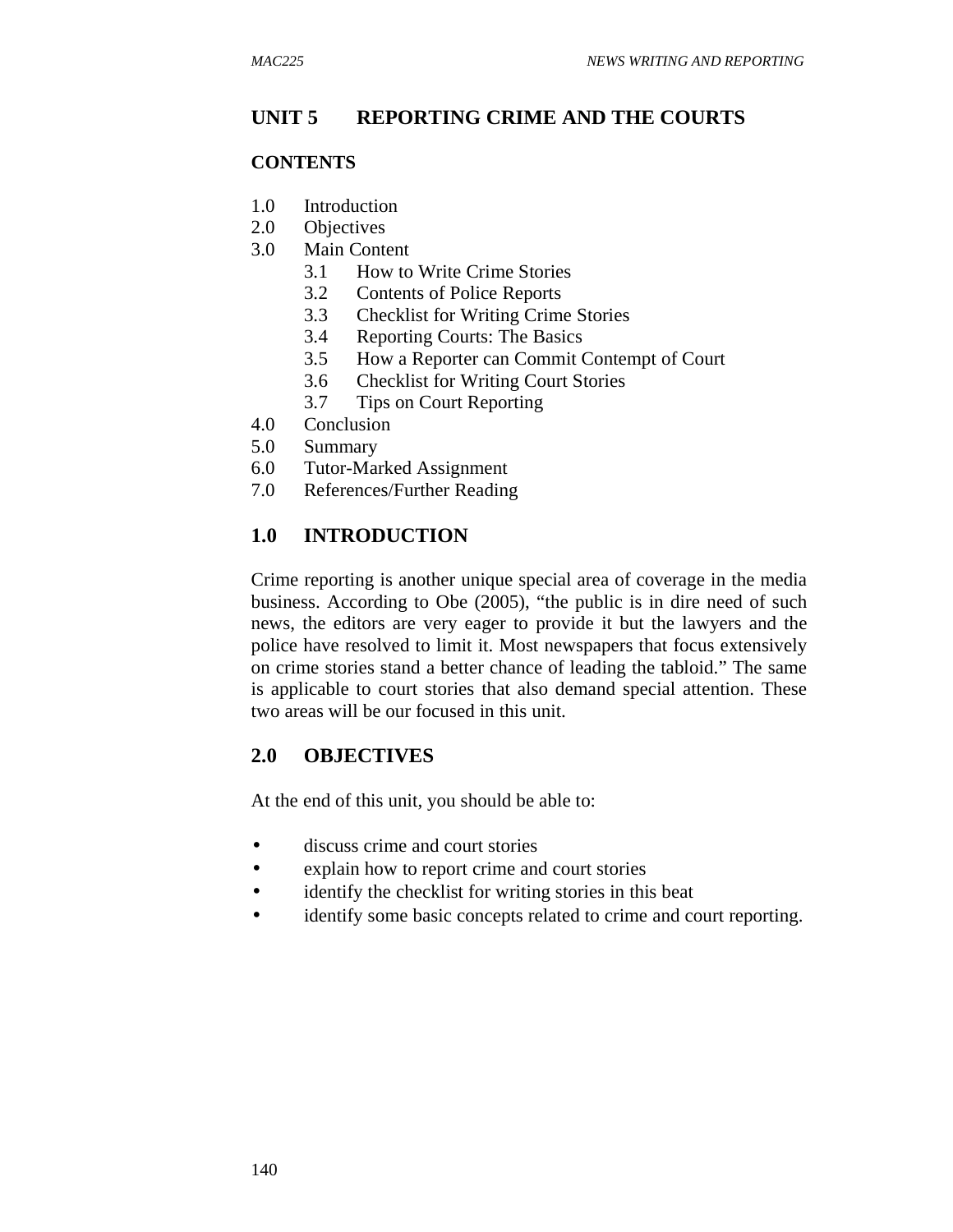# **3.0 MAIN CONTENT**

### **3.1 How to Write Crime Stories**

A crime reporter should be cautious when writing crime stories to avoid having different story from the police reports. This is the primary reason crime reporters are encouraged to closely work with the police in the course of their coverage. This again is supported by the fact that crime reporters make use of three major sources information in writing their stories thus: police reports, the people involved and eyewitnesses and account of the event.

Before you write the crime report proper, you should find out what type of crime was committed and the circumstances surrounding the crime. This will help determine amongst the three primary sources which to give prominence. However, you must note that many of the crimes committed do not have eyewitnesses. You need to then check out those who probably heard a strange sound or movement or person. This could be the beginning point in writing your story.

You must also be cautious in identifying the arrested in your story. Use special care in doing this because most of the time, those arrested usually give police fake names and these names may turn out to be the names of movie stars or celebrities. They could sue if their names appear on your newspaper as arrested for a crime.

Be sure to understand the classification of crimes and let this reflect in your reports and stories. Crimes are classified as **violations**, **misdemeanors** or **felonies**. Violations are low-level crimes, punishable by small fines or short jail terms. Misdemeanors are more serious and can lead to a jail sentence of less than a year. Felonies are serious crimes punishable by a sentence of more than a year. A reporter should understand this distinction and reflect it appropriately.

# **3.2 Contents of a Police Reports**

Brian Brooks *et al.* cited in Obe (2005) identify the information contained in police reports thus.

- a. A description of what happened
- b. The location of the incident
- c. The name, age and address of the victim
- d. The name, age and address of the suspect, if any
- e. The exact offence with which the suspect is charged
- f. The extent of injuries, if any
- g. The names, age and addresses of the witnesses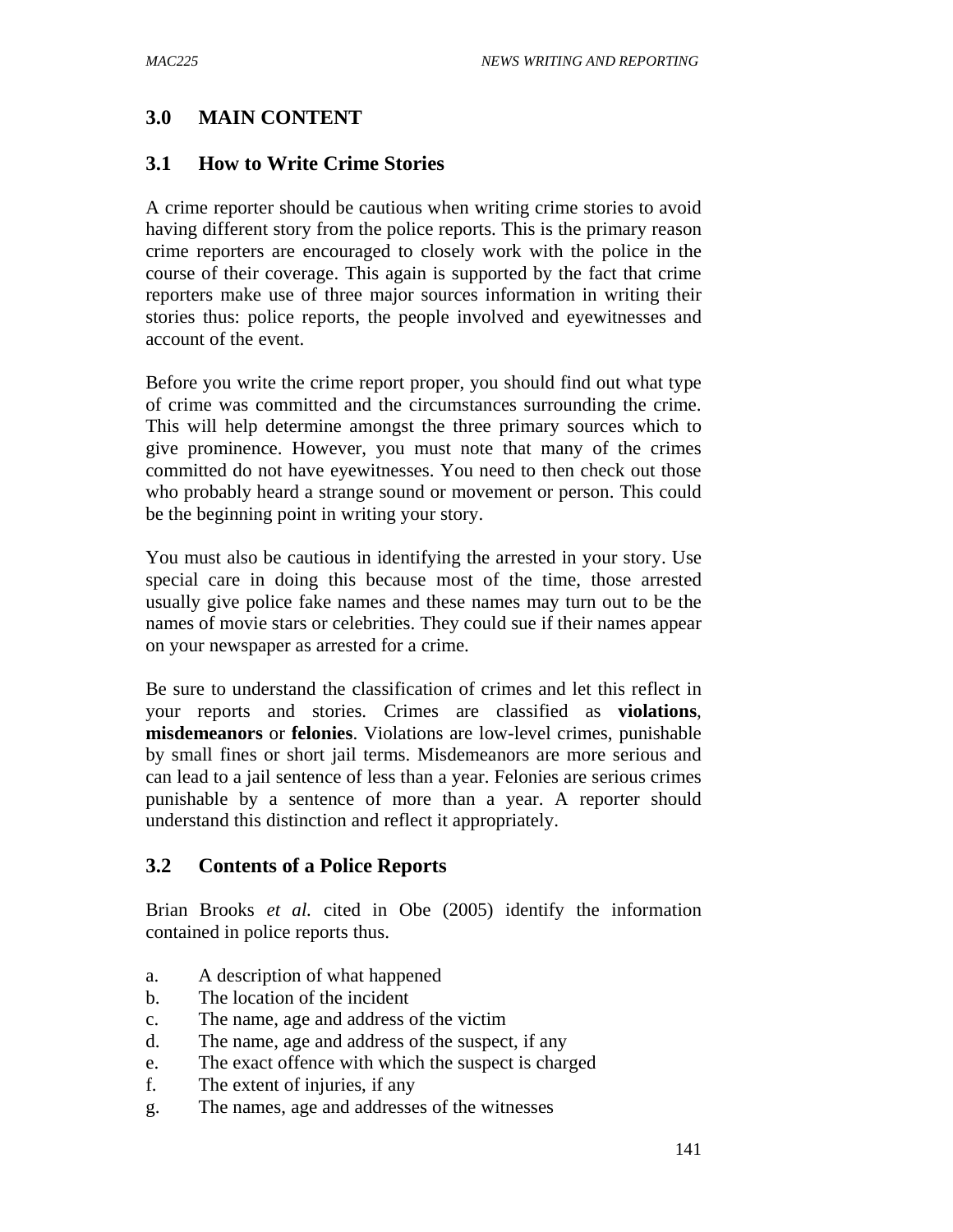# **3.3 Checklist for Writing Crime Stories**

Checklists are the information a reporter should have before writing his or her stories.

Checklist for homicide as compiled by Mencher (2010):

- 1. Victim, identification
- 2. Time, date, place of death
- 3. Weapon used
- 4. Official cause of death or authoritative comment
- 5. Who discovered the body
- 6. Clues, any identification of slayer
- 7. Police comments; motivation for crime
- 8. Comments from neighbours, friends
- 9. Any police record for victim; any connection with criminal activity
- 10. Consequences to victim's family, others

### **Checklist for homicide (arrest) as compiled by Mencher (2010)**

- 1. Name, identification of person arrested
- 2. Victim's name; time, date, place of crime
- 3. Exact charge
- 4. Circumstances of arrest
- 5. Motive
- 6. Results of tip, investigation
- 7. Officers involved in investigation, arrest
- 8. Booking
- 9. Arraignment; bail, if any
- 10. Suspect's police record

#### **SELF-ASSESSMENT EXERCISE**

- 1. How would you approach a crime story that involves rape?
- 2. Justify five items in the checklist for arrest.

# **3.4 Reporting Courts: The Basics**

Covering the courts is a delicate assignment for reporters. The delicate nature comes from the fact that a journalist could easily commit contempt of the courts if proper care is not taken in reporting the beat. To avoid unnecessary contempt cases, a reporter should adequate knowledge of the basics of court processes.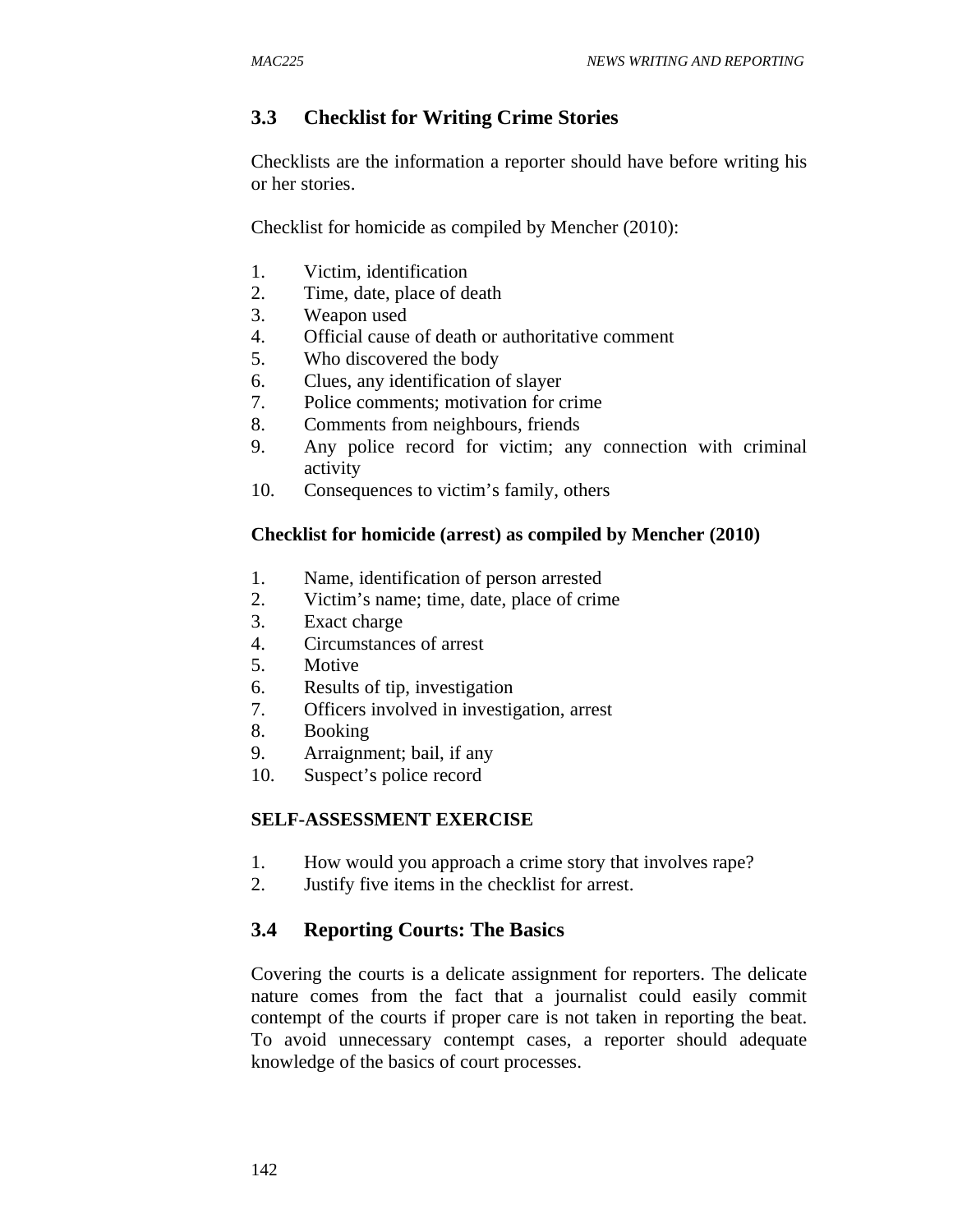For instance, in the Nigerian Judicial System, there are Superior and Inferior Courts. The appellate courts fall under the Superior Courts while the Magistrate Courts fall under the Inferior Courts.

There are two kinds of law: **criminal** and **civil**. In criminal law, the Government is the accuser. In civil law, an individual or group usually initiates the action. The Government can also initiate civil actions. Most criminal cases are also settled before they go to trial by plea bargaining in which the accused agrees to plead guilty in return for a lesser sentence.

# **3.5 How a Reporter can Commit Contempt Of Court**

Most contempt cases against reporters are often about contempt committed outside the courts. This is referred to as **contempt ex facie curia**. According to Obe (2005:163-164), journalists can commit contempt of court through the following ways.

- 1. Writing stories to jeopardize a person's chances of receiving fair trial in the court.
- 2. Taking photographs or drawing sketches in the courtroom.
- 3. Misquotation or misrepresentation of the court proceedings by reporters.
- 4. Any act of disrespect against the court.
- 5. Mentioning the name of an accused who is a minor in news stories.
- 6. Offensive and provocative dressing by female journalists in court premises.
- 7. Smoking or chewing gum aloud in the court room while cases are going on.
- 8. Unnecessary interruption and distraction of the judge and court proceedings.

# **3.6 Checklist for Writing Court Stories**

Checklist for Civil Actions (compiled by Mencher, 2010):

- 1. Identification of person or organisation filing action.
- 2. Background of plaintiff or petitioner.
- 3. Defendant; respondent's particulars.
- 4. Type of damaged alleged.
- 5. Remedy sought.
- 6. Date of filing; court of jurisdiction.
- 7. Special motivation behind action, if any.
- 8. History of the conflict, disagreement.
- 9. Could suit lead to landmark decision? Is it a precedent?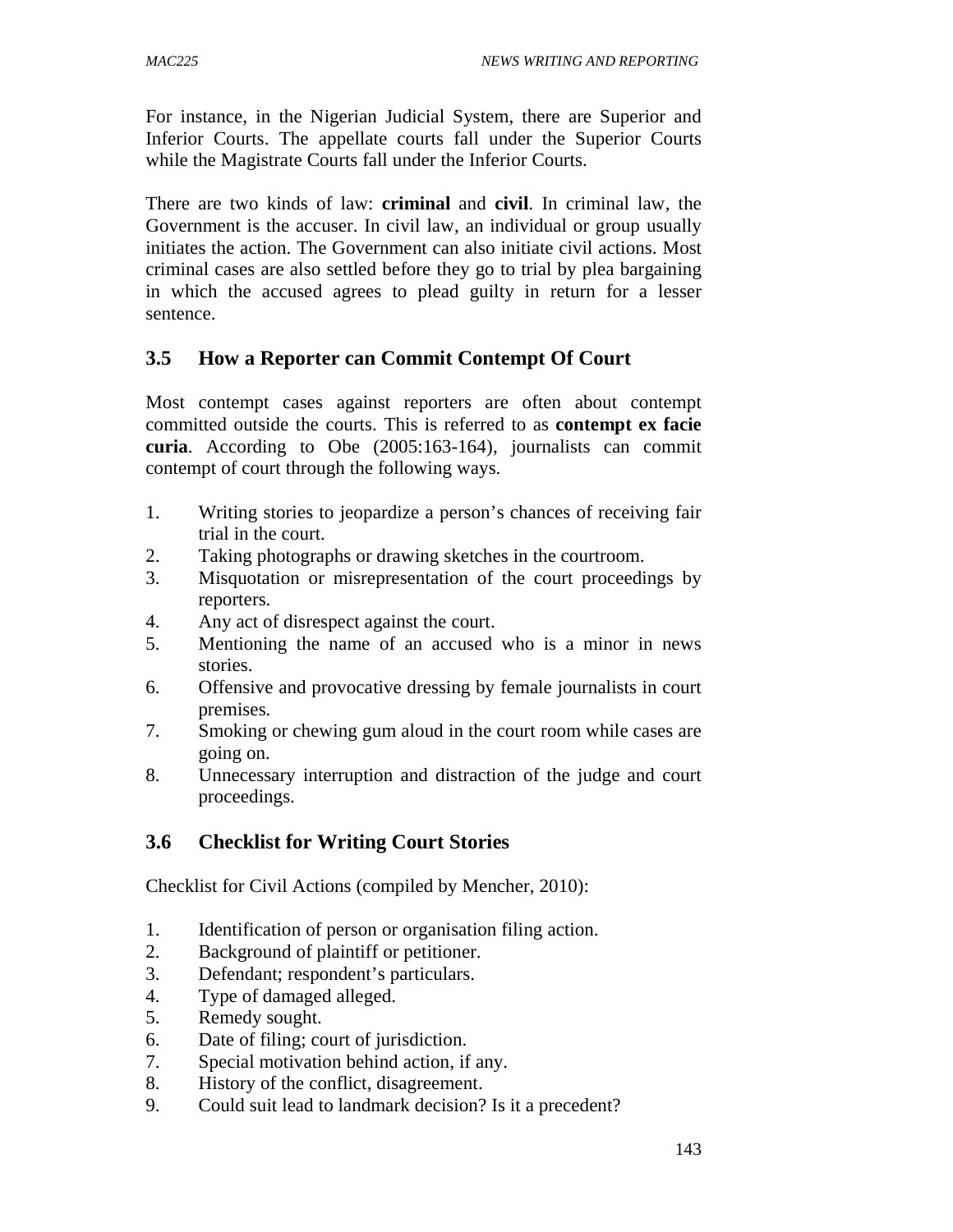- 10. Possibility of an out-of-court settlement.
- 11. Significance of action; effect on others.
- 12. Lawyers on both side; types of firm they are associated with.
- 13. Date and presiding judge for trial, hearing.
- 14. Judge's reputation with similar cases

Checklist for Criminal Trials (compiled by Mencher, 2010):

- 1. Formal charge
- 2. Full identification of defendant
- 3. Circumstances surrounding criminal act.
- 4. Summary of preceding developments
- 5. Likely next stage.

#### **The Trial Process**

- 1. A typical trial process follows this pattern.
- 2. Opening statement
- 3. Direct examination
- 4. Cross-examination
- 5. Redirect examination
- 6. Motions
- 7. Rebuttal
- 8. Cross-examination by prosecutor
- 9. Redirect examination by defense
- 10. Rebuttals
- 11. Summations
- 12. Charge to jury
- 13. Jury deliberation
- 14. Verdict
- 15. Sentence

Please note that these 14 stages represent the court trial process in the American judicial system. It is slightly different from the Nigerian context.

#### **3.7 Tips on Court Reporting**

1. Court reporters should know that the media houses are not law courts. They should therefore desist from trial by newspapers. Notwithstanding the fact that a public has a right to know, the reporters should also know that an accused is entitled to fair hearing. Newspapers and other media organisations should therefore desist from pre-trial coverage and trial by newspapers as the case may be.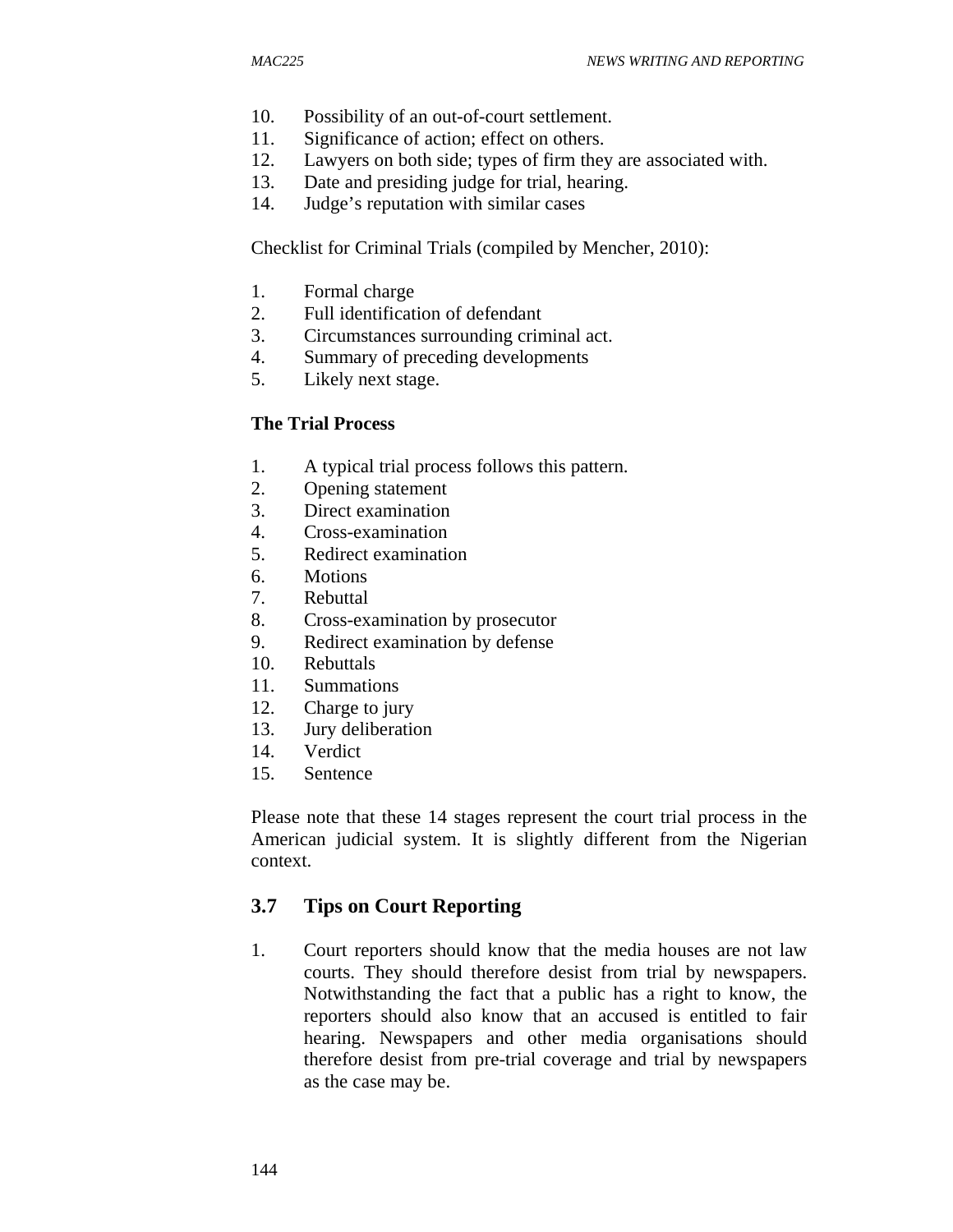- 2. Make sure your report is fair and accurate. All sides on the case must be given fair hearing and the facts of the case reported as accurately as possible.
- 3. Focus on the sentence and leave out unnecessary details.
- 4. Make sure you get the full sentence and then analyze within the context of your audience.
- 5. Limit your report to what happened in court only.
- 6. Publish only documents that had been tendered as "exhibit" in court.
- 7. Do not take pictures without the express approval by the judge.
- 8. Do not comment or write editorials on matters before the courts.
- 9. Be sure about the particulars of the accused before releasing such information.

### **4.0 CONCLUSION**

More than 60 percent of those in jail are still awaiting trial because the courts have become overwhelmed in recent times with numerous cases. Monitoring all of these is the reporter. The only way a reporter maintains stability in this swelling tide of awaiting trials is through knowledge of the judicial system, good sources and the ability to pick out the significant and interesting cases out from the lot that may not sell.

#### **5.0 SUMMARY**

In this unit, you have been exposed to another special beat: crime and court reporting. It is expected that you are now familiar with the intrigues of reporting from such a beat as well as how to write crime and court stories.

#### **6.0 TUTOR-MARKED ASSIGNMENT**

- 1. Discuss some of the basic information a crime and court reporter should know about a typical judicial system.
- 2. Should a crime and court reporter require a degree in Law to succeed in this special beat? Discuss.

#### **7.0 REFERENCES/FURTHER READING**

- Mencher, M. (2010). *Mencher's News Writing and Reporting* (11<sup>th</sup>) Edition). Boston: McGraw-Hill Higher Education.
- Obe, J. (2005). *Reporting Diverse Areas: A Concise Text*. Akure, Nigeria: SMC.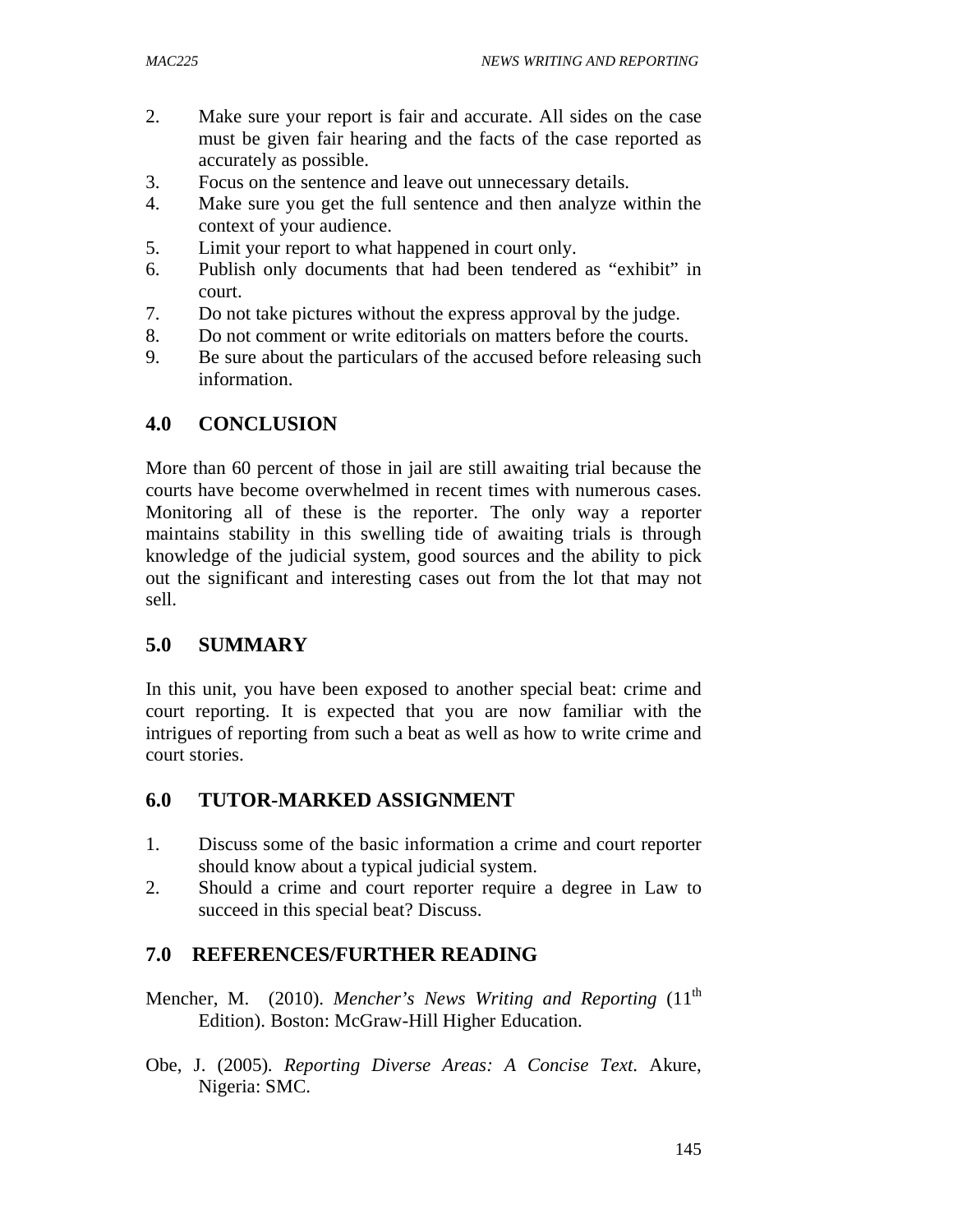### **MODULE 7 THE REPORTER, THE LAW AND ETHICAL ISSUES**

- Unit 1 Press Freedom
- Unit 2 Basic Press Laws
- Unit 3 Ethical Issues in Media Practice

#### **UNIT 1 PRESS FREEDOM**

#### **CONTENTS**

- 1.0 Introduction
- 2.0 Objectives
- 3.0 Main Content
	- 3.1 Controversial Issues in the Concept of Press Freedom
		- 3.1.1 Freedom to Source for Information or Free Access to Information
		- 3.1.2 Freedom to Report Information
	- 3.2 Threats to Press Freedom
	- 3.3 Press Freedom in the Three-World Divide
- 4.0 Conclusion
- 5.0 Summary
- 6.0 Tutor-Marked Assignment
- 7.0 References/Further Reading

# **1.0 INTRODUCTION**

Press freedom, since the beginning of the  $20<sup>th</sup>$  century, has remained a contentious issue and debate in media and communication circles. This term has also continued to generate intense arguments among mass communication scholars, professional journalists and even the enlightened citizenry wherever it is mentioned. One then wonders why the issue has remained as controversial as ever.

By way of definition and without sounding simplistic, press freedom is defined as the ability or the freedom given to a country's mass media to practise without undue and unnecessary inhibitions/constraints in whatever form they may appear. Press freedom also presupposes free access to information or information sources or simply, freedom to source for information of whatever nature and the freedom to report such information.

To bring all these definitions together, we shall in this unit, look at press freedom as the freedom to source for news and information of whatever nature, from anywhere and at anytime; and the freedom to report such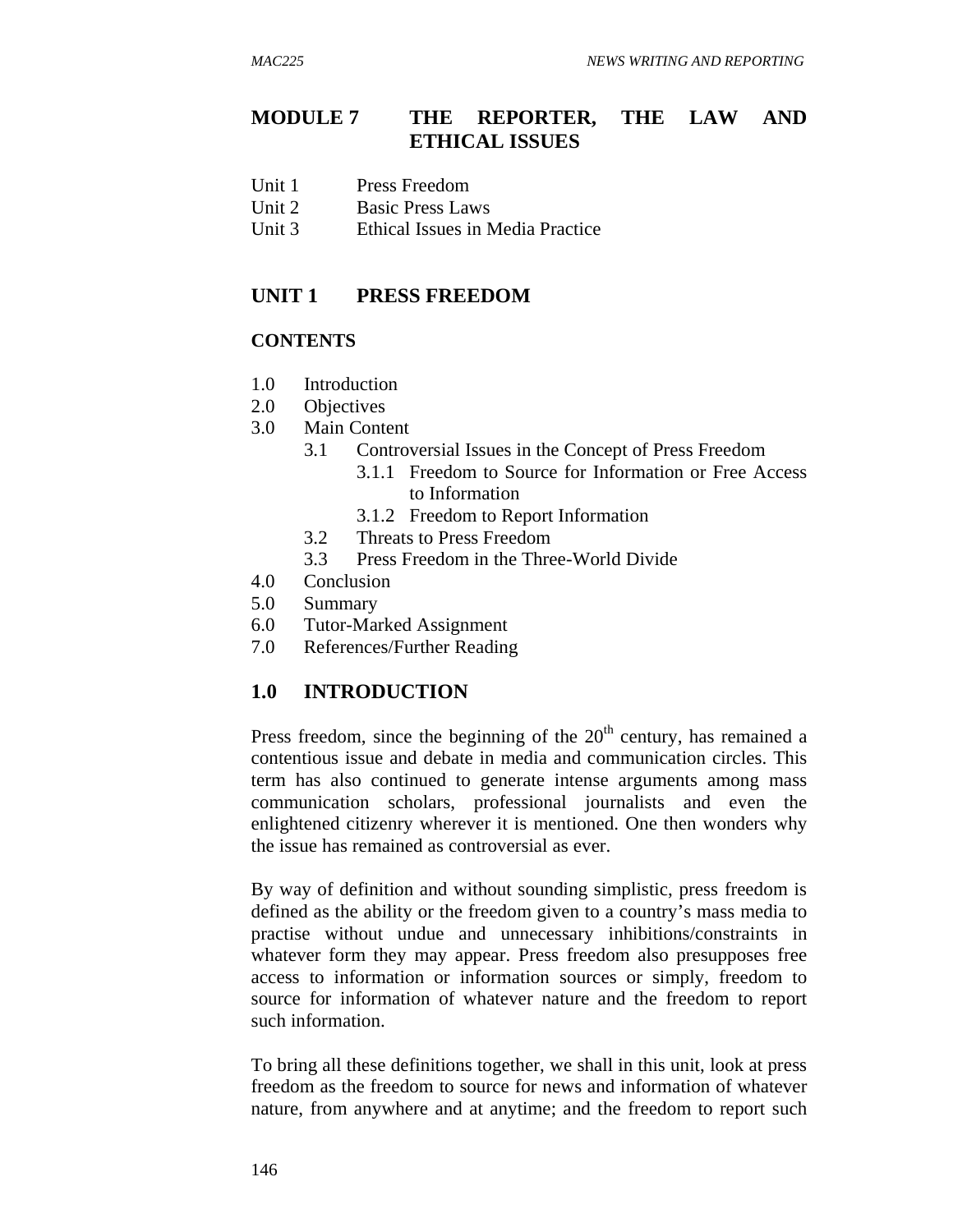news and information in any form, through any medium to the people in whose name the freedom is being exercised.

# **2.0 OBJECTIVES**

At the end this unit, you should be able to:

- define press freedom
- describe the concept of press freedom
- identify and explain the threats to press freedom
- describe the application of press freedom in the three-world divide.

# **3.0 MAIN CONTENT**

### **3.1 Controversial Issues in the Concept of Press Freedom**

Two controversial and distinct issues come up anytime there is a debate on the concept of press freedom. These two distinct issues are discussed below.

# **3.1.1 Freedom to Source for Information or Free Access to Information**

This is the first part of the issue involved in the press freedom controversy. Journalists around the world argue that there should be a legislation assisting them to source for information especially in government agencies and establishments. The antagonists to any such legislation are of the opinion that media organisation and their personnel should do more than ask for such legislation. They argue that the ability of the journalist to investigate and reveal hidden facts has become the basis for the assessment of the success of the journalist and his media organisation.

Take the case of the Watergate Scandal that led to the resignation of the former US President, Richard Nixon, as a case in point. The Pulitzer Award was also instituted to reward journalists who excel in investigative journalism as well as in other forms of journalistic practices. Taking cognizance of this practice, the journalists and their media organisations, according to those who oppose their call for legislative support, should not expect news and information to be posted on notice boards for them to copy. They should investigate and reveal what is hidden. What they think should be proper is a legislation that will not prohibit public or private officials from disclosing information. The idea of a legislation compelling them to reveal information sounds lazy-like and unprofessional.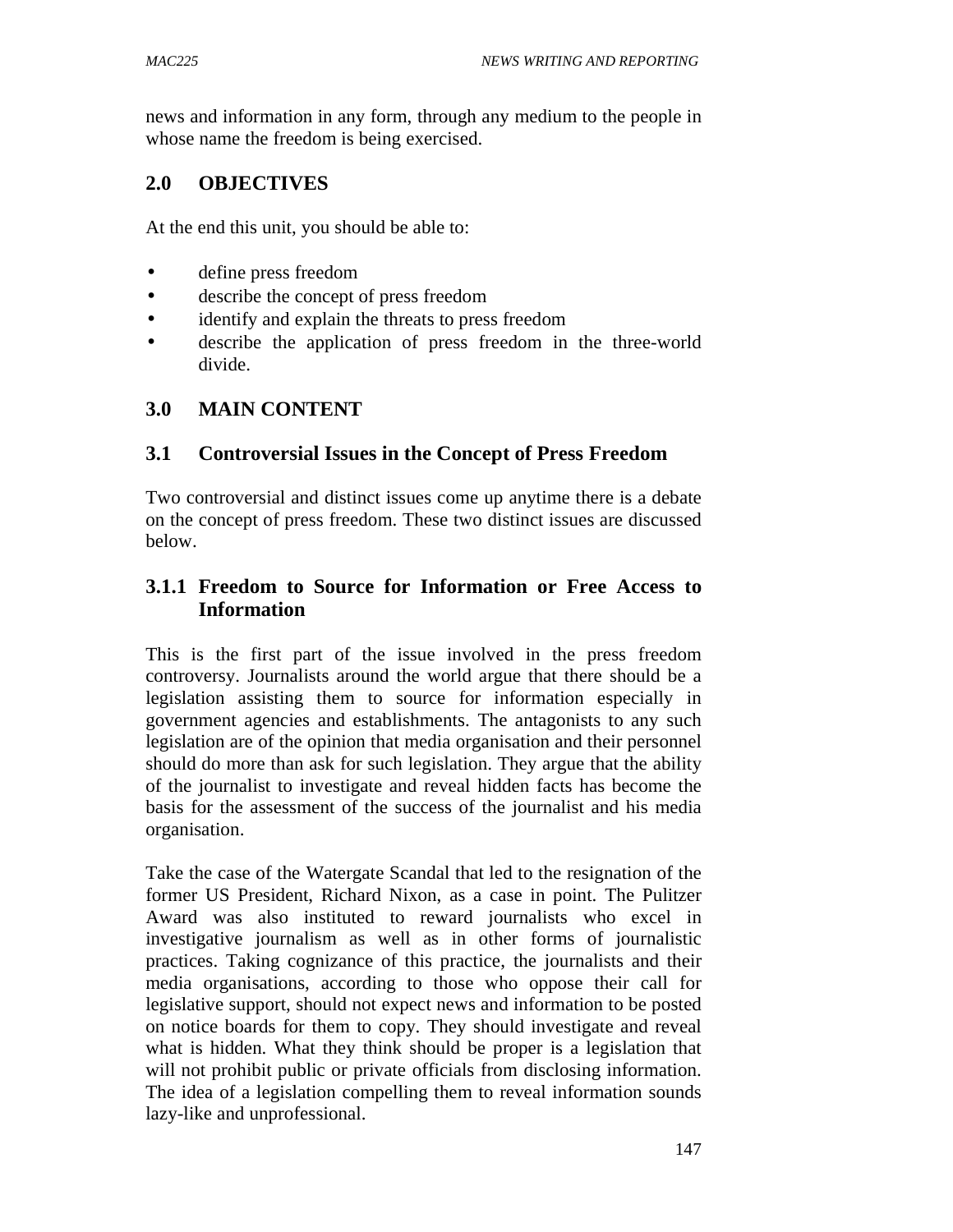# **3.1.2 Freedom to Report Information**

The second contentious issue under the press freedom debate is the freedom of the journalist and his organisation to report news/information. The case here is clear. No government in the world stops its press from reporting/publishing news and information. What is obtainable in some undemocratic or autocratic regimes is a legislation prohibiting the reportage of some government "classified" information or matter. It was the case in Nigeria under Gen. Mohammed Buhari (Rtd.). He promulgated Decree No. 4 of 1984 to prohibit the press from publishing government secrets or criticizing government officials. The arguments here are unanimous. Publishers, professional journalists, media scholars and the enlightened citizenry all agree that government should remove impediments to the freedom of media organisations to publish news and information as long as such news and information are factual, objective and of consequence to a majority of the citizens of the country.

Apart from these two issues discussed above, the controversial/contentious nature of press freedom also arises due to the nature of the society itself. There is no absolute freedom in the society. Where an individual's freedom begins may be where another individual's ends. Therefore, the press cannot be left out or isolated from this 'nature' of things. They must operate within the laws governing their societies. This is to avoid press irresponsibility and abuse of freedom. A country's mass media (press) cannot ordinarily expect freedom more than that allowed the society in which they operate. Therefore, such general laws like libel, slanders, copyright and invasion of privacy that are already in existence in most societies, must also apply to journalists and their organisations as members of such a society.

# **3.2 Threats to Press Freedom**

#### **1. Denials or Reduction in the Supply of Newsprint**

A newspaper's power to publish could be curtailed or censored through the outright denial or reduction in the supply of newsprints. Newsprint is used by the press to print/publish their newspapers and newsmagazines. Scarcity of newsprint usually poses as a threat to printing and when a media organisation can no longer print the required number of copies of its newspaper per day, supply suffers. This in turn affects distribution as the number of people who crave for news and information may not be able to get them as a result of this reduction in supply of newsprints.

Newsprint is a major raw material used by media houses in the production of newspapers. Like any other company that uses raw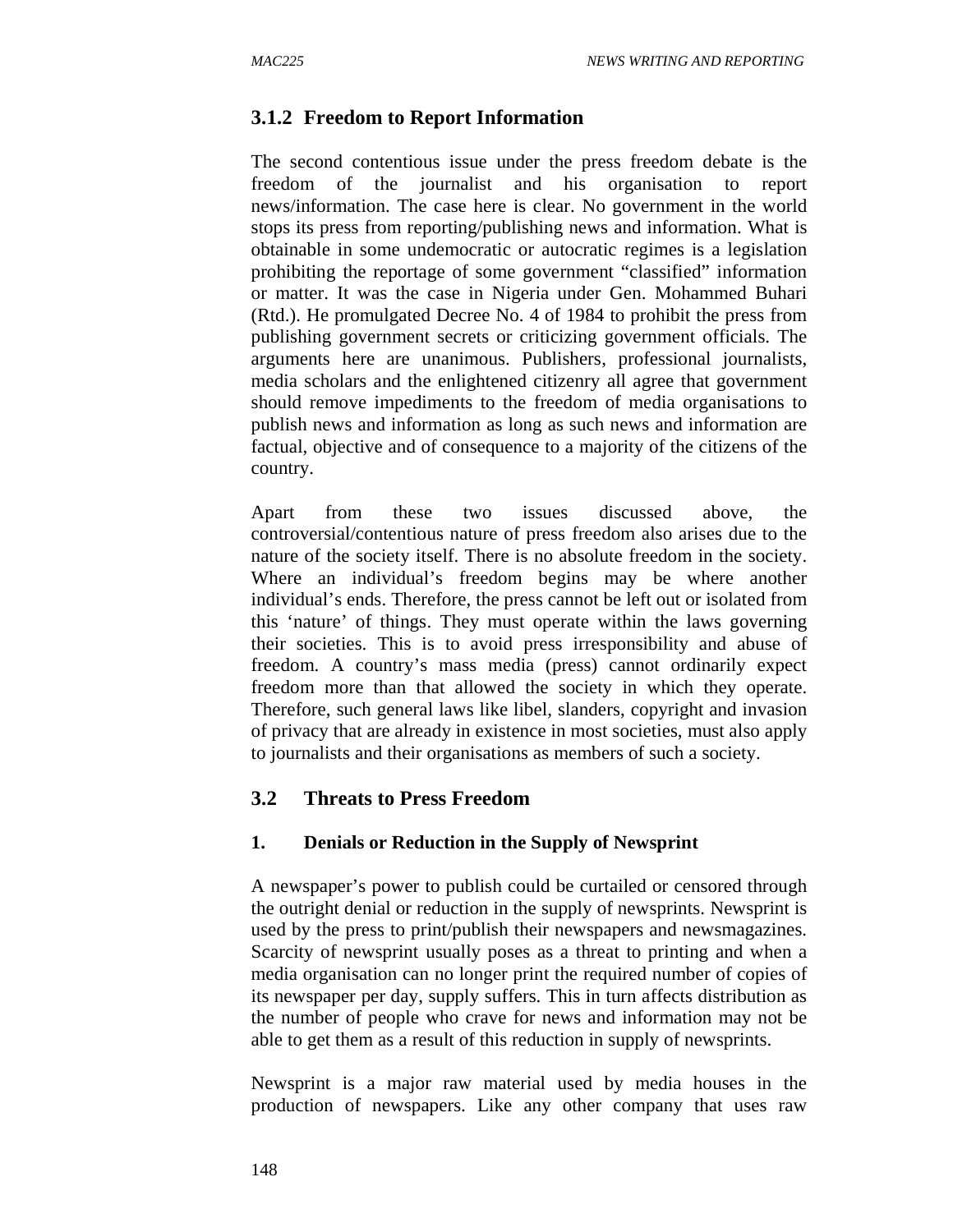materials for production, whenever such materials are in short supply, the ability of that company to satisfy the demands for its products is negatively affected. This is exactly what happens in the newspaper industry.

#### **2. Illegal Detention, Harassment and Intimidation**

This is another major means through which the practice of journalism is threatened. In several countries of the world, especially in the Developing, stories abound about how journalists are illegally detained on flimsy charges or no charges at all. Those who are lucky not to be detained are constantly harassed and intimidated to submission to the will of the oppressors. These harassment and intimidation affect negatively the practice of journalism as most journalists now live in perpetual fear and thus resort to unethical and unprofessional conducts just to satisfy their oppressors.

#### **3. Seizure of Copies of Press Publications**

The seizure of copies of press published materials could also obstruct the smooth operation of any press organisation. Security agents and officials acting on behalf of the government of the day usually carry out this action.

The implications of this are obvious. First, two vital aspects of media work are greatly affected in a negative way. These vital aspects are dissemination and distribution. When copies of newspapers and new magazines, for instance, are seized, the media firm publishing then can no longer disseminate the news or information in those editions. Of course, they cannot distribute what they do not have. Again, there is loss of revenue, which was supposed to accrue to them through the sale of the seized copies. Advertisers could also be on their neck if they fail to meet up with their own part of a contractual agreement. In addition, legal tussles that are very expensive could also result from this.

#### **4. Outright Closure or Threats of Closure of Media Houses**

This is yet another measure adopted by government in their attempts to curb the watchdog role of the press. This particular threat is rife in developing nations and other nations that have not embraced democratic norms and values.

On flimsy charges, security agencies and their officials, acting on the orders of a repressive government, can easily and illegally occupy the premises of the so-called "offending" media firms in a bid to prevent them from carrying out their day-to-day operations. This is the zenith of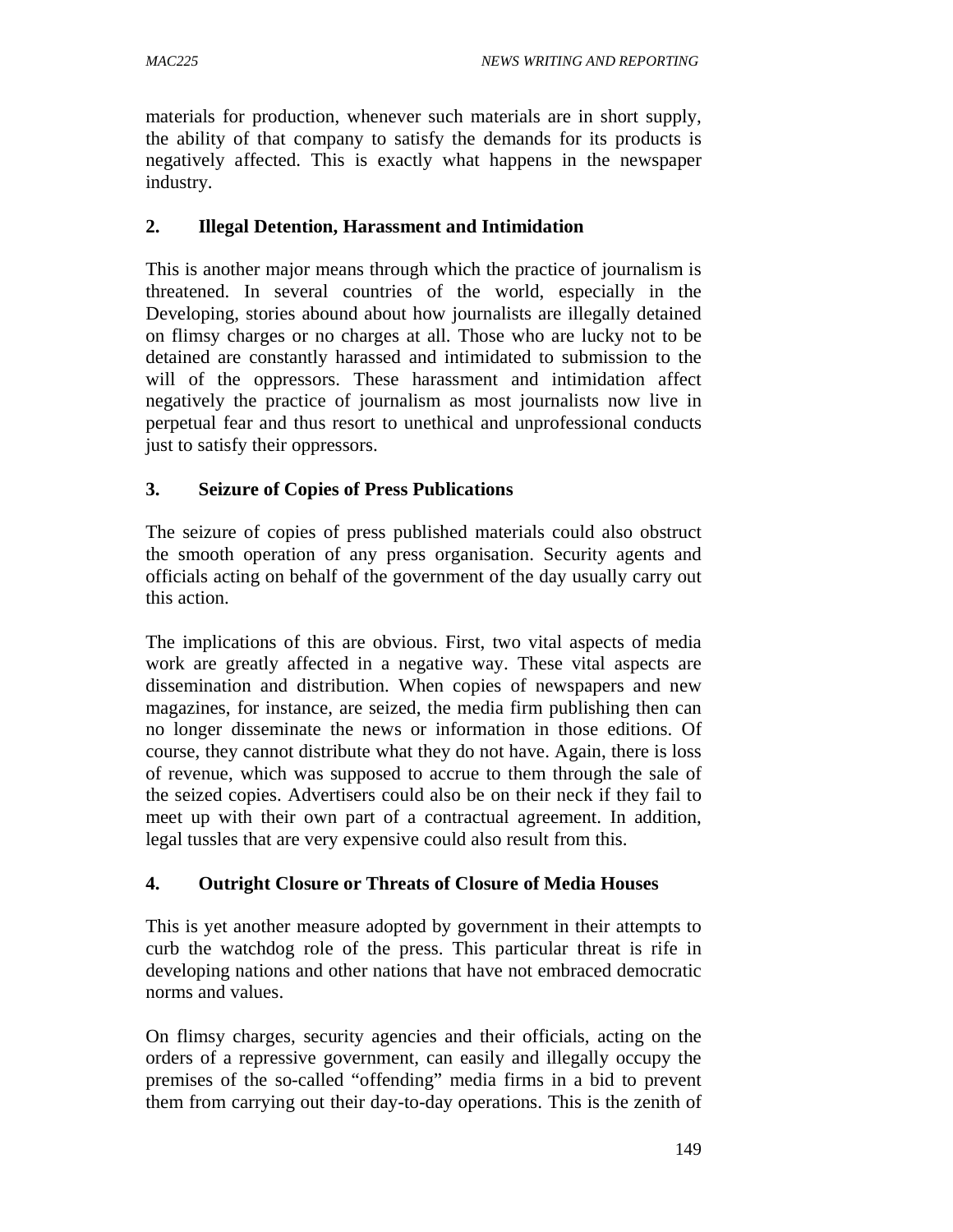the threats to the practice of journalism anywhere in the world. A lot of negative implications do arise from illegal closures or threats to it. One, most media firms with not-too-strong financial base may not be able to survive long time closures or constant closures. The *Concord Newspaper* which championed the cause of "June 12" political crisis in Nigeria is a case in point. The media house was closed down several times by the Abacha regime and when eventually it was reopened for normal operations, the centre could no longer hold and things fell apart. The result today is that the newspaper has officially "closed down" operations.

# **5. Over-Taxation by Government**

A repressive government can also obstruct the practice of journalism through over taxation. When government overtaxes a media firm whether legally or illegally, that organisation will surely find it extremely difficult to break even. Newspaper publishing is not a moneyspinning business and so, whenever a government introduces all kinds of taxes, then it is trying to force out the publishers out of business, using such subtle means as taxing. Buying of newsprints, payment of salaries and wages, purchase and maintenance of equipment as well as other production cost will obviously suffer. As we noted earlier, it will be a matter of time before the firm closes down.

# **6. Withdrawal of Licences/Threats to Withdrawal**

The government could also threaten the practice of press freedom through threats to withdraw or actual withdrawal of operating licenses. This type of intimidation and threat is usually obtainable in countries where media houses are required by their governments to register with them to be issued operating licenses. This practice is not healthy for the growth of the profession because any one who pays the piper ultimately calls the tune.

# **7. Withdrawal of Advertisement and Grants**

This is another major and subtle means of curbing the practice of journalism and the freedom of the press. Governments and multinational companies can through this means, persuade media organisations to do their wishes. They achieve this through threats to withdraw grants (for government-owned media firms) and advertisements (for nongovernment-owned/price, profit making media firms).

Media houses survive mostly on revenue from sale of copies of published materials, grants/subsides from owners and then, advertisements, which shores up the profit margin. Withdrawal of these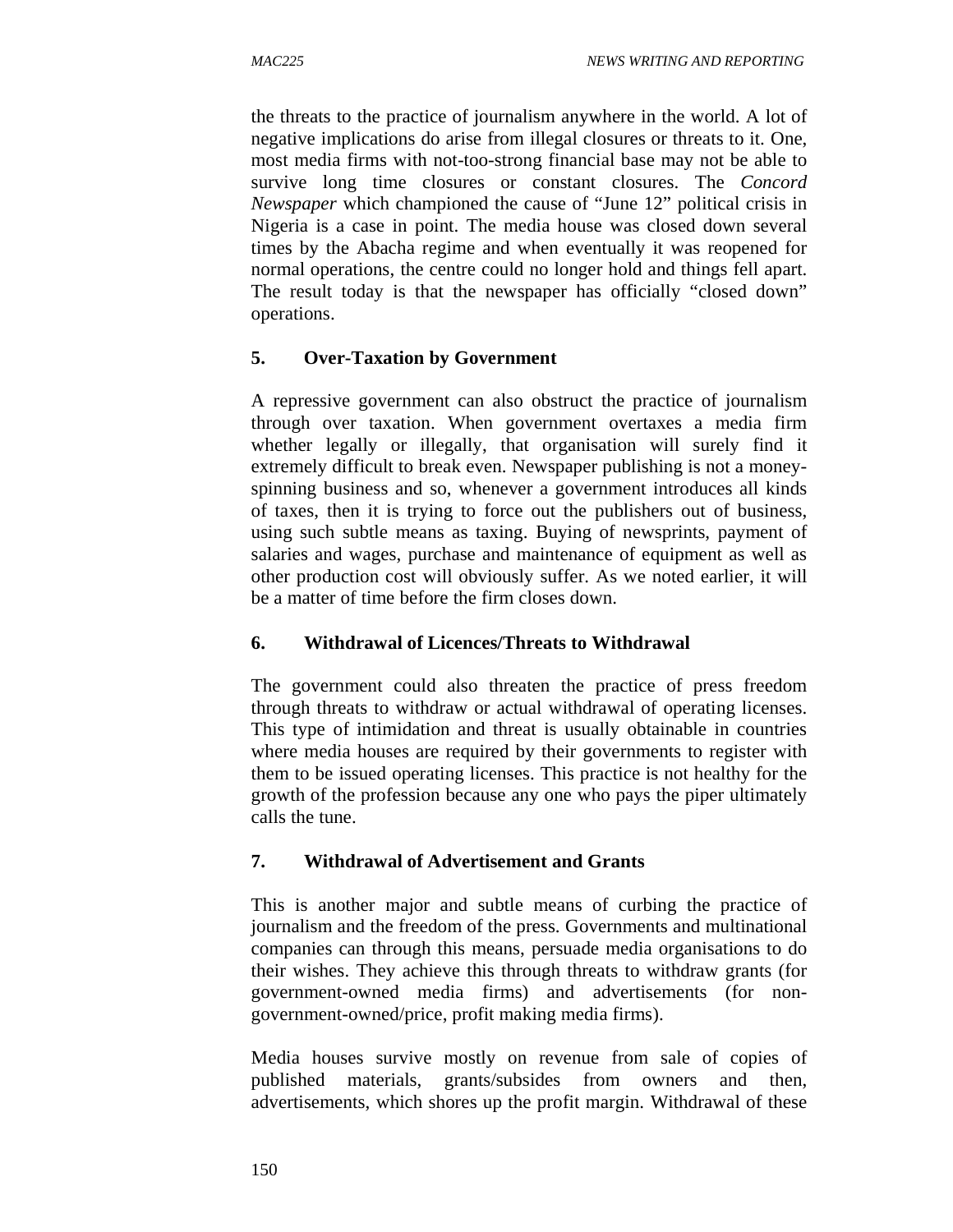grants/subsides and advertisements by government can affect the financial base of the affected media houses. For profit-oriented media firms, they have little or no choice at all. They either do the wishes of those pseudo-financiers or face liquidation because of poor financial status.

#### **8. Enactment of Anti-Press Laws**

This type of threat to the practice of press freedom is obtainable in nations pretending to be practicing democracy while in actual practice the leadership is autocratic and corrupt. To inhibit the practice of journalism and cover up their corrupt and autocratic practices, they result to promulgating anti-press laws so as to give their actions against the press a human face. These anti-press laws are found most in countries of the Developing where the press is an appendage of government.

Nobody is against the press being subject to the already existing general laws governing society. However, hiding under legality to perpetrate illegality through the promulgation of anti-press and anti-people laws is obviously unacceptable. These anti-press laws differ from nation to nation. In Nigeria, the obnoxious Decree No. 4 of 1984 is a case in point.

#### **9. Pressures from Families and Employers**

Journalists also face undue pressures from friends, relatives and employers. Since the profession of journalism is not too rewarding financially, friends and family members could put pressure on the journalist to accept financial gratification (popularly referred to as **Brown Envelopes** in media parlance) so that he can live a more comfortable life with his relatives and friends. If the journalist succumbs to such pressures, then he is obliged to do the wishes of whoever gave him the "gratification" or "Brown Envelope".

Friends and relatives could also pressurise the journalists, not just to accept brown envelops, but also to do the bidding of their friends and relatives. A wife of a journalist, for instance, could put pressure on her husband (through whatever means she deems necessary) not to expose the dirty deals of her father (the journalist's father in-law) who is a government official. These examples are not hypothetical, they do happen. Unfortunately, when they do happen the public's right to know suffers as a result. Employers of journalists could also pressure their employees to carry out their egoistic wishes and protect their interests.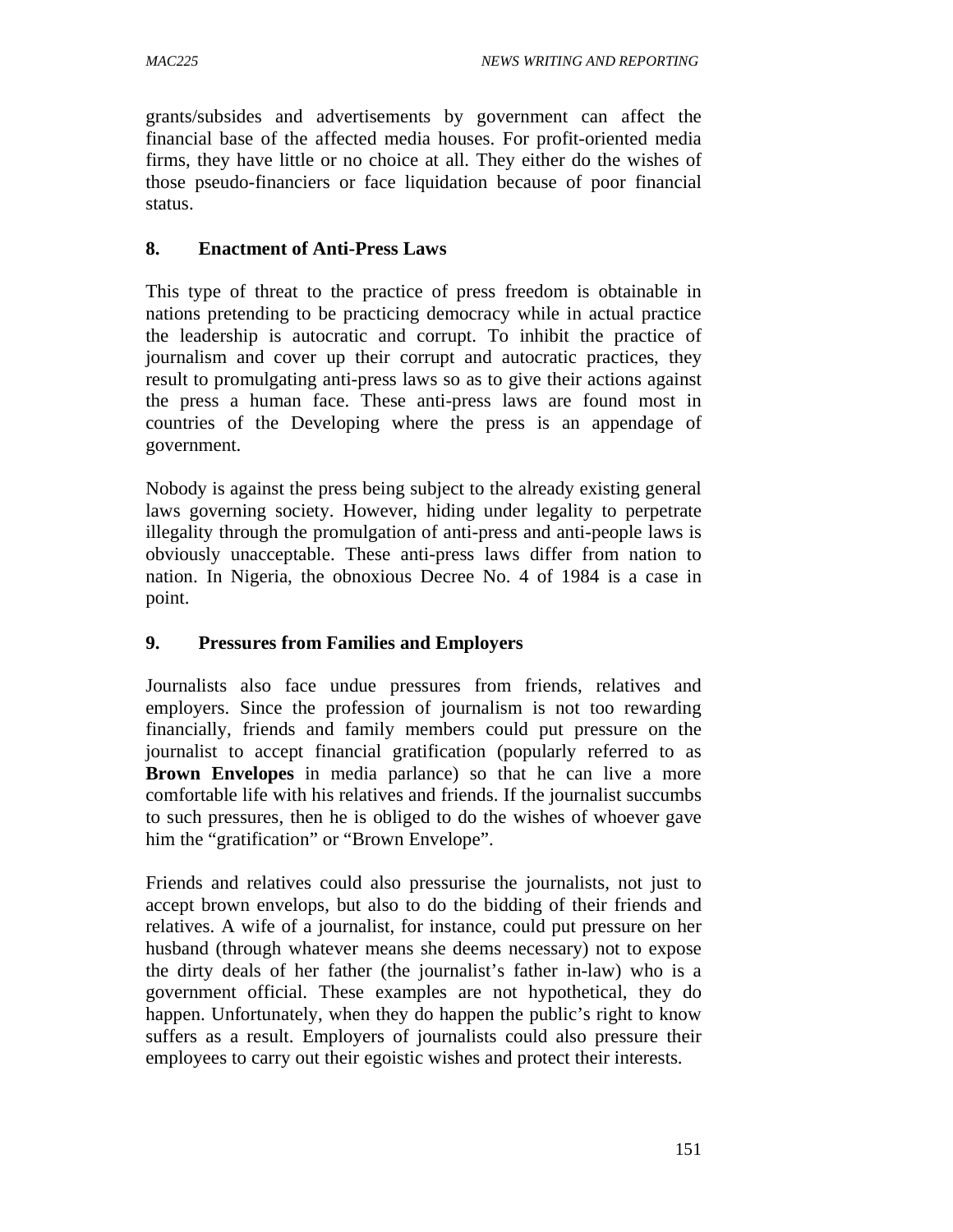#### **10. Unwarranted Government Secrecy**

Most government agencies and officials also use this method to obstruct the job of journalists and the practice of press freedom. Government is the greatest source of news because its actions or inactions are of consequence to a great number of people.

Therefore, whenever it carries out its activities in utmost secrecy, the journalist will be left with little or no news to report. In addition, the newspaper firms and broadcast stations must have enough news and information before the public patronises them. When the public feels there is nothing worth reading in the newspapers or news magazines, they do not buy. If the public does not patronize these firms, they fold up. This way, the practice of journalism and press freedom particularly suffers a serious setback.

#### **3.3 Press Freedom in the Three-World Divide**

The practice of press freedom in the world will be discussed under the three-world groups that were in existence before the end of Cold War. The reason is that even after the end of the Cold War, these world divisions still exist and the ideological differences have not really been wiped out from their subliminal.

- The world divisions that will be discussed in this section include the following.
- The Western World which will also be referred to as the West or the First World
- The Eastern World which will also be referred to as the East or the Second World
- The Developing nations, which will also be referred to as the South Nations.

#### **Press Freedom in the Western World**

The Western World is made up of the developed capitalist nations of Europe and North America. Some of the prominent nations under this group are the US, Great Britain, France, Canada, the Republic of Germany and Australia. There are other countries in this group but their press system is not as well organised and developed as the ones mentioned above. Even the ones mentioned above are not all in the same pedigree but we chose to use them, as prototype of what is obtainable in their world. In fact, only US, Britain and France have a near perfect media system to be referred to as the First World in the hierarchy of developed media systems.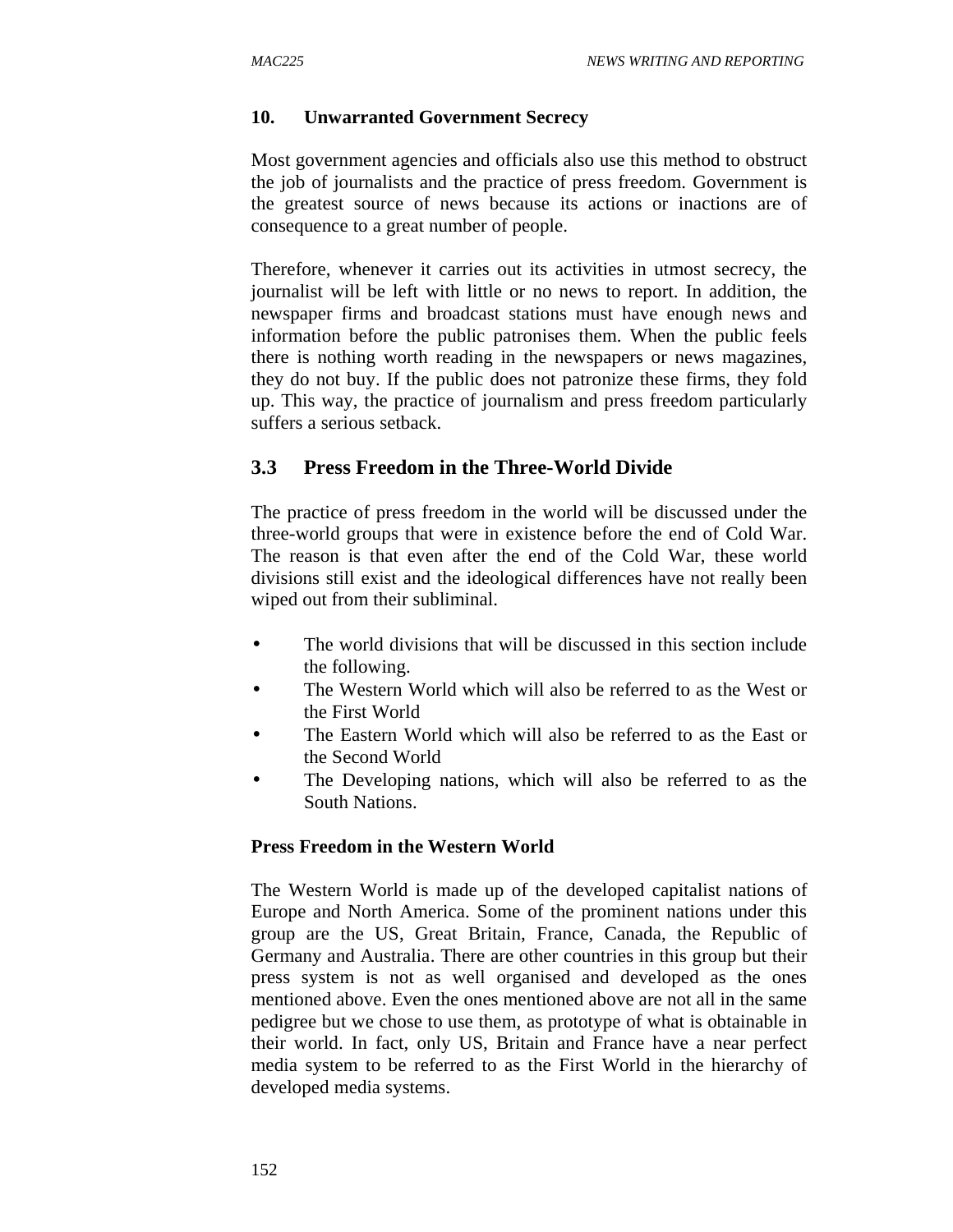In this group, however, capitalism is the main economic ideology propelling the development of the nations that make up the group. Democracy is also the major political ideology, which obviously influences the practice of press freedom as a journalistic virtue.

Capitalism and democracy, as the main economic cum political ideologies in the First World encourage the application of press freedom in this world's media system. Capitalism stimulates private ownership of the media while democracy allows freedom to operate without threats and anti-people rules and regulation.

Generally, there is press freedom in the Western World although there are remarkable differences in the different countries that make up the group. The threats to the practice of journalism are almost non-existence and where they exist, they barely raise their ugly heads because the society here is governed by freedom. However, the journalists and their media organisations are subject to the ordinary laws of the land, like any other body or institution. The Press in the West can also carry out their "watch dog" and "crusade dog" roles without any form of fears or favour. The US and Britain are the two group leaders in the developed world.

In the US, for instance, the American press is free to constructively criticize the government and get away with it. The Watergate Scandal, which led to the resignation of Richard Nixon - the first ever resident of that country to do so is a typical example of journalistic freedom. The Clinton – Monica Sex Scandal is another example were the press published and be dammed. During the 2000 US Presidential Election, some newspapers published a report on the Republican candidate, George Bush, who eventually won, on how he was caught and sentenced for drunken driving. In some developing African nations, those reporters would have been dead now or languishing in jail. However, in the West, they are regarded as heroes.

The same goes for Britain. The press is independent of government and can openly and constructively criticizes it in the interest of the public. The BBC (British Broadcasting Corporation) row with the Prime Minister, Tony Blair, over a report on the radio network that the British Government under Blair "sexed up" the nuclear report on Iraq just to rationalize their going to war against Iraq in 2003 is a typical case in point. The BBC stood its ground amidst pressure to retract the report. The controversy even led to the death of a foremost scientist Robert Kelly – who was fingered as the source of the report by the BBC. Our interest here is that the BBC was not proscribed afterwards and the reporter involved was not sacked as a result of pressure from "above" as could have been his lot if he was a Nigerian and practicing in Nigeria.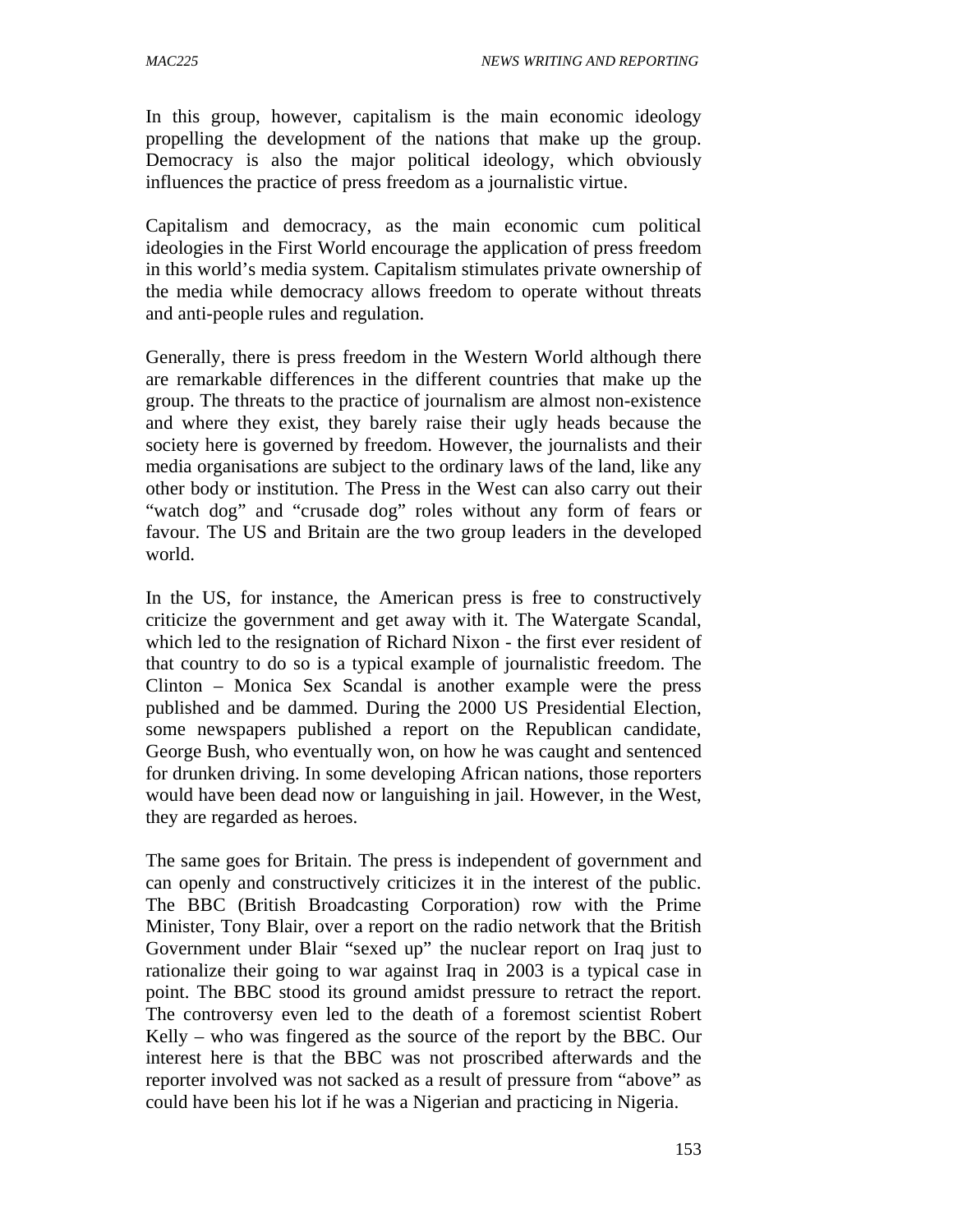This radical journalism is flourishing in the West because the entire citizenry cherish freedom especially freedom of expression and to hold dissenting views. These freedoms are also entrenched in their various constitutions. Infact, the First Amendment to the American Constitution states that the Congress shall make no law abridging the freedom of the press. The American people, like the other peoples of the West or First World are politically, economically and culturally emancipated. Therefore, the press, which is a subset of that free society, cannot be left out without the same level of freedom. It goes to say that the freedom enjoyed by the press in the First World is directly derivable from the very nature of the Western societies – which are also free. A society can only offer what it has.

However, we must also note that the Western press operates under democratic laws already in existence in the Western societies. These laws guard against press irresponsibility, abuse of power and freedom. This is a clear indication that press freedom is not absolute in the West and nowhere in the world is freedom absolute. Even individual freedoms must be checked otherwise they will conflict with the freedom of others. This could lead to chaos and lawlessness in the society, opposite of what freedom was supposed to help achieve.

In conclusion, libertarianism is the guiding press theory in the Western World but social responsibility press theory is what is actually in practice. However, the major ingredients of a free and virile press include the following.

- Capitalism
- Democratic Governance and Practices
- Economic Development and Emancipation
- Constitutional Guarantees of Freedom
- Cultural emancipation
- Political emancipation

#### **Press Freedom in the Eastern World**

The Eastern world is made up of the former nations under USSR (Soviet Union), Poland, Hungary, Romania, Czech's Republic, Slovenia, Yugoslavia, China and the other nations in part of Asia where socialism is practiced. The Eastern World is sometimes referred to as the Second World because the nations in this group are next to the West in sociopolitical cum economic development or simply the East (from the Cold War era).

In contrast to the Western World, capitalism and democracy do not survive easily in the Eastern World. Therefore, the media in this part of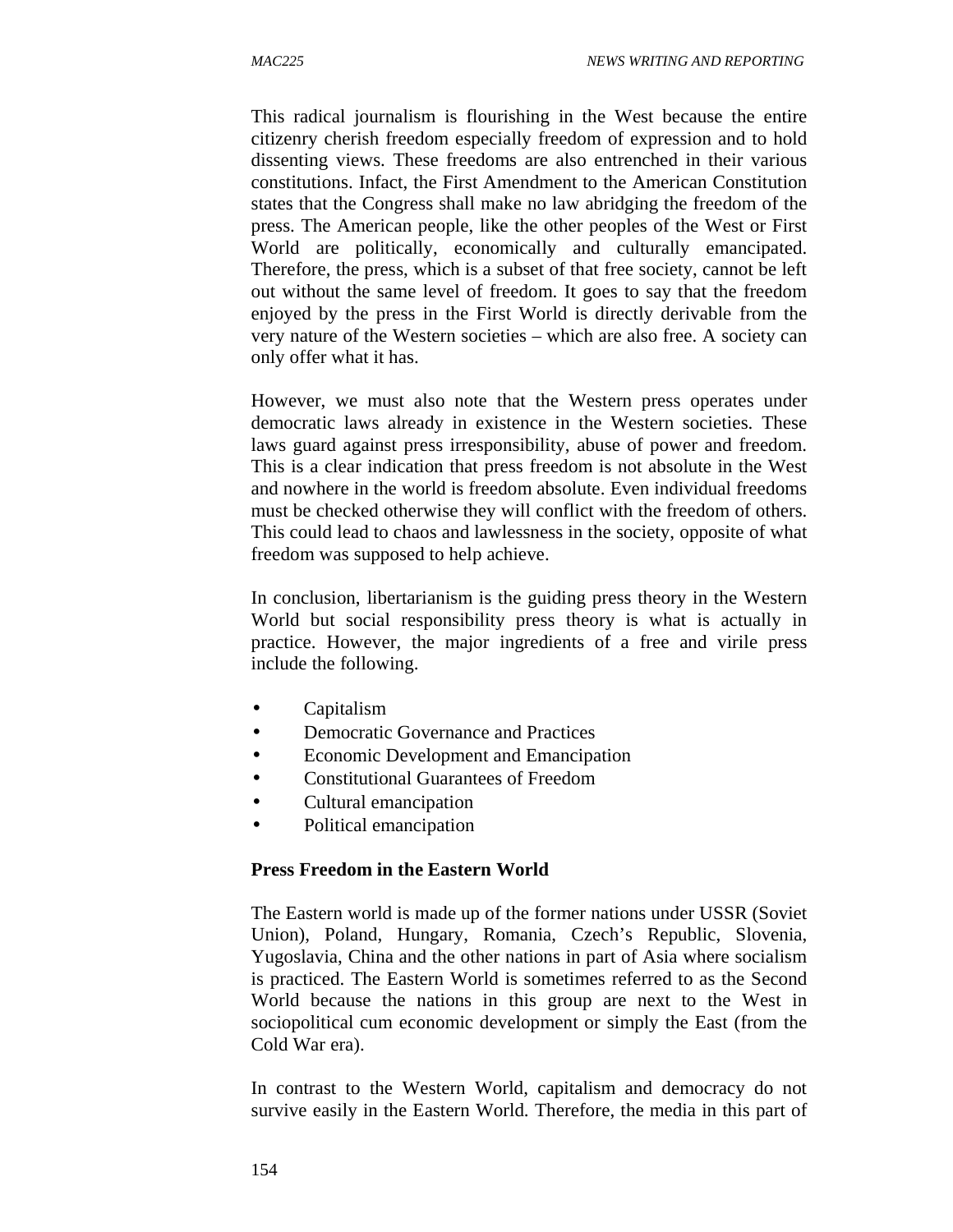the globe are not really free. People are not too free to express dissenting views because the socialist's ideology does not support such freedom.

Although democracy is practiced in the East, it is however, tainted by socialism which as an economic cum political ideology, does not encourage individualism or the pursuit of individual initiatives and philosophy. Socialism advocates for collective ownership of resources and this cardinal principle overrides any other considerations including freedom. Before the collapse of the Soviet Union, private/individual ownership of the media was prohibited. The ones that were in existence were owned and controlled by the government. The media are used by the government as an instrument to propagate its ideology and showcase its activities.

In addition, the people of the Eastern World, unlike those of the West, are not socially, culturally, economically and politically emancipated. They are still trying to embrace "home-made" ideologies and not wanting to be accused of borrowing Western values and ideologies. Because of these, their societies are not truly free and this reflects in the press system too.

However, between the last decade of the last century and the beginning of this century (the  $21<sup>st</sup>$  century), the Eastern World has undergone a lot of socio-cultural, economic and political changes. The end of the Cold War marked the political death of Communism/Socialism in the world. Democracy has now been fully embraced in the Republics that sprang up from the former USSR. Many other nations within this group have also broken up into new independent nations while others have merged to form one stronger entity.

These radical changes and development also affected the practice of journalism and press freedom. The issue of free flow of information has really improved tremendously in the present nations that constitute the Eastern or Second World. Pseudo-media bodies and organisations are now springing up in these nations and journalists are becoming relatively free to operate. The governments in their nations are also becoming receptive to public and press criticism, all thanks to the adoption of democratic values and norms.

# **Press Freedom in the Developing World**

The developing World is also referred to as the South (in international communication parlance) and is made up of "underdeveloped or the "developing" nations of Africa, Asia and Latin America.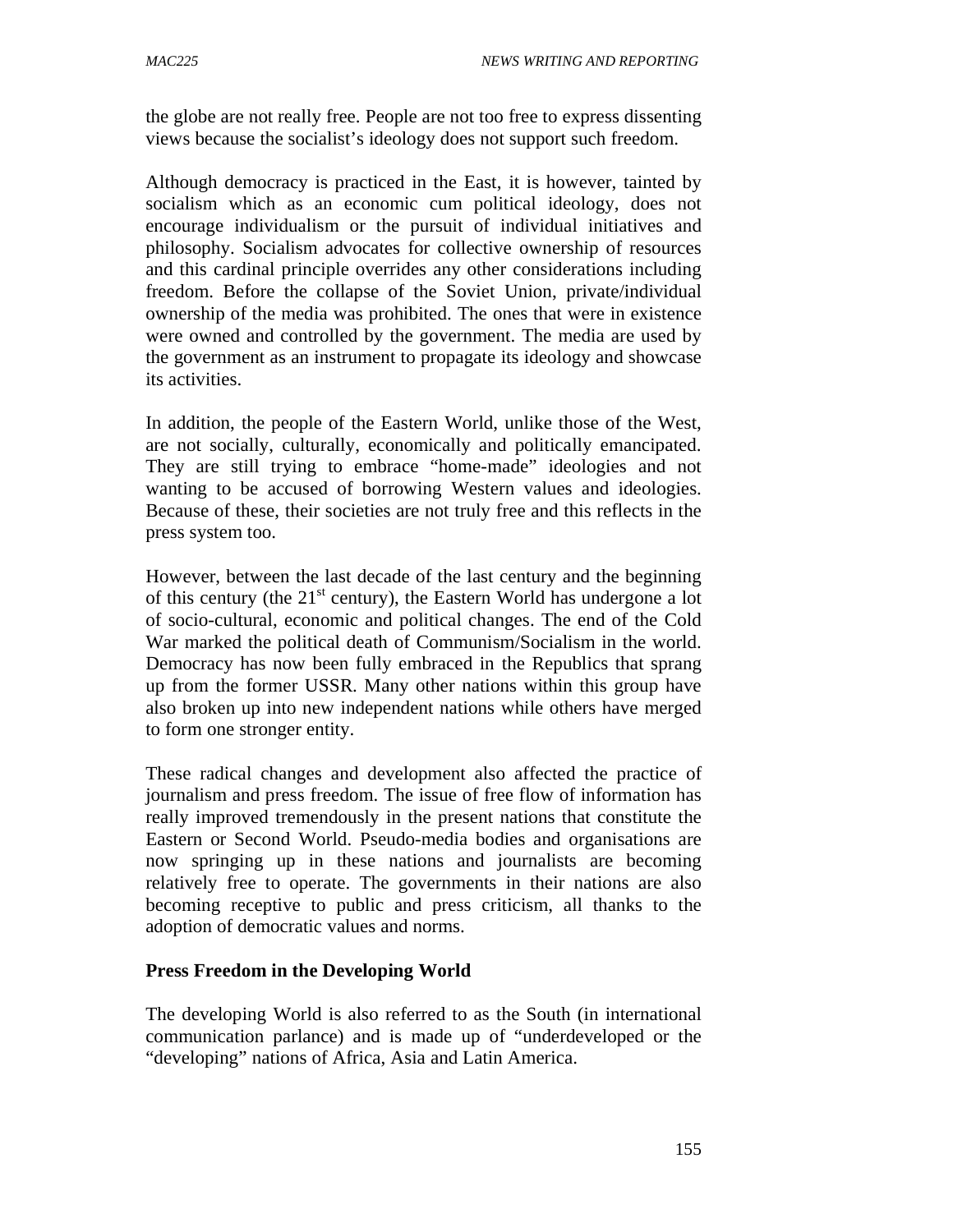The developing World major problem, which affects every other aspects of its living, is acute underdevelopment, which has given rise to poverty and hunger. This underdevelopment cuts across all spheres of the South's existence including the practice of journalism. Another major problem that affects and influences the practice of press freedom in the developing World is political and socio-economical instability. Some nations in this region claim to be practicing democracy while others claim they are socialist oriented. The developing World's region is also replete with coups and counter coups and it is in this region that political leaders will prefer to die in office than vacate when public opinion is against their continued stay in power. Wars and conflicts of various natures also abound in this region and have taken their toll in both human and sociopolitical development.

The developing nations, however, offer a mixed picture with regards to press freedom. As there are different nations at their different levels of development; so also are the different media systems in their different levels of development. Ogunsiji (1989: 162) has this to say on the controversy:

• Compared to communist countries, the developing nations offer a mixed picture. In some developing countries, such as Tanzania, Benin, Libya and Cuba, mass media are owned and directly controlled by the State within countries such as Nigeria, Libya and Ghana; news media are partly controlled by the State. In some countries, rulers have taken action to curb the press. Some have gone as far as to make treasonable any form of criticism of governments. In many more countries, while professing freedom of the press, governments have let it be known that they expect the press to toe the time to a great extent.

There is no gainsaying the fact that the press in the developing World are almost in the hands of the government, and therefore, not truly free to operate. Most developing nations subscribe to the social responsibility media theory and the development media theory. These theoretical paradigms encourage the use of the mass media for local developmental purposes as well as hold the press responsible for consequences arising from their practice. The argument here is that the mass media can sometimes jettison journalistic ethics and virtue just to support the government of the day in the development of the hinterlands. The media can also deny the public their right to know by withholding facts and information from them if they feel the release of such facts and information can jeopardize public peace and unity. These are the principles contained in the social responsibility and development media theories. These theories are offshoots of libertarianism practices in the West.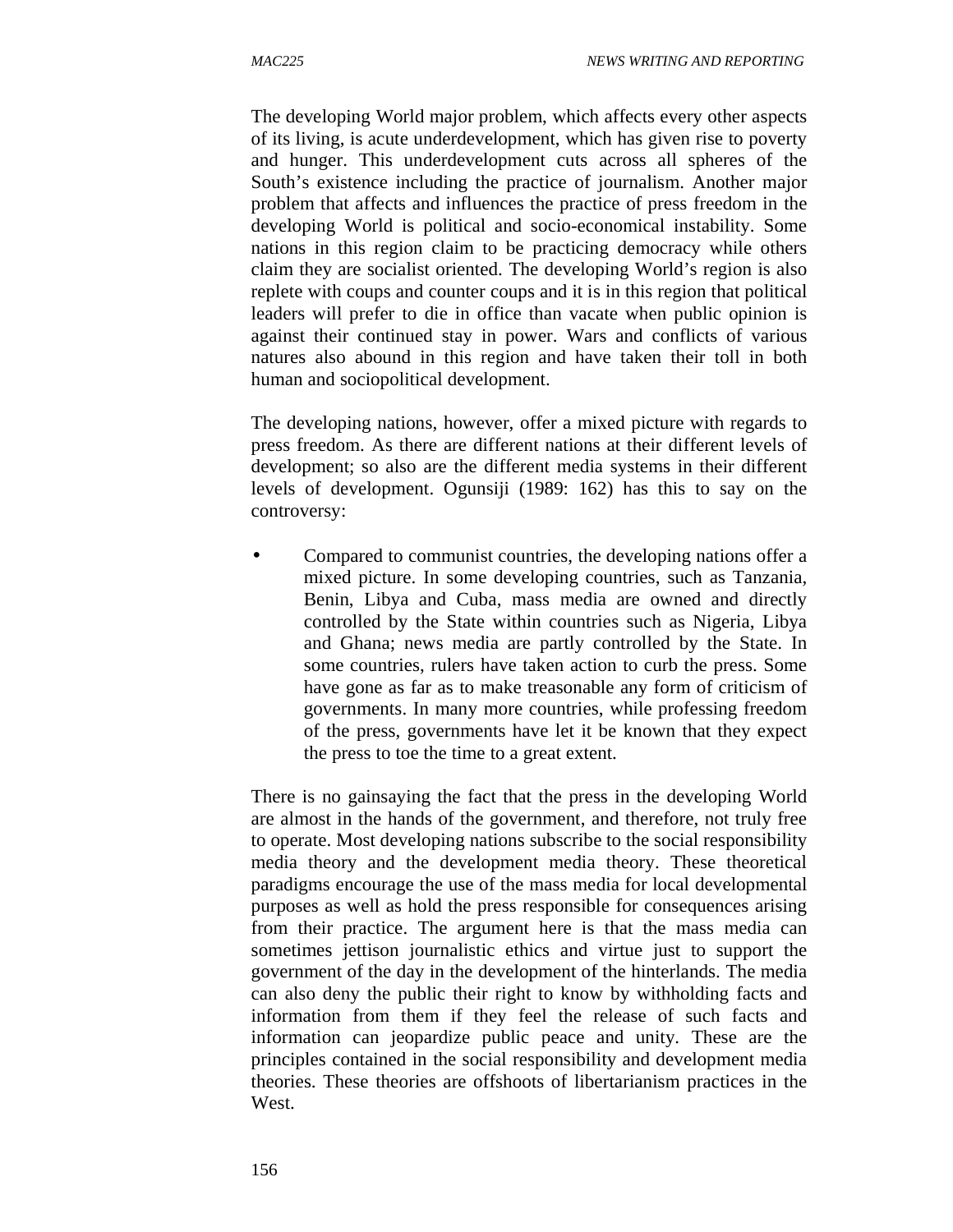However, in some developing countries like Nigeria and Ghana where private ownership of the media is allowed, the mass media are not completely caged. Some degree of freedom still exists especially now that these countries have fully embraced democracy. In Nigeria, the press can criticize government and its officials without any fear as long as the criticisms are based on facts and constructively carried out. The frequent arrest, detention, assaults and all other forms of harassments and intimidation of journalists have become history. Proscription/closure of media houses have stopped with the end of the Abacha regime. The government is also now more tolerant to opposition views and its officials are no longer above the law and criticism. There is also a legislative initiative to repeal all anti-press laws enacted by past military regimes. This, it is hoped will remove the final legal impediments to the practice of press freedom and the protection of human rights in the country.

#### **SELF-ASSESSMENT EXERCISE**

- 1. Why is the concept of press freedom controversial?
- 2. Discuss five threats to the practice of Press Freedom in a society.

### **4.0 CONCLUSION**

The issue of press freedom will continue to be discussed in mass communication circles around the world until every nation and government embrace democracy in its true form. It is only under a democratically elected government that is guided by democratic norms and values will freedom to form, hold and express opinions and ideologies be protected and genuinely guaranteed. Nothing short of this will guarantee press freedom; and the people's right to know will continue to suffer. No matter the benevolence of any undemocratic regime, if it is not democracy, it can never be like democracy.

# **5.0 SUMMARY**

In this unit, we have discussed the meaning of press freedom, its controversial nature, the potential threats to it and how the concept applies to the developing divide.

# **6.0 TUTOR-MARKED ASSIGNMENT**

- 1. Discuss the depth of application of the concept of press freedom in the notable three world divides.
- 2. Why is democracy strategic to the practice of press freedom in a given society?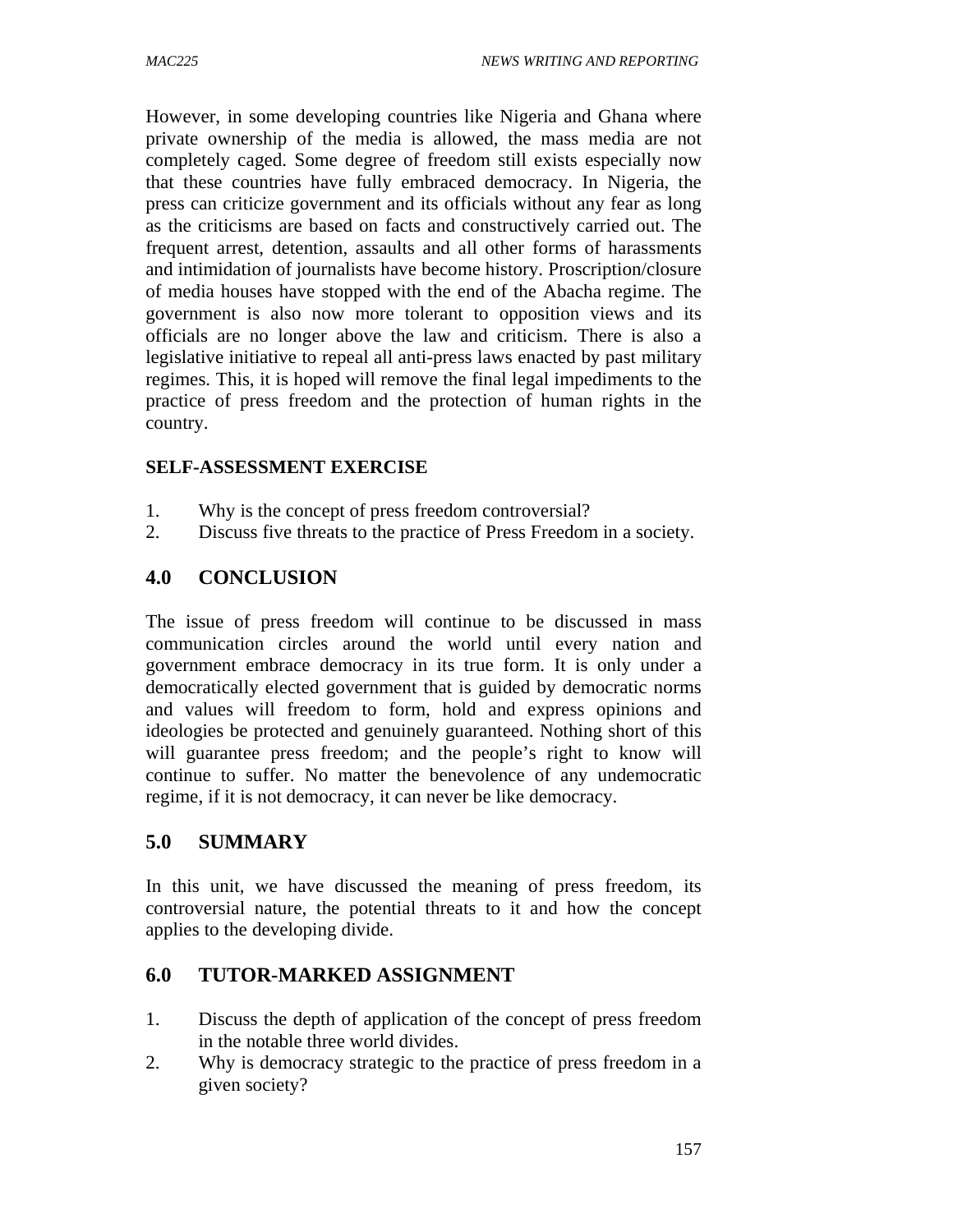#### **7.0 REFERENCES/FURTHER READING**

- Agbese, D. (2008). *The Reporters' Companion*. Lagos: Newswatch Books Limited.
- Bonder, F. F.; Davenport, J. R., and Drager, M. W. (2005). *Reporting for the Mass Media* (8th ed.). New York: Oxford University Press.
- Brooks, B.S.; et al. (1998). *News Reporting and Writing*. New York: St. Martin's Press.
- Charnley, M. (1996). *Reporting*. Toronto: Holt, Rinehart & Winston.
- Folarin, et al. (Eds.) (2006). *Themes in Communication Writing*. Lagos: SMC.
- Harper, C. and the Indiana Group (1998). *Journalism 2001*. Madison: Coursewise Publishing.
- Hule, B. D. & Anderson, D.A. (2003). *News Writing and Reporting for Today's Media.* Boston: McGraw-Hill Higher Education.
- Mencher, M. (2010). *Mencher's News Writing and Reporting.* (11th ed). Boston: McGraw-Hill Higher Education.
- Mencher, M. (2003). *News Reporting and Writing* (9th ed.). San Francisco: McGraw-Hill.
- Moemeka, A. (2000). *Reporter's Handbook: An Introduction to Effective Journalism*. Kearney, USA: Morris Publishing.
- Obe, J. (2005). *Reporting Diverse Areas: A Concise Text*. Akure: SMC.
- Rich, C. (1999). *Writing and Reporting News: A Coaching Method* (3rd ed.). New York: Wadsworth Publishing Company.
- Stovall, J. G. (2006) *Writing for the Mass Media*. New York: Pearson Education.
- Walker, S. (1975)*. News Writing*. Boston: Houghton Mifflin Company.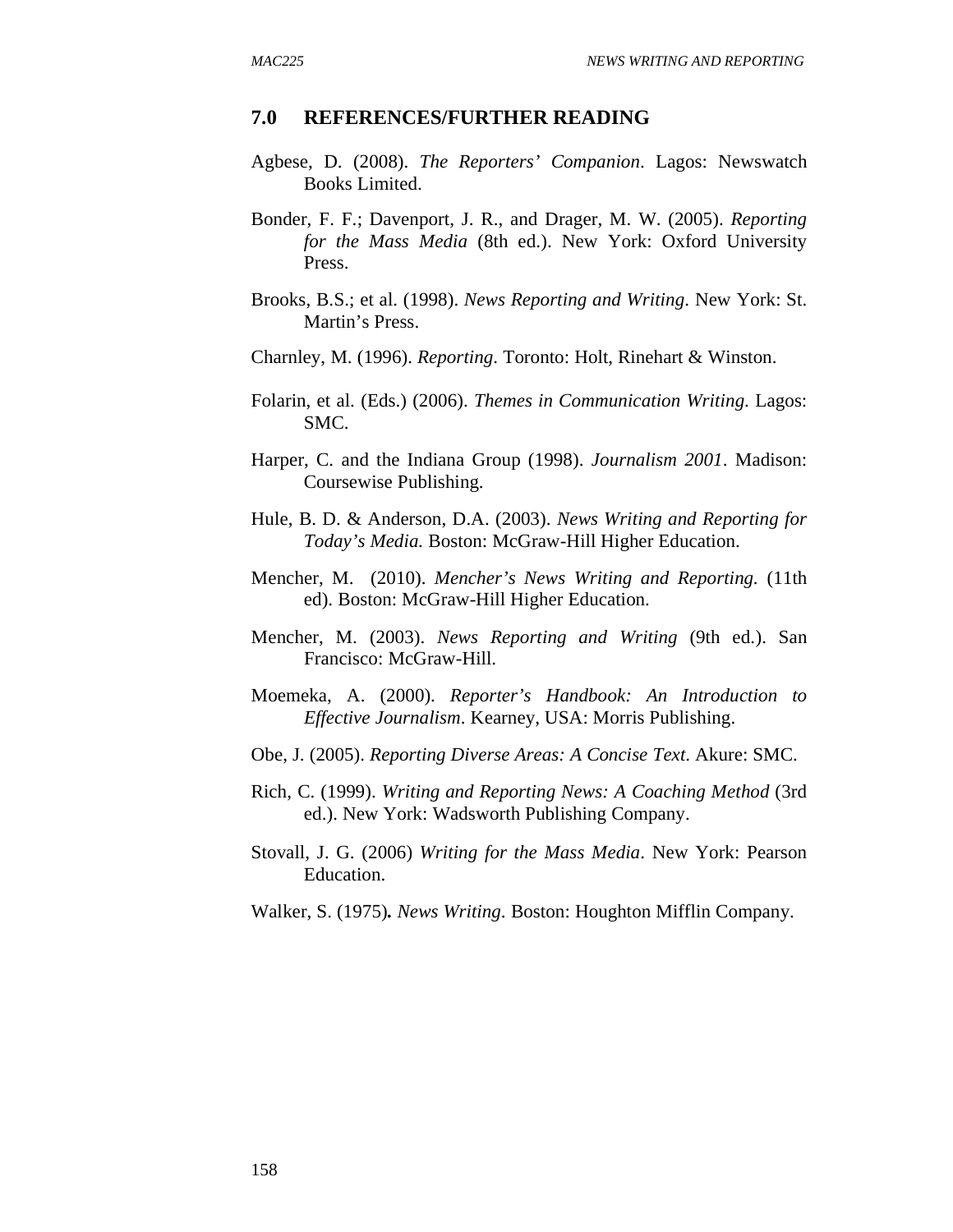# **UNIT 2 BASIC PRESS LAWS**

#### **CONTENTS**

- 1.0 Introduction
- 2.0 Objectives
- 3.0 Main Content
	- 3.1 Defamation
		- 3.1.1 Essentials of Defamation
		- 3.1.2 Types of Defamation
		- 3.1.3 Defences for Defamation
		- 3.1.4 Remedies for Defamation
	- 3.2 Sedition
	- 3.3 Copyright
	- 3.4 Contempt of Court
		- 3.4.1 Definition of Contempt
- 4.0 Conclusion
- 5.0 Summary
- 6.0 Tutor-Marked Assignment
- 7.0 References/Further Reading

# **1.0 INTRODUCTION**

One recurring decimal about order in society and profession is the rule of law. Law can be defined as a ''rule made by authority for the proper regulation of a community or society, or for correct conduct in life''. Law is also defined as laid down rules that guides peoples behaviour in a state or society, and disobedience of which attracts sanctions from the state. One issue is absolute about laws- this is its ability to bring people to order. Again, it must be noted that such laws in a society can be culled out of the norms, values and shared experiences of members of the society. A society that is without law is in a state of anarchy. Such a state will be prone to deceit, destruction, criminality and other forms of abnormalities. That is why law is related to justice, fair play, honour, peace and tranquility. This is captured in the maxims "*Ubisocietie ibi jus* – where there is society, there is law" and "*Ubi jus, ibi remedium* – where there is law, there is a remedy."

#### **2.0 OBJECTIVES**

At the end this unit, you should be able to:

- identify some of the basic laws such as defamation, sedition, copyright, and contempt of court
- explain their defences and how they affect media practice.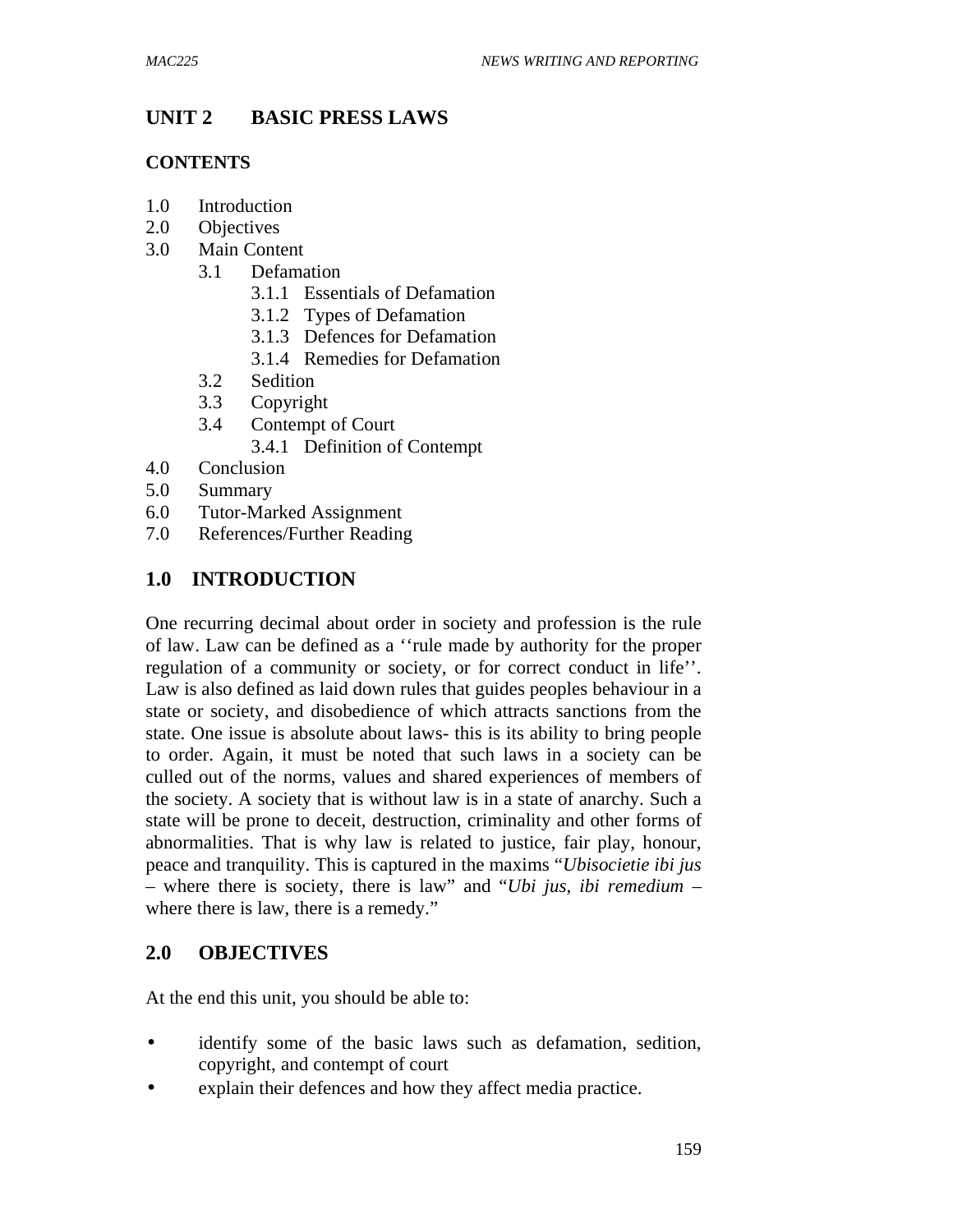# **3.0 MAIN CONTENT**

### **3.1 Defamation**

Defamation can be defined as the transmission of information to a third party either orally or in writing, which tends to damage the reputation of another person. It is the publication of a statement, which exposes a person to hatred, ridicule, contempt and/or causes him to be shunned or avoided by right thinking members of society.

For a statement to be defamatory of a person, that statement must be false and tend to:

- (a) Lower the defamed person in the estimation of right-thinking men
- (b) Cause him to be shunned or avoided
- (c) Expose him to hatred, contempt or ridicule
- (d) Conveys an imputation on him disparaging or injurious to him in his office, profession, calling, trade or business
- (e) Injures his financial credit.

Similarly, the Penal Code states in Section 391, under Defamation, as follows:

• Whoever by words either spoken or reproduced by mechanical means or intended to be read or signs or by representations, makes or publishes any imputation concerning any person, intending to harm the reputation of such person, is said … to defame that person.

# **3.1.1 Essentials of Defamation**

The following points must be proved for an action of defamation to succeed in court.

#### **1. Publication**

The offending statement must have been published. Publication means that the statement was communicated to a third party, other than the plaintiff. Furthermore, communication of defamatory matter by husband to wife and vice versa, does not amount to publication since they are regarded as one person, for that practical purpose.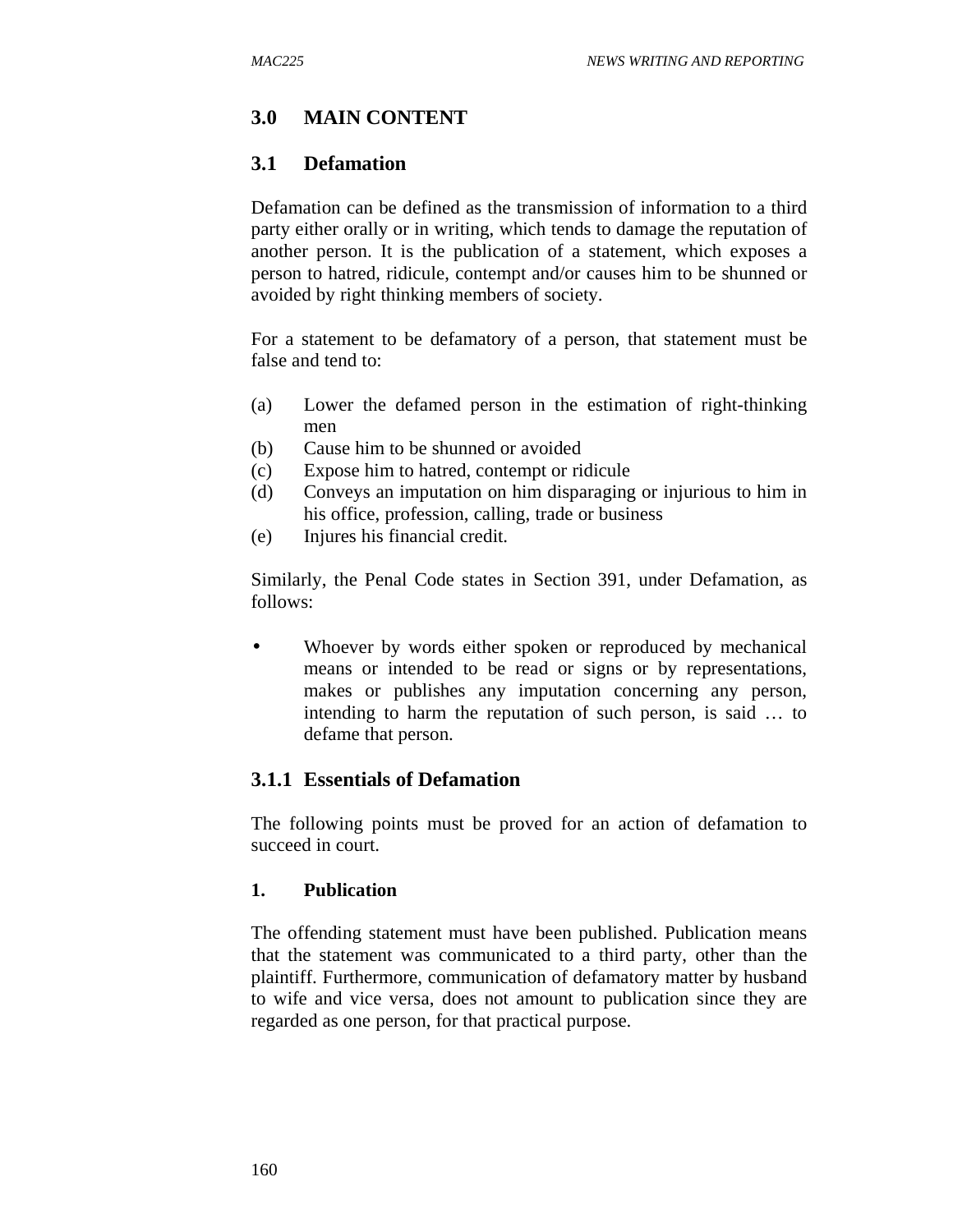#### **2. Malice**

Another essential ingredient of defamation is that the offending statement must have a malicious intent. Malice is evil motive or spite. If the plaintiff can prove the existence of a malicious intention, the defence of fair comment by the defendant will be defeated.

#### **3. Damage**

Damage is quantifiable loss as a result of defamation. In a situation where the defamatory statement is not actionable per se on mere publication, the plaintiff must prove some special or actual damage to succeed in his claim.

#### **4. Repetition**

Although repetition is not an essential condition for defamation, however every repetition of a defamatory statement in writing, orally or in any other form, amounts to a fresh publication. This may create a fresh cause of legal action. Repetition and dissemination of defamatory matter may necessitate the suing of the printer, publisher, author and vendor newsagent, in the case of books, newspapers and magazines

#### **3.1.2 Types of Defamation**

There are basically two types of defamation: **libel** and **slander**.

Libel is defamation by means of writing or by any other permanent form such as video tapes, pictures, was work, effigy and so on. Libel can also be defined as defamatory statement made in a visible or permanent form such as written or printed statements as in books, newspapers, notes, circular, letter, or by way of effigy, caricature, painting, photograph, film, radio, and television broadcasts, any recorded audio – visual material and so forth.

Ewelukwa (2004) identifies the following as the conditions for libel.

- (a) The publication must be in writing.
- (b) The publication must be false.
- (c) The publication must be published to some other person aside from the plaintiff and the defendant.
- (d) The publication must refer to the plaintiff and must be defamatory of him.
- (e) The publication must be by the defendant.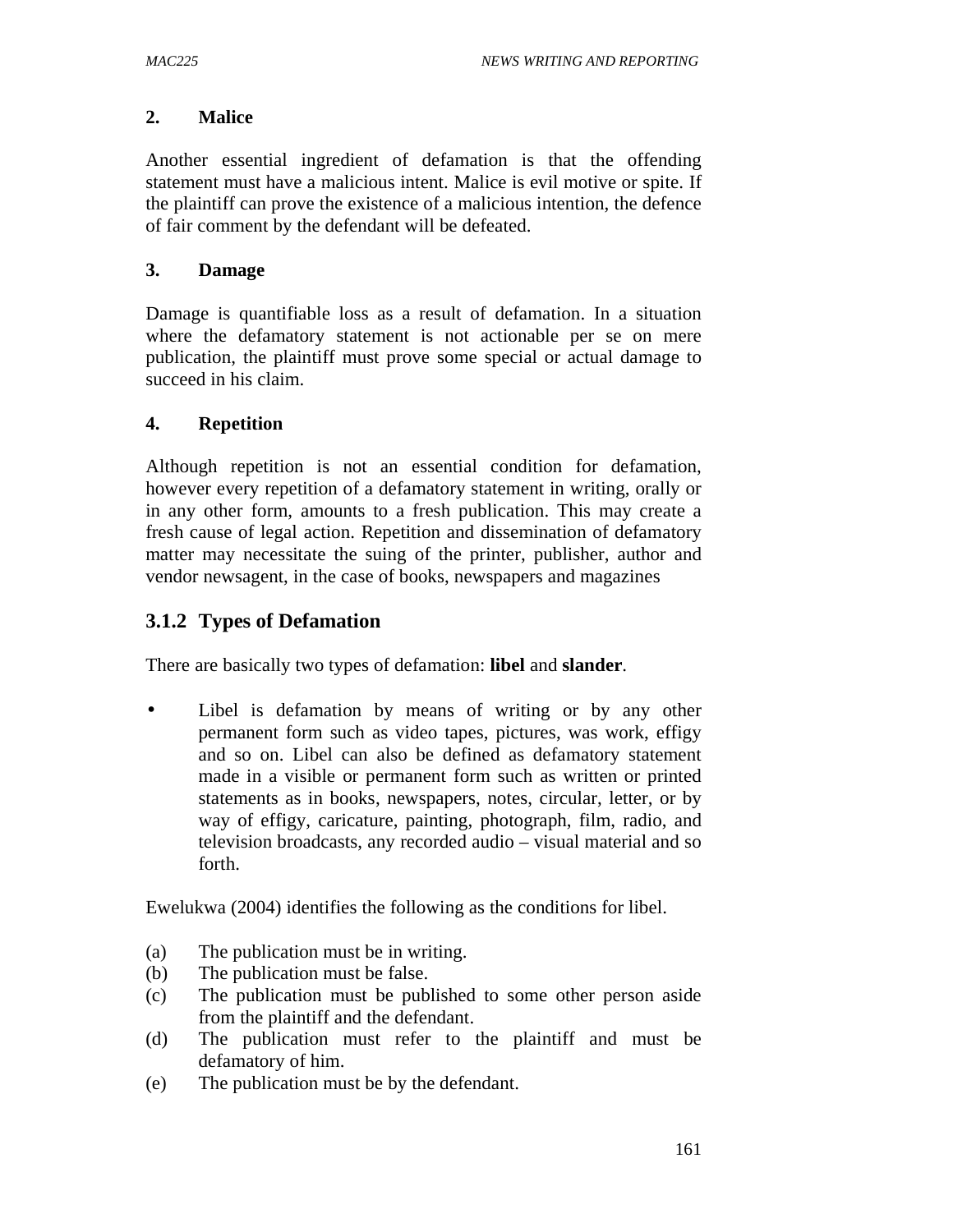Slander on the other hand is defamation through the spoken word or gesture. It is not generally actionable upon mere publication. However, there are instances where slander could be actionable per se, that is, without proof of special damage. They include the following.

- Allegation of a criminal offence punishable with imprisonment, such as theft, rape etc.
- Imputation or allegation of a contagious disease which may necessitate the exclusion of the sufferer from other members of society e.g. AIDS, leprosy etc.
- Allegation of unchastely conduct against a young woman.
- Imputation of incompetence or unfitness against a workman, which can injure him in his trade, office, or profession.

# **3.1.3 Defences for Defamation**

There are many defences for a journalist who is brought to a court on matter of defamation. Some of these defences are major others are minor. We shall discuss only nine of these.

#### **1. Justification or Truth**

If the publication complained about is true, entirely or even substantially, it can form a solid defence to defamation. However, the onus is on the defendant who pleads justification to prove that the publication is true.

#### **2. Fair Comment**

It is also a defence against defamation if the defendant can prove that the publication complained about is a fair comment made in the interest of the public. Indeed, since the constitution charges the press to make government accountable and uphold the fundamental objectives of the Nigerian state, it follows that fair comment made in respect of any public officer or public figure on any matter of public interest can form a defence against an action for defamation.

For a comment to be "fair comment", it must satisfy the following conditions.

- a. The matter commented on must be of public interest.
- b. The matter commented on must be an expression of opinion by the defendant and not an assertion of fact by him.
- c. The comment on the plaintiff must be fair. This means it was made without malice or to spite.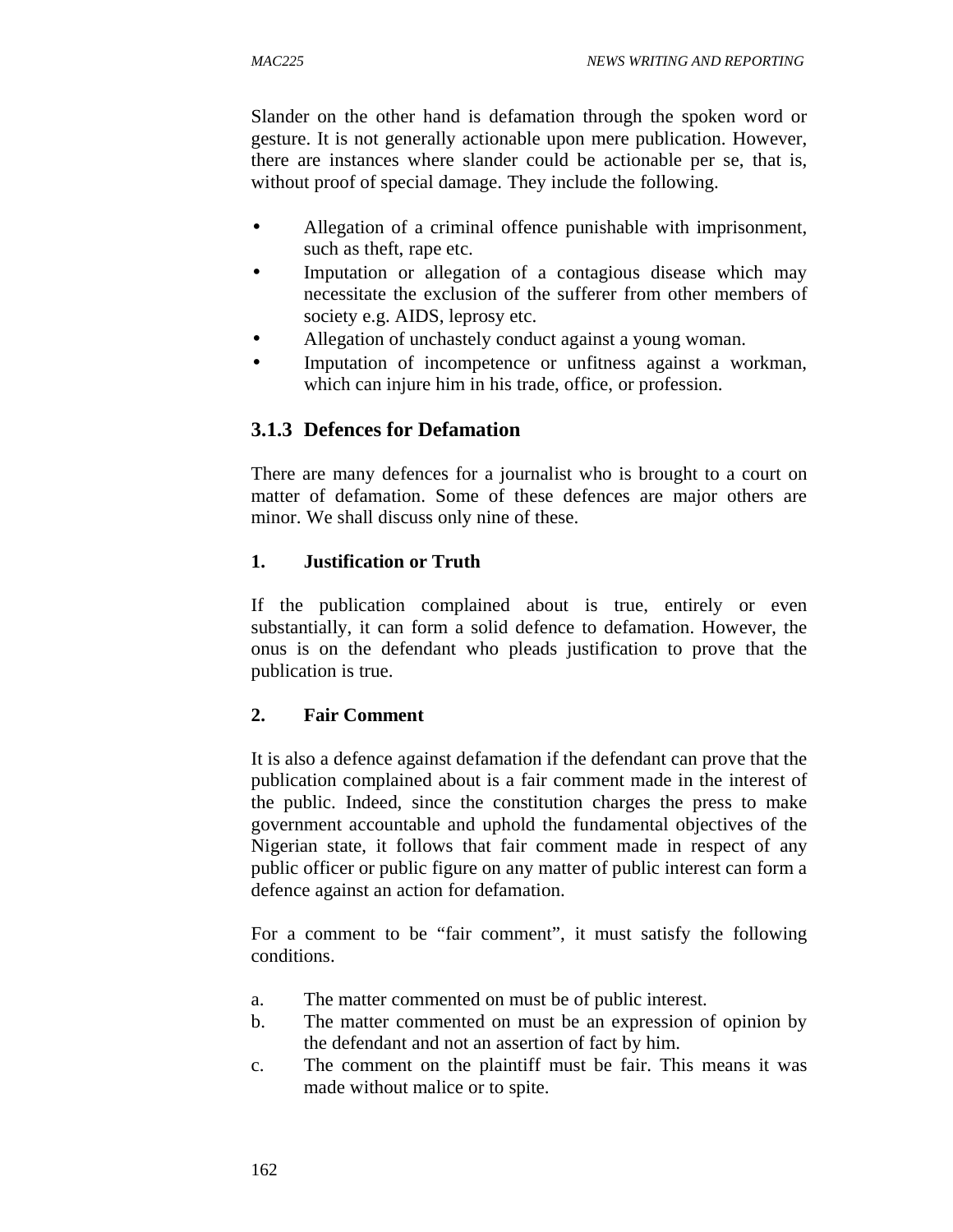## **3. Privilege**

Privilege means a benefit or immunity enjoyed by someone or a class of people, which does not apply to the general public. In communication, privilege is the freedom enjoyed in certain circumstances whereby statements can be made without the bogey of an action of defamation. Defence against defamation privilege is in two kinds: **absolute** and **qualified privilege**.

## **4. Consent to publication or "volenti non fit injuria"**

If a person willingly invites the press to cover his function or he grants an interview on his own volition, then the press can plead consent if the person turns round to bring an action of defamation. However, if the publication goes beyond the limit of the initial approval, there may be grounds for an action.

## **5. Death of the plaintiff**

If the person allegedly defamed is dead, it will be difficult to sustain the action because reputation is a personal possession and only the owner of the reputation can sue for it.

### **6. Res Judicata**

If a case of defamation has been tried, lost and won, it will be a waste of time to file a fresh action on the same matter. *Res judicata* is to say that the case has come to a logical end and had died a natural death. This is simply the plea of a decided case.

### **7. Accord and satisfaction**

It shall be a defence to defamation if there is a mutual settlement between the two parties to the satisfaction of both of them. This settlement is usually outside the court.

### **8. Innocent dissemination**

The person circulating the offensive matter can plead that he is ignorant of what he is disseminating and should therefore be excluded from any legal action. The plaintiff and the court usually exonerate this category of persons especially in view of the fact that they cannot pay any damages should the case be awarded against them (Okoro, 2008).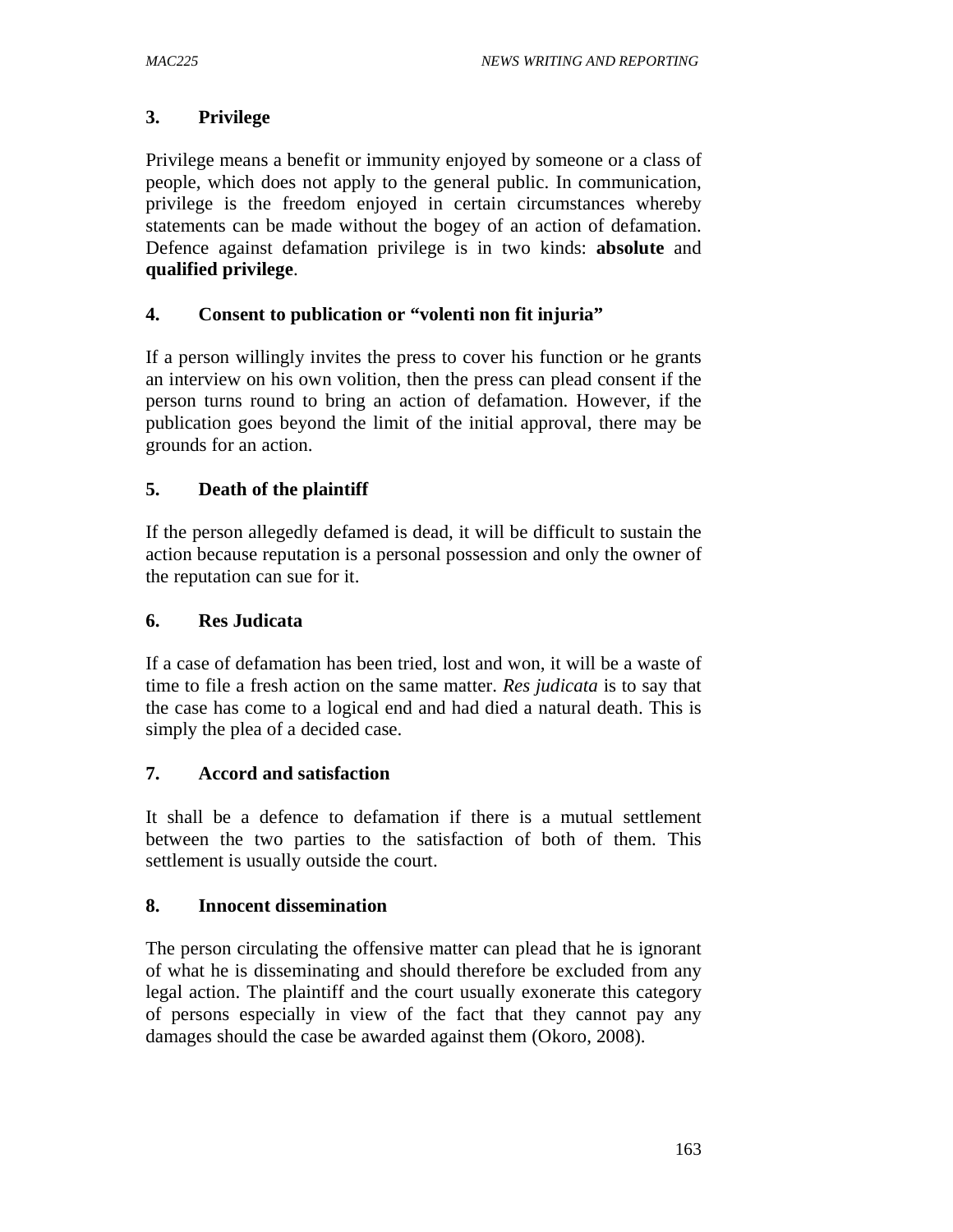### **9. Statute of limitation**

This is the time limit upon which someone could bring a defamation action against another person. For libel, it is six years while slander is three years. After this time periods had elapsed, you can no longer institute a legal action against an accused.

## **3.1.4 Remedies for Defamation**

If a case of defamation has been established and accepted by the court, then the plaintiff is entitled to one or a combination of the following remedies.

- (a) Damages
- (b) Injunction, which may be interim, interlocutory or perpetual
- (c) Publication of retraction or correction
- (d) Publication of apology and offer of amends

### **3.2 Sedition**

One of the first laws the British Colonial Administration enacted to check the rising wave of criticism at that time was the Seditious Offences Ordinance of 1909. When the Criminal Code was adopted in 1916, sedition occupied a prominent place in it and has ever since been part of our statutes. Sedition can be defined as any statement or representation, which has the intention to stir up treason, defame the person of the head of state or governor of a state or incite one section of the population against another.

Accordingly, Section 50 (1) of the Criminal Code (applicable to Southern Nigeria) defines a seditious publication as a publication having a seditious intention. Section 50 (2) defines seditious intention as an intention:

- a. To bring into hatred or contempt or to excite disaffection against the person of the Head of the Federal Government, the Governor of a state or the government or Constitution of Nigeria or a state as by law established or against the administration of justice in Nigeria; or
- b. To excite Nigerians to attempt to procure the alteration, otherwise than by lawful means, or any other matter in Nigeria as by law established; or
- c. To raise discontent or disaffection among the inhabitants of Nigeria; or
- d. To promote feelings or ill-will and hostility between different classes of the population of Nigeria.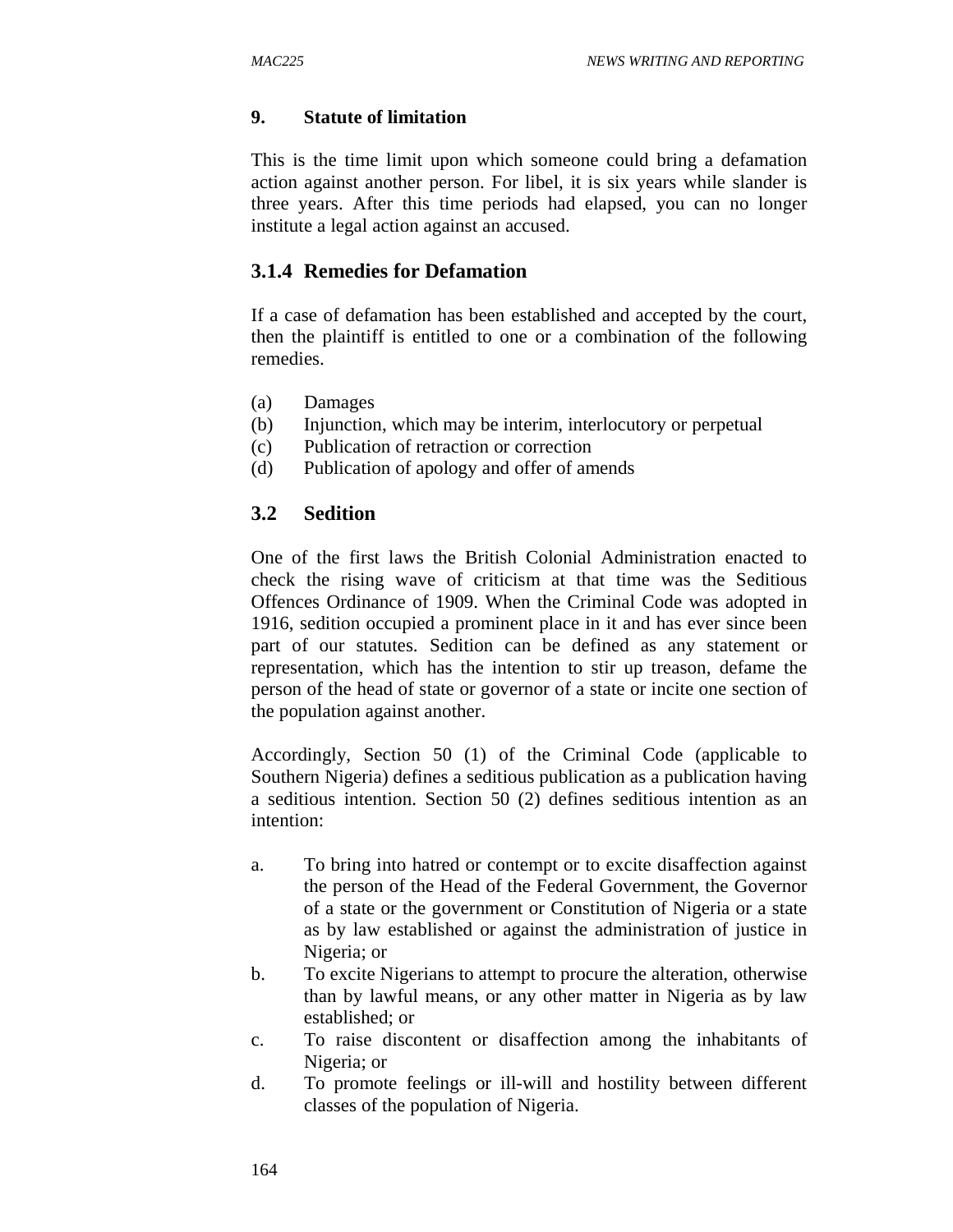# **3.3 Copyright**

Copyright is the right which the law gives an author or other originator of an intellectual production whereby he is invested with the sole and exclusive privilege of reproducing and selling copies of his work. It is usually expressed in warnings like the example below in books and phonographic recordings:

• *All rights reserved. No part of this work may be reproduced in a retrieval system or transmitted in any form or by any means, electronic, mechanical, photocopying, recording or otherwise without the prior written permission of the publisher/author.* 

The essence of the copyright law is to protect intellectual property from being reproduced and sold by unauthorised persons, so that the owner of the work can enjoy the fruit of his labour. However, the advance in technology is making it increasingly difficult to enforce copyright laws. This is because hundreds of thousands of copies of books and phonographic materials of all kinds can now be easily reproduced by pirates, thanks to the ubiquitous photocopying machines and audio/visual recorders.

Piracy has assumed a worrisome dimension in the developing countries where poverty and the get-rich –quick syndrome, coupled with poor law enforcement, have combined to provide fertile ground for such vices. In schools and universities, students photocopy whole books for their use, even where such materials are available and affordable. Also, at the ubiquitous road side markets in the cities it is common to find poor quality reproductions of recommended text books on sale at rock bottom prices – the fruit of piracy.

In Nigeria, the widespread violation of copyright, especially in the music industry, led to the enactment of the Copyright Act of 1990. This was to strengthen the existing Copyright Act of 1970.

# **3.4 Contempt of Court**

The law of contempt is predicated on the absolute necessity to provide an enabling environment for the courts and the legislature to perform their constitutional duties without hindrance. In Nigeria, the laws that pertain to contempt of court are the Criminal Code Act, the Penal Code Act and the Constitution itself. Section 133 of the Criminal Code states that any person who:

1. Within the premises in which any judicial proceeding is being heard or taken within the precincts of the same, shows disrespect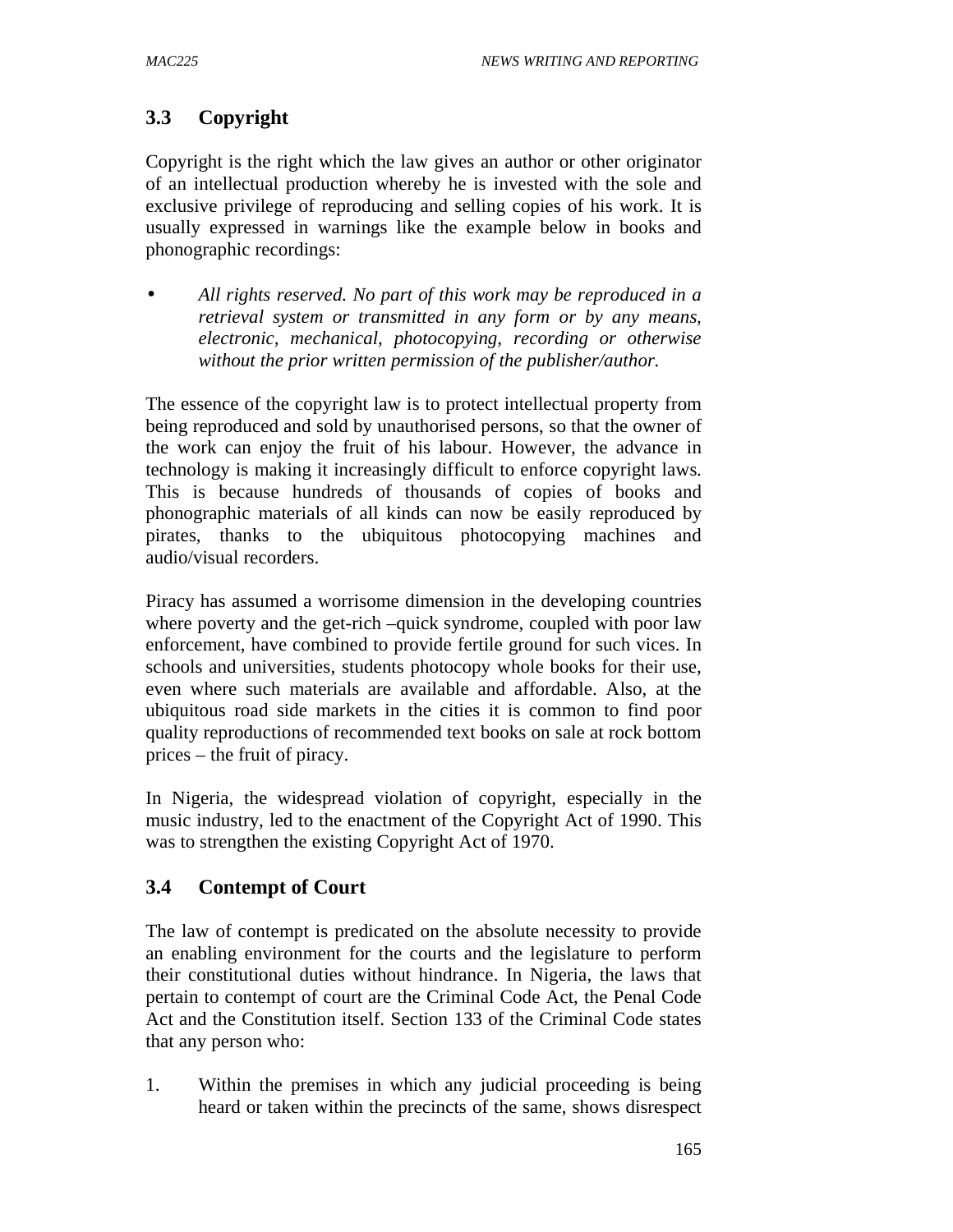in speech or manner, to or with reference to such proceedings, or any person before whom such proceeding is being heard or taken; or

- 2. Having been called upon to give evidence in a judicial proceeding, fails to attend or, having attended refused within lawful excuse to answer a question or produce a document or prevaricates, or remains in the room in which such proceeding is being heard or taken after the witnesses have been ordered to leave such room; or
- 3. Causes an obstruction or disturbance in the course of a judicial proceeding; or
- 4. While a judicial proceeding is pending makes use of any speech or writing misrepresenting such proceeding, or capable of prejudicing any person in favour of or against any party to such proceeding, or calculated to lower the authority of any person before whom such proceeding is being heard or taken; or
- 5. Publishes a report of the evidence taken in any judicial proceeding which has been directed to be held in private; or
- 6. Attempts wrongfully to interfere with or influence a witness in a judicial proceeding either before or after he has given evidence in connection with such evidence; or
- 7. Dismisses a servant because he has given evidence on behalf of a certain party to a judicial proceeding; or
- 8. Retakes possession of land from any person who has recently obtained possession by a writ of court; or
- 9. Commits any act of intentional disrespect to any judicial proceeding, or any person before whom such proceeding is being had or taken, is guilty of a simple offence, and liable to imprisonment for three months.

# **3.4.1 Definition of Contempt**

From the foregoing discussion, contempt of court can be defined as any act which is calculated to embarrass, hinder or obstruct court administration of justice, or which is calculated to lessen its authority or its dignity, committed by a person who does an act in wilful contravention of its authority or dignity, or tending to impede or frustrate the administration of justice or by one who, being under the court's authority as a party to a proceeding wilfully disobeys its lawful orders or fails to comply with an understanding which he has given.

Contempt of court can be in two ways:

- **Contempt in the face of the court (***facia curia***)** otherwise known as direct contempt; and
- **Indirect contempt or** *ex facia curia.* This is contempt committed outside the court, so to say.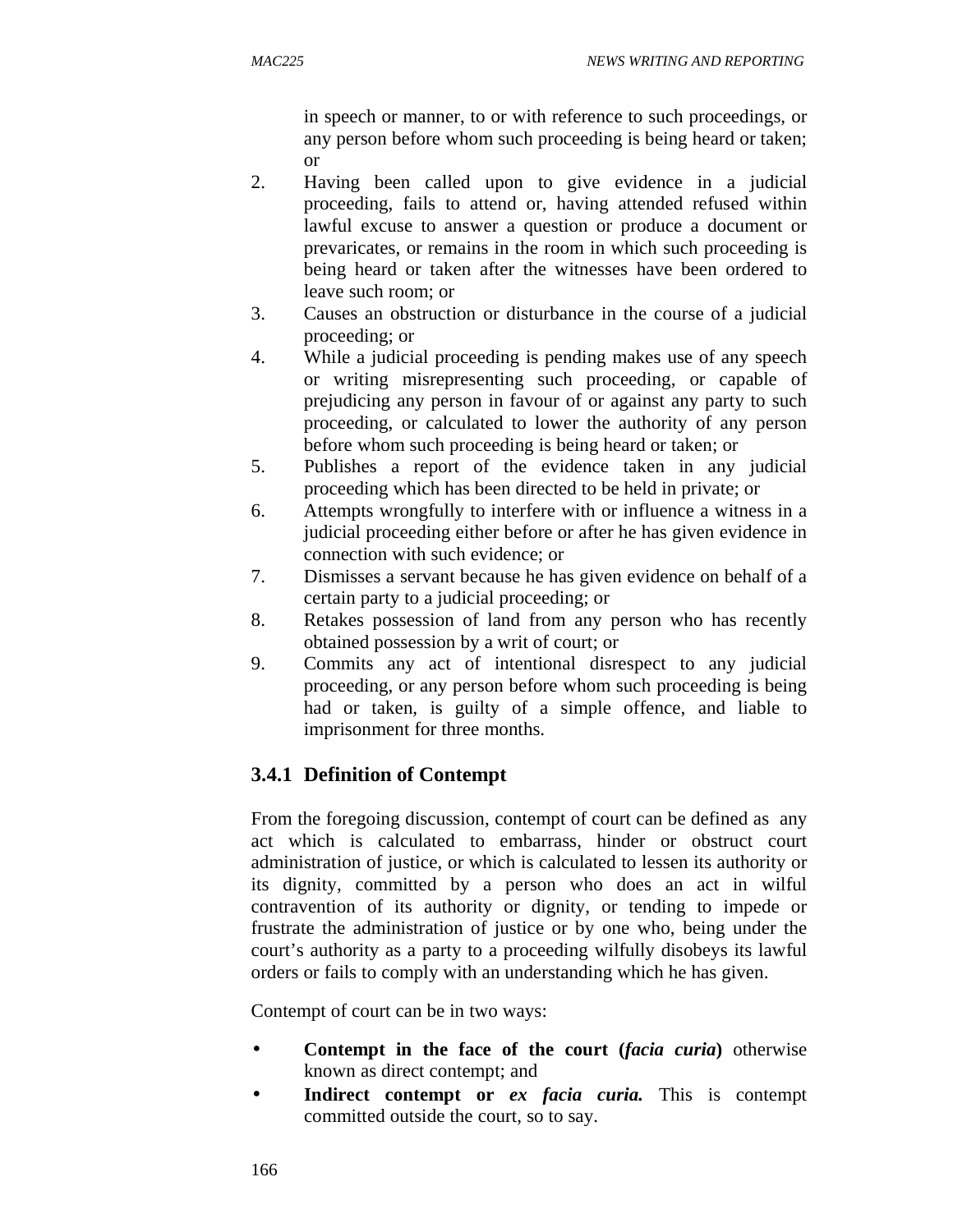#### **SELF-ASSESSMENT EXERCISE**

- 1. Why are media laws important in the Nigerian society?
- 2. Discuss the major differences between libel and slander.
- 3. When will a journalist fall foul of the law of sedition?
- 4. Why is it difficult to enforce copyright laws in Nigeria?

## **4.0 CONCLUSION**

Laws of mass communication or press laws are rules and regulations made by authority, to regulate the activities of mass media professionals to ensure correct conduct in mass communication business. Press laws as a means of government control over the media is virtually as old as the press itself. Even in modern times, in spite of the existence of varying degrees of press freedom in many societies, the government of such societies still exercises many direct and legal controls over mass media content. All these legal controls make up the press law in that society. Paradoxically as it may sound, most citizens, including journalists, even in the most democratic of societies, believe it is reasonable and responsible to place certain restrictions on their freedom of speech.

## **5.0 SUMMARY**

This unit looked at some basic laws that affect reporters in the daily reportorial activities and how to deal with them. It is our expectation that you are now familiar with some of these legal issues and will therefore attempt to avoid falling victims of them in your professional practice as a journalist and most importantly as a reporter.

### **6.0 TUTOR-MARKED ASSIGNMENT**

- 1. Discuss nine solid defenses available to the reporter who is sued on an alleged case of defamation. How will he apply these defences?
- 2. Copyright law exists in Nigeria but its application is challenging. Discuss.
- 3. Justify, with valid points and argument why sedition should be abrogated in Nigerian legal system.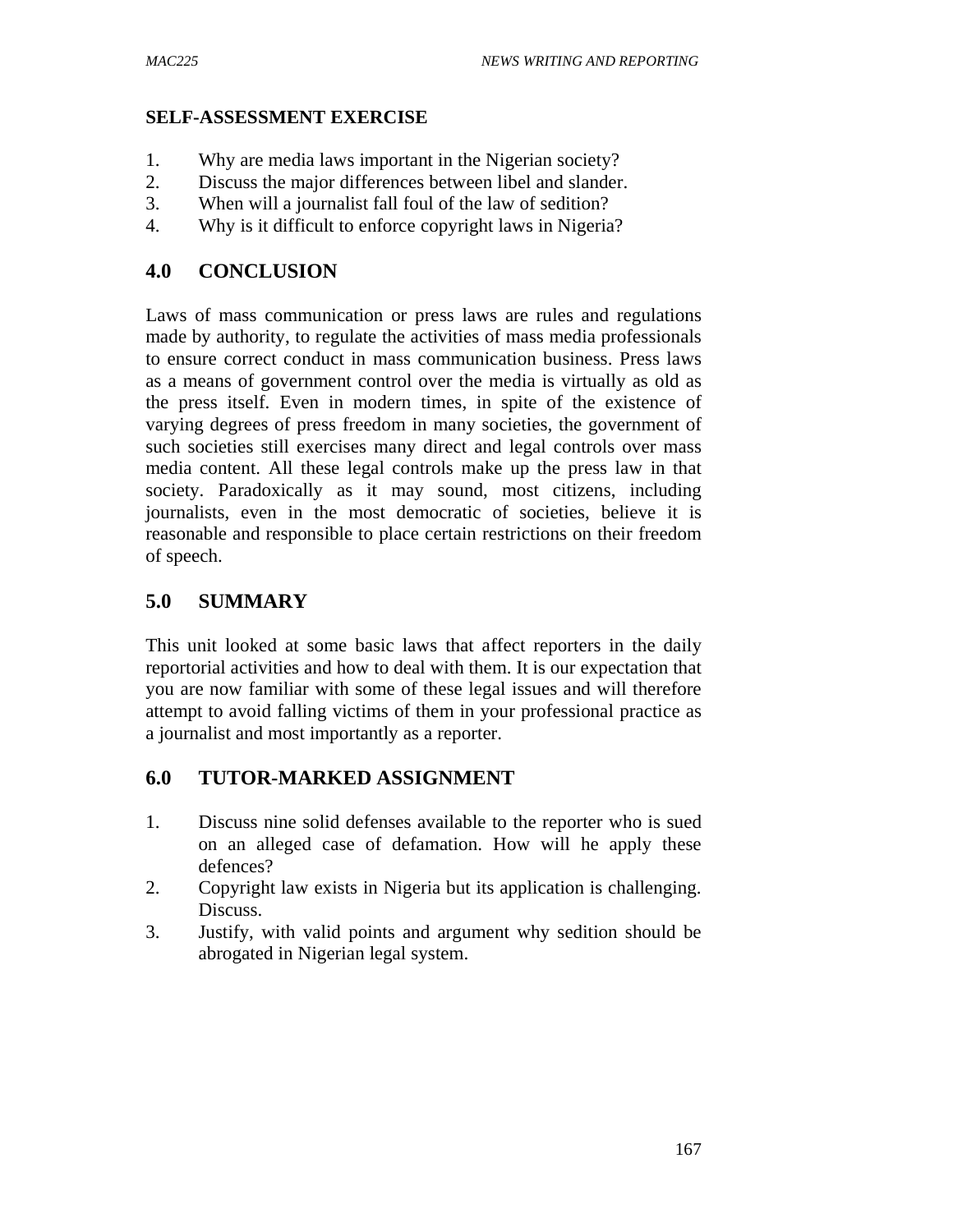#### **7.0 REFERENCES/FURTHER READING**

- Ewelukwa, B.N. (2004). *Introduction to Nigerian Press Law.* Onitsha: Maranatha Press Limited.
- Malemi, E. (1999). *Mass Media Law: Cases and Materials*. Lagos: Grace Publishers Inc.
- Mencher, M. (2010). Mencher's News Writing and Reporting (11th ed.). Boston: McGraw-Hill Higher Education.

Okoye, I. (2008). *Nigerian Press Law*. Lagos: University of Lagos.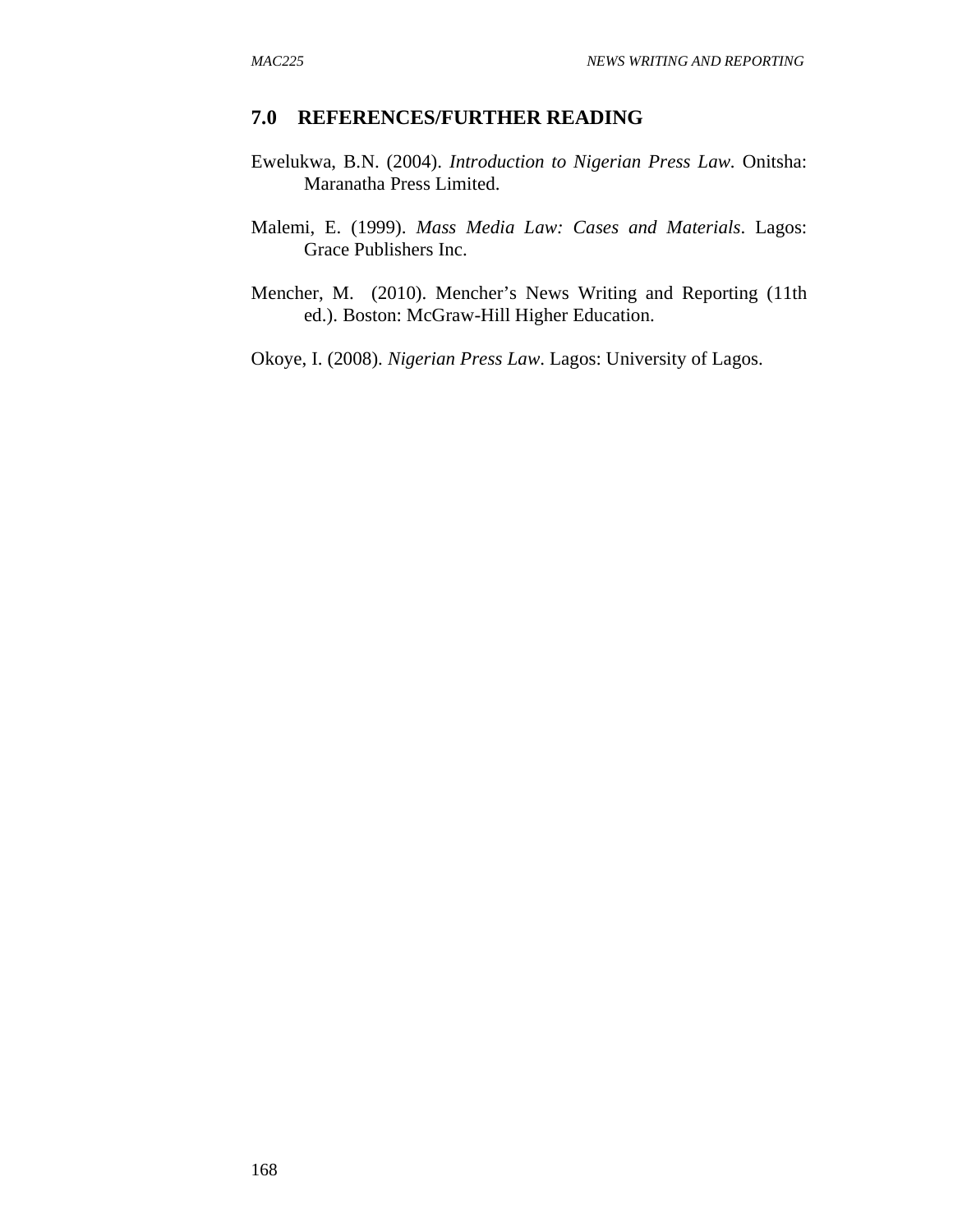# **UNIT 3 ETHICAL ISSUES IN MEDIA PRACTICE**

#### **CONTENTS**

- 1.0 Introduction
- 2.0 Objectives
- 3.0 Main Content
	- 3.1 Ethical Issues in Media Practice
- 4.0 Conclusion
- 5.0 Summary
- 6.0 Tutor-Marked Assignment
- 7.0 References/Further Reading

# **1.0 INTRODUCTION**

Ethics is an inclusive term, meaning that it can be understood in a variety of ways. Ethics is associated with morality and deals with matters of right and wrong. Ethics can also be conceived as set of moral principles or values dealing with what are considered good or bad, right or wrong.

In mass communication, media ethics refers to the code of conduct or set of rules and principles, which morally govern and guide the mass media and their personnel in the discharge of their functions. It ensures respect for authority, being fair to the audience, quality, equity, moral behaviour and all that constitutes a good life are ethics-orient; and these traits touch on conscience and morality. The ability to judge and behave ethically or otherwise is the function of our conscience and morality. The ethical issues that affect the practice of journalism in Nigeria shall be the focus of this unit.

## **2.0 OBJECTIVES**

At the end of this unit, you should be able to:

- define ethics, media ethics
- identify and explain some ethical issues that are prevalent in the Nigerian media industry.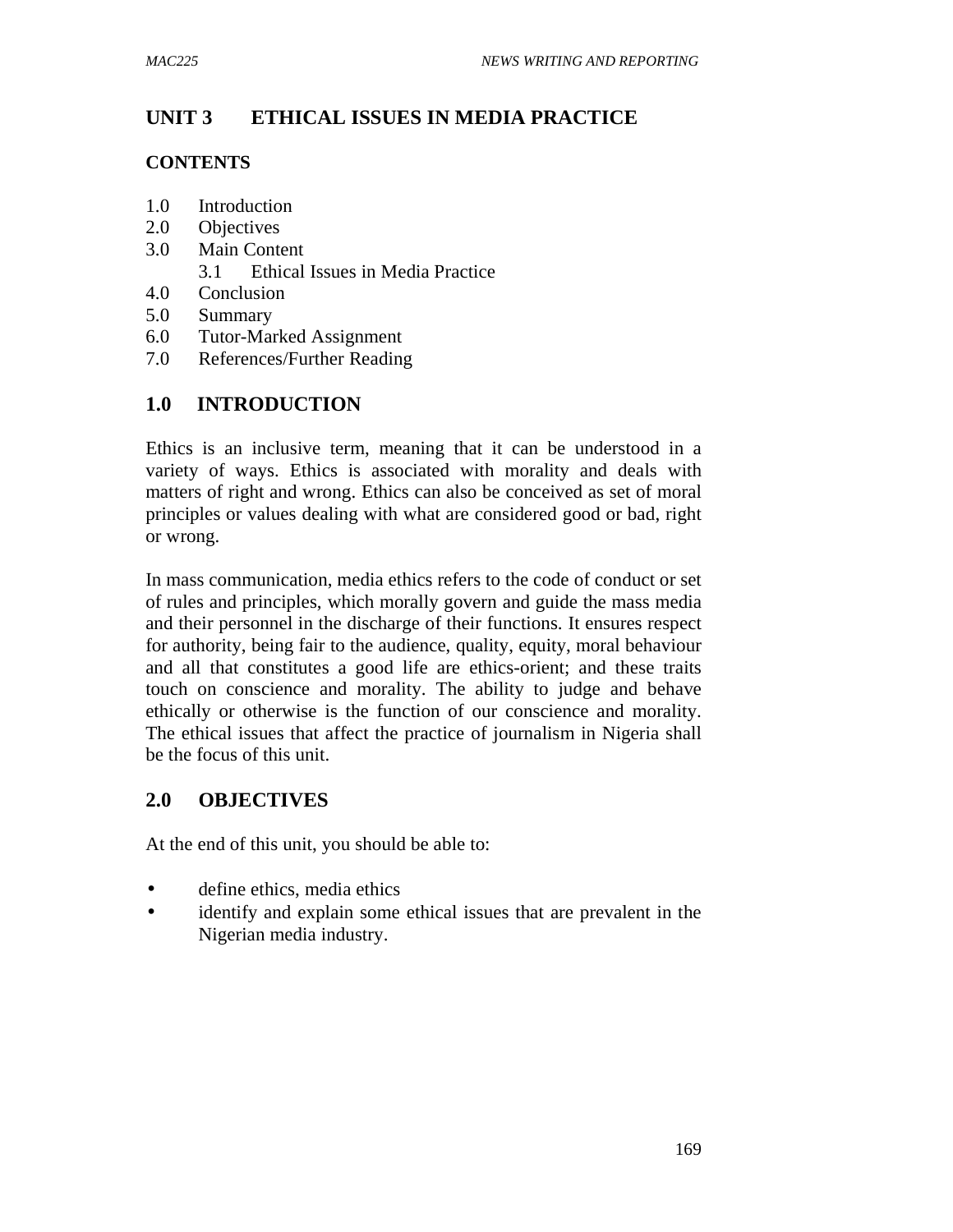# **3.0 MAIN CONTENT**

## **3.1 Ethical Issues in Media Practice**

#### **Sycophancy**

A sycophant is a "person who tries to win favour by flattering rich or powerful people". Such excessive and insincere praise is a common ethical problem in journalism. The sycophant journalist flatters political leaders, wealthy citizens and owners of media houses who are employers and have formidable powers over journalists. This is more glaring in the political sphere. Majority of the mass media in Nigeria, as in other developing countries, is owned by the government and as a result the media more often than.

#### **Character Assassination**

Closely related to sycophancy is the ethical problem of character assassination. By flattering favoured prominent and powerful people, the sycophant journalist could indulge in vilifying the opponents of such people. When the press makes statements that damage a person's reputation, the press is guilty of character assassination. Whereas there is no legal punishment for sycophancy, character assassination is both unethical and illegal; a journalist could face court action for defamation or damaging somebody's reputation.

#### **Pressure**

Pressure is any force or influence, which causes a journalist to feel strongly compelled to act in a manner desirable to the source of such force or influence. This can be internal or external. Internal pressure emanates from within the organisation in which the journalist works. The publishers of a newspaper, for instance, could pressurize an editor to write an editorial in a particular way, or even request the editor to publish a canned editorial written by the publisher or his surrogate. External pressure, on the other hand, comes from the wider community or society. These range from advertisers, politicians, or even friends and families of journalists can constitute sources of this type of pressure.

### **Afghanistanism**

This remains a moral burden because it allows journalists to refuse to comment on issues happening in their vicinity while at the same time condemning the same issues in other countries. Imagine Nigerian editors writing critical editorials about the discredited Zimbabwe and Kenyan elections as rigged, manipulated and unacceptable when Nigerians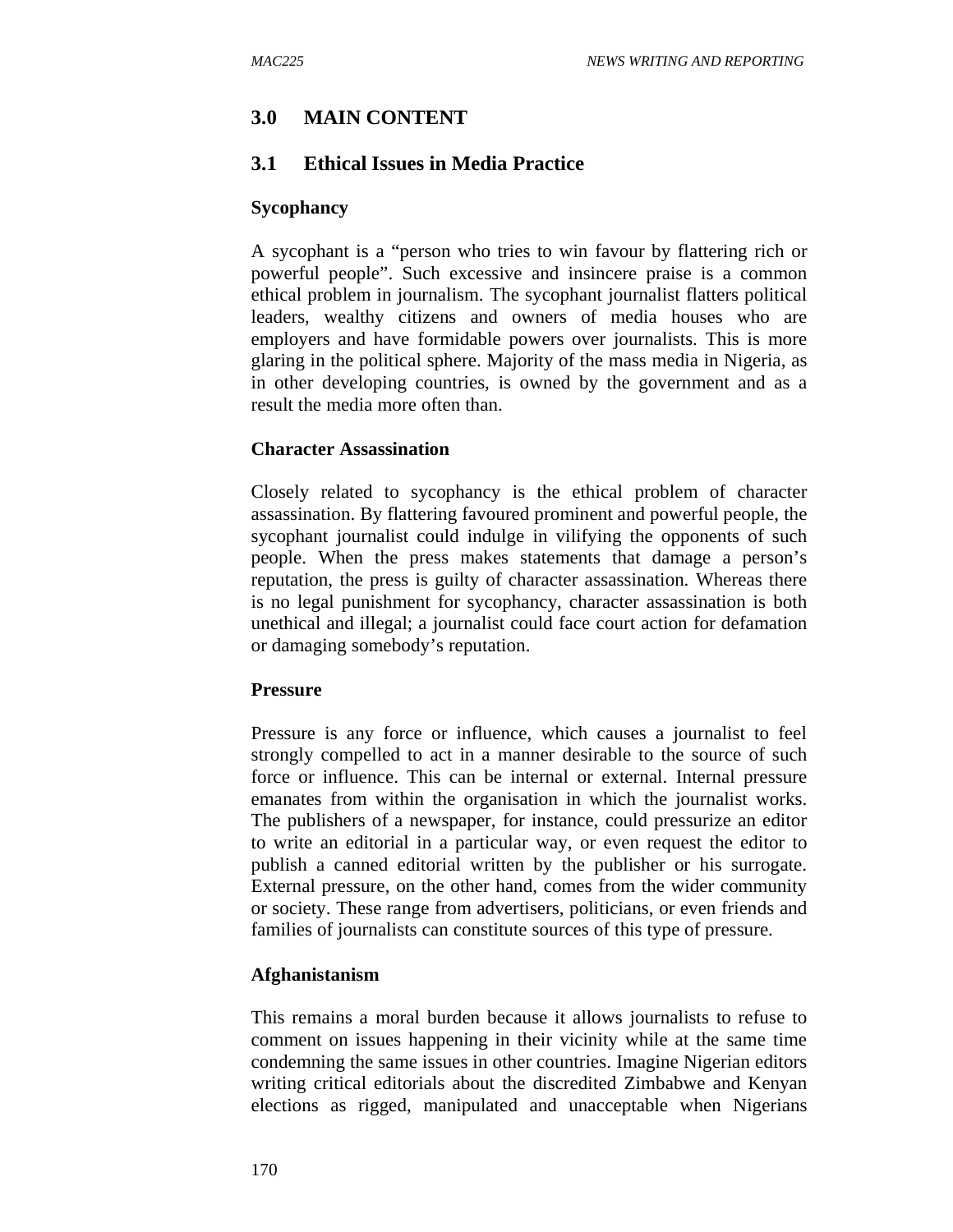barely heard anything about the flawed process that imposed Yar'Adua on the nation.

### **Bribery**

In journalism, the ethical problem of materialism is manifested in the form of bribery and acceptance of gifts. Unfortunately, some journalists usually accept money and other non-monetary gifts before performing their normal duties of disseminating information. This might compromise the integrity of journalists and media organisations.

### **Sensationalism**

When a newspaper or any other mass medium presents news in a way designed to arouse a quick and excited reaction, it is said to be guilty of sensationalism. This type of reaction is evoked when a newspaper, for instance, seizes on the most sordid disgusting aspect to play up in its news story. Some newspapers and soft sell magazines deliberately encourage this practice and thrive on it in Nigeria.

### **Moonlighting**

To make ends meet, journalists sometimes take two jobs, by working for competing employers, moonlighting is the act of holding two different jobs simultaneously and being paid for both. This creates room for conflict of interest and divided loyalty, which constitute fertile grounds for unethical behaviour by journalists.

### **Brown Envelope Syndrome**

It is not only reporters who receive money from news sources; sometimes, news sources receive money from the news media to give out exclusives. However, there is no doubt that money distorts both the news and the news judgment of reporters and editors. If you interview a politician and he gives you money, can you still maintain objectivity and be fair to his adversaries?

### **Cocktail Journalism**

This refers to an unethical practice whereby journalists use information gotten from tipsy sources from cocktail parties to write stories.

### **Cartel Journalism**

Cartel journalism is the formation of beat associations for protecting mutual interests. It is unethical insofar as it leads to the suppression and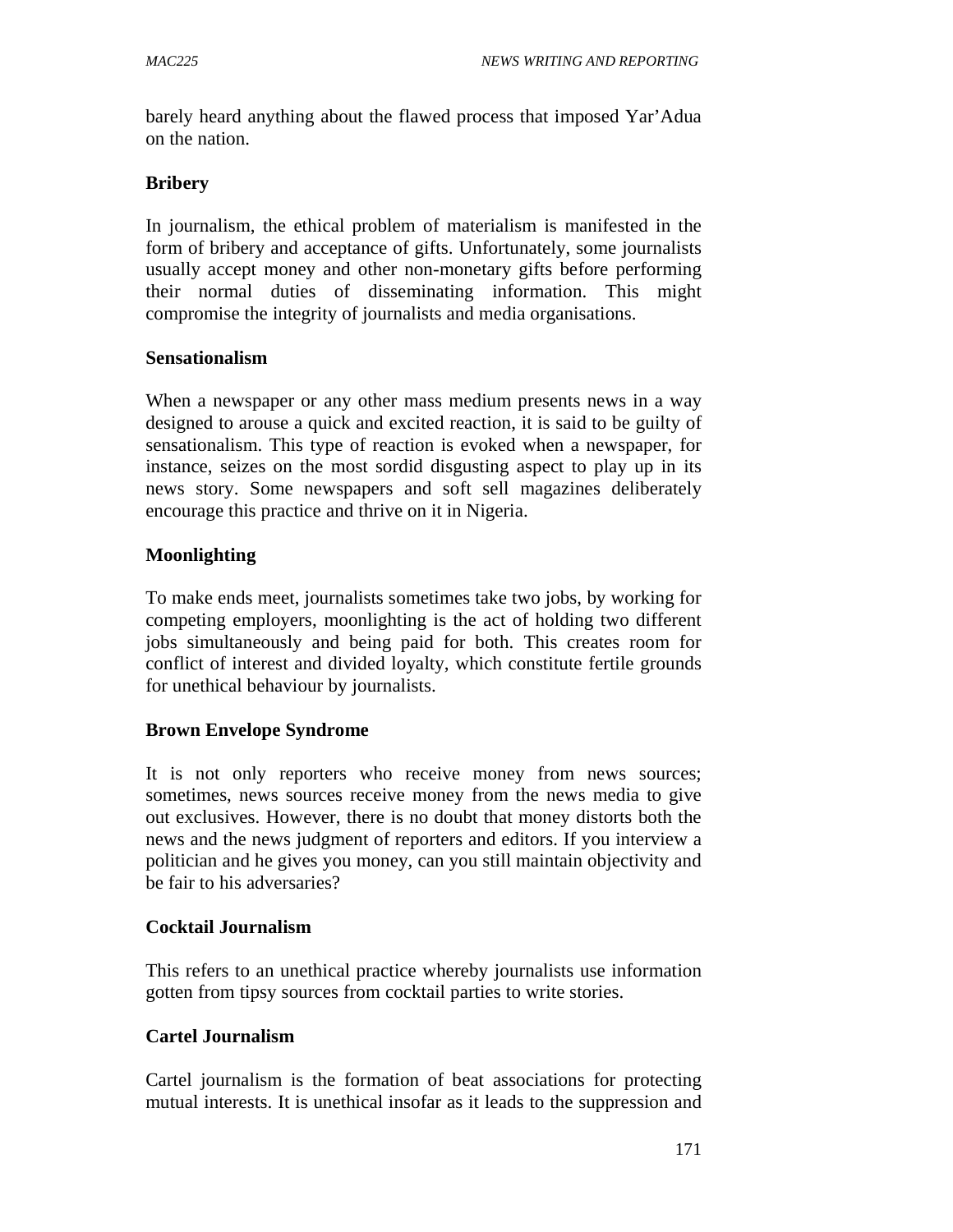distortion of information. In fact, it is censorship, which is an impediment to press freedom. However, there is hardly any beat where reporters have not formed such associations in Nigeria. Wise counsel is that they can remain as welfare associations, not professional associations.

### **Disguise Journalism**

Is it right to obtain political news in disguise? The rule is that a reporter should always introduce himself before he begins an interview. However, there are special occasions when he can break the rule. Many editors think if the story is important to the public, the reporter can obtain facts under cover. However, it does not end there. What of those who may lose their jobs for their innocent mistakes of talking to a reporter when they thought they were only discussing with a co-worker or person in need? As a rule, people deserve to know if their opinions will be published. Obtaining news under cover is certainly one issue that requires more discussion in today's journalism.

### **Self-Censorship**

This is a socially irresponsible and unprofessional act. It is a situation whereby a journalist believes that writing or publishing certain stories would be offensive to his or her employer or the government of the day and therefore refuses to write or publish the story, even without external pressure not to do so.

### **SELF-ASSESSMENT EXERCISE**

Discuss any other five ethical issues in the Nigerian media scene that were not mentioned in this unit.

## **4.0 CONCLUSION**

Every profession must have a guiding rule for the practice of the profession. Journalism should not in any way be an exception. Because of the delicate nature of the mass media profession, a standardised set of rules for practicing journalists is inevitably necessary so as to help regulate the profession as well as protect the society in which they operate. Considerable amounts of ambiguity has arisen over how the mass media, the most important public information system, could effectively and satisfactorily generate, process and disseminate information in response to the demands of their professional roles and the critical media environment. The uncertainty is enormous, complex, and not susceptible to easy solution by applying a rule of thumb. Although it is possible to develop a list of 'thou shall' and 'thou shall